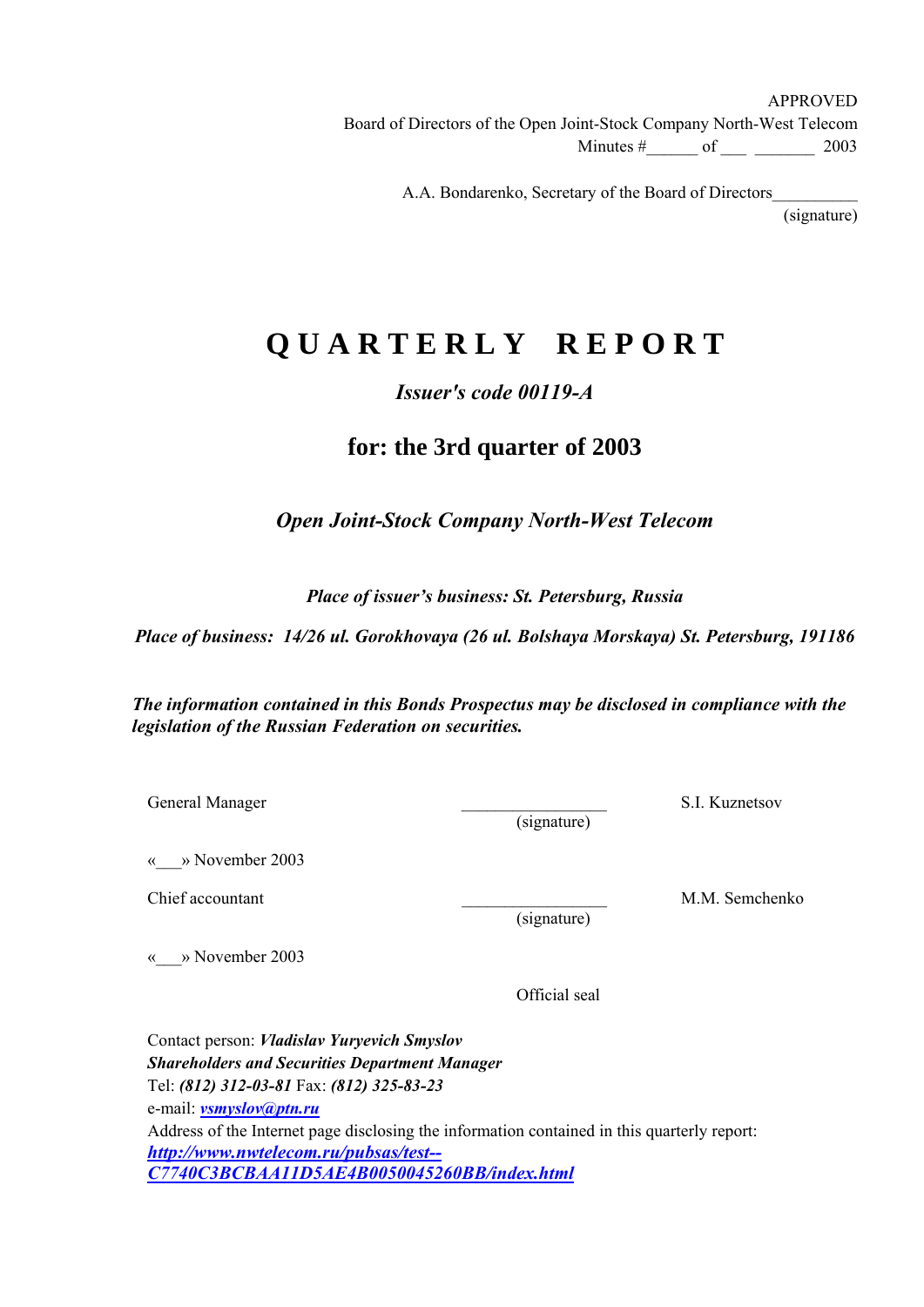| I. Brief Data on Members of the Issuer's Management Bodies, Data on Bank Accounts, on      |  |
|--------------------------------------------------------------------------------------------|--|
| the Auditor, Appraiser and Financial Consultant of the Issuer, as well as on Other Persons |  |
|                                                                                            |  |
|                                                                                            |  |
| 1.1.1. Members of the Board of Directors (Supervisory Board) of the issuing joint-stock    |  |
|                                                                                            |  |
|                                                                                            |  |
| 1.1.3. Person holding the position of (acting as) the Issuer's sole executive body9        |  |
|                                                                                            |  |
|                                                                                            |  |
|                                                                                            |  |
|                                                                                            |  |
|                                                                                            |  |
| II. Key Information on the Financial and Economic Position of the Issuer 22                |  |
|                                                                                            |  |
|                                                                                            |  |
|                                                                                            |  |
|                                                                                            |  |
|                                                                                            |  |
|                                                                                            |  |
|                                                                                            |  |
| 2.4. Goals of the Issue and Areas of Using the Funds Received as a Result of Floating the  |  |
|                                                                                            |  |
| 2.5. Risks Related to Acquisition of Floated Issued Securities (to be Floated) 25          |  |
|                                                                                            |  |
|                                                                                            |  |
|                                                                                            |  |
|                                                                                            |  |
|                                                                                            |  |
|                                                                                            |  |
|                                                                                            |  |
|                                                                                            |  |
|                                                                                            |  |
|                                                                                            |  |
|                                                                                            |  |
|                                                                                            |  |
|                                                                                            |  |
|                                                                                            |  |
|                                                                                            |  |
|                                                                                            |  |
|                                                                                            |  |
| 3.2.4. Names of the issuer's suppliers, on whom 10% and more of all inventory holdings     |  |
| supplies fall, with the indication of their shares in the total volume of supplies33       |  |
| 3.2.6. Practice of activities in respect of circulating capital and inventories 34         |  |
|                                                                                            |  |
|                                                                                            |  |
|                                                                                            |  |
|                                                                                            |  |
|                                                                                            |  |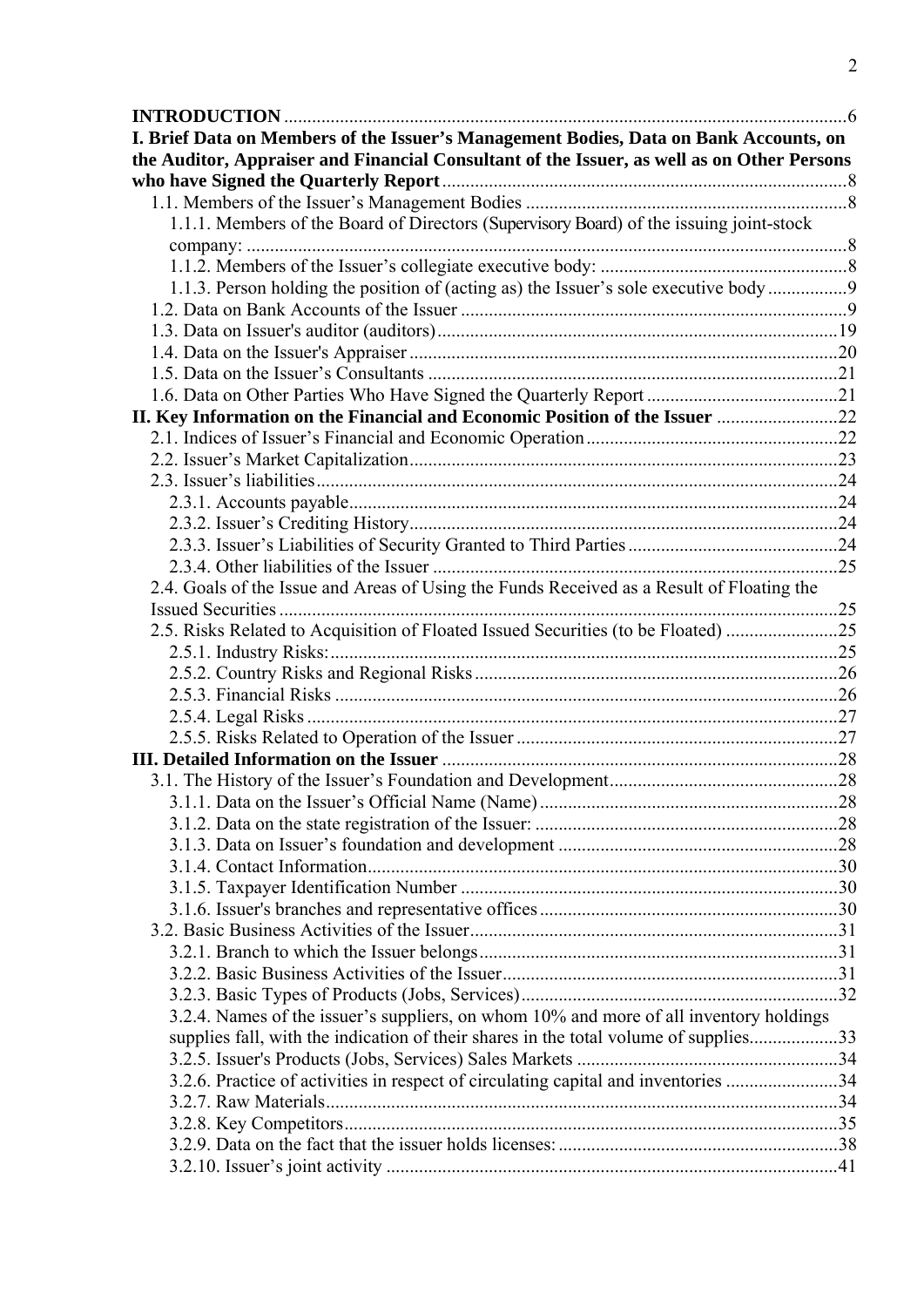| 3.2.13. Extra Requirements for Issuers Whose Key Activities Consist in Provision of                                                                                                                  |  |
|------------------------------------------------------------------------------------------------------------------------------------------------------------------------------------------------------|--|
|                                                                                                                                                                                                      |  |
|                                                                                                                                                                                                      |  |
| 3.5. Participation of the Issuer in industrial, banking and financial groups, holdings, concerns                                                                                                     |  |
|                                                                                                                                                                                                      |  |
|                                                                                                                                                                                                      |  |
| 3.7. Composition, Structure and Value of Issuer's Fixed Assets, Information on Plans for                                                                                                             |  |
| Acquisition, Replacement and Retirement of Fixed Assets, and on all Facts of Issuer's Fixed                                                                                                          |  |
|                                                                                                                                                                                                      |  |
|                                                                                                                                                                                                      |  |
|                                                                                                                                                                                                      |  |
|                                                                                                                                                                                                      |  |
|                                                                                                                                                                                                      |  |
|                                                                                                                                                                                                      |  |
| 4.1.2. Factors that have influenced the change of the amount of receipts from issuer's sales                                                                                                         |  |
|                                                                                                                                                                                                      |  |
|                                                                                                                                                                                                      |  |
| 4.3. Amount, Structure and Sufficiency of Issuer's Capital and Circulating Funds 60                                                                                                                  |  |
|                                                                                                                                                                                                      |  |
|                                                                                                                                                                                                      |  |
|                                                                                                                                                                                                      |  |
|                                                                                                                                                                                                      |  |
|                                                                                                                                                                                                      |  |
| 4.4. Data on the policy and expenses of the issuer in the field of scientific and technical                                                                                                          |  |
|                                                                                                                                                                                                      |  |
| 4.5. Analysis of the Development Trends in the Field of the Issuer's Principal Activity65                                                                                                            |  |
|                                                                                                                                                                                                      |  |
| V. Detailed Data on the Persons Who are Members of the Issuer's Management Bodies,                                                                                                                   |  |
| Issuer's Bodies for Control over its Financial and Economic Operation, and Brief Data on                                                                                                             |  |
|                                                                                                                                                                                                      |  |
| 5.1. The data on Issuer's structure and terms of reference of the management body. 66                                                                                                                |  |
|                                                                                                                                                                                                      |  |
|                                                                                                                                                                                                      |  |
|                                                                                                                                                                                                      |  |
|                                                                                                                                                                                                      |  |
| 5.3. Data on the Amount of Remuneration, Privileges and/or Reimbursement of Expenses for                                                                                                             |  |
|                                                                                                                                                                                                      |  |
| 5.4. Data on the Structure and Terms of Reference of the Bodies of Control over Financial and                                                                                                        |  |
|                                                                                                                                                                                                      |  |
| 5.5. Information on Members of the Bodies for Control over the Financial and Economic                                                                                                                |  |
|                                                                                                                                                                                                      |  |
| 5.6. Data on the Amount of Remuneration, Privileges and/or Reimbursement of Expenses for                                                                                                             |  |
| the Body of Control over the Financial and Economic Activities of the Issuer95                                                                                                                       |  |
| 5.7. Data on the Number of and Generalized Data on the Education and Composition of the                                                                                                              |  |
| Issuer's Workers (Employees) and on Any Changes in the Number of the Issuer's Workers                                                                                                                |  |
|                                                                                                                                                                                                      |  |
| 5.8. Data on Any Obligations of the Issuer to Workers (Employees) Concerning the Possibility                                                                                                         |  |
| of their Participation in the Authorized Capital (Unit Investment Fund) of the Issuer96                                                                                                              |  |
| VI. Data on the Issuer's Participants (Shareholders) and on Party-Related Transactions                                                                                                               |  |
|                                                                                                                                                                                                      |  |
|                                                                                                                                                                                                      |  |
| 6.2. Data on the Issuer's participants (shareholders) holding at least 5 per cent of its authorized<br>capital (unit investment fund) or at least 5 per cent of its common stock, as well as data on |  |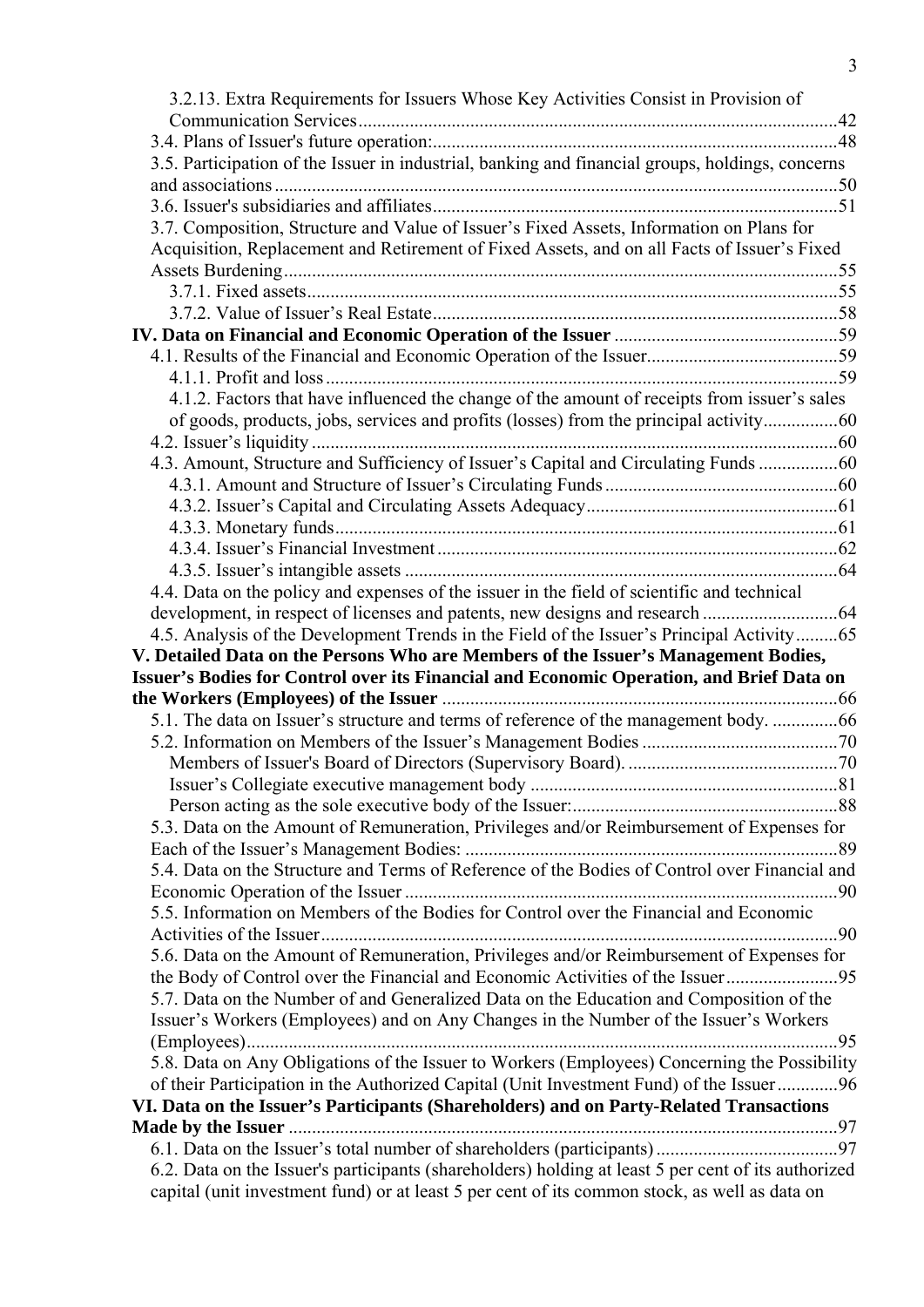| participants (shareholders) of such parties, holding at least 20 per cent of the authorized capital |  |
|-----------------------------------------------------------------------------------------------------|--|
| 6.3. Data on the share of the state or the municipal unit in the authorized capital (unit           |  |
| investment fund) of the issuer and on availability of a special right ("golden share") 98           |  |
| 6.4. Data on Restrictions for Participation in the Authorized Capital (Unit Investment Fund) of     |  |
|                                                                                                     |  |
|                                                                                                     |  |
| 6.5. Data on changes in the composition and size of participation of the Issuer's participants      |  |
| (shareholders) holding at least 5 per cent of its authorized capital (unit investment fund) or at   |  |
|                                                                                                     |  |
|                                                                                                     |  |
|                                                                                                     |  |
| VII. Issuer's Accounts and Reports and other financial information  103                             |  |
|                                                                                                     |  |
| 7.2. Issuer's quarterly Accounts and Reports for the last completed quarter under report  103       |  |
| 7.3. Issuer's Summary Accounts for the Three Last Completed Fiscal Years or for Each                |  |
|                                                                                                     |  |
| 7.4. Data on the Total Amount of Exports and on the Share of Exports in the Total Volumes of        |  |
|                                                                                                     |  |
| 7.5. Data on Any Essential Changes that Have Taken Place in the Composition of Issuer's             |  |
| Property after the Date of Expiry of the Last Completed Fiscal Year 110                             |  |
| 7.6. Data on Issuer's Participation in Any Court Proceedings, if Such Participation May             |  |
|                                                                                                     |  |
| VIII. Extra Data on the Issuer and the Issued Securities Floated by the Issuer 111                  |  |
|                                                                                                     |  |
| 8.1.1. Data on the Amount and Structure of the Authorized Capital (Unit Fund) of the Issuer         |  |
| 8.1.2. Data on Changes in the Amount of the Authorized Capital (Unit Fund) of the Issuer            |  |
|                                                                                                     |  |
| 8.1.3. Data on Formation and Use of the Reserve and other Funds of the Issuer 112                   |  |
| 8.1.4. Data on the Procedure of Convoking and Holding the Meeting (Session) of the                  |  |
|                                                                                                     |  |
| 8.1.5. Data on Commercial Organizations, in Which the Issuer Holds not Less Than 5 Per              |  |
| Cent of the Authorized Capital (Unit Fund) or at Least 5 Per Cent of Common Stock114                |  |
|                                                                                                     |  |
|                                                                                                     |  |
|                                                                                                     |  |
| 8.3. Data on Any Previous Issues of Issuer's Securities, Except for Issuer's Stock131               |  |
| 8.3.1. Data on Issues, All Securities of Which Have Been Retired (Cancelled)131                     |  |
|                                                                                                     |  |
|                                                                                                     |  |
|                                                                                                     |  |
| 8.3.3. Data on the Issues, the Issuer's Commitments under the Securities of Which Have not          |  |
|                                                                                                     |  |
| 8.4. Data on the Persons(S) Providing Security for the Bonds of the Issue 135                       |  |
| 8.5. Conditions of Ensuring Fulfilment of Commitments under the Bonds of the Issue  135             |  |
|                                                                                                     |  |
| 8.7. Data on Legislative Acts Regulating the Issues of Import and Export of Capital That may        |  |
| Influence the Payment of Dividend, Interest and Other Amounts to Non-Residents 136                  |  |
| 8.8. Description of the Taxation Procedure for Income under Issuer's Securities That have           |  |
|                                                                                                     |  |
| Procedure of profit taxation of income gained by non-resident legal entities of the Russian         |  |
|                                                                                                     |  |
| 8.9. Data on Stated (Accrued) and Paid Dividend under Issuer's Shares, and on Income                |  |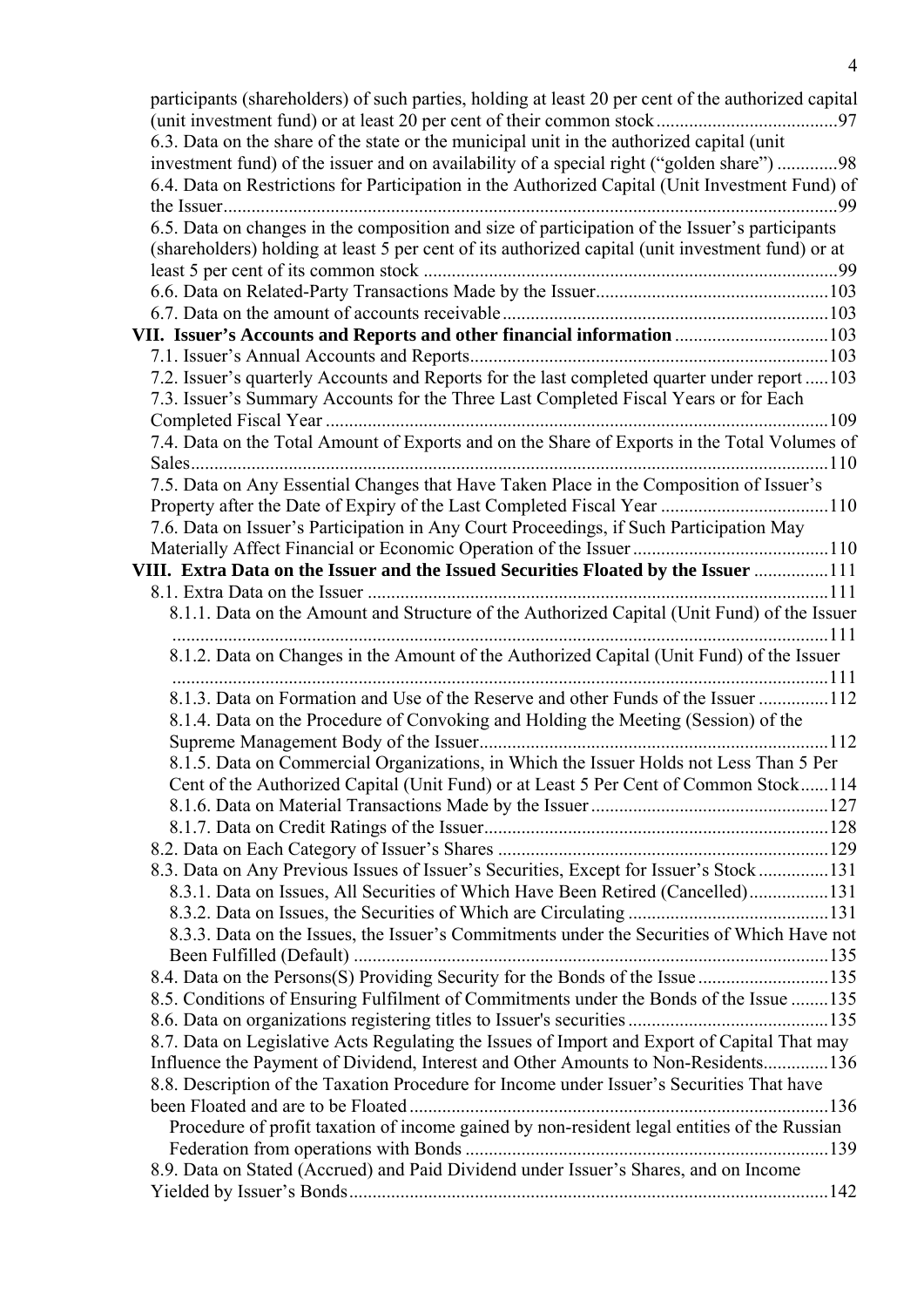$\overline{5}$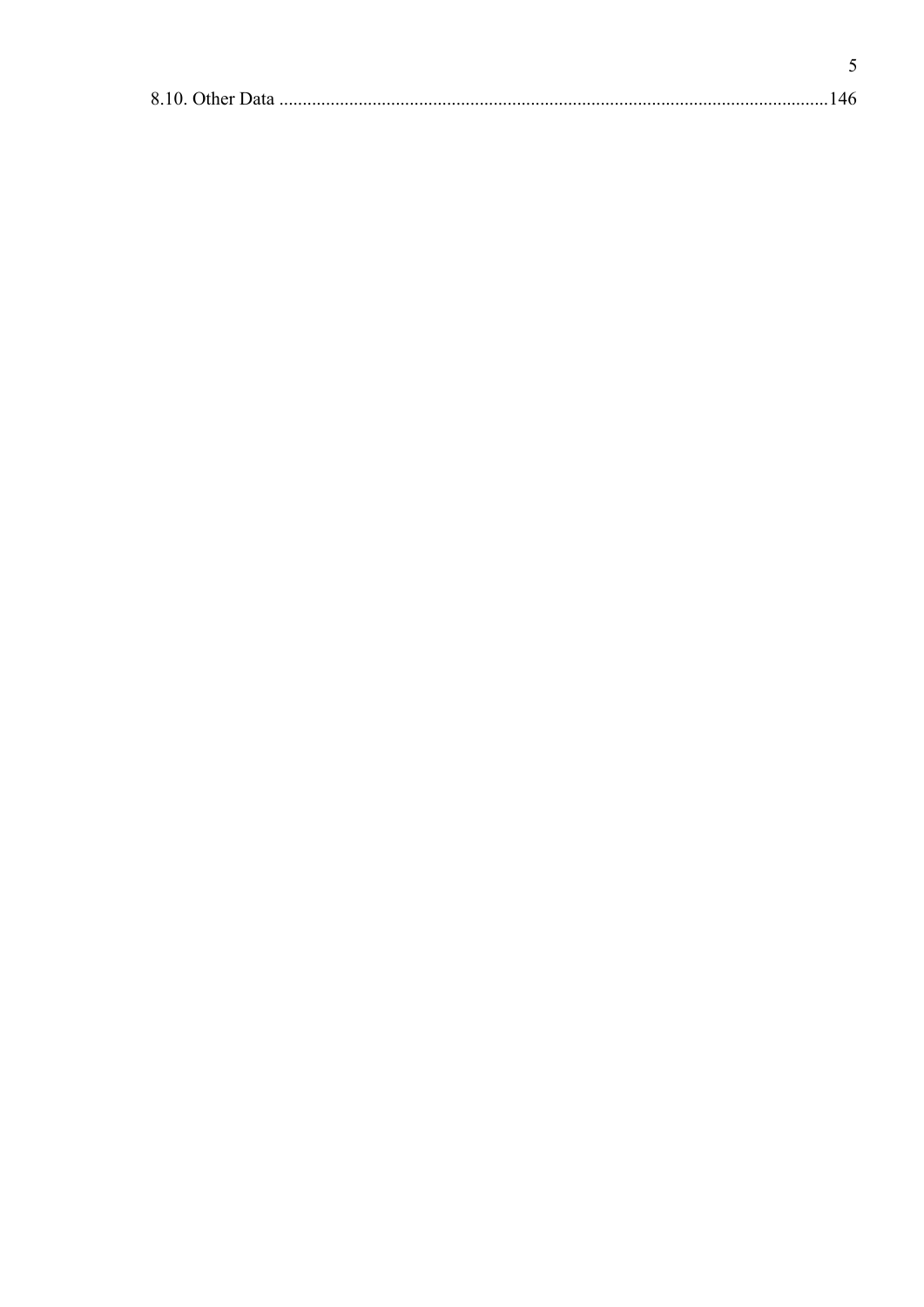#### **INTRODUCTION**

*a)* Full official name of the issuer company *Open Joint-Stock Company North-West Telecom* Abbreviated official name of the issuer company: *OJSC North-West Telecom* 

b) Place of issuer's business: *14/26 ul. Gorokhovaya (26 ul. Bolshaya Morskaya) St. Petersburg, 191186, Russia*

c) Issuer's contact phone Nos *(812) 315-4706* e-mail: *office@nwtelecom.ru*

*d*) Address of the Internet page publishing the complete text of the issuer's quarterly report: *http://www.nwtelecom.ru/pubsas/test--C7740C3BCBAA11D5AE4B0050045260BB/index.html*

*e)* basic data on securities floated by the issuer:

Type: *stock* Category: *common* Number of floated securities: *735 917 222*  Face value: *1 rouble*

Data on registration of the issue by the state: Date of registration: *12.09.2003* Registration No.: *1-02-00119-А* Authority of state registration: *Federal Commission for Securities Market of Russia*

Floatation method, procedure and timing: *the present issue has been obtained as a result of combining the earlier floated issues (on the basis of the Resolution of the Federal Commission for the Securities Market of Russia No.03-DG-04/13248 of 12.09.03) that had the following state registration numbers: 72-1-5986, 1-04- 00119-A, 1-06-00119-A, 1-08-00119-A, 1-09-00119-A, 1-10-00119-A, 1-11-00119-A, 1-12-00119-A, 1-13-00119- A, 1-14-00119-A, 1-15-00119-A*

Type: *stock* Category (type): *preferred type A* Number of floated securities: *202,022,788* Face value: *1 rouble*

Data on registration of the issue by the state: Date of registration: *12.09.2003* Registration No.: *2-02-00119-А* Authority of state registration: *Federal Commission for Securities Market of Russia*

Floatation method, procedure and timing: *the present issue has been obtained as a result of combining the earlier floated issues (on the basis of the Resolution of the Federal Commission for the Securities Market of Russia No.03-DG-04/13248 of 12.09.03) that had the following state registration numbers: 72-1-5986, 1-05- 00119-A, 1-07-00119-A, 2-08-00119-A, 2-09-00119-A, 2-10-00119-A, 2-11-00119-A, 2-12-00119-A, 2-13-00119- A, 2-14-00119-A, 2-15-00119-A*

Type: *bonds* Category: *interest-bearing* Series: *01*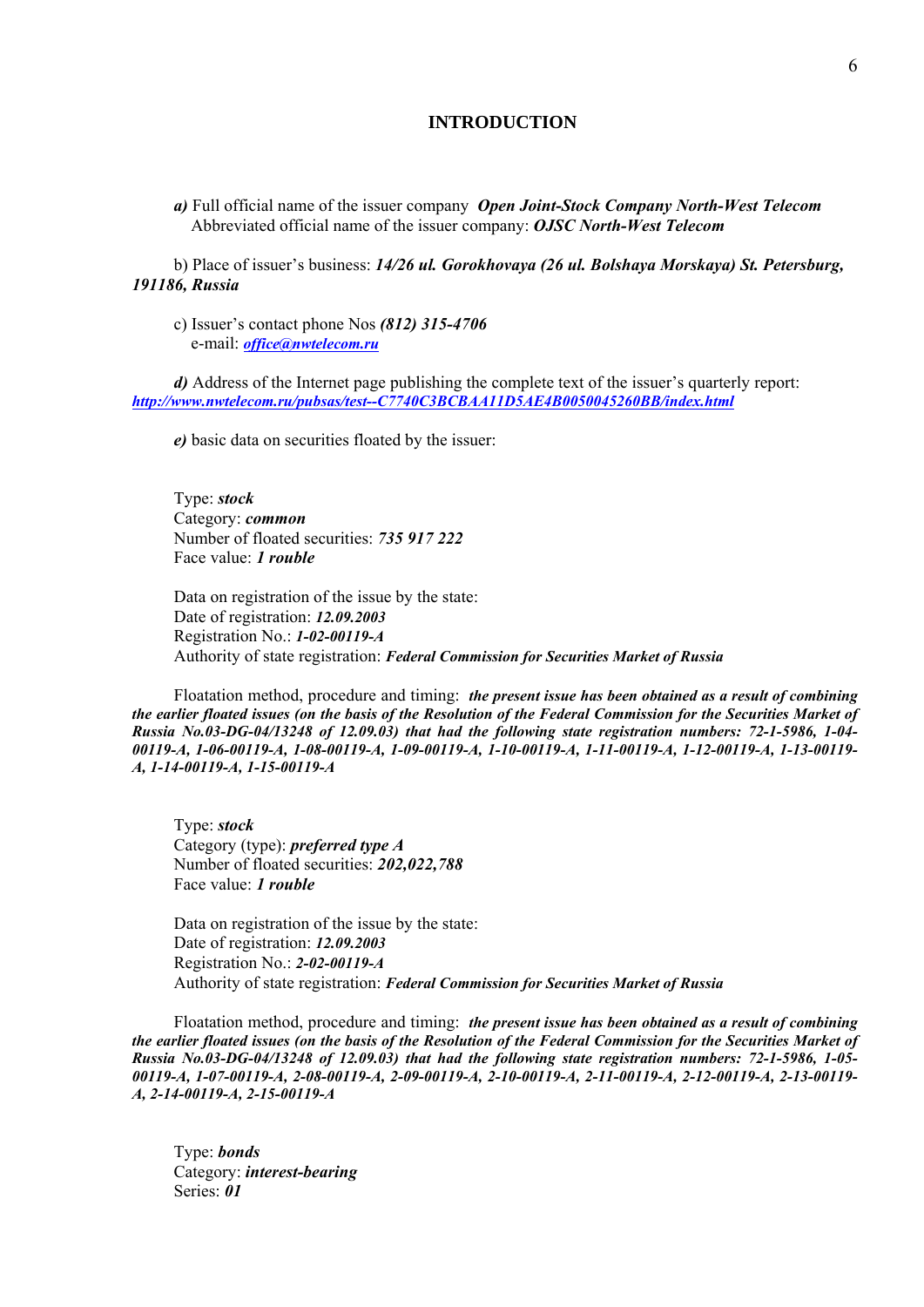Number of floated securities: *300,000* Face value: *1,000 roubles*

Data on registration of the issue by the state: Date of registration: *6.03.2002* Registration No.: *4-01-00119-A* Authority of state registration: *Federal Commission for Securities Market of Russia* 

Floatation method: *public subscription* 

Floatation procedure: *The Bonds are floated through making transactions of sale and purchase at the Floatation Price of the Bonds, fixed by the Issuer's Board of Directors (starting from the second day of Bonds floatation, when making an operation of sale and purchase, the buyer also pays the accumulated coupon income on Bonds).* 

*Transactions related to Bonds floatation are made starting from on the first day of the Bonds floatation period till the date when the floatation of the Bonds of the Issue is over.* 

*Bonds are floated in the stock market section of CJSC Moscow Interbank Currency Exchange (hereinafter referred to as MMVB) and in the stock section of CJSC St. Petersburg Currency Exchange (hereinafter referred to as SPVB).* 

*150000 of Bonds of the issue are floated in the stock market section of MMVB and 150000 Bonds of the issue in the stock section of SPVB* 

*Transactions related to floating the Bonds are made as negotiation transactions in the stock market section of MMVB and in the stock section of SPVB by satisfying applications for purchase/sale of Bonds, submitted using the trading and payment systems of MMVB and SPVB respectively.* 

*Sellers of Bonds are authorized Underwriters acting on their own behalf, but on the instructions and for the account of the Issuer:* 

*in the stock market section of MMVB:* 

*- Joint-Stock Commercial Bank Moskovsky Delovoy Mir (Open Joint-Stock Company) in the stock section of SPVB:* 

*- North-West Telecombank Private Joint-Stock Company,*

*- the stock commercial bank MENATEP St. Petersburg (open joint-stock company).* 

Floatation start date: *10 April 2002* 

Floatation end date: *10 April 2002* 

Floatation price: *96.5% of the face value*

Security conditions: *no security is provided for*

*f)* other information: *none*

This quarterly report contains estimates and forecasts of the authorized management bodies of the issuer in respect of future events and/or actions, development prospects for the industry, in which the issuer mainly operates, and results of issuer's activities, including issuer's plans, probability of the occurrence of certain events and performance of certain actions. Investors must not fully rely on the estimates and forecasts of the issuer's management bodies, as actual results of the issuer's activities in the future may differ from the forecast for many reasons. Acquisition of issuer's securities implies risks that are described in this quarterly report.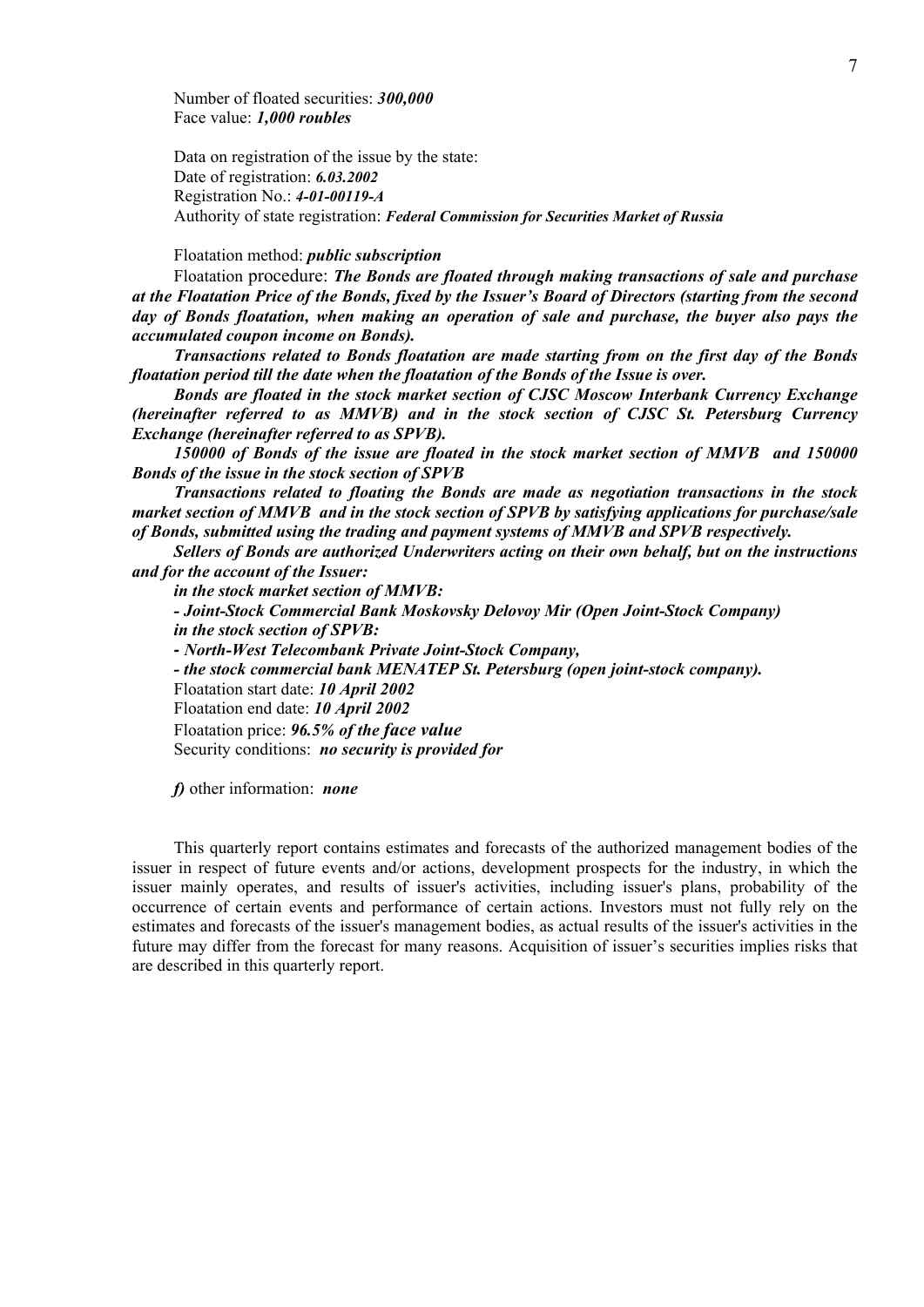## **I. Brief Data on Members of the Issuer's Management Bodies, Data on Bank Accounts, on the Auditor, Appraiser and Financial Consultant of the Issuer, as well as on Other Persons who have Signed the Quarterly Report**

### **1.1. Members of the Issuer's Management Bodies**

**1.1.1. Members of the Board of Directors (Supervisory Board) of the issuing jointstock company:** 

Chairperson: *Valery Nikolayevich Yashin* Year of birth: *1941*

*Alexandr Vyacheslavovich Ikonnikov* Year of birth: *1971*

*Vadim Yevgenyevich Belov* Year of birth: *1958*

*Ivan Ivanovich Rodionov* Year of birth: *1953*

*Sergey Vladimirovich Soldatenkov* Year of birth: *1963*

*Dmitry Vladimirovich Levkovsky* Year of birth: *1965*

*Irina Mikhailovna Ragozina* Year of birth: *1950*

*Yury Alexandrovich Bilibin* Year of birth: *1971*

*Alexandr Alexandrovich Gogol* Year of birth: *1946*

*Alexandr Abramovich Sysoyev* Year of birth: *1949*

*Oleg Anatolyevich Lebedinets* Year of birth: *1977*

## **1.1.2. Members of the Issuer's collegiate executive body:**

*Igor Nikolayevich Samylin* Year of birth: *1957* 

*Nikolay Gennadyevich Bredkov* Year of birth: *1953* 

*Maya Mikhaylovna Semchenko* Year of birth: *1967*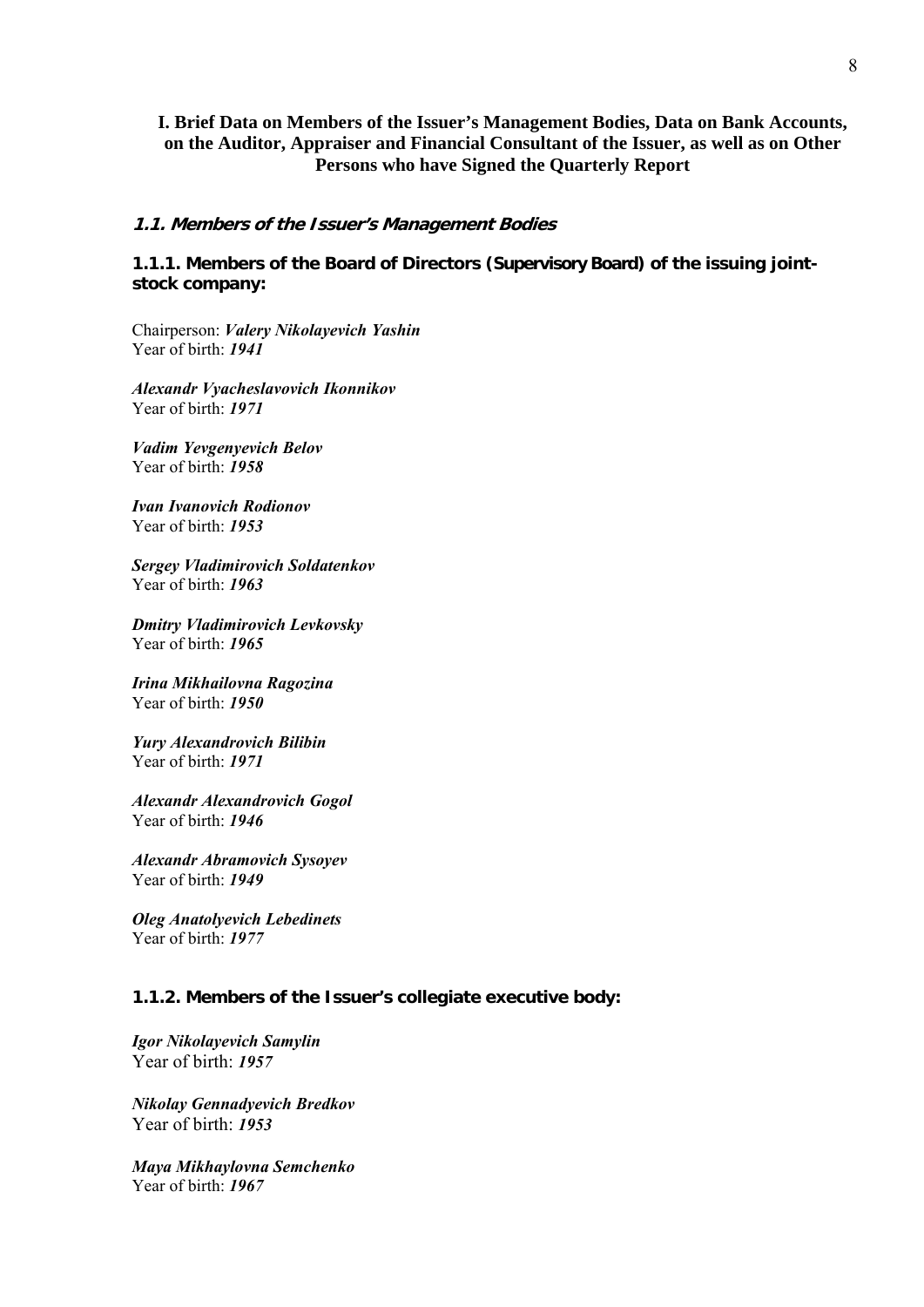*Vladimir Alexandrovich Akulich* Year of birth: *1956*

*Vladimir Nikolayevich Vorozheykin* Year of birth: *1949*

*Alexandr Abramovich Sysoyev* Year of birth: *1949*

*Grigory Borisovich Chernyak* Year of birth: *1949*

*Alexey Vladimirovich Shalagin* Year of birth: *1958*

## **1.1.3. Person holding the position of (acting as) the Issuer's sole executive body**

Person acting as the sole executive body of the Issuer: *Alexandr Abramovich Sysoyev* Year of birth: *1949*

## **1.2. Data on Bank Accounts of the Issuer**

| No.            | 1.                                                            |                                                 |  |
|----------------|---------------------------------------------------------------|-------------------------------------------------|--|
| Name           | <b>JSCB Avtobank-NIKOIL OJSC</b>                              |                                                 |  |
| Full           | Joint-Stock Commercial Bank Open Joint-Stock Company          |                                                 |  |
| name           | Avtobank-NIKOIL                                               |                                                 |  |
| TIN:           | 7707027313                                                    |                                                 |  |
| Corr. acc.:    | 30101810100000000774                                          |                                                 |  |
| BIK:           | 044525774                                                     |                                                 |  |
| Address:       | 8, ul. Efremova, Moscow, 119048                               |                                                 |  |
|                | Account No.:<br>40702810330020000483                          | Purpose of account<br>Settlement account        |  |
|                | 40702840030029000291                                          | Special transit account                         |  |
|                | 40702840230029000091                                          | <b>Transit account</b>                          |  |
|                | 40702840830021000091                                          | <b>Current account</b>                          |  |
| No.            | $\overline{2}$ .                                              |                                                 |  |
| Name           | <b>Agrocredbank AKB CJSC</b>                                  |                                                 |  |
| Full           | <b>Stock Commercial Bank Agrocredbank (closed joint-stock</b> |                                                 |  |
| name           | company)                                                      |                                                 |  |
| TIN:           | 3523000385                                                    |                                                 |  |
| Corr. acc.:    | 30101810700000000742                                          |                                                 |  |
| BIK:           | 041946742                                                     |                                                 |  |
| Address:       | 34 A Sovetskiy pr., Cherepovets, 162602                       |                                                 |  |
|                | Account No.:<br>40702810400000000670                          | Purpose of account<br><b>Settlement account</b> |  |
| N <sub>o</sub> | 3.                                                            |                                                 |  |
| Name           | <b>OJSC</b> Alfa Bank                                         |                                                 |  |
| Full           | <b>Open Joint-Stock Company Alfa Bank</b>                     |                                                 |  |
| name           |                                                               |                                                 |  |
| TIN:           | 7728168971                                                    |                                                 |  |
| Corr. acc.:    | 30101810200000000593                                          |                                                 |  |
| BIK:           | 044525593                                                     |                                                 |  |
| Address:       | 9, ul. Mashi Poryvayevoy, Moscow, 107078                      |                                                 |  |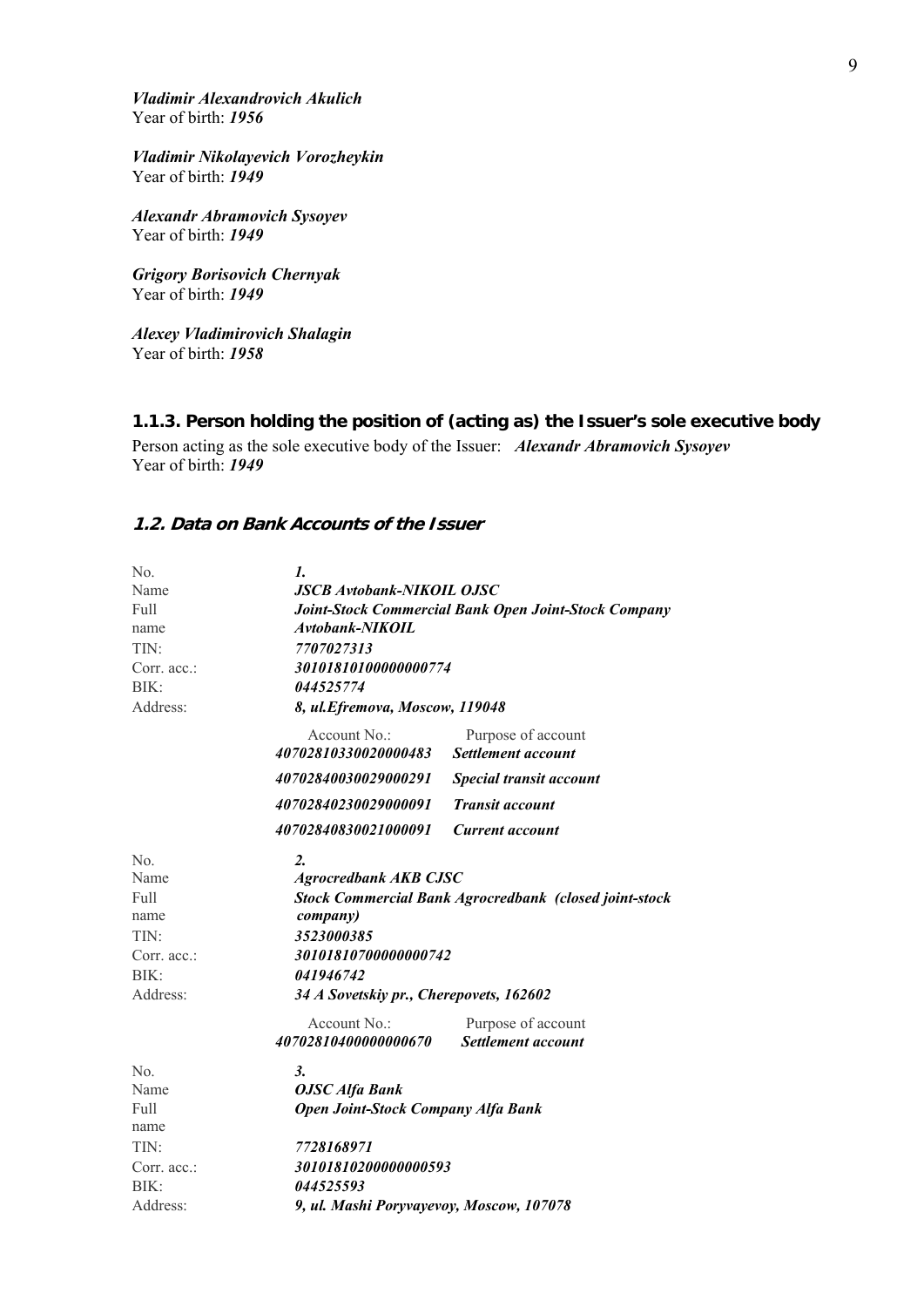|                                                                        | Account No.:<br>40702810400020501247                                                                                | Purpose of account<br>Settlement account                                                            |
|------------------------------------------------------------------------|---------------------------------------------------------------------------------------------------------------------|-----------------------------------------------------------------------------------------------------|
|                                                                        | <i>40702810200300000147</i>                                                                                         | Settlement account                                                                                  |
| No.<br>Name<br>Full<br>name<br>TIN:                                    | 4.<br><b>ZAO Baltiysky Bank</b><br><b>Baltiysky Bank Private Company</b><br>7834002576                              |                                                                                                     |
| Corr. acc.:<br>BIK:<br>Address:                                        | 30101810100000000875<br>044030875<br>34, ul. Sadovaya, St. Petersburg, 191023                                       |                                                                                                     |
|                                                                        | Account No.:<br>40702810700180019023                                                                                | Purpose of account<br>Settlement account                                                            |
| No.<br>Name<br>Full<br>name                                            | 5.<br><b>Bank of Foreign Trade</b>                                                                                  | <b>Bank of Foreign Trade (Open Joint Stock Company)</b>                                             |
| TIN:<br>Corr. $acc$ .:<br>BIK:<br>Address:                             | 7702070139<br>30101810700000000187<br>044525187<br>37, ul. Plyushchikha, Moscow, 119992                             |                                                                                                     |
|                                                                        | Account No.:<br>40702810310000900009                                                                                | Purpose of account<br>Settlement account (for settlements under corporate<br>cards)                 |
|                                                                        | 40702810810001000495                                                                                                | Settlement account                                                                                  |
|                                                                        | 40702840110001000495                                                                                                | <b>Current account</b>                                                                              |
|                                                                        | 40702840310001020495                                                                                                | Special transit account                                                                             |
|                                                                        | 40702840410001001495                                                                                                | <b>Transit account</b>                                                                              |
|                                                                        | 40702978010001001495                                                                                                | <b>Transit account</b>                                                                              |
|                                                                        | 40702978710001000495                                                                                                | <b>Current account</b>                                                                              |
|                                                                        | 40702978910001020495                                                                                                | Special transit account                                                                             |
| No.<br>Name<br>Full<br>name<br>TIN:<br>Corr. acc.:<br>BIK:             | 6.<br><b>OJSC Bank MENATEP Spb</b><br><b>Joint-Stock Company</b><br>7831001567<br>30101810500000000763<br>044030763 | Joint Stock Commercial Bank MENATEP Saint Petersburg - Open                                         |
| Address:                                                               | 1, Nevsky pr., St. Petersburg, 191186                                                                               |                                                                                                     |
|                                                                        | Account No.:<br>40702810200150100400                                                                                | Purpose of account<br>Settlement account (for settlements under corporate<br>cards)                 |
| No.<br>Name<br>Full<br>name<br>TIN:<br>Corr. acc.:<br>BIK:<br>Address: | 7.<br><b>Vneshagrobank AKB</b><br><b>Joint-Stock Company</b> )<br>7703026580<br>30101810300000000918<br>044585918   | Joint Stock Commercial Bank Vneshagrobank (Open<br>33/2/5 Gagarinsky per. building 1, Moscow 121002 |
|                                                                        | Account No.:<br>40702810000030000083                                                                                | Purpose of account<br>Settlement account                                                            |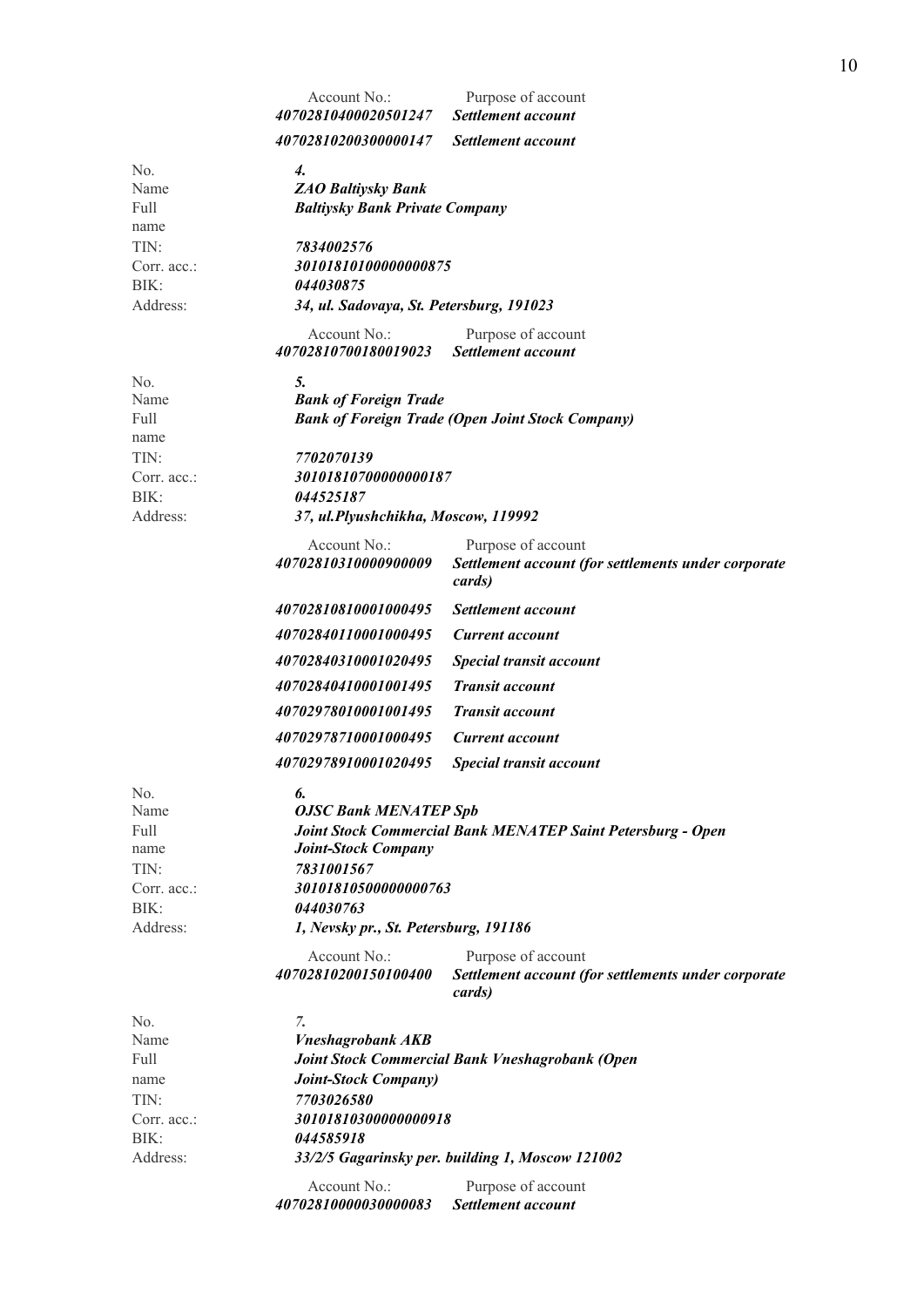| No.                                                | 8.                                                                  |                                                                                     |  |
|----------------------------------------------------|---------------------------------------------------------------------|-------------------------------------------------------------------------------------|--|
| Name                                               | <i>Vozrozhdenie OAO</i>                                             |                                                                                     |  |
| Full                                               | Open Joint Stock Company Bank Vozrozhdenie                          |                                                                                     |  |
| name                                               |                                                                     |                                                                                     |  |
| TIN:                                               | 5000001042                                                          |                                                                                     |  |
| Corr. acc.:                                        | 301018109000000000181                                               |                                                                                     |  |
| BIK:                                               | 044525181                                                           |                                                                                     |  |
| Address:                                           |                                                                     | 7/4 Luchnikov per. building 1, Moscow 101999                                        |  |
|                                                    | Account No.:<br>40702810103908740729                                | Purpose of account<br>Settlement account (for settlements under corporate<br>cards) |  |
|                                                    | 40702810303900140729                                                | Settlement account                                                                  |  |
|                                                    | 42101810003906140729                                                | Deposit account                                                                     |  |
|                                                    |                                                                     |                                                                                     |  |
| No.<br>Name                                        | 9.<br><b>Dresdner Bank</b>                                          |                                                                                     |  |
| Full                                               | <b>Dresdner Bank Private Joint Stock Company</b>                    |                                                                                     |  |
| name                                               |                                                                     |                                                                                     |  |
| TIN:                                               | 7831000901                                                          |                                                                                     |  |
| Corr. $acc$ .:                                     | 30101810900000000813                                                |                                                                                     |  |
| BIK:                                               | 044030813                                                           |                                                                                     |  |
| Address:                                           |                                                                     | 23 ul. Malaya Morskaya, St. Petersburg, 190000                                      |  |
|                                                    | Account No.:<br>40702810200002009225                                | Purpose of account<br><b>Settlement account</b>                                     |  |
|                                                    | 40702840164082009225                                                | <b>Transit account</b>                                                              |  |
|                                                    | 40702840500002009225                                                | <b>Current account</b>                                                              |  |
|                                                    | 40702840600002909225                                                | Special transit account                                                             |  |
| No.<br>Name<br>Full<br>name<br>TIN:<br>Corr. acc.: | 10.<br>Inkombank AKB<br>dated 01.02.2000, No. A40-35610/98-95-27B)  | (declared bankrupt by the award of the Court of Arbitration of Moscow               |  |
| BIK:<br>Address:                                   | 41, ul. Komsomola, St. Petersburg, 195009                           |                                                                                     |  |
|                                                    | Account No.:<br>40702280602315003204                                | Purpose of account<br><b>Transit account</b>                                        |  |
|                                                    |                                                                     |                                                                                     |  |
|                                                    | 40702756602315003204                                                | <b>Transit account</b>                                                              |  |
|                                                    | 40702810802310003204                                                | Settlement account                                                                  |  |
|                                                    | 40702810802310003686                                                | Settlement account                                                                  |  |
|                                                    | 40702840102310003204                                                | Current account                                                                     |  |
|                                                    | 40702840102310003686                                                | Current account                                                                     |  |
|                                                    | 40702840602315003204                                                | <b>Transit account</b>                                                              |  |
|                                                    | 40702840602315003686                                                | <b>Transit account</b>                                                              |  |
| No.<br>Name<br>Full<br>name<br>TIN:                | 11.<br>Mak-Bank KB 000<br>(LIMITED LIABILITY COMPANY)<br>1433001750 | <b>MIRNINSKY COMMERCIAL BANK MAK-BANK</b>                                           |  |
| Corr. acc.:                                        | 30101810100000000766                                                |                                                                                     |  |
| BIK:                                               | 041117766                                                           |                                                                                     |  |
| Address:                                           | 36 Pomorskaya ul., Arkhangelsk, 163000                              |                                                                                     |  |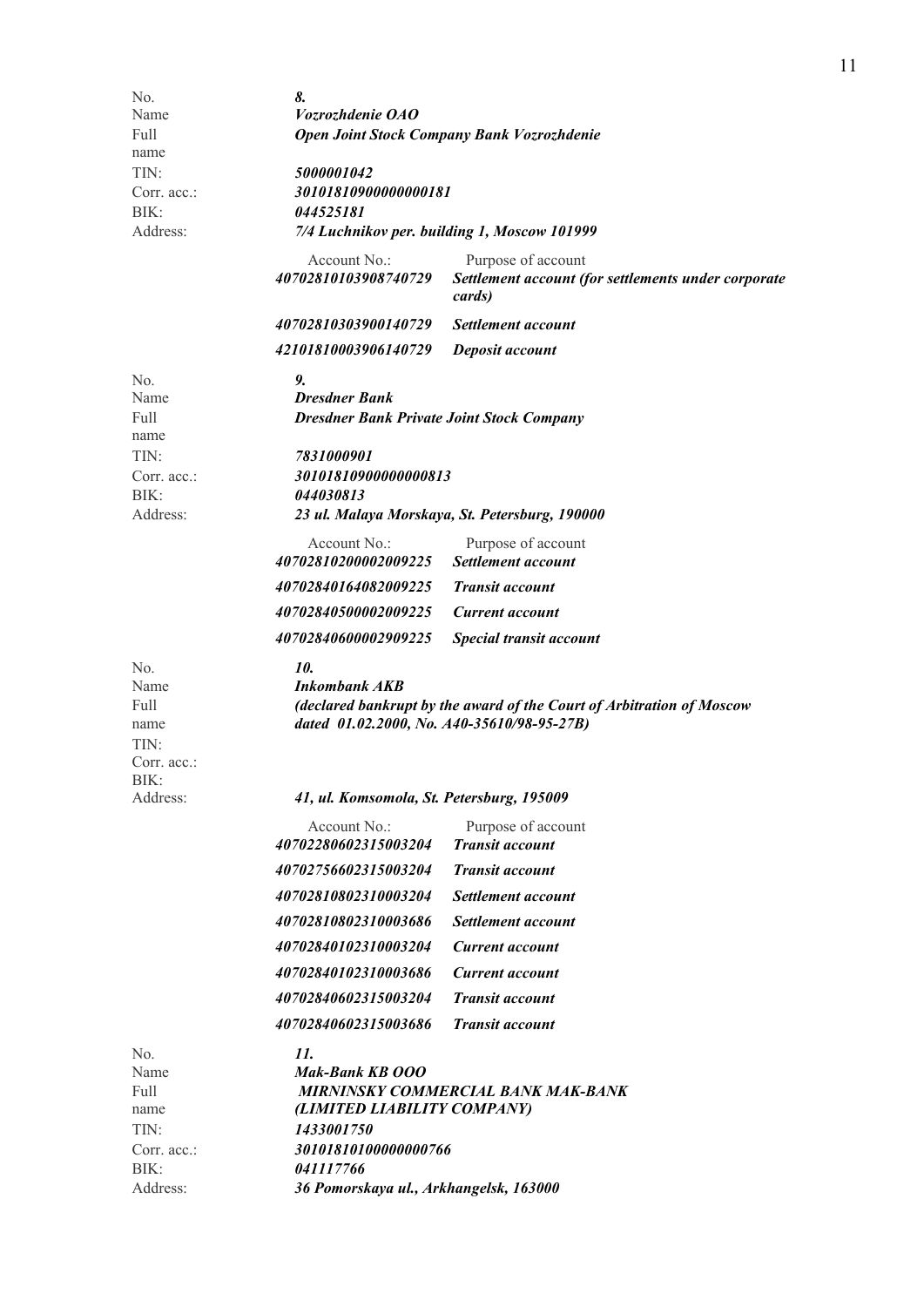|                                                            | Account No.:<br>40702810700100000072                                                                                                                | Purpose of account<br><b>Settlement account</b>                |  |  |
|------------------------------------------------------------|-----------------------------------------------------------------------------------------------------------------------------------------------------|----------------------------------------------------------------|--|--|
| No.                                                        | 12.                                                                                                                                                 |                                                                |  |  |
| Name<br>Full                                               | <b>MDM Bank Saint Petersburg</b>                                                                                                                    |                                                                |  |  |
| name                                                       | <b>Public Joint-Stock Company MDM-Bank, Saint Petersburg</b>                                                                                        |                                                                |  |  |
| TIN:                                                       | 7831000179                                                                                                                                          |                                                                |  |  |
| Corr. acc.:                                                | 30101810600000000809                                                                                                                                |                                                                |  |  |
| BIK:                                                       | 044030809                                                                                                                                           |                                                                |  |  |
| Address:                                                   | 26, Nevsky pr., St. Petersburg, 191186                                                                                                              |                                                                |  |  |
|                                                            | Account $No:$                                                                                                                                       | Purpose of account                                             |  |  |
|                                                            | 40702810710000003101                                                                                                                                | <b>Settlement account</b>                                      |  |  |
| No.                                                        | 13.                                                                                                                                                 |                                                                |  |  |
| Name                                                       | <b>Moskovsky Delovoy Mir AKB</b>                                                                                                                    |                                                                |  |  |
| Full                                                       |                                                                                                                                                     | Joint-Stock Commercial Bank Moskovsky Delovoy Mir              |  |  |
| name                                                       | (Open Joint-Stock Company)                                                                                                                          |                                                                |  |  |
| TIN:<br>Corr. acc.:                                        | 7706074960<br>30101810900000000466                                                                                                                  |                                                                |  |  |
| BIK:                                                       | 044525466                                                                                                                                           |                                                                |  |  |
| Address:                                                   | 14, ul. Zhytnaya, Moscow, 113035                                                                                                                    |                                                                |  |  |
|                                                            | Account No.:                                                                                                                                        | Purpose of account                                             |  |  |
|                                                            | 40702810800020002580                                                                                                                                | <b>Settlement account</b>                                      |  |  |
|                                                            | 30601810300110024398                                                                                                                                | <b>Monetary funds records account</b>                          |  |  |
|                                                            | 40702810001170020001                                                                                                                                | Settlement account                                             |  |  |
|                                                            | 40702810301170020028                                                                                                                                | Settlement account                                             |  |  |
| No.<br>Name<br>Full<br>name<br>TIN:<br>Corr. acc.:<br>BIK: | 14.<br><b>Novobank NUCB OJSC</b><br>PUBLIC JOINT-STOCK COMPANY NOVGOROD<br>UNIVERSAL COMMERCIAL BANK NOVOBANK<br>5321029402<br>30101810900000000746 |                                                                |  |  |
| Address:                                                   | 044959746<br>20, ul. Velikaya, Veliky Novgorod, 173003                                                                                              |                                                                |  |  |
|                                                            | Account No.:                                                                                                                                        | Purpose of account                                             |  |  |
|                                                            | 40702810001000001212                                                                                                                                | Settlement account                                             |  |  |
|                                                            | 40702840501004001212                                                                                                                                | Special transit account                                        |  |  |
|                                                            | 40702840601001001212                                                                                                                                | <b>Current account</b>                                         |  |  |
|                                                            | 40702840901002001212                                                                                                                                | <b>Transit account</b>                                         |  |  |
|                                                            | 40702978101004001212                                                                                                                                | Special transit account                                        |  |  |
|                                                            | 40702978201001001212                                                                                                                                | Current account                                                |  |  |
|                                                            | 40702978501002001212                                                                                                                                | <b>Transit account</b>                                         |  |  |
| No.<br>Name<br>Full<br>name<br>TIN:                        | 15.<br><b>Promsvyazbank AKB</b><br><i>company</i> )<br>7744000912                                                                                   | Joint Stock Commercial Bank Promsvyazbank (Private Joint Stock |  |  |
| Corr. acc.:                                                | 30101810600000000119                                                                                                                                |                                                                |  |  |
| BIK:                                                       | 044583119                                                                                                                                           |                                                                |  |  |
| Address:                                                   |                                                                                                                                                     | 10, ul. Smirnovskaya, building 22, Moscow, 109052              |  |  |
|                                                            | Account No.:<br>40702810000020344772                                                                                                                | Purpose of account<br>Settlement account                       |  |  |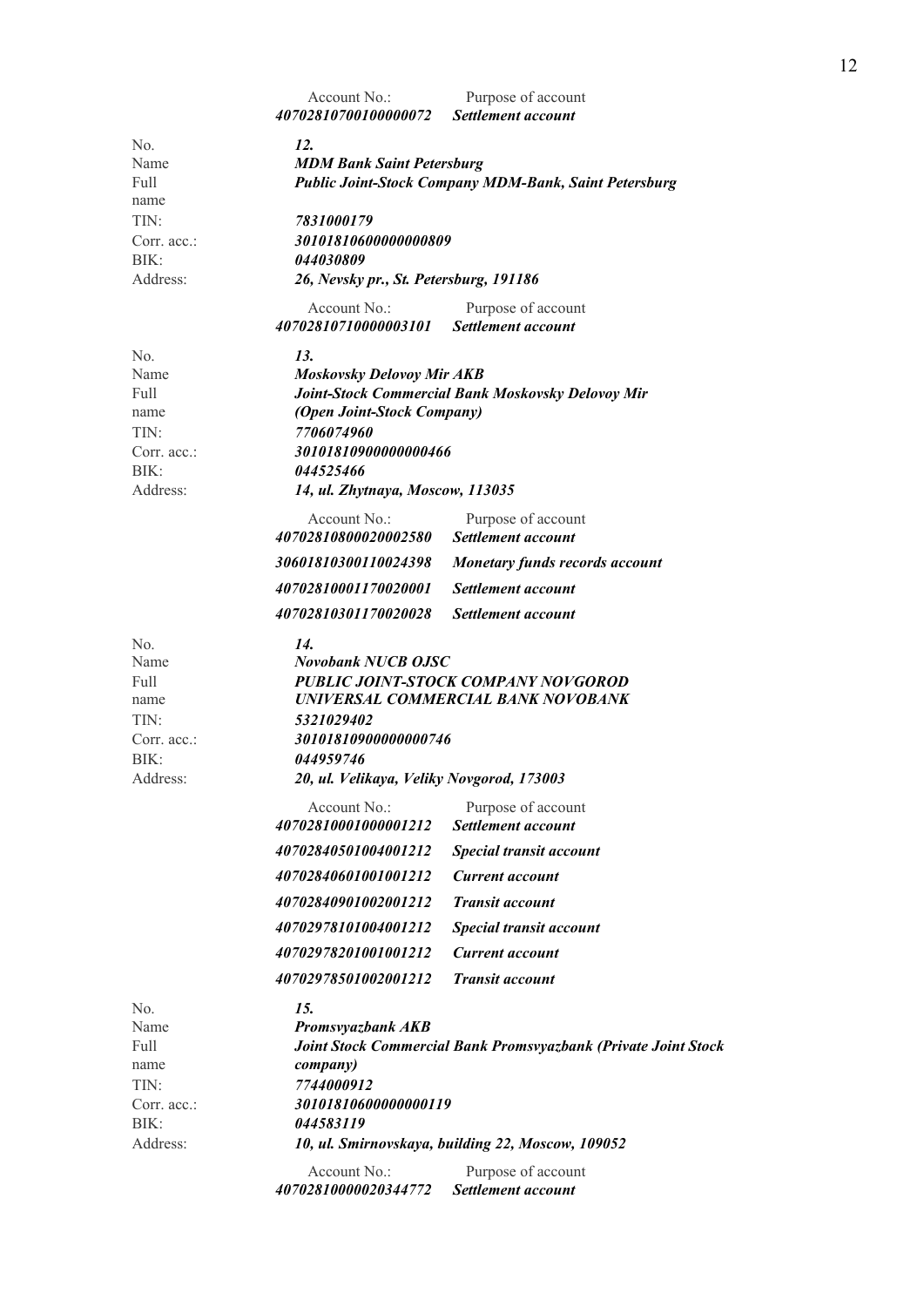|                                                                           | 40702840200021344774                                                                                                                  | <b>Transit account</b>                                                                                                                             |
|---------------------------------------------------------------------------|---------------------------------------------------------------------------------------------------------------------------------------|----------------------------------------------------------------------------------------------------------------------------------------------------|
|                                                                           | 40702840600020344773                                                                                                                  | <b>Current account</b>                                                                                                                             |
|                                                                           | 40702840800022344775                                                                                                                  | Special transit account                                                                                                                            |
|                                                                           | 40702978100020344776                                                                                                                  | <b>Current account</b>                                                                                                                             |
|                                                                           | 40702978300022344778                                                                                                                  | Special transit account                                                                                                                            |
|                                                                           | 40702978700021344777                                                                                                                  | <b>Transit account</b>                                                                                                                             |
| No.<br>Name<br>Full<br>name<br>TIN:<br>Corr. acc.:                        | 16.<br>7831000010<br>30101810200000000791                                                                                             | <b>Public Joint-Stock Company Industry and Construction Bank</b><br><b>Public Joint-Stock Company Industry and Construction Bank</b>               |
| BIK:                                                                      | 044030791                                                                                                                             |                                                                                                                                                    |
| Address:                                                                  | 38, Nevsky pr., St. Petersburg, 191011                                                                                                |                                                                                                                                                    |
|                                                                           | <b>Account No.:</b><br>40702810968000002655                                                                                           | <b>Purpose of account</b><br>Settlement account                                                                                                    |
|                                                                           | 40702810572000002533                                                                                                                  | Settlement account                                                                                                                                 |
|                                                                           | 40702810137000002059                                                                                                                  | Settlement account (for settlements under corporate<br>cards)                                                                                      |
|                                                                           | 40702810471000000808                                                                                                                  | Settlement account                                                                                                                                 |
|                                                                           | 42108810437000000010                                                                                                                  | Deposit account                                                                                                                                    |
|                                                                           | 40702840110005000739                                                                                                                  | <b>Current account</b>                                                                                                                             |
|                                                                           | 40702840310005000788                                                                                                                  | Special transit account                                                                                                                            |
|                                                                           | 40702840510005000740                                                                                                                  | <b>Transit account</b>                                                                                                                             |
|                                                                           | 40702810537000001207                                                                                                                  | Settlement account                                                                                                                                 |
|                                                                           | 40702810351000003986                                                                                                                  | Settlement account                                                                                                                                 |
| No.<br>Name<br>Full<br>name<br>TIN:<br>Corr. acc.:<br>BIK:<br>Address:    | 17.<br><b>Promenergobank OJSC</b><br><b>Bank</b> )<br>3525018003<br>30101810700000000797<br>041946797                                 | Open Joint-Stock Company Promyshlenny Energetichesky Bank (Industry Energy<br>52, ul. Sotsialisticheskaya, Cherepovets, 162622                     |
|                                                                           | Account No.:<br>40702810600000000548                                                                                                  | Purpose of account<br>Settlement account                                                                                                           |
| No.<br>Name<br>Full<br>name<br>TIN:<br>Corr. $acc$ .:<br>BIK:<br>Address: | 18.<br>(Public Joint-Stock Company)<br>7831001373<br>30101810100000000891<br>044030891<br>14, Izmaylovsky pr., St. Petersburg, 198005 | <b>Saint Petersburg Bank of Reconstruction and Development</b><br><b>Commercial Bank The St. Petersburg Bank of Reconstruction and Development</b> |
|                                                                           | Account No.:<br>40702810100000000214                                                                                                  | Purpose of account<br>Settlement account                                                                                                           |
|                                                                           | 40702840000000000038                                                                                                                  | <b>Current account</b>                                                                                                                             |
|                                                                           | 40702840500000050038                                                                                                                  | Special transit account                                                                                                                            |
|                                                                           | 40702840700000070038                                                                                                                  | <b>Transit account</b>                                                                                                                             |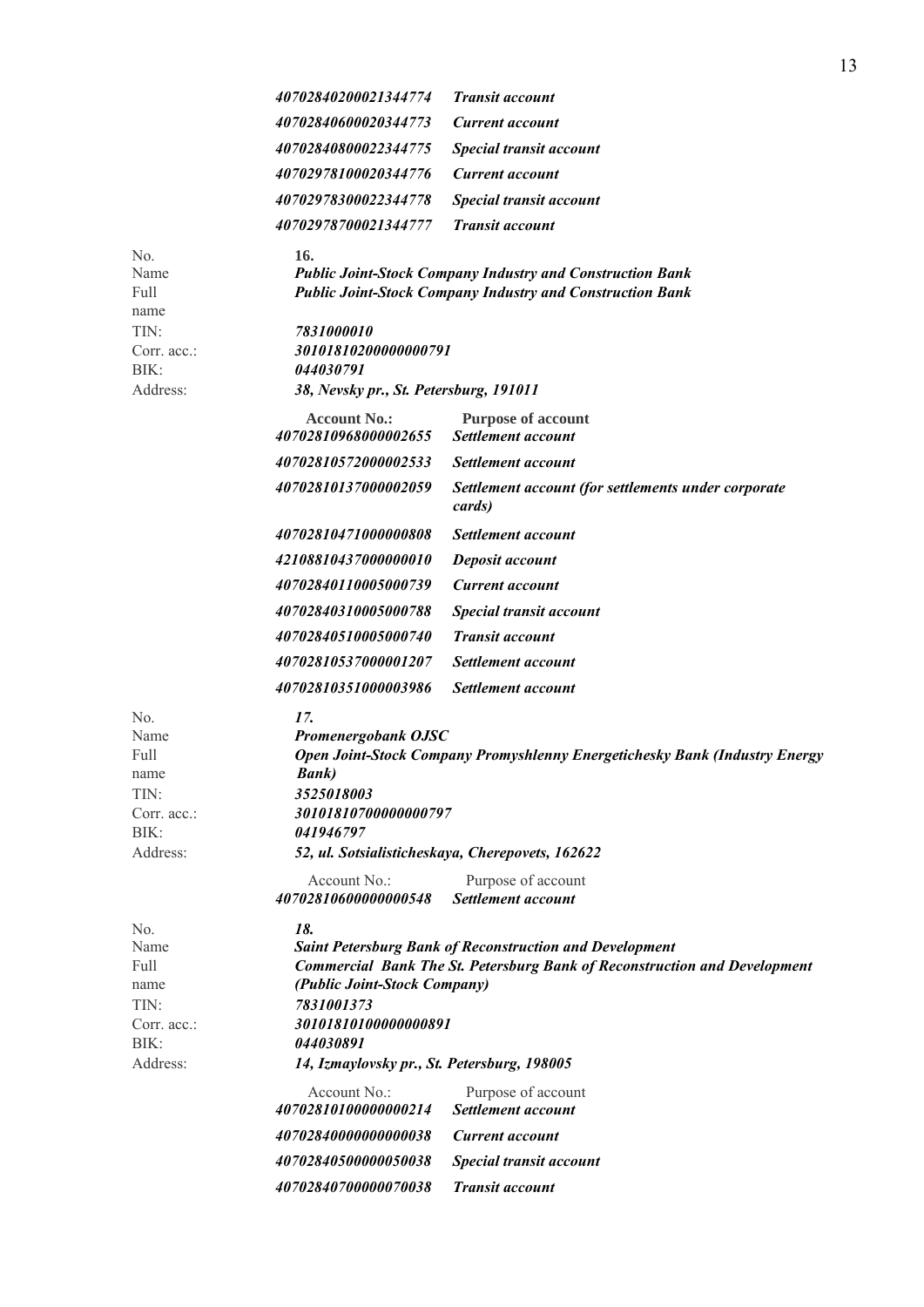*40702810400000000309 Settlement account* 

 *40702810700000000339 Settlement account* 

| No.<br>Name<br>Full<br>name<br>TIN:<br>Corr. acc.:<br>BIK:             | 19.<br>Svyaz-Bank AKB<br><b>Inter-Regional Commercial Bank of Communication and Information Support</b><br><b>Development (Public Joint-Stock Company)</b><br>7710301140<br>30101810900000000848<br>044525848                                                                        |
|------------------------------------------------------------------------|--------------------------------------------------------------------------------------------------------------------------------------------------------------------------------------------------------------------------------------------------------------------------------------|
| Address:                                                               | 7, ul. Tverskaya, Moscow, 103375                                                                                                                                                                                                                                                     |
|                                                                        | Account No.:<br>Purpose of account<br>40702810400260300018<br>Settlement account                                                                                                                                                                                                     |
|                                                                        | 40702810700220000227<br>Settlement account                                                                                                                                                                                                                                           |
|                                                                        | 40702840300221000227<br><b>Current account</b>                                                                                                                                                                                                                                       |
|                                                                        | 40702840300261000018<br><b>Current account</b>                                                                                                                                                                                                                                       |
|                                                                        | 40702840600222000227<br><b>Transit account</b>                                                                                                                                                                                                                                       |
|                                                                        | 40702840600262000018<br><b>Transit account</b>                                                                                                                                                                                                                                       |
|                                                                        | 40702840900223000227<br>Special transit account                                                                                                                                                                                                                                      |
|                                                                        | 40702840900263000018<br>Special transit account                                                                                                                                                                                                                                      |
|                                                                        | 40702978200262000018<br><b>Transit account</b>                                                                                                                                                                                                                                       |
|                                                                        | 40702978500223000227<br><b>Special transit account</b>                                                                                                                                                                                                                               |
|                                                                        | 40702978500263000018<br>Special transit account                                                                                                                                                                                                                                      |
|                                                                        | 40702978900221000227<br><b>Current account</b>                                                                                                                                                                                                                                       |
|                                                                        | 40702978900222000227<br><b>Transit account</b>                                                                                                                                                                                                                                       |
|                                                                        | 40702978900261000018<br><b>Current account</b>                                                                                                                                                                                                                                       |
|                                                                        | 40702810500260100040<br>Settlement account                                                                                                                                                                                                                                           |
|                                                                        | 40702810600260000040<br><b>Settlement account</b>                                                                                                                                                                                                                                    |
|                                                                        | 40702810700260000157<br>Settlement account                                                                                                                                                                                                                                           |
| No.<br>Name<br>Full<br>name<br>TIN:<br>Corr. acc.:<br>BIK:<br>Address: | 20.<br><b>Northern Clearing Chamber CJSC</b><br><b>CLOSED JOINT-STOCK COMPANY - NON-BANK CREDIT</b><br>ORGANIZATION NORHTERN CLEARING CHAMBER<br>2901047470<br>30103810400000000309<br>041117309<br>8, ul. Voskresenskaya, Arkhangelsk, 163061<br>Account No.:<br>Purpose of account |
|                                                                        | 30214810200000000023<br>Settlement participants' account                                                                                                                                                                                                                             |
|                                                                        | 30214810600000000047<br>Settlement participants' account                                                                                                                                                                                                                             |
|                                                                        | 30214810900000000048<br>Settlement participants' account                                                                                                                                                                                                                             |
| No.<br>Name<br>Full<br>name<br>TIN:<br>Corr. acc.:<br>BIK:<br>Address: | 21.<br><b>Northern Bank of the Savings Bank of Russia</b><br>Northern Bank - a branch of the stock commercial Savings Bank<br>of the Russian Federation (open joint-stock company)<br>7707083893<br>30101810500000000670<br>047888670<br>8, pr. Oktyabrya, Yaroslavl, 150028         |
|                                                                        | Purpose of account<br>Account No.:                                                                                                                                                                                                                                                   |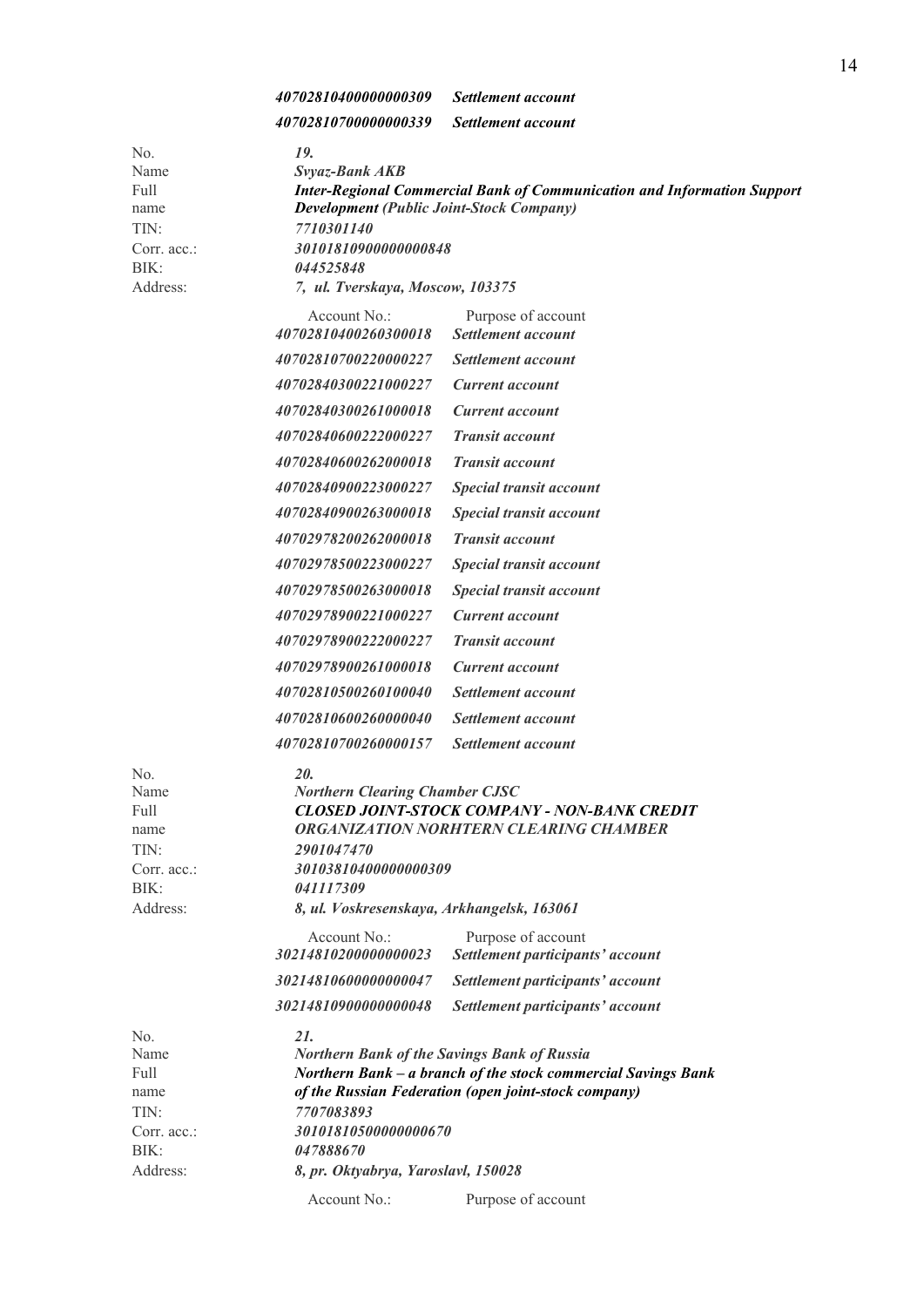| 40702810104040100694 | Settlement account                                  |
|----------------------|-----------------------------------------------------|
| 40702810212230100131 | Settlement account                                  |
| 40702810512230100132 | Settlement account                                  |
| 40702810512030100180 | Settlement account                                  |
| 40702810912030100181 | <i>Settlement account</i>                           |
| 40702810212290100249 | Settlement account                                  |
| 40702810912290100248 | Settlement account                                  |
| 40702810804180101332 | Settlement account                                  |
| 40702810904180101274 | Settlement account                                  |
| 40702810004010400026 | Settlement account (for settlements under corporate |

 *40702810104010101678 Settlement account 40702810112000102155 Settlement account 40702810404010101679 Settlement account 40702810612000102066 Settlement account 40702810712000102173 Settlement account 40702810712270101603 Settlement account 40702810804010101677 Settlement account 40702810804010101680 Settlement account 40702810812000102154 Settlement account 40702840204010300543 Special transit account 40702840304010200543 Transit account 40702840404010100543 Current account 40702978004010100543 Current account 40702978804010300543 Special transit account 40702978904010200543 Transit account 40702810112090100167 Settlement account 40702810412090100168 Settlement account 40702810404240102121 Settlement account 40702810704240102164 Settlement account 40702810604010101699 Settlement account 40702810804010102074 Settlement account 40702810504010101692 Settlement account 40702810504010102073 Settlement account 40702810004210100317 Settlement account 40702810504210100325 Settlement account 40702810312150100069 Settlement account 40702810612150200070 Settlement account 40702810804100100397 Settlement account 40702810804100100423 Settlement account 40702810304140101636 Settlement account 40702810504140101698 Settlement account 40702810004260112355 Settlement account 40702810304140100271 Settlement account* 

 *cards)*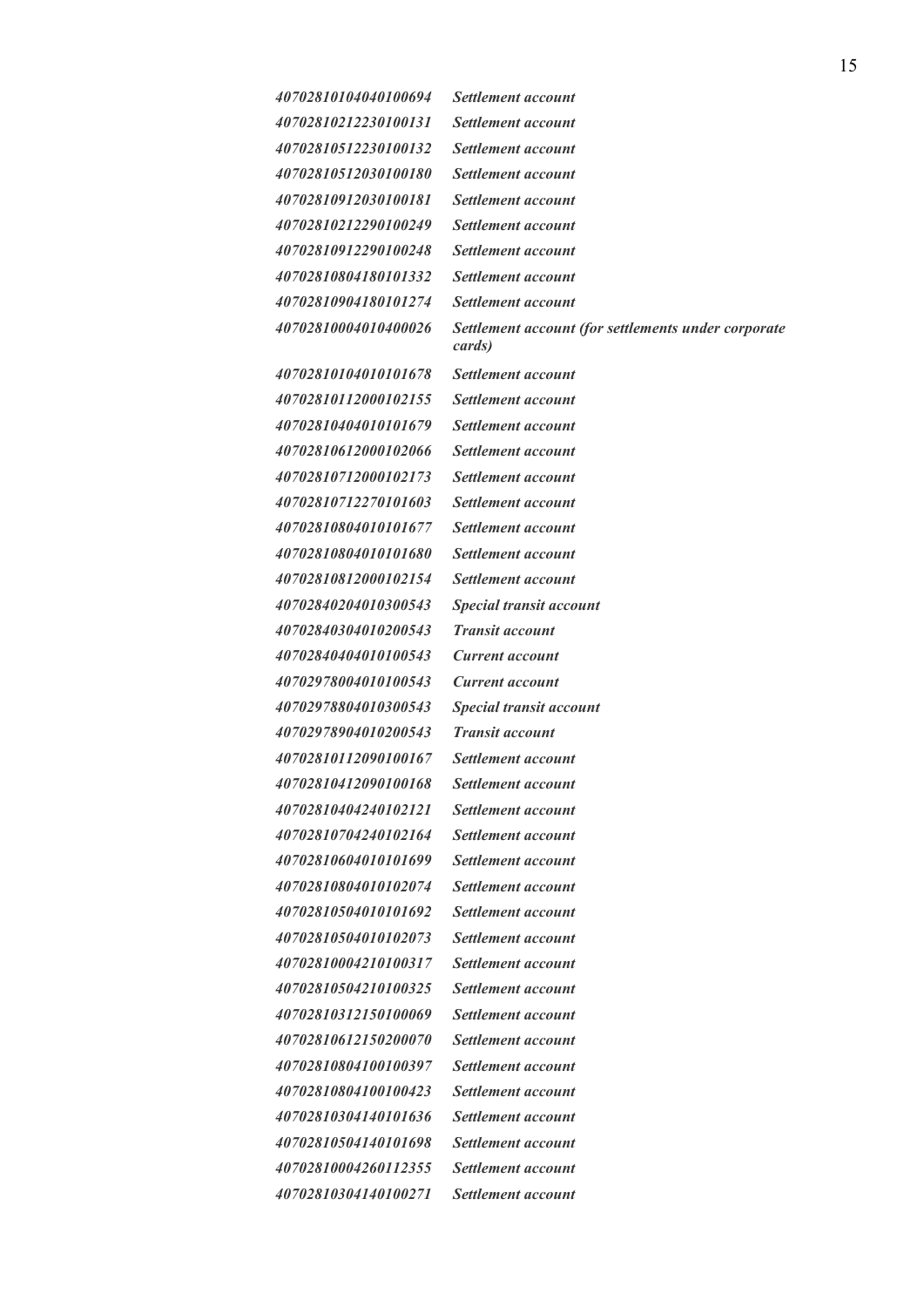| 40702810704260112257 | Settlement account |
|----------------------|--------------------|
| 40702810212300100278 | Settlement account |
| 40702810912300100277 | Settlement account |
| 40702810612180100195 | Settlement account |
| 40702810812180200196 | Settlement account |
| 40702810112210100138 | Settlement account |
| 40702810812210100137 | Settlement account |
|                      |                    |

No. *22.* 

Name *North-West Bank of the Savings Bank of RF* Full *North-West Bank - the branch of the Joint-Stock Commercial Savings* name *of the Russian Federation (open joint-stock company)* TIN: *7707083893*  Corr. acc.: *30101810500000000653* BIK: *044030653*  Address: *2, ul. Krasnykh Tekstilshchikov, St. Petersburg, 193124* 

Account No.: Purpose of account  *40702810225020000098 Settlement account 40702810425020105120 Settlement account 40702810143050100496 Settlement account 40702810243090100123 Settlement account 40702810343080100127 Settlement account 40702810343100100162 Settlement account 40702810643050109036 Settlement account 40702810743050100508 Settlement account 40702810243150100076 Settlement account 40702810543060100222 Settlement account 40702810543200100082 Settlement account 40702810843060100223 Settlement account 40702810451160191194 Settlement account 40702810651160101191 Settlement account 40702810851160161193 Settlement account 40702810851160171196 Settlement account 40702810951160101192 Settlement account 40702810120170100384 Settlement account 40702810420170100385 Settlement account 40702810655080111573 Settlement account 40702810655080120674 Settlement account 40702810520120100154 Settlement account 40702810520120100155 Settlement account 40702810251010199132 Settlement account 40702810551010199133 Settlement account 40702810651030100125 Settlement account 40702810951030100126 Settlement account 40702810143020111664 Settlement account 40702810225000103229 Settlement account 40702810243020112013 Settlement account*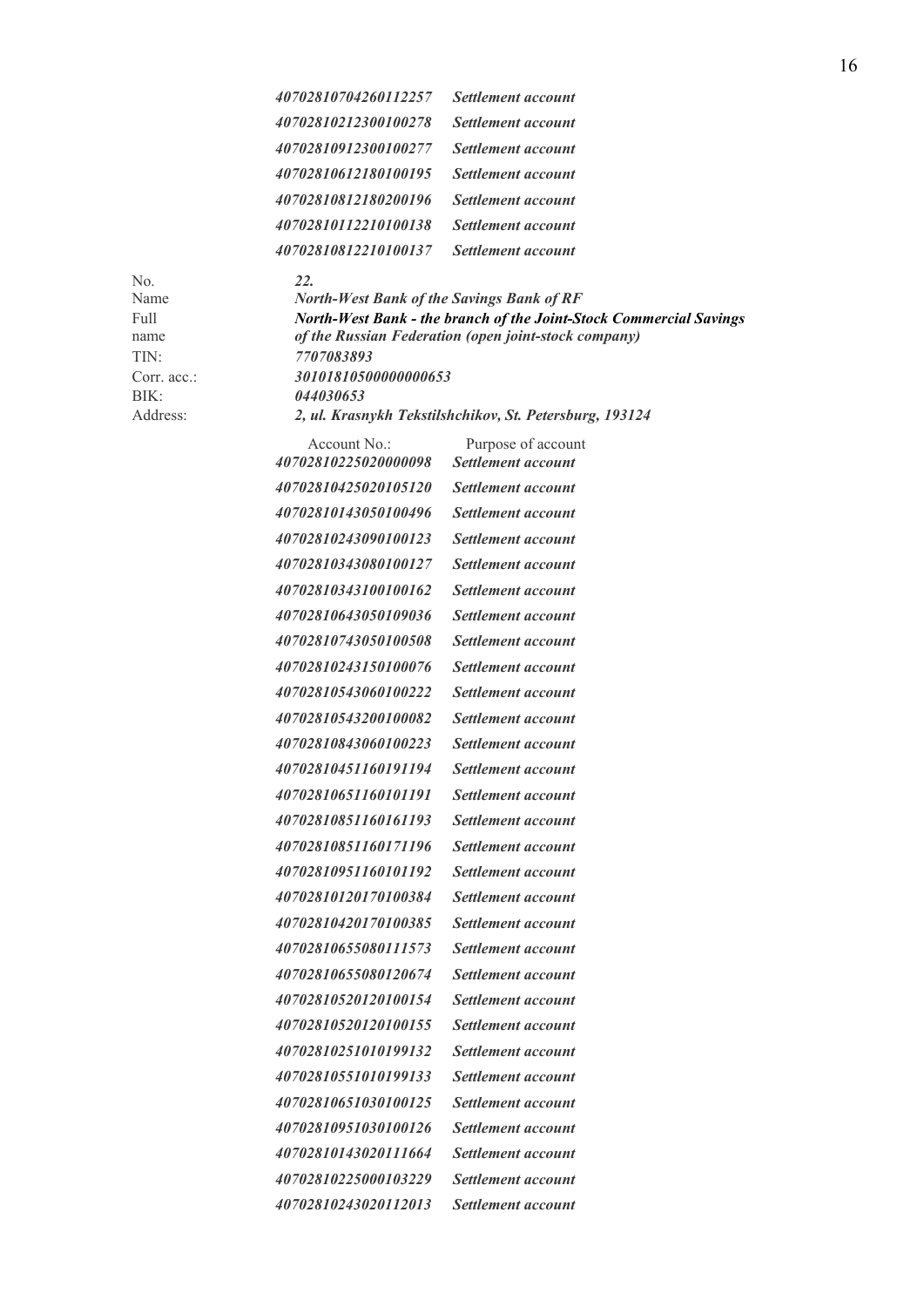*40702810320010101926 Settlement account 40702810351010102993 Settlement account* 

 *40702810941020003230 Settlement account 40702840420010301926 Special transit account 40702840520010201926 Transit account 40702840620010101926 Current account 40702978020010301926 Special transit account 40702978120010201926 Transit account 40702978220010101926 Current account 40702810455020124830 Settlement account 40702810020020102121 Settlement account 40702810320020102122 Settlement account 40702810325040127518 Settlement account 40702810725070100192 Settlement account 40702810625140000222 Settlement account 40702810625050000134 Settlement account 40702810725080000208 Settlement account 40702810925030100165 Settlement account 40702810255220114400 Settlement account 40702810355220116065 Settlement account 40702810151050103039 Settlement account 40702810251050100246 Settlement account 40702810951050100245 Settlement account 40702810951050102120 Settlement account 40702810055230116274 Settlement account 40702810955230103031 Settlement account 40702810443070100189 Settlement account 40702810743180100122 Settlement account 40702810843070100190 Settlement account 40702810051140100204 Settlement account 40702810351140140375 Settlement account 40702810751140100203 Settlement account 40702810751140120089 Settlement account 40702810151010198178 Settlement account 40702810151130101320 Settlement account 40702810451130100319 Settlement account 40702810451130100322 Settlement account 40702810751130102321 Settlement account 40702810155200109823 Settlement account 40702810455200109484 Settlement account 40702810425130133422 Settlement account 40702810151150102079 Settlement account* 

 *40702810541020403230 Settlement account (for settlements under corporate cards)*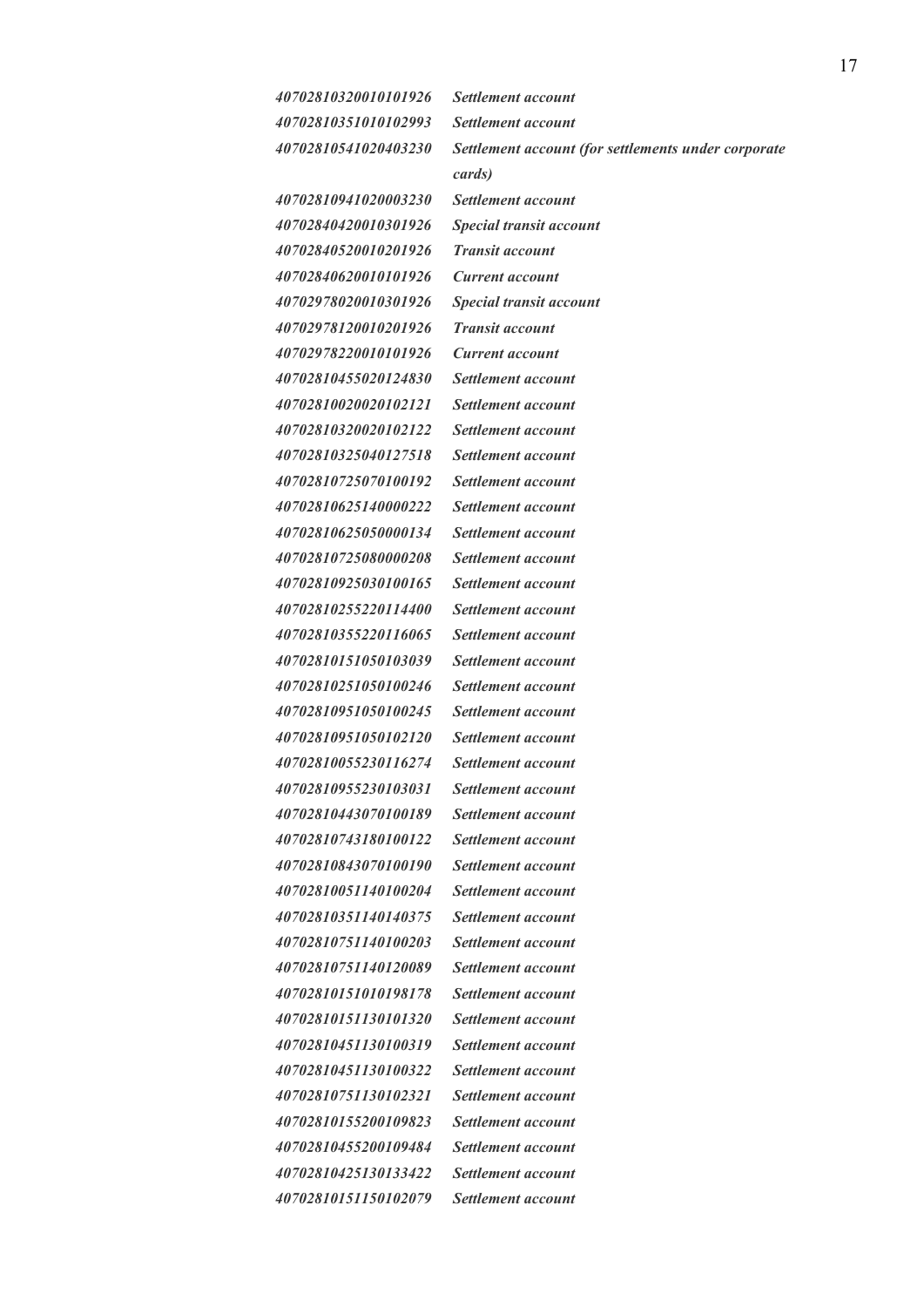|     | 40702810151150110087        | Settlement account        |
|-----|-----------------------------|---------------------------|
|     | <i>40702810251150100188</i> | Settlement account        |
|     | 40702810551150100189        | Settlement account        |
|     | 40702810020010101938        | <b>Settlement account</b> |
|     | 40702810320010101939        | <b>Settlement account</b> |
|     | 40702810151140101093        | Settlement account        |
|     | 40702810251140130087        | Settlement account        |
|     | 40702810451140101094        | Settlement account        |
|     | 40702810651160181195        | <b>Settlement account</b> |
|     | 40702810625000103230        | Settlement account        |
|     | 40702810755390129472        | Settlement account        |
|     | 40702810055130125679        | Settlement account        |
|     | 40702810220180100407        | <b>Settlement account</b> |
|     | <i>40702810920180100406</i> | Settlement account        |
|     | 40702810043190100171        | Settlement account        |
|     | 40702810143020111677        | Settlement account        |
|     | 40702810143190100178        | <b>Settlement account</b> |
|     | 40702810243120100064        | Settlement account        |
|     | 40702810243130100258        | Settlement account        |
|     | 40702810343130107821        | Settlement account        |
|     | 40702810343190100172        | <b>Settlement account</b> |
|     | 40702810643110100056        | Settlement account        |
|     | 40702810643210100215        | Settlement account        |
|     | 40702810943130100260        | Settlement account        |
|     | 40702810020010101941        | <b>Settlement account</b> |
|     | 40702810551010102997        | Settlement account        |
|     | <i>40702810720010101940</i> | Settlement account        |
|     | 40702810851010102998        | Settlement account        |
|     | 40702810925000103231        | <i>Settlement account</i> |
|     | 40702810255090104174        | Settlement account        |
|     | 40702810755090116853        | Settlement account        |
|     | 40702810043170100230        | Settlement account        |
|     | 40702810143140100173        | Settlement account        |
|     | 40702810743170100239        | Settlement account        |
|     | 40702810620020102123        | Settlement account        |
|     | 40702810920020102124        | Settlement account        |
| NL. | cr                          |                           |

No. *23.*  name TIN: *7834000145*

Name *North-West Telecombank Private Company*  Full *North-West Telecombank Private Company*

Corr. acc.: *30101810700000000822*  BIK: *044030822*  Address: *12, Baskov per., St. Petersburg, 191014* 

> Account No.: Purpose of account  *40702810200000001010 Settlement account*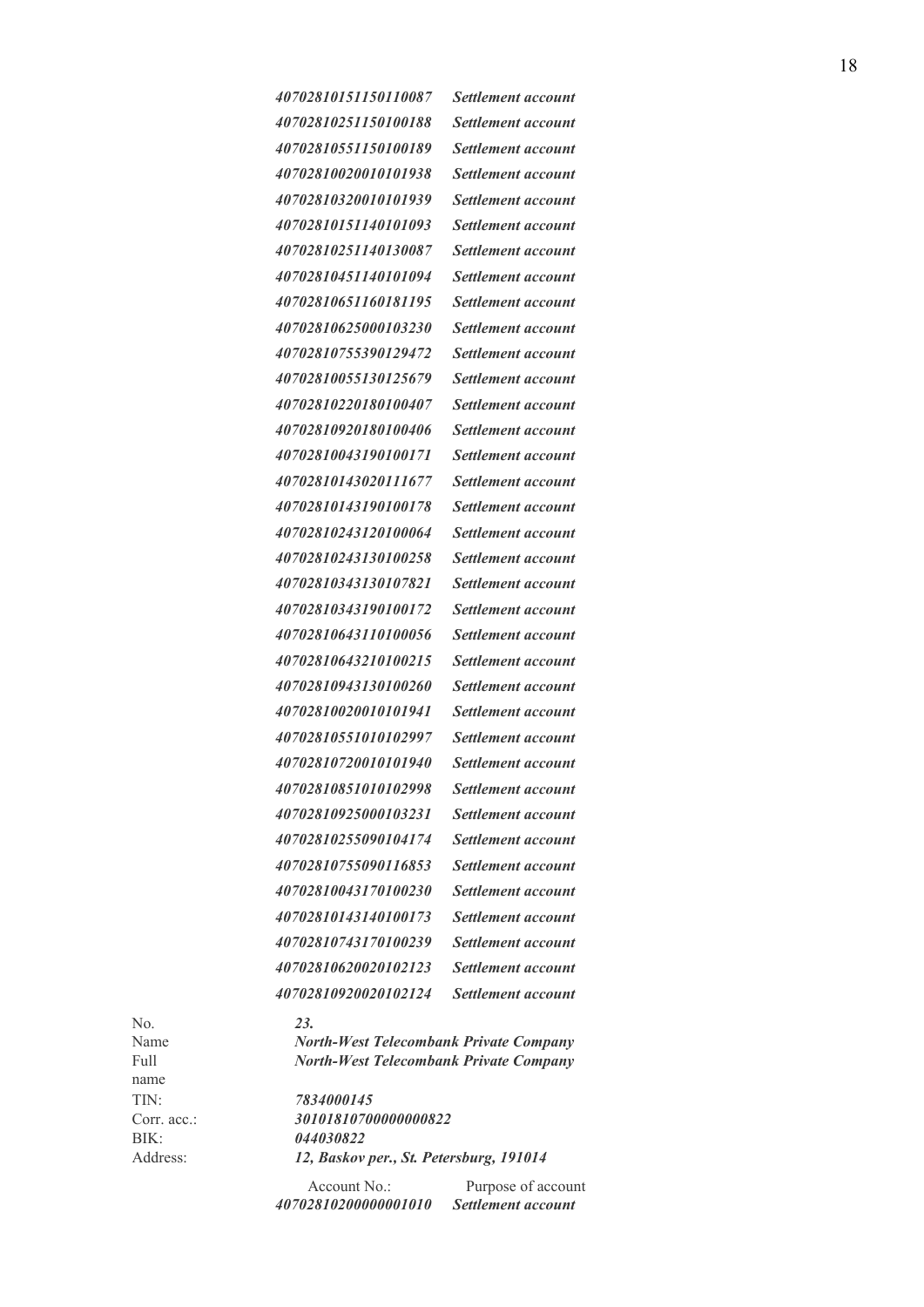| 40702810500000001011  | Settlement account             |
|-----------------------|--------------------------------|
| 40702810100000001217  | <i>Settlement account</i>      |
| 45201810700004372220  | Loan account                   |
| 40702840100000301217  | <b>Special transit account</b> |
| 40702840200000201217  | <b>Transit account</b>         |
| 40702840300000101217  | Current account                |
| 40702978700000301217  | Special transit account        |
| 40702978800000201217  | <b>Transit account</b>         |
| 40702978900000101217  | Current account                |
| 40702810200000000590  | <b>Settlement account</b>      |
| 42107810400001350590  | Deposit account                |
| 40702840300000200011  | <b>Transit account</b>         |
| 40702840500000301011  | Special transit account        |
| 40702840700000101011  | Current account                |
| 40702978100000301011  | <b>Special transit account</b> |
| 40702978200000201011  | <b>Transit account</b>         |
| 40702978300000101011  | Current account                |
| 40702810600000000776  | Settlement account             |
| 40702810700000001219  | <i>Settlement account</i>      |
| 40702810200000001007  | Settlement account             |
| 407028109000000001006 | Settlement account             |
| 40702810100000001013  | Settlement account             |
| 407028108000000001012 | <i>Settlement account</i>      |
| 40702810500000001008  | Settlement account             |
| 40702810800000001009  | Settlement account             |
| 407028100000000001016 | Settlement account             |
| 40702810300000001017  | <b>Settlement account</b>      |

## **1.3. Data on Issuer's auditor (auditors)**

Full name: *Ernst and Jang Vneshaudit Private Joint-Stock Company* Abbreviated name: *ZAO "Ernst and Jang Vneshaudit"* Place of business: *23 ul. Malaya Morskaya, St. Petersburg, 190000* TIN: *7717025097* Tel: (812) 103-7800 Fax: *(812) 103-7810* e-mail: *none*

Data on Auditor's license: No. of license for auditing: *Е003246* Date of issue: *17.01.2003* Period: *till 17.01.2008* Authority issuing the license: *Ministry of Finance of the Russian Federation*

Fiscal year, for which the auditor independently checked the issuer's accounts and financial (bookkeeping) reports: *2002*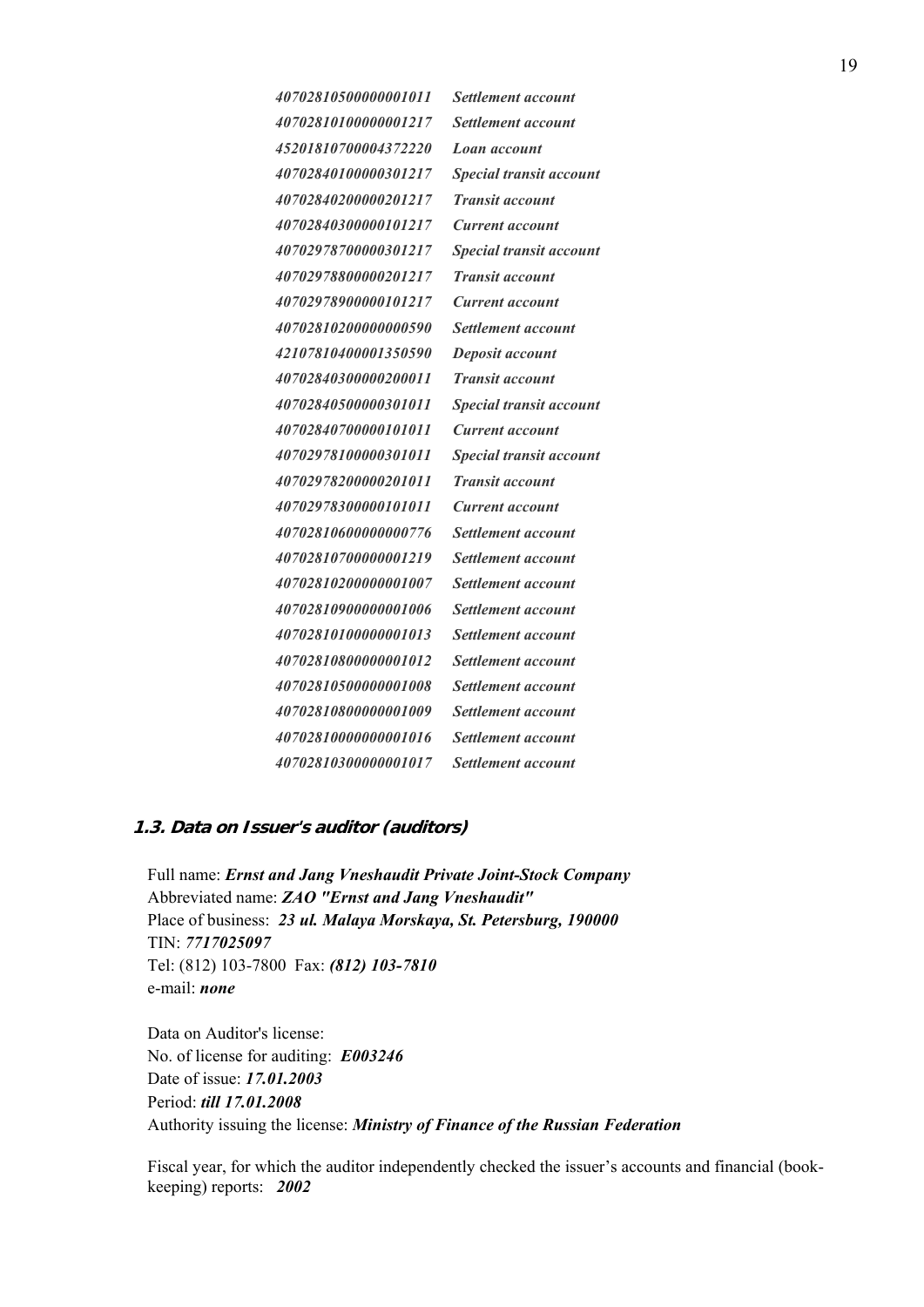*Factors are described that may have influence on independence of the auditor on the issuer, and measures are indicated that have been taken by the issuer and the auditor to reduce the influence of the said factors.* 

Issuer's auditor selection procedure:

#### *The auditor is selected at the Annual General Meeting Of The Shareholders*

The use of a tender procedure related to the selection of the auditor, and its basic conditions: *no tender is provided for the selection* 

Procedure of proposing a candidate to the position of the auditor for approval by the meeting of the shareholders (participants), including the management body taking the respective decision:

*the shareholder(s) holding in the aggregate at least 2 per cent of the Company's voting shares, and – in case of absence of a respective proposal from the shareholders – the Company Board of Directors, are entitled to include issues in the agenda of the annual general meeting of the shareholders and to propose candidatures of auditors* 

Information on the work performed by the auditor in the framework of special auditor assignments:

*no such work has been done in the year under report* 

Information on any essential interests connecting the auditor (auditor's officials) with the issuer (issuer's officials): *there are no essential interests connecting the auditor (auditor's officials) with the issuer (issuer's officials)* 

Share of the auditor's (auditor's officials') participation in the authorized capital of the issuer: *none* Granting of borrowed funds by the issuer to the auditor (auditor's officials): *no borrowed funds have been granted* 

Any close business relations (participation in issuer's products (services) promotion, participation in joint business, etc.) or kinship: *none*

Data on issuer's officials who are at the same time auditor's officials: *no such parties* 

Procedure of determining the auditor's remuneration amount: *in compliance with the contractual terms* 

Any postpones or outstanding payments for services provided by the auditor: *none*

#### **1.4. Data on the Issuer's Appraiser**

Appraiser(s) employed by the issuer for:

determining the market value of issuer's fixed assets or real estate, for which the issuer carried out re-valuation as recorded in other sections of the quarterly report

Full name: *LLC RosExpert Consulting and Analytical Centre* 

Abbreviated name: LLC RosExpert Place of business: no data Telephone: (8172) 72-49-16 Fax: none e-mail: none License for valuation:

A.V. Shepelin – Certificate No. 4361 of  $4<sup>th</sup>$  July 1997 issued by the Appraisal Academy RAA, Moscow.

M.B.Zhiromsky – Certificate No. N-680 of  $7<sup>th</sup>$  October 1998 issued by MIPK REA named after G.V. Plekhanov

Information on valuation services provided by the appraiser: *determining the market value of fixed assets* 

Full name: *Lair Expert Examination Centre* Abbreviated name: LLC Lair Place of business: no data Telephone: (812) 552-9366 Fax: no data e-mail: none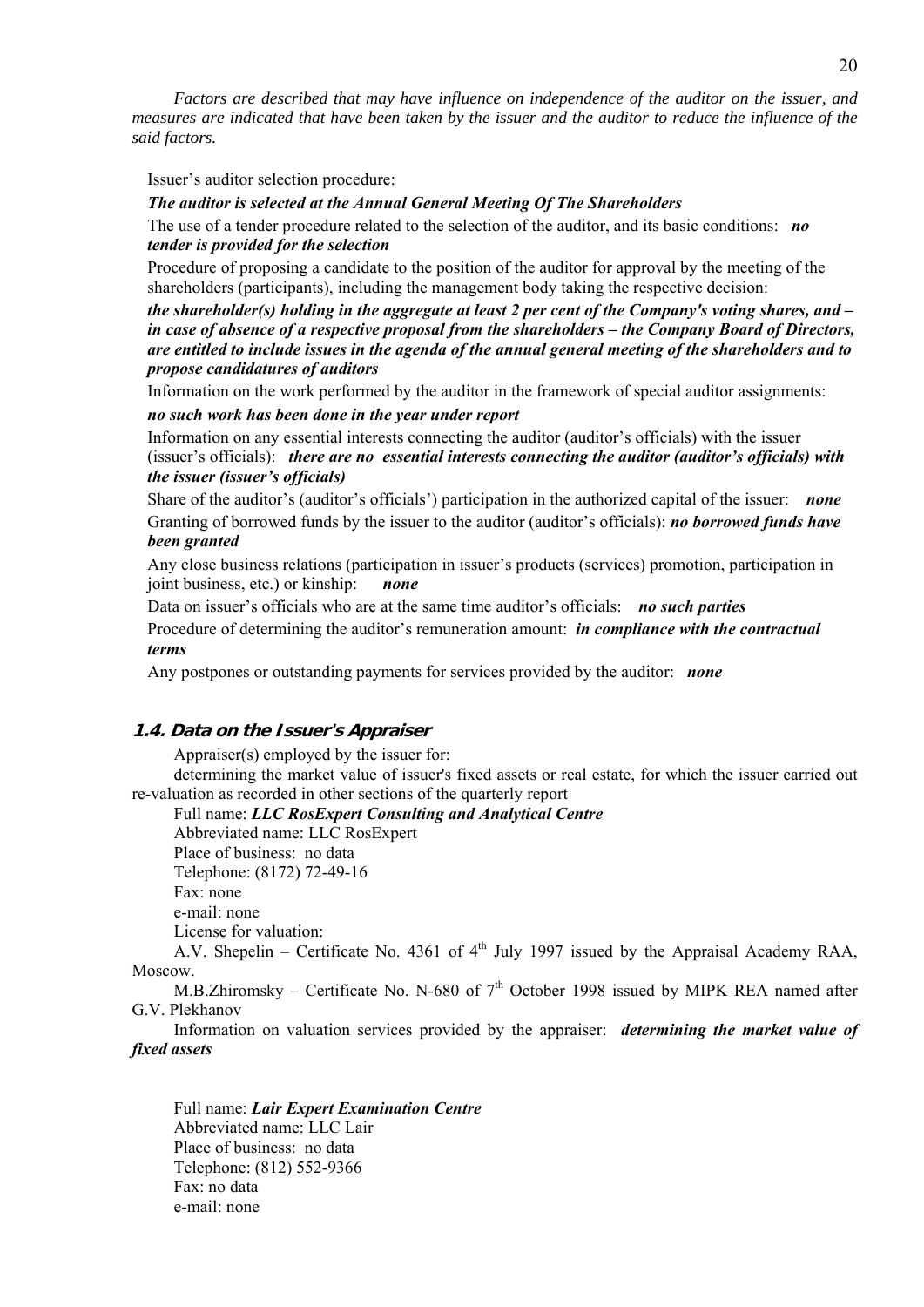No. of license for valuation: no data Date of issue: no data Period: no data Authority issuing the license: no data Information on valuation services provided by the appraiser: *determining the market value of* 

## *fixed assets*

Full name: *MKD Partner Private Company* Abbreviated name: ZAO MKD Partner Place of business: Telephone: Fax: e-mail: none No. of license for valuation: Date of issue: Period: Authority issuing the license: Information on valuation services provided by the appraiser:

## **1.5. Data on the Issuer's Consultants**

Full name: *Closed joint-stock company ABK Investment Company*  Abbreviated name: *CJSC IC ABK* Place of business: *10, Kamennoostrovsky pr., St. Petersburg, 197101, Russia* Telephone: *(812) 230-7733* Fax: *(812) 237-0650* Address of the Internet page used by the financial consultant to provide information on the issuer: *http://www.avk.ru/siteDatabase.nsf/0/4B815029D15C97FFC3256DB90038ED3F* 

No. of the license of a professional participant of the securities market for brokerage: *178-03343- 010000*

Date of issue: *29.11.2000* Period: *without fixed period* Authority issuing the license: *Federal Commission for Securities Market of Russia*

No. of the license of a professional participant of the securities market for brokerage: *178-03255- 100000*

Date of issue: *29.11.2000* Period: *without fixed period* Authority issuing the license: *Federal Commission for Securities Market of Russia*

Services provided by the consultant: *consulting services in the framework of the bond loan issue of OJSC NWT.*

*The consultant acts on the basis of contract No.30-OF of 24.04.2003 "Of Consulting Services", which terminates from the moment of registration of the Report on the Results of the Issue of series 02 documentary non-convertible interest-bearing bonds payable to bearer, with obligatory centralized care. No contract for monitoring of information disclosure had been made between OJSC NWT and CJSC IC ABK as of the end of the period under report.* 

## **1.6. Data on Other Parties Who Have Signed the Quarterly Report**  *there are no such parties*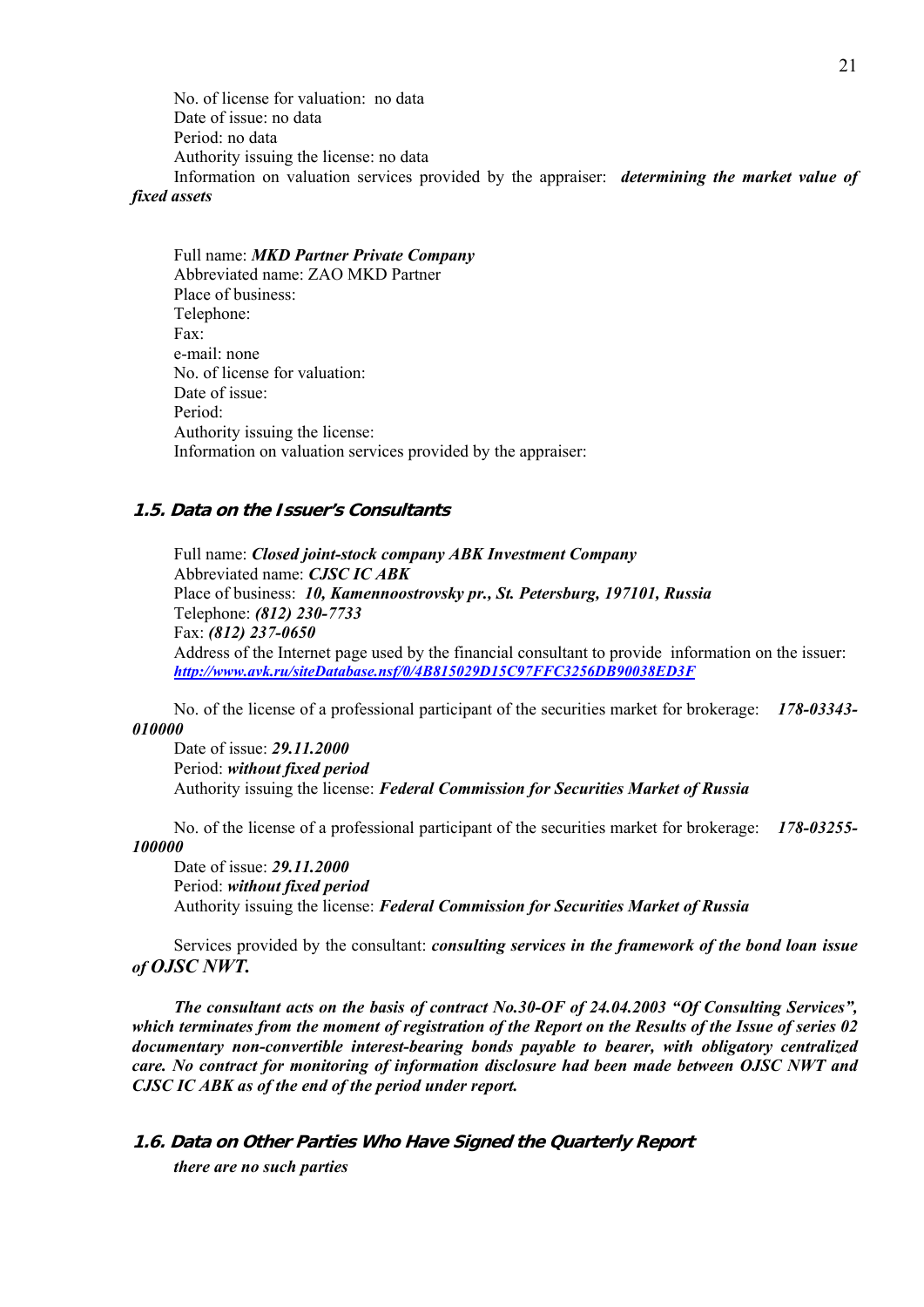#### **II. Key Information on the Financial and Economic Position of the Issuer**

| <b>Index</b>                                                        | <b>Value</b>   |
|---------------------------------------------------------------------|----------------|
| Value of Issuer's net assets, roubles                               | 11 904 515 293 |
| Ratio of the borrowed funds and the capital and reserves, %         | 37,4           |
| Ratio of the short-term liabilities and the capital and reserves, % | 30,5           |
| Cover of debt service payments, roubles *                           | 0,6            |
| Outstanding debt level, % **                                        | 8,0            |
| Net assets turnover rate, times                                     | 0,3            |
| Turnover rate of accounts payable, times                            | 1,0            |
| Turnover rate of accounts receivable, times                         | 1,8            |
| Share of profit tax in profit before taxes, %                       | 0.4            |

### **2.1. Indices of Issuer's Financial and Economic Operation**

Note on the calculation method:

\* – Debit turnover of accounts 66 and 67 for the 3rd quarter of 2003 has been used for the calculation as liabilities and interest to be paid off in the period under report.

\*\* - The entire debt as of 30.09.03 that had not been paid within the period provided for by the contracts, irrespective of the time it was overdue, has been included in the outstanding debt.

*Net assets mean the value of all assets of the company after deduction of all liabilities from their total amount. The difference between the net assets and the authorized capital is the initial index of the stability of the enterprise's financial position. As of 30.09.03 the company's excess of net assets over the authorized capital was 10,966,575 thousand roubles, or 1,169%, which shows reliability of the company's financial position.*

*The ratio of the amount of attracted funds to the capital and reserves (financial dependence factor of the organization) as of the end of the 3rd quarter of 2003 was twice less than the critical value, which is 80%, which is a sign of a high financial stability of the company. The share of current liabilities in the equity capital is 30.5%, while the share of fixed liabilities is -6.9%. The reason for that is that a part of the fixed liabilities turned into current liabilities in 2003. In October 2003 the company floated a long-term bond loan, the funds of which will be used to restructure the company's debt, so long-term sources of funds will prevail in the liabilities structure.* 

*Debt service payment cover amounted to 60% in the period under report, i.e. the net profit and depreciation cover 60% of payments (principal amounts and interest) under short-term and long-term credits and loans made in the 3rd quarter. When appraising this index, it should be taken into account that the payments of the 3rd quarter were covered both from the profit of the 3rd quarter and from accumulated retained profit and depreciation payments.*

*The level of the outstanding debt as of 30.09.03 was 8% of the total debt of the company. It is important to note that the entire debt that had not been paid within the period provided for by the contracts, irrespective of the time it was overdue, has been included in the outstanding debt.*

*The return from net assets in the quarter under report was 30 kopecks per rouble of net assets, while in the 2nd quarter of the current year it was 25 kopecks per rouble. The reason for acceleration of the net assets turnover consists in the growth of receipts in the quarter under report by 10.5% as compared to the previous quarter with the net assets growth of 3.7%. Thus, a conclusion can be drawn that the assets use efficiency has grown in the company.* 

*The accounts payable turnover was one-time, or 89.4 days, in the quarter under report. The average time of accounts payable re-payment was 84 days in the 1st half of the year; while the average time of accounts payable re-payment in inter-regional communication companies (MRK) controlled by OJSC Svyazinvest was 90.1 days in the 1st half of the year. Thus, the accounts payable re-payment time*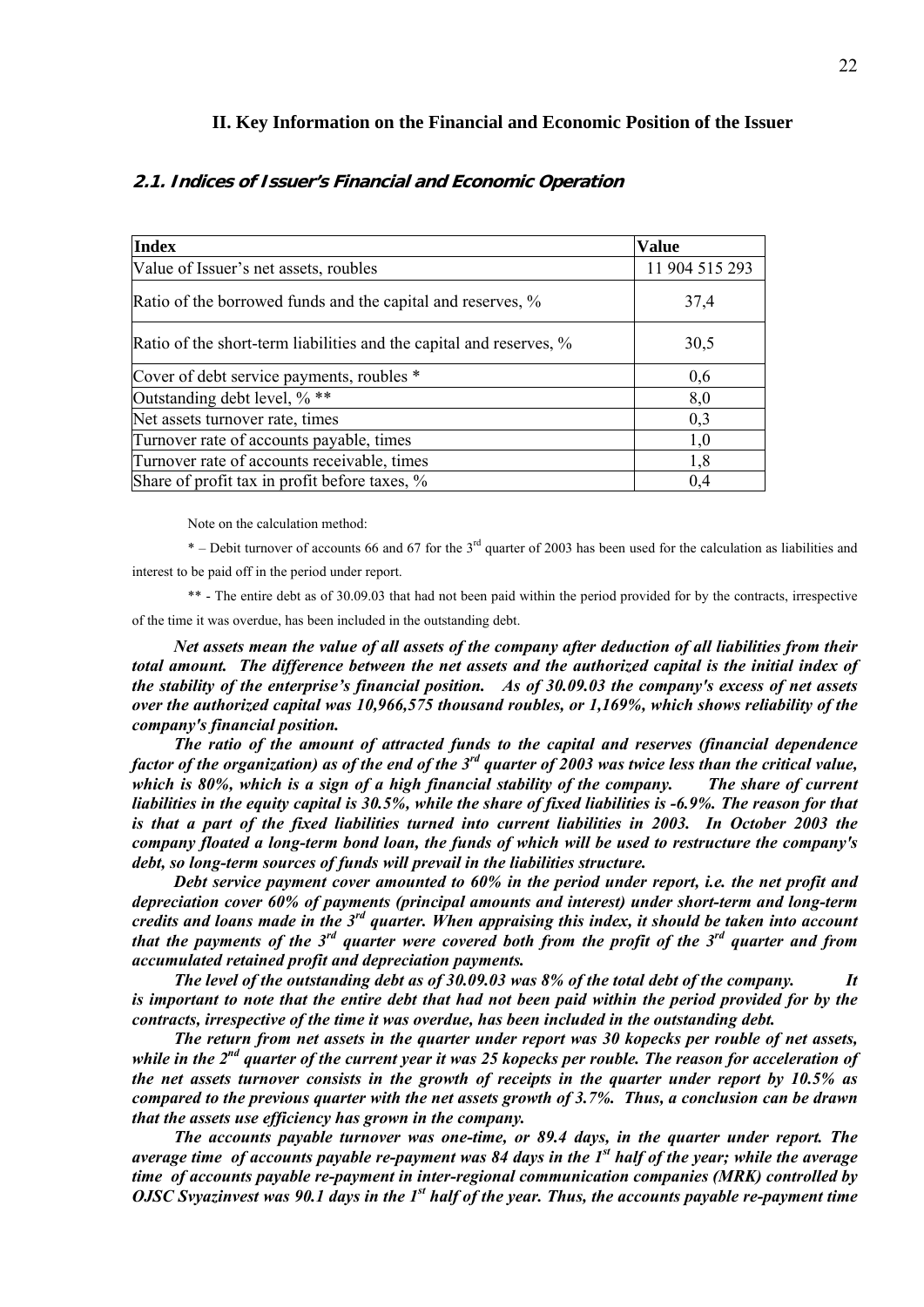*increased in the 3rd quarter, which means an increase in the time of free crediting by suppliers and a decrease in the demand for own circulating capital.*

*The accounts receivable turnover was 1.8 times, or 51.4 days, in the quarter under report. In the 1st half of the year the accounts receivable turnover was 53.1 days, while this index for all interregional communication companies was 50 days. Thus, the accounts receivable turnover is increasing, which is a positive factor, as this means a decrease in the demand for own circulating capital.*

#### **2.2. Issuer's Market Capitalization**

#### *1998*

Market capitalization of common stock: *114,686,640 US dollars* Market capitalization of preferred stock: *11,323,017 US dollars 1999* 

Market capitalization of common stock: *126,155,304 US dollars* Market capitalization of preferred stock: *6,734,880 US dollars 2000* 

Market capitalization of common stock: *124,243,860 US dollars* Market capitalization of preferred stock: *12,627,900 US dollars 2001* 

Market capitalization of common stock: *198,683,926 US dollars* Market capitalization of preferred stock: *22,888,170 US dollars 2002* 

Market capitalization of common stock: *262,722,448 US dollars* Market capitalization of preferred stock: *42,525,797 US dollars 3rd quarter of the year 2003* 

Market capitalization of common stock: *329,322,957 US dollars* Market capitalization of preferred stock: *52,525,925 US dollars*

Description of the method for determining the Issuer's market capitalization:

*market capitalization is calculated as a product of the number of shares of the respective category (type) by the weighted average price of a share of that category (type) calculated by 10 biggest transactions made through the organizer of trade in the securities market (RTS exchange) in the month preceding the month, in which the last quarter under report ends, or in the last month of each completed fiscal year, for which the issuer's market capitalization is indicated.* 

*If, during the month mentioned in this clause, less than 10 transactions are made through the organizer of trade in the securities market , the weighted average price of a share shall be calculated by 10 biggest transactions made through the organizer of trade in the securities market for 3 months preceding the month, in which the last quarter under report ends, or for 3 last months of each completed fiscal year, for which information on the issuer's market capitalization is indicated.* 

*If, during the 3 months mentioned in this clause, less than 10 transactions are made through the organizer of trade in the securities market or information on transactions made cannot be provided by the organizer of trade in the securities market for certain reasons, the method of determining the issuer's market capitalization on the basis of calculating the weighted average price of the shares permitted for circulation by the organizer of trade in the securities market shall not be used.* 

*If issuer's shares are permitted for circulation by two or more organizers of trade in the securities market, the choice of the organizer of trade in the securities market for calculation of the weighted average price of the share shall be made by the issuer at its own discretion.*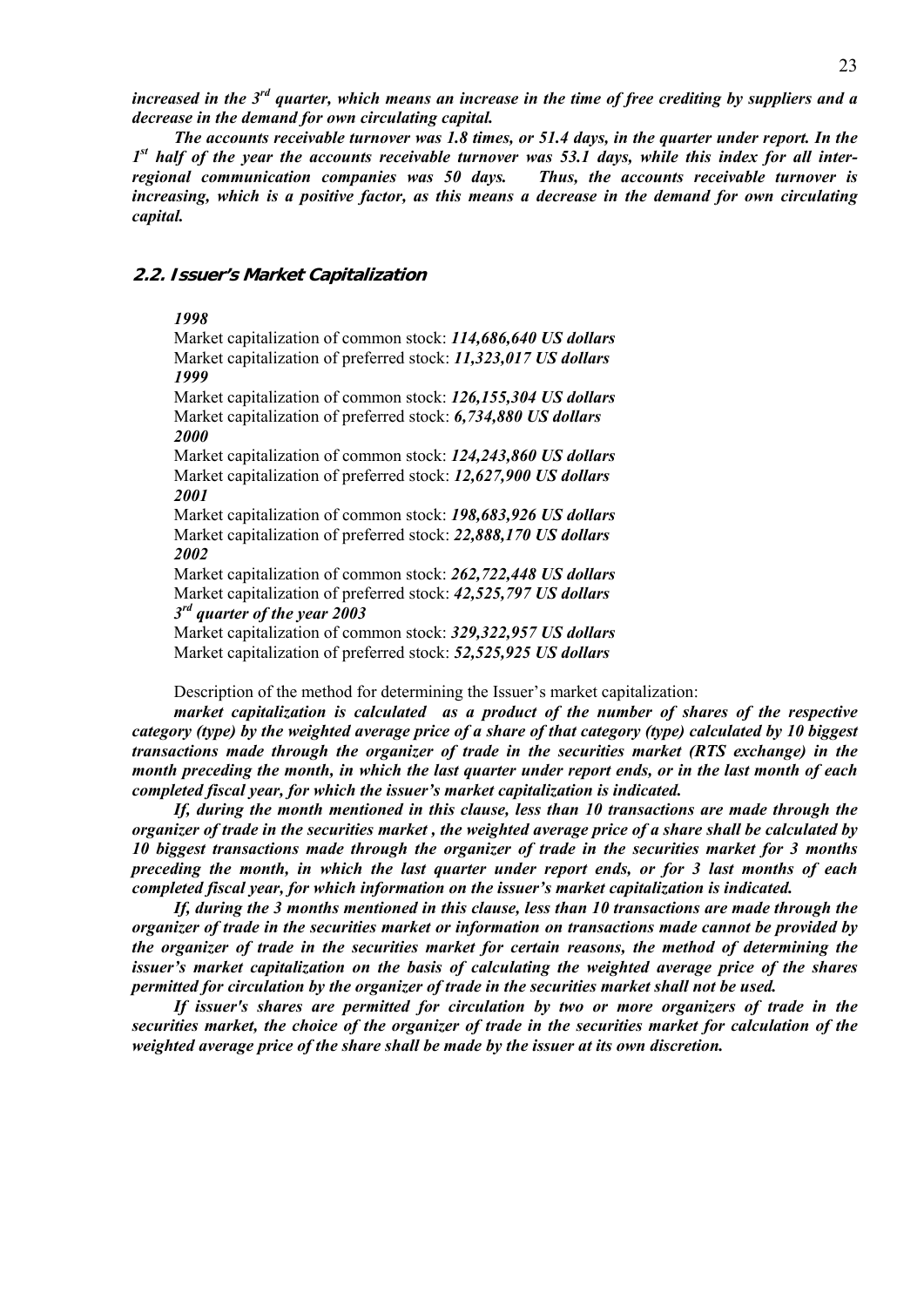## **2.3. Issuer's liabilities**

## **2.3.1. Accounts payable**

## *Company's Account Payable as of 30.09.2003 with Due Date of Obligation Execution indicated*

| In roubles                                                          |                  |                                                |                               | The term of the payment      |                        |                              |                                             |
|---------------------------------------------------------------------|------------------|------------------------------------------------|-------------------------------|------------------------------|------------------------|------------------------------|---------------------------------------------|
|                                                                     | As of 30,09,2003 | Less than 30 days                              | from $30$ to $60$<br>days     | from $60$ to $90$<br>days    | from 90 to 180<br>days | from 180 days<br>to 1 year   | more than 1<br>year                         |
| Accounts payable, total,<br>including                               | 4 379 990 463,00 | 1 833 816 624,00 384 903 908,00 601 670 299,00 |                               |                              |                        |                              | 71 136 182,00 678 612 950,00 809 850 500,00 |
| Overdue accounts payable                                            | 353 977 882,00   |                                                | 0,00 353 977 882,00           | 0,00                         | 0.00                   | 0.00                         | 0,00                                        |
| Borrowed funds, total,<br>including                                 | 1 434 399 003,00 |                                                | 649 695 303,00 359 903 328,00 | 2 600 000,00                 |                        | 10 924 182,00 341 317 690,00 | 69 958 500,00                               |
| Outstanding debt in respect<br>of borrowed funds                    | 353 977 882,00   |                                                | 0,00 353 977 882,00           | 0,00                         | 0,00                   | 0.00                         | 0,00                                        |
| Credits                                                             | 610 272 123,00   | 610 272 123,00                                 | 0,00                          | 0,00                         | 0.00                   | 0.00                         | 0,00                                        |
| Loans including:                                                    | 824 126 880,00   |                                                | 39 423 180,00 359 903 328,00  | 2 600 000,00                 |                        | 10 924 182,00 341 317 690,00 | 69 958 500,00                               |
| bond loans                                                          | 322 752 000,00   | 22 752 000,00                                  | 0,00                          | 0,00                         |                        | 0,00 300 000 000,00          | 0.00                                        |
| Other accounts payable -<br>total                                   | 2 945 591 460,00 | 1 184 121 321,00                               |                               | 25 000 580,00 599 070 299,00 |                        |                              | 60 212 000,00 337 295 260,00 739 892 000,00 |
| to suppliers and contractors                                        | 1 604 733 000,00 | 654 034 580,00                                 | 25 000 580,00                 | 30 106 580,00                |                        |                              | 60 212 000,00 274 010 260,00 561 369 000,00 |
| Notes payable                                                       | 15 044 000,00    | 0.00                                           | 0,00                          | 0,00                         | 0.00                   | 0.00                         | 15 044 000,00                               |
| To affiliated parties of the<br>issuer                              | 6 126 000,00     | 0.00                                           | 0,00                          | 0.00                         | 0,00                   | 6 126 000,00                 | 0,00                                        |
| In respect of labour<br>remuneration                                | 114 449 265,00   | 114 449 265,00                                 | 0,00                          | 0,00                         | 0,00                   | 0.00                         | 0,00                                        |
| indebtedness to budget and<br>out-of-the-budget funds,<br>including | 276 225 476,00   | 276 225 476,00                                 | 0,00                          | 0,00                         | 0,00                   | 0.00                         | 0,00                                        |
| overdue one                                                         | 0.00             | 0.00                                           | 0.00                          | 0.00                         | 0.00                   | 0.00                         | 0,00                                        |
| Other accounts payable                                              | 929 013 719,00   | 139 412 000,00                                 |                               | 0,00 568 963 719,00          | 0,00                   |                              | 57 159 000,00 163 479 000,00                |

*Within the accounts payable of the issuer for the respective period under report, there are no creditors with at least 10 percent of the total amount of accounts payable.* 

## **2.3.2. Issuer's Crediting History**

*OJSC North-West Telecom had not had and did not enter during the 3rd quarter of 2003 into any agreements of credit or any agreements of loan, the amount of principal debt under which as of 30.09.03 would be 10 or more per cent of the value of net assets of the Company.* 

## **2.3.3. Issuer's Liabilities of Security Granted to Third Parties**

*Issuer's liabilities of security granted to third parties as of 30.09.03:* 

| No. | Item                                                              | Amount, (thousand roubles) |
|-----|-------------------------------------------------------------------|----------------------------|
|     | Issuer's liabilities of security granted to third parties, total: | 196 075,19                 |
|     | Including:                                                        |                            |
| ∠   | Security granted on Issuer's liabilities                          | 653 468,19                 |
|     | Sureties of the Issuer for third parties                          | 542 607,00                 |

*OJSC North-West Telecom has no liabilities of security granted to third parties, the amount of which would exceed 5 % of the Company's assets.*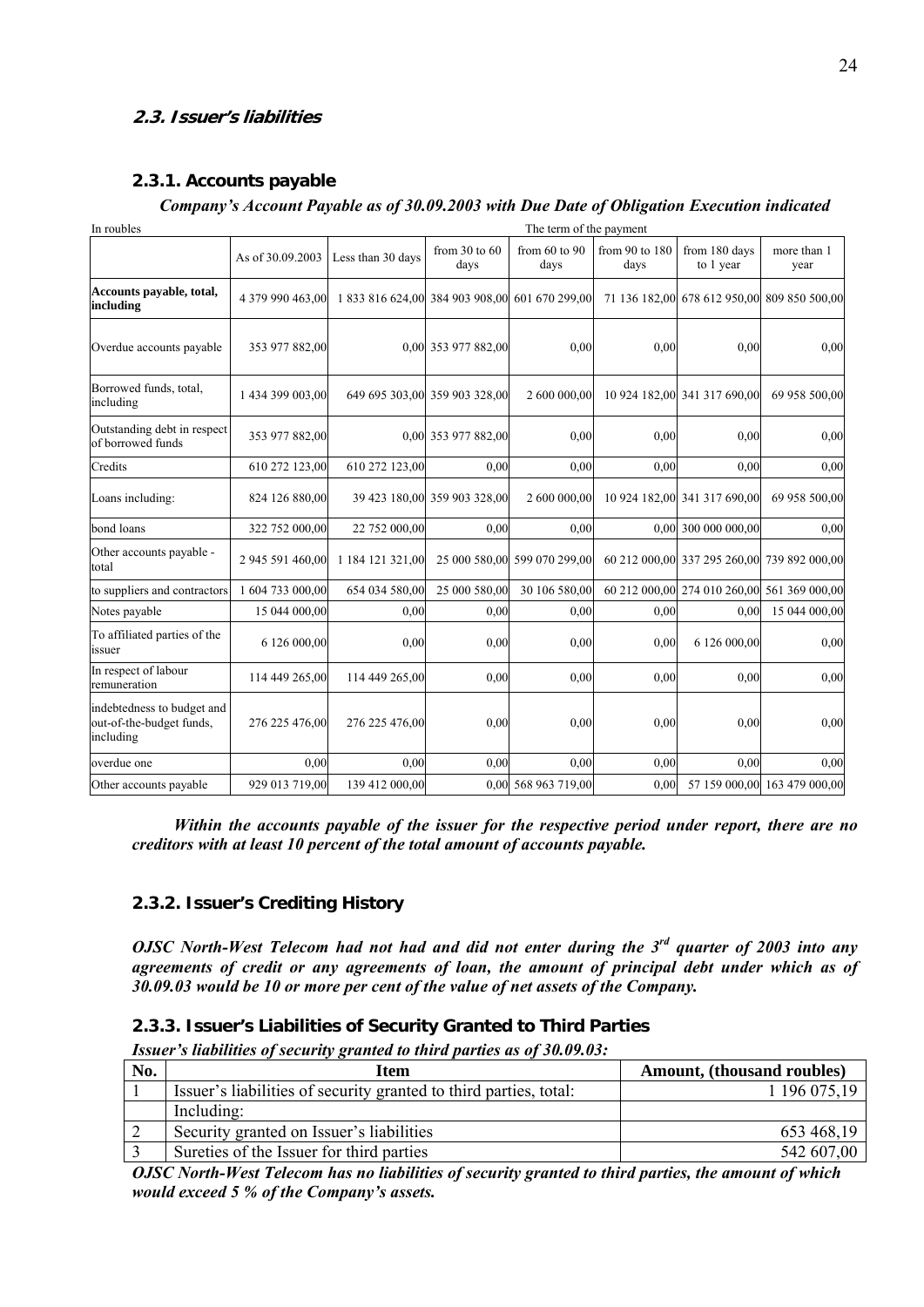#### **2.3.4. Other liabilities of the Issuer**

*none* 

## **2.4. Goals of the Issue and Areas of Using the Funds Received as a Result of Floating the Issued Securities**

Indicate the goals of the issue and areas of using the funds received as a result of floating the issued securities: *it is planned that the funds obtained from floating the bonds will be used for development of OJSC North-West Telecom's investment programmes, as well as for restructuring the rouble and currency debt of the Company in order to reduce its service costs.* 

## **2.5. Risks Related to Acquisition of Floated Issued Securities (to be Floated)**

#### **2.5.1. Industry Risks:**

*Main industry risks for the Issuer may be reduced to the following:* 

#### *1) Strengthening of Competition*

*The Issuer is facing a growing competition from other operators, which may lead to a reduction of the operation margin, a decrease in the market share and a reduction of the price of our services.* 

*The Russian market of telecommunication services is becoming very competitive. The trend of the Russian Government's licensing policy consists in increasing the competition between suppliers of telecommunication services. The Ministry of Communication has abandoned the principle of issuing exclusive licenses for each technological standard for a region, and adopted the principle of issuing several licenses covering the same territory. Competitors of OJSC North-West Telecom are in a more favourable position, as they are free in choosing services to be provided and a price policy, unlike the Issuer who has to bear the social burden and is restricted in the possibility of changing the rates.*

*In this respect, mobile communication operators are the strongest competitors of the Issuer. MTN and MegaPhone have already won significant shares of the market. By the moment, another operator – Biline (OJSC Vympelcom) has started its operation in the cellular communication services market.* 

#### *2) State Regulation of the Industry*

In compliance with the legislation of Russia, a license has to be obtained for provision of *communication services. Uncertainty in the regulation in respect of prolonging our licenses may lead to incapability of prolonging our licenses or to an increase of our obligations and a reduction of our rights according to the conditions of prolonged licenses, which increases expenses and may limit the area of communication services provision.*

*The period of our licenses expires at different times in the range of the years 2003 – 2012 and can be prolonged after submitting an application to the Ministry of Communication. Officials in the Ministry of Communication may decide anything as to prolonging the licenses, and we cannot be sure whether our licenses will be prolonged or not. Besides, even if they are prolonged, this may take place with extra obligations, including extra fees, or with a reduced coverage area. If we are not able to prolong our licenses or get renewed licenses on conditions similar to the current conditions, the scope of services provided by us and the number of subscribers may decrease.* 

*Besides licensing, there are other possible risks related to the state regulation of the industry, the level of which is quite high due to the strategic significance of the industry.* 

#### *3) Decrease in the Solvent Demand for Provided Communication Services*

*A reduction of company's receipts may also be caused by a decrease in the demand for provided services. Such a reduction is possible in different situations, e.g. in case of higher inflation (see*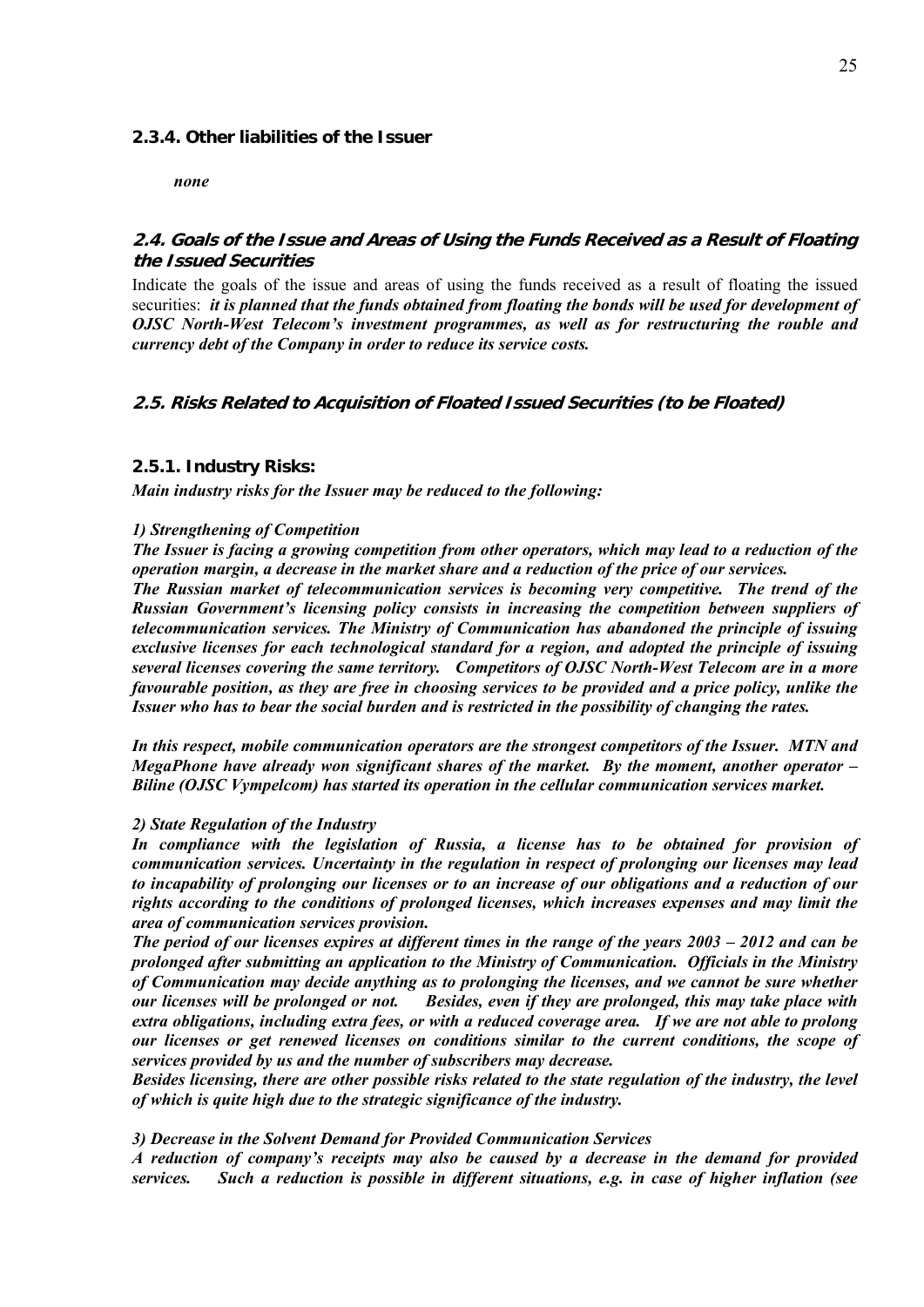*inflation risks), growth of rates as a result of increased costs, in case of a general decrease in solvent demand and in other cases.* 

*However, on the whole industry risks are evaluated as minimal, for as a result of industry enterprises restructuring, OJSC North-West Telecom has acquired the status of a natural monopolist in the entire North-Western region, and the resistance of such companies to unfavourable conditions of the environment is very high.* 

*In case of unfavourable development of the situation in the region, the issuer plans to:* 

- *· optimize the structure of production expenses;*
- *· reduce enterprise's expenses, including reduction and revision of issuer's investment policy;*

*· change the structure of provided services for the purpose of maximizing the income of the enterprise.* 

## **2.5.2. Country Risks and Regional Risks**

*Forecast of the influence of situation changes in the region on the Issuer's operation and on performance of the obligations under bonds. Issuer's actions in case of adverse effect of changes on the operation.* 

*A deterioration of the economic situation in the North-Western region may take place in case of material changes in the economic situation in Russia, including drastic changes in the exchange rate of the national currency, which may entail a reduction of the number of industrial and agricultural enterprises of all forms of ownership operating in the region, a growth of unemployment and a slowdown of the population's solvent demand.* 

*Such developments would result in a suspension of implementing the Issuer's investment programme, a reduction of the volume growth of communication services provided by the Issuer in the territory of the region and a growth impairment of the income base.* 

*In such a case, the Issuer will fulfil the obligations under bonds through Company's income from operation, and, if necessary, it will attract short-term loans from commercial banks for that purpose.* 

## **2.5.3. Financial Risks**

*Changes of the currency exchange rate may increase our expenses, reduce our reserves or hamper repayment of our debts.* 

*Changes of the currency exchange rate may increase the expenses and reduce the reserves of the Issuer. During the recent several years there has been a significant fluctuation of the rouble as compared to the main world currencies, which has been mainly expressed in the fall of the exchange rate of the rouble. The Central Bank of RF has imposed various restrictions on trading operations involving foreign currency, trying to support the rouble exchange rate. The capability of the Government and of the Central Bank of RF to support a stable rouble exchange rate will depend on many political and economic factors. These factors include the capability of funding the budget deficit without resorting to issuing banknotes, control of the inflation level and maintaining sufficient foreign currency reserves to support the rouble exchange rate.* 

*A certain part of expenses and liabilities of the Issuer is nominated in foreign currency or rigidly tied to the exchange rate of such foreign currencies as the US dollar and Euro. This includes, among other things, investment and borrowing. E.g., the share of foreign suppliers in the structure of the supplies of inventory holdings for the year 2002 is 25.99%.* 

*Besides, there are significant loans provided to us by Vnesheconombank (Foreign Economic Bank) expressed in Euros or tied to the exchange rate of Euro. As to the latter type of loans (tied to Euro), in compliance with the accounting policy pursued by us, we carry out revaluation at the moment of repaying a debt only.* As of 1<sup>st</sup> January 2003, the amount of sum differences under contracts with *Vnesheconombank was 143 MIO roubles. The amount has not undergone any serious changes later.*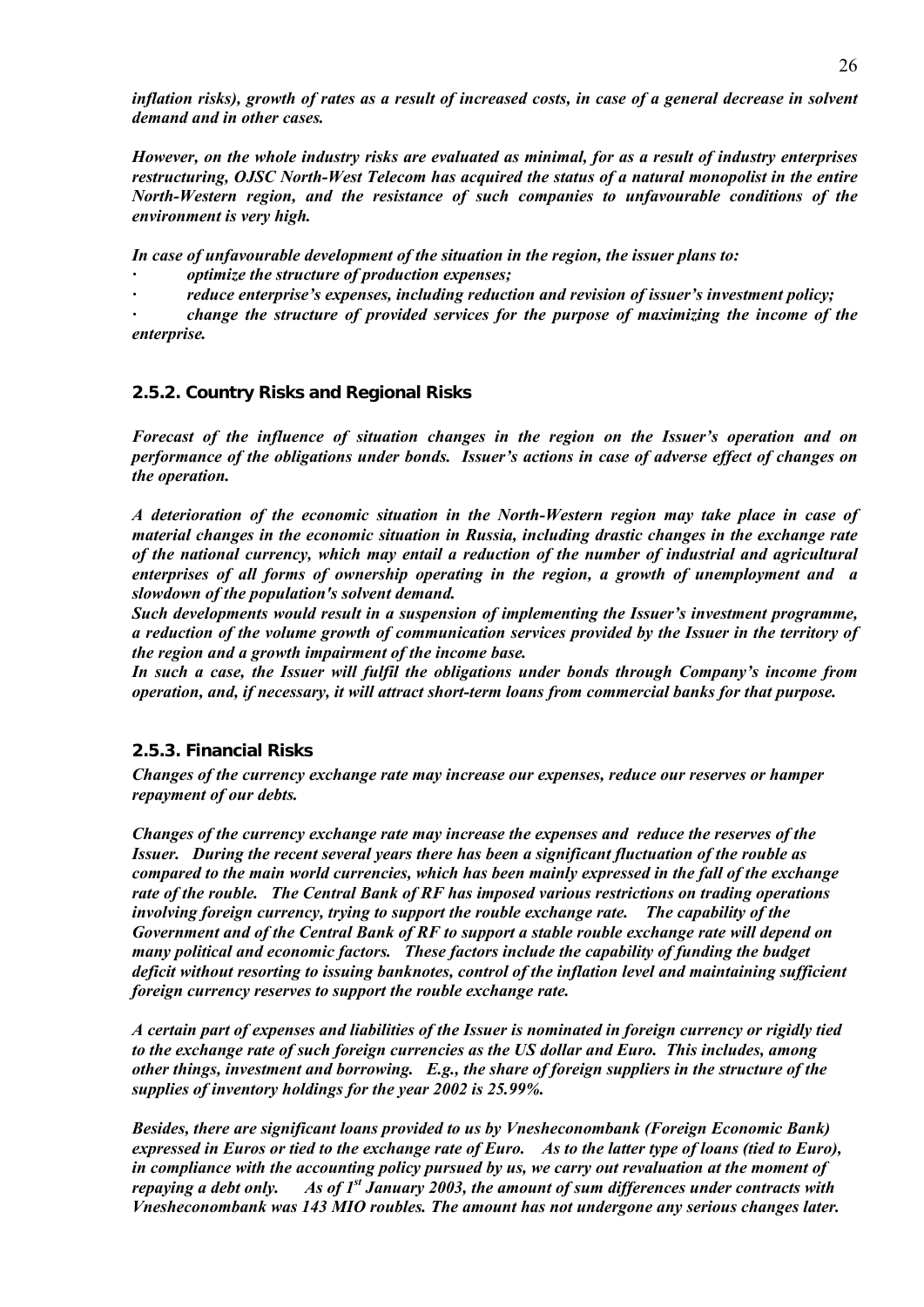*Thus, a further devaluation of the rouble relative to the main world currencies may have an adverse effect on the Issuer by increasing expenses in roubles. In case of a decrease of the rouble exchange rate ahead of the increase of the rates for services, the Issuer may experience difficulties in payment or re-financing of a debt in foreign currency.* 

*We will not be able to eliminate this risk by tying our rates to the US dollar/Euro exchange rate because of the state regulation of rates for most of the communication services provided by us.* 

*A significant devaluation of the rouble (e.g., by 25-50%) can make it more difficult for the Issuer to fulfil the obligations under the Bonds, as in such a case even the respective increase of rates may become insufficient to make up the drop in the volume of services in kind, which will be caused by the slowdown of the population's purchasing capacity. In such a case, OJSC North-West Telecom is planning to take the following measures:* 

*- optimize costs, including measures to limit expenses for wages;* 

*-revise the investment programme;* 

*- take measures to increase the turnover of the accounts receivable.* 

*At the same time, under the current conditions of stabilization of the economy and a significant increase of the gold and exchange currency reserves of the Central Bank of RF, most forecasts predict a low level of rouble devaluation, at least relative to the US dollar, or even some strengthening of the rouble, which may, vice versa, have a positive effect on operational profitability of the company.* 

*The risk of the influence of inflation may arise if the received monetary income is devalued from the standpoint of the real purchasing power of money quicker than it is growing nominally. Inflation growth leads to increased expenses of the enterprise due to the growth of suppliers' prices. This is made up by indexing from time to time the prices of the services provided by the Issuer, in the amount agreed upon with the Ministry of Antimonopoly Policy and taking into account the inflation rate. However, with a considerable inflation level, such indexing may fail to correspond to the costs level, which may lead to increased expenses of the enterprise (because of the increased prices of fixed assets) and, as a consequence, to a drop in profits of the Issuer and, respectively, in the profitability of its business. This is aggravated by the fact that inflation is usually accompanied by devaluation of the rouble, and in such a case the currency risks are actualized, too.* 

*Besides, a growth of inflation will lead to an increase in the value of borrowed funds for the Issuer, which may result in a shortage of the enterprise's circulating funds. On the other hand, according to the Issuer, inflation levels with which OJSC North-West Telecom may have difficulties in fulfilling its obligations to bond holders are much higher than the inflation level planned in the Russia's federal budget for the year 2003 – 12% per annum, being 30%--40% per annum.*

*The main inflation-related risk of the Issuer is an increase in the prime cost in respect of material and fuel resources, which is far ahead of the change in the rates for communication services.* 

*In case of inflation growth, the issuer is planning to take measures to limit the growth of expenses and to pay special attention to increasing the turnover of circulating assets, including a change in the existing contractual relations with the consumers for the purpose of reducing the accounts receivable of buyers.* 

#### **2.5.4. Legal Risks**

*There are no legal risks related to the operation of OJSC North-West Telecom, including any risks related to any changes in the laws on currency, taxation, customs, etc., that could have an adverse effect on the results of current judicial proceedings, in which it is participating.* 

## **2.5.5. Risks Related to Operation of the Issuer**

*There are no such risks*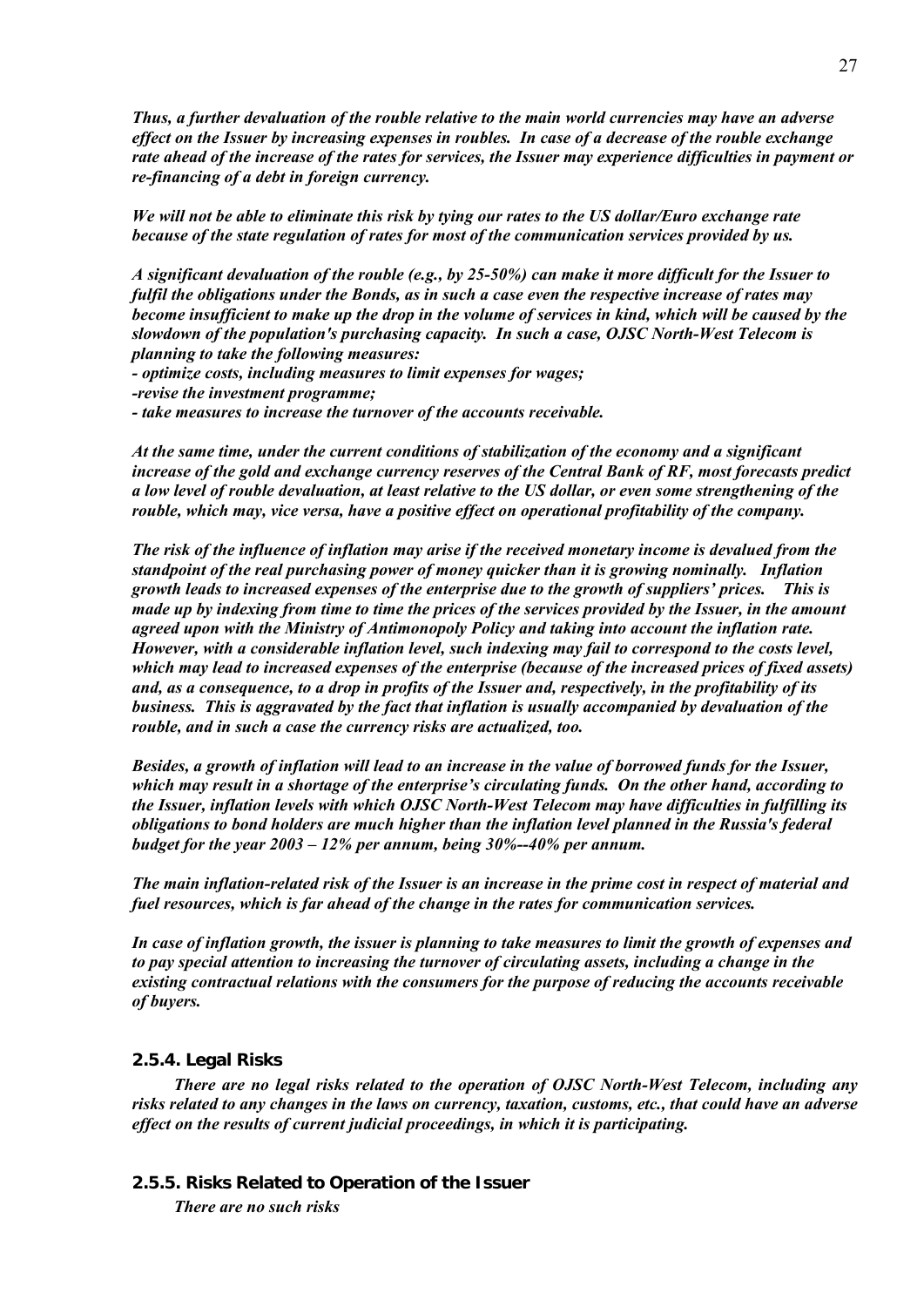#### **III. Detailed Information on the Issuer**

### **3.1. The History of the Issuer's Foundation and Development**

## **3.1.1. Data on the Issuer's Official Name (Name)**

Full official name: *Open Joint-Stock Company North-West Telecom* Abbreviated official name: *OJSC North-West Telecom* The current name was introduced on: *10.12.2001* Grounds for the introduction of the current name: *the name has been introduced in compliance with the decision of the general meeting of the shareholders of 28.11.2001, Minutes No.1*

Previous names of the Issuer

Full official name: *Petersburg Telephone Network Open Joint-Stock Company* Abbreviated official name: *OJSC PTN* The name was introduced on: *16.05.1996* Ground of introducing the name: *the name has been introduced in compliance with the decision of the general meeting of the shareholders of 18.04.96, Minutes No.1, in order to bring the name in* 

*line with the Civil Code of RF and the Federal Law On Joint-Stock Companies*

Full official name: *Petersburg Telephone Network Public-Type Company* Abbreviated official name: *OTJSC PTN* The name was introduced on: *06.05.1993*

Ground of introducing the name: *the name has been introduced as a result of re-organization of the state communication and information engineering enterprise The Leningrad City Telephone Network Awarded the Order of the Red Banner of Labour in compliance with the Decree of the President of the Russian Federation of 01.07.92 No. 721 "On Organizational Measures of Transforming State Enterprises and Voluntary Associations of State Enterprises into Stock Companies"* 

#### **3.1.2. Data on the state registration of the Issuer:**

Date of the Issuer's state registration: *6.05.1993*

No. of the certificate of registration by the state (or any other document confirming the registration of the Issuer by the state): *2717*

Authority of state registration: *Registration Chamber of St. Petersburg Mayor's Office*

According to the data indicated in the certificate of making an entry in the Single State Register of Legal Entities on the legal entity registered before  $1<sup>st</sup>$  July 2002:

Basic state registration No. of the legal entity: *1027809169849*

Date of registration: *17.07.2002*

Name of registering authority: *Inspectorate of the Ministry of Taxes and Fees of the Russian Federation for Tsentralny District of St. Petersburg* 

#### **3.1.3. Data on Issuer's foundation and development**

Period of the issuer's existence from the date of its registration by the state: *10 years and 4 months*

Date, to which the issuer will exist: the issuer was established for an unlimited period.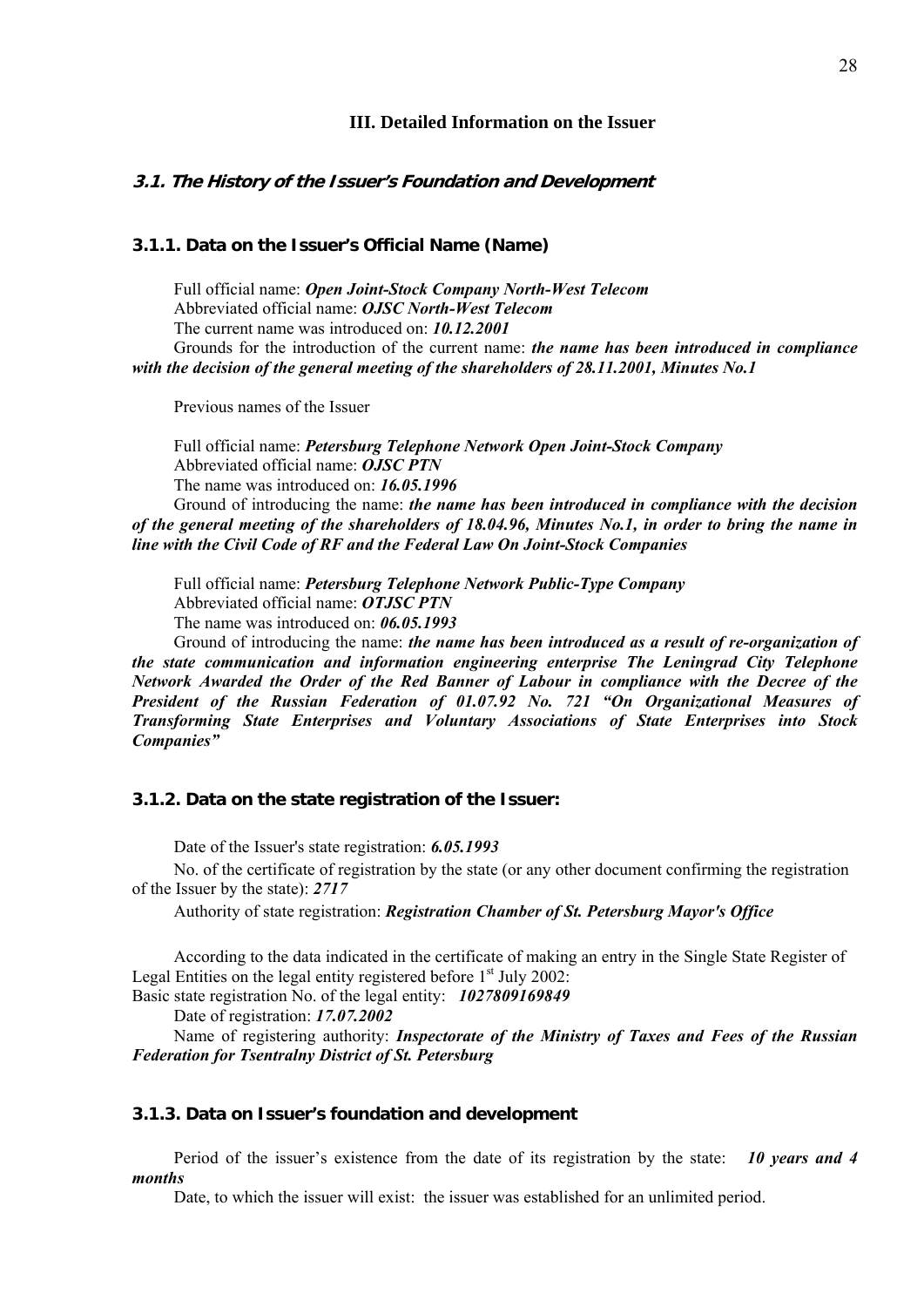#### *HISTORY OF ISSUER'S FOUNDATION AND BUSINESS*

*Brief Description of the History of Issuer's Foundation and Business* 

*The enterprise providing telephone communication for St. Petersburg – Petrograd – Leningrad - St. Petersburg was established in 1882 when the rights of arranging and operating telephone communications in St. Petersburg were granted to the international company Bell's Telephones.* 

*In compliance with the Decree of the RF President No. 721 of July 1, 1992 On Organizational Measures for Transformation of State-Run Enterprises … into Joint-Stock Companies, privatization of the State-Run Leningrad City Telephone Network (LGTS) started.* 

*On July 14, 1992, on the basis of the Order for the LGTS, a privatization commission was formed. From July to September 1992 the foundation documents of the Company were prepared (Articles of Association, Privatization Plan, Property Evaluation Statement, etc.).* 

*On April 8, 1993, Resolution No. 613-r of GKI (State Committee for Property) of RF On Privatization of LGTS was signed.* 

*On May 6, 1993, the Registration Chamber of the St. Petersburg Mayor's Office issued the Certificate of Registration of the Open Type Joint-Stock Company Petersburg Telephone Network (JSC PTN), and on May 31, 1993, the Financial Board of the St. Petersburg Mayor's Office registered the issue of AO PTN's stock.* 

*In 1996 OTJSC PTN was transformed into OJSC PTN, and respective amendments were introduced to the Articles of Association.*

*On November 28, 2001, on the basis of a decision of an extraordinary General Meeting of the Shareholders, in the framework of re-organization in the form of affiliation of 8 telecommunication operators of the North-Western region with OJSC PTN, the latter was transformed into OJSC North-West Telecom, and then the respective amendments were introduced to the Articles of Association.* 

*On 17th July 2002 OJSC North-West Telecom was re-registered by the Inspectorate of the Ministry of Taxes and Fees of the Russian Federation for Tsentralny District of St. Petersburg and received its basic registration No.: 1027809169849.* 

*On 31st October 2002 the following companies providing telecommunication services in the territory of the North-Western Federal District were affiliated with OJSC North-West Telecom:* 

- *Public Company Artelecom of Arkhangelsk Oblast*
- *Murmanelectrosvyaz Open Joint-Stock Company*
- *Novgorodtelecom Open Joint-Stock Company*
- *Open Joint-Stock Company Electrosvyaz of Pskov Oblast*
- *Cherepovetsectrosvyaz Public Company*
- *Public Company Electrosvyaz of Vologda Oblast*
- *Public Company Electrosvyaz of Kaliningrad Oblast*
- *Open Joint-Stock Company of the Republic of Karelia.*

*Later the affiliation of Open Joint-Stock Company Svyaz of the Komi Republic and Open Joint-Stock Company Lensvyaz is expected.* 

#### *Goals of Establishing the Issuer*

*The main goals of establishing the North-West Telecom Open Joint-Stock Company are to organize and provide local telephone services and, starting from December 28, 2000, long-distance and international telephone communication services for subscribers in the territory of St. Petersburg and Leningrad Oblast and after affiliation of 8 telecommunication operators of the North-Western Federal Region, the company provides telecommunication services within all the North-Western Federal Region, excluding Leningrad Oblast and Komi Republic* 

*OJSC North-West Telecom also provides accompanying communication services, such as leasing out channels for data transmission of automated control, telegraph and broadcasting systems, renders radiotelephone communication services and reference services, and Internet access services.* 

#### *MISSION*

*Providing all kinds of telecommunication services to the population and organizations of St. Petersburg and the North-West of Russia in interaction with local and federal authorities, using up-to-*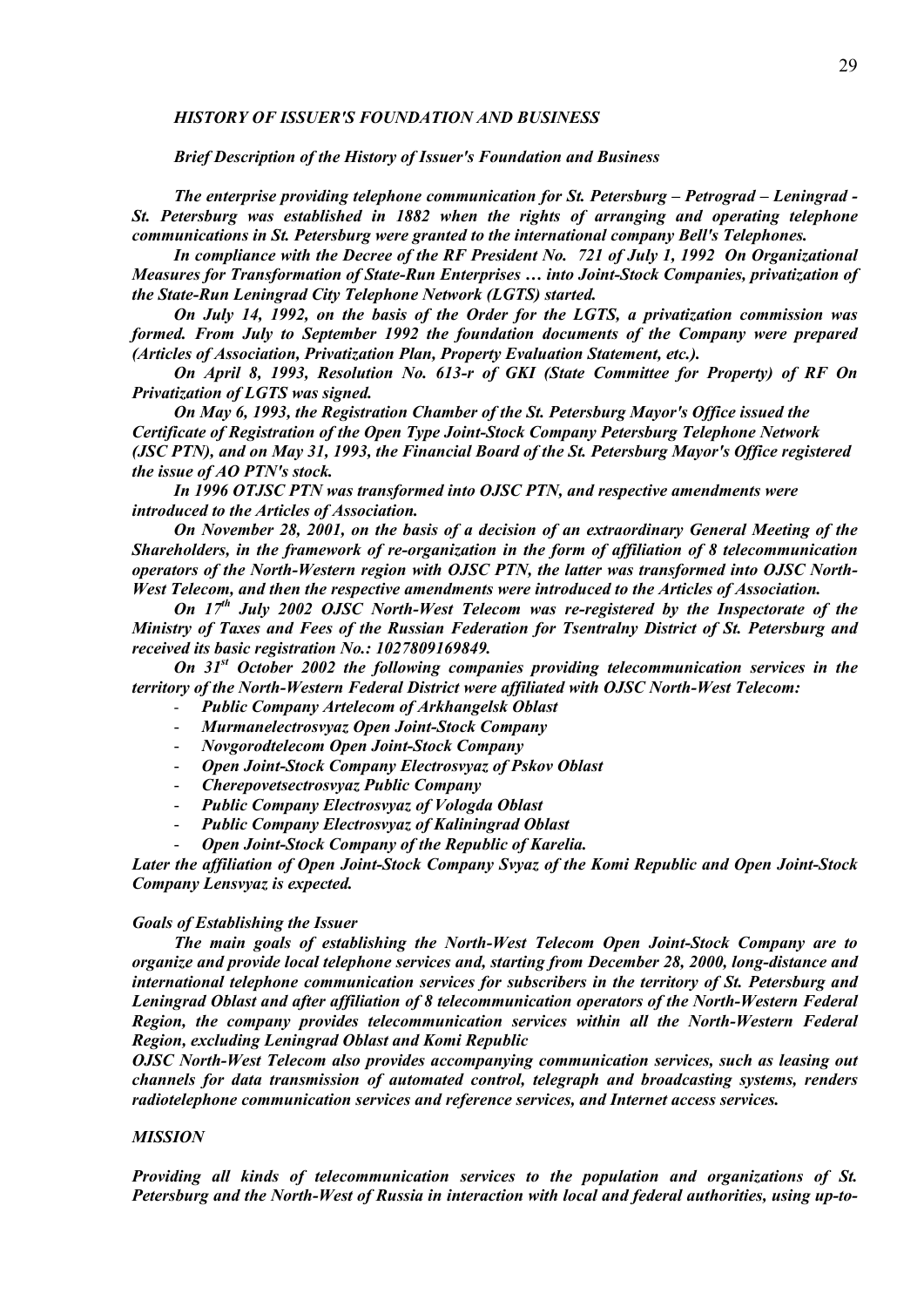*date technologies and labour of skilled workers and retaining the leading positions among communication operators.* 

#### **3.1.4. Contact Information**

Place of issuer's business: *14/26 ul. Gorokhovaya (26 ul. Bolshaya Morskaya) St. Petersburg, 191186, Russia*

Location of the standing executive body of the issuer: *14/26 ul. Gorokhovaya (26 ul. Bolshaya Morskaya) St. Petersburg, 191186, Russia*

Telephone: *(812) 315-4706* Fax: *(812) 110-6277*

e-mail: office@nwtelecom.ru

URL of the page in the Internet with information on the Issuer and on securities issued and/or to be issued by it: *http://www.nwtelecom.ru/*

Location of the special division of the issuer for work with shareholders and investors of the issuer: *14/26 ul. Gorokhovaya (26 ul. Bolshaya Morskaya) St. Petersburg, 191186, Russia*

Telephone: *(812) 312-0381* Fax: *(812) 325-8323* e-mail: *vsmyslov@ptn.ru*

## **3.1.5. Taxpayer Identification Number**  *7808020593*

#### **3.1.6. Issuer's branches and representative offices**

Name: *Artelecom of Arkhangelsk oblast* Date of opening: *11.07.2002* Place of business: *45, Troitsky prospekt, Arkhangelsk, 163061, Russia* Manager: *Vladimir Ivanovich Belokaminskiy* Period of power of attorney: *31.12.2003*

Name: *Murmanelectrosvyaz* Date of opening: *11.07.2002* Place of business: *82-a, pr. Lenina, Murmansk, Russia, 183038* Manager: *Vitaly Stanislavovich Vitman* Period of power of attorney: *31.12.2003*

Name: *Novgorodtelecom* Date of opening: *11.07.2002* Place of business: *2, ul. Lyudogoshcha, Veliky Novgorod, 173001, Russia* Manager: *Nikolay Pavlovich Emelyanov* Period of power of attorney: *31.12.2003*

Name: *Petersburg Telephone Network* Date of opening: *18.12.2001* Place of business: *24, ul. Bolshaya Morskaya, St. Petersburg, Russia* Manager: *Igor Nikolayevich Samylin* Period of power of attorney: *31.12.2003*

Name: *Cherepovetselectrosvyaz* Date of opening: *11.07.2002*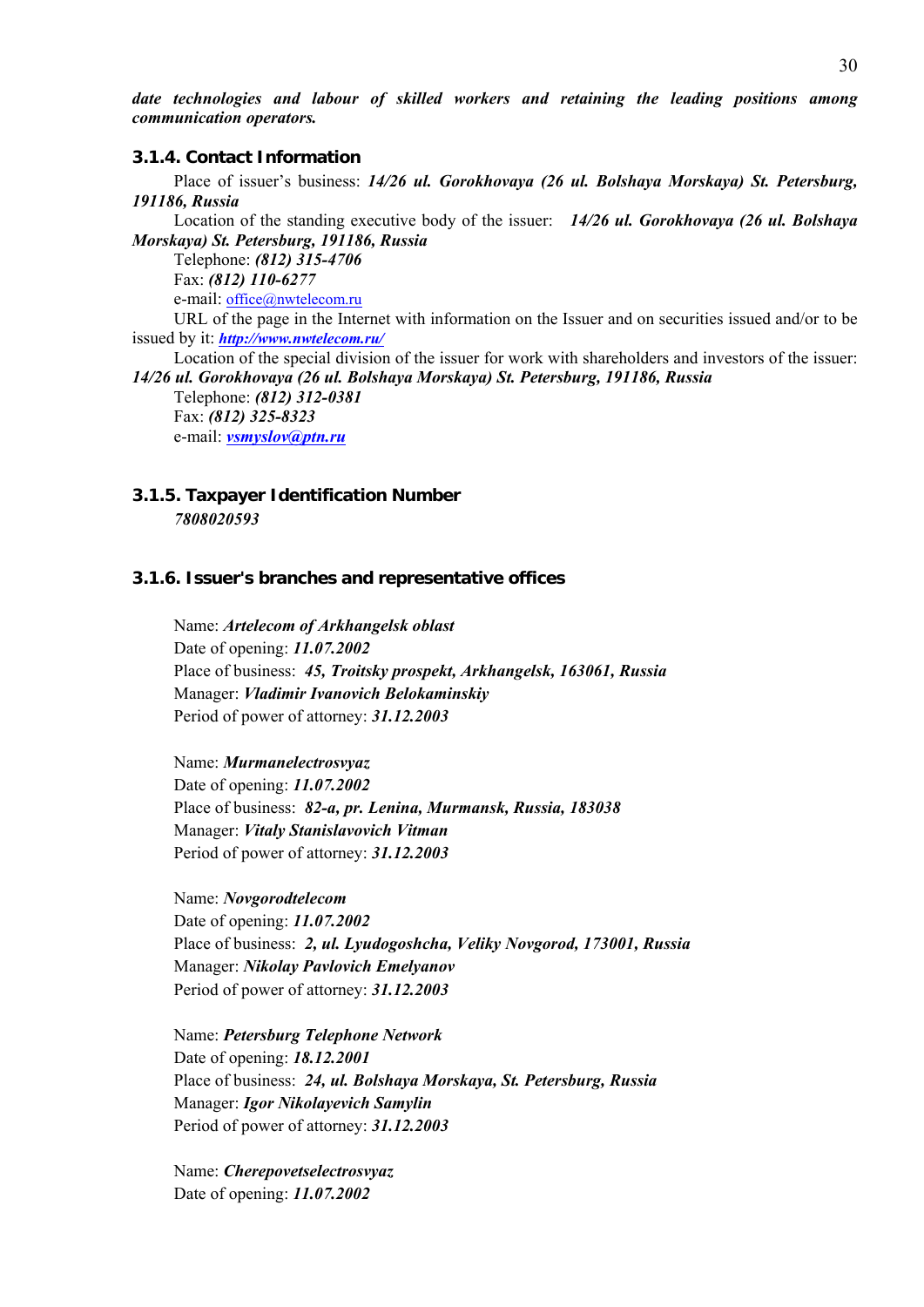Place of business: *29, ul. Kommunistov, Cherepovets, Vologda Oblast, 162602, Russia* Manager: *Yury Alexandrovich Pochekin* Period of power of attorney: *31.12.2003*

Name: *Electrosvyaz of Vologda Oblast* Date of opening: *11.07.2002* Place of business: *4, Sovetsky prospekt, Vologda, 160035, Russia* Manager: *Alexandr Alexeyevich Kliman* Period of power of attorney: *31.12.2003*

Name: *Electrosvyaz of Kaliningrad Oblast* Date of opening: *11.07.2002* Place of business: *24, ul. Bolnichnaya, Kaliningrad, 236024, Russia* Manager: *Alexandr Vladimirovich Andreyev* Period of power of attorney: *31.12.2003*

Name: *Electrosvyaz of the Republic of Karelia* Date of opening: *11.07.2002* Place of business: *5, ul. Dzerzhinskogo, Petrozavodsk, the Republic of Karelia, 185000, Russia* Manager: *Sergey Mikhaylovich Gavryushev*  Period of power of attorney: *31.12.2003*

Name: *Electrosvyaz of Pskov oblast* Date of opening: *11.07.2002* Place of business: *5, Oktyabrsky pr., Pskov, 180000, Russia* Manager: *Nikolay Alexeyevich Shalnev*

Period of power of attorney: *31.12.2003*

## **3.2. Basic Business Activities of the Issuer**

#### **3.2.1. Branch to which the Issuer belongs**

Codes of basic branch areas of the issuer's activities according to the OKVED classifier:

Basic code: *64.20.11*

Other codes: *64.20.3; 64.20.22; 64.20.21; 64.20.12*

### **3.2.2. Basic Business Activities of the Issuer**

Types of products (works, services) that have produced over 10% of the Issuer's sales (receipts) volume in the quarter under report

#### *Long-distance and international telephone connections, thousand min.*

*In compliance with the resolution of the Government of RF dated 26.09.97 No. 1235 (version of 14.01.02) "On Approval of the Rules for Provision of Telephone Communication Services": Longdistance telephone communication is a telephone connection between users situated in the territory of different entities of the Russian Federation or different administrative districts of one entity of the Russian Federation (except for districts within a city);*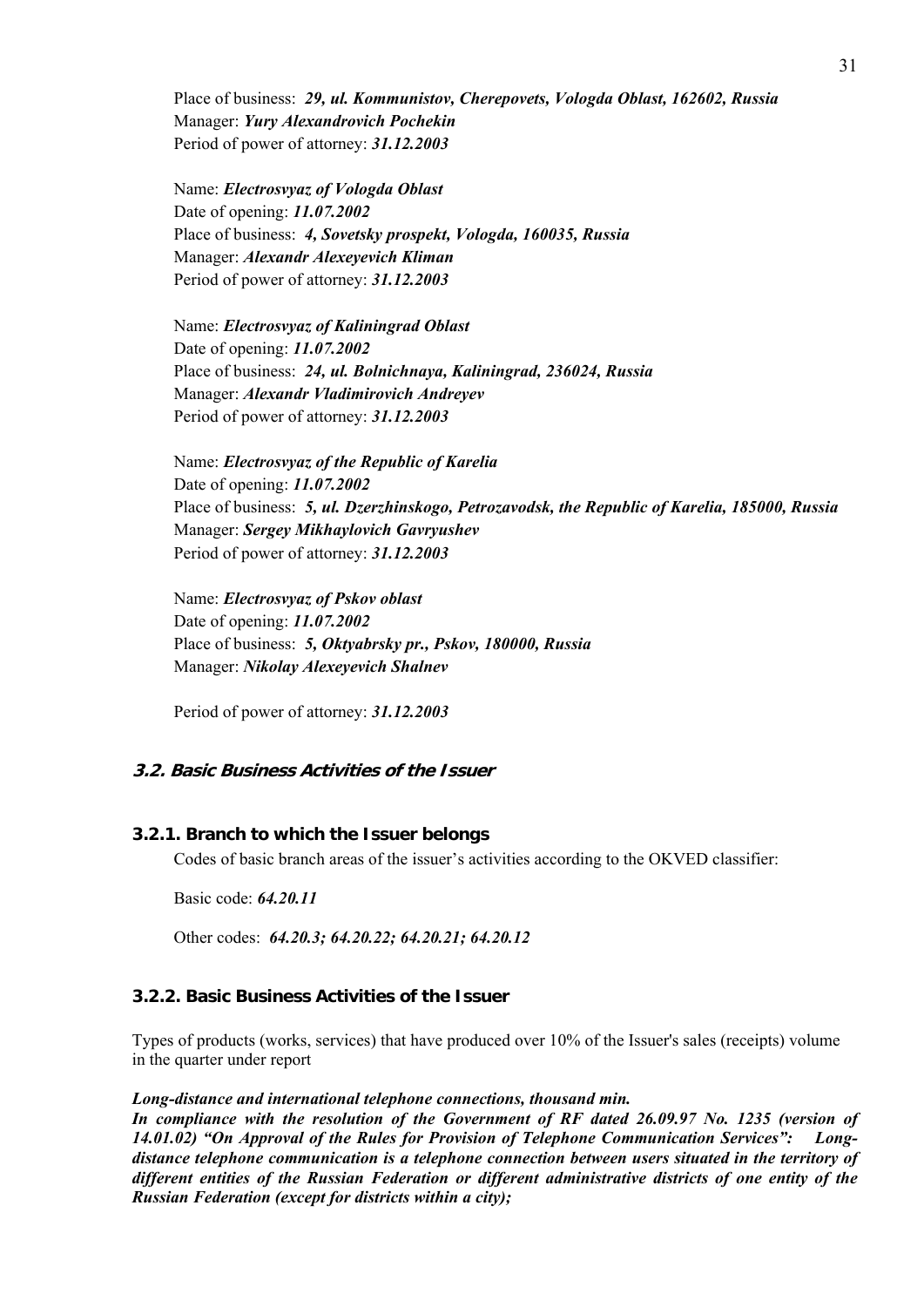*International telephone communication is a telephone connection between a user situated in the territory of the Russian Federation and a user situated in the territory of another state.* 

*Volumes of provided long-distance and international communication services are measured in thousands of minutes of calls. The price of the service is determined in roubles and kopecks per minute of a call (depending on the distance between the issuer's subscriber and the user with whom the telephone connection is provided, the type of subscriber and the discounts applied).*

*Local telephone communication services (city telephone communication, rural telephone communication), subscriber fee system* 

*In compliance with the Resolution of the Government of RF dated 26.09.97 No. 1235 (version of 14.01.02)* 

*"On Approval of the Rules for Provision of Telephone Communication Services", local telephone communication is a telephone connection between users situated within one inhabited locality or administrative district.* 

*Volumes of provided local telephone communication services are measured by the number of serviced subscribers (telephone lines) of all types (population, budgetary organizations, commercial organizations). The price of the service is determined as the monthly subscriber fee for servicing and is established by the issuer upon agreement with the regulating state authority for each type of subscriber.* 

*Long-distance communication is the most profitable area of the issuer's business. The amount of income from provision of long-distance communication services depends on the number and duration of telephone calls and on the rates for the said telephone calls. Provision of local telephone connections holds the second place by the size and share of income.* 

*On the whole, the dynamics of prices for the Issuer's services for the period in question manifested itself in a trend towards an increase, which is caused by the growth of rates approved by the Ministry of Antimonopoly Policy of RF.*

## **3.2.3. Basic Types of Products (Jobs, Services)**

*Dynamics of Changes in the Selling Prices of Products (Jobs, Services):* 

|                                                                          | the $2^{nd}$ quarter | the $3^{\text{rd}}$ quarter |
|--------------------------------------------------------------------------|----------------------|-----------------------------|
| Index                                                                    | of 2003              | of 2003                     |
| Product 1 - Long-distance and international telephone connections,       |                      |                             |
| thousand min.                                                            |                      |                             |
| Volume of product 1 production, thousand min (Long-distance and          |                      |                             |
| international telephone connections, outbound)                           | 337 378              | 333 421                     |
| Price of product 1, thousand roubles                                     | 0,00340              | 0,00353                     |
| Volume of receipts from long-distance and international communication,   |                      |                             |
| thousand roubles                                                         | 1 146 709            | 1 177 146                   |
| Share of the total amount of receipts,%                                  | 39%                  | 37%                         |
| Product 2: Local telephone communication services (city and rural        |                      |                             |
| telephone communication)                                                 |                      |                             |
| Volume of product 2 production, pcs. (Number of users of the service $-$ |                      |                             |
| number of city and rural telephone communication subscriber sets,        |                      |                             |
| without payphones)                                                       | 3 543 447            | 3 5 6 1 2 7 8               |
| Price of product 2, thousand roubles                                     | 0,12347              | 0,14469                     |
| Volume of receipts from local telephone communication, thousand          |                      |                             |
| roubles                                                                  | 1 3 1 2 5 0 1        | 1 545 893                   |
| Share of the total amount of receipts,%                                  | 44%                  | 49%                         |
| Total amount of receipts, thousand roubles                               | 2 957 601            | 3 177 697                   |
| Consumer price index, % (State Committee of Russia for Statistics) in %  |                      |                             |
| of the last month of the previous quarter                                |                      | 100,60%                     |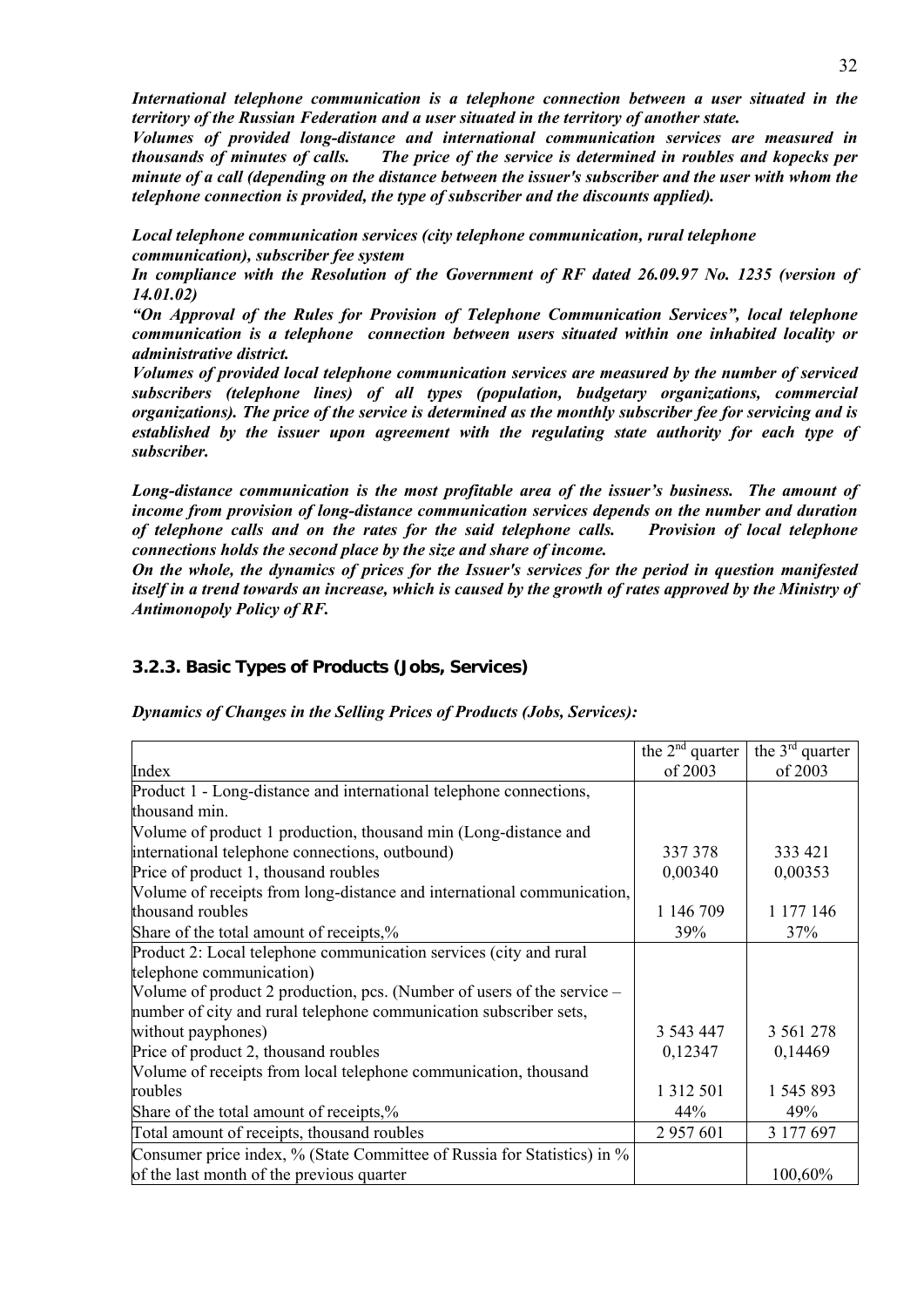*The sales system is described for each of the indicated basic types of products (jobs, services) of the issuer in per cent of the general sales volume:* 

| <b>Index</b>                                                          | <b>Quarter</b>                |
|-----------------------------------------------------------------------|-------------------------------|
|                                                                       | $3^{\text{rd}}$<br>quarter of |
|                                                                       | 2003                          |
| Long-distance and international telephone connections, thousand min., |                               |
| Direct sales, %                                                       | 100                           |
| Own trading network, %                                                |                               |
| Controlled trading network, %                                         |                               |
| Local telephone communication services (city telephone communication, |                               |
| rural telephone communication), subscriber fee system.                |                               |
| Direct sales, %                                                       | 100                           |
| Own trading network, %                                                |                               |
| Controlled trading network, %                                         |                               |

*Structure of Issuer's expenses for the production and sales of products (jobs, services) by the listed items in per cent of the total prime cost:* 

|                                                                              | $3rd$ quarter of |
|------------------------------------------------------------------------------|------------------|
| <b>Expenses Item</b>                                                         | 2003             |
| Raw materials, %                                                             | 3,93%            |
| Acquired componentry, semi-finished items, %                                 | $0,00\%$         |
| Jobs and services of production nature, performed by external                |                  |
| organizations,%                                                              | 27,95%           |
| Fuel, %                                                                      | 0,91%            |
| Energy, %                                                                    | 1,90%            |
| Expenses for wages, %                                                        | 30,66%           |
| Interest on loans, %                                                         | $0,00\%$         |
| Rental, %                                                                    | 1,78%            |
| Deductions for social needs, %                                               | 9,17%            |
| Depreciation of fixed assets, %                                              | 11,82%           |
| Taxes included in products prime cost, %                                     | 0,27%            |
| Other expenses (explain), %                                                  | 11,61%           |
| depreciation of intangible assets, %                                         | $0,00\%$         |
| remuneration for innovations, %                                              | $0,00\%$         |
| obligatory insurance payments, %                                             | 1,53%            |
| representation (entertainment) expenses, %                                   | $-0,12%$         |
| other, %                                                                     | 10,21%           |
| Total: expenses for production and sales of products (jobs, services) (prime |                  |
| $cost)$ , %                                                                  | 100,00%          |
| Returns from sales of products (jobs and services), %                        | 100,00%          |

*At the moment, separate accounting of expenses by types of communication services is in the stage of introduction, therefore the structure of expenses is presented in general, without separation by communication services.* 

*No design of new product types is planned by OJSC North-West Telecom: the Company is planning to do its business in the framework of the active licenses.* 

*The accounts and calculations mentioned in this clause have been prepared in compliance with RSBU (Russian Accounting Standards).* 

**3.2.4. Names of the issuer's suppliers, on whom 10% and more of all inventory**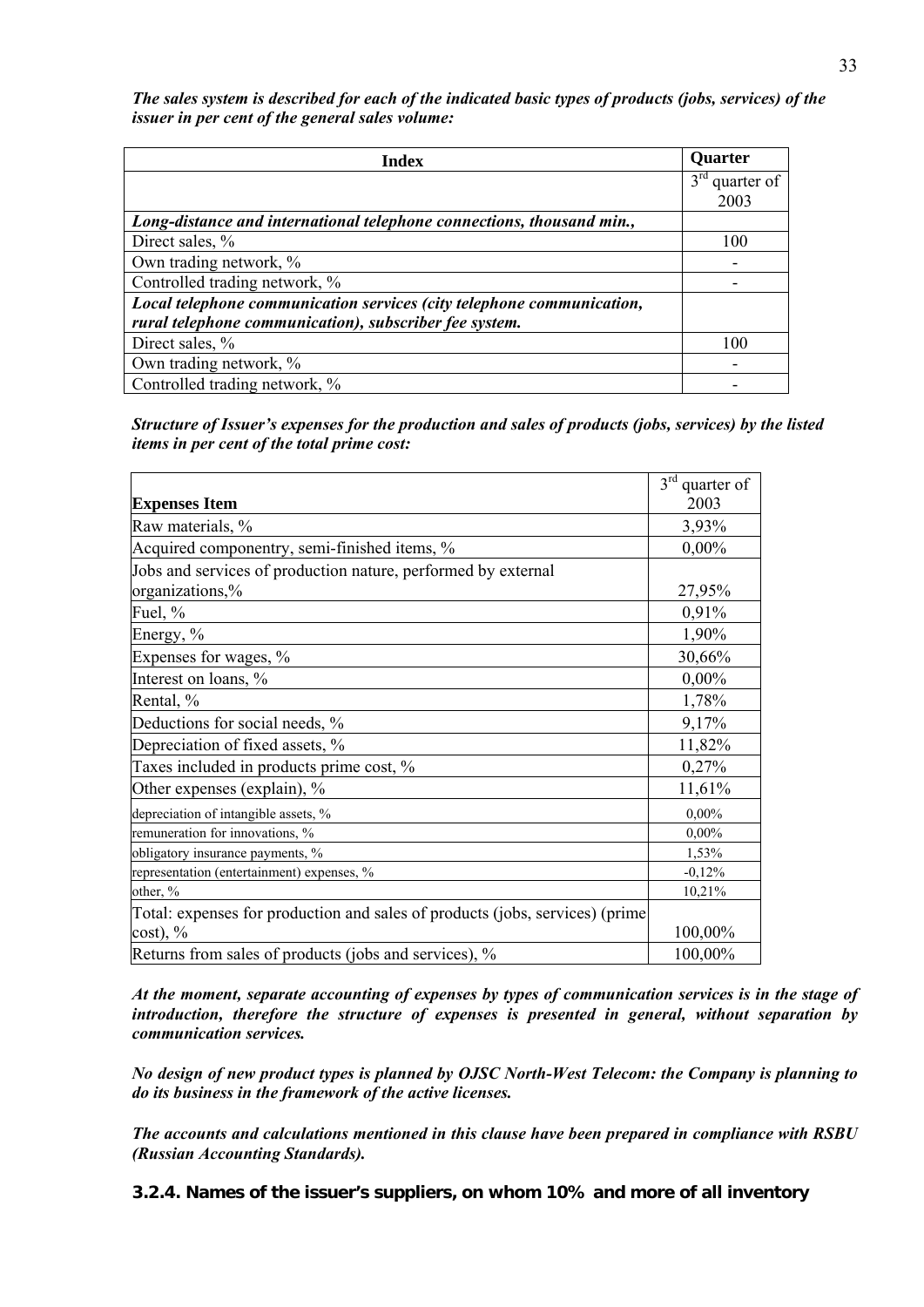**holdings supplies fall, with the indication of their shares in the total volume of supplies** 

*The Issuer does not have any suppliers, on whom at least 10% of all inventory holdings supplies fall.* 

*In the 3rd quarter of the year 2003 the share of imports in all inventory holdings supplies to the Company was 2%.* 

*Forecasts of the accessibility of material assets sources are estimated as favourable. The key sources of material assets are reliable and long-term partners of the Issuer, whose production activities are aimed at telecommunication companies who are the main consumers. No changes in the structure of material assets suppliers are planned. The offer of producers and sellers of imported products used in the Issuer's production activities considerably exceed the Issuer's demand for them. Thus, no difficulties in accessibility of material assets sources are expected.* 

## **3.2.5. Issuer's Products (Jobs, Services) Sales Markets**

*The key buyers of the Issuer's products are enterprises of all forms of ownership, and individuals of the North-Western region. There are no consumers of Issuer's products, on whom at least 10% of the total receipts from Issuer's sales fall.* 

*Possible adverse factors that may affect the sales of the Issuer's products are:* 

*- Deterioration of the legal, political and economic situation in the country and in the Issuer's business region;* 

*- Intensification of investment in alternative telecommunication enterprises of the Issuer's business region;* 

*- State regulation of the company's commercial activities.* 

## **3.2.6. Practice of activities in respect of circulating capital and inventories**

*The Issuer's policy in respect of reserves is set forth in the Provisions on the Accounting Policy of OJSC North-West Telecom.* 

*Inventories (raw materials and goods) are taken for accounting on the basis of the actual expenses for their acquisition or manufacture.* 

*Evaluation of retiring inventories (except for precious metals) is carried out according to the average prime cost.* 

*Turnover ratio and its calculation methods:* 

*The inventories turnover ratio (ITR) reflecting the inventories use rate is calculated as follows: ITR = line 010 (form 2 of the accounting report)* /  $((Ib + Ie)/2)$ 

 *where Ib is the value of inventories as of the beginning of the period (line 210 (form 1 of the accounting report)),* 

 *and Ie is the value of inventories as of the end of the period (line 210 (form 1 of the accounting report))* 

 *As of the end of the 3rd quarter of the year 2003, the turnover ratio was 13.39 times.* 

## **3.2.7. Raw Materials**

*Due to the peculiarities of OJSC North-West Telecom's activities, whose key business area is the provision of communication services, no raw material resources are used.*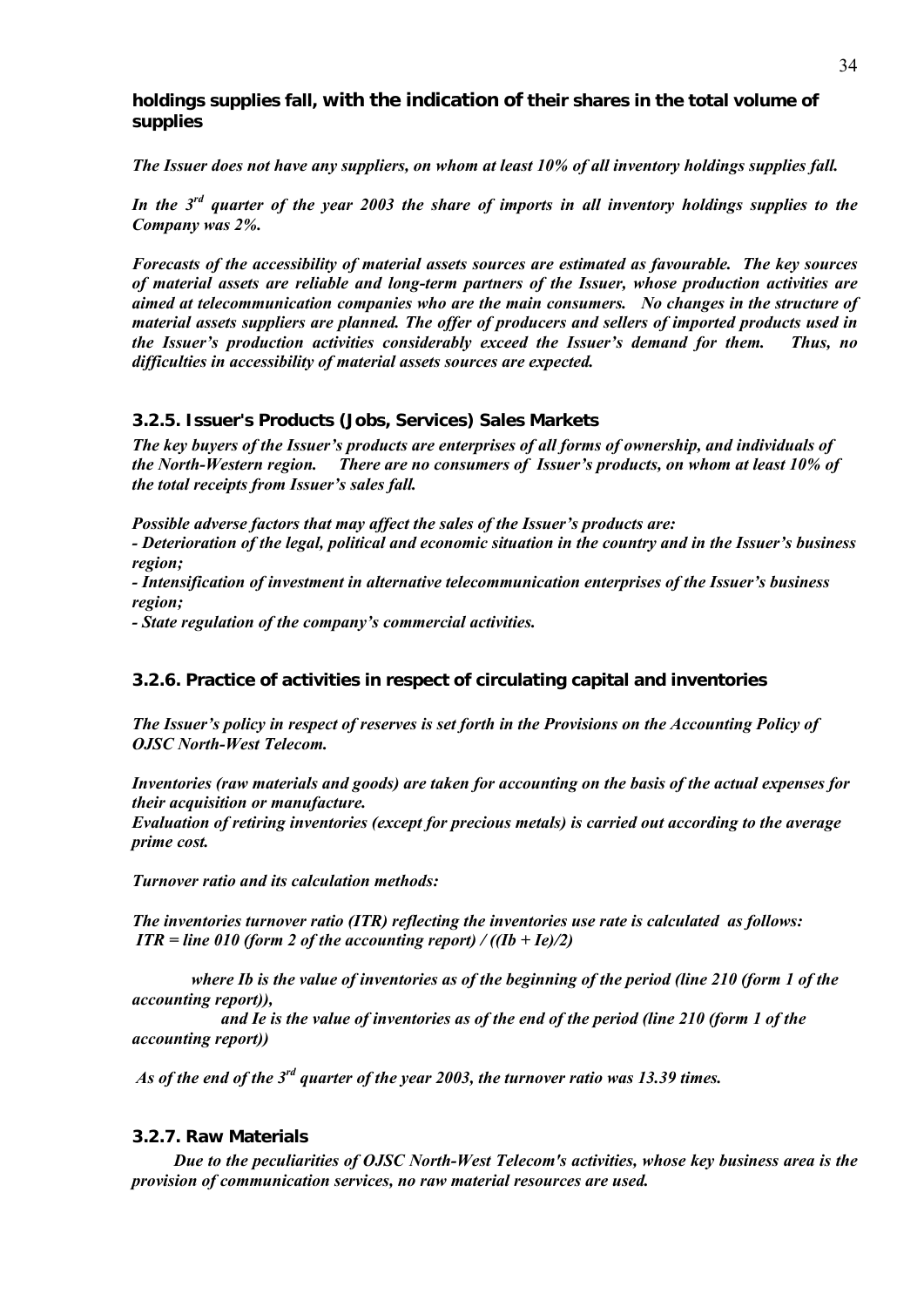#### **3.2.8. Key Competitors**

*Competitive conditions of Issuer's business. Markets in which the Issuer operates or intends to operate. Principal existing and expected competitors.*

#### *1. MegaPhone, North-Western branch*

*The company provides services of local, long-distance and international cellular communication in the GSM digital standard, in the frequency band of 900 and 1800 MHz.* 

*Territory – Oblasts: Leningrad, Arkhangelsk, Vologda, Murmansk, Novgorod, Kaliningrad and Pskov Oblasts; cities: St. Petersburg; Republics: Karelia.*

*The key clients of the company are residents of St. Petersburg and Leningrad Oblast with medium and high income. There are many corporate clients from all industries among clients of the company. MegaPhone is the leader of the cellular communication market of St. Petersburg, its market share being 57%.* 

*Strengths: high quality of provided services, well-developed own network, many corporate clients, a wide range of digital cellular communication services, and unification of North-Western GSM and Megaphone into a single network, due to which the company has significantly expanded its geographic presence in the Russian and foreign markets.*

*2. Golden Telecom, a branch in St. Petersburg* 

*Services: local, long-distance and international telephone communication, dial-up and dedicated access (SDSL) to the Internet, ISDN network services (telephony, video conference communication, Internet), Frame Relay (Internet, data transmission), co-location, web-hosting (registration of domains and placement of web-servers).*

*Territory – Oblasts: Moscow, Leningrad, Pskov and Kaliningrad Oblasts; cities: St. Petersburg, Moscow.*

*The company is mainly aimed at the corporate and mass market, small- and medium-size companies, and it is from the business sector that gains the bulk of its income.* 

*The company owns 19% of the Russian Internet services and data transmission market, having 140 points of presence in Russia at its disposal.* 

*Strengths: high quality and wide range of provided services; introduction of new services; a flexible rate policy; merger with bigger communication operator companies. The company has united with the Sovintel company.* 

*At the moment, the company has over 100 employees.* 

*General financial indices for the year 2002:* 

*- (net) receipts from sales: \$199 MIO;* 

*- sales profit before depreciation (EBITDA): \$61 MIO.* 

*It is expected that in 2003 the receipts will grow by 60% to \$318 MIO, while EBITDA will grow by 89% to \$116 MIO. Later, Golden Telecom will be growing by 8-9% per year.*

*3. Equant/Global One, the St. Petersburg Representative Office* 

*Services: local, long-distance and international telephone communication (including CONTACT card and Global Calling Card), dial-up and dedicated access to the Internet, services of X.25, Frame Relay, ATM, ISDN, data and message transmission, corporate networks, end-to-end solutions, video conferences, unification of local networks, solutions of IP-telephony for operators (including those using telephone cards), access to electronic auctions, the Reuters dealing systems, the interbank payment system SWIFT, to international systems of electronic payments and money transfer, webhosting, web-design;* 

*Territory: national network. The company has representative offices in 14 major Russian regions, over 100 partner organizations deal with distribution in Russia; there is an up-to-date communication network with access from 220 countries, including 300 cities of Russia, CIS and Baltic countries. Strengths: a wide range of services, constant introduction and improvement of new services, provision* 

*of comprehensive servicing, a well-developed infrastructure, high quality of services.* 

*Weaknesses: the company adheres to a conservative manner of development, there are high prices of services.* 

*Structure of income (according to the company's data): local, long-distance and international telephony - 30-40%, dedicated access to the Internet - 25%, data transmission - 5-10%, services to communication operators – 20%. The company owns 19% of the Russian Internet services and data transmission market, having 300 points of presence in Russia at its disposal.*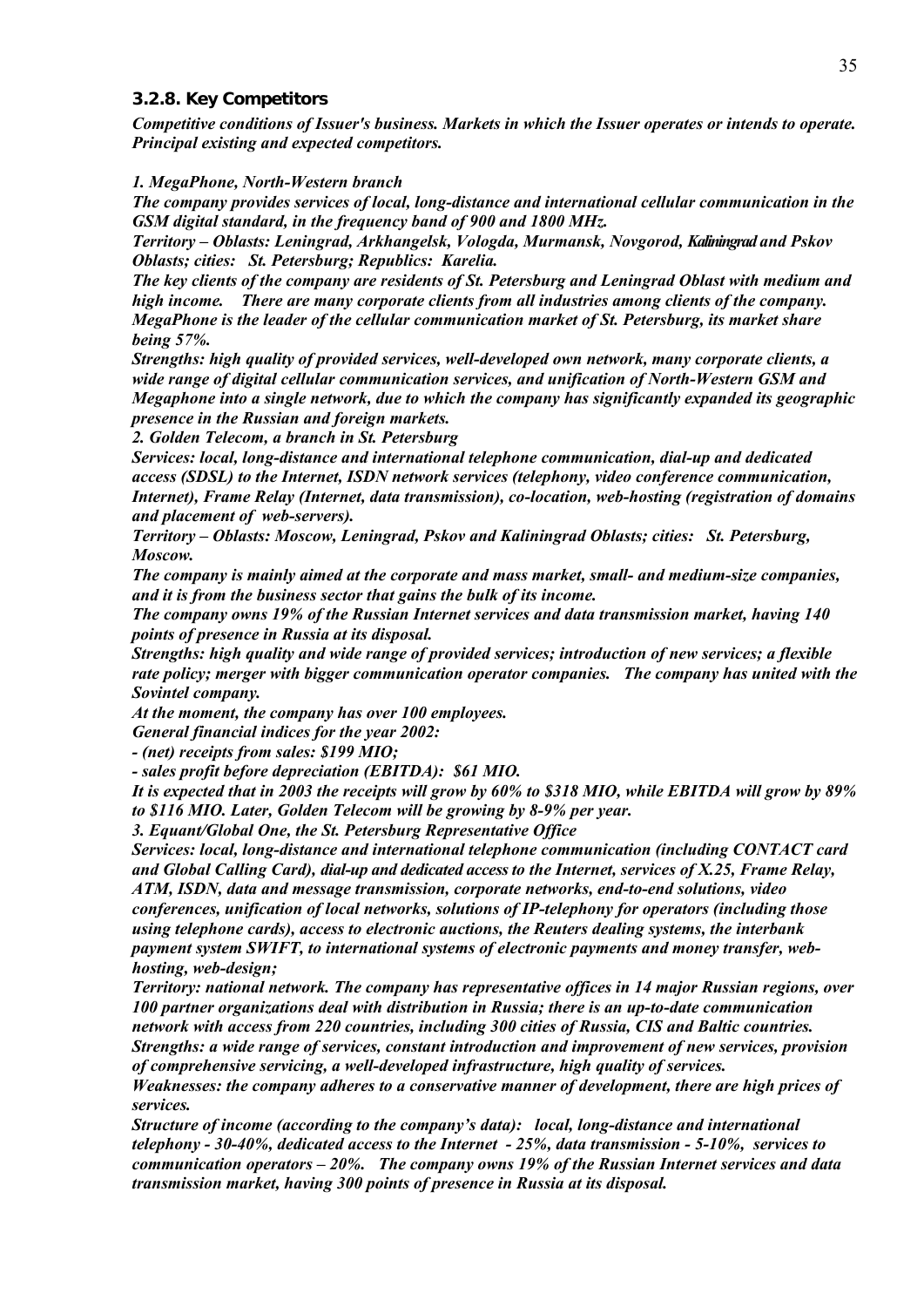*The most profitable for the company are communication operators, transport (mainly, sea transport), industrial enterprises and commercial banks. The company mainly specializes in the construction of corporate data transmission networks and aims at end-to-end solutions.* 

*There are about 30 employees in St. Petersburg (about 600 in Moscow and in Russia on the whole). 4. PeterStar* 

*Services: local, long-distance and international telephone communication (including that by telephone cards), organization of dial-up and dedicated high-speed digital data transmission channels, wireless access to the telephone network, data transmission services using the ATM, ISDN and Frame Relay technologies, as well as wideband access, Long Reach Ethernet, DSL, dial-up and dedicated access to the* 

*Internet, corporate networks construction, video conference communication, office telephone exchanges with installation on a turnkey basis and complete maintenance, connection to external trading and information systems, the 777 operator services for clients.*

*Territory: national network.*

*Strengths: high quality and wide range of provided telecommunication services, constant design and introduction of new services.* 

*Weaknesses: high rates for the services, payment for outbound calls.* 

*The main source of the company's income is the business sector (up to 95%), the rest being the population (up to 5%). The company occupies 27.4% of the business telephony market; 7% of the mass Internet access market; and 39.4% of the data transmission market (according to the results of the year 2001).*

*About 400 employees work for the company.* 

*5. MTS (Telecom XXI)* 

*The company provides services of local, long-distance and international cellular communication in the GSM digital standard, in the frequency band of 900 and 1800 MHz.* 

*Territory – Oblasts: Leningrad, Arkhangelsk, Vologda, Murmansk, Novgorod, Kaliningrad and Pskov Oblasts; cities: St. Petersburg; Republics: Karelia.*

*The key clients of the company are residents of St. Petersburg and Leningrad Oblast with medium and high income. The company has acquired its clients base (more than 500,000 people) due to a powerful advertising campaign and competitive rates.* 

*The share of MTS in the cellular communication market of St. Petersburg as of the end of February 2003 was 36%.* 

*Strengths: rate plans for cellular communication services provision, that are new for St. Petersburg; rapid construction of new base stations in Leningrad Oblast, a wide range of telecommunication services, flexibility of rate plans; the services of the company are intended for people with medium and high income, which, in its turn, has significantly increased the number of subscribers with medium income. Weaknesses: the network has been built starting from the beginning of the year 2002; and in spite of the rapid development rate, there happen some failures in its operation, which, in its turn, affects the quality of provided services.*

*There are over 700 employees in St. Petersburg and over 300 in the North-West branches. 6. National Payphone Network* 

*Payphone Communication Services.* 

*Territory – Republics: Karelia, Komi, Tatarstan; Krays: Krasnodar Kray; Oblasts: Arkhangelsk, Volgograd, Vologda, Ivanovo, Kaliningrad, Leningrad, Moscow, Murmansk, Nizhny Novgorod, Novgorod, Pskov, Rostov, Saratov, Sverdlovsk and Ulyanovsk Oblasts; cities: St. Petersburg, Moscow. Strengths: development of a single payphone network all over Russia.* 

*Weaknesses: at the moment, the level of single payphone network coverage of entire Russia is not very high, people cannot use a TC from a home telephone set.*

*The bulk of the company's services consumers are the residents of the city. The bulk of the income is gained from the population, and only 10-15% is the income from the business sector. 150 persons work for the company.* 

*7. BCL* 

*Services: local, long-distance and international telephone communication (including that on the basis of own network of payphones), dial-up and dedicated access to the Internet (including that on the basis of Ethernet in business centers), access via dedicated channels in Moscow and in over 30 countries of the world on the conditions of One Stop Shopping, data transmission services (using the Frame Relay and ATM technologies, on the basis of dedicated channels, by the X.25 protocol), installation of digital P.A.X. – of the leading producers of telecommunication equipment; Avaya and Nortel - Definity, Meridian or*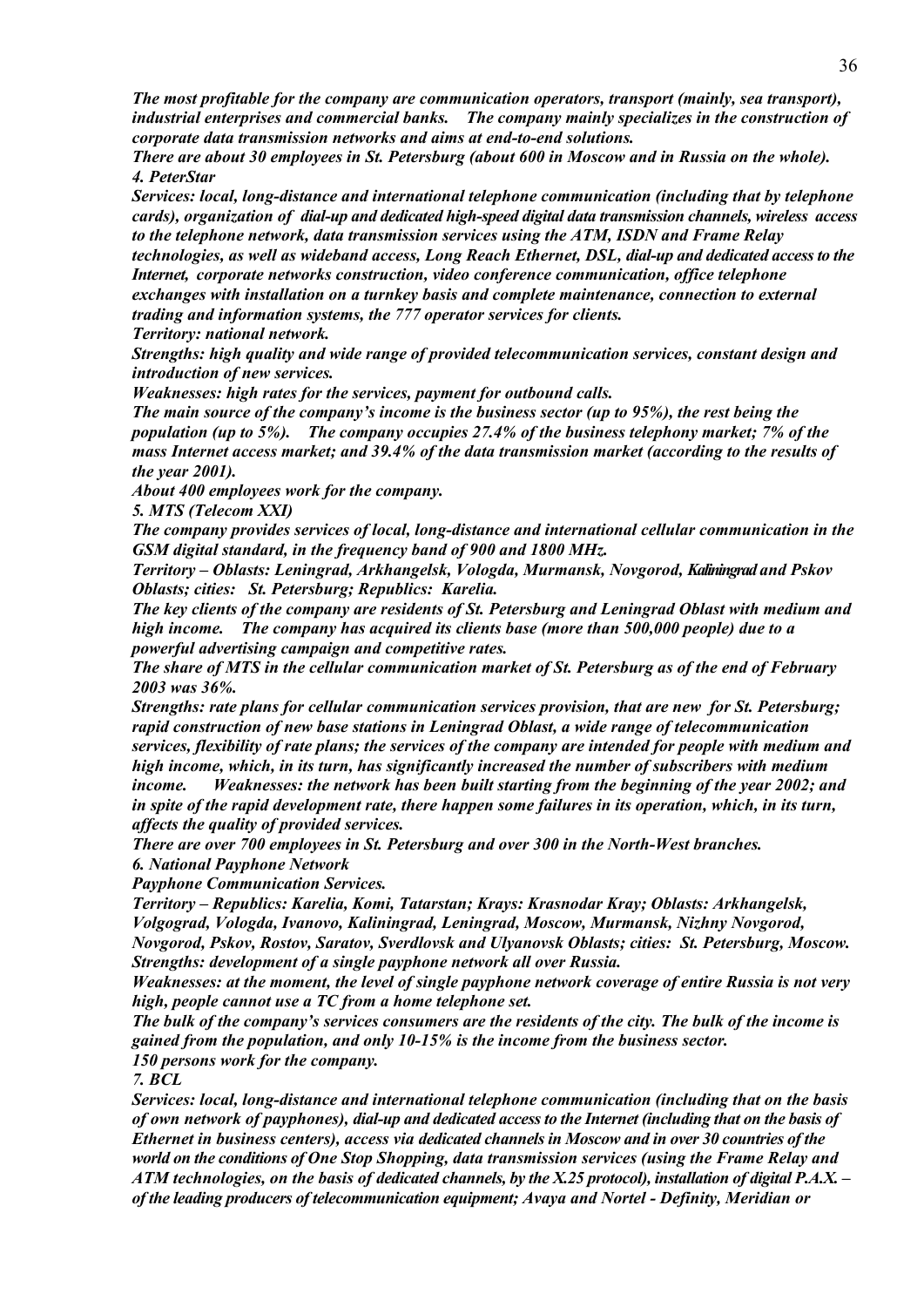*Mercator, web-hosting, colocation, e-mail exchange, services of transit and termination of VoIP traffic, services of leasing dedicated channels.* 

*Territory – Republics: Karelia, Komi; Oblasts: Arkhangelsk, Vologda, Leningrad, Murmansk, Novgorod, Pskov and Tver Oblasts; cities: St. Petersburg, Moscow.*

*Strengths: highly skilled personnel and qualified approach aimed at the buyer, a wide dealership network.* 

*Weaknesses: a weakly developed infrastructure, closed information on rates for services provided. About 100 employees work for the company.* 

*8. Petersburg Transit Telecom* 

*The company operates in the wholesale market, selling telecommunication resources (line and channel capacity) to big communication operators.* 

*Territory: the cities of St. Petersburg and Moscow.*

*Strengths: a well-developed own infrastructure, provision of services to communication operators only, individual solution of rate plans.* 

*Weaknesses: small coverage area (Moscow and St. Petersburg only).* 

*Main consumers: communication operators (wholesale buyers of communication channels) About 130 persons work for the company.* 

*9. LANCK-Telecom* 

*Services: long-distance and international communication based on the up-to-date method of voice transmission via digital and dedicated channels; data transmission and telematic services; constant connection to the Internet via dial-up and dedicated lines, digital channels in the SDH network and virtual channels in the Frame Relay network using the ISDN technology; HPNA; web-hosting and web-design.* 

*Territory: St. Petersburg and Leningrad Oblast.* 

*Strengths: the established image of the company.* 

*Weaknesses: a weakly developed rate policy, a strong competition with local communication operators and Internet providers, high dependence on services suppliers (lease of channels).*

*The company is getting most of its income (about 60%) from providing services to the population, and the rest of the income comes from the business sector, in which the most profitable are commercial banks and companies operating in the field of trade and public catering.* 

*About 50 persons work for the company.* 

*10. Comin* 

*Services: leasing long-distance and international satellite communication channels; provision of services in satellite communication, telecasting and broadcasting; telematic services; connection to the Internet; delivery, deployment and installation of equipment and stations of satellite and radio-relay communication.* 

*Territory: national network.*

*Strengths: uniqueness and a wide range of services, high speed of organizing a communication channel with any place in Russia (the capacity of organizing a communication channel with any place in Russia within 3 months), originality of services provided.* 

*Weaknesses: the company's activities directly depend on the development of communication operators who, in their turn, are leasing communication channels.* 

*The company mainly works only with communication operators, leasing out communication channels to them, the only exception being the provision of telematic services, where the population's share is about 1%.* 

*About 100 persons work for the company.* 

*Based on the obtained official data of the St. Petersburg Committee of Statistics, the following conclusions may be drawn:* 

*1. The bulk of money of the entire communication services market of St. Petersburg falls on North-Western GSM (today it is a part of the Megaphone network), a little more than a third of the market income;* 

*2. The second company by the income gained is OJSC PTN, today OJSC North-West Telecom, almost a fourth of the entire market falling on this company;* 

*3. The third company by the income gained is Sovintel.* 

*Actually, OJSC North-West Telecom is the monopolist in the market of telecommunication services provided. The shares of market ownership by certain services reach 100%. i.e. the share of absolute*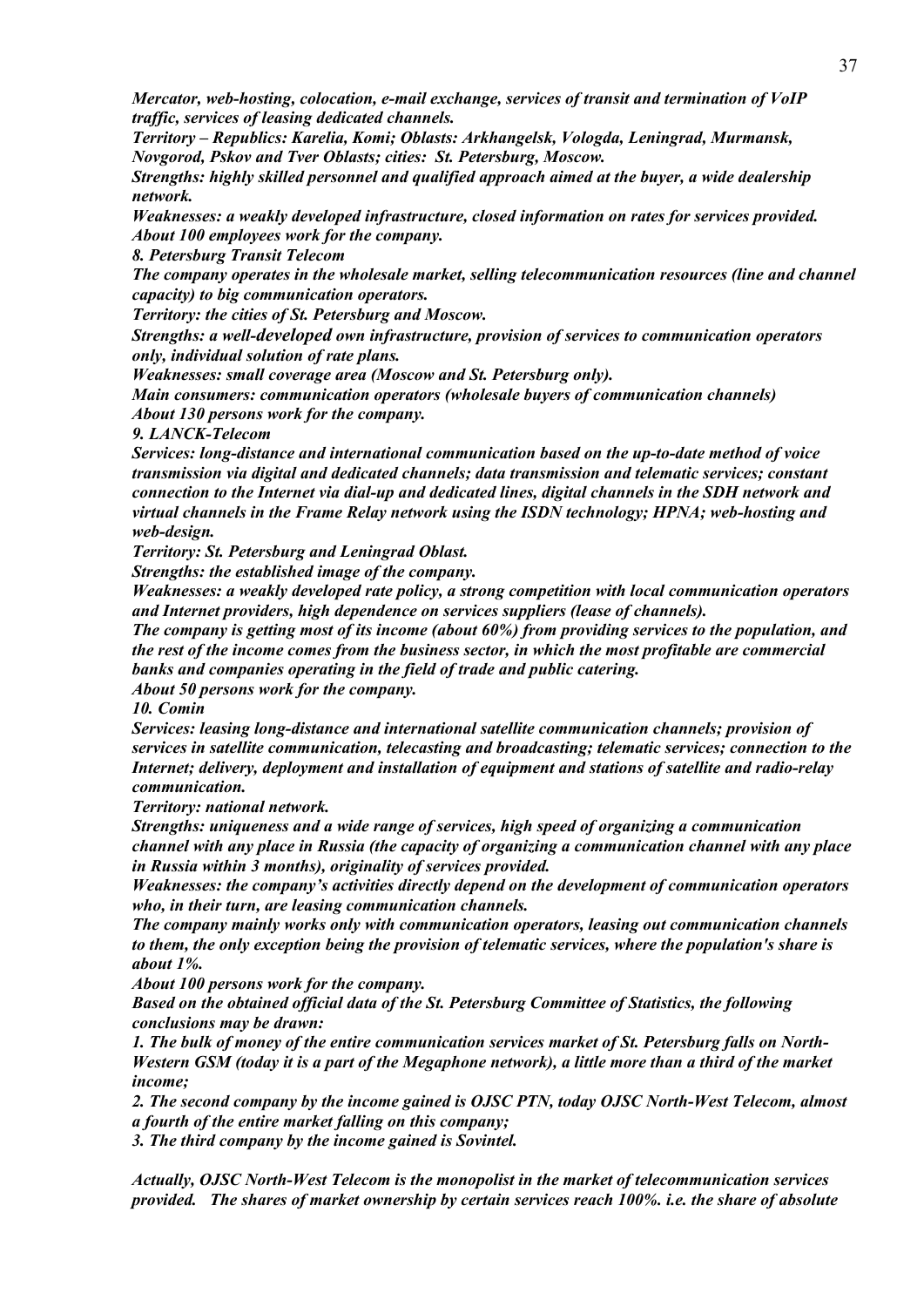*ownership for the segment. In each of the Issuer's branches a weakness in the development of Internet technologies is observed. In fact, all regional branches control about a half of the local market of dialup access to the Internet. In some areas of the North-Western Federal District, OJSC North-West Telecom owns up to 60% of the market; however, the situation with dedicated access is much worse. One of the basic causes of the current situation is the poor physical state of the communication equipment. To change this position, much investment for renewal of fixed assets is required.* 

| <b>Name</b>                                    | Country of<br>registration | <b>Volume of sold</b><br>products,<br>thousand<br>roubles |        | Market share, % |      |  |
|------------------------------------------------|----------------------------|-----------------------------------------------------------|--------|-----------------|------|--|
|                                                |                            |                                                           | 2000   | 2001            | 2002 |  |
| Issuing company (fixed communication)          |                            | 10 091 841                                                | 93     | 85              | 88   |  |
| PeterStar (fixed communication)                | Russia                     | $\ast$                                                    |        | 7.8             | 7.6  |  |
| MegaPhone (cellular<br>communication)          | Russia                     | $\ast$                                                    | 83     | 59              | 57   |  |
| MTS (Telecom 21st) (cellular<br>communication) | Russia                     | $\ast$                                                    | $\ast$ | 10              | 36   |  |
| Peterlink (Internet services)                  | Russia                     | $\ast$                                                    | 15     | 15              | 20   |  |
| Golden Telecom (Internet<br>services)          | Russia                     | $\ast$                                                    | 10     | 11              | 15   |  |

\* *The Issuer does not have this information* 

*The competitors' share exceeds 100%, as the said shares are given for various segments of the communication services market* 

#### **3.2.9. Data on the fact that the issuer holds licenses:**

License: *17591* Date of issue: *3.04.2001* Period: *till 03.04.2006* Authority issuing the license: *Ministry of the Russian Federation on Communication and Informatization* Areas of activities: *mobile radiotelephone communication services (with Annex No.1) in the territory of St. Petersburg*

License: *22791* Date of issue: *11.07.2002* Period: *till 11.07.2007* Authority issuing the license: *Ministry of the Russian Federation on Communication and Informatization* Areas of activities: *Telematic services in the territory of the Republic of Karelia, Komi Republic, Arkhangelsk, Vologda, Kaliningrad, Leningrad, Murmansk, Novgorod, Pskov Oblasts, Nenets Autonomous District and Saint Petersburg*

License: *22792* Date of issue: *11.07.2002* Period: *till 11.07.2007* Authority issuing the license: *Ministry of the Russian Federation on Communication and Informatization* Areas of activities: *Data transmission services in the territory of the Republic of Karelia, Komi Republic, Arkhangelsk, Vologda, Kaliningrad, Leningrad, Murmansk, Novgorod, Pskov Oblasts, Nenets Autonomous District and Saint Petersburg*

License: *23224* Date of issue: *1.08.2002* Period: *till 01.08.2007*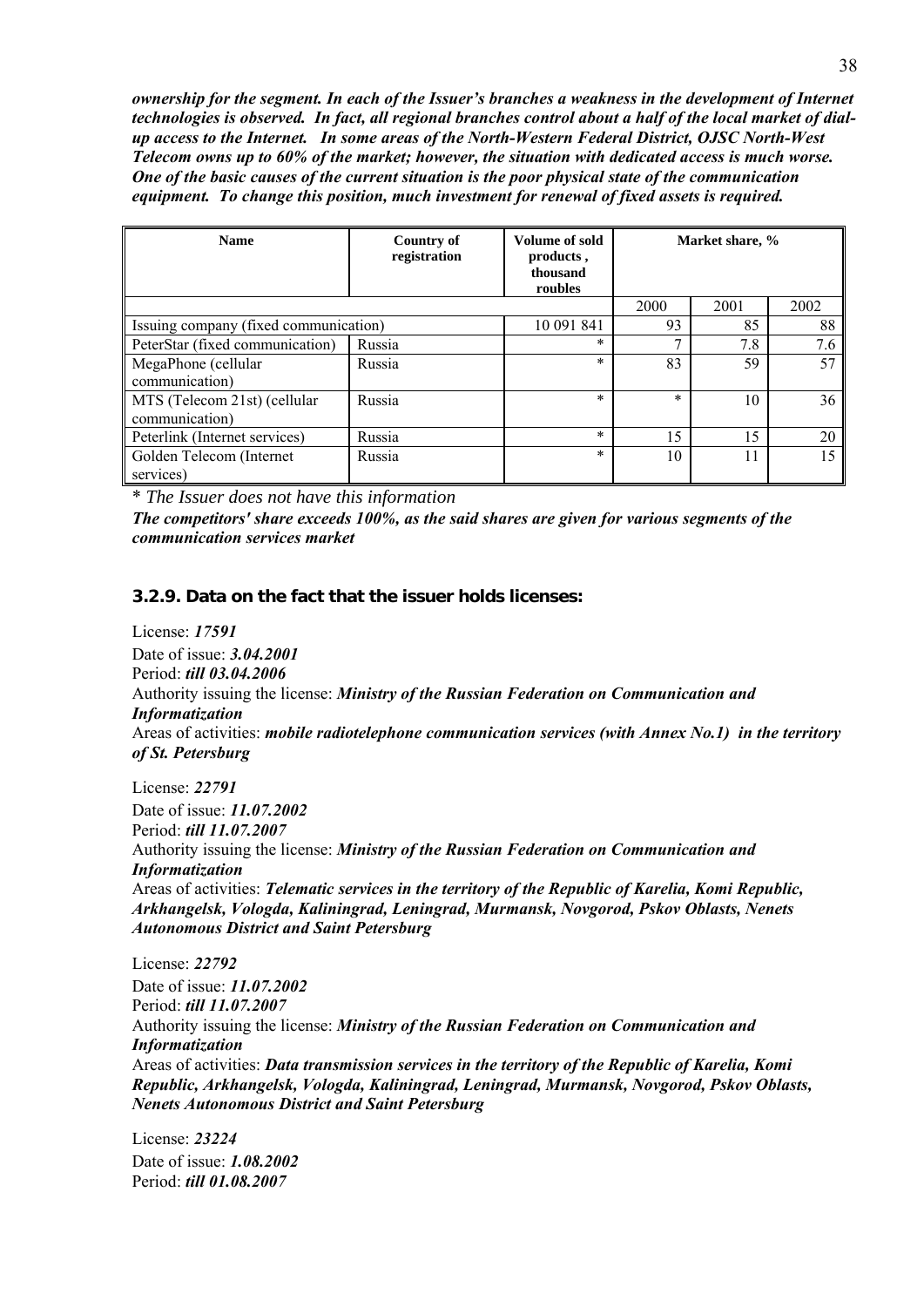Authority issuing the license: *Ministry of the Russian Federation on Communication and Informatization* Areas of activities: *Leasing out communication channels in the territory of the Republic of Karelia, Komi Republic, Arkhangelsk, Vologda, Kaliningrad, Leningrad, Murmansk, Novgorod, Pskov Oblasts, Nenets Autonomous District and Saint Petersburg*

License: *23225* Date of issue: *1.08.2002* Period: *till 01.08.2007* Authority issuing the license: *Ministry of the Russian Federation on Communication and Informatization* Areas of activities: *Long-distance and international telephone communication services in the territory of the Republic of Karelia, Komi Republic, Arkhangelsk, Vologda, Kaliningrad, Leningrad, Murmansk, Novgorod, Pskov Oblasts, Nenets Autonomous District and Saint Petersburg*

License: *23226*

Date of issue: *14.11.2002* Period: *till 14.11.2007* Authority issuing the license: *Ministry of the Russian Federation on Communication and Informatization* Areas of activities: *Telegraph communication services in the territory of the Republic of Karelia, Komi Republic, Arkhangelsk, Vologda, Kaliningrad, Leningrad, Murmansk, Novgorod, Pskov Oblasts, Nenets Autonomous District and Saint Petersburg*

License: *23227* Date of issue: *4.10.2002* Period: *till 4.10.2012* Authority issuing the license: *Ministry of the Russian Federation on Communication and Informatization* Areas of activities: *provision of local and intra-zone telephone communication services in the territory of the Republic of Karelia, Komi Republic, Arkhangelsk, Vologda, Kaliningrad, Leningrad, Murmansk, Novgorod and Pskov Oblasts, Nenets Autonomous Area, and Saint Petersburg* 

License: *24074* Date of issue: *14.11.2002* Period: *till 01.02.2006* Authority issuing the license: *Ministry of the Russian Federation on Communication and Informatization* Areas of activities: *provision of cellular radio telephone communication services in the 450 MHz band in the territory of Arkhangelsk Oblast* 

License: *24658* Date of issue: *14.11.2002* Period: *till 30.12.2007* Authority issuing the license: *Ministry of the Russian Federation on Communication and Informatization* Areas of activities: *provision of wired network sound broadcasting in the territory of Arkhangelsk, Vologda, Kaliningrad, Murmansk, Novgorod and Pskov Oblasts, the Republic of Karelia and the Nenets Autonomous Area*

License: *3166* Date of issue: *24.01.1997* Period: *till 01.07.2006* Authority issuing the license: *Ministry of Communication of the Russian Federation* Areas of activities: *Local and long-distance telephone communication services (with Annexes Nos.1-5) in the territory of Leningrad Oblast*

License: *D 341184*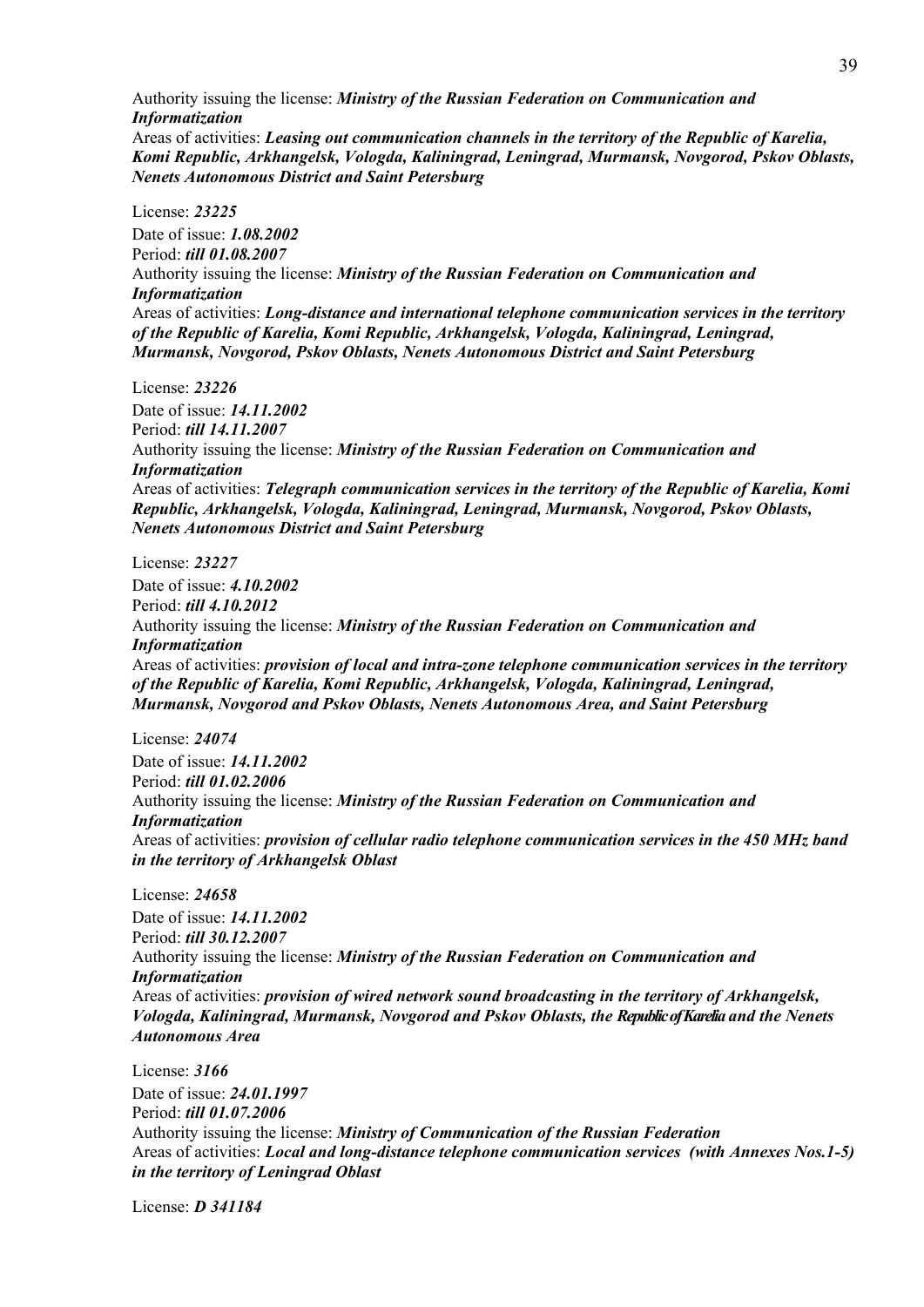Date of issue: *25.07.2002* Period: *till 25.07.2007* Authority issuing the license: *State Committee of RF for Construction and Housing and Communal Services*  Areas of activities: *design of 1st and 2nd responsibility level buildings and facilities in compliance with the state standard in the territory of RF* 

License: *D 341156* Date of issue: *25.07.2002* Period: *till 25.07.2007* Authority issuing the license: *State Committee of RF for Construction and Housing and Communal Services*  Areas of activities: *design of 1st and 2nd responsibility level buildings and facilities in compliance with the state standard in the territory of RF* 

License: *PI #2-6254*

Date of issue: *15.11.2002* Period: *not determined* Authority issuing the license: *Ministry of RF for Press, Telecasting, Broadcasting and Mass Media* Areas of activities: *Certificate of registration of the edition Ves Peterburg. A reference periodical. Distributed in St. Petersburg and Leningrad Oblast* 

License: *12972*

Date of issue: *8.10.1999* Period: *till 8.10.2004* Authority issuing the license: *The State Committee of the Russian Federation on Telecommunication (Annexes - by the Ministry of the Russian Federation of Communication and Informatization)* Areas of activities: *provision of services in telecasting and broadcasting of programmes and transmission of extra information (with addenda Nos. 1-5) in the territory of Arkhangelsk Oblast)* 

License: *12842* Date of issue: *9.09.1999* Period: *till 9.09.2004* Authority issuing the license: *The State Committee of the Russian Federation on Telecommunication (Annexes - by the Ministry of the Russian Federation of Communication and Informatization)* Areas of activities: *License for provision of cable network telecasting (with addenda Nos. 1-3) in the territory of the city of Vologda.*

License: *14799* Date of issue: *21.04.2000* Period: *till 21.04.2005* Authority issuing the license: *Ministry of the Russian Federation on Communication and Informatization* Areas of activities: *provision of cable network telecasting (with addenda Nos. 1-3) in the territory of the city of the village of Lovozero, Murmansk Oblast*

License: *14838* Date of issue: *21.04.2000* Period: *till 21.04.2005* Authority issuing the license: *Ministry of the Russian Federation on Communication and Informatization* Areas of activities: *provision of services in telecasting and broadcasting of programmes and transmission of extra information (with addenda Nos. 1-4) in the territory of Murmansk Oblast)* 

License: *15664* Date of issue: *21.04.2000* Period: *till 21.04.2005*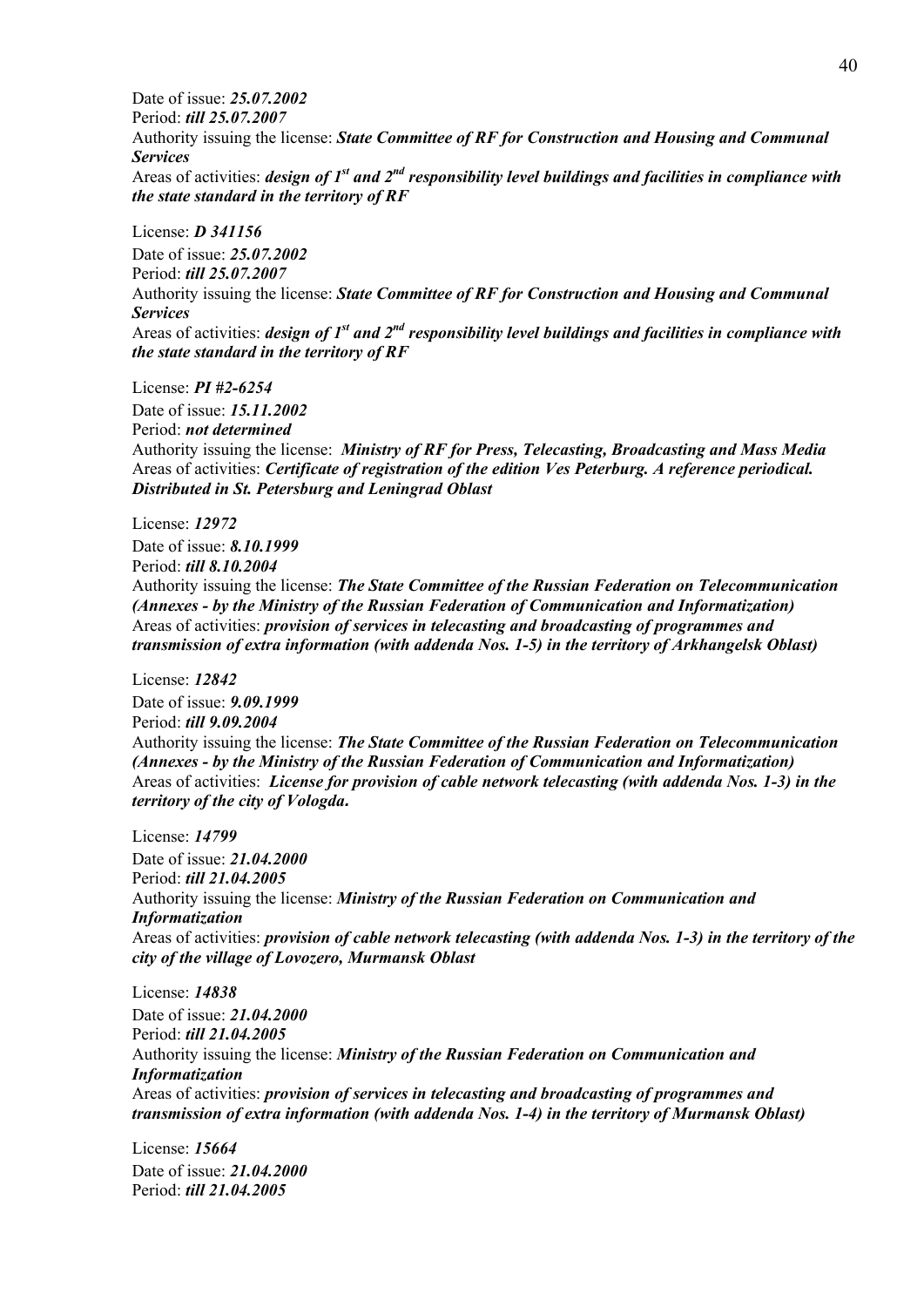Authority issuing the license: *Ministry of the Russian Federation on Communication and Informatization* Areas of activities: *provision of services in telecasting of programmes (with addenda Nos. 1-2) in the territory of Pskov Oblast*

License: *1535* Date of issue: *02.06.2003* Period: *till 02.06.2008* Authority issuing the license: *Board of Russian Federal Security Service for Saint Petersburg and Leningrad oblast* Areas of activities: *carrying out work related to the use of data considered a state secret*

License: *1536* Date of issue: *02.06.2003* Period: *till 02.06.2008* Authority issuing the license: *Board of Russian Federal Security Service for Saint Petersburg and Leningrad oblast* Areas of activities: *measures and/or services of state secrets protection*

# **3.2.10. Issuer's joint activity**

| <b>Amount</b><br>of<br>Name of the Issuer's<br>investment                               |                          | <b>Purpose</b>                                                                                                                                                                                         |        | Net profit (loss)<br>thousand roubles |      | <b>Income from</b><br>investments<br>thousand roubles |  |
|-----------------------------------------------------------------------------------------|--------------------------|--------------------------------------------------------------------------------------------------------------------------------------------------------------------------------------------------------|--------|---------------------------------------|------|-------------------------------------------------------|--|
| subsidiary                                                                              | s<br>thousand<br>roubles | of investments                                                                                                                                                                                         | 2002   | $1st$ half of<br>2003                 | 2002 | $1st$ half of<br>2003                                 |  |
| <b>AMT Limited Liability</b><br>Company                                                 | 11 600                   | Work on re-payment of<br>accounts receivable for<br>communication services                                                                                                                             | (3679) | (81)                                  |      |                                                       |  |
| <b>Tsentrum Limited Liability</b><br>Company                                            | 50                       | gaining profit                                                                                                                                                                                         | (89)   | 52                                    |      |                                                       |  |
| <b>Pagetelecom Limited</b><br><b>Liability Company</b>                                  | 185                      | gaining profit                                                                                                                                                                                         | 433    | (347)                                 | 283  |                                                       |  |
| <b>Polycomp Limited Liability</b><br>Company                                            | $\overline{\mathcal{A}}$ | gaining profit                                                                                                                                                                                         | 119    | 37                                    |      |                                                       |  |
| <b>Arkhangelsk City</b><br><b>Telephone Network Limited</b><br><b>Liability Company</b> | 62 052                   | gaining profit                                                                                                                                                                                         |        |                                       |      |                                                       |  |
| Vologda Cellular<br><b>Communication Private</b><br>Company                             | 33                       | gaining profit                                                                                                                                                                                         | (1)    | (1374)                                |      |                                                       |  |
| <b>St. Petersburg</b><br><b>Telecommunication Centre</b><br>- Private Company           | 2 1 5 1                  | gaining profit                                                                                                                                                                                         | (71)   | (374)                                 |      |                                                       |  |
| <b>Novgorod Datacom Limited</b><br><b>Liability Company</b>                             | 52                       | gaining profit                                                                                                                                                                                         | 5      | 123                                   |      |                                                       |  |
| Kolatelecom Open Joint-<br><b>Stock Company</b>                                         | 75                       | Creating and operating<br>the information and<br>telecommunication<br>network, promoting and<br>selling equipment and<br>technologies in the<br>North-Western<br>(Murmansk and<br>Arkhangelsk Oblasts, | 4535   | 2830                                  |      |                                                       |  |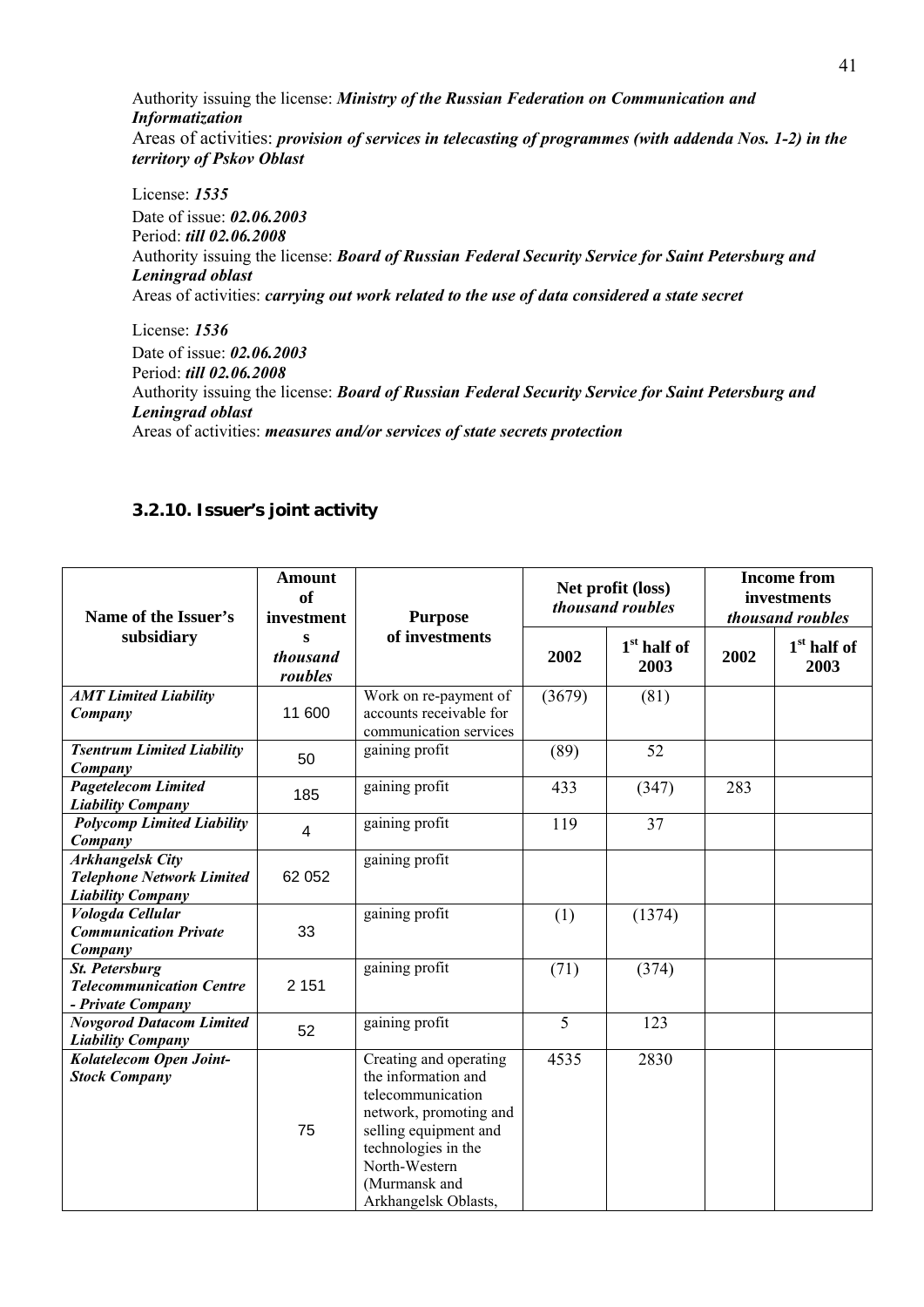|                                          | Republic of Karelia) region<br>of RF    |  |  |
|------------------------------------------|-----------------------------------------|--|--|
| <b>Bona Limited Liability</b><br>Company | No information on<br>Company's activity |  |  |

# **3.2.13. Extra Requirements for Issuers Whose Key Activities Consist in Provision of Communication Services**

a) License for provision of communication services

License: *17591* Date of issue: *3.04.2001* Period: *till 03.04.2006* Authority issuing the license: *Ministry of the Russian Federation on Communication and Informatization* Areas of activities: *mobile radiotelephone communication services (with Annex No.1) in the territory of St. Petersburg*

License: *22791* Date of issue: *11.07.2002* Period: *till 11.07.2007* Authority issuing the license: *Ministry of the Russian Federation on Communication and Informatization* Areas of activities: *Telematic services in the territory of the Republic of Karelia, Komi Republic, Arkhangelsk, Vologda, Kaliningrad, Leningrad, Murmansk, Novgorod, Pskov Oblasts, Nenets Autonomous District and Saint Petersburg*

License: *22792* Date of issue: *11.07.2002* Period: *till 11.07.2007* Authority issuing the license: *Ministry of the Russian Federation on Communication and Informatization* Areas of activities: *Data transmission services in the territory of the Republic of Karelia, Komi Republic, Arkhangelsk, Vologda, Kaliningrad, Leningrad, Murmansk, Novgorod, Pskov Oblasts, Nenets Autonomous District and Saint Petersburg*

License: *23224* Date of issue: *1.08.2002* Period: *till 01.08.2007* Authority issuing the license: *Ministry of the Russian Federation on Communication and Informatization* Areas of activities: *Leasing out communication channels in the territory of the Republic of Karelia, Komi Republic, Arkhangelsk, Vologda, Kaliningrad, Leningrad, Murmansk, Novgorod, Pskov Oblasts, Nenets Autonomous District and Saint Petersburg*

License: *23225* Date of issue: *1.08.2002* Period: *till 01.08.2007* Authority issuing the license: *Ministry of the Russian Federation on Communication and Informatization* Areas of activities: *Long-distance and international telephone communication services in the territory of the Republic of Karelia, Komi Republic, Arkhangelsk, Vologda, Kaliningrad, Leningrad, Murmansk, Novgorod, Pskov Oblasts, Nenets Autonomous District and Saint Petersburg*

License: *23226* Date of issue: *14.11.2002*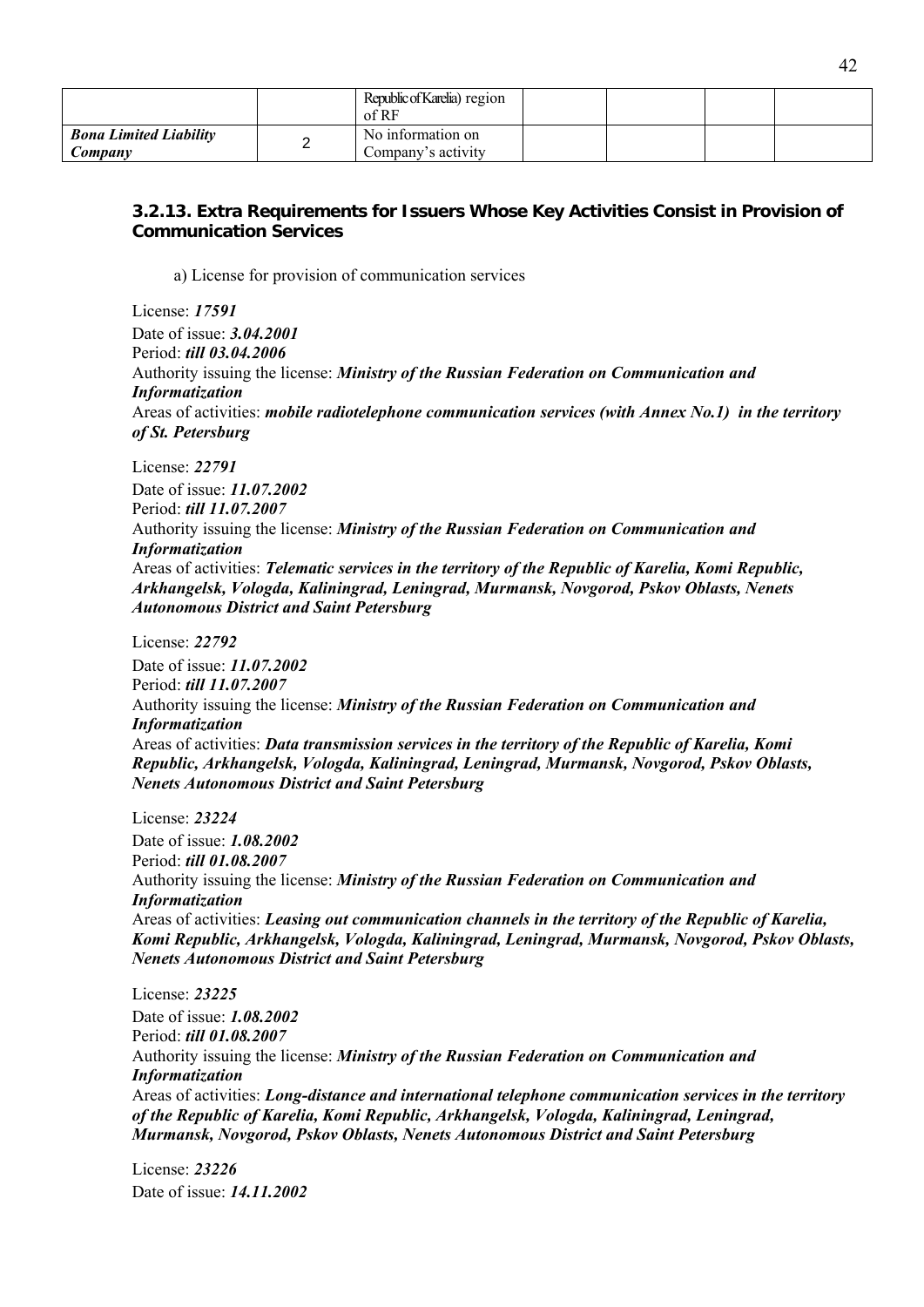Period: *till 14.11.2007* Authority issuing the license: *Ministry of the Russian Federation on Communication and Informatization* Areas of activities: *Telegraph communication services in the territory of the Republic of Karelia, Komi Republic, Arkhangelsk, Vologda, Kaliningrad, Leningrad, Murmansk, Novgorod, Pskov Oblasts, Nenets Autonomous District and Saint Petersburg*

License: *23227* Date of issue: *4.10.2002* Period: *till 4.10.2012* Authority issuing the license: *Ministry of the Russian Federation on Communication and Informatization* Areas of activities: *provision of local and intra-zone telephone communication services in the territory of the Republic of Karelia, Komi Republic, Arkhangelsk, Vologda, Kaliningrad, Leningrad, Murmansk, Novgorod and Pskov Oblasts, Nenets Autonomous Area, and Saint Petersburg* 

License: *24074* Date of issue: *14.11.2002* Period: *till 01.02.2006* Authority issuing the license: *Ministry of the Russian Federation on Communication and Informatization* Areas of activities: *provision of cellular radio telephone communication services in the 450 MHz band in the territory of Arkhangelsk Oblast* 

License: *24658* Date of issue: *14.11.2002* Period: *till 30.12.2007* Authority issuing the license: *Ministry of the Russian Federation on Communication and Informatization* Areas of activities: *provision of wired network sound broadcasting in the territory of Arkhangelsk, Vologda, Kaliningrad, Murmansk, Novgorod and Pskov Oblasts, the Republic of Karelia and the Nenets Autonomous Area*

License: *3166* Date of issue: *24.01.1997* Period: *till 01.07.2006* Authority issuing the license: *Ministry of Communication of the Russian Federation* Areas of activities: *Local and long-distance telephone communication services (with Annexes Nos.1-5) in the territory of Leningrad Oblast*

License: *12972* Date of issue: *8.10.1999* Period: *till 8.10.2004* Authority issuing the license: *The State Committee of the Russian Federation on Telecommunication (Annexes - by the Ministry of the Russian Federation of Communication and Informatization)* Areas of activities: *provision of services in telecasting and broadcasting of programmes and transmission of extra information (with addenda Nos. 1-5) in the territory of Arkhangelsk Oblast)* 

License: *12842* Date of issue: *9.09.1999* Period: *till 9.09.2004* Authority issuing the license: *The State Committee of the Russian Federation on Telecommunication (Annexes - by the Ministry of the Russian Federation of Communication and Informatization)* Areas of activities: *License for provision of cable network telecasting (with addenda Nos. 1-3) in the territory of the city of Vologda.*

License: *14799*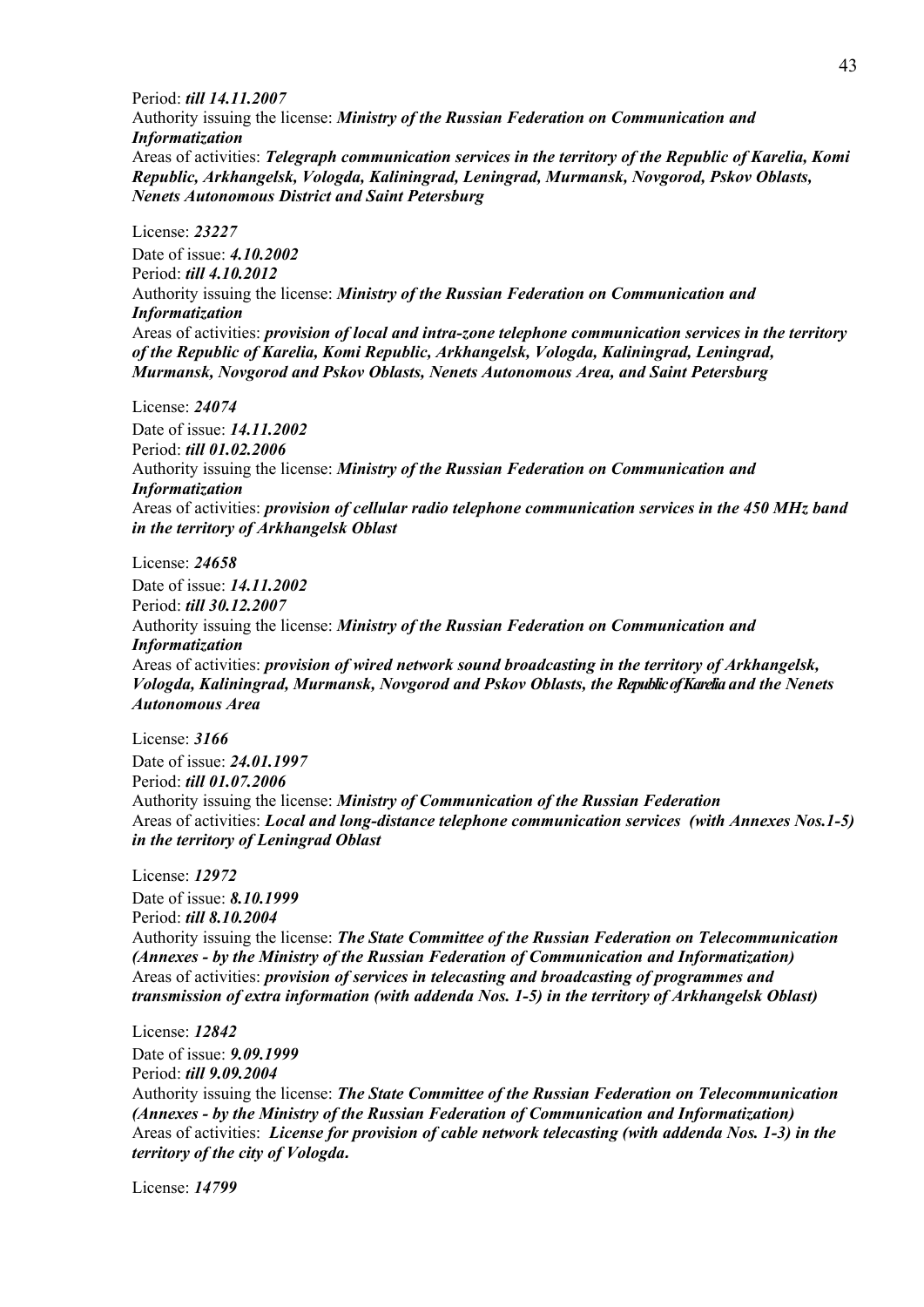Date of issue: *21.04.2000* Period: *till 21.04.2005* Authority issuing the license: *Ministry of the Russian Federation on Communication and Informatization* Areas of activities: *provision of cable network telecasting (with addenda Nos. 1-3) in the territory of the city of the village of Lovozero, Murmansk Oblast*

License: *14838* Date of issue: *21.04.2000* Period: *till 21.04.2005* Authority issuing the license: *Ministry of the Russian Federation on Communication and Informatization* Areas of activities: *provision of services in telecasting and broadcasting of programmes and transmission of extra information (with addenda Nos. 1-4) in the territory of Murmansk Oblast)* 

License: *15664* Date of issue: *21.04.2000* Period: *till 21.04.2005* Authority issuing the license: *Ministry of the Russian Federation on Communication and Informatization* Areas of activities: *provision of services in telecasting of programmes (with addenda Nos. 1-2) in the territory of Pskov Oblast*

Issuer's commitments to create a subscriber base under the said licenses: *no such commitments*  Factors that may have an adverse effect on the Issuer's performance of its commitments under the licenses, and possibilities of their occurrence: *there are no such factors*

b) Communication Networks

*The telecommunication network of OJSC NWT includes the following basic constituents:* 

- *Local stationary telephone networks, including city and rural networks;*
- *Elements of the long-distance and international telephone network;*
- *Wireless communication networks, including cellular mobile communication networks, mobile radio telephone (trunking) communication, personal radio call, and subscriber radio access;*
- *Document telecommunication networks, including traditional telegraph communication networks and data transmission and telematic services networks;*
- *Wired radio networks;*
- *Primary networks:* 
	- *local;*
	- *intra-zone.*

*Description of OJSC NWT networks as of 30.09.03.* 

 *Local stationary telephone networks, including city and rural networks Data on the number of telephone exchanges, installed and commissioned capacity of telephone exchanges of city and rural telephone networks are given in the table:* 

| <b>Branch</b>                                             | <b>Number of</b><br>telephone<br>exchanges |                                                                 |            | Installed capacity,<br>thousand lines        |            | <b>Total commissioned</b><br>capacity, thousand<br>lines |
|-----------------------------------------------------------|--------------------------------------------|-----------------------------------------------------------------|------------|----------------------------------------------|------------|----------------------------------------------------------|
|                                                           | <b>GTS</b>                                 | Rural<br><b>Telephon</b><br>$\boldsymbol{e}$<br><b>Networks</b> | <b>GTS</b> | Rural<br><b>Telephone</b><br><b>Networks</b> | <b>GTS</b> | Rural<br><b>Telephone</b><br><b>Networks</b>             |
| <b>Artelecom</b>                                          | 111                                        | 457                                                             | 305        | 60                                           | 289        | 52                                                       |
| <b>Electrosyyaz of Vologda Oblast</b>                     | 49                                         | 394                                                             | 157        | 50                                           | 142,86     | 43,1                                                     |
| Kaliningrad<br><b>Electrosyyaz</b><br>of<br><b>Oblast</b> | 81                                         | 193                                                             | <i>161</i> | 16                                           | 146        | 17                                                       |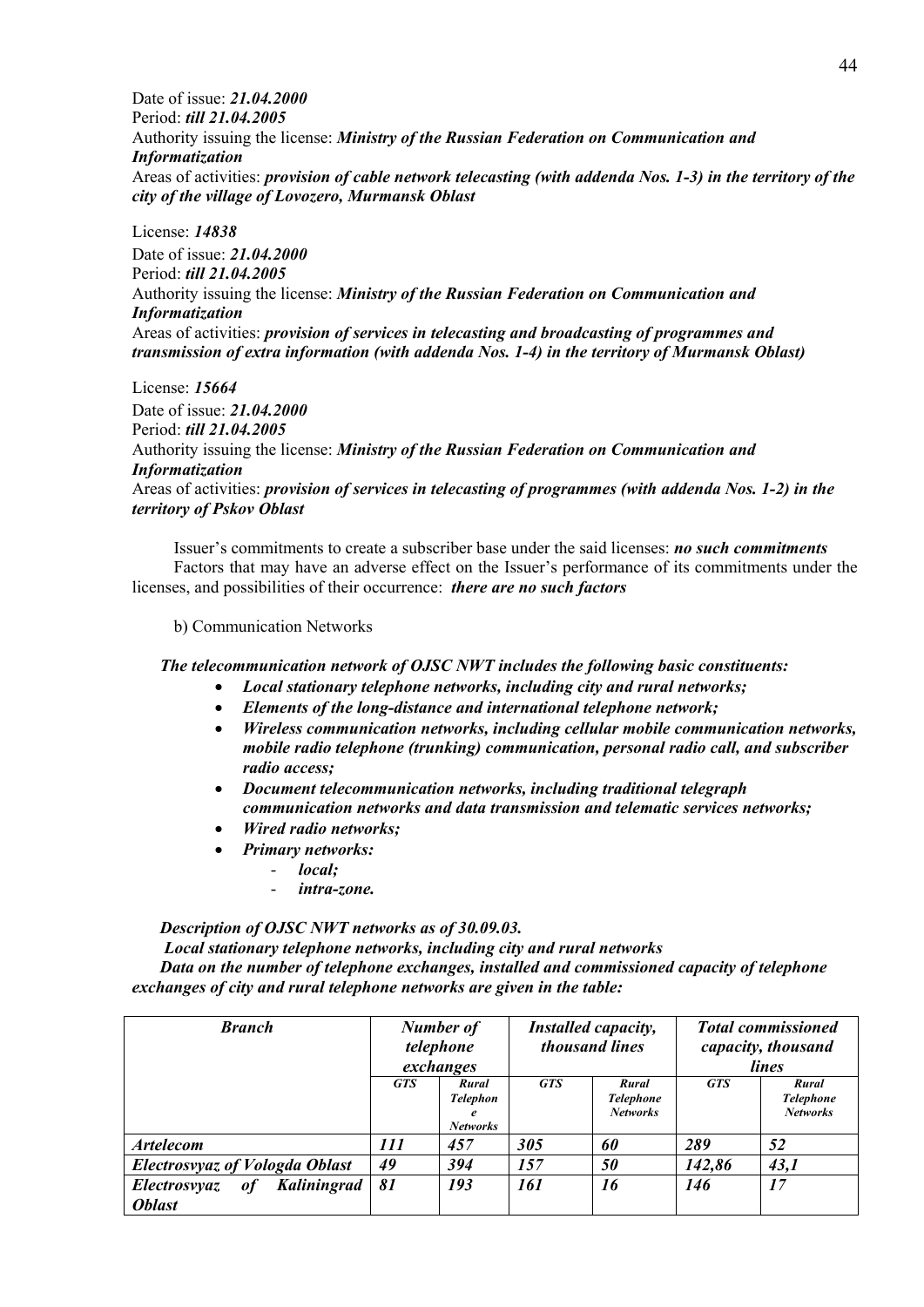| Electrosvyaz of the Republic of $ 77 $ |     | 202  | 179        | 28     | 164,05  | 27,4   |
|----------------------------------------|-----|------|------------|--------|---------|--------|
| <b>Karelia</b>                         |     |      |            |        |         |        |
| <b>Murmanelectrosvyaz</b>              | 69  | 34   | 277        | 11     | 262     | 10     |
| Novgorodtelecom                        | 74  | 271  | 141        | 32     | 134     | 26     |
| <b>Electrosyyaz of Pskov oblast</b>    | 58  | 341  | 142        | 13     | 104,4   | 31,8   |
| <i>Cherepovetselectrosvyaz</i>         | 10  | 40   | <b>100</b> |        | 97      | 8      |
| <b>PTN</b>                             | 325 |      | 1962       |        | 1845    |        |
| <b>Total for OJSC NWT</b>              | 854 | 1932 | 3423,26    | 219,40 | 3184,23 | 214,83 |

*The digitalization level for the local telephone network of OJSC NWT on the whole is 43.49%: 47.96% on city telephone networks and 10.9% on rural telephone networks.* 

*Payphones have been installed on the network of OJSC NWT. Data on the number of payphones are given in the table.*

| <b>Branch</b>                                  | Number of payphones, (pcs.) |
|------------------------------------------------|-----------------------------|
| <b>Artelecom</b>                               | 1567                        |
| <b>Electrosyyaz of Vologda Oblast</b>          | 845                         |
| <b>Electrosyyaz of Kaliningrad Oblast</b>      | 1345                        |
| <b>Electrosyyaz of the Republic of Karelia</b> | 511                         |
| <b>Murmanelectrosyyaz</b>                      | 1993                        |
| Novgorodtelecom                                | 901                         |
| <b>Electrosyyaz of Pskov oblast</b>            | 664                         |
| <b>Cherepovetselectrosvyaz</b>                 | 417                         |
| <b>PTN</b>                                     | 22                          |
| <b>Total for OJSC NWT</b>                      | 8265                        |

*Long-distance and international telephone network* 

*At the moment, 18 automatic long-distance telephone exchanges operate in branches of OJSC NWT. The automatic long-distance telephone exchanges are connected to each other, to automatic switching centers, international switching centers and international telephone exchanges of OJSC Rostelecom.* 

*Data on the installed and commissioned capacity of the automatic long-distance telephone exchanges are given in Table 2* 

|                                                   |                                                                                                   | Table No. 2                                                                                             |
|---------------------------------------------------|---------------------------------------------------------------------------------------------------|---------------------------------------------------------------------------------------------------------|
| <b>Branch</b>                                     | <b>Installed capacity of automatic</b><br>long-distance telephone<br>exchanges, thousand channels | <b>Commissioned capacity of</b><br>automatic long-distance<br>telephone exchanges, thousand<br>channels |
| <b>Artelecom</b>                                  | 5,754                                                                                             | 4,191                                                                                                   |
| <b>Electrosyyaz of Vologda Oblast</b>             | 4,241                                                                                             | 3,101                                                                                                   |
| <b>Electrosvyaz of Kaliningrad Oblast</b>         | 6,761                                                                                             | 4,062                                                                                                   |
| Electrosvyaz of the Republic of<br><b>Karelia</b> | 2,858                                                                                             | 2,302                                                                                                   |
| <b>Murmanelectrosyyaz</b>                         | 5,11                                                                                              | 4,38                                                                                                    |
| Novgorodtelecom                                   | 2,4                                                                                               | 2,212                                                                                                   |
| <b>Electrosvyaz of Pskov oblast</b>               | 2,777                                                                                             | 2,603                                                                                                   |
| <b>Cherepovetselectrosvyaz</b>                    | 1,307                                                                                             | 0,887                                                                                                   |
| <b>PTN</b>                                        | 21,735                                                                                            | 17,894                                                                                                  |
| <b>Total for OJSC NWT</b>                         | 52,943                                                                                            | 41,632                                                                                                  |

*There are switching halls and two-frequency semiautomatic equipment for servicing of the non-automatic part of exchange at automatic long-distance telephone exchanges.* 

#### *Wireless networks*

*Data on the composition and number of subscribers of wireless networks for branches of OJSC NWT are given in the Table:*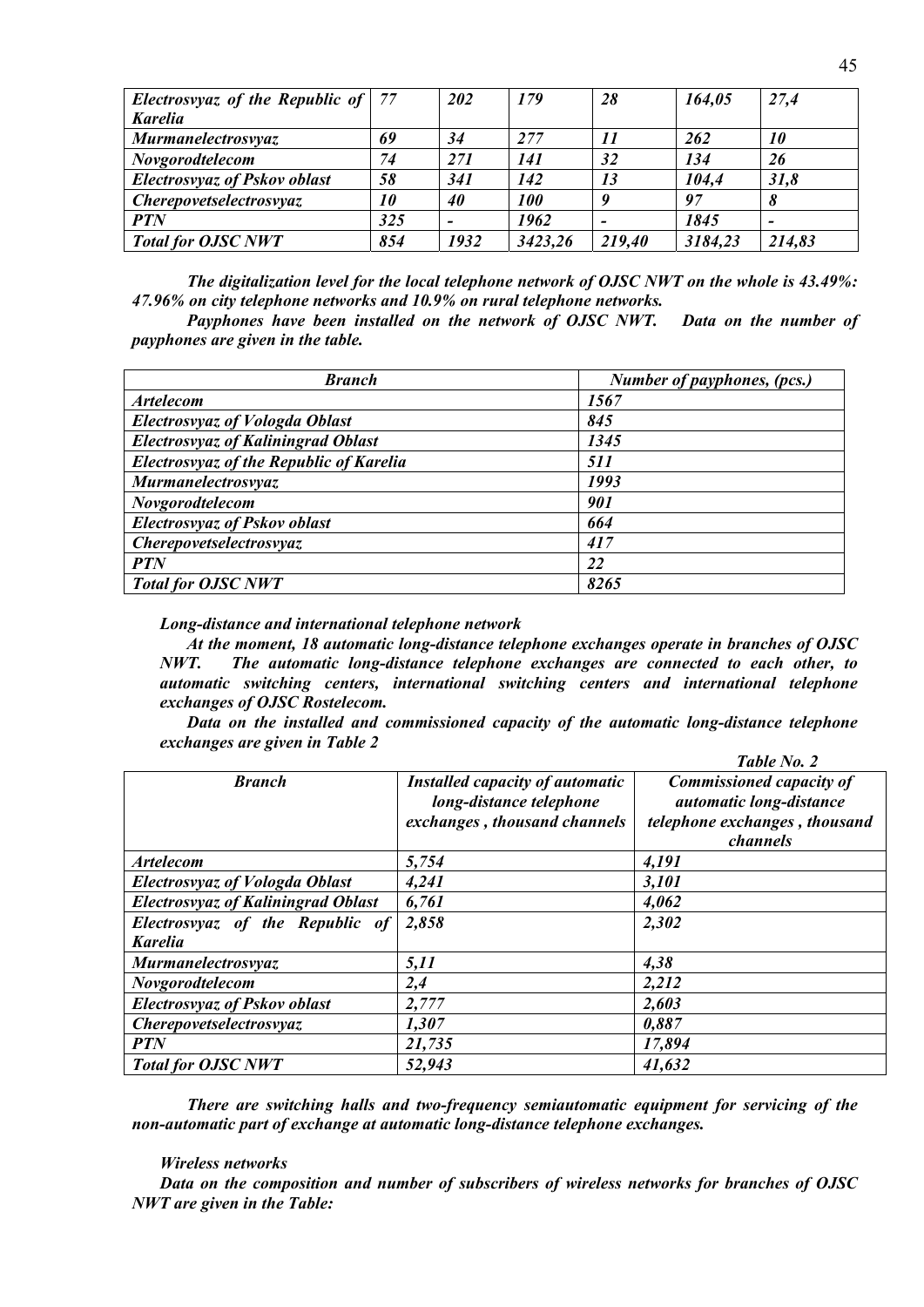| <b>Branch</b>                              | Number of subscriber stations connected to the network, pcs. |                          |                               |                            |  |  |  |
|--------------------------------------------|--------------------------------------------------------------|--------------------------|-------------------------------|----------------------------|--|--|--|
|                                            | mobile<br><b>Cellular</b><br>communication<br>$(NMT-450)$    | <b>Trunking</b>          | <b>Personal</b><br>radio call | Subscriber radio<br>access |  |  |  |
| <i><b>Artelecom</b></i>                    | 6622                                                         | 185                      | $\overline{\phantom{0}}$      | 57                         |  |  |  |
| Vologda<br><b>Electrosyyaz</b><br>of       |                                                              | 199                      |                               | 35                         |  |  |  |
| <b>Oblast</b>                              |                                                              |                          |                               |                            |  |  |  |
| Electrosvyaz of Kaliningrad                | $\overline{a}$                                               | 221                      |                               | $\overline{\phantom{0}}$   |  |  |  |
| <b>Oblast</b>                              |                                                              |                          |                               |                            |  |  |  |
| Electrosvyaz of the Republic<br>of Karelia |                                                              | -                        |                               | 85                         |  |  |  |
| <b>Murmanelectrosyyaz</b>                  | -                                                            | ۰                        | 931                           | 275                        |  |  |  |
| Novgorodtelecom                            | $\overline{\phantom{0}}$                                     | 210                      | 859                           | 359                        |  |  |  |
| <b>Electrosyyaz of Pskov oblast</b>        | $\overline{\phantom{0}}$                                     | ٠                        | $\qquad \qquad$               | 215                        |  |  |  |
| <i>Cherepovetselectrosvyaz</i>             | $\overline{a}$                                               | $\overline{\phantom{0}}$ | $\qquad \qquad$               | 20                         |  |  |  |
| <b>PTN</b>                                 | $\blacksquare$                                               | 1084                     | $\qquad \qquad$               | 453                        |  |  |  |
| <b>Total for OJSC NWT</b>                  | 6622                                                         | 1899                     | 1790                          | 1499                       |  |  |  |

*The NMT-450 standard cellular mobile communication network is deployed in Arkhangelsk Oblast and operated by the Artelecom branch. The network includes 30 base stations installed in 22 inhabited localities.* 

 *Trunking networks are organized on the basis of mobile radiotelephone communication systems Altay-3M in the frequency band of 300 MHz (15 base stations – BS – in St. Petersburg, 2 BS in Arkhangelsk, 3 BS in Kaliningrad, 2 BS in Novgorod and 2 BS in Vologda).* 

 *The personal radio call networks of the POCSAG standard are deployed on the basis of GM-300 (Motorola) equipment in the frequency band of 160 MHz (7 transmitters in Murmansk and Murmansk Oblast, and 4 transmitters in Veliky Novgorod and Novgorod Oblast).* 

 *Subscriber radio access networks are built on the basis of Airspan-60, Airspan-4000 (St. Petersburg), DECT, KART-4 and Airlink-512S systems equipment.* 

*Document telecommunication networks* 

*Telegraph networks (Tributary Office Telegraph Communication, switched channel telegraph service/ Telex)* 

*Due to the decreased demand for traditional services of telegraph communication, there is no increase in the volumes of telegraph networks. Nevertheless, telegraph networks continue to operate, are maintained at the appropriate level and upgraded. A gradual replacement of telegraph sets by modern computer-based terminals and replacement of obsolete message switching centers by modern united switching stations is taking place.* 

*Data on outbound telegraph traffic for the 3rd quarter of 2003 are given in the Table.* 

| <b>Branch</b>                                  | Outbound telegraph exchange for the $3^{rd}$<br>quarter of 2003 (thousand telegrams) |
|------------------------------------------------|--------------------------------------------------------------------------------------|
| <i><b>Artelecom</b></i>                        | 374                                                                                  |
| <b>Electrosvyaz of Vologda Oblast</b>          | 187                                                                                  |
| <b>Electrosvyaz of Kaliningrad Oblast</b>      | <b>230</b>                                                                           |
| <b>Electrosyyaz of the Republic of Karelia</b> | 146                                                                                  |
| <b>Murmanelectrosyyaz</b>                      | 371                                                                                  |
| Novgorodtelecom                                | 114                                                                                  |
| <b>Electrosyyaz of Pskov oblast</b>            | 124                                                                                  |
| <b>Cherepovetselectrosvyaz</b>                 | 72                                                                                   |
| <b>PTN</b>                                     | 346                                                                                  |
| <b>Total for OJSC NWT</b>                      | 1964                                                                                 |

*Data transmission and telematic service networks*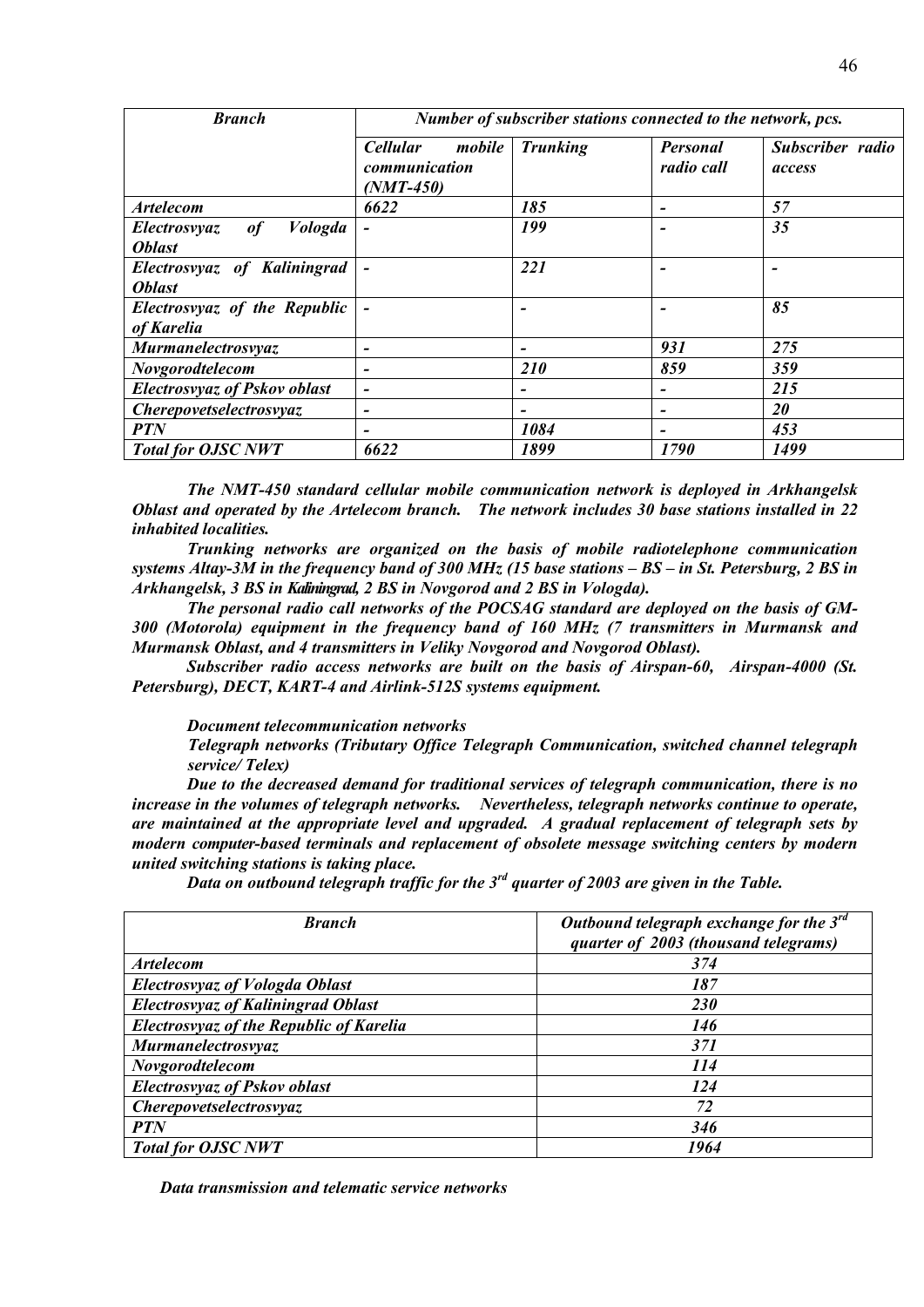*In the framework of document telecommunication networks of OJSC NWT, up-to-date data transmission and telematic service networks are being developed, ensuring corporate users' data exchange, access to the Internet, e-mail, video communication, etc.* 

*The data on the number of consumers' installations of data transmission and telematic service networks and on the volume of Internet traffic are given in the table.* 

| <b>Branch</b>                                  | Number of consumers'<br>installations, pcs. | Internet traffic in the $3^{rd}$ quarter of<br>2003, Gbytes |
|------------------------------------------------|---------------------------------------------|-------------------------------------------------------------|
| <b>Artelecom</b>                               | 30704                                       | 13,435                                                      |
| <b>Electrosvyaz of Vologda Oblast</b>          | 6451                                        | 2,944                                                       |
| <b>Electrosyyaz of Kaliningrad Oblast</b>      | 2769                                        | 9,350                                                       |
| <b>Electrosyyaz of the Republic of Karelia</b> | 16868                                       | 5,012                                                       |
| <b>Murmanelectrosvyaz</b>                      | 7573                                        | 12,163                                                      |
| Novgorodtelecom                                | 3274                                        | 0,536                                                       |
| <b>Electrosyyaz of Pskov oblast</b>            | 8172                                        | 4,269                                                       |
| Cherepovetselectrosvyaz                        | 7562                                        | 4,386                                                       |
| <b>PTN</b>                                     | 110753                                      | 6,704                                                       |
| <b>Total for OJSC NWT</b>                      | 194126                                      | 58,800                                                      |

*At the moment, the regional multiservice network of OJSC North-West Telecom is being developed. A segment of a multiservice network in St. Petersburg is operating on the basis of Alcatel's equipment (ATM/FR switchboards, DISLAM), fragments of a multiservice network in Arkhangelsk Oblast and Cherepovets are under construction and those in Murmansk Oblast and Novgorod Oblast are under design.* 

#### *Wired-radio networks*

*Wired-radio networks are developed in compliance with the Programme of Wired-Radio Development for the period to the year 2010 for Entities of the Russian Federation. The level of wired-radio networks state differs significantly in cities and villages, which determines the areas of these networks development: in the cities (towns) and rural areas where wired-radio networks exist and are profitable, they are developed by replacement of obsolete and worn equipment, while in the areas where there are no wired-radio networks or where they are unprofitable, their use is replaced by on-air (ultra-short waves - FM) broadcasting.* 

 *Data on the number of broadcasting points of wired-radio networks are given in the table.* 

| <b>Branch</b>                             | Number of broadcasting sets,<br>thousand pcs. |                            | <b>Number of broadcasting sets of</b><br>ultra-short waves - FM<br>broadcasting, thousand pcs. |                                    |  |
|-------------------------------------------|-----------------------------------------------|----------------------------|------------------------------------------------------------------------------------------------|------------------------------------|--|
|                                           | <b>Total</b>                                  | <b>Including</b><br>multi- | <b>Total</b>                                                                                   | <b>Including</b><br>those in rural |  |
|                                           |                                               | programme<br>ones          |                                                                                                | areas                              |  |
| <b>Artelecom</b>                          | 162,38                                        | 125,002                    | 10,38                                                                                          | 8,747                              |  |
| <b>Electrosvyaz of Vologda Oblast</b>     | 87,035                                        | 67,195                     | 19,666                                                                                         | 17,230                             |  |
| <b>Electrosvyaz of Kaliningrad Oblast</b> | 127,589                                       | 122,910                    | 2,118                                                                                          | 1,976                              |  |
| Electrosvyaz of the Republic of           | 150,714                                       | 131                        | 2,234                                                                                          | 2,110                              |  |
| <b>Karelia</b>                            |                                               |                            |                                                                                                |                                    |  |
| Murmanelectrosvyaz                        | 222,826                                       | 220,571                    |                                                                                                |                                    |  |
| Novgorodtelecom                           | 56,671                                        | 51,157                     | 29,692                                                                                         | 25,393                             |  |
| <b>Electrosyyaz of Pskov oblast</b>       | 39,536                                        | 29,5                       | 2,267                                                                                          | 1,684                              |  |
| Cherepovetselectrosvyaz                   | 56,94                                         | 55,455                     | 0,809                                                                                          | 0,809                              |  |
| <b>Total for OJSC NWT</b>                 | 903,686                                       | 802,790                    | 67,166                                                                                         | 57,949                             |  |

*Primary networks Local primary networks*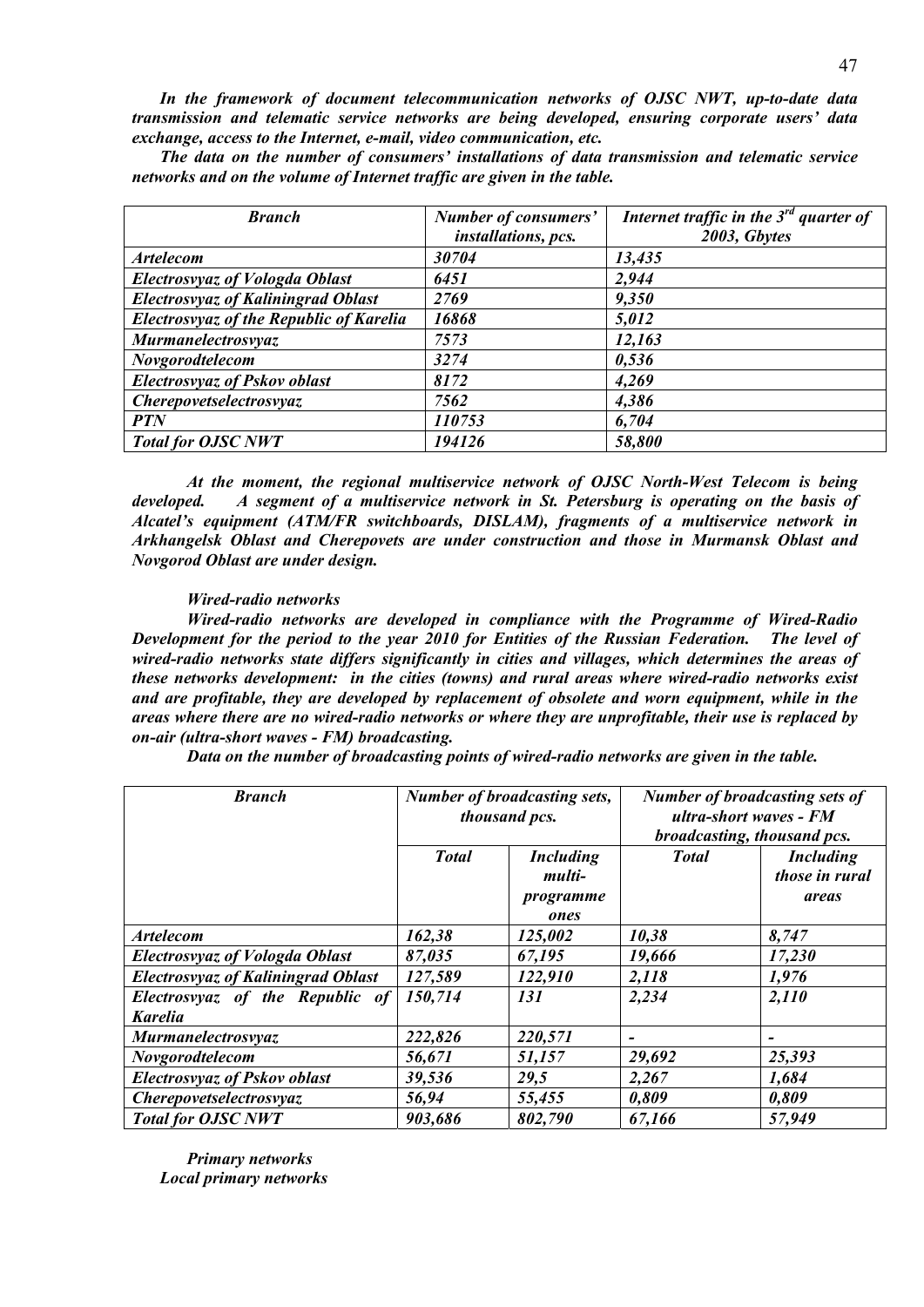*Local primary networks of NWT include interoffice city cable and radio-relay lines; cable, aerial and radio-relay connecting lines on rural telephone networks; subscriber access networks.* 

*Interoffice city cable primary networks are developed on the basis of fibre-optic transmission lines only, using SDH transmission systems of the STM-1 – STM-4 levels, made by Siemens, Alcatel, ECI, NEC, Lucent Technologies, Ericsson.* 

*In urban and rural areas where laying of fibre-optic cables is impossible or economically inadvisable, radio-relay lines are used. Radio-relay lines with PDH systems (IKM-15, IKM-30, NxE1, E3) and SDH systems (STM-1), as well as thin-route radio-relay lines (Nx voice-frequency channels) are used.* 

*Local primary networks in rural areas mainly use metal cables with the IKM-30 and IKM-15 transmission systems, as well as multiplexers and modems using the xDSL technology (NxE1, E3).* 

*Subscriber access is organized via metallic circuits in metal or optic cables, via digital channels using the хDSL technology and using radio access technologies.* 

*Intrazone primary networks* 

*Central-office primary networks use fibre-optic cables with SDH transmission systems of the STM-1 – STM-4 levels and optic linear terminals (NxE1); metal cables with digital PDH systems IKM-120, IKM-480, IKM-30, IKM-15 and analog transmission systems К-60P, К-120, К-300, К-1020S; aerial lines; as well as radio-relay lines with the PDH and SDH systems and thin-route radio-relay lines. Data on the length and capacity of central-office primary network lines are given in the table.* 

| <b>Branch</b>                               |        | Length of lines, km |                 | Capacity | networks,<br><i>thousand</i><br><i>of</i><br>channel-km |                          |  |
|---------------------------------------------|--------|---------------------|-----------------|----------|---------------------------------------------------------|--------------------------|--|
|                                             | Cable  | Air                 | Radio-<br>relay | Cable    | Air                                                     | Radio-<br>relay          |  |
| <i><b>Artelecom</b></i>                     | 542    | 3061,4              | 205,5           | 25,5     | 27,3                                                    | 23,62                    |  |
| <i>Vologda</i><br>of<br><i>Electrosvyaz</i> | 935,6  | 307,7               | 100,6           | 99,1     | 3,4                                                     | 11,7                     |  |
| <b>Oblast</b>                               |        |                     |                 |          |                                                         |                          |  |
| Electrosvyaz of Kaliningrad                 | 1619,1 | 1882,3              |                 | 123,8    | 1,7                                                     | -                        |  |
| <i><b>Oblast</b></i>                        |        |                     |                 |          |                                                         |                          |  |
| Electrosvyaz of the Republic                | 830.6  | 562,1               |                 | 257,2    | 8,9                                                     | -                        |  |
| of Karelia                                  |        |                     |                 |          |                                                         |                          |  |
| <b>Murmanelectrosyyaz</b>                   | 860,8  | 1145,9              | 19,7            | 539,7    | 11,4                                                    | 35,4                     |  |
| Novgorodtelecom                             | 807,4  | 481                 | 41,5            | 287      | 6,3                                                     | 4,78                     |  |
| <b>Electrosyyaz of Pskov oblast</b>         | 2187,6 | 27,3                | $\qquad \qquad$ | 739      | 0,4                                                     | $\overline{\phantom{a}}$ |  |
| Cherepovetselectrosvyaz                     | 112,1  | 42,4                | $\qquad \qquad$ | 7,9      | 0,1                                                     | -                        |  |
| <b>Total for OJSC NWT</b>                   | 7895,2 | 7510                | 367,3           | 2079,4   | 59,6                                                    | 75,5                     |  |

*The digitalization level on central-office primary networks is 66%.* 

*The trunk line resource leased from OJSC Rostelecom and from other operators on a long-term basis use used for the central-office communication. The capacity of leased channels is 481.5 thousand channel-km, or 21.7% of the capacity of central-office primary networks.* 

#### **3.4. Plans of Issuer's future operation:**

*Brief Description of Issuer's Future Operation Plans* 

*On October 31, 2002 eight earlier independent telecommunication companies were affiliated with OJSC North-West Telecom, and the integration process started, which, until 01.11.02 took place in the situation of independent operation of the affiliated companies in compliance with the Provisions on Budgeting approved by those companies. In October the Company considered plans of future operation and basic parameters of the budget for the year 2003.* 

*The united Company has become the major supplier of telecommunication services in the territory of 1.2 MIO sq. m in area with the population of about 12 MIO people, providing services to 3.3 MIO commissioned lines (as of 01.10.02).*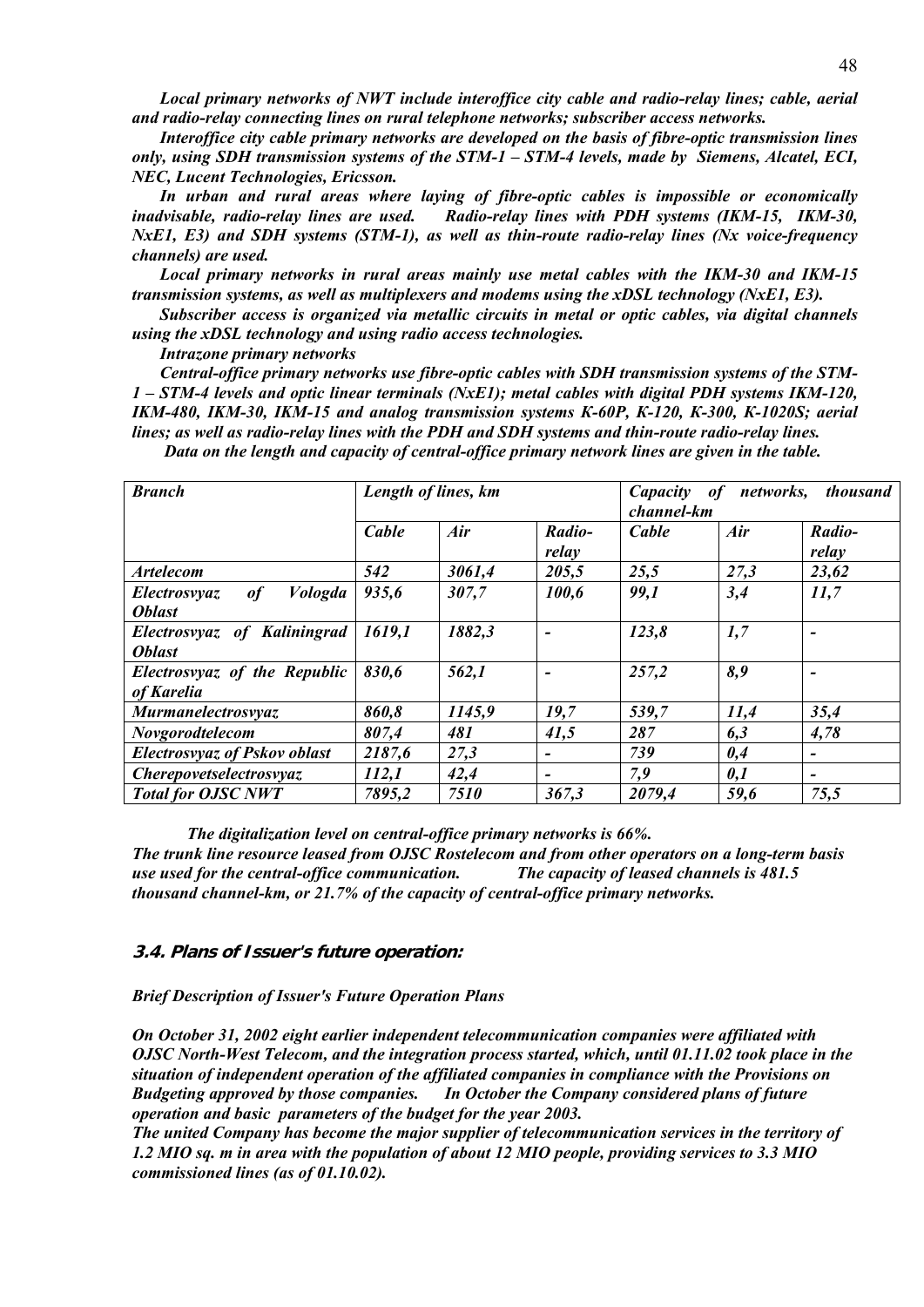*At the moment, besides the up-to date digital equipment of telephone centers, digital equipment of telephone exchanges and data transmission systems, OJSC North-West Telecom has a lot of obsolete equipment. The obsolete and worn out equipment does not make it possible to make a qualitatively new step in the development of OJSC North-West Telecom's network – transition to the digital network with a wide range of new services. In this connection, OJSC North-West Telecom's strategy will be aimed at restructuring the network topology and at replacing the obsolete equipment. To solve that task, renovation and re-equipment of switching systems and line structures are planned, as well as expansion of the existing telephone exchanges, renovation of technical premises and other operations aimed at replacement and improvement of the obsolete and worn out equipment.*

*The key tasks to be tackled by the company within the five years to come include:* 

*- satisfying citizens' applications for installation of telephone lines;* 

*- transition to the time-based call billing system throughout the North-Western District of Russia;* 

*- development of extra services (Internet, data transmission, complete set services to business clients);* 

*- increasing the company's share in the markets of new services.* 

*Solving these tasks will require much effort in developing the communication networks infrastructure. The key areas of developing telecommunication networks of OJSC North-West Telecom are:* 

- *telephone network digitalization;*
- *creating intelligent networks;*
- *creating multiservice networks for provision of integrated services;*
- *digitalization of primary public networks.*

*OJSC North-West Telecom's financial plans provide for:* 

- *· increasing receipts through increasing the volume of provided services;*
- *· reducing the specific value of expenses;*
- *· significantly reducing and liquidating the accounts receivable for communication services;*
- *· pursuing a flexible rate policy;*
- *· attracting new investment.*

*The Company development strategy is aimed at spreading to the telecommunication services market throughout the North-Western region of Russia.* 

*Sources of Future Income* 

*According to the business plan of OJSC North-West Telecom, the forecasted gross income of the Company in 2003 is at least 11 billion roubles.* 

*Plans for Organizing, Expanding or Curtailing New Operating Facilities* 

*There are no plans for organization of new operating facilities or their curtailment, the Company will continue its operation under the existing licenses.* 

*The total amount of capital investment aimed at developing the business directly connected with the commissioning of 220,472 lines is 68% of the Investment Plan volume.* 

*Design of New Product Types* 

*No design of new product types is planned by OJSC North-West Telecom: the Company is planning to do its business in the framework of the active licenses.* 

*Upgrading and Renovation of Key Assets* 

*To introduce new equipment, upgrade the obsolete equipment and to improve the operating processes, OJSC North-West Telecom is purchasing and installing modern digital equipment for new electronic type automatic telephone exchanges.* 

*Possible changes in Issuer's business field*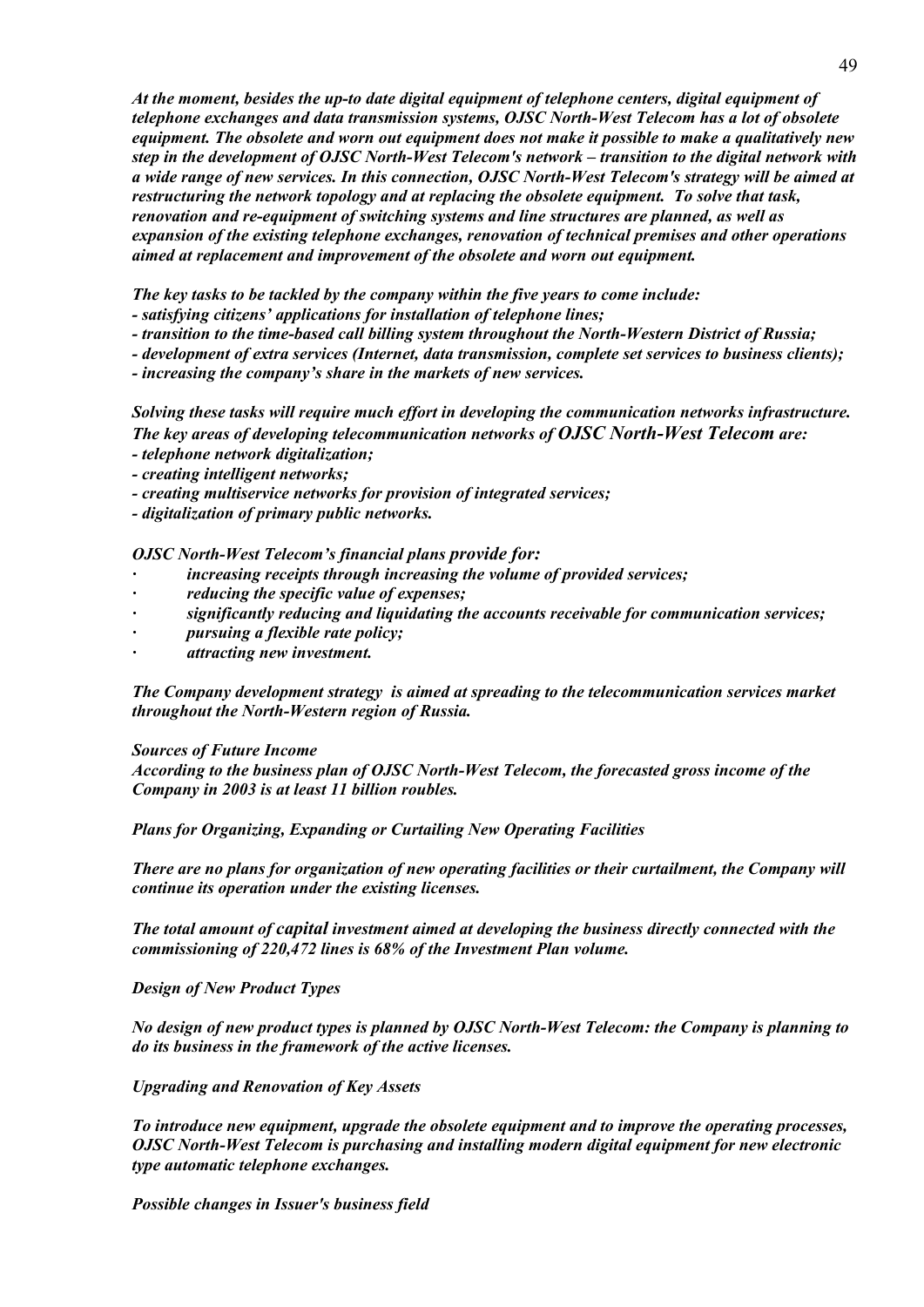*OJSC North-West Telecom does not plan any changes in the field of its principal business – provision of communication services in compliance with the active licenses and the Company's Articles of Association.* 

# **3.5. Participation of the Issuer in industrial, banking and financial groups, holdings, concerns and associations**

Organization: *Iskra – the Association of Operators of the Federal Business Servicing Network (BSN)*  Place and functions of the Issuer in the organization: *The OJSC North-West Telecom is a participant in the Iskra BSN Association from November 28, 2001 pursuant to the decision of the Extraordinary Meeting of the Company's Shareholders .* 

*As a member of the Association, the Company has the following functions:* 

*1. Participation in the management of the Association* 

*2. Representing the Association in its operation regions* 

*3. Paying annual target fees in due time, the amount of the fees being determined by the General Meeting of the Members* 

*4. Providing information required to resolve issues related to the operation of the Association According to the Articles of Association, the basic tasks of the Association are:* 

*- Facilitating the development of a Mutually Coordinated Communication Network of the Russian Federation* 

*- Facilitating the development of the leased Federal Business Servicing Network Iskra (hereinafter referred to as Iskra BSN)* 

*- Facilitating the provision of the needed volume and quality of up-to-date communication services rendered to customers in Russia* 

*- Facilitating the development of the research, technical, economic and organizational bases of Iskra BSN* 

*- Facilitating the distribution of standardized solutions in creating the Iskra BSN* 

*- Studying and facilitating the coordination of the interests of domestic developers, suppliers and consumers of Iskra BSN's services* 

*- Distributing the advanced experience of digital networks organization in Russia and abroad* 

*- Developing proposals on development of Iskra BSN* 

*- Facilitating the development of the Russian market of communication services, finding the needs of consumers, advertising the capacities and advantages of Iskra BSN*

Organization: *Association of Telecommunication Operators of the North-Western Region of the Russian Federation*

Place and functions of the Issuer in the organization: *OJSC North-West Telecom is a promoter and a permanent member of the Association. Functions of OJSC North-West Telecom in the Association:* 

*1. Making contributions to centralized and specialized funds formed by the Association to ensure the formation of funding sources and implementation of regional programmes* 

*2. Funding and crediting on favourable conditions projects and programmes adopted by the Association* 

*3. Participation on a contractual basis in affairs of joint, mixed and other ventures, and market structures established by the Association* 

*4. Assigning to the bodies of the Association the required premises, communication facilities, office facilities, furniture and other office equipment and transport necessary for the Association to achieve the goals established by the incorporation documents* 

*The Association was founded in September 1996 and includes communication operators from eight regions of Russia – Novgorodtelecom, Artelecom, Murmansktelecom, Electrosvyaz of Pskov Oblast, Cherepovetskelectrosvyaz, Electrosvyaz of the Republic of Karelia, Electrosvyaz of Kaliningrad Oblast*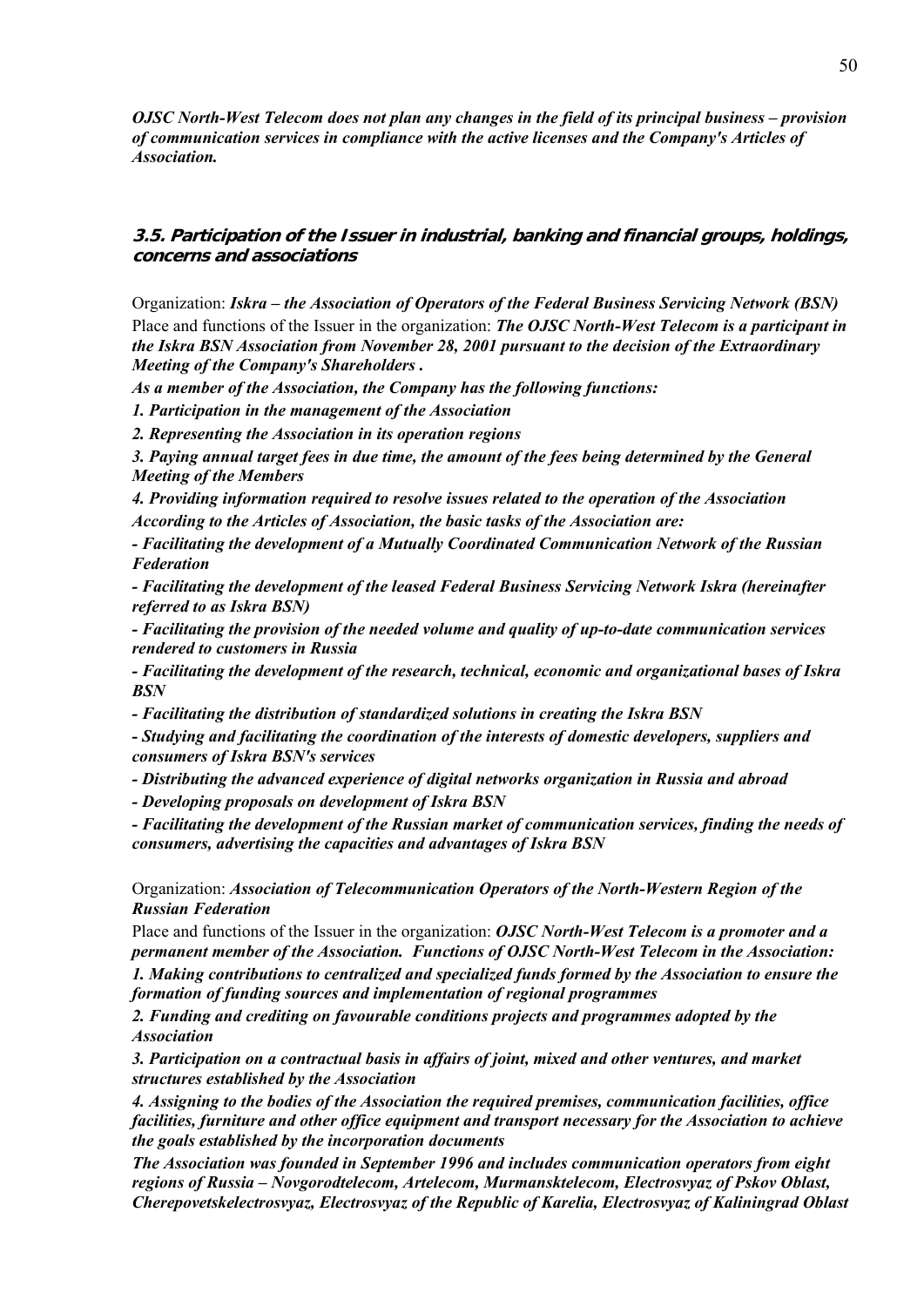#### *and Electrosvyaz of Vologda Oblast.*

Organization: *Association of Operators of the Federal Cellular Network NMT-450*

Place and functions of the Issuer in the organization: *The Association was established for the purpose of facilitating the development of the federal public network of mobile radio telephone communication of Russia. OJSC North-West Telecom is a member of the Association.* 

*As a member of the organization, the Issuer performs the following functions:* 

- *1. Paying annual membership fees in due time*
- *2. Facilitating the solution of issues of developing the Federal Cellular Network NMT-450*

*3. Organizing interaction with local and federal authorities* 

#### **3.6. Issuer's subsidiaries and affiliates**

Full and abbreviated official name: *Pagetelecom Limited Liability Company, OOO Pagetelecom* Place of business: *6, pr. Stroiteley, Cherepovets, Vologda Oblast, Russia* Mailing address: *6, pr. Stroiteley, Cherepovets, Vologda Oblast, 162627 Russia* Ground, on which the company is considered a subsidiary of the issuer: *Prevailing interest in the authorized capital of the company*  Issuer's share in the authorized capital of the corporation: *100 %* Share of the party in the Issuer's authorized capital: *0,002%* Basic areas of business of the company *Personal radio call services Participation in the company makes it possible to satisfy the consumers' demand of the residents of the city of Cherepovets and Cherepovets District for paging communication services* 

Full and abbreviated official name: *Tsentrum Limited Liability Company, OOO Tsentrum* Place of business: *22, pr. Antikainena, Petrozavodsk, the Republic of Karelia* Mailing address: *22, pr. Antikainena, Petrozavodsk, 185000 the Republic of Karelia* Ground, on which the company is considered a subsidiary of the issuer: *Prevailing interest in the authorized capital of the company*  Issuer's share in the authorized capital of the corporation: *100 %* Share of the party in the Issuer's authorized capital: *no share* Basic areas of business of the company *Trading and agency, including production and sales of foodstuffs for public catering Social efficiency of participation: providing uninterrupted high-quality meals for the working team of the regional branch.* 

Full and abbreviated official name: *AMT Limited Liability Company, OOO AMT* Place of business: *k.201, d.14, Sinopskaya nab., St. Petersburg 193167 Russia* Mailing address: *3-5 ul. B. Morskaya, St. Petersburg 191186* Ground, on which the company is considered a subsidiary of the issuer: *Prevailing interest in the authorized capital of the company*  Issuer's share in the authorized capital of the corporation: *100 %* Share of the party in the Issuer's authorized capital: *0.37 %* Basic areas of business of the company *Operation in the securities market within the limits established by the active law. Participation in organizing a secondary market of Issuer's securities* 

Full and abbreviated official name: *Polycomp Limited Liability Company, OOO Polycomp* Place of business: *20 ul. Bolshaya Morskaya, St. Petersburg, 191186 Russia*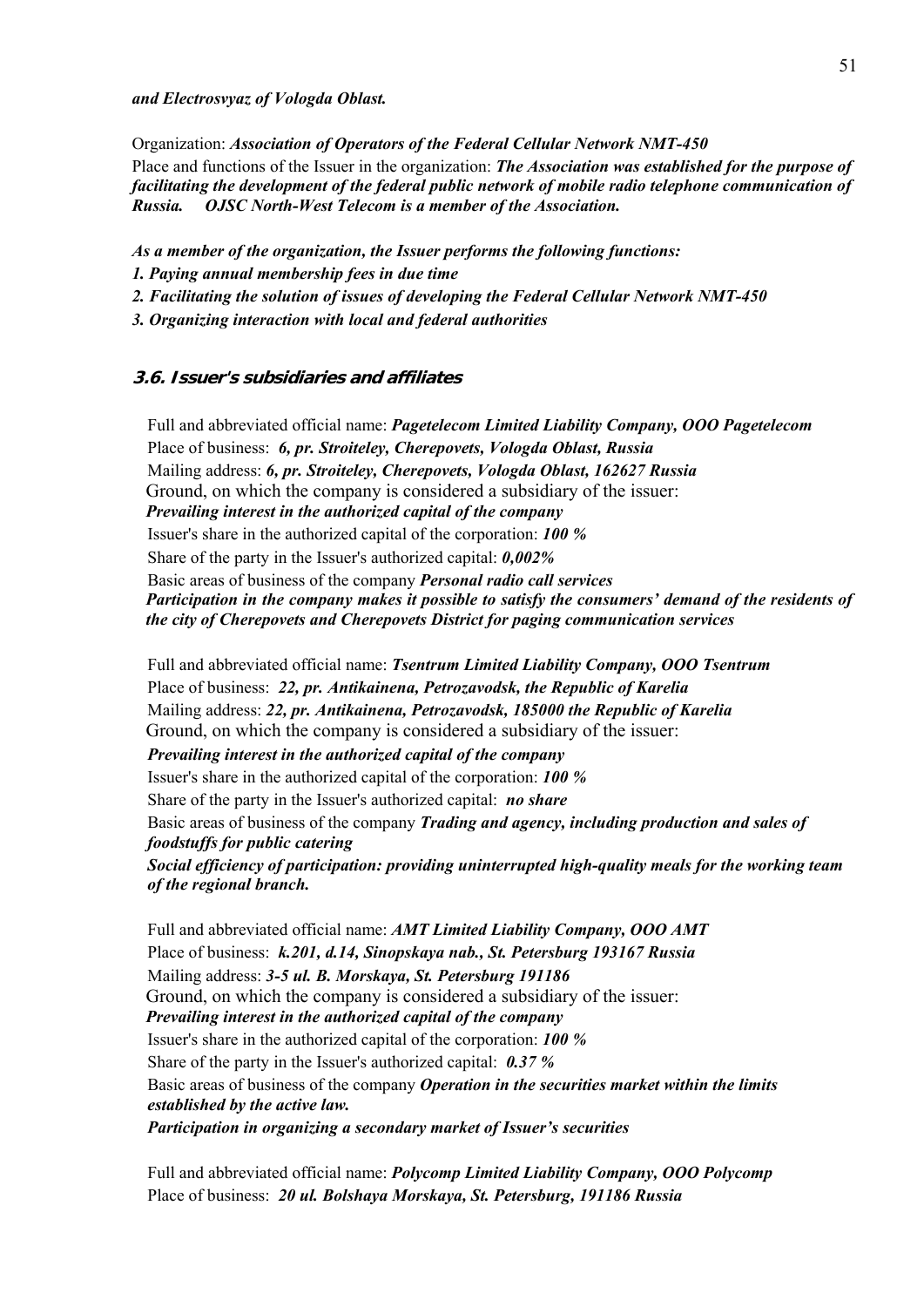Mailing address: *24, ul. Bolshaya Morskaya, St. Petersburg, 191186 Russia* Ground, on which the company is considered a subsidiary of the issuer: *Prevailing interest in the authorized capital of the company*  Issuer's share in the authorized capital of the corporation: *90 %* Share of the party in the Issuer's authorized capital: *no share* Basic areas of business of the company *publishing Making various forms and advertising products for the issuer.* 

Full and abbreviated official name: *Arkhangelsk City Telephone Network Limited Liability Company, OOO AGTS*

Place of business: *the Russian Federation, the city of Arkhangelsk* Mailing address: *4, proyezd Priorova, Arkhangelsk, 163071*  Ground, on which the company is considered a subsidiary of the issuer: *Prevailing interest in the authorized capital of the company* 

Issuer's share in the authorized capital of the corporation: *77 %*

Share of the party in the Issuer's authorized capital: *no share*

Basic areas of business of the company *creating a modern telecommunication commercial network and a high-quality information servicing system in the interests of the public economic complex in Arkhangelsk, commercial organizations and the entire population* 

*The Issuer provides unified management of the communication network of the city of Arkhangelsk, there is a single centre for settlements with subscribers for communication services of the two networks.* 

Full and abbreviated official name: *Vologda Cellular Communication Private Company, ZAO VCC* Place of business: *103, ul. Zosimovskaya, Vologda, the Russian Federation* Mailing address: *103, ul. Zosimovskaya, Vologda, the Russian Federation, 160009* Ground, on which the company is considered a subsidiary of the issuer: *Prevailing interest in the authorized capital of the company*  Issuer's share in the authorized capital of the corporation: *60 %* Share of the party in the Issuer's authorized capital: *0.0013 %* Basic areas of business of the company *Cellular communication services of the NMT-450 standard*

Full and abbreviated official name: *St. Petersburg Telecommunication Centre - Private Company, ZAO SPb Telecommunication Centre* 

Place of business: *24, Bolshevikov pr., St. Petersburg, 193232, the Russian Federation* Mailing address: *30/32, 3-liniya, Vasilyevsky Ostrov, St. Petersburg, 199053* Ground, on which the company is considered a subsidiary of the issuer: *Prevailing interest in the authorized capital of the company* 

Issuer's share in the authorized capital of the corporation: *54.38 %*

Share of the party in the Issuer's authorized capital: *no share*

Basic areas of business of the company *Further professional training of telecommunication specialists* 

*The issuer maintains a high professional level of the employees with much lower expenses for further professional training* 

Full and abbreviated official name: *Bona Limited Liability Company, OOO Bona* Place of business: *45, Troitsky prospekt, Arkhangelsk, 163061* Mailing address: *45, Troitsky prospekt, Arkhangelsk, 163061* Ground, on which the company is considered a subsidiary of the issuer: *Prevailing interest in the authorized capital of the company*  Issuer's share in the authorized capital of the corporation: *52 %*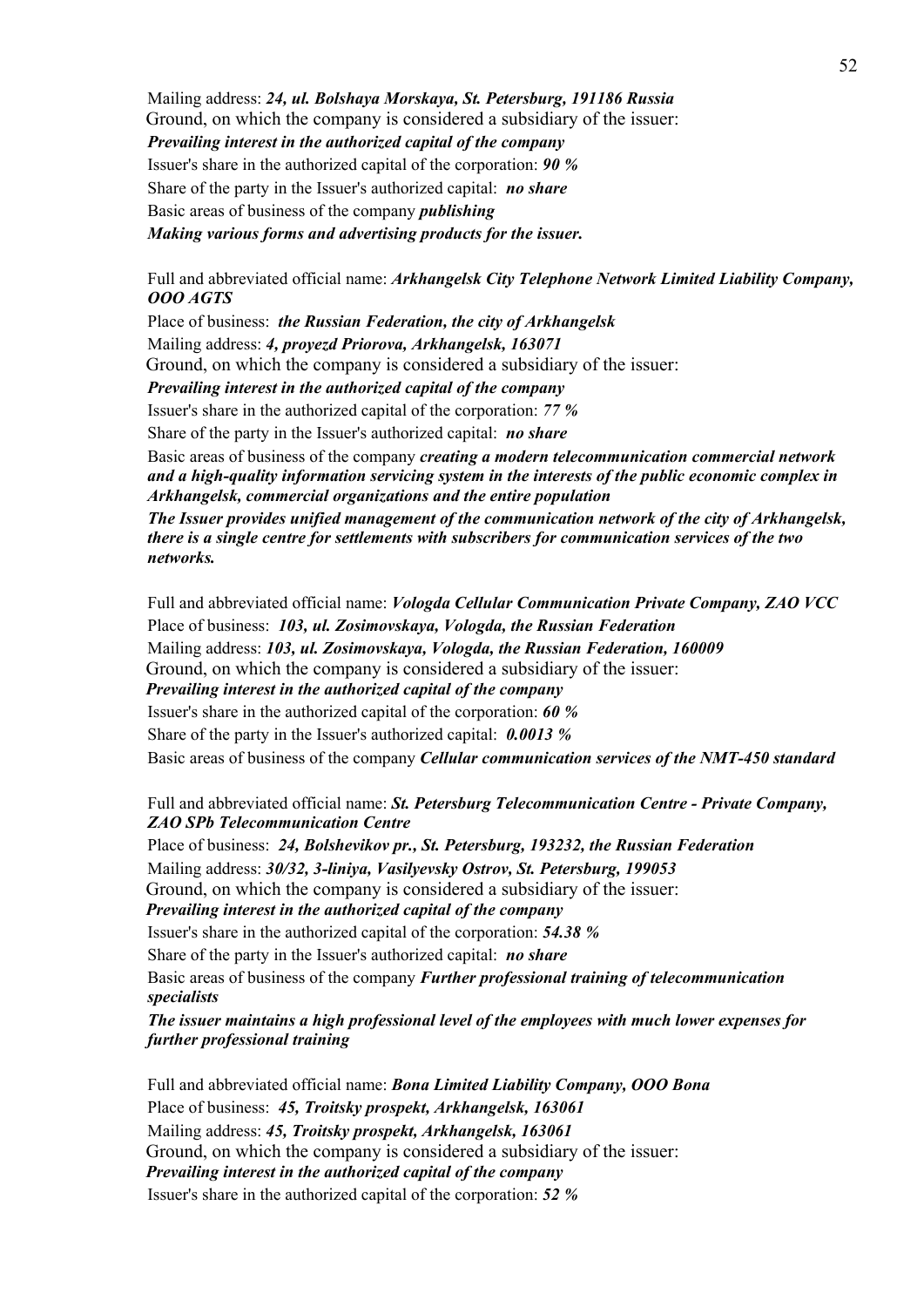Share of the party in the Issuer's authorized capital: *no share* Basic areas of business of the company *no operations, the company is being liquidated* 

Full and abbreviated official name: *Novgorod Datacom Limited Liability Company, OOO Novgorod Datacom*

Place of business: *22, ul. Industrialnaya, the settlement of Pankovka, Veliky Novgorod 173526* Mailing address: *20, ul. Mikhaylova, Veliky Novgorod, 173000* Ground, on which the company is considered a subsidiary of the issuer: *Prevailing interest in the authorized capital of the company*  Issuer's share in the authorized capital of the corporation: *52 %* Share of the party in the Issuer's authorized capital: *no share* Basic areas of business of the company *Provision of data transmission services via the public communication network in the territory of Novgorod Oblast* 

Full and abbreviated official name: *Kolatelecom Open Joint-Stock Company, OAO Kolatelecom* Place of business: *the city of Murmansk* Mailing address: *5/23, ul. Vorovskogo, Murmansk 183038* Ground, on which the company is considered a subsidiary of the issuer: *Prevailing interest in the authorized capital of the company*  Issuer's share in the authorized capital of the corporation: *50 %* Share of the party in the Issuer's authorized capital: *no share* Basic areas of business of the company *Provision of local, long-distance and international communication services via the dedicated network in the territory of Murmansk and Arkhangelsk Oblast, and the Republic of Karelia.* 

Full and abbreviated official name: *NEVA KABEL Private Company, ZAO NEVA KABEL* Place of business: *8 proyezd, 9 kvartal, Promyshlennaya zona Parnas, St. Petersburg, Russia* Mailing address: *8 proyezd, 9 kvartal, Promyshlennaya zona Parnas, St. Petersburg, Russia, 194292* Ground, on which the company is considered a dependent company of the issuer: *The issuer holds over 20% of voting shares*  Issuer's share in the authorized capital of the corporation: *48.97 %* Share of the party in the Issuer's authorized capital: *no share*

Basic areas of business of the company *Production and sales of high-quality telephone cables*

Full and abbreviated official name: *Delta Telecom Private Company, ZAO Delta Telecom ZAO Delta Telecom*

Place of business: *Saint Petersburg*

Mailing address: *22 ul. B. Morskaya, St. Petersburg, 191186 Russia* Ground, on which the company is considered a dependent company of the issuer: *The issuer holds over 20% of voting shares*  Issuer's share in the authorized capital of the corporation: *43.12 %* Percentage of Company's common stock held by the Issuer: *24.17 %.* Share of the party in the Issuer's authorized capital: *no share* Basic areas of business of the company *Cellular communication services of the NMT-450 standard*

Full and abbreviated official name: *Commercial Television and Radio Private Company, ZAO Com TV*

Place of business: *3 Academician Pavlov ul., St. Petersburg, 197022* Mailing address: *3 Academician Pavlov ul., St. Petersburg, 197022* Ground, on which the company is considered a dependent company of the issuer: *The issuer holds over 20% of voting shares*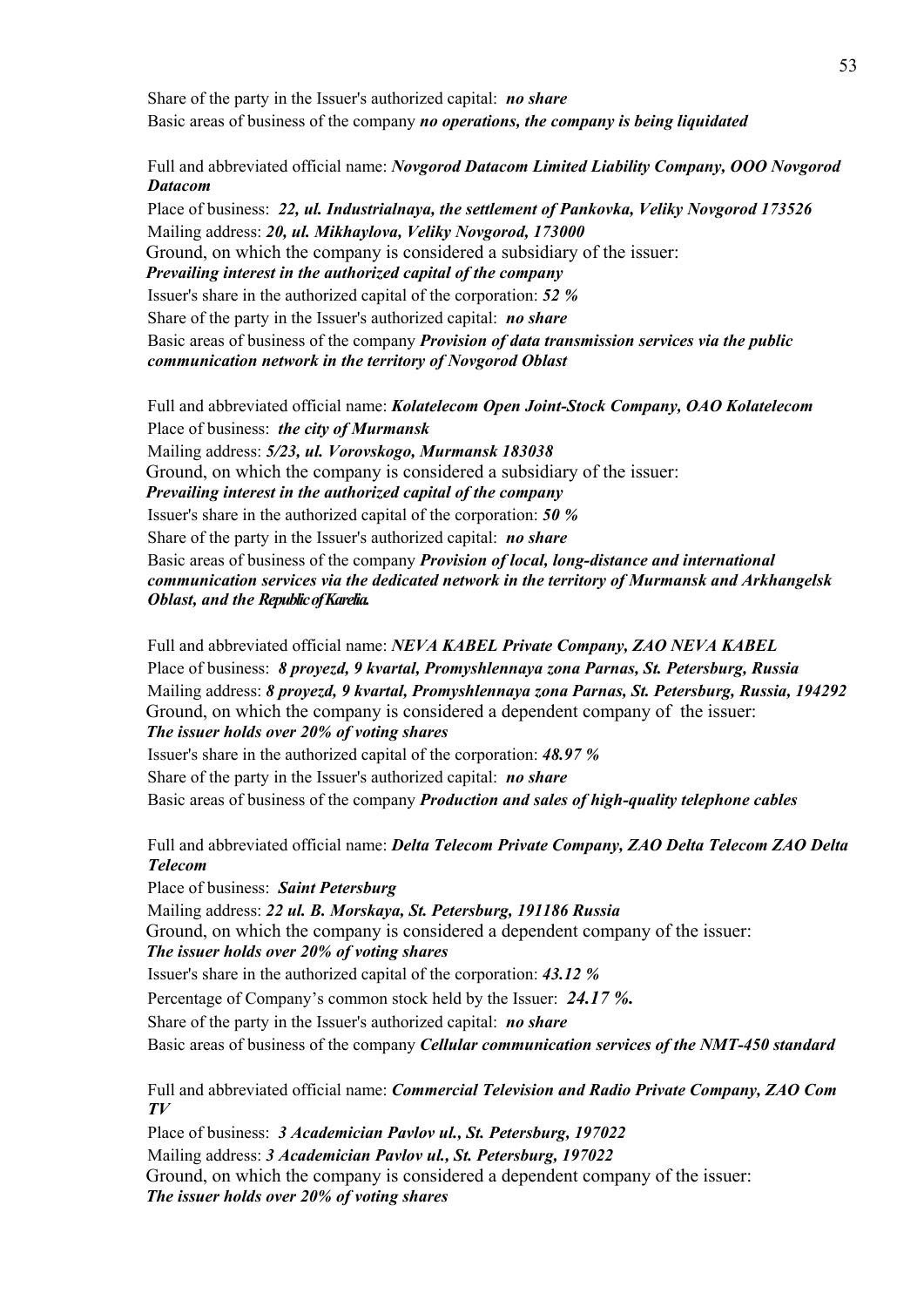Issuer's share in the authorized capital of the corporation: *40 %* Share of the party in the Issuer's authorized capital: *no share* Basic areas of business of the company *no operations, the company is being liquidated* 

Full and abbreviated official name: *Medexpress Private Insurance Company, SZAO Medexpress* Place of business: *2, ul. Malaya Konyushennaya, Saint Petersburg 191186* Mailing address: *14, ul. Gorokhovaya, St. Petersburg, 191186* Ground, on which the company is considered a dependent company of the issuer: *The issuer holds over 20% of voting shares*  Issuer's share in the authorized capital of the corporation: *34.59 %* Share of the party in the Issuer's authorized capital: *no share* Basic areas of business of the company *Voluntary medical insurance: all varieties of personal and proprietary insurance Social effect of participation: insurance of Issuer's employees* 

Full and abbreviated official name: *Open Joint-Stock Company Kalinigrad Mobile Networks, OAO KMS*

Place of business: *24, ul. Bolnichnaya, Kaliningrad, 236040, the Russian Federation* Mailing address: *2, pl. Vasilevskogo, Kaliningrad, 236016, the Russian Federation* Ground, on which the company is considered a dependent company of the issuer: *The issuer holds over 20% of voting shares* 

Issuer's share in the authorized capital of the corporation: *33.5 %* Share of the party in the Issuer's authorized capital: *no share* Basic areas of business of the company *Cellular communication services of the NMT-450 standard*

Full and abbreviated official name: *WestBaltTelecom Private Company, ZAO WBT* Place of business: *2, pl. Vasilevskogo, Kaliningrad, 236016, the Russian Federation* Mailing address: *2, pl. Vasilevskogo, Kaliningrad, 236016, the Russian Federation* Ground, on which the company is considered a dependent company of the issuer: *The issuer holds over 20% of voting shares* 

Issuer's share in the authorized capital of the corporation: *28 %* Share of the party in the Issuer's authorized capital: *no share* Basic areas of business of the company *Provision of local, long-distance and international telephone communication services*

Full and abbreviated official name: *Octagon Technologies Private Company, ZAO OCTATECH* Place of business: *pom. 12-H, d. 29 Ligovsky pr., St. Petersburg, 193036* Mailing address: *pom. 12-H, d. 29 Ligovsky pr., St. Petersburg, 193036* Ground, on which the company is considered a dependent company of the issuer: *The issuer holds over 20% of voting shares*  Issuer's share in the authorized capital of the corporation: *26.4 %* Share of the party in the Issuer's authorized capital: *no share* Basic areas of business of the company *no operations, the company is being liquidated* 

Full and abbreviated official name: *Open Joint-Stock Company Tele-Nord, OAO Tele-Nord* Place of business: *5, ul Samnoylovoy, Murmansk, 183038, Russia* Mailing address: *5, ul Samoylovoy, Murmansk, 183038, Russia* Ground, on which the company is considered a dependent company of the issuer: *The issuer holds over 20% of voting shares*  Issuer's share in the authorized capital of the corporation: *25 %* Share of the party in the Issuer's authorized capital: *no share*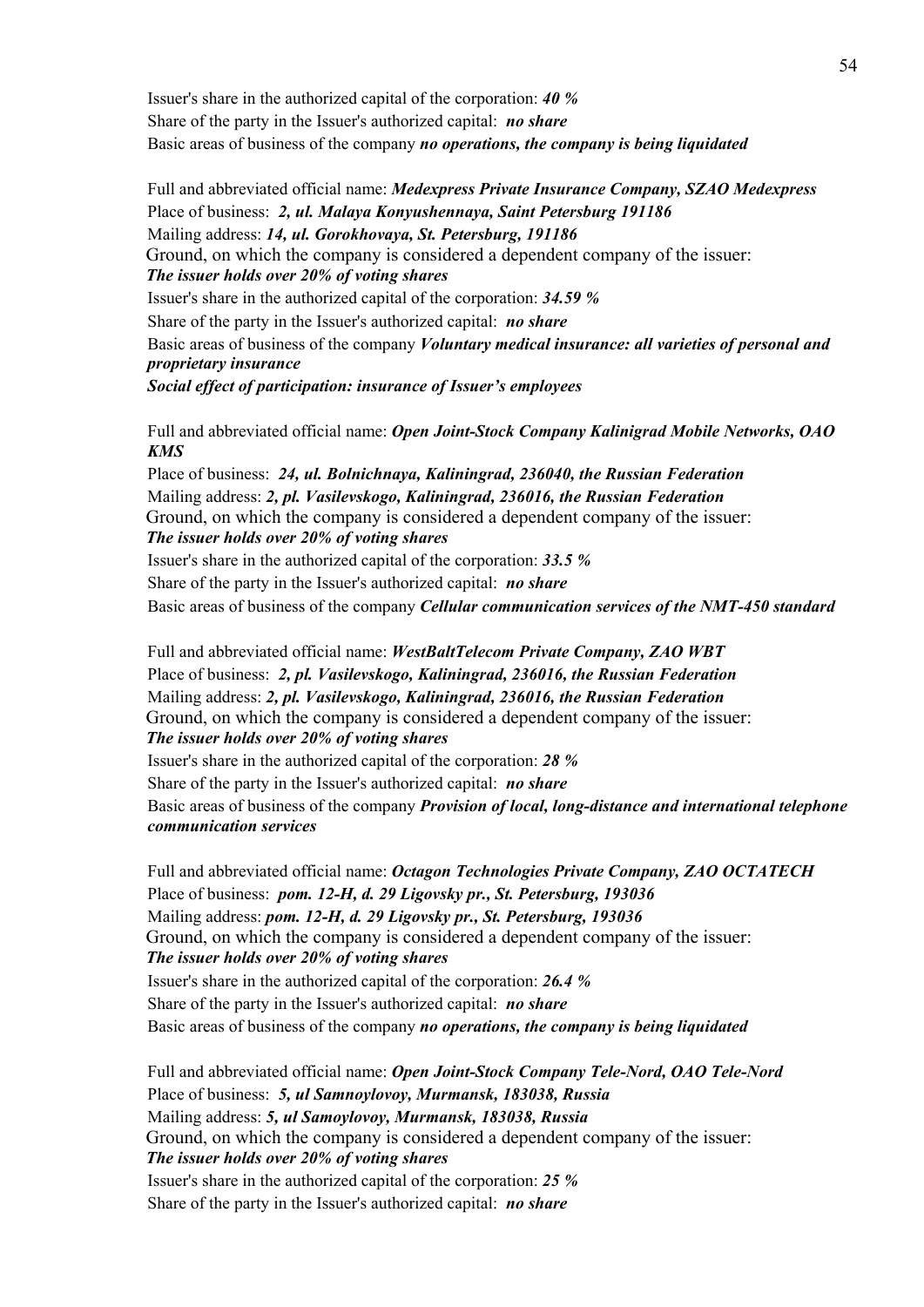Basic areas of business of the company *Cellular communication services of the NMT-450 standard*

Full and abbreviated official name: *Dancell, Saint Petersburg Private Type Company* Place of business: *51, Baltiyskaya ul., St. Petersburg, 198092* Mailing address: *51, Baltiyskaya ul., St. Petersburg, 198092* Ground, on which the company is considered a dependent company of the issuer: *The issuer holds over 20% of voting shares*  Issuer's share in the authorized capital of the corporation: *23.65 %* Share of the party in the Issuer's authorized capital: *no share* Basic areas of business of the company *no operations, the company is being liquidated* 

### **3.7. Composition, Structure and Value of Issuer's Fixed Assets, Information on Plans for Acquisition, Replacement and Retirement of Fixed Assets, and on all Facts of Issuer's Fixed Assets Burdening**

# **3.7.1. Fixed assets**

*As before 31st October 2003 branches of OJSC North-West Telecom were independent legal entities, data on revaluation of fixed assets and on revaluation of fixed assets leased on a long-term*  basis are presented in a breakdown by branches that performed revaluation for the period under *report.* 

| Group of fixed assets                                                | Complete value<br>prior to revaluation | Residual (less<br>depreciation) value<br>prior to revaluation | Date of<br>revaluation | Complete value<br>after revaluation | Residual (less<br>depreciation) value<br>after revaluation |
|----------------------------------------------------------------------|----------------------------------------|---------------------------------------------------------------|------------------------|-------------------------------------|------------------------------------------------------------|
| Fixed assets in operation (except for<br>social sphere)              | 1 403 065 277                          | 701 718 608                                                   | 01.01.1999             | 1 567 309 156                       | 812 559 426                                                |
| Land plots and nature management sites                               | 1 3 9 0                                | 1 3 9 0                                                       | 01.01.1999             | 1 3 9 0                             | 1 3 9 0                                                    |
| Buildings, except for social sphere                                  | 225 152 938                            | 152 380 665                                                   | 01.01.1999             | 250 625 061                         | 174 016 933                                                |
| Communication lines                                                  | 464 659 010                            | 184 400 816                                                   | 01.01.1999             | 497 939 950                         | 209 911 978                                                |
| Other facilities, except for social sphere                           | 131 057 669                            | 52 010 487                                                    | 01.01.1999             | 140 444 601                         | 59 205 943                                                 |
| Transport facilities, except for social<br>sphere                    | 21 477 512                             | 8 268 035                                                     | 01.01.1999             | 24 342 827                          | 10 491 785                                                 |
| Switchboards                                                         | 395 686 317                            | 213 773 852                                                   | 01.01.1999             | 460 041 875                         | 250 439 425                                                |
| Other equipment of communication<br>networks                         | 153 878 012                            | 83 134 275                                                    | 01.01.1999             | 178 905 173                         | 97 393 110                                                 |
| Computing and office equipment                                       | 7902936                                | 5 888 405                                                     | 01.01.1999             | 10 604 525                          | 8 4 0 8 9 7 6                                              |
| Other fixed assets, except for social<br>sphere                      | 3 249 493                              | 1860683                                                       | 01.01.1999             | 4 4 0 3 7 5 4                       | 2689886                                                    |
| Fixed assets, the depreciation of which is<br>included in account 29 | 16 775 797                             | 15 600 140                                                    | 01.01.1999             | 19 474 559                          | 18 166 648                                                 |
| Not intended (according to IAS) for<br>gaining income                |                                        | $\overline{\phantom{0}}$                                      | 01.01.1999             |                                     |                                                            |
| Intended (according to IAS) for gaining<br>income                    | 16 775 797                             | 15 600 140                                                    | 01.01.1999             | 19 474 559                          | 18 166 648                                                 |
|                                                                      | 1 419 841 074                          | 717 318 748                                                   |                        | 1 586 783 715                       | 830 726 074                                                |

### Branch Artelecom of Arkhangelsk oblast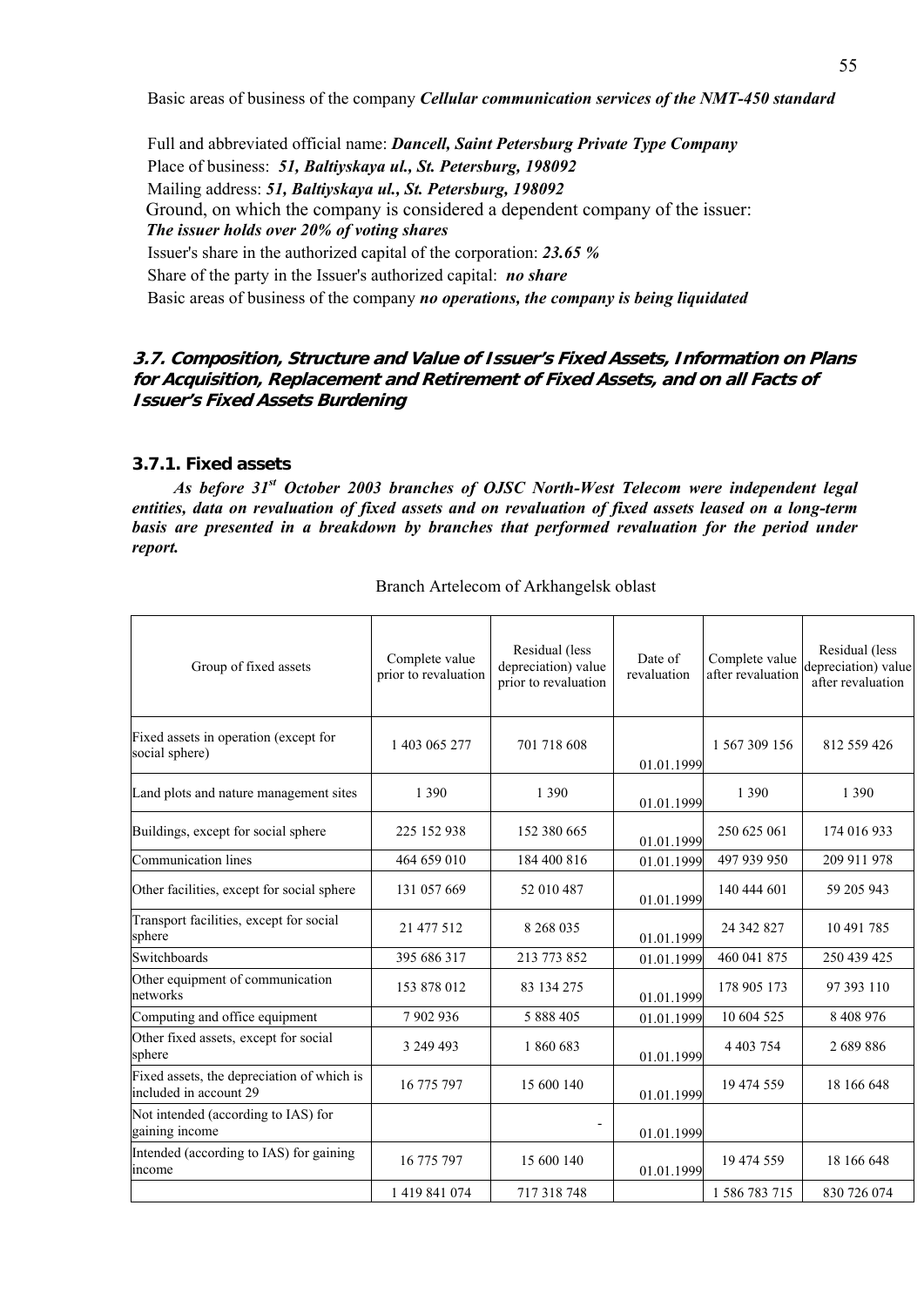### *Revaluation was carried out according to the coefficients of the State Statistics Committee of the Russian Federation*

| Group of fixed assets               | Complete value prior<br>to revaluation | Residual (less<br>depreciation) value<br>prior to revaluation | Date of<br>revaluation    | Complete value<br>after revaluation | Residual (less<br>depreciation) value<br>after revaluation |
|-------------------------------------|----------------------------------------|---------------------------------------------------------------|---------------------------|-------------------------------------|------------------------------------------------------------|
| According to the card of accounts   |                                        |                                                               |                           |                                     |                                                            |
| - Technical literature              | 3 505,00                               |                                                               | 3 505,00 October 1998     | 3 505,00                            | 3 505,00                                                   |
| - Production buildings<br>10        | 151 339 550,00                         | 117 337 799,00 October 1998                                   |                           | 147 388 215,00                      | 114 879 358,90                                             |
| 10.1 - Housing Fund                 | 15 931 917,00                          | 12 308 122,48 October 1998                                    |                           | 15 931 917,00                       | 12 308 122,48                                              |
| - Structures<br>20                  | 6 566 551,00                           |                                                               | 4 252 408,27 October 1998 | 6 566 551,00                        | 4 252 408,27                                               |
| - Transmission devices<br>30        | 302 946 686,90                         | 100 661 154,34 October 1998                                   |                           | 302 260 725,90                      | 100 432 010,01                                             |
| - Power machines<br>40              | 19 511 777,00                          |                                                               | 4 938 484,83 October 1998 | 19 048 161,00                       | 4 775 357,59                                               |
| - Operation machines<br>41          | 283 355 568,00                         | 160 590 889,62 October 1998                                   |                           | 247 871 265,00                      | 144 371 192,50                                             |
| - Measurement instrumentation<br>47 | 2 774 265,00                           |                                                               | 491 648,63 October 1998   | 2 767 020,00                        | 490 689,71                                                 |
| - Computing facilities<br>48        | 2 097 373,00                           |                                                               | 1 248 135,90 October 1998 | 2 074 623,00                        | 1 237 779,24                                               |
| - Other machines<br>49              | 51 050,00                              |                                                               | 11 767,48 October 1998    | 50 150,00                           | 10 986,43                                                  |
| - Transport facilities<br>50        | 8 511 380,00                           |                                                               | 3 680 285,37 October 1998 | 8 399 180,00                        | 3 604 652,58                                               |
| $60$ - Tools                        | 67 220,00                              |                                                               | 24 896,44 October 1998    | 67 220,00                           | 24 896,44                                                  |
| 70 - Production implements          | 374 737,00                             |                                                               | 252 600,40 October 1998   | 366 337,00                          | 247 767,60                                                 |
| 70.1 - Furniture                    | 404 887,00                             |                                                               | 276 185,23 October 1998   | 388 487,00                          | 269 362,64                                                 |
|                                     | 793 936 466,90                         | 406 077 882,99                                                |                           | 753 183 356,90                      | 386 908 089,39                                             |

# The branch Electrosvyaz of Vologda Oblast

### *Revaluation was carried out with the participation of an appraiser. Revaluation method: according to the market value*

#### The Branch Murmanelectrosvyaz

| Group of fixed assets             | Complete value<br>prior to revaluation | Residual (less<br>depreciation)<br>value prior to<br>revaluation | Date of<br>revaluation | Complete<br>value after<br>revaluation | Residual (less<br>depreciation)<br>value after<br>revaluation |
|-----------------------------------|----------------------------------------|------------------------------------------------------------------|------------------------|----------------------------------------|---------------------------------------------------------------|
| facilities                        | 1800838,84                             | 1384593,02                                                       | 30.06.2000             | 24998630,66                            | 19220448,13                                                   |
| facilities (transmission devices) | 4689668.9                              | 1091643,04                                                       | 30.06.1999             | 27127244,77                            | 6314575,44                                                    |
| facilities (transmission devices) | 1488033                                | 633848                                                           | 31.12.1999             | 31919123                               | 9926776                                                       |
| facilities (transmission devices) | 61099438,81                            | 11842438,49                                                      | 30.09.2000             | 145317805,8                            | 25288785,76                                                   |
| facilities (transmission devices) | 55215223,94                            | 20020800,17                                                      | 01.01.2001             | 614507636,7                            | 243197289,9                                                   |
| machines and equipment            | 24272476,3                             | 17778880,93                                                      | 30.09.2000             | 78604800                               | 57575723,32                                                   |
|                                   | 148565679,8                            | 52752203,65                                                      |                        | 922475240,9                            | 361523598,5                                                   |

*Revaluation was carried out with the participation of an appraiser. Revaluation method: according to the market value*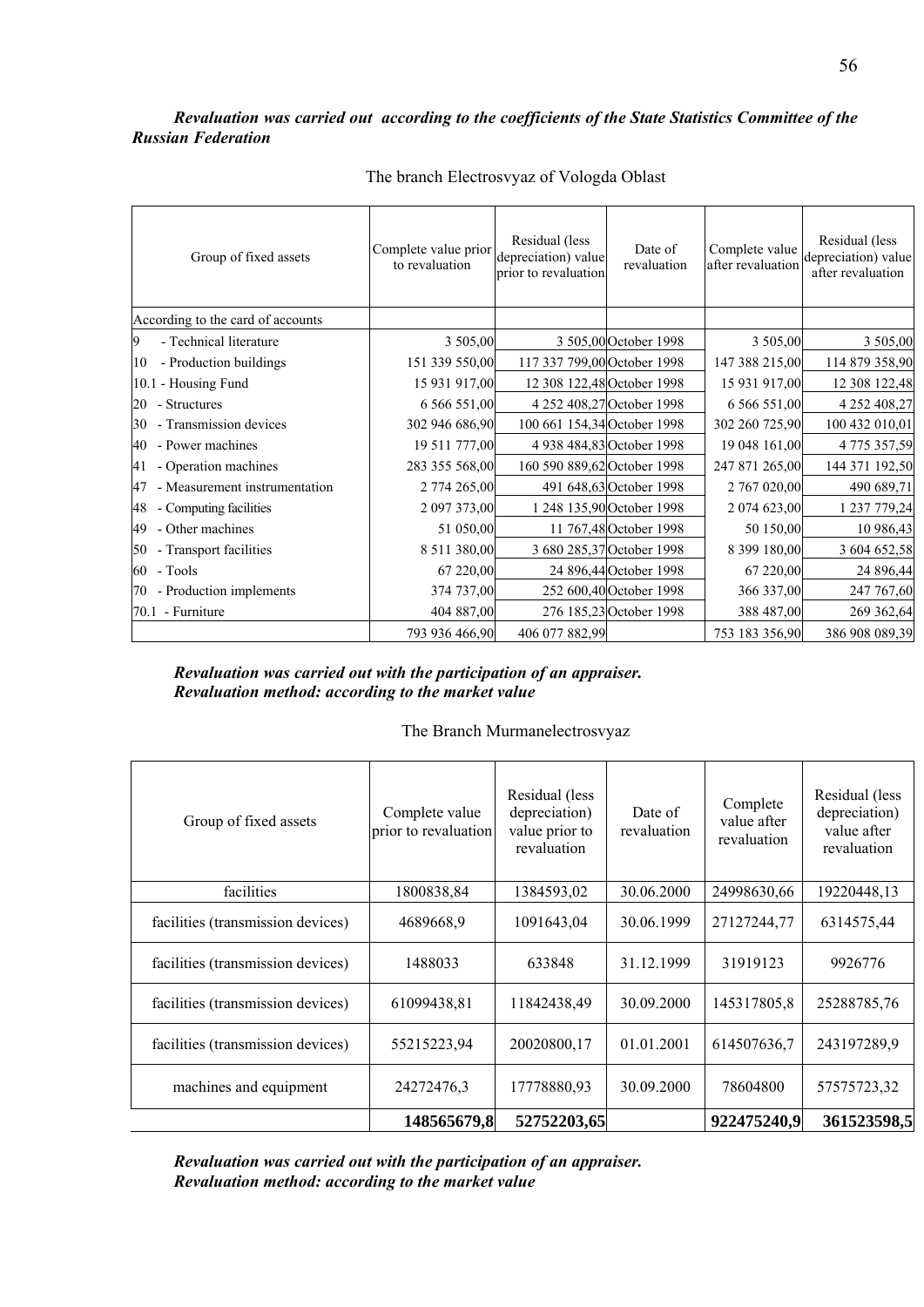#### The Branch Novgorodtelecom

| Group of fixed assets      | Complete value<br>prior to revaluation | Residual (less<br>depreciation)<br>value prior to<br>revaluation | Date of<br>revaluation | Complete<br>value after<br>revaluation | Residual (less<br>depreciation)<br>value after<br>revaluation |
|----------------------------|----------------------------------------|------------------------------------------------------------------|------------------------|----------------------------------------|---------------------------------------------------------------|
| Other network equipment in |                                        |                                                                  |                        |                                        |                                                               |
| operation                  | 6418299,57                             | 2060613                                                          | 01.01.2001             | 1584900,8                              | 5088368,26                                                    |
| <b>TOTAL</b>               | 6418299,57                             | 2060613                                                          | 01.01.2001             | 1584900,8                              | 5088368,26                                                    |

#### *Revaluation method: according to the market value and in accordance with the accounts, invoices, information and price-lists of suppliers of similar equipment as of the date of the revaluation.*

The Branch Petersburg Telephone Network

| Group of fixed assets according to the<br>Card of Accounts        | Complete value prior<br>to revaluation | Residual (less<br>depreciation) value<br>prior to revaluation | Date of<br>revaluation | Complete value<br>after revaluation | Residual (less<br>depreciation) value<br>after revaluation |
|-------------------------------------------------------------------|----------------------------------------|---------------------------------------------------------------|------------------------|-------------------------------------|------------------------------------------------------------|
| buildings                                                         |                                        |                                                               |                        |                                     |                                                            |
| Buildings, except for social sphere                               | 766212923,48                           | 610573685,37                                                  | 2000                   | 2359987299,81                       | 1846843480,13                                              |
| Not intended (according to IAS) for<br>gaining income             | 936400.00                              | 554816,35                                                     | 2000                   | 5753200,00                          | 3408767,01                                                 |
| Total:                                                            | 767149323,48                           | 611128501,72                                                  |                        | 2365740499,81                       | 1850252247,14                                              |
| facilities                                                        |                                        |                                                               |                        |                                     |                                                            |
| Communication lines                                               | 1512985,03                             | 437375,61                                                     | 2000                   | 1278486,73                          | 371603,23                                                  |
| equipment                                                         |                                        |                                                               |                        |                                     |                                                            |
| Switchboards                                                      | 166431439,79                           | 64377616,53                                                   | 2000                   | 101842543,18                        | 39702932,10                                                |
| Other equipment of communication<br>networks                      | 434000792,72                           | 220205214,14                                                  | 2000                   | 344725547,66                        | 179422980,03                                               |
| Other equipment of communication<br>networks up to 10,000 roubles | 877052657,15                           | 386884408,03                                                  | 2000                   | 659765327,05                        | 299850621,70                                               |
| <b>Total:</b>                                                     | 1477484889,66                          | 671467238,70                                                  |                        | 1106333417,89                       | 518976533,83                                               |
| other                                                             | 99552224,72                            | 38977034,67                                                   | 2000                   | 82774746,99                         | 32487585,62                                                |
| <b>TOTAL</b>                                                      | 2345699422,89                          | 1322010150,70                                                 |                        | 3556127151,42                       | 2402087969,82                                              |

*Revaluation method: direct recalculation on the basis of the data confirmed by documents* 

*Evaluation of buildings and facilities was mainly carried out by the index method - using the indices of rise in prices of construction and installation in industrial engineering in the region as of December 1999.* 

*The basic information for using the indices of rise in prices normally consists in data on the estimate value of facilities or on actually incurred expenses for their construction as included in the inventory list of fixed assets during commissioning. If the said information is not available, valuation is performed based on the functional purpose, construction volume or area of the site, using the standard values of the comparison unit cost in basic prices.* 

*To determine the complete replacement value of the produced equipment, as well as other fixed assets, information on market prices for valuation objects or their functional analogues in the region as of December 1999 was used. If and when necessary, such information was adjusted for the existing differences between the valuation object and its functional analogues.*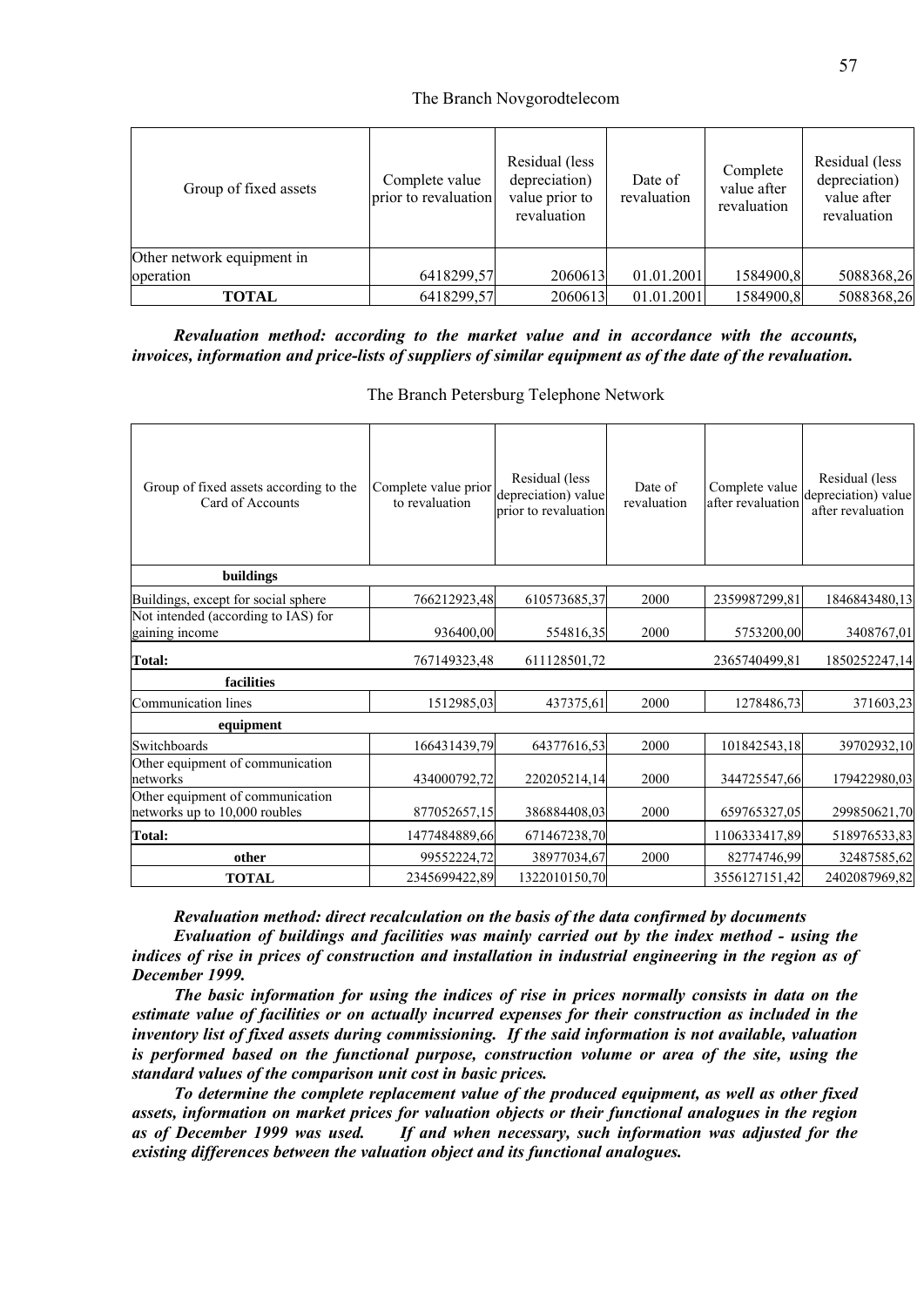| Group of fixed assets              | Complete value prior<br>to revaluation | Residual (less<br>depreciation) value<br>prior to revaluation | Date of<br>revaluation | Complete value<br>after revaluation | Residual (less<br>depreciation) value<br>after revaluation |
|------------------------------------|----------------------------------------|---------------------------------------------------------------|------------------------|-------------------------------------|------------------------------------------------------------|
| <b>Buildings</b>                   | 115032                                 | 89846                                                         | As of 01.01.99         | 133989                              | 104316                                                     |
| Facilities                         | 227321                                 | 62601                                                         | As of 01.01.99         | 255565                              | 75600                                                      |
| Machines and equipment             | 155117                                 | 90317                                                         | As of 01.01.99         | 293205                              | 209857                                                     |
| <b>Transport facilities</b>        | 11469                                  | 4916                                                          | As of 01.01.99         | 14226                               | 6283                                                       |
| Production and economic implements | 814                                    | 408                                                           | As of $01.01.99$       | 951                                 | 547                                                        |
| Work stock                         | 6                                      |                                                               | As of 01.01.99         | $\mathcal{I}$                       |                                                            |
| Other types of fixed assets        | 65                                     | 65                                                            | As of 01.01.99         | 65                                  | 65                                                         |
| <b>TOTAL</b>                       | 509824                                 | 248154                                                        | As of 01.01.99         | 698008                              | 396669                                                     |

The branch Electrosvyaz of Pskov Oblast

*Revaluation method: according to the coefficients of the State Statistics Committee of the Russian Federation using the statistics and market value according to the manufacturer's information* 

*There are no plans for acquisition, replacement or withdrawal of fixed assets, the value of which is 10 and more per cent of the value of fixed assets of the Issuer and other fixed assets at the Issuer's discretion.* 

 *There are no facts of Issuer's fixed assets burdening (with the indication of the nature of burdening, the moment when the burdening arises, its period and other terms at the Issuer's discretion).* 

# **3.7.2. Value of Issuer's Real Estate**

Total value of real estate:

Value of charged depreciation:

*During 12 months before the date of the end of the quarter under report, no valuation of real estate owned or leased by the Issuer on a long-term basis.*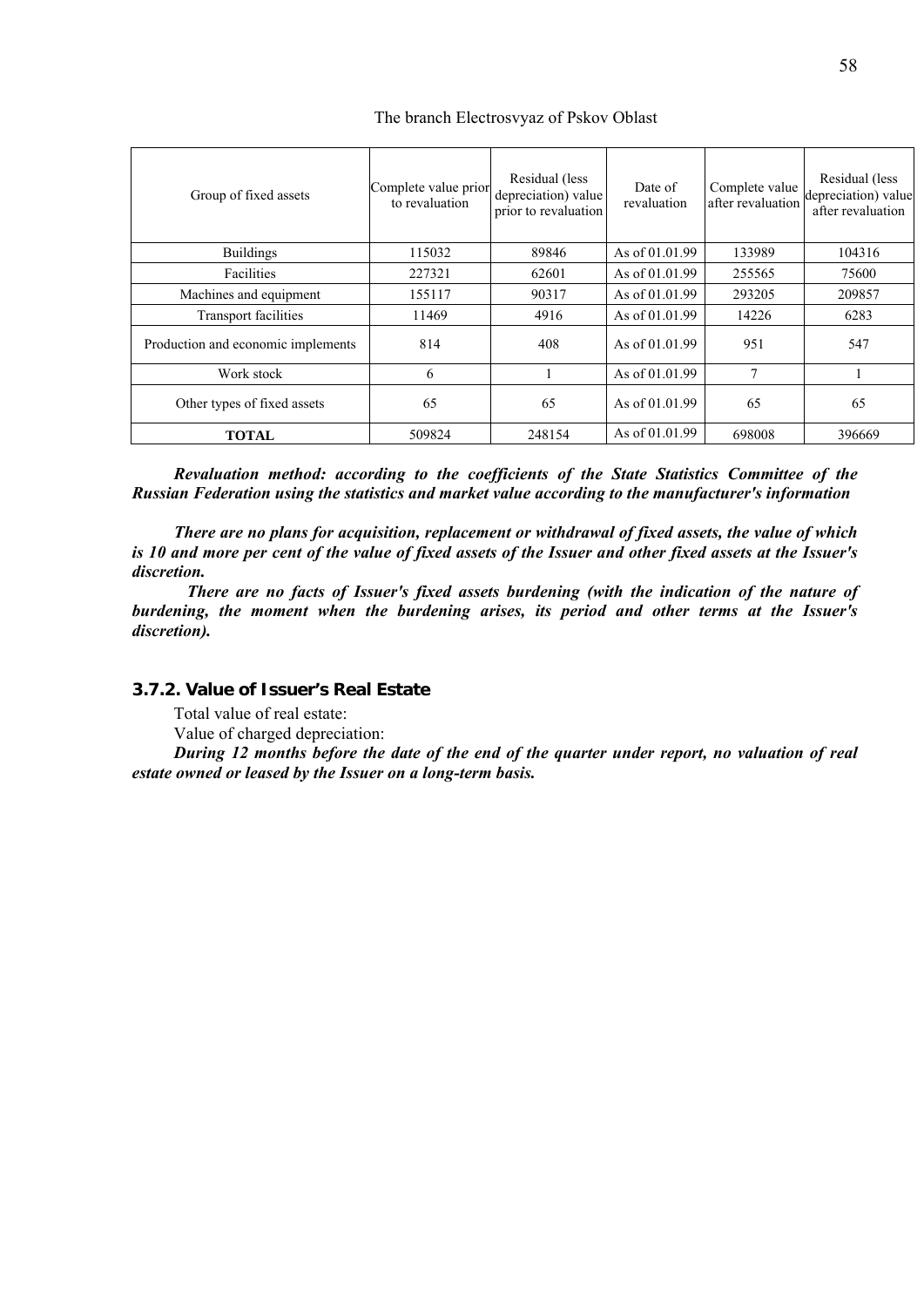# **IV. Data on Financial and Economic Operation of the Issuer**

# **4.1. Results of the Financial and Economic Operation of the Issuer**

# **4.1.1. Profit and loss**

*Indices showing profitability and unprofitability of the issuer for the respective period under report are given in the form of the following table.* 

| <b>Index</b>                                                         | <b>Value</b>    |
|----------------------------------------------------------------------|-----------------|
| Returns, roubles                                                     | 3 177 696 480   |
| Gross profit, roubles                                                | 1 013 652 868   |
| Net profit (retained profit) (uncovered loss), roubles               | 414 664 910     |
| Working efficiency, rouble/person                                    | 109 312         |
| Capital productivity, %                                              | 27,3            |
| Profitability of assets, %                                           | 2,5             |
| Profitability of own capital,%                                       | 3,5             |
| Profitability of products (sales), %                                 | 31,9            |
| The value of uncovered loss as of the date under report, roubles     | $\vert 0 \vert$ |
| Ratio of uncovered loss as of date under report and balance currency | $\vert 0 \vert$ |

*Note on the calculation method:* 

*\* – When this index was calculated, the target funding was not deducted from the value of capital and reserves, as, according to the methodological instructions of the Ministry of Finance of RF (order No. 60n of 28.06.2000 and order No. 67n of 22.07.2003) this index of commercial organizations was included in the "Deferred Revenue (Income)" index (line 640 of Form No. 1).*

*The net profit in the 3rd quarter of 2003 according to the Russian accounting standards was 414,665 thousand roubles. As compared to the 3rd quarter of 2002, the net profit grew by 122,837 thousand roubles, or 42%. As compared to the 2<sup>nd</sup> quarter of 2003, the net profit grew by 100,614 thousand roubles, or 32%. The following factors influenced the growth of net profit in the 3rd quarter of the current year:* 

| <b>Index</b>                                   | Deviation of the $3rd$ quarter from<br>the $2nd$ , thousand roubles | Growth rate in the $3rd$ quarter as<br>compared to the $2nd$ , % |
|------------------------------------------------|---------------------------------------------------------------------|------------------------------------------------------------------|
| Returns from sales of goods, jobs,<br>services | 300 758                                                             | 110,5                                                            |
| Income from operations                         | $-129398$                                                           | 18,7                                                             |
| Income from operations other than<br>sales     | $-62377$                                                            | 31,3                                                             |
| Extraordinary income                           | 172                                                                 | No growth in the $2nd$ quarter                                   |
| <b>Total income</b>                            | 109 155                                                             | 103,5                                                            |
| Prime cost of sold goods, jobs and<br>services | 596                                                                 | 100,0                                                            |
| Operations expences                            | $-86892$                                                            | 75,3                                                             |
| Expenses for operations other than<br>sales    | $-96141$                                                            | 57,0                                                             |
| Extraordinary expenses                         | 3467                                                                | 1915,2                                                           |
| <b>Total expenses</b>                          | $-178970$                                                           | 93,5                                                             |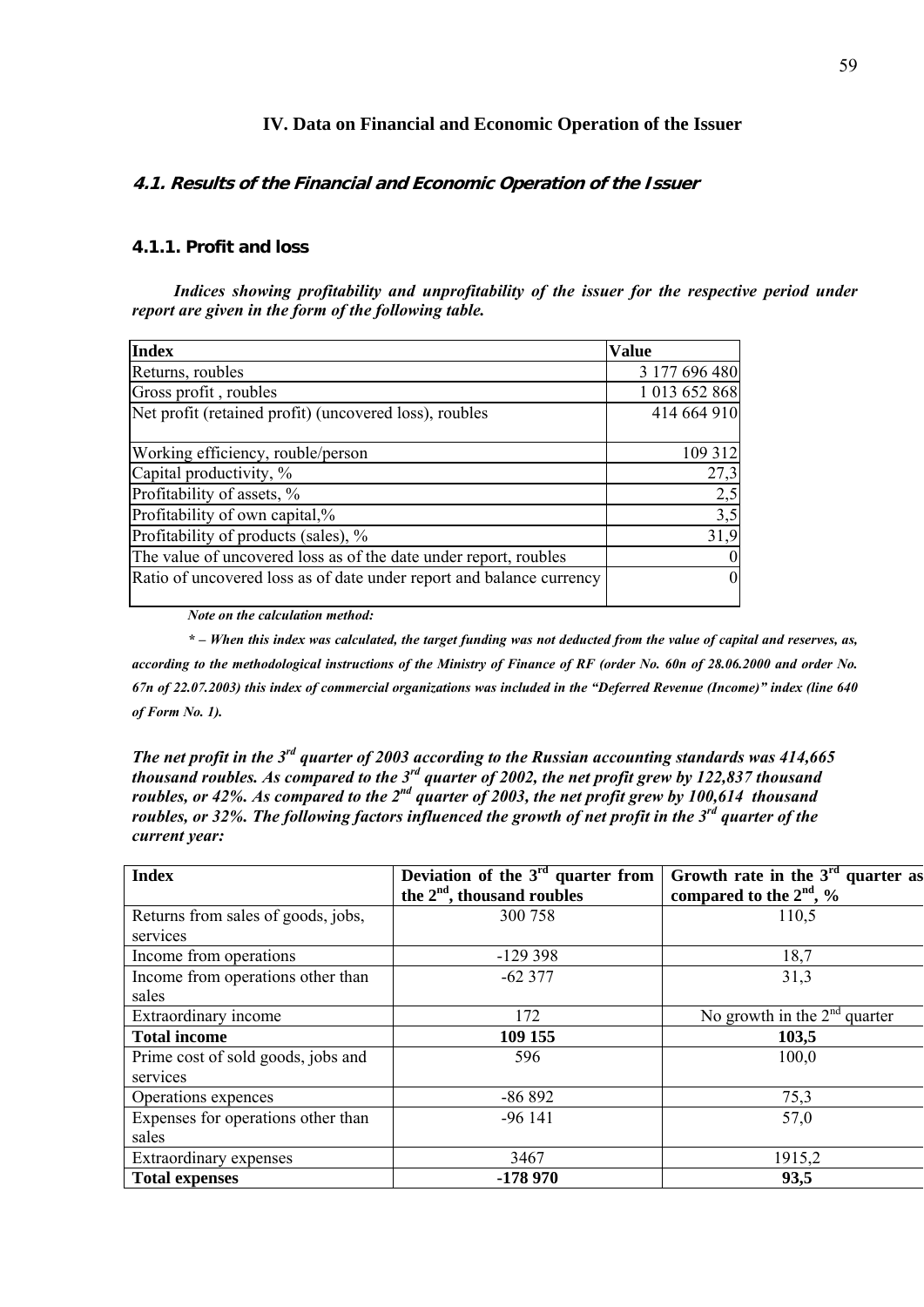# **4.1.2. Factors that have influenced the change of the amount of receipts from issuer's sales of goods, products, jobs, services and profits (losses) from the principal activity**

Factors that have influenced the change of the amount of receipts from issuer's sales of goods, products, jobs, services and profits (losses) from the principal activity: *increase in rates for provision of local communication services (also see clause 4.1.1)* 

## **4.2. Issuer's liquidity**

The following indices showing the issuer's liquidity for the respective period under report are indicated:

| <b>Index</b>                                        | <b>Value</b> |
|-----------------------------------------------------|--------------|
| Own circulating assets, roubles *                   | -961 858 384 |
| Financial dependence ratio *                        | 0,4          |
| Own assets autonomy ratio *                         | 0,7          |
| Availability of own circulating assets for reserves | $-1,0$       |
| Fixed assets index *                                |              |
| Current liquidity ratio                             | 1,0          |
| Quick liquidity ratio                               | 0,6          |

Note on the calculation method:

\* – When this index was calculated, the target funding was not deducted from the value of capital and reserves, as, according to the methodological instructions of the Ministry of Finance of RF (order No. 60n of 28.06.2000 and order No. 67n of 22.07.2003) this index of commercial organizations was included in the "Deferred Revenue (Income)" index (line 640 of Form No. 1).

*The negative value of own circulating assets shows that investment is partially financed from borrowed funds.* 

*The financial dependence factor shows the share of borrowed funds in the equity capital of the organization; as of the end of the 3rd quarter of 2003, it was twice less than the critical value, which is 80%, which is a sign of a high financial stability of the company.* 

*The own assets autonomy ratio shows the share of own capital in the assets, its minimum standard value being 0.5-0.6 and the actual value as of the end of the 3rd quarter being higher than the standard, which is a sign of a high financial independence on creditors.* 

*As the circulating assets of the company are partially financed from borrowed funds, availability of own circulating funds for reserves is negative.* 

*The fixed assets index is higher than the recommended value (0.9), while the recommended value has been calculated for enterprises with medium capital coefficient. Communication enterprises are considered to be enterprises with a high capital coefficient.* 

*The current liquidity ratio shows the general availability of circulating funds for the short-term debt of the enterprise, the recommended value for Russian enterprises being from 1 to 2. As of 30.09.03 the current liquidity of the company was in the recommended range.* 

*The quick liquidity ratio as of 30.09.03 is lower than the recommended optimum value (0.8).* 

# **4.3. Amount, Structure and Sufficiency of Issuer's Capital and Circulating Funds**

# **4.3.1. Amount and Structure of Issuer's Circulating Funds**

Capital structure *Authorized capital - 937,940 thousand roubles Added capital -6,927,171 thousand roubles*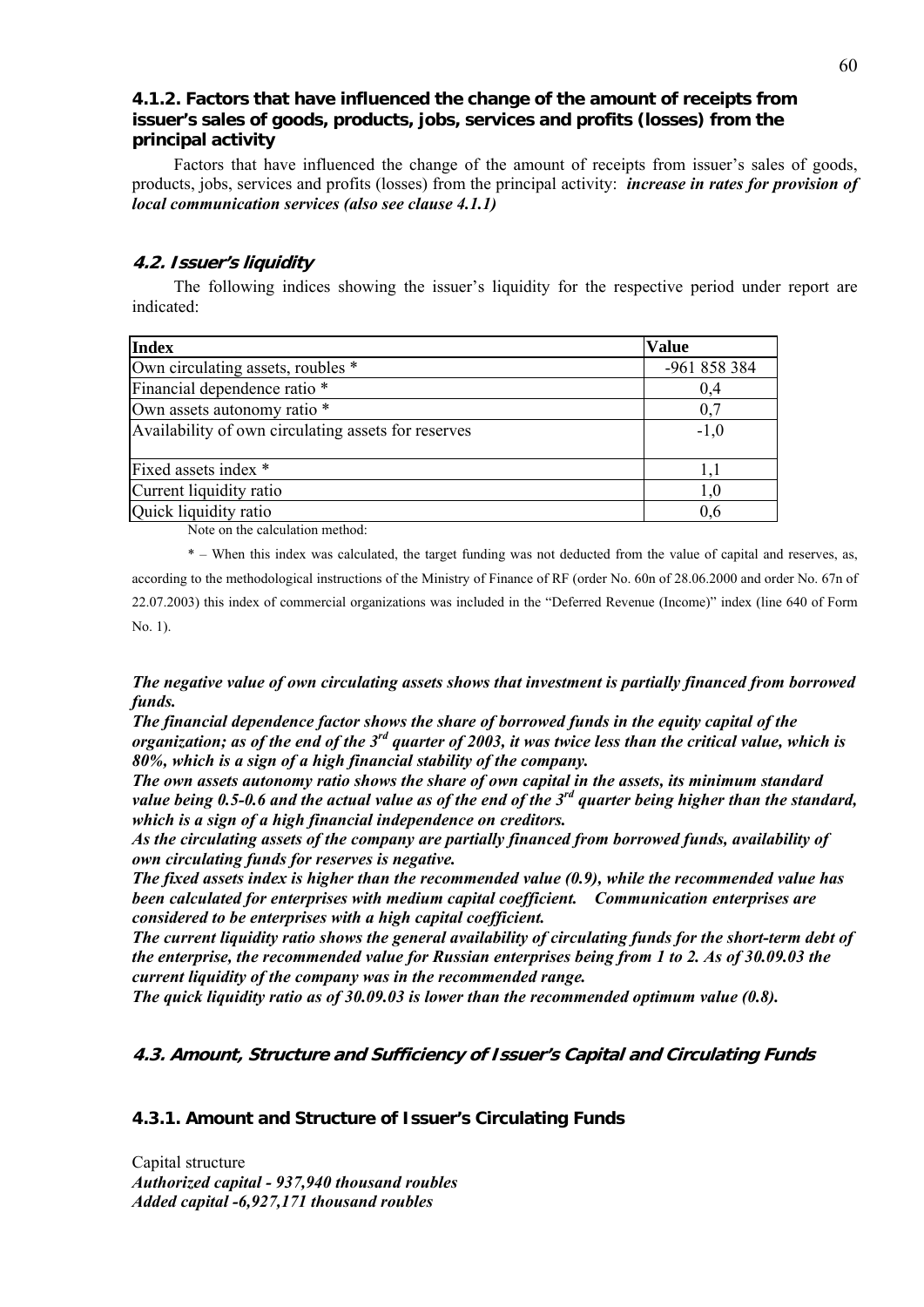*Issuer's reserve capital -46,897 thousand roubles Retained net profit of the Issuer for previous years - 2,884,588 thousand roubles Retained net profit of the Issuer for the year under report -1,059,366 thousand roubles Total capital value - 11,855,962 thousand roubles* 

 Structure of circulating assets *Stock - 953,612 thousand roubles Value-added tax - 339,583 roubles Accounts receivable (expected in over 12 months after the reporting date) - 27,102 thousand rubles Accounts receivable (expected within 12 months after the reporting date) 1,787,591 thousand rubles Short-term capital investments - 14,109 thousand rubles Monetary funds - 323,237 thousand roubles Total current assets value -3,445,234 thousand roubles* 

# **4.3.2. Issuer's Capital and Circulating Assets Adequacy**

Sufficiency of issuer's own capital for fulfilling short-term liabilities and covering current operating expenses of the issuer.

*The ratio of the amount of attracted funds to the capital and reserves in % is 37.4%, while the ratio of the amount of short-term liabilities to the capital and reserves is 30.5%. This shows the sufficiency of own capital for fulfilling issuer's short-term liabilities and covering current operating expenses. The amount of issuer's average daily operating debt service expenses (per cent of payment, line 070 of form 2) for the last expired quarter (3rd quarter of 2003) was 658.5 thousand roubles.*

Estimate of the sufficiency of issuer's circulating funds for covering current operating expenses related to debt service.

*The forecast of operating debt service expenses for the 4th quarter 2003 is 77,592 thousand roubles.* 

 *The amount of circulating funds (line 290 of form 1) as of 01.10.2003 was 3 445 234 thousand roubles.*

*Thus, the amount of issuer's circulating funds is more than sufficient for covering its current operating debt service expenses.* 

# **4.3.3. Monetary funds**

 *The Company's monetary funds requirement for the next quarter (4th quarter of 2003) is 5,454,453 thousand roubles.* 

 *Monetary funds are expected to be received from the following sources:* 

- *receipt of funds from operating activities (provision of communication services) 3,283,169 thousand roubles;*
- *receipt of funds from investment activities (use of non-current assets) -16,804 thousand roubles;*
- *external funding (receipt of credits and loans) 1,576,000 thousand roubles.*

*External borrowing is required for funding of Company's investment programmes and for repayment of earlier obtained short-term bank loans.* 

*Within the amount of external borrowing, floatation of a bond loan worth of 1,500,000 thousand roubles is planned.* 

 *As of the moment of preparing the report, the floatation of the Bond Loan of 1.5 billion roubles for a period of 4 years actually took place (on 8th October 2003).* 

 *As by the moment the income and expenses budget or the Company's investment programme for the next year (2004) have not been formed yet, it is impossible to calculate the monetary funds requirement.*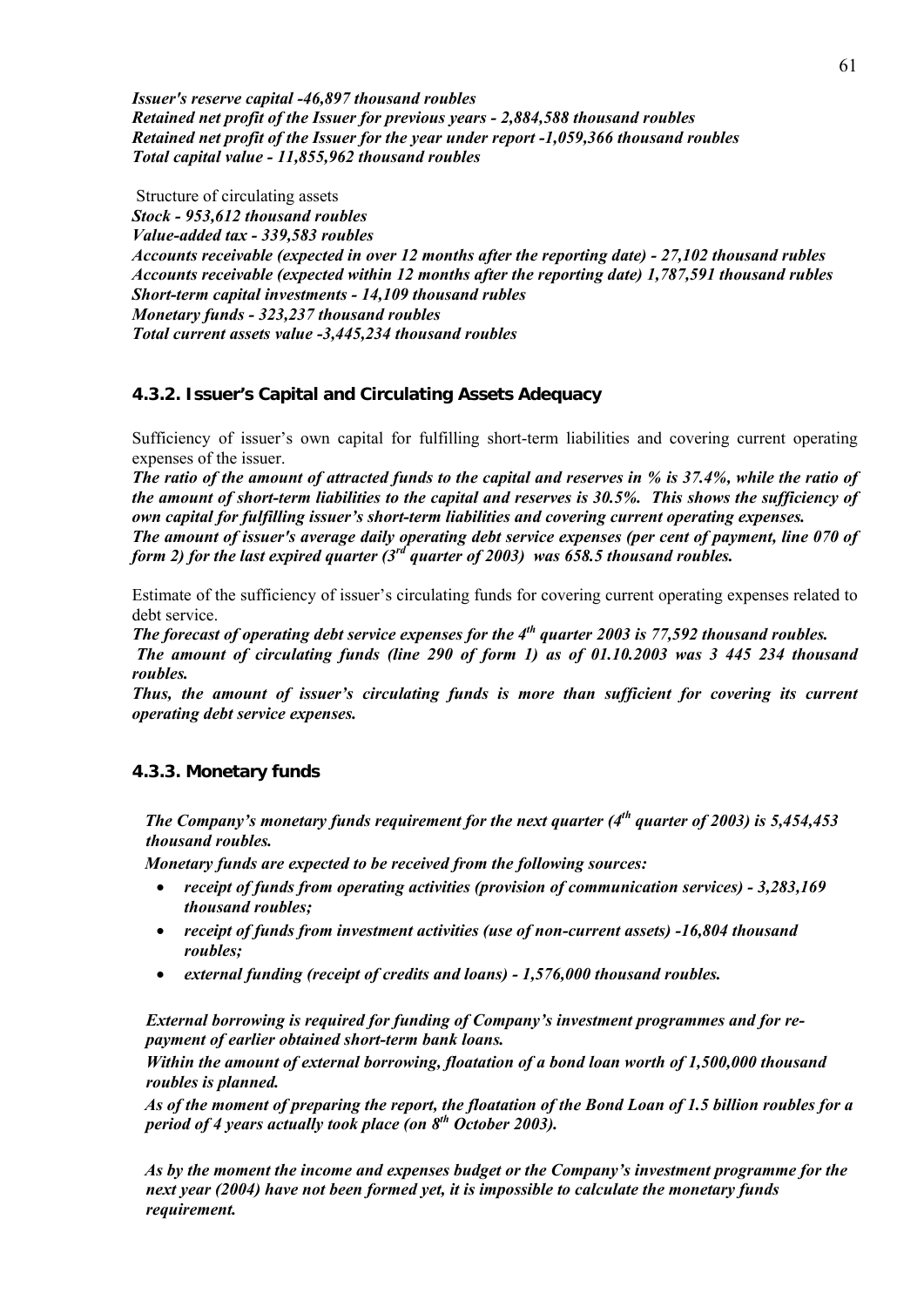Data on Company's frozen accounts with banks as of 30.09.03.

| No. | <b>Branch</b>                   | Account No.:                                                                                  | Data on frozen bank account Information accounts<br>balances                    | payable, collected in<br>the bank's files |
|-----|---------------------------------|-----------------------------------------------------------------------------------------------|---------------------------------------------------------------------------------|-------------------------------------------|
|     | Petersburg Telephone<br>Network |                                                                                               | with the St. Petersburg branch of AKB Incombank – the<br>bank has gone bankrupt | none                                      |
|     |                                 | 40702810802310003686                                                                          | $2600.18$ roubles                                                               |                                           |
|     |                                 | 40702840602315003686                                                                          |                                                                                 |                                           |
|     |                                 | 40702840102310003686                                                                          |                                                                                 |                                           |
|     |                                 | 40702280602315003204                                                                          |                                                                                 |                                           |
|     |                                 | 40702756602315003204                                                                          |                                                                                 |                                           |
|     |                                 | 40702840602315003204                                                                          |                                                                                 |                                           |
|     |                                 | 40702840102310003204                                                                          | 585.41 USD or 17,920.51<br>roubles                                              |                                           |
|     |                                 | 40702810802310003204                                                                          |                                                                                 |                                           |
| 2.  | Murmanelectrosvyaz              | The Menatep bank has gone bankrupt, the balance of<br>account is 30,633.77 roubles            |                                                                                 | none                                      |
| 3.  | Cherepovetselectrosvyaz         | The Cherepovetscombank bank has gone bankrupt, the<br>balance of account is 12,804.37 roubles | none                                                                            |                                           |

# **4.3.4. Issuer's Financial Investment**

Amount of all financial investment of the issuer as of the end of the last fiscal year prior to approval of the decision on the issue of bonds: *164,394 thousand roubles* Financial investment of the issuer, making over 10 per cent of all financial investment as of the end of the last fiscal year prior to approval of the decision on the issue of bonds:

Long-term financial investment of the issuer:

Name of financial investment: *investment in the authorized capital*  Party obliged under the financial investment: Full official name: *Arkhangelsk City Telephone Network Limited Liability Company* Abbreviated name: *LLC AGTS* Total amount of the financial investment (roubles): *62 052 490* Place of business: *4, proyezd Priorova, Arkhangelsk, Russia*  Mailing address: *4, proyezd Priorova, Arkhangelsk, 163071*  TIN: *2901005600* Total balance value of financial investments: *62,052.49 thousand roubles* Total market value of financial investment: *No information on the market price (value) is given. The market price of the financial investment cannot be determined, as according to the legislation of RF and the Company's Articles of Association, such financial investment is not a subject of circulation in the free market.* 

Information on the amount of potential losses related to bankruptcy of an issuer of securities of this type and category (the party obliged under the securities):

*The amount of potential losses related to bankruptcy of the party obliged under the financial investment is equal to its total balance value -62,052,490 roubles.*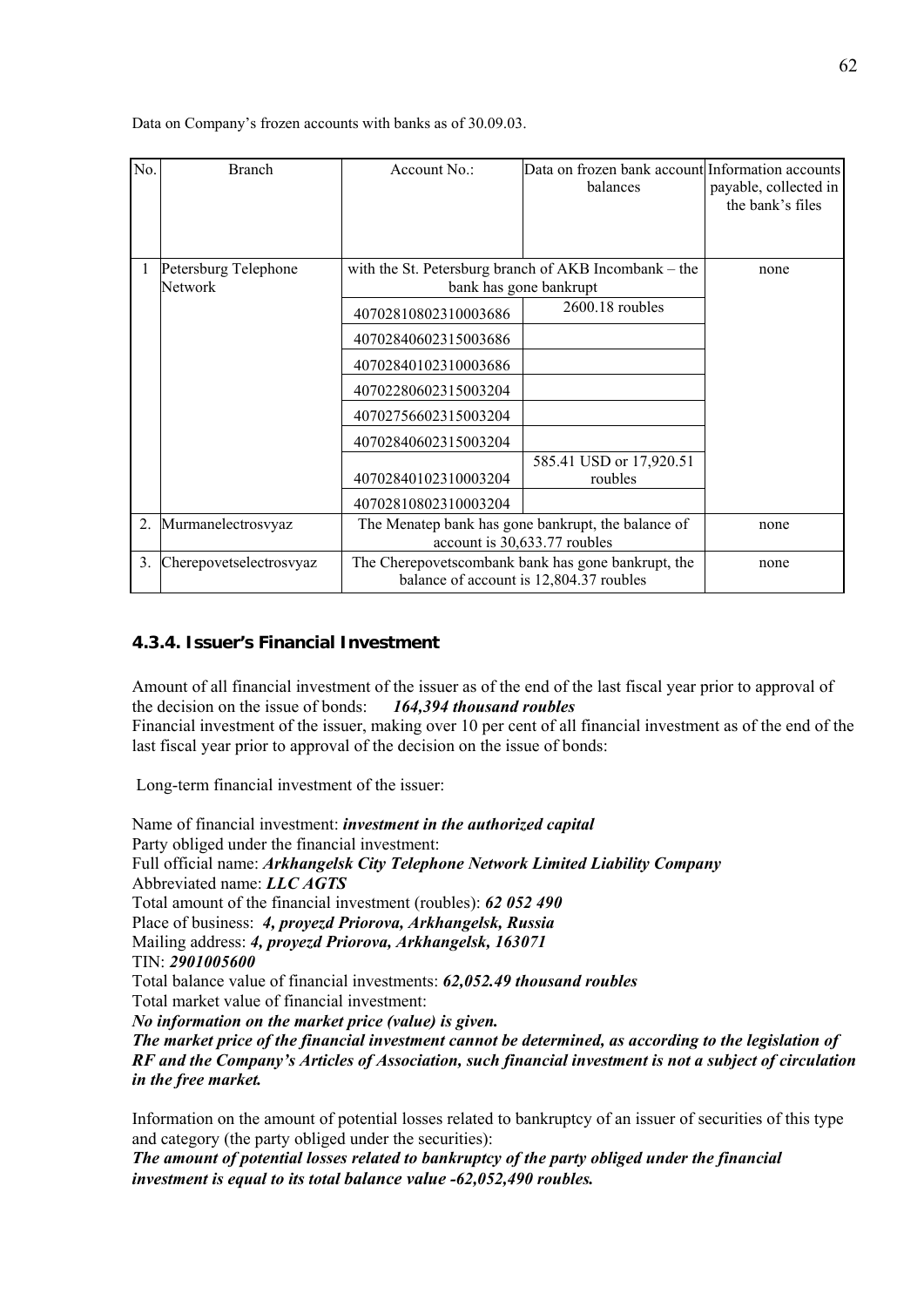Type, category and form of securities: *common registered non-documentary shares* Securities Issuer:

Full official name: *Telecominvest Open Joint-Stock Company* Abbreviated name: *Telecominvest Open Joint-Stock Company* Place of business: *24, ul. B. Morskaya, St. Petersburg, 191186* Mailing address: *54, Nevsky pr., St. Petersburg, 191186* TIN: *7825338139*

Data on issues of securities of this category held by the issuer:

| Date of issue<br>registration by the<br>state: | State registration number of the issue | <b>Authority of state registration</b><br>of the issue: |
|------------------------------------------------|----------------------------------------|---------------------------------------------------------|
| $\vert$ 1.03.1995                              | 72-1-1779                              | finance authorities                                     |
| 26.04.1996                                     | 72-1-3186                              | finance authorities                                     |
| 27.01.1997                                     | 72-1-6694                              | finance authorities                                     |

Face value of one security (roubles): *10*

Number of securities owned by the Issuer: *2 449 990*

Total face value of the securities owned by the Issuer (roubles): *24 499 900*

Total balance value of financial investments: *24,499.9 thousand roubles*

Total market value of financial investment:

*No information on the market price (value) is given.* 

*The market price of the financial investment cannot be determined, as shares of this issuer have not been included in quoting listings of any stock exchange.* 

Data on income yielded by the securities:

*No income has been charged or paid by the securities* 

Information of reserves created for devaluation of the securities:

*No reserves for guarantee of the securities have been created.* 

Information on the amount of potential losses related to bankruptcy of an issuer of securities of this type and category (the party obliged under the securities):

*The amount of potential losses related to bankruptcy of the party obliged under the financial investment is equal to its total balance value -24,499,900 roubles.* 

Type, category and form of securities: *common registered non-documentary shares* Securities Issuer:

Full official name: *Medexpress Private Insurance Company*

Abbreviated name: *SZAO Medexpress*

Place of business: *2, ul. Malaya Konyushennaya, Saint Petersburg Russia*

Mailing address: *14, ul. Gorokhovaya, St. Petersburg, 191186*

Data on issues of securities of this category held by the issuer:

| Date of issue<br>registration by the<br>state: | State registration number of the issue | <b>Authority of state registration</b><br>of the issue: |
|------------------------------------------------|----------------------------------------|---------------------------------------------------------|
| 28.12.1998                                     | MF 72-1-02856                          | finance authorities                                     |
| 23.11.1999                                     | MF 72-1-03276                          | finance authorities                                     |

Face value of one security (roubles): *26*

Number of securities owned by the Issuer: *154 416*

Total face value of the securities owned by the Issuer (roubles): *4 014 816*

Total balance value of financial investments: *21,361.473 thousand roubles*

Total market value of financial investment:

*No information on the market price (value) is given.* 

*The market price of the financial investment cannot be determined, as according to the legislation of RF and the Company's Articles of Association, such financial investment is not a subject of circulation in the free market.*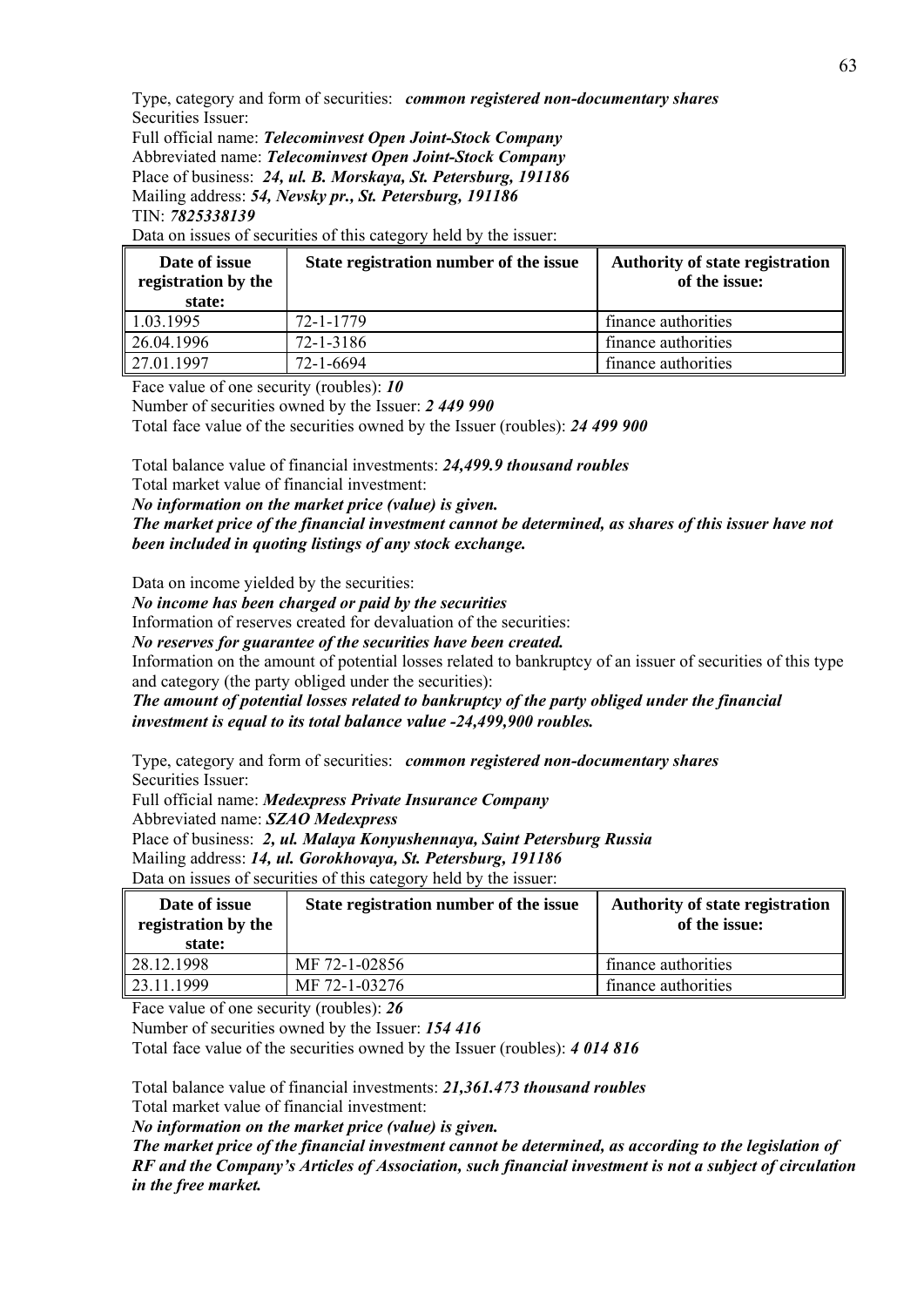Data on income yielded by the securities: *No income has been charged or paid by the securities*  Information of reserves created for devaluation of the securities: *No reserves for guarantee of the securities have been created.*  Information on the amount of potential losses related to bankruptcy of an issuer of securities of this type and category (the party obliged under the securities): *The amount of potential losses related to bankruptcy of the party obliged under the financial investment is equal to its total balance value -21,361,473.2 roubles.* 

Short-term financial investments of the Issuer: *There is no such investment making at least 10 per cent of the entire financial investment of the issuer.* 

#### **4.3.5. Issuer's intangible assets**

Intangible assets of Murmanelectroisvyaz branch as of 30.09.2003

| Name of the intangible asset                                         | Initial value | Depreciation charged |
|----------------------------------------------------------------------|---------------|----------------------|
| trademark of the <i>Telephone Guide</i> series of<br>reference books | 2650,47       | 640,6                |
| <i>payphone cards</i> trademark                                      | 2900,94       | 755,51               |
| TOTAL                                                                | 5551,41       | 1396,11              |

Intangible assets of Electroisvyaz of Pskov oblast branch as of 30.09.2003

| Name of the intangible asset           | Initial value | Depreciation<br>charged |
|----------------------------------------|---------------|-------------------------|
| Certification of Pskovelectrosvyaz ASR |               |                         |
| (automatic billing system)             | 324275        | 291364                  |
| <b>TOTAL</b>                           | 324275        | 291364                  |

#### **4.4. Data on the policy and expenses of the issuer in the field of scientific and technical development, in respect of licenses and patents, new designs and research**

*Development of OJSC NWT is implemented in compliance with the General Schedule for the Development of Telecommunication Networks of the Interregional Company North-West Telecom, prepared by OJSC Giprosvyaz to the order of OJSC NWT in 2002.* 

*In November 2002, to the order of OJSC NWT, LONIIS (the Leningrad Branch Research Institute of Communication) started a research "Preparing a Development Concept for OJSC NWT for the period of 2003-2007". The cost of the research is –1200000 roubles (without taking into account VAT). As of the end of the 3rd quarter of 2003, the research had not been completed, no expenses having been incurred in the 3rd quarter.*

*In 2002 the trademark of OJSC NWT was developed. The costs of developing amounted to 60000 roubles. The procedure of trademark registration is under way. There have been no expenses for development or registration of the trademark in the 3rd quarter.*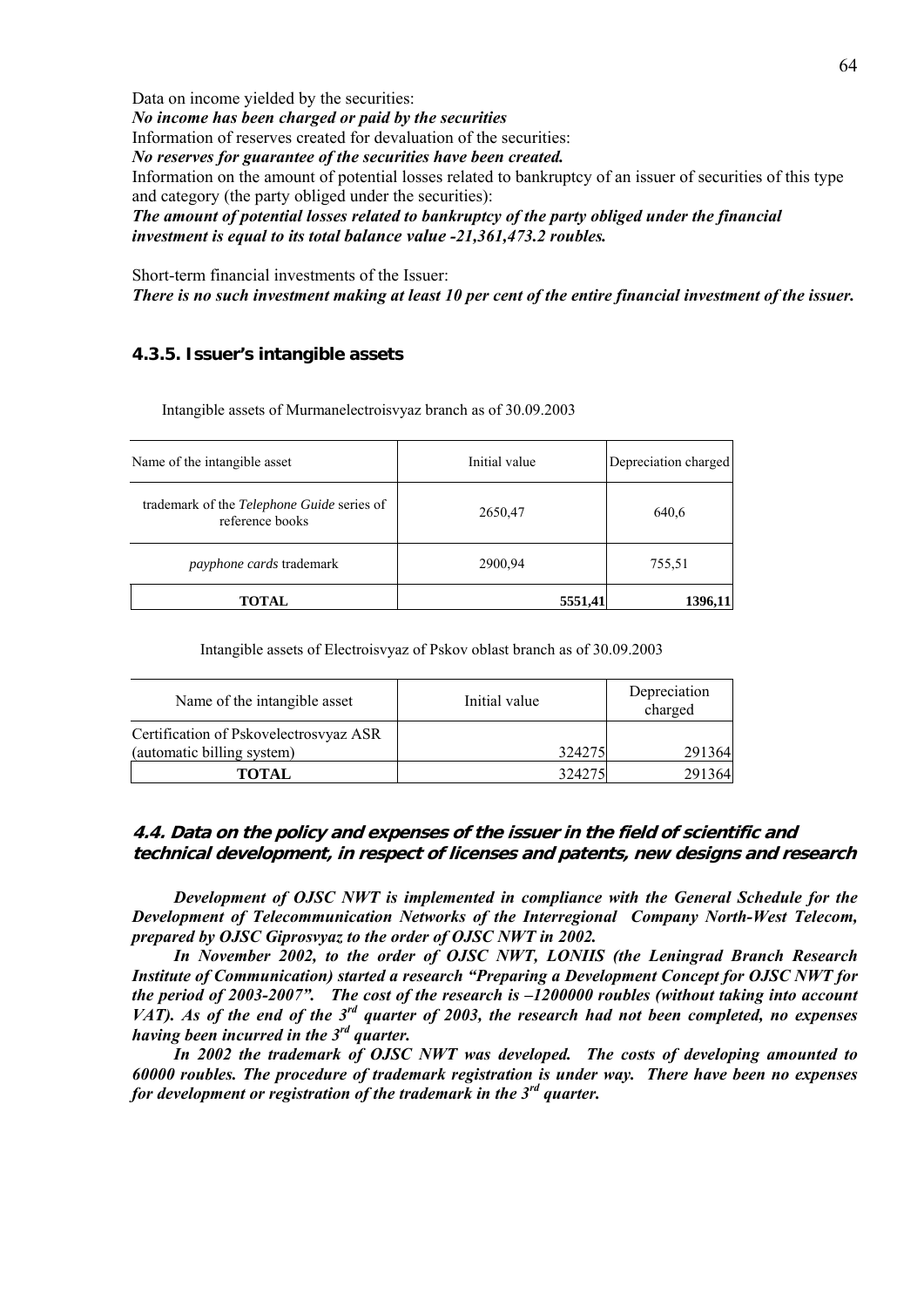**4.5. Analysis of the Development Trends in the Field of the Issuer's Principal Activity**  *Economic Prospects of the Region's Development* 

*The socio-economic contribution of the North-Western region in the GDP of Russia in 2002 amounted to 9.4% (or 889.4 billion roubles). The most economically developed regions of the district are St. Petersburg, the Murmansk, Leningrad, Arkhangelsk and Vologda Oblasts, their share being about 83% of the gross regional product of the united territory, 70% of the population's income and 70% of the communication services market.* 

*The total income of the communication industry in RF increase by 20-25% annually. In the three years to come, the volume of the Russian market of telecommunications will be increasing by about 15% annually. In 2000 it was about 4.6 billion US dollars (1.8% of the GDP – 250 billion), while in 2001 its share increased to 1.9% (5.4 and 290 billion US dollars respectively). Traditional operators had about 55% of all income of the industry in the year 2001.* 

*According to the Ministry of Communication, the total income of the communication industry for the year 2002 in Russia was 270 billion roubles. New and traditional operators provided communication and data transmission services worth of about 270 billion roubles all in all, which is 25% more than in 2001. Telecommunication companies had 47% of the industry's income (about 127.5 billion roubles). The income of the cellular communication subindustry in 2002 was over 37% of the entire income of the communication industry. In 2002, over 50,000 km of cable and radio-relay communication lines, 3 MIO lines of automatic telephone exchanges of fixed city and rural telephone networks, over 12 MIO lines of mobile telephone communication and over 70,000 long-distance and international telephone channels were commissioned. The growth in the number of base telephone sets of the local telephone network was 1.8 MIO units, mainly due to telephone sets installed for the population.* 

*In Russia on the average, digitalization of local telephone networks increased from 36.2% in 2001 to 40% in 2002, that of backbone networks from 87.4% to 92%, and the use of fibre-optic transmission systems on backbone networks from 71.5% to 78.0%. The telephone density made 25.6 telephone sets for 100 persons on the population against 24.1 in 2001. The number of payphones with the card payment system increased by 13% and was 127.5 thousand pcs.* 

*As of 1st January 2003, 14602 licenses operated in the industry, including 11894 for telecommunication services, 2515 for telecasting and broadcasting, 187 for mail services and 6 for international information exchange. 1703 certificates for various kinds of communication equipment were issued in 2002.* 

*Forecast of a possible change of the situation* 

*According to forecasts, in the year 2004, the communication market in this country will grow to 8 billion US dollars, which corresponds to 2.05% of the GDP (390 billion US dollars). The key growth factors are the general improvement of the economic situation, strengthened rouble, penetration of mobile communication to regions and restructuring of local communication rates. Thus, the potential investors' interest in this segment of the market is quite high.*

*The North-Western region is one of well-developed telecommunication markets. A manifestation of that is the significant percentage of income from telecommunication services in the North-Western region in the income of the Russian communication industry – about 16%. The North-Western region is one of well-developed telecommunication markets. A manifestation of that is the significant percentage of income from telecommunication services in the North-Western region in the income of the Russian communication industry – about 16%. The market of the region is characterized by strong competition. The market share is strongly differentiated by regions: in St. Petersburg OJSC North-West Telecom controls only 20% of the market, while its regional branches occupy 52.5% of the telecommunication market.* 

*In 2002 the volume of the telecommunication market of the North-Western region made about 30 billion roubles. On the whole, the communication market development rates in the license territory of OJSC North-West Telecom are non-uniform: there is a more intensive development in regions than in St. Petersburg. This can be explained by the relative saturation of the market of communication services of St. Petersburg and by the increased expenses for communication in regions. Thus, with*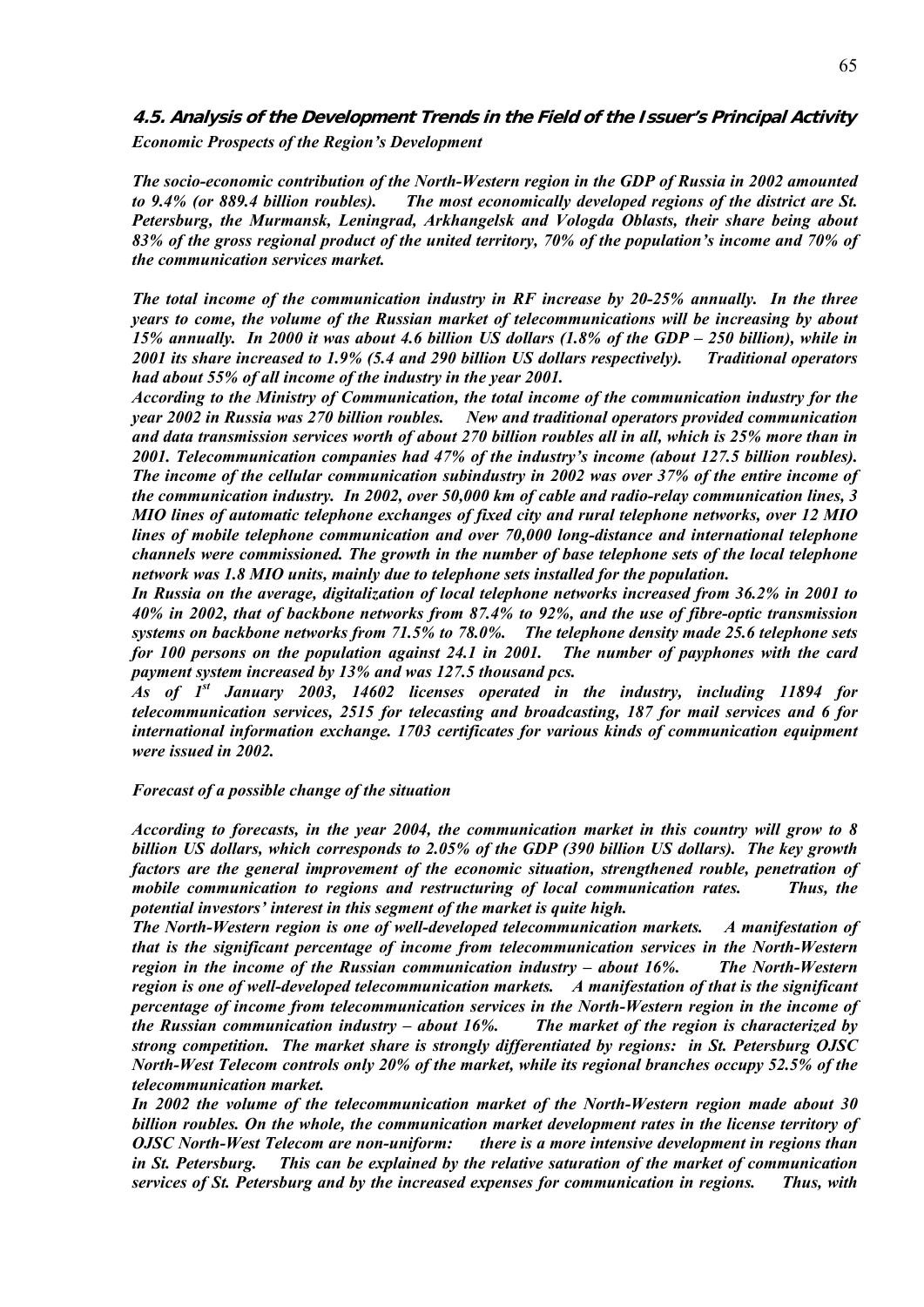*the existing market development level, for further development the Company must use extensive methods of gaining extra income from permanent subscribers more actively.* 

*Due to the geographical location of the North-Western Federal District, a number of territories of which have not been sufficiently developed or populated, the communication enterprises of the District hold quite modest positions in Russia. At the same time, the District takes the first place in Russia by e-mail traffic, leaving other territories far behind, which can be explained by the fact that the territory of the District is crossed by communication channels used for information exchange with foreign countries. The North-Western Federal District holds the third place among Federal Districts of RF by income from communication services for the first half of 2002.* 

**V. Detailed Data on the Persons Who are Members of the Issuer's Management Bodies, Issuer's Bodies for Control over its Financial and Economic Operation, and Brief Data on the Workers (Employees) of the Issuer** 

#### **5.1. The data on Issuer's structure and terms of reference of the management body.**

*The Company's General Meeting of the Shareholders is the supreme management body of the Issuer.* 

*The Company's Board of Directors consisting of 11 persons deals with the general management of Issuer's activities.* 

*Executive bodies of the Company deal with the management of Issuer's current activities. The General Manager is the sole executive authority, while the Management Board is the collegiate executive body.* 

Terms of reference of the general meeting of the Issuer's shareholders (participants) according to its Articles of Association (incorporation documents):

*The terms of reference of the general meeting of the shareholders include the following issues that cannot be handed over for consideration by the Board of Directors, General Manager or Management Board of the Company:* 

*1) introducing amendments and additions to the Articles of Association or approving the Articles of Association of the Company in a new version (except for the cases provided for by the Federal Law On Joint-Stock Companies), decisions being taken by at least three fourths of the votes of the shareholders holding the Company's voting shares and taking part in the meeting);* 

*2) re-organization of the Company, decisions being taken by at least three fourths of the votes of the shareholders holding the Company's voting shares and taking part in the meeting;* 

*3) liquidation of the Company, appointing the liquidation committee and approval of the intermediate and final balance sheets, the decision being taken by at least three fourths of the votes of the shareholders holding the Company's voting shares and taking part in the meeting;* 

*4) electing members of the Board of Directors by cumulative voting;* 

*5) early termination of the powers of Members of the Board of Directors, the decision being taken by the majority of votes of the shareholders holding the voting shares and taking part in the meeting; 6) determining the number, face value and category of stated shares of the Company and the rights granted by those shares, the decisions being taken by at least three fourths of the votes of the shareholders holding the Company's voting shares and taking part in the meeting;* 

*7) increasing the Company's authorized capital by increasing the face value of shares, the decision being taken by the majority of the votes of the shareholders holding the Company's voting shares and taking part in the meeting;* 

 *8) increasing the authorized capital of the Company by floating extra shares through public subscription in case the number of extra floated shares is more than 25 per cent of the common stock earlier floated by the Company, the decision being taken by at least three fourths of the votes of the shareholders holding the Company's voting shares and taking part in the meeting;* 

*9) increasing the Company's authorized capital by floating extra shares through closed subscription, the decision being taken by at least three fourths of the votes of the shareholders holding the Company's voting shares and taking part in the meeting;*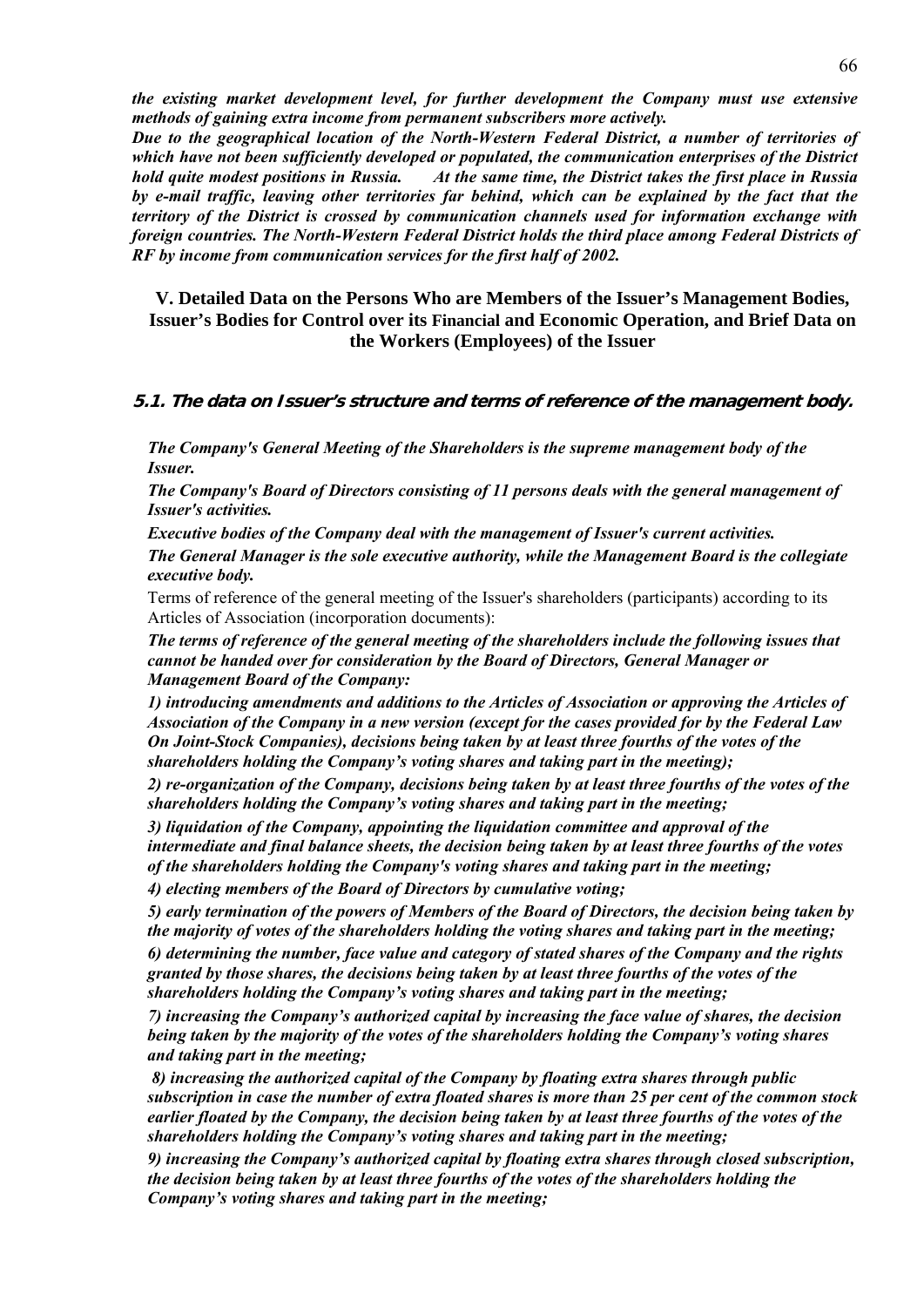*10) reducing the Company's authorized capital by reducing the face value of shares, through the Company acquiring a part of shares for the purpose of reducing their total number, as well as by retiring shares acquired or redeemed by the Company, the decision being taken by the majority of the votes of the shareholders holding the Company's voting shares and taking part in the meeting; 11) electing the members of the Auditing Committee of the Company and early termination of their* 

*powers, the decisions being taken by the majority of the votes of the shareholders holding the Company's voting shares and taking part in the meeting;* 

*12) approving the auditor of the Company, the decision being taken by the majority of votes of the shareholders holding the voting shares and taking part in the meeting;* 

*13) approving annual reports, annual accounts of the Company, including profit and loss reports (profit and loss accounts) of the Company, as well as distribution of profit, including payment (statement) of dividend, and losses of the Company on the basis of the results of the fiscal year, the decisions being taken by the majority of the votes of the shareholders holding the Company's voting shares and taking part in the meeting;* 

*14) determining the procedure of holding the general meeting of the shareholders of the Company, the decision being taken by the majority of votes of the shareholders holding the voting shares and taking part in the meeting;* 

*15) splitting and consolidating shares, the decisions being taken by the majority of votes of the shareholders holding the voting shares and taking part in the meeting;* 

*16) taking a decision on approval of party-related transactions, the decision being taken in the cases and according to the procedure provided for by chapter XI of the Federal Law On Joint-Stock Companies;* 

*17) taking a decision on approval of big transactions related to acquisition, alienation or possibility of alienation by the Company directly or indirectly of any property, the value of which is more than 50% of the balance value of the Company's assets as determined on the basis of its accounts as of the last reporting date, except for transactions performed in the course of normal economic operation of the Company, transactions related to floatation of common stock of the Company through subscription (realization), as well as transactions related to floatation of issued securities convertible into the Company's common stock, the decision being taken by the majority of three fourths of the votes of the shareholders holding the Company's voting shares and taking part in the meeting;* 

*18) taking a decision on participation in holding companies, financial and industrial groups, associations and other unions of commercial organizations, the decision being taken by the majority of the votes of the shareholders holding the Company's voting shares and taking part in the meeting;* 

*19) approving by-laws regulating the operation of the Company's bodies, the decision being taken by the majority of votes of the shareholders holding the voting shares and taking part in the meeting; 20) floatation by the Company of bonds convertible into shares, and other issued securities convertible into shares, if the said bonds (or other issued securities) are floated through closed subscription or through public subscription, when in case of public subscription convertible bonds (or other issued securities) may be converted into common shares of the Company, making more than 25 per cent of the earlier floated common shares, the decision being taken by at least three fourths of the votes of the shareholders holding the Company's voting shares and taking part in the* 

*meeting;* 

*21) taking a decision on making up for the Company's account expenses for preparation and holding of an a extraordinary general meeting of the Company's shareholders in the case when, contrary to the requirements of the active law of the Russian Federation, the Board of Directors has not taken a decision on convoking an extraordinary meeting and the meeting is convoked by other parties. The decision is taken by the majority of the votes of the shareholders holding the Company's voting shares and taking part in the meeting;* 

*22) relieving a party, who, independently or jointly with its affiliated parties, has acquired 30 and more per cent of floated common stock of the Company, from the duty of acquiring shares from other shareholders of the Company, the decision being taken by the majority of the votes of the shareholders holding the Company's voting shares and taking part in the meeting, except for the votes granted by the shares held by the said party and its affiliated parties;* 

*23) taking a decision on transferring the powers of the single executive body of the Company to a*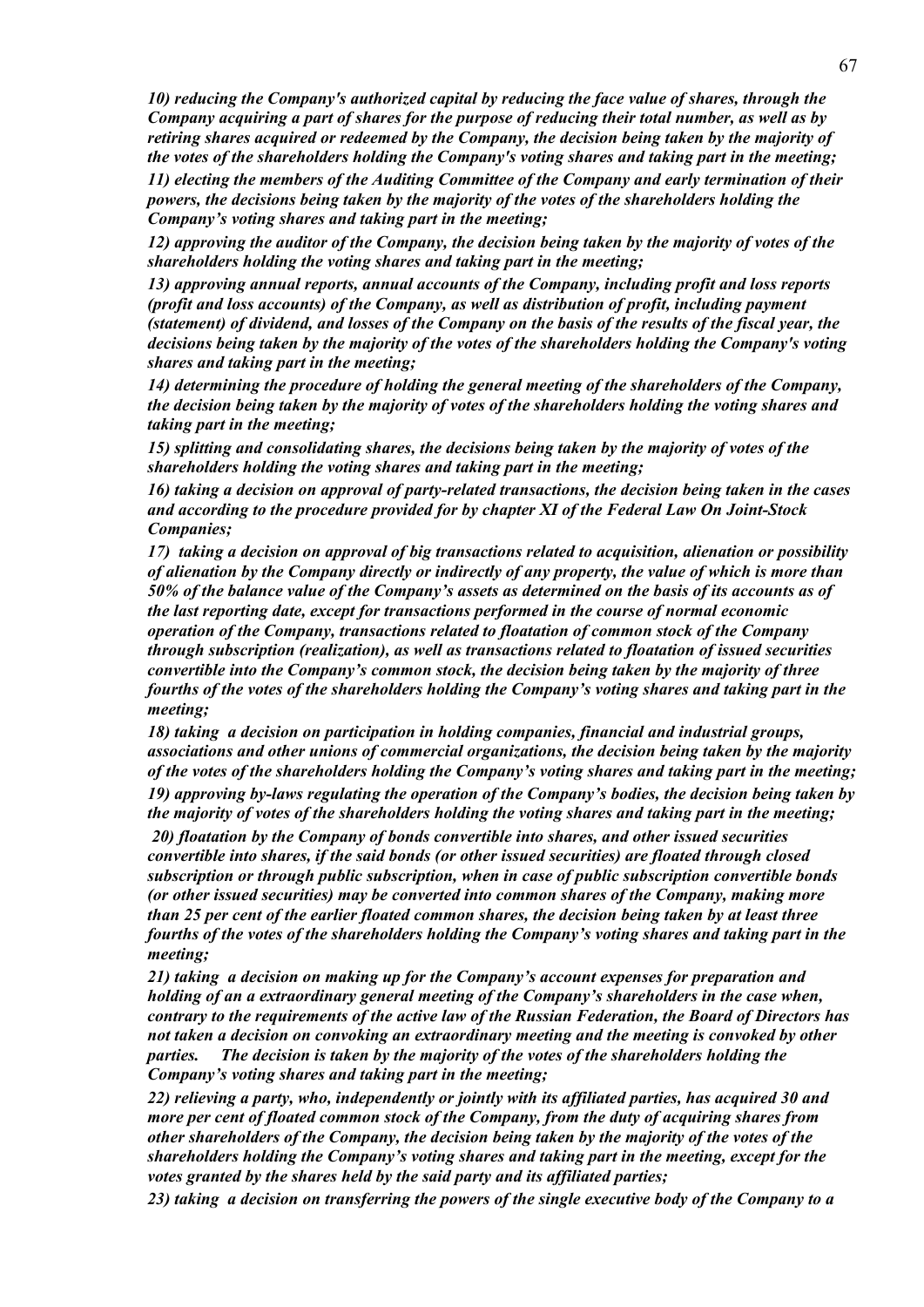*managing organization or to a manager, the decision being taken by the majority of the votes of the shareholders holding the Company's voting shares and taking part in the meeting; 24) deciding other issues provided for by the Federal Law On Joint-Stock Companies and by the Articles of Association.* 

Terms of reference of the Issuer's Board of Directors (Supervisory Board) according to its Articles of Association (incorporation documents):

*The terms of reference of the Company's Board of Directors include the following issues: 1) determining the priority areas of the Company's activities, including approval of the annual budget, medium- and long-term budgets, strategies and programmes of the Company's development, introducing amendments to the said documents, considering the results of their fulfillment; 2) preliminarily approving operations which are beyond the framework established by the annual budget of the Company;* 

*3) convoking the annual and extraordinary General Meetings of the Company Shareholders, except for the cases provided for by clause 8 of article 55 of the Federal Law On Joint-Stock Companies; 4) approving the agenda of the General Meeting of the Shareholders;* 

*5) setting the date for making up the list of the shareholders entitled to participation in the General Meeting of the Shareholders, and other issues included in the terms of reference of the Board of Directors in compliance with chapter VII of the Federal Law On Joint-Stock Companies and related to preparation and holding of the General Meeting of the Shareholders;* 

*6) preliminarily approving the annual report of the Company;* 

*7) increasing the authorized capital of the Company by the Company floating extra shares within the limits of the number of stated shares as established by the Articles of Association, except for the cases provided for by subclauses 8 and 9 of clause 12.2 of the Articles of Association;* 

*8) floatation by the Company of bonds and other issued securities in the case when, under the terms of floatation of such bonds and other issued securities, they are not convertible into Company's shares;* 

*9) floatation by the Company of bonds convertible into shares, and other issued securities convertible into shares, if such bonds (other issued securities) are floated through public subscription and the convertible bonds (other issued securities) can be converted into common stock of the Company making 25 and less per cent of earlier floated common stock;* 

*10) determining the price (monetary valuation) of the property, floatation and redemption price of issued securities in the cases provided for by the Federal Law On Joint-Stock Companies;* 

*11) approving decisions on the issue of securities, prospectuses of securities issue, reports on the results of Company's securities issue, quarterly reports of the issuer of issued securities, reports on the results of Company's shares acquisition for the purpose of retiring them;* 

*12) acquisition of shares, bonds and other securities floated by the Company;* 

*13) approval of the Company's registrar and the terms of the contract with him, as well as taking a decision on terminating the contract with him;* 

*14) recommendations on the amount of dividend earned by shares, the form and time of its payment, and approval of a bylaw on dividend earned by shares of the Company;* 

*15) the use of the reserve and other funds of the Company;* 

*16) control over the use of internal control procedures;* 

*17) recommendations on the amount of remunerations and reimbursements paid to the members of the Company's Auditing Committee, approval of the terms of the contract made with the auditor, including the determination of his remuneration;* 

*18) approval of the Provisions on the Structural Division of the Company Exercising Internal Control, agreeing upon candidates for the position of its manager and consideration of other issues, decisions on which must be taken by the Board of Directors in compliance with the Provisions on the said Division;* 

*19) approval of transactions related to acquisition, alienation or possibility of alienation by the Company directly or indirectly of any property, the value of which is from 0.75 to 25% of the balance*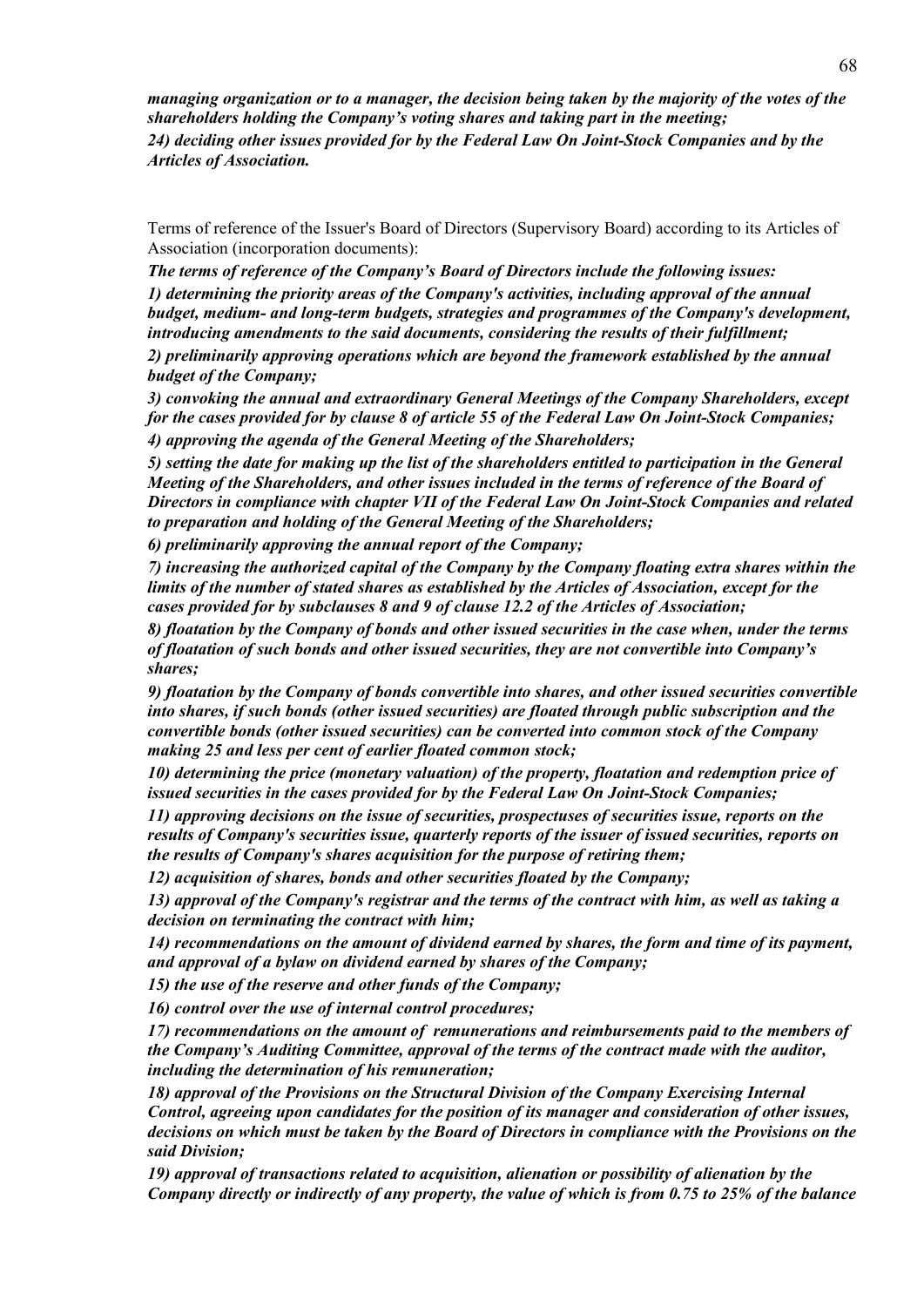*value of the Company's assets as determined on the basis of its accounts as of the last reporting date;* 

*20) approval of transactions related to acquisition, alienation or possibility of alienation by the Company directly or indirectly of any property, the value of which is from 25 to 50 % of the balance value of the Company's assets as determined on the basis of its accounts as of the last reporting date, except for transactions made in the course of normal economic operation of the Company, transactions related to floatation of shares of the Company through subscription (realization), as well as transactions related to floatation of issued securities convertible into the Company's shares;* 

*21) approval of party-related transactions in the cases provided for by chapter XI of the Federal Law On Joint-Stock Companies;* 

*22) agreeing upon the organizational structure of the Company, including the basic functions of the structural divisions;* 

*23) creating branches, opening and liquidating representative offices, approving Provisions on them; 24) preliminarily agreeing upon candidates for positions of branch and representative office managers and dismissal of such managers;* 

*25) determining the priority areas of the branches activities;* 

*26) appointing the single executive body (General Manager), establishing the term of its office, and early termination of its powers;* 

*27) electing (re-electing) the Chairperson of the Board of Directors of the Company and his/her deputy;* 

*28) forming the collective executive authority (Management Board), establishing the term of its office, and early termination of the powers of the Management Board members;* 

*29) agreeing upon combining positions in management bodies of other organizations by the person acting as the single executive body of the Company and by members of the Company's Management Board;* 

*30) permitting to work for and receive wages from other organizations for the person acting as the single executive body;* 

*31) forming standing or provisional (to resolve certain issues) committees of the Board of Directors, and approving the Provisions on them;* 

*32) appointing and dismissing the corporate Secretary of the Company, and approving the Provisions on the staff of the corporate Secretary of the Company;* 

*33) approving terms of contracts (additional agreements) made with the General Manager, Members of the Management Board, managers of branches and representative offices, the manager of the Company's structural division exercising the internal control, with the Corporate Secretary of the Company, and considering issues, the decisions on which must be taken by the Board of Directors in compliance with the said contracts;* 

*34) taking decisions on participation (affiliation as a participant, termination of participation, change of the share of participation) of the Company in other organizations through purchasing or selling stock or shares of other organizations and through investing extra contributions to the authorized capitals of such organizations;* 

*35) taking decisions on Company's participation in nonprofit organizations, except for the cases provided for by subclause 18 of clause 12.2 of the Articles of Association, by affiliation as a participant, termination of participation, by investing extra contributions (fees) related to participation of the Company in nonprofit organizations;* 

*36) taking decisions on the issues of the agenda of general meetings of subsidiaries (supreme management bodies of other organizations), in which the Company is the only participant; 37) determining the procedure of the Company's interaction with organizations in which the Company participates;* 

*38) approving the bylaw on the issues of disclosing information on the Company;* 

*39) approving other bylaws of the Company, besides the ones provided for in clause 13.4 of the Articles of Association, that regulate the issues included in the terms of reference of the Company's Board of Directors, except for the bylaws, the approval of which is included by the Company's Articles of Association in the terms of reference of the general meeting of the shareholders and executive bodies of the Company;* 

*40) other issues provided for by the Federal Law On Joint-Stock Companies and by the Articles of*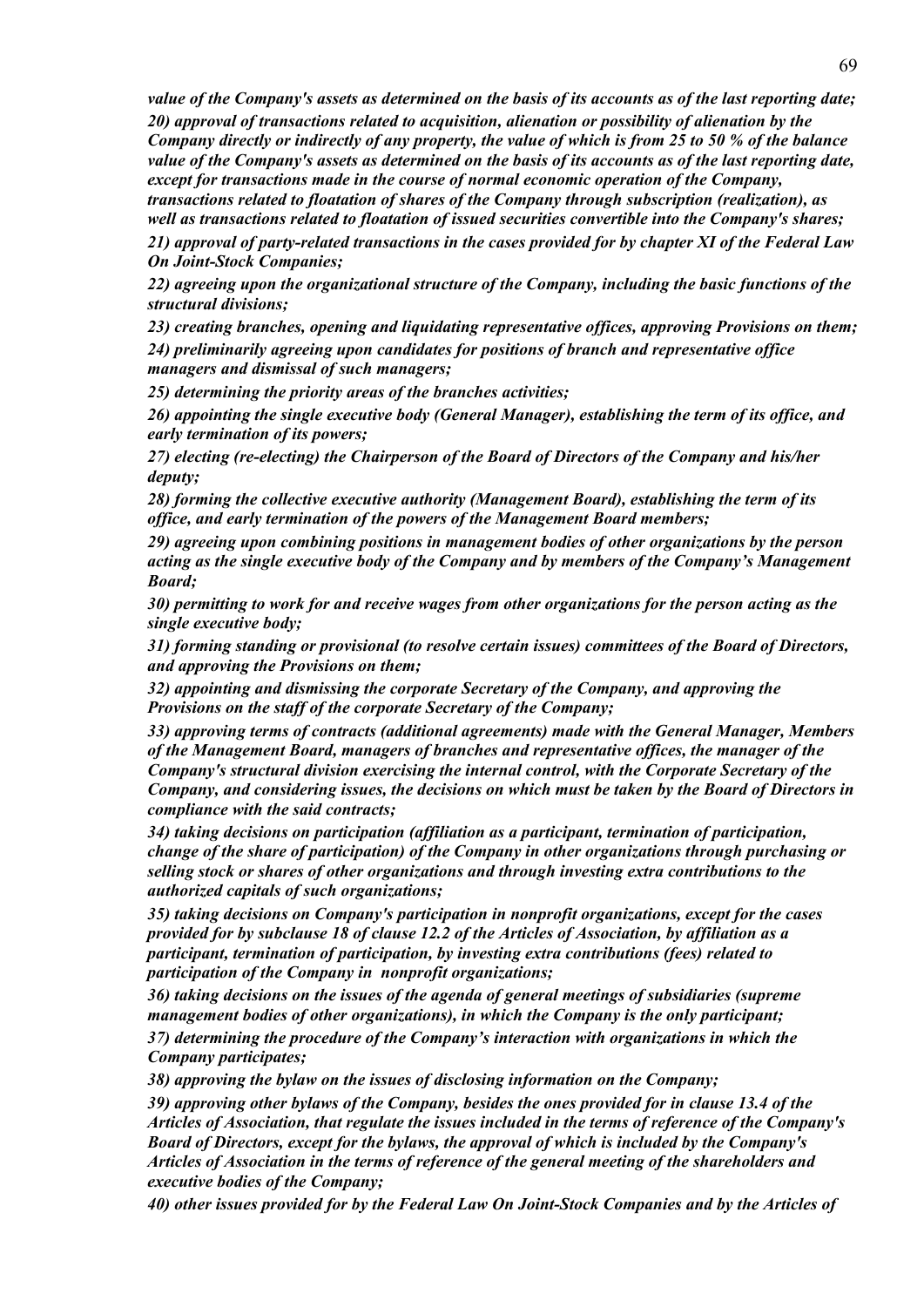#### *Association.*

Terms of reference of the Issuer's sole and collegiate executive bodies according to its Articles of Association (incorporation documents):

*The terms of reference of the Company's Management Board include the following issues of managing the current activities of the Company:* 

*1) developing proposals on the priority areas of the Company's activities, including draft annual budgets, medium- and long-term budgets, strategies and programmes of the Company's development, proposals on introducing amendments to the said documents;* 

*2) developing and approving internal control procedures;* 

*3) determining the personnel and social policy of the Company;* 

*4) considering and taking a decision on making collective agreements and covenants, and approving the bylaw regulating the general provisions on labour incentives;* 

*5) preparing materials and draft decisions on issues to be considered by the general meeting of the shareholders and the Board of Directors, and presenting the materials to committees of the Board of Directors;* 

*6) working out the engineering, financial, economic and rate policy of the Company and its branches, strategies and programmes for development of branches;* 

*7) working out the accounting policy, control over improvement of the methodology of book-keeping and managerial accounting, as well as over the introduction of reporting according to international accounting standards in the Company and branches;* 

*8) working out the methodology of planning, budgeting and controlling of the Company and its branches;* 

*9) working out the policy of ensuring the Company's and branches' security;* 

*10) determining the amount, form and procedure of endowing branches with property and withdrawing it from them;* 

*11) determining the number of the members of collective executive bodies of branches and appointing them, as well as early termination of their powers, approving the Provisions on the Collective Executive Body of a Branch;* 

*12) preliminarily agreeing upon candidates for the positions of deputy managers and chief accountants or branches and representative offices and dismissal of the said officials;* 

*13) approving terms of contracts (additional agreements) made with members of collective executive bodies of branches, with deputy managers, and chief accountants or branches and representative offices, and considering issues, the decisions on which are to be taken by the Management Board in compliance with the above agreements;* 

*14) approving annual and quarterly budgets of branches, introducing amendments to the said documents and considering the results of fulfilling them;* 

*15) analysis of the results of the operation of Company's structural divisions, including separate divisions, and working out obligatory instructions for improvement of their operation;* 

*16) approving the bylaws regulating the issues included in the terms of reference of the Company's Management Board, except for the bylaws approved by the general meeting of the shareholders and by the Board of Directors of the Company.* 

Data on availability of an issuer's bylaw establishing the rules of issuer's corporate behaviour: *there is no such bylaw*

#### **5.2. Information on Members of the Issuer's Management Bodies**

**Members of Issuer's Board of Directors (Supervisory Board).** 

Chairperson: *Valery Nikolayevich Yashin* Education: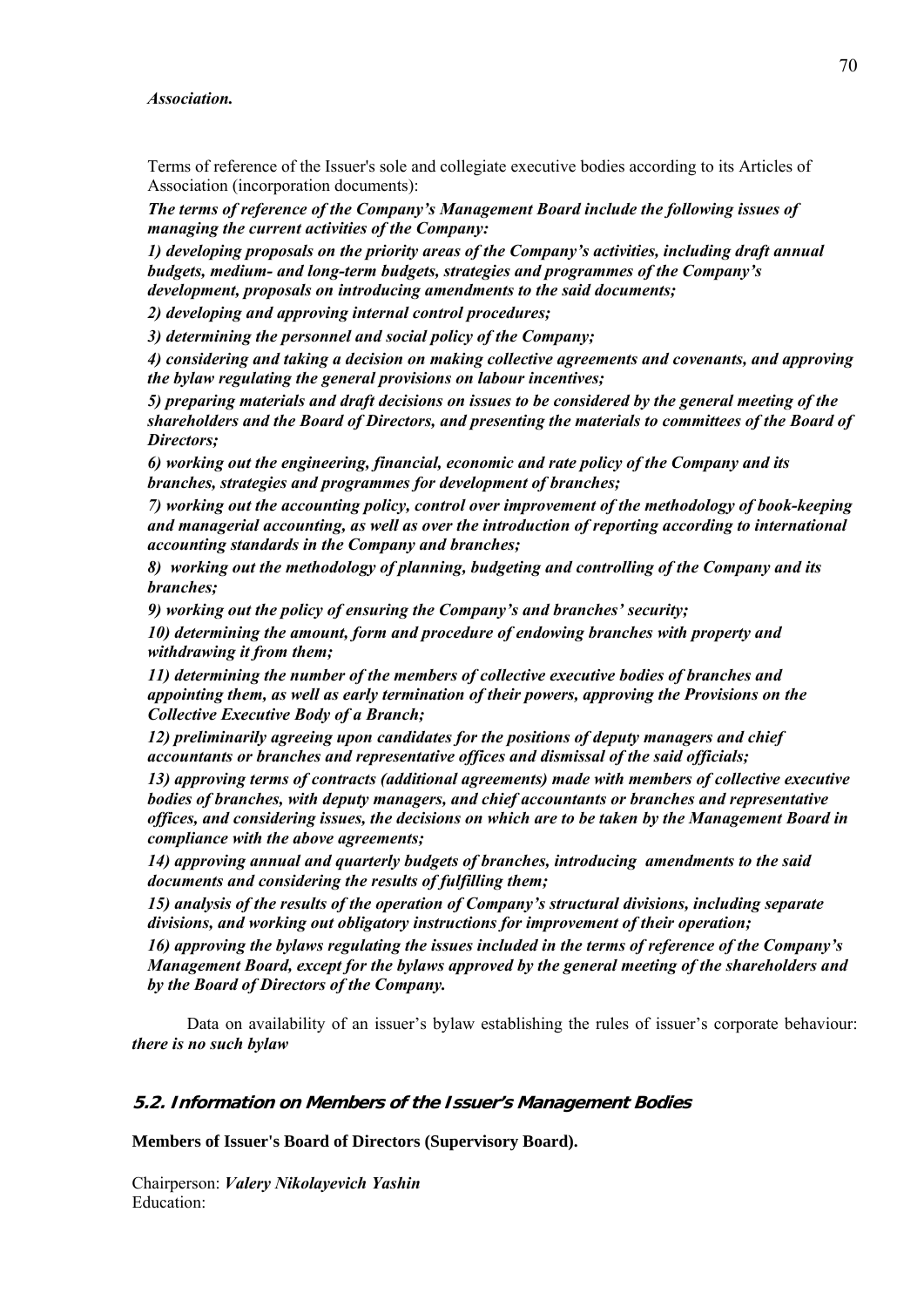Members of the Board of Directors: *Valery Nikolayevich Yashin* Year of birth: *1941*

Posts for the recent 5 years: Period: *1993 - 1999* Organization: *Petersburg Telephone Network Open Joint-Stock Company* Position: *General Manager*

Period: *1994 - 1999* Organization: *Petersburg Telephone Network Open Joint-Stock Company* Position: *Chairperson of the Management Board*

Period: *1994 – till now* Organization: *Open Joint-Stock Company North-West Telecom* Position: *member of the Board of Directors* 

Period: *1999 – till now* Organization: *Investment Communication Company - Open Joint-Stock Company* Position: *General Manager*

Period: *2000 – till now* Organization: *Investment Communication Company - Open Joint-Stock Company* Position: *Chairperson of the Management Board*

Period: *2001 - 2003* Organization: *Mobitel Private Company* Position: *member of the Board of Directors* 

Period: *2001 – till now* Organization: *Moscow City Telephone Network Open Joint-Stock Company* Position: *member of the Board of Directors* 

Period: *2001 – till now* Organization: *Rostelecom Open Joint-Stock Company* Position: *Chairperson of the Board of Directors*

Period: *2001 – till now* Organization: *TsentrTelecom Open Joint-Stock Company* Position: *Chairperson of the Board of Directors*

Period: *2001 - 2002* Organization: *Svyazinvest-Media Open Joint-Stock Company* Position: *Chairperson of the Board of Directors*

Period: *2001 – till now* Organization: *RTComm.RU Open Joint-Stock Company*  Position: *Chairperson of the Board of Directors*

Period: *2001 - 2002* Organization: *Open Joint-Stock Company Electrosvyaz of Oryol Oblast*  Position: *Chairperson of the Board of Directors*

Period: *2001 – till now* Organization: *Telecominvest Open Joint-Stock Company* Position: *Chairperson of the Board of Directors*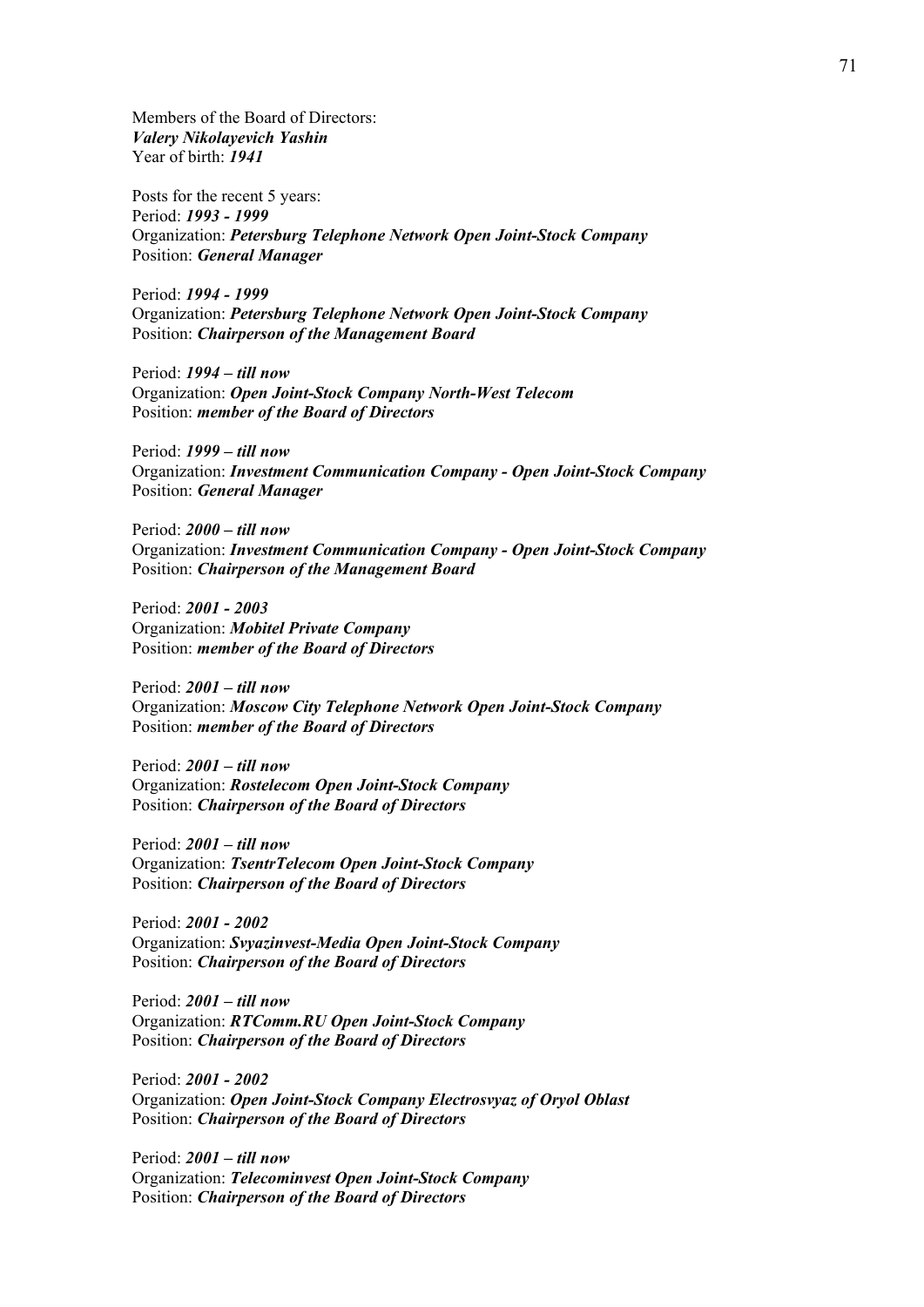Period: *2001 – till now* Organization: *Rostelecom-Garantiya Non-Governmental Pension Fund* Position: *Chairperson of the Fund Council*

Period: *2002 – till now* Organization: *Open Joint-Stock Company North-West Telecom* Position: *Chairperson of the Board of Directors*

Period: *2002 – till now* Organization: *Telecom-Soyuz Non-Governmental Pension Fund* Position: *Chairperson of the Fund Council*

Period: *2002 – till now* Organization: *National Payphone Network Open Joint-Stock Company* Position: *Chairperson of the Board of Directors*

Period: *2003 – till now* Organization: *The Russian Foundation of the History of Communications*  Position: *member of the Management Board* 

Period: *2003 – till now* Organization: *St. Petersburg Payphones Private Company* Position: *member of the Board of Directors* 

Share in the Issuer's authorized capital: *0.172%* Shares in the Issuer's subsidiaries/affiliates: *no shares*

*Alexandr Vyacheslavovich Ikonnikov* Year of birth: *1971* Education:

Posts for the recent 5 years: Period: *1997 - 1999* Organization: *Ministry of Fuel and Power Engineering of the Russian Federation* Position: *Head of the Department for foreign economic relations*

Period: *1999 - 2000* Organization: *National Association of stock market members* Position: *Deputy Chairperson of Executive Council*

Period: *2002 – till now* Organization: *Association of Independent Directors* Position: *Chairperson of the Management Board*

Period: *2002 – till now* Organization: *Association for Investors' Rights Protection*  Position: *Director*

Period: *2002 – till now* Organization: *Open Joint-Stock Company - Central Telecommunication Company*  Position: *member of the Board of Directors* 

Period: *2003 – till now* Organization: *Open Joint-Stock Company North-West Telecom* Position: *member of the Board of Directors*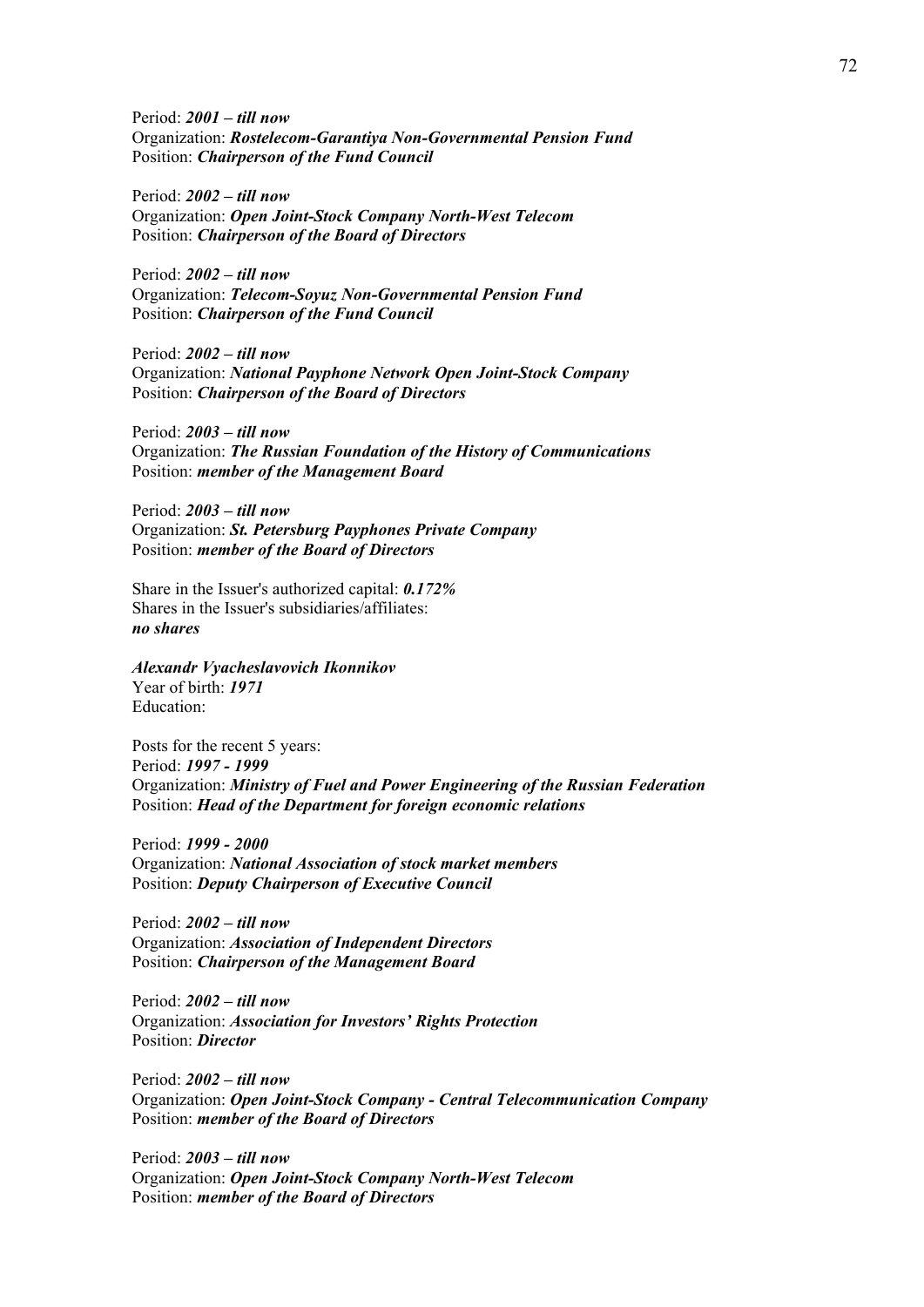Share in the Issuer's authorized capital: *no share* Shares in the Issuer's subsidiaries/affiliates: *no shares*

*Vadim Yevgenyevich Belov* Year of birth: *1958* Education:

Posts for the recent 5 years: Period: *1997 - 1998* Organization: *Joint-Stock Commercial Bank "International Financial Corporation"* Position: *Deputy Chairperson of the Management Board*

Period: *1998 - 1999* Organization: *SPK Capital Limited* Position: *Managing Director of the Moscow Representative office*

Period: *1999 - 2002* Organization: *Volgogradelectrosvyaz Public Company*  Position: *member of the Board of Directors* 

Period: *1999 – till now* Organization: *Investment Communication Company - Open Joint-Stock Company* Position: *Deputy General Manager* 

Period: *2000 – till now* Organization: *Investment Communication Company - Open Joint-Stock Company* Position: *member of the Management Board* 

Period: *2001 - 2002* Organization: *Sibirtelecom Open Joint-Stock Company* Position: *member of the Board of Directors* 

Period: *2002 - 2002* Organization: *Open Joint-Stock Company Svyazinform of Chelyabinsk Oblast*  Position: *member of the Board of Directors* 

Period: *2002 – till now* Organization: *Open Joint-Stock Company "South Telecommunication Company"* Position: *Chairperson of the Board of Directors*

Period: *2002 – till now* Organization: *Rostelecom Open Joint-Stock Company* Position: *member of the Board of Directors* 

Period: *2002 – till now* Organization: *Uralsvyazinform Public Company* Position: *Chairperson of the Board of Directors*

Period: *2002 - 2002* Organization: *Public Company Uraltelecom of Sverdlovsk Oblast*  Position: *Chairperson of the Board of Directors*

Period: *2002 - 2002* Organization: *Public Company Electrosvyaz of Rostov Oblast*  Position: *Chairperson of the Board of Directors*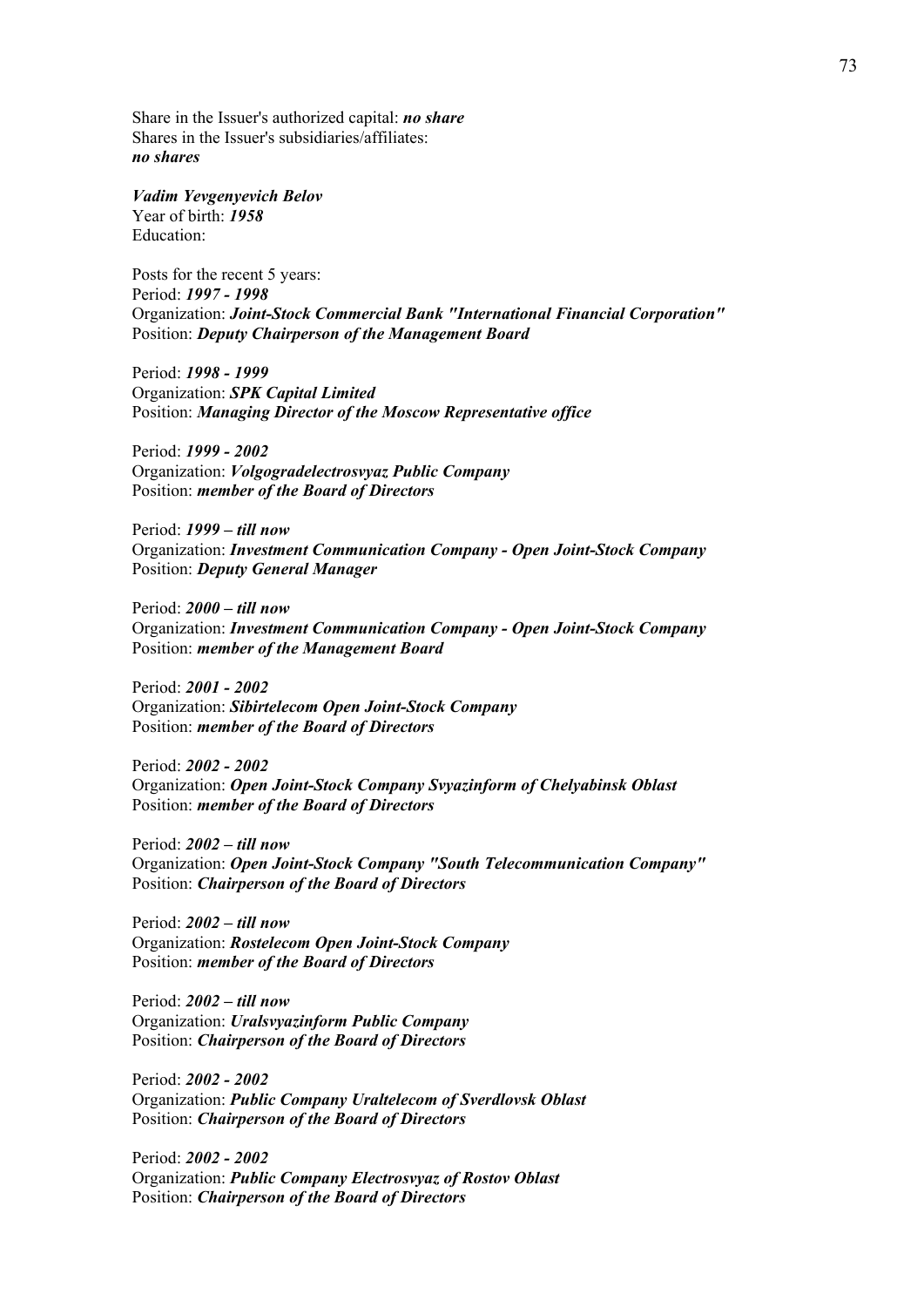Period: *2002 – till now* Organization: *TsentrTelecom Open Joint-Stock Company* Position: *member of the Board of Directors* 

Period: *2002 - 2003* Organization: *Open Joint-Stock Company Inter-Regional Commercial Bank of Communication and Information Support Development*  Position: *member of the Board of Directors* 

Period: *2002 – till now* Organization: *Tsentralny Telegraf Public Company* Position: *member of the Board of Directors* 

Period: *2002 - 2003* Organization: *RTK-Invest Private Company* Area of business: *financial services* Position: *Chairperson of the Board of Directors*

Period: *2002 – till now* Organization: *Open Joint-Stock Company North-West Telecom* Position: *member of the Board of Directors* 

Period: *2002 – till now* Organization: *RTK-Leasing Private Company* Position: *Member of the Board of Directors*

Period: *2002 – till now* Organization: *Non-Profit Partnership Centre for Research of Telecommunications Development Problems*  Position: *Chairman of the Board of the Partnership* 

Period: *2001 – till now* Organization: *Rostelecom-Garantiya Non-Governmental Pension Fund* Position: *Member of the Fund Council*

Period: *2003 – till now* Organization: *Telecom-Soyuz Non-Governmental Pension Fund* Position: *Member of the Fund Council*

Share in the Issuer's authorized capital: *0.00003%* Shares in the Issuer's subsidiaries/affiliates: *no shares*

*Ivan Ivanovich Rodionov* Year of birth: *1953* Education:

Posts for the recent 5 years: Period: *1997 – till now* Organization: *Brunswick Capital Management Investment Fund*  Position: *Managing director*

Period: *2001 - 2002* Organization: *Artelecom Public Company* Position: *member of the Board of Directors*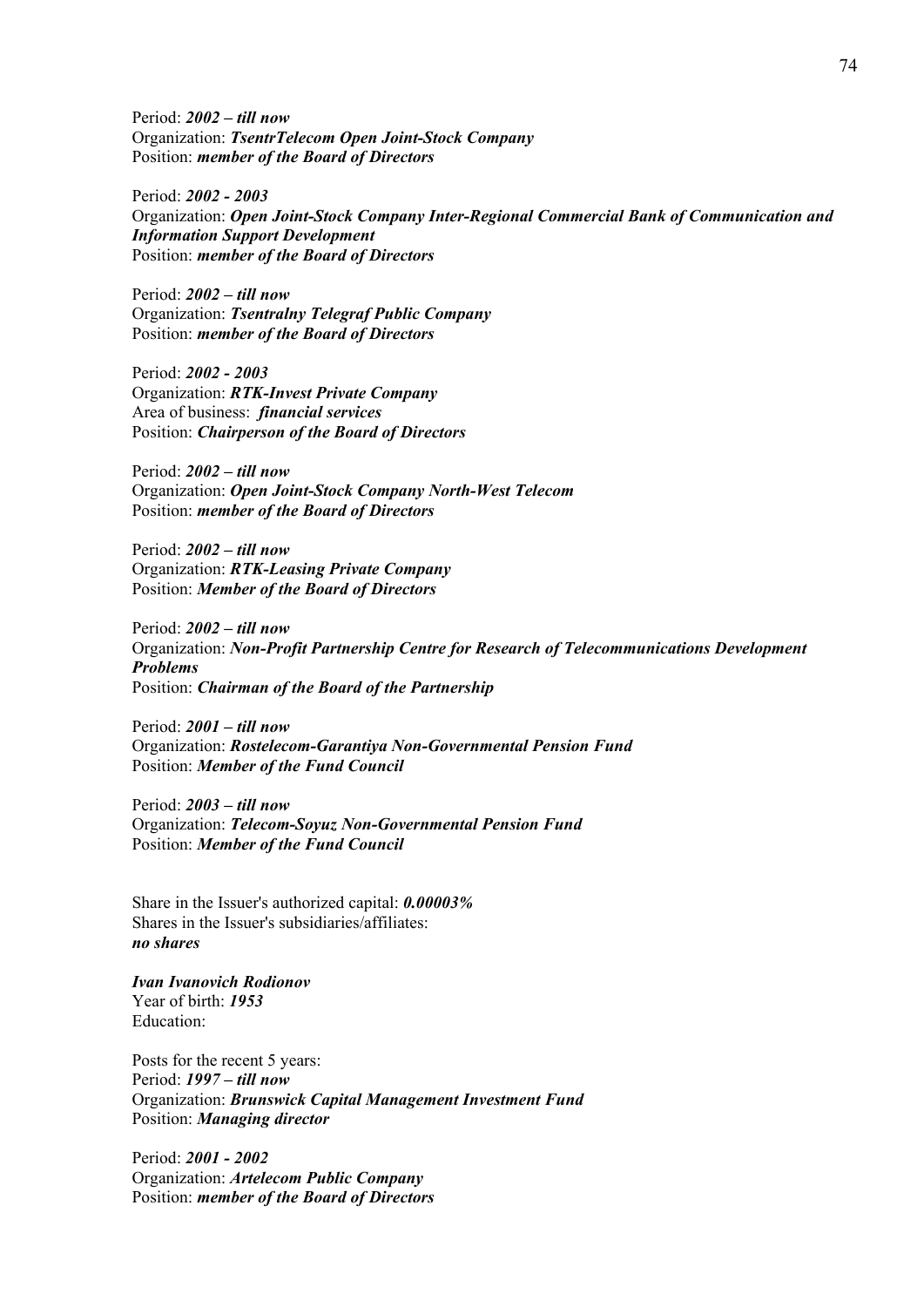Period: *2001 - 2002* Organization: *Public Company Electrosvyaz of the Republic of Karelia.* Position: *member of the Board of Directors* 

Period: *2002 – till now* Organization: *Open Joint-Stock Company North-West Telecom* Position: *member of the Board of Directors* 

Share in the Issuer's authorized capital: *no share* Shares in the Issuer's subsidiaries/affiliates: *no shares*

*Sergey Vladimirovich Soldatenkov* Year of birth: *1963* Education:

Posts for the recent 5 years: Period: *1994 - 1998* Organization: *Delta Telecom Private Company* Position: *General Manager*

Period: *1998 - 1999* Organization: *Telecominvest Open Joint-Stock Company* Position: *Deputy General Manager* 

Period: *1999 – till now* Organization: *Open Joint-Stock Company North-West Telecom* Area of business: *communication services*  Position: *member of the Board of Directors* 

Period: *1999 - 2000* Organization: *Petersburg Telephone Network Open Joint-Stock Company* Position: *First Deputy General Manager – Commercial Manager*

Period: *2000 - 2002* Organization: *Open Joint-Stock Company North-West Telecom* Position: *Chairperson of the Management Board*

Period: *2000 - 2002* Organization: *Open Joint-Stock Company North-West Telecom* Position: *General Manager*

Period: *2001 - 2003* Organization: *Lensvyaz Open Joint-Stock Company* Position: *member of the Board of Directors* 

Period: *2001 – till now* Organization: *Megafon Open Joint-Stock Company* Position: *member of the Board of Directors* 

Period: *2001 – till now* Organization: *Telecominvest Open Joint-Stock Company* Position: *member of the Board of Directors* 

Period: *2001 - 2003* Organization: *Delta Telecom Private Company*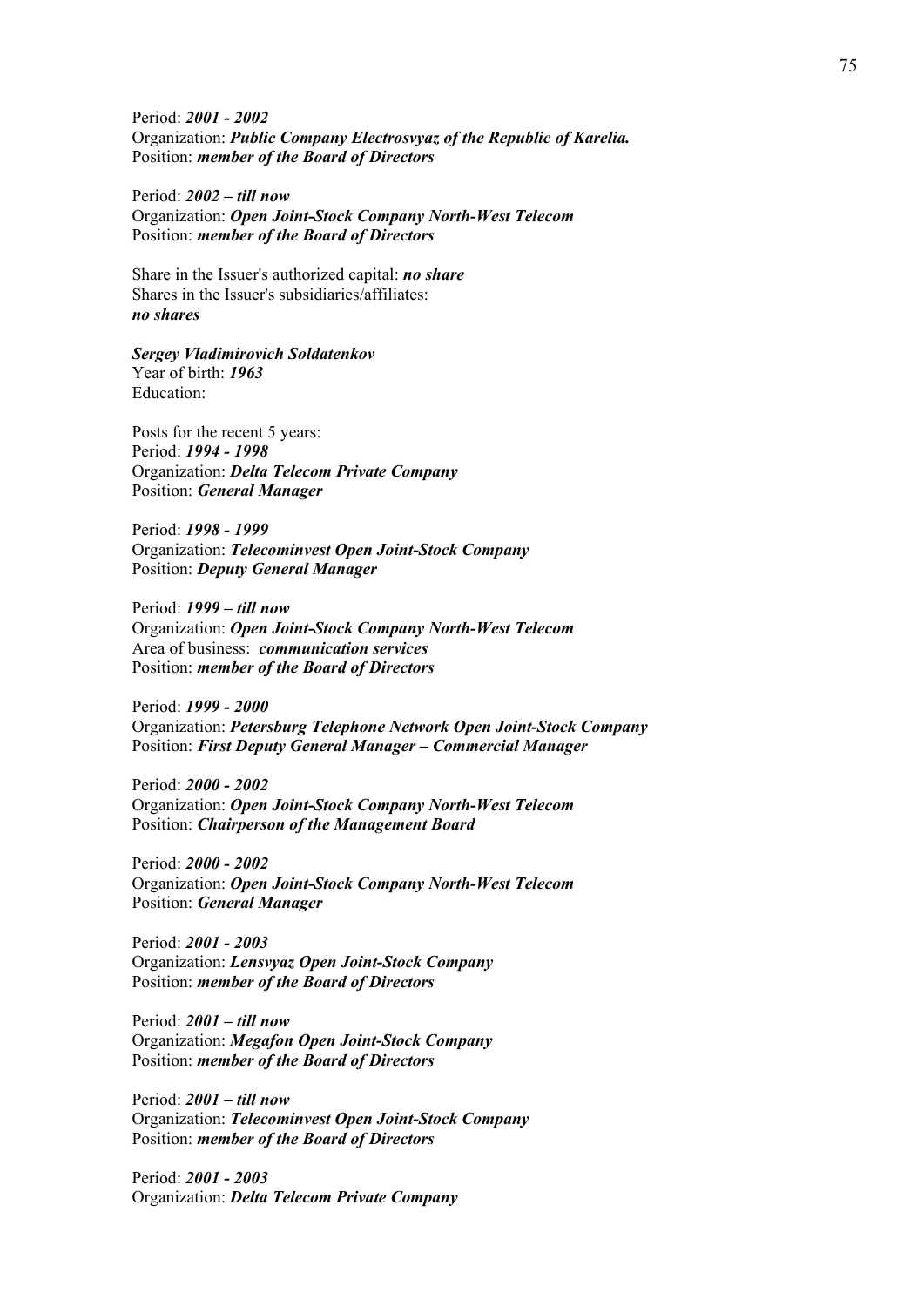Position: *member of the Board of Directors* 

Period: *2001 - 2003* Organization: *North-West Telecombank Private Company* Position: *member of the Supervisory Board*

Period: *2002 – till now* Organization: *Sonik Duo Private Company* Position: *member of the Board of Directors* 

Period: *2003 – till now* Organization: *Megafon Open Joint-Stock Company* Position: *Chairperson of the Management Board*

Period: *2003 – till now* Organization: *Megafon Open Joint-Stock Company* Position: *General Manager*

Share in the Issuer's authorized capital: *0.0024%* Shares in the Issuer's subsidiaries/affiliates: *no shares*

*Dmitry Vladimirovich Levkovsky* Year of birth: *1965* Education:

Posts for the recent 5 years: Period: *1995 – till now* Organization: *"NCH Advisors, Inc"* Position: *Vice-President*

Period: *2000 – till now* Organization: *Open Joint-Stock Company North-West Telecom* Position: *member of the Board of Directors* 

Period: *2002 – till now* Organization: *Uralsvyazinform Public Company* Position: *member of the Board of Directors* 

Share in the Issuer's authorized capital: *no share* Shares in the Issuer's subsidiaries/affiliates: *no shares*

*Irina Mikhailovna Ragozina* Year of birth: *1950* Education:

Posts for the recent 5 years: Period: *1996 – till now* Organization: *Open Joint-Stock Company North-West Telecom* Position: *member of the Board of Directors* 

Period: *1997 - 1999* Organization: *Investment Communication Company - Open Joint-Stock Company* Position: *Shareholding Management Service Manager*

Period: *1999 – till now*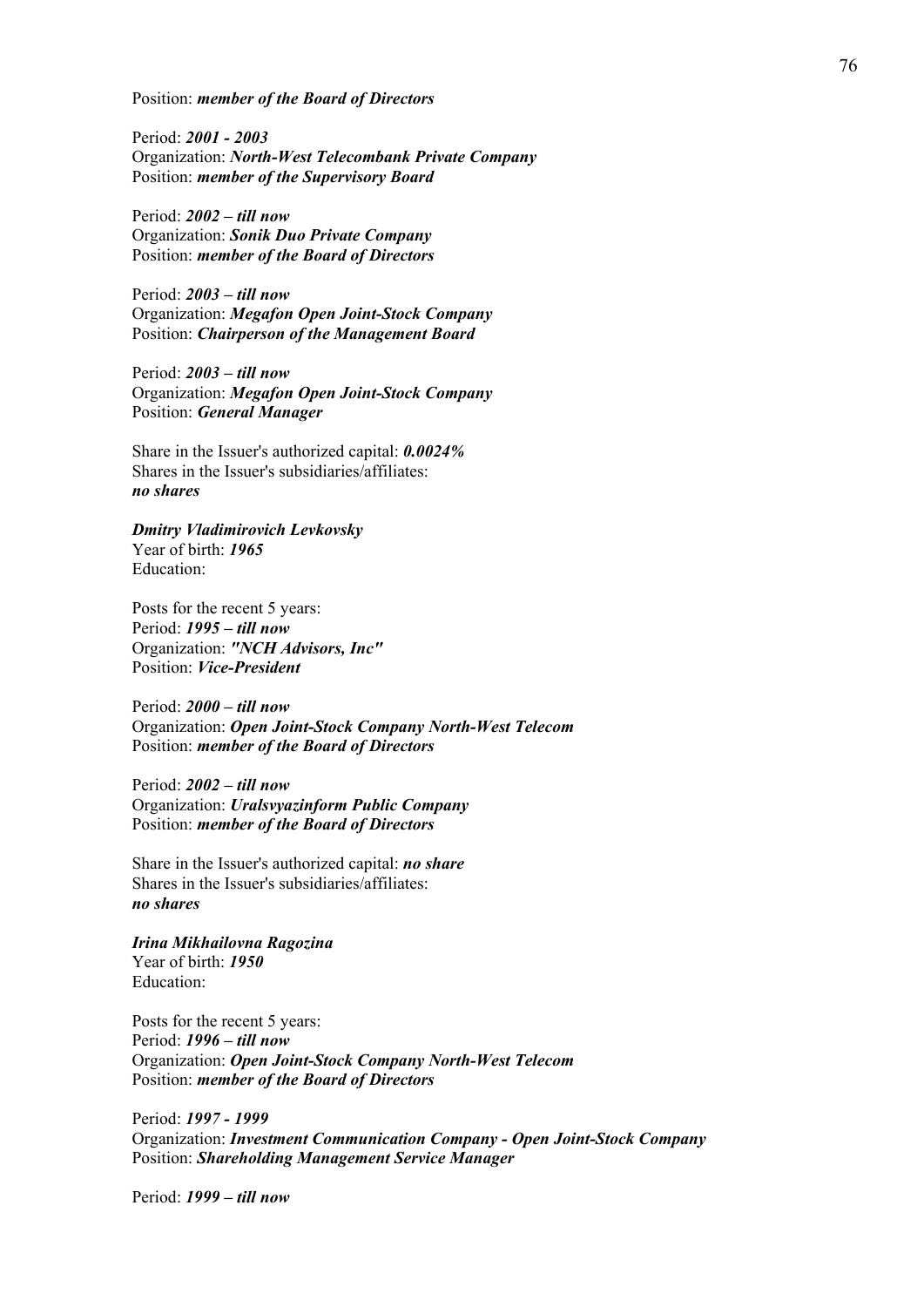Organization: *Investment Communication Company - Open Joint-Stock Company* Area of business: *communication* Position: *Corporate Management Department Director*

Period: *2001 – till now* Organization: *Moscow City Telephone Network Open Joint-Stock Company* Position: *member of the Board of Directors* 

Period: *2001 - 2002* Organization: *Open Joint-Stock Company Electrosvyaz of Kurgan Oblast*  Position: *member of the Board of Directors* 

Period: *2001 - 2002* Organization: *Kamchatsvyazinform Open Joint-Stock Company*  Position: *Chairperson of the Board of Directors*

Period: *2001 - 2002* Organization: *Open Joint-Stock Company Svyazinform of Chelyabinsk Oblast*  Position: *Chairperson of the Board of Directors*

Period: *2002 – till now* Organization: *Rostelecom Open Joint-Stock Company* Position: *member of the Board of Directors* 

Share in the Issuer's authorized capital: *no share* Shares in the Issuer's subsidiaries/affiliates: *no shares*

*Yury Alexandrovich Bilibin*

Year of birth: *1971* Education:

Posts for the recent 5 years: Period: *1997 - 1998* Organization: *Petersburg Telephone Network Open Joint-Stock Company* Position: *Manager of the Department for Relations with Subsidiaries*

Period: *1998 - 1999* Organization: *Petersburg Telephone Network Open Joint-Stock Company* Position: *Manager of the Long-Term Investment and Securities Department* 

Period: *1999 - 2000* Organization: *Petersburg Telephone Network Open Joint-Stock Company* Position: *Deputy Commercial Manager*

Period: *2000 – till now* Organization: *Investment Communication Company - Open Joint-Stock Company* Position: *Assistant General Manager*

Period: *2000 – till now* Organization: *Open Joint-Stock Company North-West Telecom* Position: *member of the Board of Directors* 

Period: *2001 – till now* Organization: *Medexpress Private Insurance Company* Position: *member of the Supervisory Board*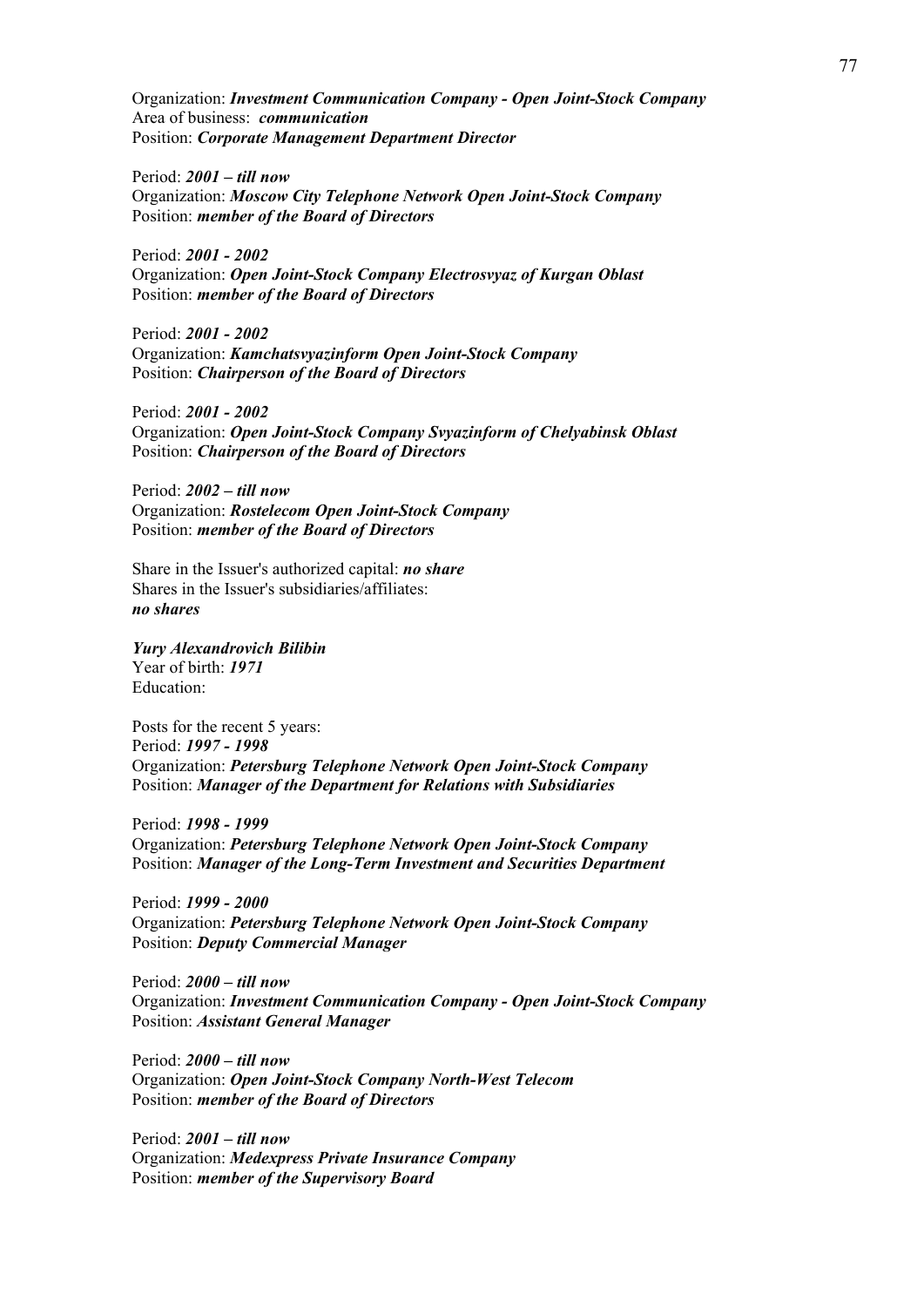Period: *2001 – till now* Organization: *North-West Telecombank Private Company* Position: *member of the Supervisory Board*

Period: *2001 – till now* Organization: *National Payphone Network Open Joint-Stock Company* Position: *member of the Board of Directors* 

Period: *2001 – till now* Organization: *RTComm.RU Open Joint-Stock Company*  Position: *member of the Board of Directors* 

Period: *2001 - 2002* Organization: *Open Joint-Stock Company Svyazinform of Samara Oblast*  Position: *member of the Board of Directors* 

Period: *2001 – till now* Organization: *Uralsvyazinform Public Company* Position: *member of the Board of Directors* 

Period: *2001 - 2002* Organization: *Magadansvyazinform Open Joint-Stock Company* Position: *member of the Board of Directors* 

Period: *2001 - 2002* Organization: *Murmanelectrosvyaz Open Joint-Stock Company*  Position: *member of the Board of Directors* 

Period: *2001 - 2003* Organization: *Open Joint-Stock Company The St. Petersburg Bank of Reconstruction and Development* Position: *Chairperson of the Board of Directors*

Period: *2001 - 2002* Organization: *Open Joint-Stock Company Electrosvyaz of Oryol Oblast*  Position: *member of the Board of Directors* 

Period: *2001 – till now* Organization: *Open Joint-Stock Company Inter-Regional Commercial Bank of Communication and Information Support Development*  Position: *member of the Board of Directors* 

Period: *2001 – till now* Organization: *Rostelecom-Garantiya Non-Governmental Pension Fund* Position: *Fund member*

Period: *2002 – till now* Organization: *RTK-Leasing Private Company* Position: *member of the Board of Directors* 

Period: *2002 - 2003* Organization: *RTK-Invest Private Company* Position: *member of the Board of Directors* 

Period: *2002 - 2003* Organization: *Private company "Interfax-Telecom Informational agency "* Position: *member of the Board of Directors*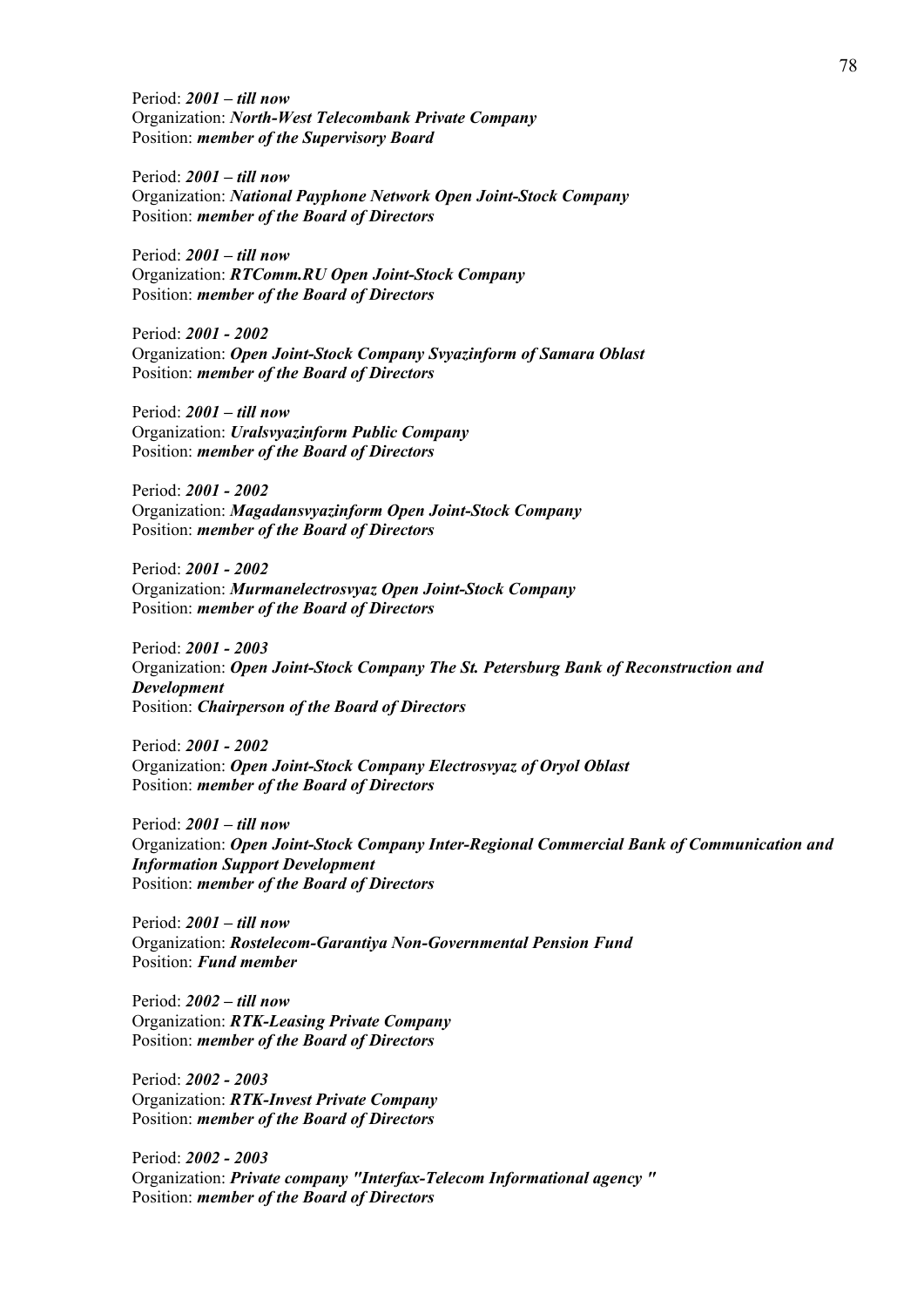Period: *2002 – till now* Organization: *Svyazinvest-Media Open Joint-Stock Company* Position: *Chairperson of the Board of Directors*

Period: *2002 – till now* Organization: *Mobitel Private Company* Position: *member of the Board of Directors* 

Period: *2002 - 2003* Organization: *Lensvyaz Open Joint-Stock Company* Position: *member of the Board of Directors* 

Period: *2002 - 2002* Organization: *Public Company Electrosvyaz of Kaliningrad Oblast*  Position: *member of the Board of Directors* 

Share in the Issuer's authorized capital: *no share* Shares in the Issuer's subsidiaries/affiliates: *no shares*

*Alexandr Alexandrovich Gogol* Year of birth: *1946* Education:

Posts for the recent 5 years: Period: *1998 – till now* Organization: *Prof. M.A. Bonch-Bruyevich Saint Petersburg State University of Telecommunication* Position: *Rector*

Period: *2000 – till now* Organization: *St. Petersburg Telecommunication Centre - Private Company* Position: *Member of the Board of Directors*

Period: *2003 – till now* Organization: *Open Joint-Stock Company North-West Telecom* Position: *member of the Board of Directors* 

Share in the Issuer's authorized capital: *no share* Shares in the Issuer's subsidiaries/affiliates: *no shares*

*Alexandr Abramovich Sysoyev* Year of birth: *1949* Education:

Posts for the recent 5 years: Period: *1995 - 1998* Organization: *Open Joint-Stock Company Saint Petersburg Telegraph* Position: *Chairperson of the Management Board*

Period: *1995 - 1998* Organization: *Open Joint-Stock Company Saint Petersburg Telegraph* Position: *General Manager*

Period: *1998 - 2002* Organization: *Lensvyaz Open Joint-Stock Company*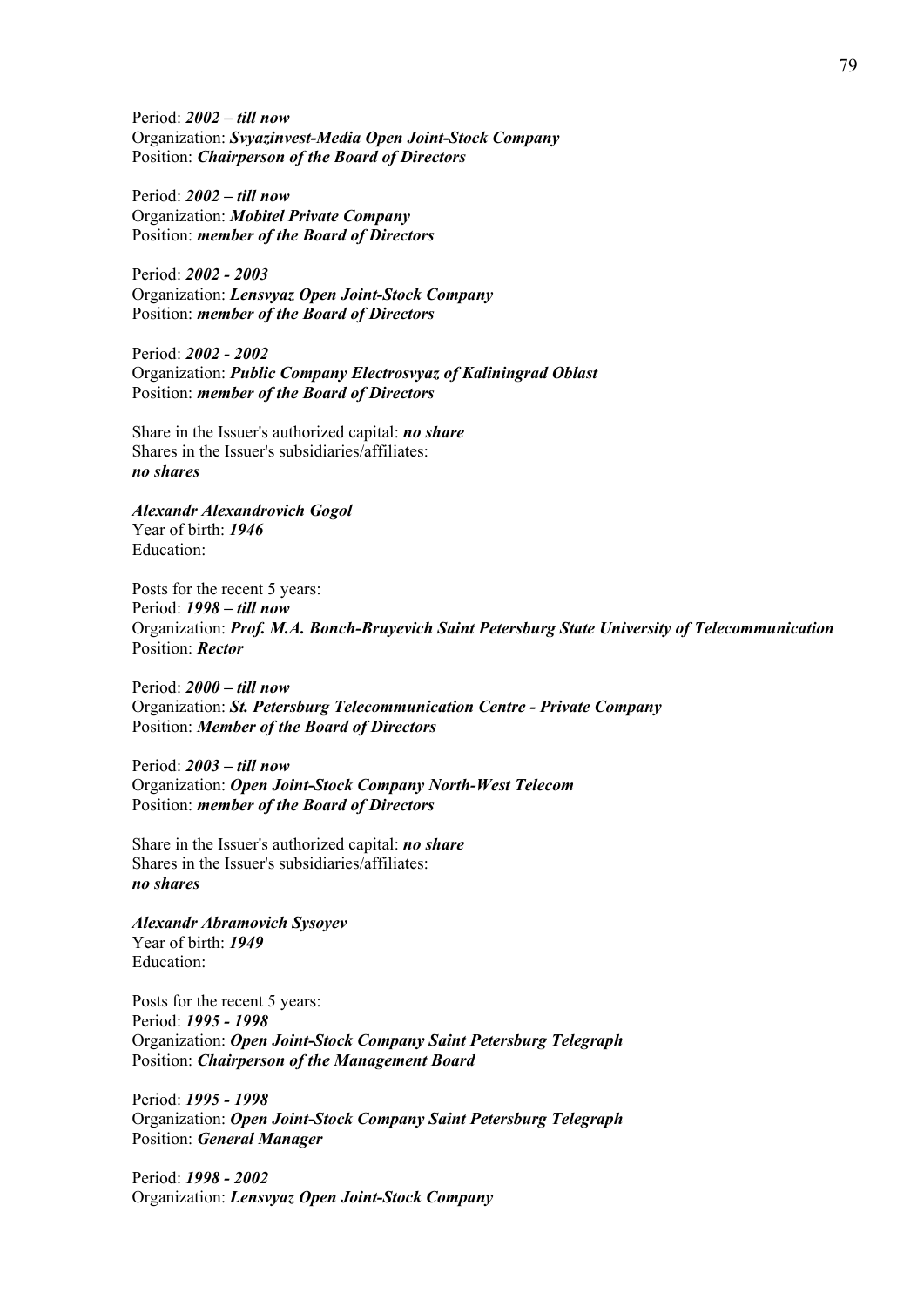Position: *General Manager*

Period: *1998 - 2003* Organization: *Lensvyaz Open Joint-Stock Company* Position: *member of the Board of Directors* 

Period: *1998 - 2002* Organization: *Lensvyaz Open Joint-Stock Company* Position: *Chairperson of the Management Board*

Period: *2002 – till now* Organization: *Telecominvest Open Joint-Stock Company* Position: *member of the Board of Directors* 

Period: *2002 – till now* Organization: *Open Joint-Stock Company North-West Telecom* Position: *Chairperson of the Management Board*

Period: *2002 – till now* Organization: *Open Joint-Stock Company North-West Telecom* Position: *member of the Board of Directors* 

Period: *2002 – till now* Organization: *Open Joint-Stock Company North-West Telecom* Position: *General Manager*

Period: *2002 – till now* Organization: *Delta Telecom Private Company* Position: *member of the Board of Directors* 

Period: *2003 – till now* Organization: *St. Petersburg Telecommunication Centre - Private Company* Area of business: *communication specialists training* Position: *member of the Board of Directors* 

Period: *2003 – till now* Organization: *Neva Kabel Private Company* Position: *member of the Board of Directors* 

Period: *2003 – till now* Organization: *Kolatelecom Open Joint-Stock Company* Position: *member of the Board of Directors* 

Share in the Issuer's authorized capital: *0.0376%* Shares in the Issuer's subsidiaries/affiliates: *no shares*

*Oleg Anatolyevich Lebedinets*

Year of birth: *1977* Education:

Posts for the recent 5 years: Period: *1999 - 2000* Organization: *Wood & Company - Investment company*  Position: *Financial analyst*

Period: *2000 - 2000*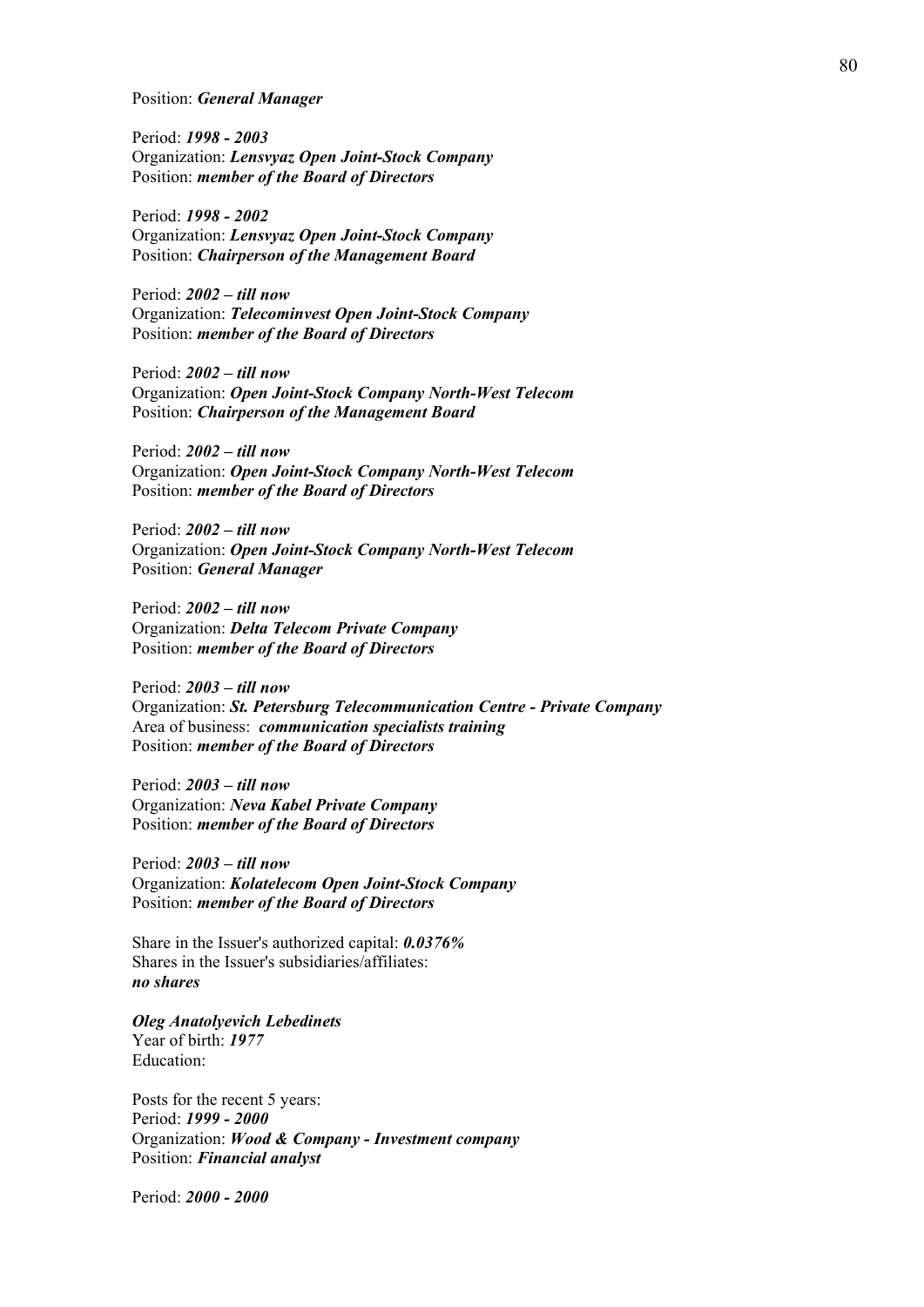Organization: *Alfa Capital Investment bank* Position: *Deputy Director of the Research Department*

Period: *2000 – till now* Organization: *Brunswick Asset Management* Position: *Director of the Investment fund Analytical department*

Period: *2002 – till now* Organization: *Open Joint-Stock Company North-West Telecom* Position: *member of the Board of Directors* 

Share in the Issuer's authorized capital: *no share* Shares in the Issuer's subsidiaries/affiliates: *no shares*

#### **Issuer's Collegiate executive management body**

*Igor Nikolayevich Samylin* Year of birth: *1957* Education:

Posts for the recent 5 years: Period: *1997 - 1998* Organization: *Neda Private Company* Position: *General Manager*

Period: *1998 - 1999* Organization: *Petersburg Telephone Network Open Joint-Stock Company* Position: *Vyborgsky Telephone Centre Manager*

Period: *1999 - 2000* Organization: *Petersburg Telephone Network Open Joint-Stock Company* Position: *Customers Department Manager - Customers Manager*

Period: *2000 – till now* Organization: *Open Joint-Stock Company North-West Telecom* Position: *member of the Management Board* 

Period: *2000 - 2002* Organization: *Open Joint-Stock Company North-West Telecom* Position: *First Deputy General Manager - Commercial manager, head of the Petersburg Telephone Network branch*

Period: *2001 – till now* Organization: *Petersburg Transit Telecom Public Company* Position: *member of the Board of Directors* 

Period: *2001 – till now* Organization: *Telecominvest Open Joint-Stock Company* Position: *member of the Board of Directors* 

Period: *2001 – till now* Organization: *Telecominvest Production Private Company* Position: *member of the Board of Directors* 

Period: *2001 - 2002*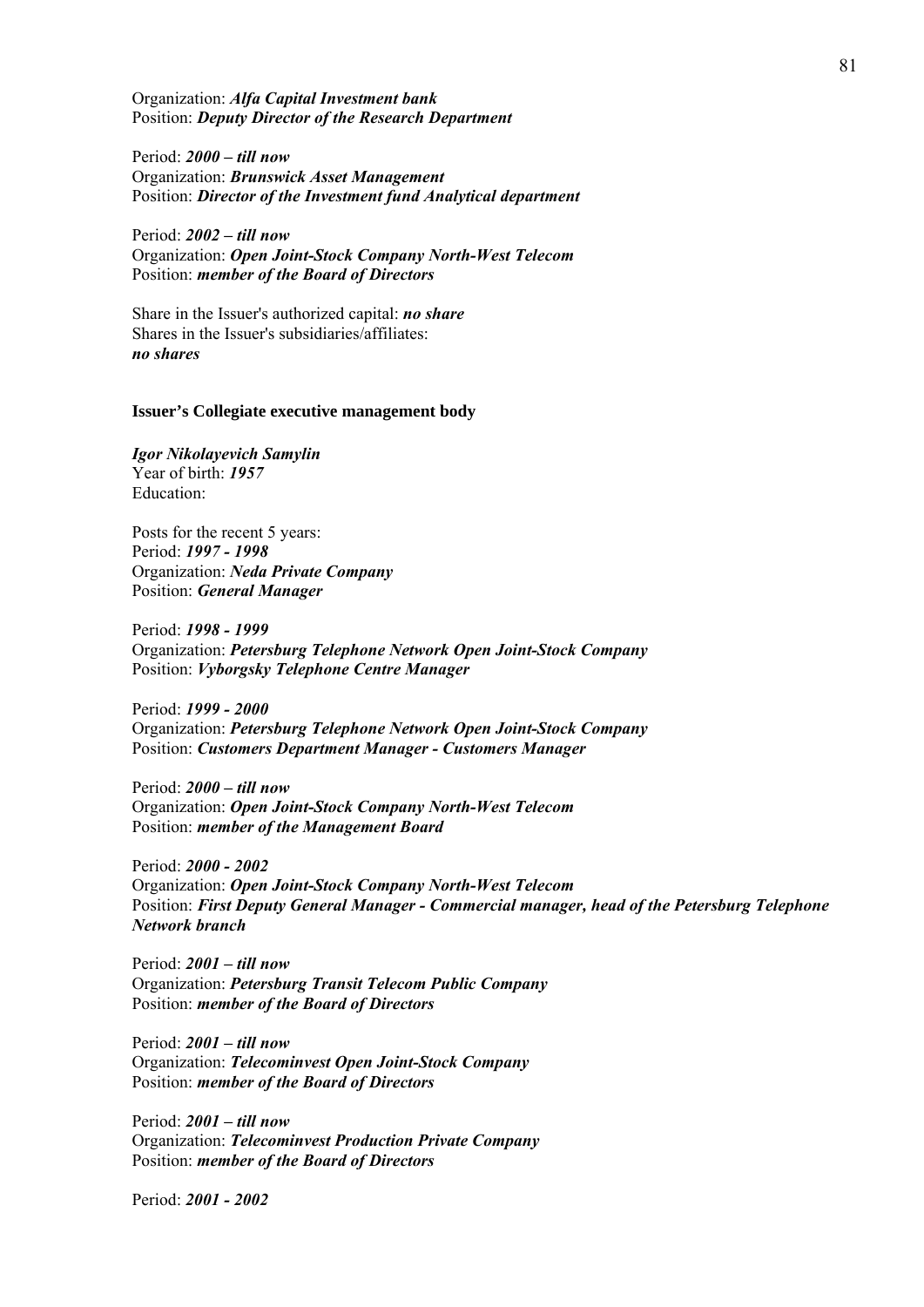Organization: *Murmanelectrosvyaz Open Joint-Stock Company*  Position: *member of the Board of Directors* 

Period: *2001 - 2003* Organization: *Lensvyaz Open Joint-Stock Company* Position: *member of the Board of Directors* 

Period: *2001 - 2003* Organization: *St. Petersburg Telecommunication Centre - Private Company* Position: *member of the Board of Directors* 

Period: *2001 – till now* Organization: *"St. Petersburg Informational Company" Private Company* Position: *member of the Board of Directors* 

Period: *2001 - 2002* Organization: *Public Company Electrosvyaz of Kaliningrad Oblast*  Position: *member of the Board of Directors* 

Period: *2001 – till now* Organization: *PeterStar Private Company* Position: *member of the Board of Directors* 

Period: *2002 - 2002* Organization: *Open Joint-Stock Company North-West Telecom* Position: *Deputy General Manager in charge of commercial affairs – Regional Manager of the Petersburg Telephone Network branch*

Period: *2002 - 2003* Organization: *Open Joint-Stock Company North-West Telecom* Position: *Deputy General manager - Manager for strategic policy and business development - regional manager of the Petersburg Telephone Network branch*

Period: *2002 – till now* Organization: *Open Joint-Stock Company North-West Telecom* Position: *regional manager of the Petersburg Telephone Network branch*

Period: *2002 – till now* Organization: *Giprosvyaz SPb Public Company* Position: *member of the Board of Directors* 

Period: *2002 – till now* Organization: *TCI Telesense Private Company* Position: *member of the Board of Directors* 

Share in the Issuer's authorized capital: *no share* Shares in the Issuer's subsidiaries/affiliates: *no shares*

*Nikolay Gennadyevich Bredkov* Year of birth: *1953* Education:

Posts for the recent 5 years: Period: *1996 - 1999* Organization: *Petersburg Telephone Network Open Joint-Stock Company* Position: *Deputy General Manager in charge of Economics and Finance*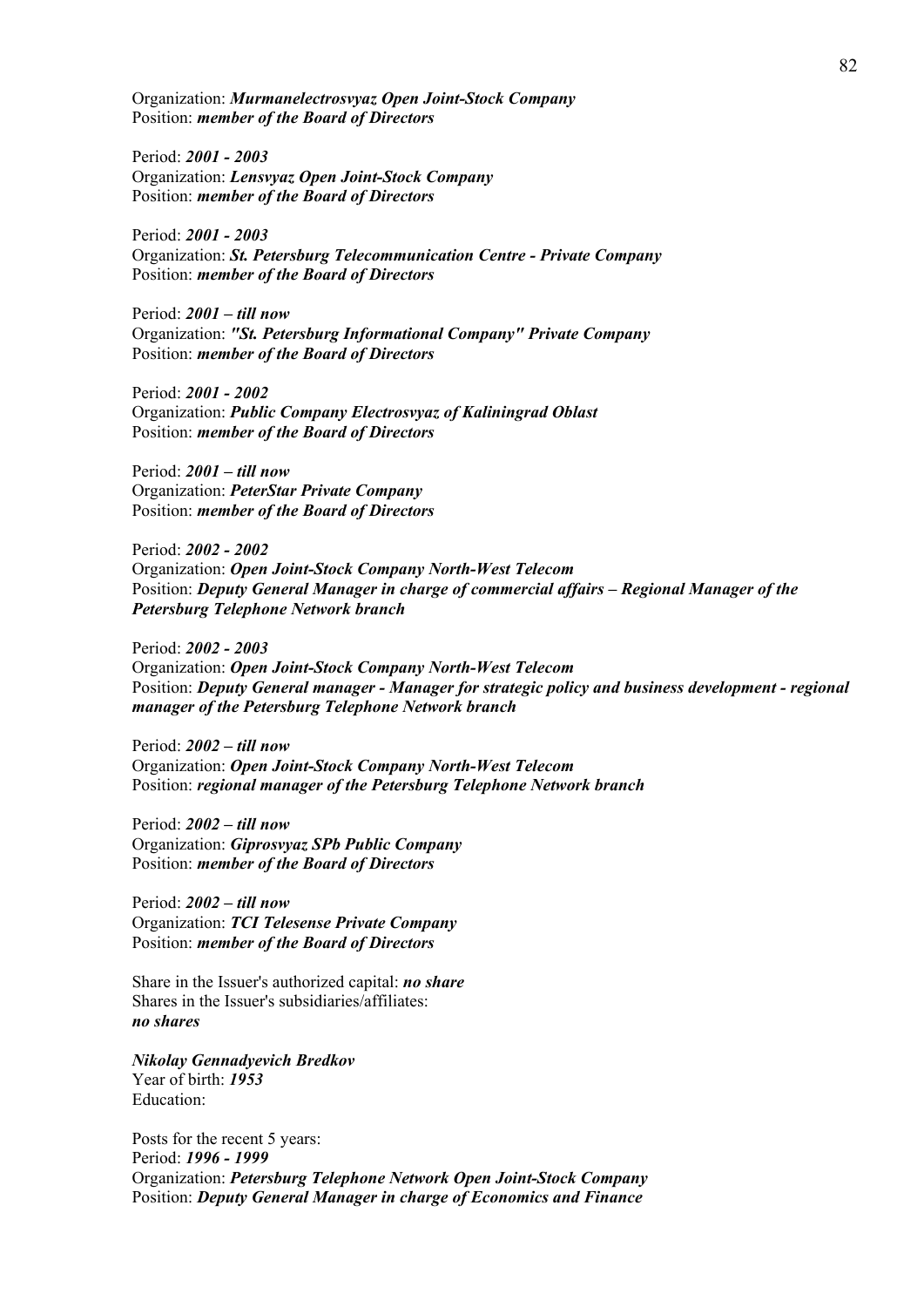Period: *1999 - 2000* Organization: *Petersburg Telephone Network Open Joint-Stock Company* Position: *Deputy Economics and Finance Director - Manager of the Labour Organization and Remuneration Department of the Financial Economic Service of the Central Directorate* 

Period: *2000 - 2002* Organization: *Public Company Electrosvyaz of the Republic of Karelia.* Position: *member of the Board of Directors* 

Period: *2000 - 2002* Organization: *Artelecom Public Company* Position: *member of the Board of Directors* 

Period: *2001 - 2002* Organization: *Public Company Electrosvyaz of Vologda Oblast*  Position: *member of the Board of Directors* 

Period: *2001 - 2002* Organization: *Cherepovetsectrosvyaz Public Company* Position: *member of the Board of Directors* 

Period: *2001 - 2002* Organization: *Open Joint-Stock Company North-West Telecom* Position: *Manager in charge of structural reorganization*

Period: *2002 – till now* Organization: *Open Joint-Stock Company North-West Telecom* Position: *member of the Management Board* 

Period: *2002 – till now* Organization: *Open Joint-Stock Company North-West Telecom* Position: *Deputy General Manager in charge of corporate management*

Period: *2003 – till now* Organization: *Lensvyaz Open Joint-Stock Company* Position: *member of the Board of Directors* 

Period: *2003 – till now* Organization: *WestBaltTelecom Private Company* Position: *member of the Board of Directors* 

Period: *2003 – till now* Organization: *Vologda Cellular Communication Private Company* Position: *member of the Board of Directors* 

Share in the Issuer's authorized capital: *0.00633%* Shares in the Issuer's subsidiaries/affiliates: *no shares*

*Maya Mikhaylovna Semchenko* Year of birth: *1967* Education:

Posts for the recent 5 years: Period: *1995 - 2000* Organization: *Delta Telecom Private Company*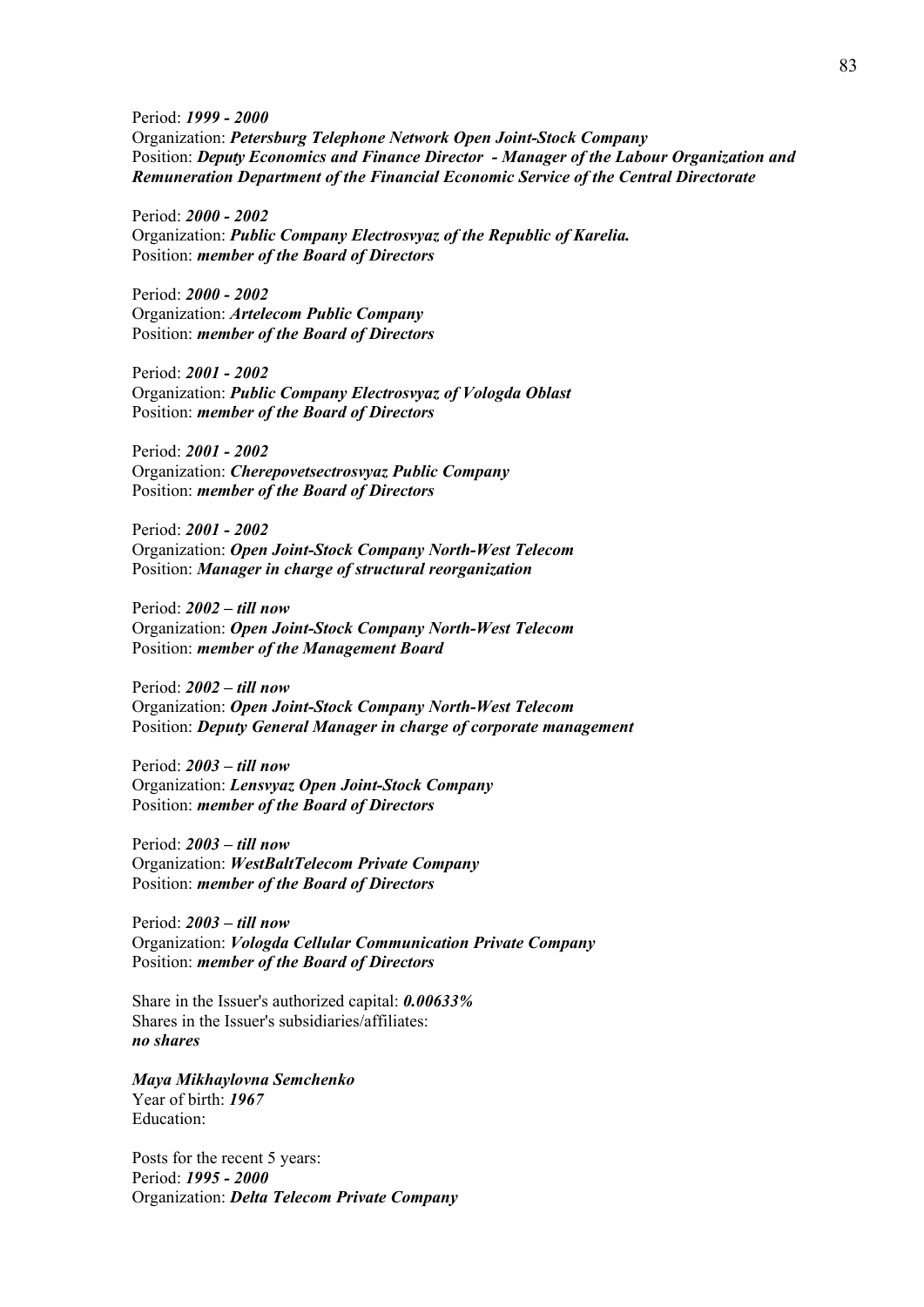Position: *Chief Accountant, Financial Manager* 

Period: *2000 - 2002* Organization: *Open Joint-Stock Company North-West Telecom* Position: *Chief Accountant, Accounting Board Manager*

Period: *2000 – till now* Organization: *Open Joint-Stock Company North-West Telecom* Position: *member of the Management Board* 

Period: *2001 - 2003* Organization: *Open Joint-Stock Company The St. Petersburg Bank of Reconstruction and Development* Position: *member of the Board of Directors* 

Period: *2002 – till now* Organization: *Open Joint-Stock Company North-West Telecom* Position: *Chief Accountant*

Share in the Issuer's authorized capital: *no share* Shares in the Issuer's subsidiaries/affiliates: *no shares*

#### *Vladimir Alexandrovich Akulich*

Year of birth: *1956* Education:

Posts for the recent 5 years: Period: *1992 - 1998* Organization: *PeterStar Private Company* Position: *General Manager*

Period: *1998 - 2000* Organization: *Petersburg Telephone Network Open Joint-Stock Company* Position: *Construction Manager*

Period: *2000 - 2000* Organization: *Telecominvest Open Joint-Stock Company* Position: *Deputy General Manager* 

Period: *2000 - 2002* Organization: *Open Joint-Stock Company North-West Telecom* Position: *Long-Distance International Communication Manager – Manager of the Long-Distance International Telephone branch*

Period: *2000 – till now* Organization: *Open Joint-Stock Company North-West Telecom* Position: *member of the Management Board* 

Period: *2001 - 2002* Organization: *Novgorodtelecom Open Joint-Stock Company* Position: *member of the Board of Directors* 

Period: *2001 - 2002* Organization: *St. Petersburg International Private Company* Position: *member of the Board of Directors*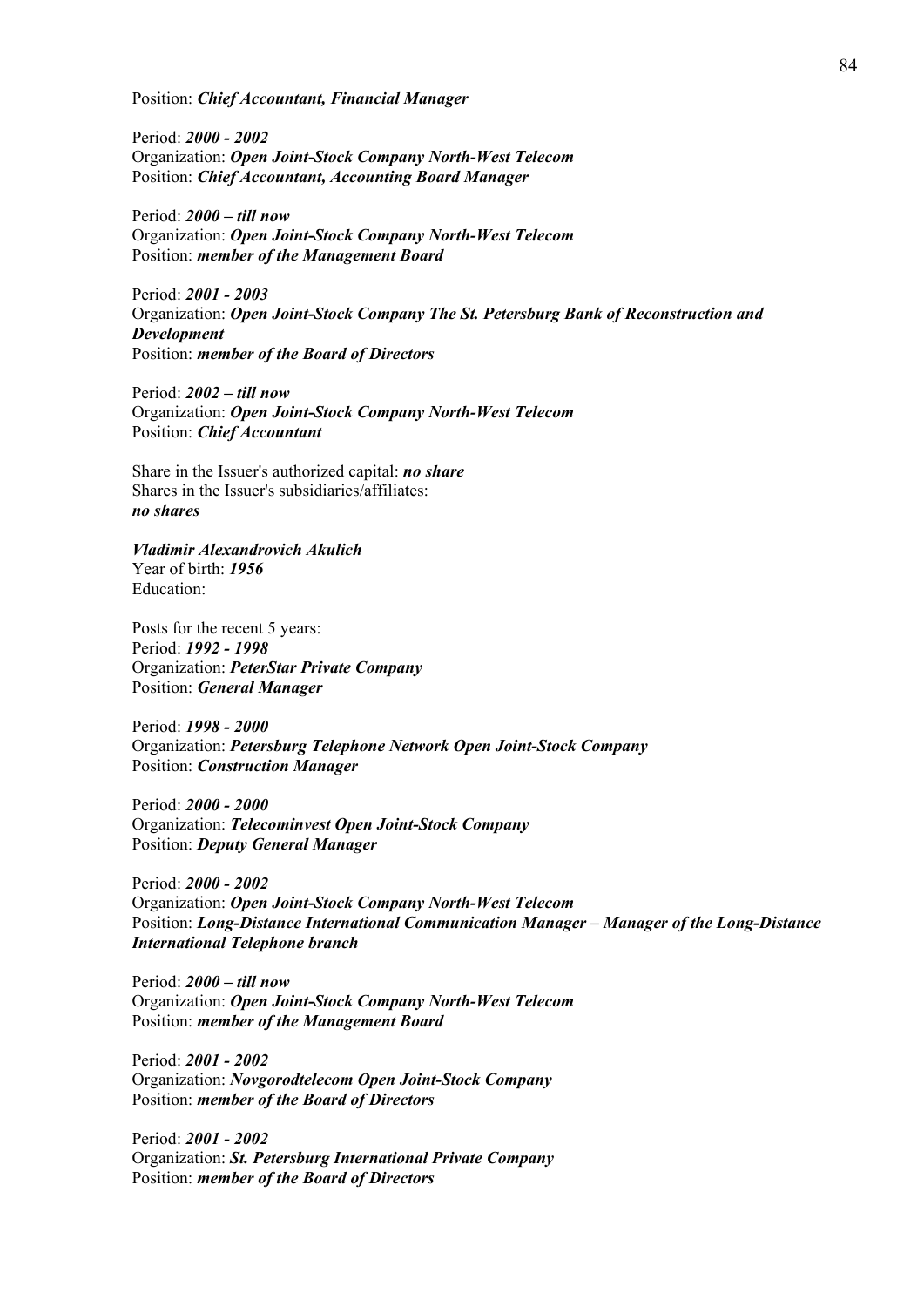Period: *2001 - 2002* Organization: *Open Joint-Stock Company Electrosvyaz of Pskov Oblast*  Position: *member of the Board of Directors* 

Period: *2001 – till now* Organization: *Telecominvest Open Joint-Stock Company* Position: *member of the Board of Directors* 

Period: *2002 - 2003* Organization: *Open Joint-Stock Company North-West Telecom* Position: *Deputy General Manager - Manager in charge of strategic development and technical policy*

Period: *2002 – till now* Organization: *Giprosvyaz SPb Public Company* Position: *member of the Board of Directors* 

Period: *2002 - 2002* Organization: *Open Joint-Stock Company North-West Telecom* Position: *Deputy General Manager in charge of strategic development and technical policy - Head of GMMTTU (City Long-Distance and International Telegraph and Telephone Centre) of the Petersburg Telephone Network branch*

Period: *2003 – till now* Organization: *Kaliningrad Mobile Networks Private Company* Position: *member of the Board of Directors* 

Period: *2003 – till now* Organization: *Vologda Cellular Communication Private Company* Position: *member of the Board of Directors* 

Share in the Issuer's authorized capital: *no share* Shares in the Issuer's subsidiaries/affiliates: *no shares*

*Vladimir Nikolayevich Vorozheykin* Year of birth: *1949* Education:

Posts for the recent 5 years: Period: *1997 - 1999* Organization: *The Federal Service of Russia for Regulation of Natural Monopolies in the Field of Transport*  Position: *Manager of the Federal Service of Russia for Regulation of Natural Monopolies in the Field of Transport for the North-West* 

Period: *1999 - 2002* Organization: *The Territorial Board for St. Petersburg and Leningrad Oblast of the Ministry of RF for Antimonopoly Policy and Support of Business*  Position: *Deputy Manager of the Territorial Board* 

Period: *2002 – till now* Organization: *Open Joint-Stock Company North-West Telecom* Position: *Manager in charge of personnel*

Period: *2002 – till now* Organization: *Open Joint-Stock Company North-West Telecom* Position: *member of the Management Board*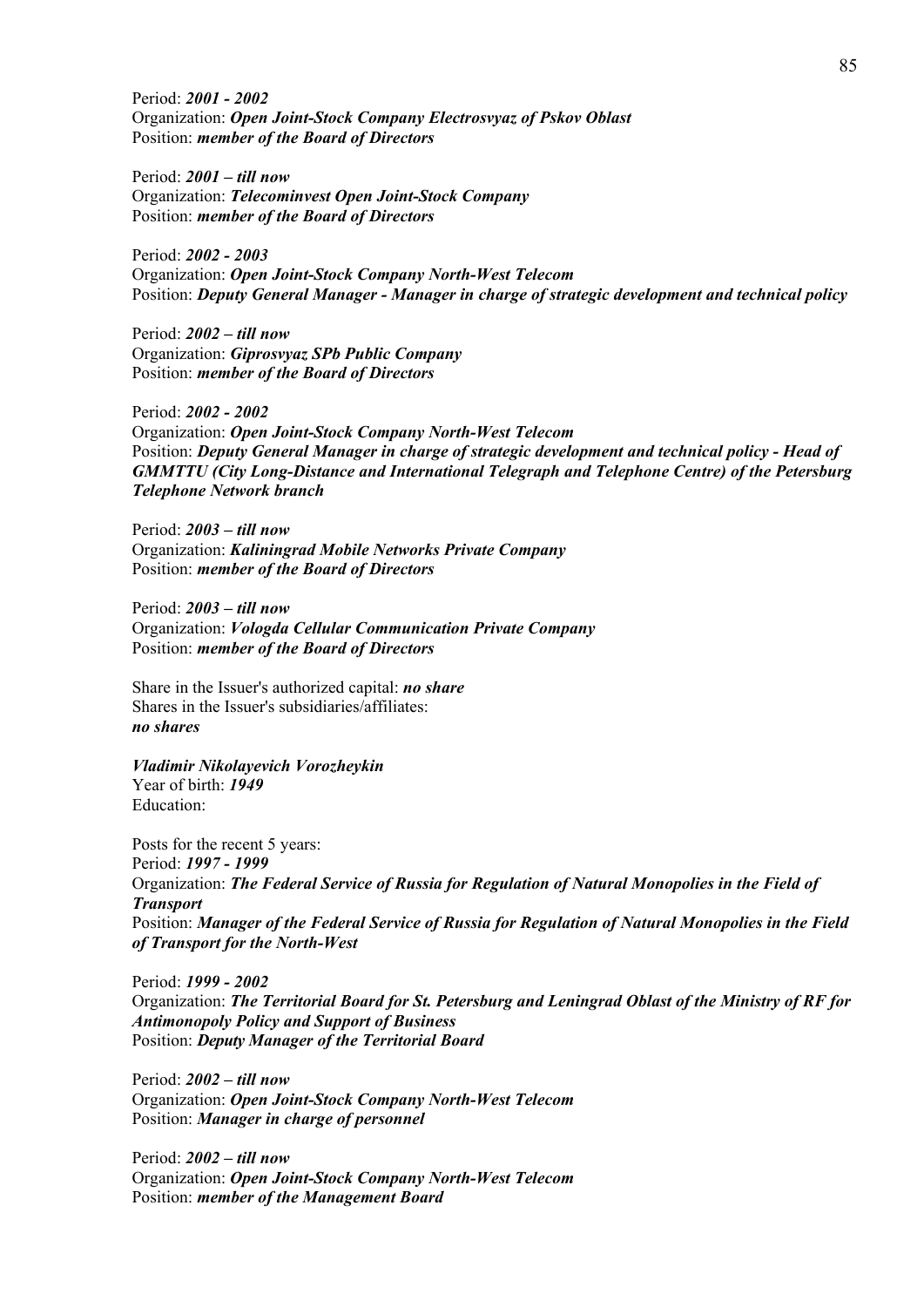Period: *2002 - 2002* Organization: *Open Joint-Stock Company North-West Telecom* Position: *Personnel management Department Director*

Period: *2003 – till now* Organization: *St. Petersburg Telecommunication Centre - Private Company* Position: *member of the Board of Directors* 

Period: *2003 – till now* Organization: *Vologda Cellular Communication Private Company* Position: *member of the Board of Directors* 

Share in the Issuer's authorized capital: *no share* Shares in the Issuer's subsidiaries/affiliates: *no shares*

*Alexandr Abramovich Sysoyev* Year of birth: *1949* Education:

Posts for the recent 5 years: Period: *1995 - 1998* Organization: *Open Joint-Stock Company Saint Petersburg Telegraph* Position: *Chairperson of the Management Board*

Period: *1995 - 1998* Organization: *Open Joint-Stock Company Saint Petersburg Telegraph* Position: *General Manager*

Period: *1998 - 2002* Organization: *Lensvyaz Open Joint-Stock Company* Position: *General Manager*

Period: *1998 - 2003* Organization: *Lensvyaz Open Joint-Stock Company* Position: *member of the Board of Directors* 

Period: *1998 - 2002* Organization: *Lensvyaz Open Joint-Stock Company* Position: *Chairperson of the Management Board*

Period: *2002 – till now* Organization: *Telecominvest Open Joint-Stock Company* Position: *member of the Board of Directors* 

Period: *2002 – till now* Organization: *Open Joint-Stock Company North-West Telecom* Position: *Chairperson of the Management Board*

Period: *2002 – till now* Organization: *Open Joint-Stock Company North-West Telecom* Position: *member of the Board of Directors* 

Period: *2002 – till now* Organization: *Open Joint-Stock Company North-West Telecom* Position: *General Manager*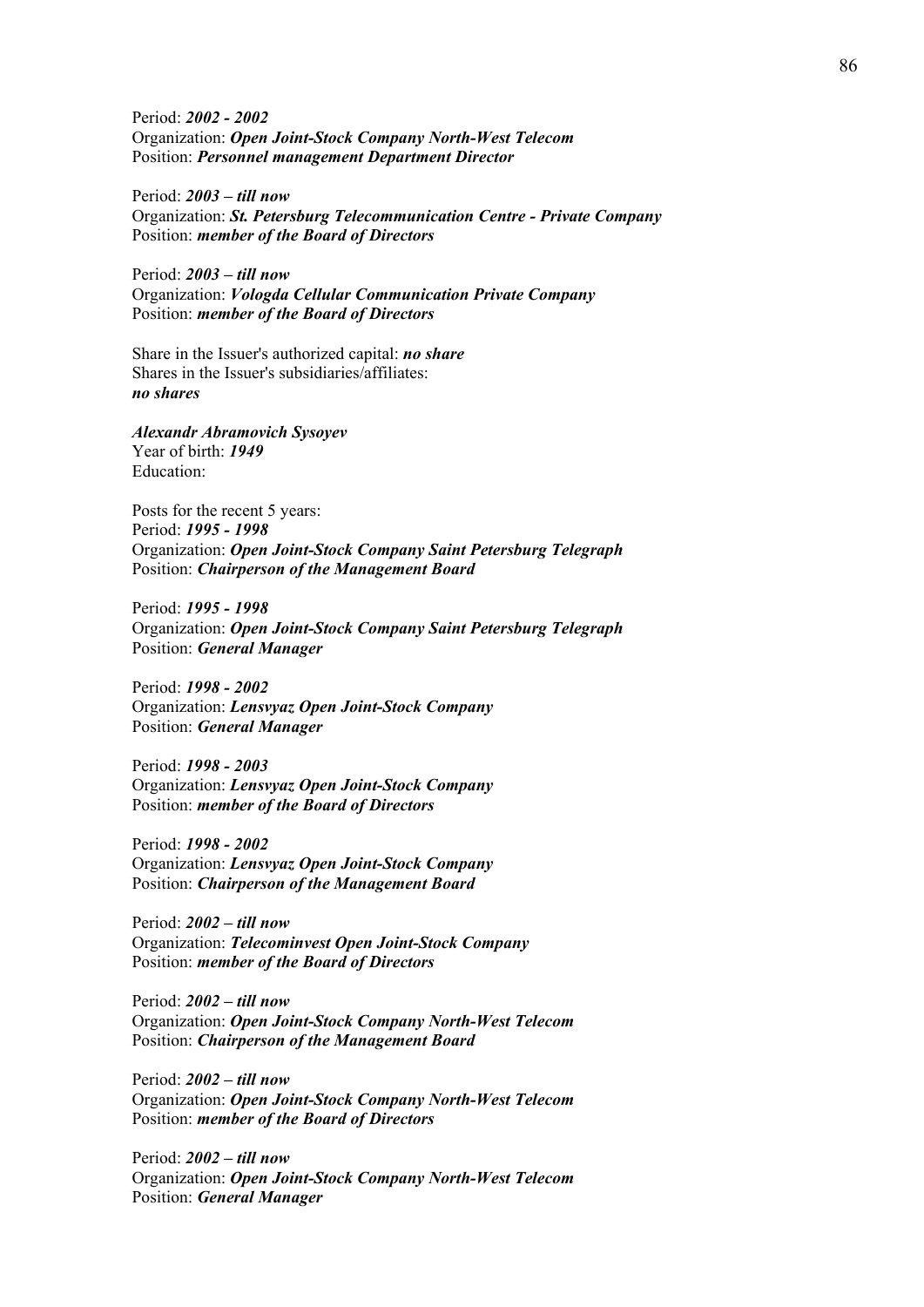Period: *2002 – till now* Organization: *Delta Telecom Private Company* Position: *member of the Board of Directors* 

Period: *2003 – till now* Organization: *St. Petersburg Telecommunication Centre - Private Company* Area of business: *communication specialists training* Position: *member of the Board of Directors* 

Period: *2003 – till now* Organization: *Neva Kabel Private Company* Position: *member of the Board of Directors* 

Period: *2003 – till now* Organization: *Kolatelecom Open Joint-Stock Company* Position: *member of the Board of Directors* 

Share in the Issuer's authorized capital: *0.0376%* Shares in the Issuer's subsidiaries/affiliates: *no shares*

*Grigory Borisovich Chernyak* Year of birth: *1949* Education:

Posts for the recent 5 years: Period: *1994 – till now* Organization: *Open Joint-Stock Company North-West Telecom* Position: *member of the Management Board* 

Period: *1994 - 2001* Organization: *Petersburg Telephone Network Open Joint-Stock Company* Position: *General Issues Manager*

Period: *2001 – till now* Organization: *U Krasnogo Mosta Private Company* Position: *member of the Board of Directors* 

Period: *2001 – till now* Organization: *Medexpress Private Insurance Company* Position: *member of the Supervisory Board*

Period: *2001 - 2002* Organization: *Zenith Football Club Private Company* Position: *member of the Board of Directors* 

Period: *2002 – till now* Organization: *Lensvyaz Open Joint-Stock Company* Position: *member of the Management Board* 

Period: *2002 – till now* Organization: *Open Joint-Stock Company North-West Telecom* Position: *Deputy General Manager - manager in charge of property management*

Period: *2002 - 2002* Organization: *Open Joint-Stock Company North-West Telecom*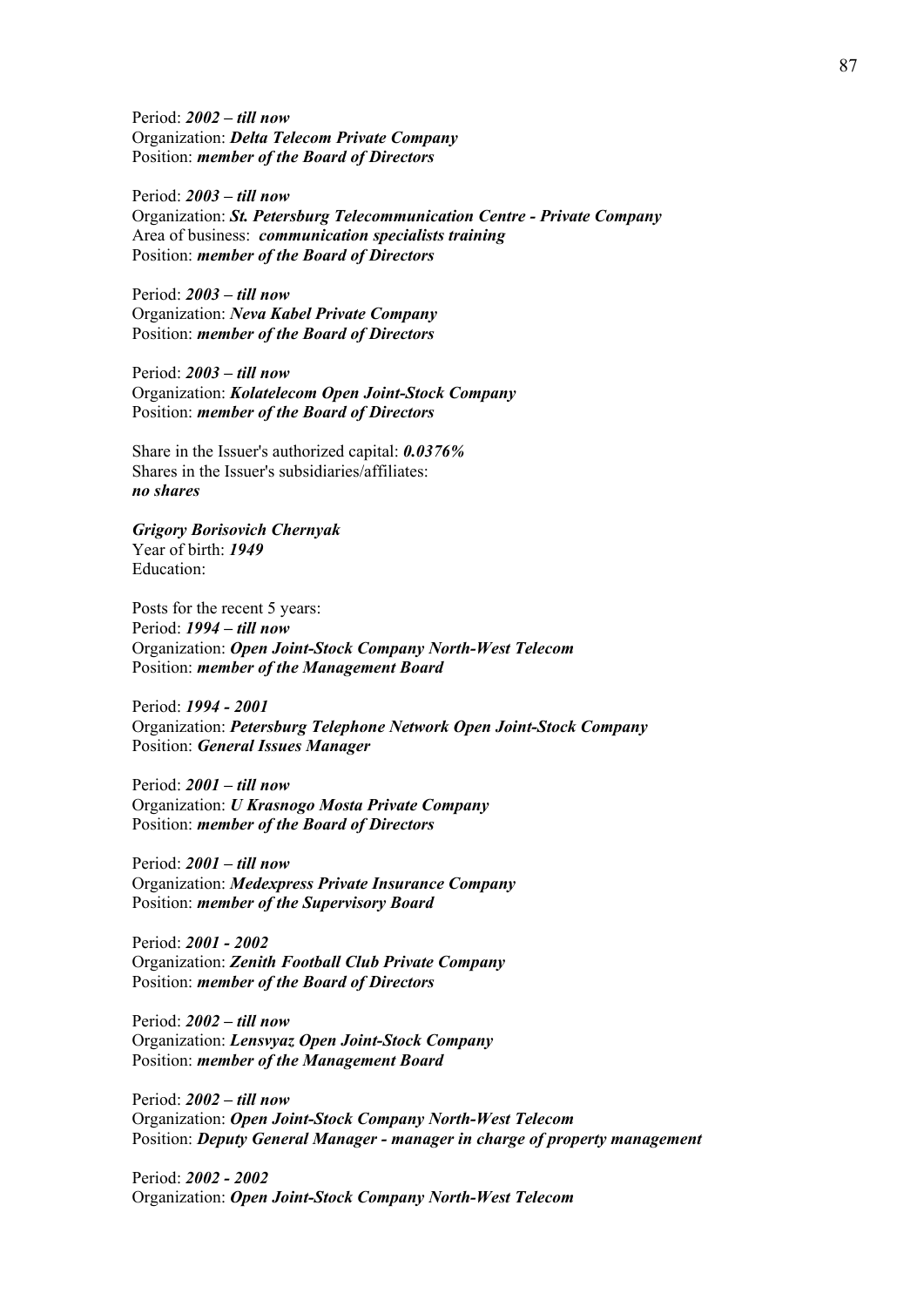#### Position: *Deputy General manager in charge of common issues*

Share in the Issuer's authorized capital: *0.04%* Shares in the Issuer's subsidiaries/affiliates: *no shares*

*Alexey Vladimirovich Shalagin* Year of birth: *1958*

Posts for the recent 5 years: Period: *1997 - 2001* Organization: *Public Joint-Stock Company Industry and Construction Bank*  Position: *Deputy head of the Board*

Period: *2001 - 2002* Organization: *Public Joint-Stock Company Industry and Construction Bank*  Position: *Deputy branch manager*

Period: *2002 – till now* Organization: *OJSC North-West Telecom*  Position: *Deputy General Manager- Director in charge of Economics and Finance* 

Period: *2003 – till now* Organization: *Open Joint-Stock Company North-West Telecom* Position: *member of the Management Board* 

Period: *2003 – till now* Organization: *North-West Telecombank Private Company* Position: *member of the Supervisory Board*

Share in the Issuer's authorized capital: *no share* Shares in the Issuer's subsidiaries/affiliates: *no shares*

**Person acting as the sole executive body of the Issuer:** 

*Alexandr Abramovich Sysoyev* Year of birth: *1949* Education:

Posts for the recent 5 years: Period: *1995 - 1998* Organization: *Open Joint-Stock Company Saint Petersburg Telegraph* Position: *Chairperson of the Management Board*

Period: *1995 - 1998* Organization: *Open Joint-Stock Company Saint Petersburg Telegraph* Position: *General Manager*

Period: *1998 - 2002* Organization: *Lensvyaz Open Joint-Stock Company* Position: *General Manager*

Period: *1998 - 2003* Organization: *Lensvyaz Open Joint-Stock Company* Position: *member of the Board of Directors*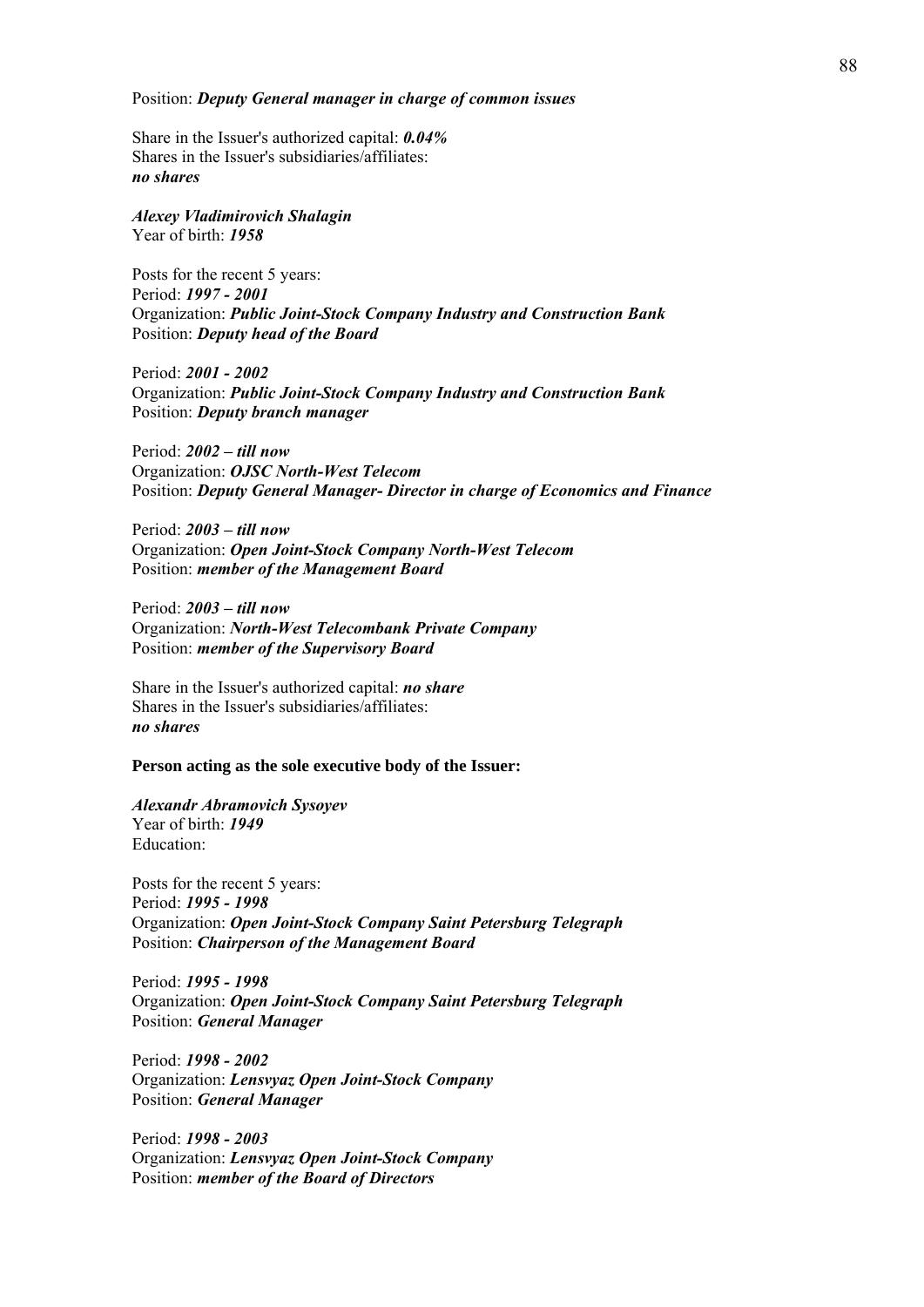Period: *1998 - 2002* Organization: *Lensvyaz Open Joint-Stock Company* Position: *Chairperson of the Management Board*

Period: *2002 – till now* Organization: *Telecominvest Open Joint-Stock Company* Position: *member of the Board of Directors* 

Period: *2002 – till now* Organization: *Open Joint-Stock Company North-West Telecom* Position: *Chairperson of the Management Board*

Period: *2002 – till now* Organization: *Open Joint-Stock Company North-West Telecom* Position: *member of the Board of Directors* 

Period: *2002 – till now* Organization: *Open Joint-Stock Company North-West Telecom* Position: *General Manager*

Period: *2002 – till now* Organization: *Delta Telecom Private Company* Position: *member of the Board of Directors* 

Period: *2003 – till now* Organization: *St. Petersburg Telecommunication Centre - Private Company* Area of business: *communication specialists training* Position: *member of the Board of Directors* 

Period: *2003 – till now* Organization: *Neva Kabel Private Company* Position: *member of the Board of Directors* 

Period: *2003 – till now* Organization: *Kolatelecom Open Joint-Stock Company* Position: *member of the Board of Directors* 

Share in the Issuer's authorized capital: *0.0376%* Shares in the Issuer's subsidiaries/affiliates: *no shares*

Nature of kinship of the above persons with any other persons who are members of the issuer's management bodies and/or bodies of control over financial and economic activities of the issuer: *persons in the Board of Directors, collective and single executive management bodies of the issuer have no kinship with any other persons who are members of the issuer's management bodies and/or bodies of control over financial and economic activities of the issuer* 

# **5.3. Data on the Amount of Remuneration, Privileges and/or Reimbursement of Expenses for Each of the Issuer's Management Bodies:**

Aggregate amount of remuneration paid to the members of the Board of Directors for the period under report: Wages (roubles): *0* Bonuses (roubles): *0*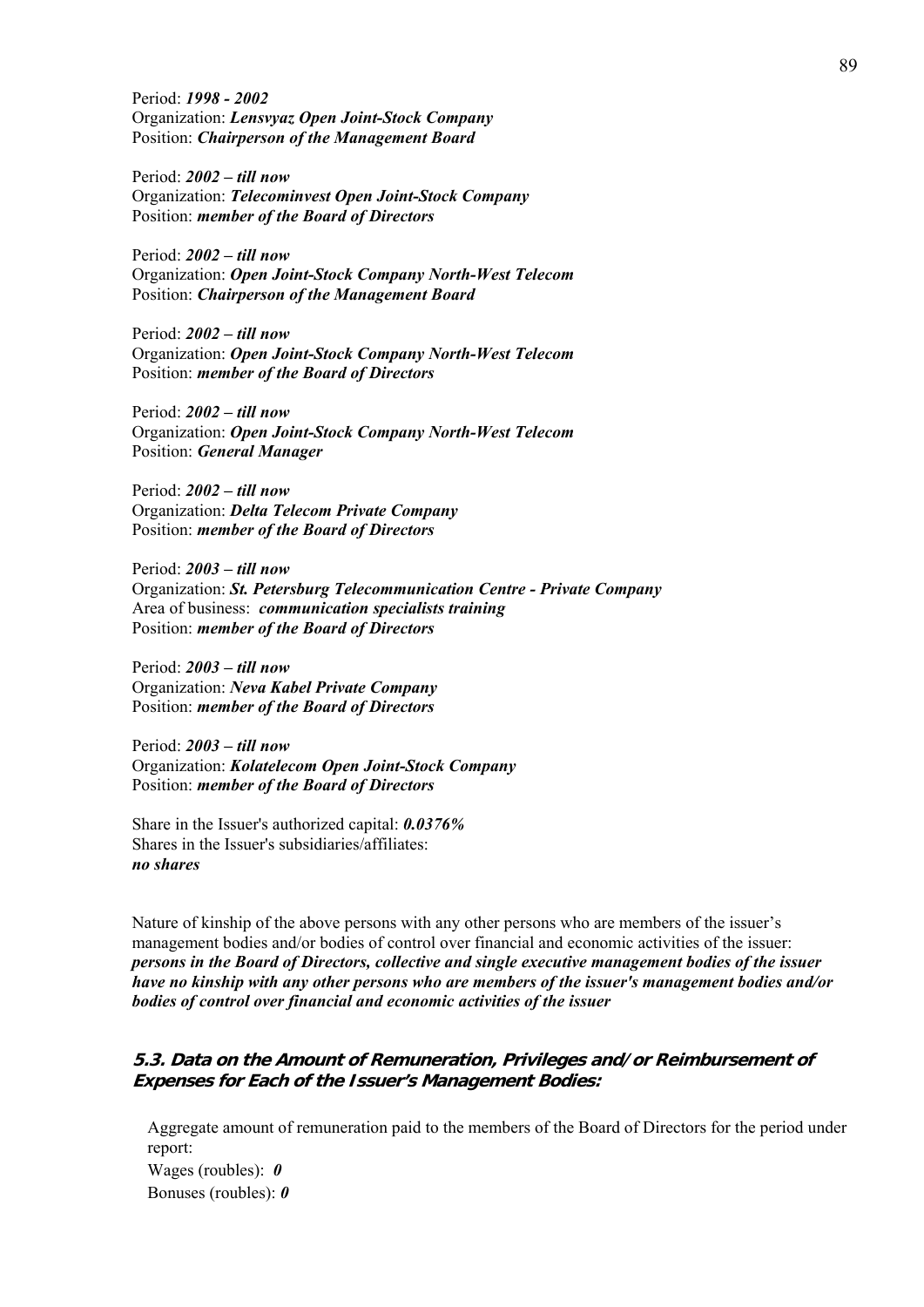Commission (roubles): *1 453 174* Privileges and/or reimbursement of expenses (roubles): *885 537* Other property compensations (roubles) *0* Total (roubles): *2 338 711*

Aggregate amount of remuneration paid to the members of the Management Board for the period under report: Wages (roubles): *2 400 971* Bonuses (roubles): *761 195* Commission (roubles): *1 491 447* Privileges and/or reimbursement of expenses (roubles): *386 269* Other property compensations (roubles) *0* Total (roubles): *3 548 435*

Data on existing agreements in respect of such payments in the current fiscal year: *there are no such agreements* 

## **5.4. Data on the Structure and Terms of Reference of the Bodies of Control over Financial and Economic Operation of the Issuer**

*To exercise control over financial and economic operation, the Company creates an Auditing Committee, a special structural division exercising the internal control functions.* 

*The Auditing Committee is an independent control body of the Company, elected at the annual general meeting of the shareholders for a period till the next annual general meeting of the shareholders, with 7 members.* 

*The terms of reference of the Auditing Committee include:* 

*- checking the reliability of the data contained in the reports and other financial documents of the Company;* 

*- revealing any facts of violation of the procedure for book-keeping and submission of financial reports, established by the legal acts of the Russian Federation;* 

*- checking the observance of the legal standards in tax calculation and payment;* 

*- revealing any facts of violation of the legal acts of the Russian Federation, in compliance with which the Company performs its financial and economic operations;* 

*- evaluating the economic advisability of financial and economic operations of the Company.* 

### **5.5. Information on Members of the Bodies for Control over the Financial and Economic Activities of the Issuer**

Personal composition of the Auditing Committee and other issuer's bodies for control over its financial and economic activities:

Full name: *Natalia Vladimirovna Fedorova* Year of birth: no data Education: no data

Period: *1998 - till now* Organization: *Open Joint-Stock Company North-West Telecom* Position: *Chief accountant of the Electrosvyaz of Pskov oblast branch, OJSTC Nort-West* 

### *Telecom*

Participation of the member of the issuer's body for control over its financial and economic activities in the authorized capital (unit investment fund) of the issuer (%): *0,022*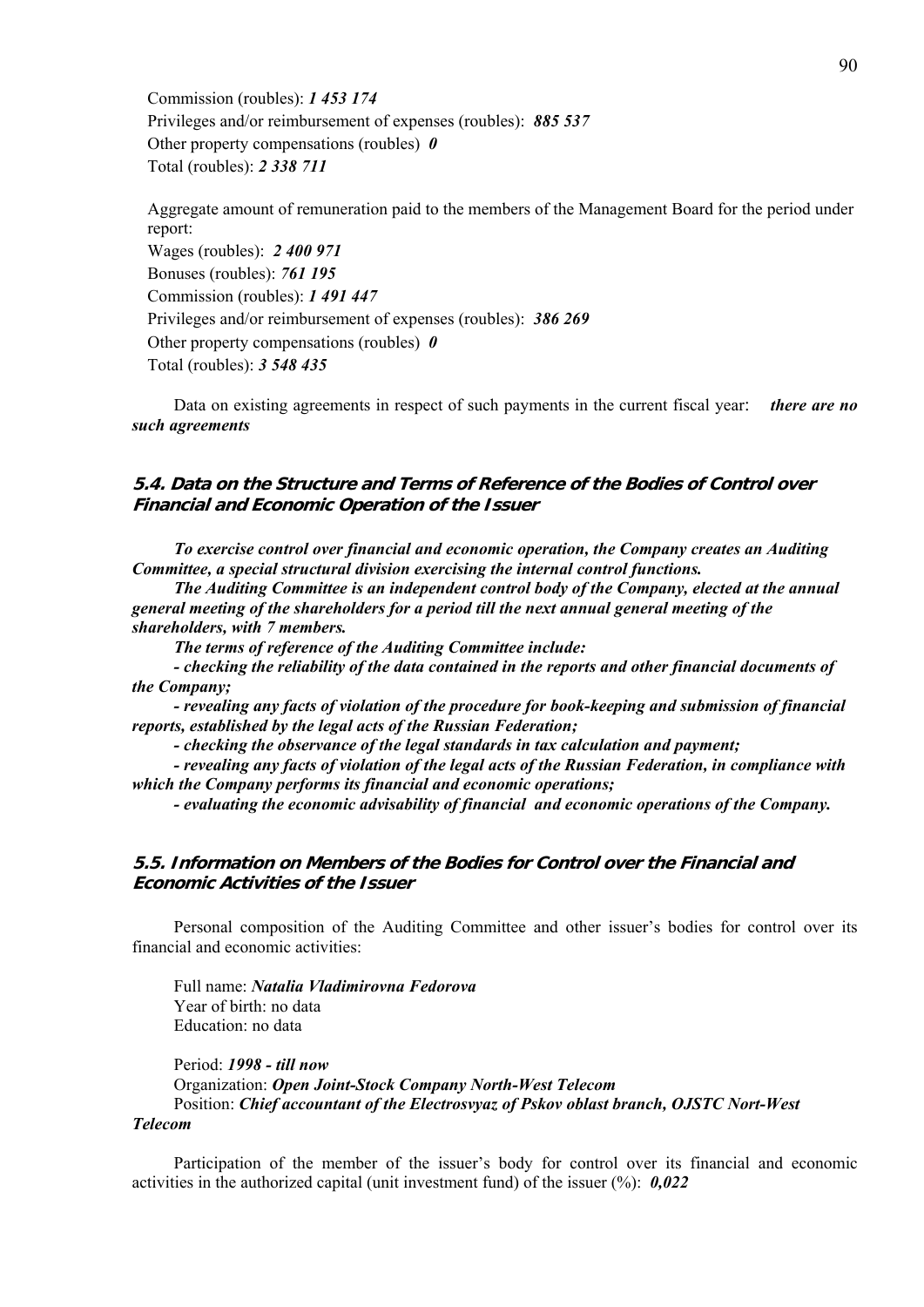Percentage of issuer's common stock held by the said party (%): *0,026*

Number of issuer's shares of each category, that may be acquired by such a party as a result of exercising the rights granted by the issuer's options held by it: *no option programmes have been provided for by the issuer* 

Participation of the member of the issuer's body for control over its financial and economic activities in the authorized capital (unit investment fund) of the issuer's subsidiaries and dependent companies (%): *0*

Percentages of issuer's subsidiary or dependent company's common stock held by the said party (%): *0*

Number of issuer's subsidiary's or dependent company's shares of each category, that may be acquired by such a party as a result of exercising the rights granted by the issuer's subsidiary's or dependent company's options held by it: *no option programmes have been provided for in the issuer's subsidiaries or dependent companies*

Full name: *Andrey Yakovlevich Lang* Year of birth: *1970* Education: *Higher*

Period: *1998 - 2002* Organization: *Public Joint-Stock Company Industry and Construction Bank, Saint Petersburg* Position: *advisor, Head of the Department for Planning and Budget of the Finance Board*

Period: *2002 - till now* Organization: *Open Joint-Stock Company North-West Telecom* Position: *Deputy General Manager in charge of Economics and Finance* 

Participation of the member of the issuer's body for control over its financial and economic activities in the authorized capital (unit investment fund) of the issuer (%): *0*

Percentage of issuer's common stock held by the said party (%): *0*

Number of issuer's shares of each category, that may be acquired by such a party as a result of exercising the rights granted by the issuer's options held by it: *no option programmes have been provided for by the issuer* 

Participation of the member of the issuer's body for control over its financial and economic activities in the authorized capital (unit investment fund) of the issuer's subsidiaries and dependent companies (%): *0*

Percentages of issuer's subsidiary or dependent company's common stock held by the said party (%): *0*

Number of issuer's subsidiary's or dependent company's shares of each category, that may be acquired by such a party as a result of exercising the rights granted by the issuer's subsidiary's or dependent company's options held by it: *no option programmes have been provided for in the issuer's subsidiaries or dependent companies*

Full name: *Larisa Mikhaylovna Tareyeva* Year of birth: Education:

Period: *now* Organization: *Investment Communication Company - Open Joint-Stock Company*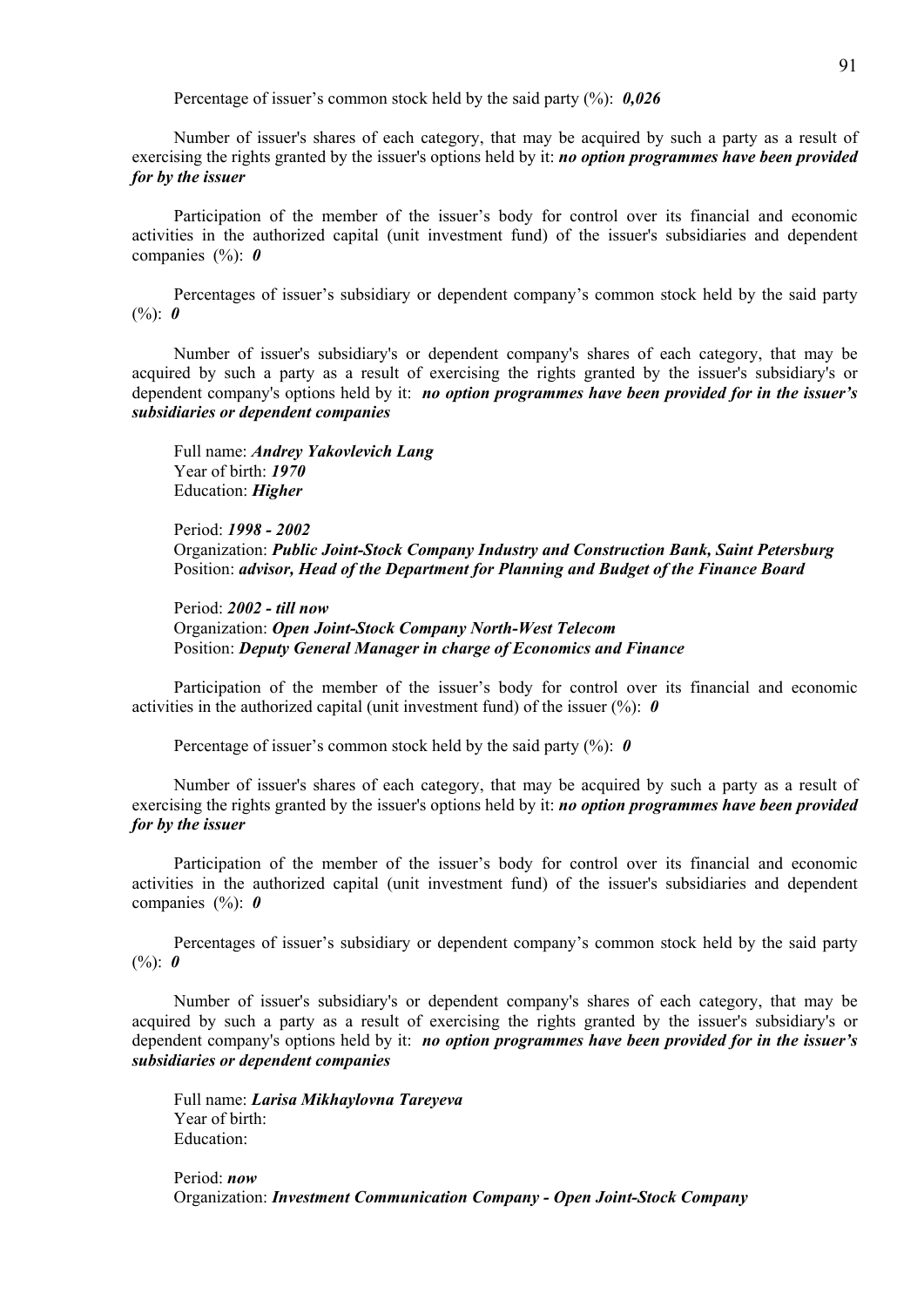#### Position: *Leading Specialist of the Department of Direct Investment and Property*

Participation of the member of the issuer's body for control over its financial and economic activities in the authorized capital (unit investment fund) of the issuer (%): *0*

Percentage of issuer's common stock held by the said party (%): *0*

Number of issuer's shares of each category, that may be acquired by such a party as a result of exercising the rights granted by the issuer's options held by it: *no option programmes have been provided for by the issuer* 

Participation of the member of the issuer's body for control over its financial and economic activities in the authorized capital (unit investment fund) of the issuer's subsidiaries and dependent companies (%): *0*

Percentages of issuer's subsidiary or dependent company's common stock held by the said party (%): *0*

Number of issuer's subsidiary's or dependent company's shares of each category, that may be acquired by such a party as a result of exercising the rights granted by the issuer's subsidiary's or dependent company's options held by it: *no option programmes have been provided for in the issuer's subsidiaries or dependent companies*

Full name: *Irina Viktorovna Prokofyeva* Year of birth: *1968* Education: *Higher*

Period: *1997 - 1998* Organization: *State Tax Inspectorate for St. Petersburg*  Position: *Senior State Tax Officer of the Board for Tax Control of City Tax-Payers*

Period: *1998 - 2001* Organization: *Telecominvest Open Joint-Stock Company* Position: *Taxation specialist*

Period: *2001 - 2001* Organization: *Investment Communication Company - Open Joint-Stock Company* Position: *Deputy Manager of the Department of Internal Audit and Economic Analysis* 

Period: *2001 - 2003* Organization: *Investment Communication Company - Open Joint-Stock Company* Position: *Deputy Director - Manager of the Unit of Internal Audit of the Department of Internal Audit and Economic Analysis*

Period: *2003 - till now* Organization: *Yermak RMS Private Stock Company*  Position: *Member of the Board of Directors*

Period: *2003 - till now* Organization: *Investment Communication Company - Open Joint-Stock Company* Position: *Manager of the Department of Internal Audit* 

Participation of the member of the issuer's body for control over its financial and economic activities in the authorized capital (unit investment fund) of the issuer  $(\%)$ : **0** 

Percentage of issuer's common stock held by the said party (%): *0*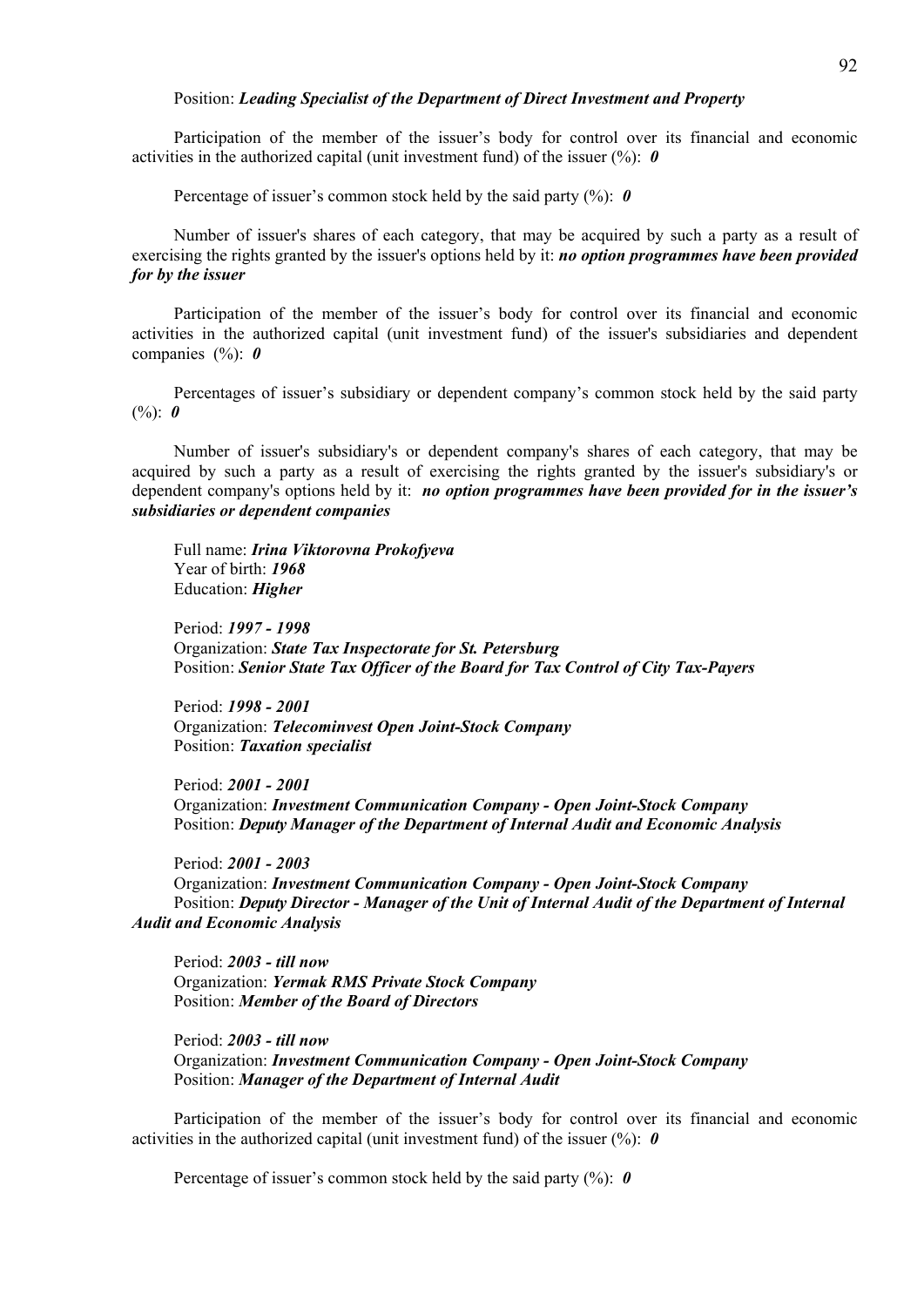Number of issuer's shares of each category, that may be acquired by such a party as a result of exercising the rights granted by the issuer's options held by it: *no option programmes have been provided for by the issuer* 

Participation of the member of the issuer's body for control over its financial and economic activities in the authorized capital (unit investment fund) of the issuer's subsidiaries and dependent companies (%): *0*

Percentages of issuer's subsidiary or dependent company's common stock held by the said party (%): *0*

Number of issuer's subsidiary's or dependent company's shares of each category, that may be acquired by such a party as a result of exercising the rights granted by the issuer's subsidiary's or dependent company's options held by it: *no option programmes have been provided for in the issuer's subsidiaries or dependent companies*

Full name: *Mariya Leonidovna Pravdina* Year of birth: *1971* Education: *Higher*

Period: *now* Organization: *Open Joint-Stock Company North-West Telecom* Position: *Head of the Investment department*

Participation of the member of the issuer's body for control over its financial and economic activities in the authorized capital (unit investment fund) of the issuer  $(\%)$ : **0** 

Percentage of issuer's common stock held by the said party (%): *0*

Number of issuer's shares of each category, that may be acquired by such a party as a result of exercising the rights granted by the issuer's options held by it: *no option programmes have been provided for by the issuer* 

Participation of the member of the issuer's body for control over its financial and economic activities in the authorized capital (unit investment fund) of the issuer's subsidiaries and dependent companies (%): *0*

Percentages of issuer's subsidiary or dependent company's common stock held by the said party  $(%): 0$ 

Number of issuer's subsidiary's or dependent company's shares of each category, that may be acquired by such a party as a result of exercising the rights granted by the issuer's subsidiary's or dependent company's options held by it: *no option programmes have been provided for in the issuer's subsidiaries or dependent companies*

Full name: *Sergey Ivanovich Alekhin* Year of birth: *1977* Education: *Higher*

Period: *1998 - 1999* Organization: *Craft Limited Liability Company* Position: *Chief accountant*

Period: *1999 - 2000* Organization: *NPP Energoresurs Private-Type Joint-Stock Company* Position: *Chief accountant*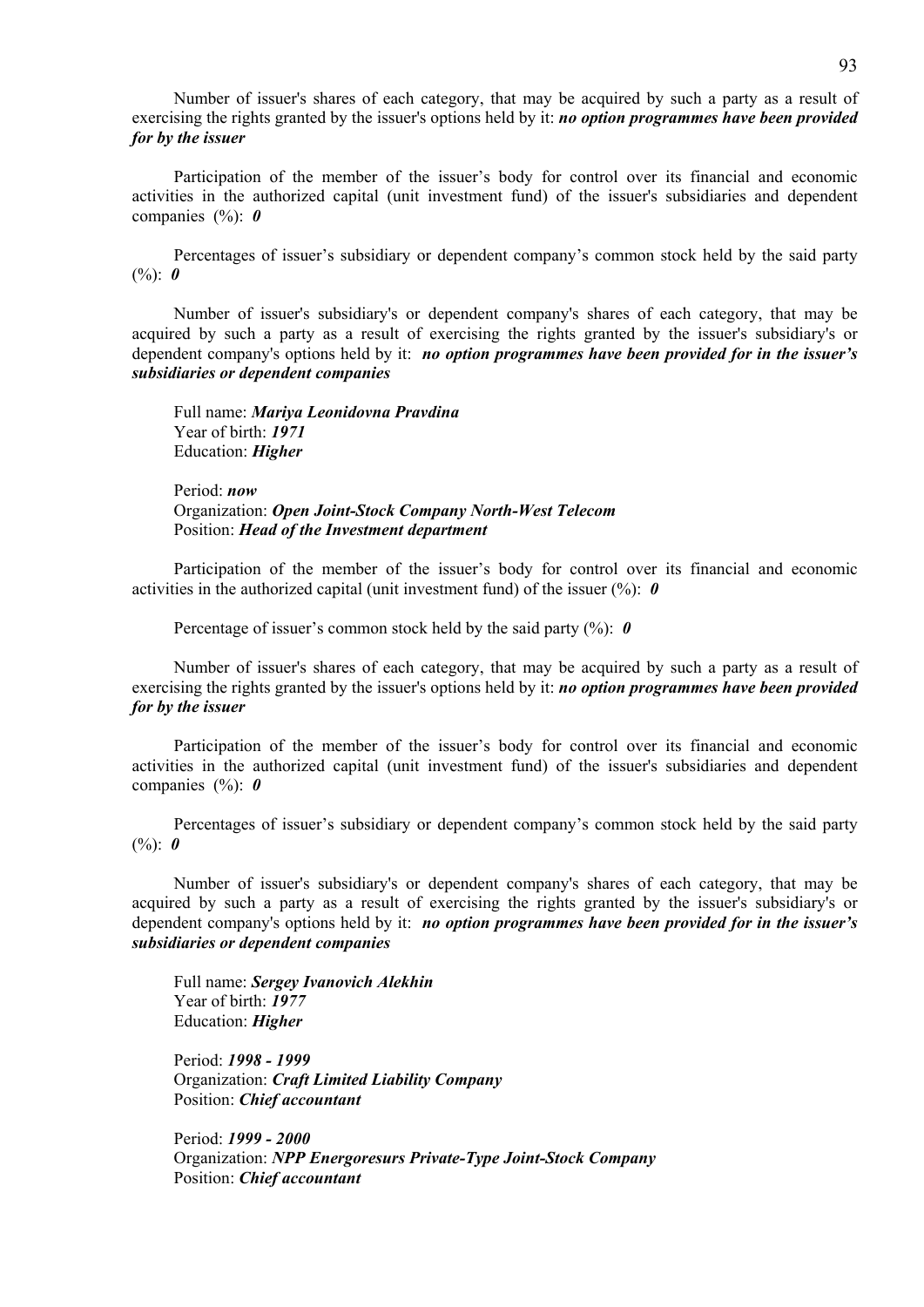Period: *2000 - 2000* Organization: *Avista-S Limited Liability Company* Position: *Chief accountant*

Period: *2000 - 2000* Organization: *private stock company Editorial Board of the Glavbukh Magazine*  Position: *expert editor*

Period: *2000 - 2003* Organization: *Investment Communication Company - Open Joint-Stock Company* Position: *Leading Specialist of the Unit of Internal Audit of the Department of Internal Audit and Economic Analysis*

Period: *2003 - till now* Organization: *Investment Communication Company - Open Joint-Stock Company* Position: *Leading Specialist of the Internal Audit Department* 

Participation of the member of the issuer's body for control over its financial and economic activities in the authorized capital (unit investment fund) of the issuer  $(\%)$ : **0** 

Percentage of issuer's common stock held by the said party (%): *0*

Number of issuer's shares of each category, that may be acquired by such a party as a result of exercising the rights granted by the issuer's options held by it: *no option programmes have been provided for by the issuer* 

Participation of the member of the issuer's body for control over its financial and economic activities in the authorized capital (unit investment fund) of the issuer's subsidiaries and dependent companies (%): *0*

Percentages of issuer's subsidiary or dependent company's common stock held by the said party  $(%): 0$ 

Number of issuer's subsidiary's or dependent company's shares of each category, that may be acquired by such a party as a result of exercising the rights granted by the issuer's subsidiary's or dependent company's options held by it: *no option programmes have been provided for in the issuer's subsidiaries or dependent companies*

Full name: *Konstantin Vladimirovich Belyaev* Year of birth: Education:

Period: *now* Organization: *Investment Communication Company - Open Joint-Stock Company* Position: *Chief accountant*

Participation of the member of the issuer's body for control over its financial and economic activities in the authorized capital (unit investment fund) of the issuer (%): *0,00076*

Percentage of issuer's common stock held by the said party (%): *0,00067*

Number of issuer's shares of each category, that may be acquired by such a party as a result of exercising the rights granted by the issuer's options held by it: *no option programmes have been provided for by the issuer*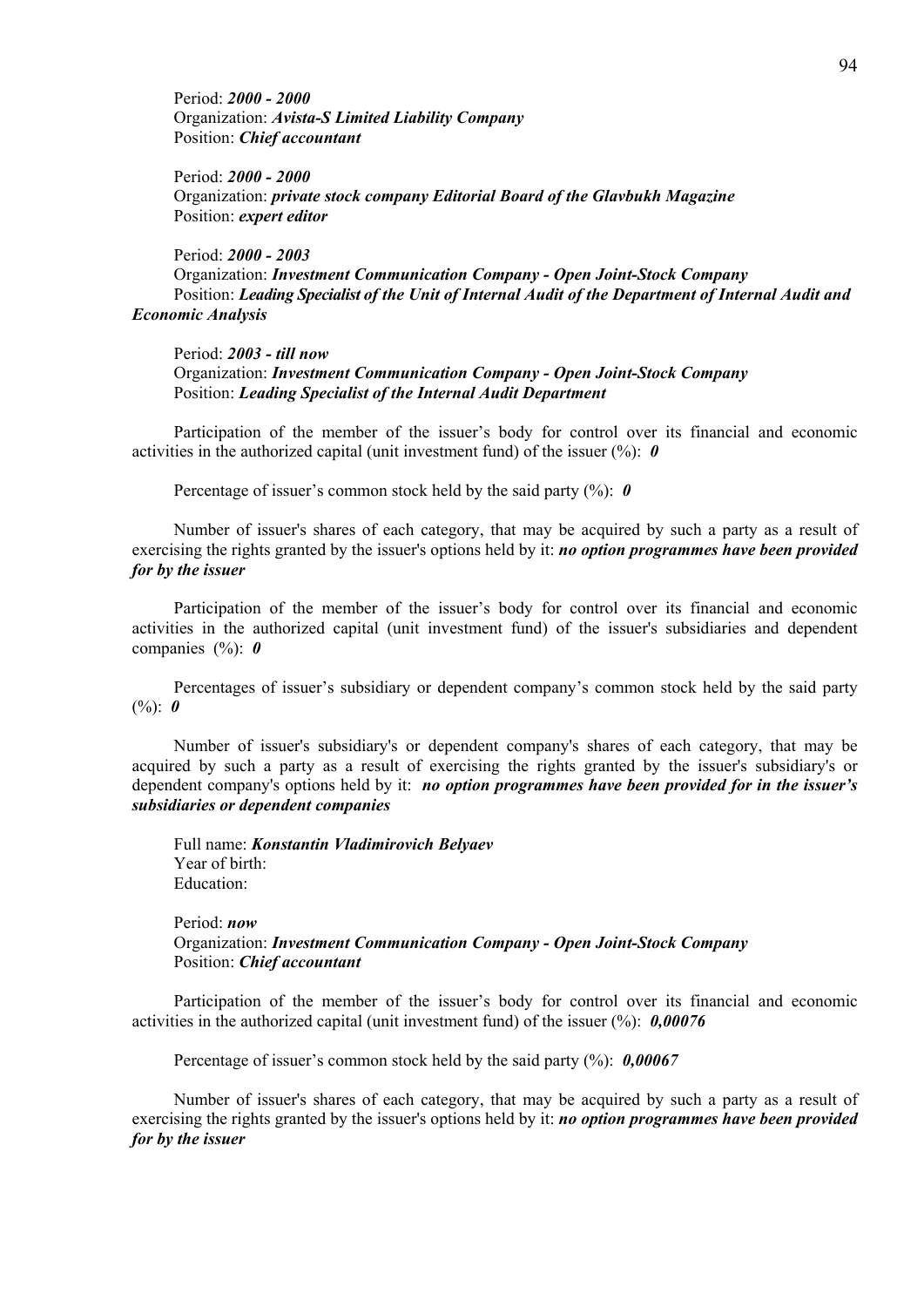Participation of the member of the issuer's body for control over its financial and economic activities in the authorized capital (unit investment fund) of the issuer's subsidiaries and dependent companies (%): *0*

Percentages of issuer's subsidiary or dependent company's common stock held by the said party (%): *0*

Number of issuer's subsidiary's or dependent company's shares of each category, that may be acquired by such a party as a result of exercising the rights granted by the issuer's subsidiary's or dependent company's options held by it: *no option programmes have been provided for in the issuer's subsidiaries or dependent companies*

Nature of any kinship between the member of the issuer's body of control over its financial and economic activities and other members of the issuer's bodies of control over its financial and economic activities, members of the board of directors (supervisory board) of the issuer, members of the collective executive body of the issuer or the person acting as the single executive body of the issuer: *There is no kinship between the members of the issuer's body of control over its financial and economic activities and other members of the issuer's bodies of control over its financial and economic activities, members of the board of directors (supervisory board) of the issuer, members of the collective executive body of the issuer or the person acting as the single executive body of the issuer.* 

# **5.6. Data on the Amount of Remuneration, Privileges and/or Reimbursement of Expenses for the Body of Control over the Financial and Economic Activities of the Issuer**

The aggregate amount of remuneration paid to the body of control over the financial and economic activities of the issuer in the period under report:

Wages (roubles): *487 372* Bonuses (roubles): *180 885* Commission (roubles): *0* Privileges and/or reimbursement of expenses (roubles): *315 415* Other property compensations (roubles) *51 864* Total (roubles): *1 035 536*

## **5.7. Data on the Number of and Generalized Data on the Education and Composition of the Issuer's Workers (Employees) and on Any Changes in the Number of the Issuer's Workers (Employees)**

| No.          | Index                                                                                                                                                                              | the $3rd$ quarter of<br>2003 |
|--------------|------------------------------------------------------------------------------------------------------------------------------------------------------------------------------------|------------------------------|
| 1            | Average number, total (average official number, average number of external<br>employees combining jobs and average number of employees working under civil<br>agreements), persons | 28 4 39                      |
| 2            | including the average official number of employees, persons                                                                                                                        | 28 128                       |
| $\mathbf{3}$ | Number of employees as of 01.10.03, persons                                                                                                                                        | 28 5 94                      |
| 4            | including those (in %% of the total number):<br>younger than 25 y.o.<br>25 to 35 y.o.<br>$\sim$<br>35 to 55 y.o.<br>older than 55 y.o.                                             | 6,8<br>22,5<br>65,2<br>5,5   |
| 5            | of the total number (line 3, in $\frac{6}{2}$ ):<br>those who have graduated from secondary and/or complete general education<br>schools                                           | 30,5                         |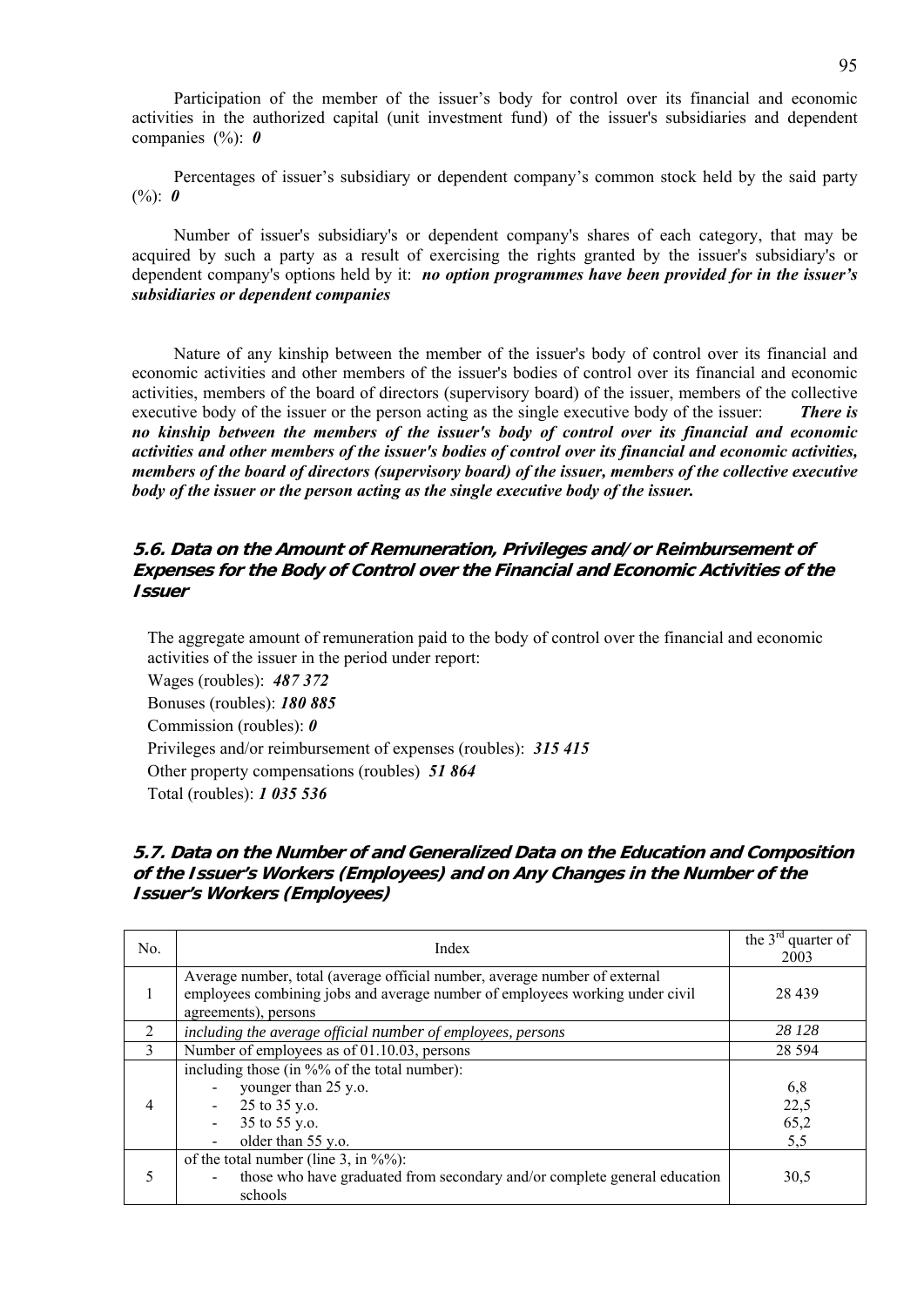|  | those who have graduated from primary and/or secondary vocational schools | 46,6 |
|--|---------------------------------------------------------------------------|------|
|  | those who have graduated from higher schools                              | 22.9 |

*Workers (employees) of the issuer have founded a trade union body.* 

# **5.8. Data on Any Obligations of the Issuer to Workers (Employees) Concerning the Possibility of their Participation in the Authorized Capital (Unit Investment Fund) of the Issuer**

*No agreements or obligations of the issuer have been provided for concerning the possibility of issuer's workers' (employees') participation in its authorized capital (unit investment fund).*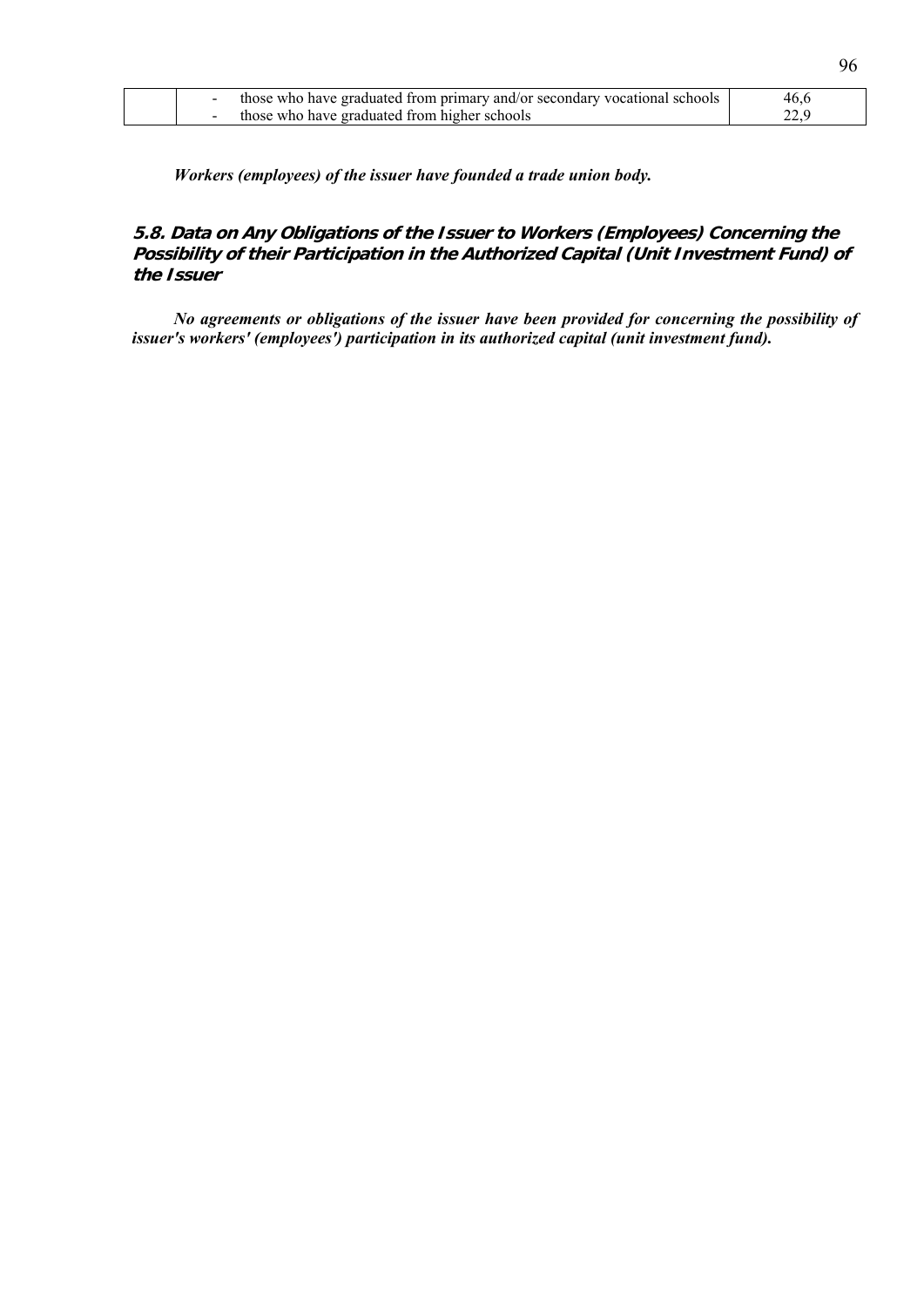# **VI. Data on the Issuer's Participants (Shareholders) and on Party-Related Transactions Made by the Issuer**

#### **6.1. Data on the Issuer's total number of shareholders (participants)**

Issuer's total number of participants as of the date of the end of the quarter under report: *31748* 

Total number of parties registered in the shareholders register of the issuer as of the date of the end of the last quarter under report:

*31748* 

Total number of nominal holders of issuer's shares: *41* 

**6.2. Data on the Issuer's participants (shareholders) holding at least 5 per cent of its authorized capital (unit investment fund) or at least 5 per cent of its common stock, as well as data on participants (shareholders) of such parties, holding at least 20 per cent of the authorized capital (unit investment fund) or at least 20 per cent of their common stock** 

Name: *Investment Communication Company - Open Joint-Stock Company* Place of business: *str. 2, 55 Plyushchikha, Moscow, Russia*  Mailing address: *str. 2, 55 Plyushchikha, Moscow, 119121* Share in the Issuer's authorized capital: *39.89 %* Parties, holding at least 20 per cent of the authorized capital (unit investment fund) or at least 20 per cent of the common stock of an issuer's shareholder (participant): Name: *MUSTCOM LIMITED*

Place of business: *3 Themistoklis Dervis Street Julia House CY-1066 Nicosia, Cyprus* Mailing address: *9, Dmitrovsky per., Moscow, 103031* Share in the authorized capital of the Issuer's shareholder (participant): *25% + 1 share* Percentage of common shares: *25% + 1 share*

Name: *Ministry of Privity of RF* Place of business: *9 Nikolsky per., Moscow, 103685* Mailing address: *9 Nikolsky per., Moscow, 103685* Share in the authorized capital of the Issuer's shareholder (participant): *50 % + 1 share* Percentage of common shares: *50 % + 1 share*

Name: *Russian Fund of Federal Property* Place of business: *9 Leninsky pr-t, Moscow, 117049* Mailing address: *9 Leninsky pr-t, Moscow, 117049* Share in the authorized capital of the Issuer's shareholder (participant): *25% -2 shares* Percentage of common shares: *25% -2 shares*

Full name: *Brunswick UBS Warburg Nominees Private Company (nominal holder)* Abbreviated name: *Brunswick UBS Warburg Nominees Private Company* Place of business: *52, emb. Kosmodamyanskaya, building 4, Moscow, 115054*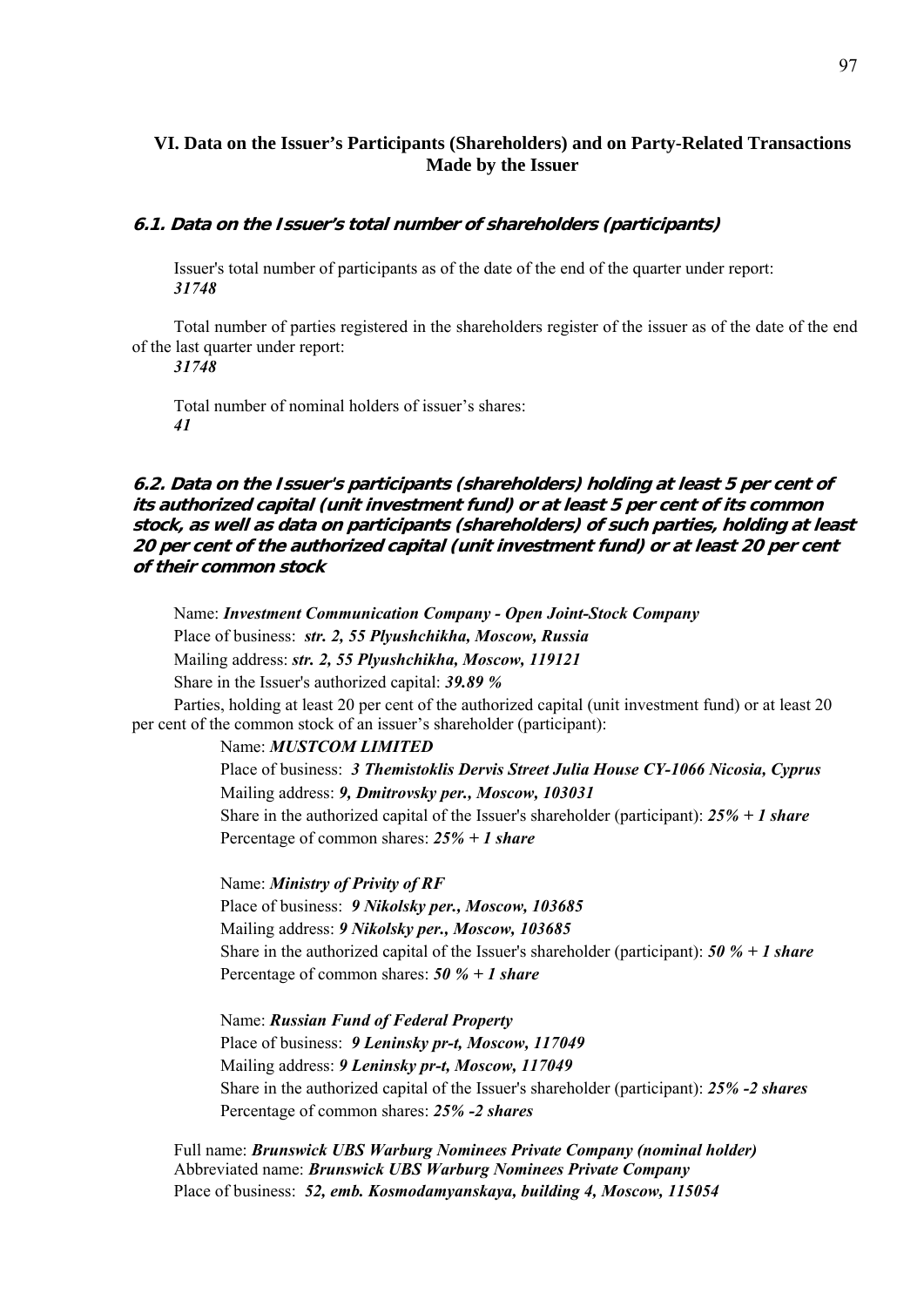Mailing address: *2/2 Paveletskaya square, Moscow, 115054* TIN: *7711080038* Share in the Issuer's authorized capital: *13,092 %* Percentage of common shares: *14,286 %*

Parties, holding at least 20 per cent of the authorized capital (unit investment fund) or at least 20 per cent of the common stock of an issuer's shareholder (participant):

> Name: *Brunswick Warburg (Russia) Ltd.* Place of business: *The issuer has no data* Mailing address: *The issuer has no data* Share in the authorized capital of the Issuer's shareholder (participant): *100 %*

Full name: *Depository Clearing Company - Private Company (nominal holder)* Abbreviated name: *DCC Private Company* Place of business: *13, ul. Tverskaya-Yamskaya, Moscow, 125047* Mailing address: *103064, г. 14/2, ul. Staraya Basmannaya, building 4, Moscow* TIN: *7710021150* Share in the Issuer's authorized capital: *9,569 %*  Percentage of common shares: *8,487 %*

Parties, holding at least 20 per cent of the authorized capital (unit investment fund) or at least 20 per cent of the common stock of an issuer's shareholder (participant):

*The issuer has no data*

Full name: *Lindsell Enterprises Limited* Abbreviated name: *Lindsell Enterprises Ltd* Place of business: *2-4 Arch Makarios III Avenue Capital Center, 9th Floor, 1505, Nicosia* 

*Cyprus*

Mailing address: *17-23, Taganskaya ul., building C, 6th floor, Moscow, 109104, Nch Advisors Inc. for Lindsell Enterprises Ltd*

TIN: *no data are given, as the said party is not a resident of RF* Share in the Issuer's authorized capital: *7,529 %*  Percentage of common shares: *6,844 %*

Parties, holding at least 20 per cent of the authorized capital (unit investment fund) or at least 20 per cent of the common stock of an issuer's shareholder (participant):

#### *The issuer has no data*

Full name: *ING BANK (EURASIA) CJSC (CLOSED JOINT-STOCK COMPANY) (nominal holder)* 

Abbreviated name: *ING BANK* Place of business: *31, ul.Krasnaya Presnya, Moscow, 123022* Mailing address: *31, ul.Krasnaya Presnya, Moscow, 123022* TIN: *7712014310* Share in the Issuer's authorized capital: *6,979 %*  Percentage of common shares: *5,432 %*

Parties, holding at least 20 per cent of the authorized capital (unit investment fund) or at least 20 per cent of the common stock of an issuer's shareholder (participant):

*The issuer has no data* 

## **6.3. Data on the share of the state or the municipal unit in the authorized capital (unit investment fund) of the issuer and on availability of a special right ("golden share")**

Share of the Issuer's authorized capital owned by the state (municipality): Type of ownership: *federal* Share: *0.0007%*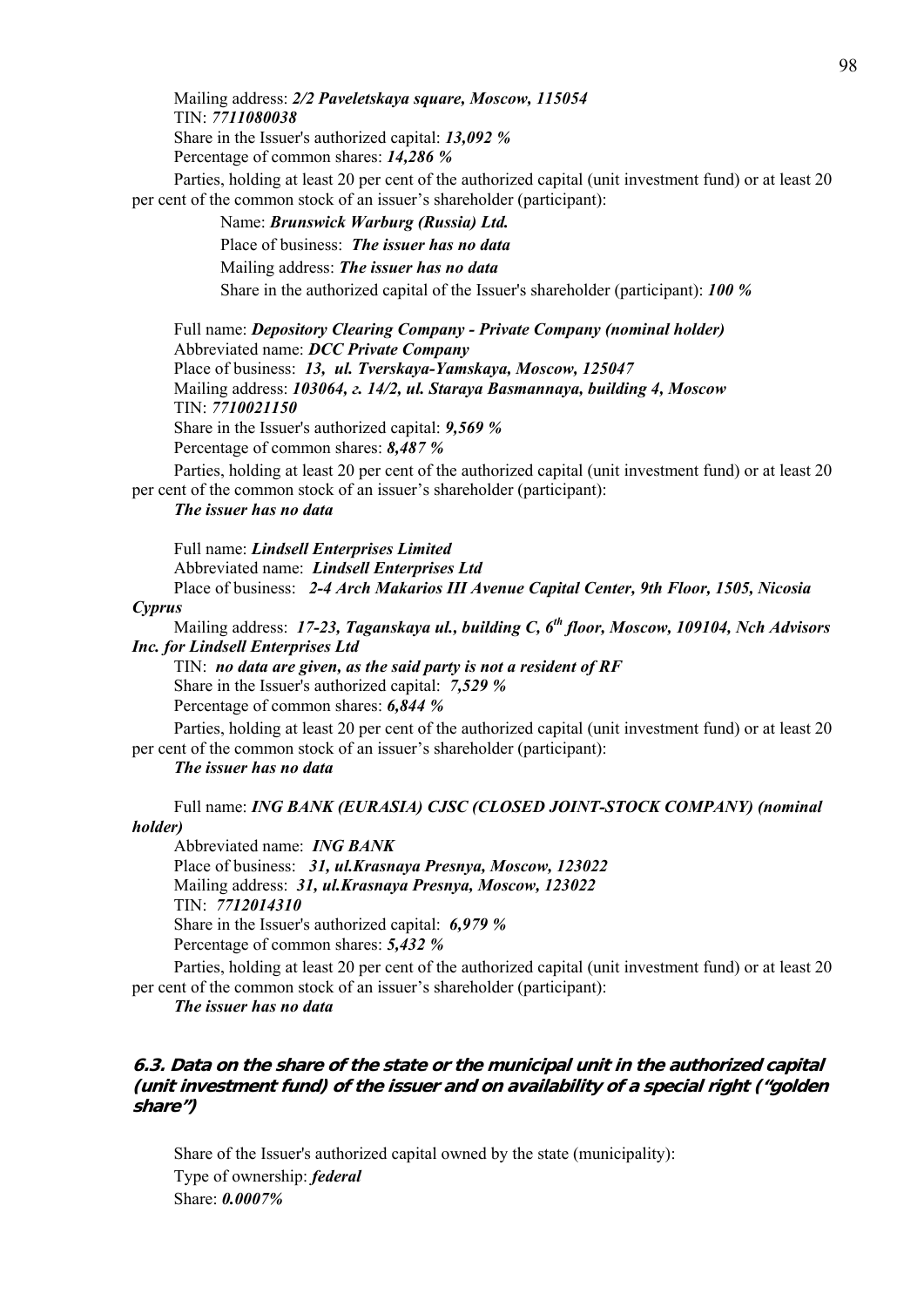Manager of the block: *Ministry of Proprietary Relations of the Russian Federation*

Type of ownership: of entities of RF Share: *0.000012%* Manager of the block: *Department of Proprietary Relations of Vologda Oblast*

A special right of participation for the Russian Federation, entities of the Russian Federation or municipal entities in managing the Issuer ('golden share'):

*no such special right is provided for*

## **6.4. Data on Restrictions for Participation in the Authorized Capital (Unit Investment Fund) of the Issuer**

If any restrictions of the number of shares held by one shareholder and/or their aggregate face value, and/or the maximum number of votes granted to one shareholder are established by the Articles of Association of the issuer, which is a joint-stock company, then such restrictions must be listed: *no such restrictions have been provided for by the Articles of Association of the issuer.* 

 If any restrictions of the share of foreign parties' participation in the authorized capital of the issuer have been established by the legislation of the Russian Federation or by other standard legal acts of the Russian Federation, then such restrictions mist be listed or it must be stated that there are no such restrictions: *there are no such restrictions*

Other restrictions related with Participation in the Authorized Capital (Unit Investment Fund) of the Issuer *there are no other restrictions*

# **6.5. Data on changes in the composition and size of participation of the Issuer's participants (shareholders) holding at least 5 per cent of its authorized capital (unit investment fund) or at least 5 per cent of its common stock**

Compositions of the issuer's participants (shareholders) holding at least 5 per cent of its authorized capital (unit investment fund), and, for issuers being joint-stock companies - also at least 5 per cent of issuer's common stock as determined as of the date of the list of parties entitled to participation in each general meeting of the shareholders (participants) of the issuer, held for the 5 recent completed fiscal years preceding the date of the end of the quarter under report.

Date when the list of parties entitled to participation in the general meeting of the shareholders (participants) of the issuer was made up: *27.04.1999*

Issuer's participants (shareholders) holding at least 5 per cent of its authorized capital (unit investment fund), and, for issuers being joint-stock companies - also at least 5 per cent of issuer's common stock:

Full official name: *Investment Communication Company - Open Joint-Stock Company* Abbreviated official name: *OJSC Svyazinvest*

Share of the party in the authorized capital (unit investment fund) of the issuer (%): *41,8* Percentage of issuer's common stock held by the said party (%): *50,005*

Full official name: *Stotter Limited* Abbreviated official name: *The issuer has no data*

Share of the party in the authorized capital (unit investment fund) of the issuer (%): *15,698*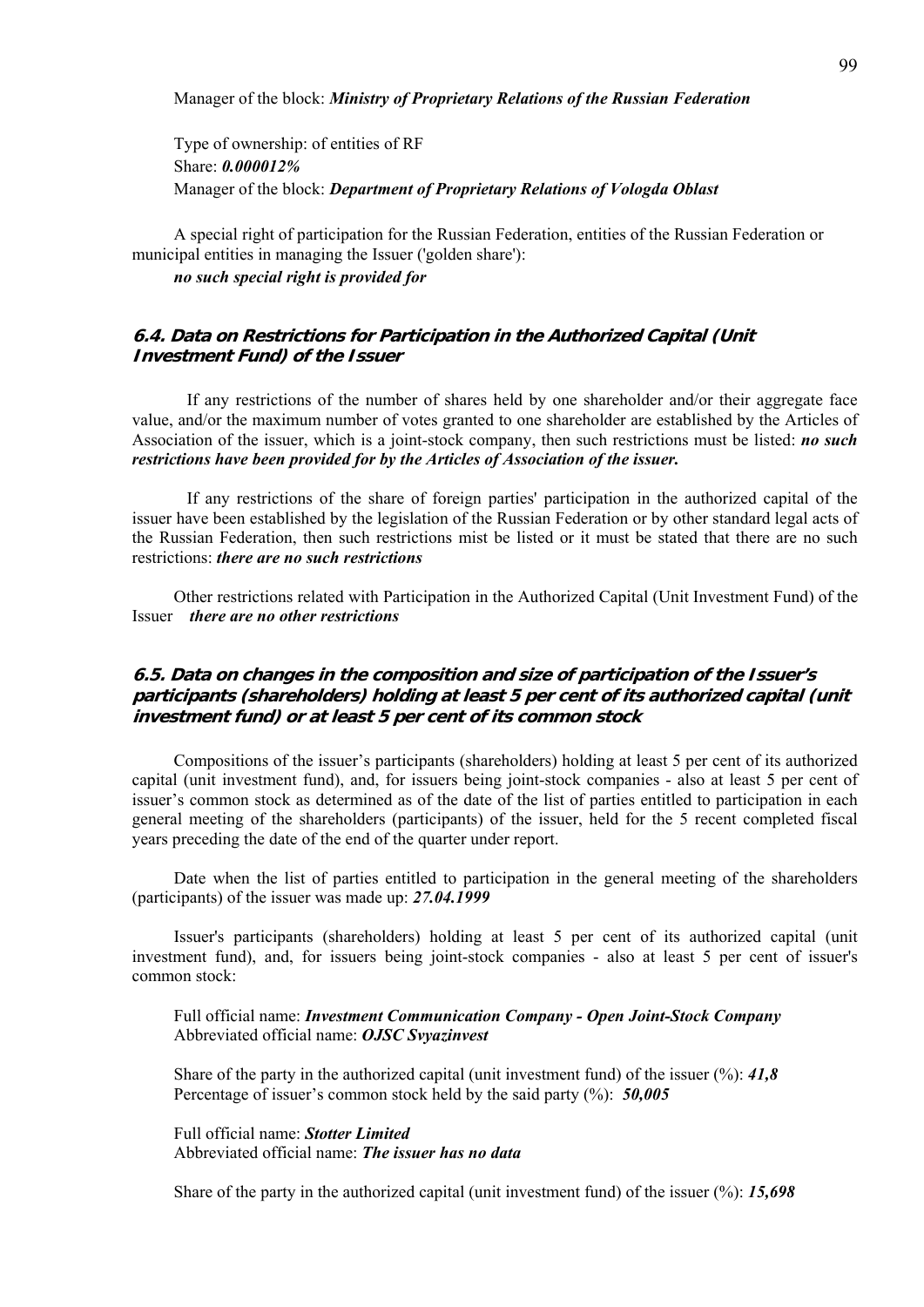Percentage of issuer's common stock held by the said party (%): *17,514*

#### Full official name: *Machaon Limited* Abbreviated official name: *The issuer has no data*

Share of the party in the authorized capital (unit investment fund) of the issuer (%): *6,832* Percentage of issuer's common stock held by the said party (%): *8,336*

Date when the list of parties entitled to participation in the general meeting of the shareholders (participants) of the issuer was made up: *03.04.2000*

Issuer's participants (shareholders) holding at least 5 per cent of its authorized capital (unit investment fund), and, for issuers being joint-stock companies - also at least 5 per cent of issuer's common stock:

Full official name: *Investment Communication Company - Open Joint-Stock Company* Abbreviated official name: *OJSC Svyazinvest*

Share of the party in the authorized capital (unit investment fund) of the issuer (%): *41,8* Percentage of issuer's common stock held by the said party (%): *50,005*

Full official name: *Stotter Limited* Abbreviated official name: *The issuer has no data*

Share of the party in the authorized capital (unit investment fund) of the issuer (%): *13,768* Percentage of issuer's common stock held by the said party (%): *15,22*

Full official name: *Machaon Limited* Abbreviated official name: *The issuer has no data*

Share of the party in the authorized capital (unit investment fund) of the issuer (%): *6,832* Percentage of issuer's common stock held by the said party (%): *8,336*

Date when the list of parties entitled to participation in the general meeting of the shareholders (participants) of the issuer was made up: *20.04.2000*

Issuer's participants (shareholders) holding at least 5 per cent of its authorized capital (unit investment fund), and, for issuers being joint-stock companies - also at least 5 per cent of issuer's common stock:

Full official name: Investment Communication Company - Open Joint-Stock Company Abbreviated official name: OJSC Svyazinvest

Share of the party in the authorized capital (unit investment fund) of the issuer (%): *41,8* Percentage of issuer's common stock held by the said party (%): *50,005*

Full official name: *Stotter Limited* Abbreviated official name: *The issuer has no data*

Share of the party in the authorized capital (unit investment fund) of the issuer (%): *13,768* Percentage of issuer's common stock held by the said party (%): *15,22*

Full official name: *Machaon Limited* Abbreviated official name: *The issuer has no data*

Share of the party in the authorized capital (unit investment fund) of the issuer (%): *6,832* Percentage of issuer's common stock held by the said party (%): *8,336*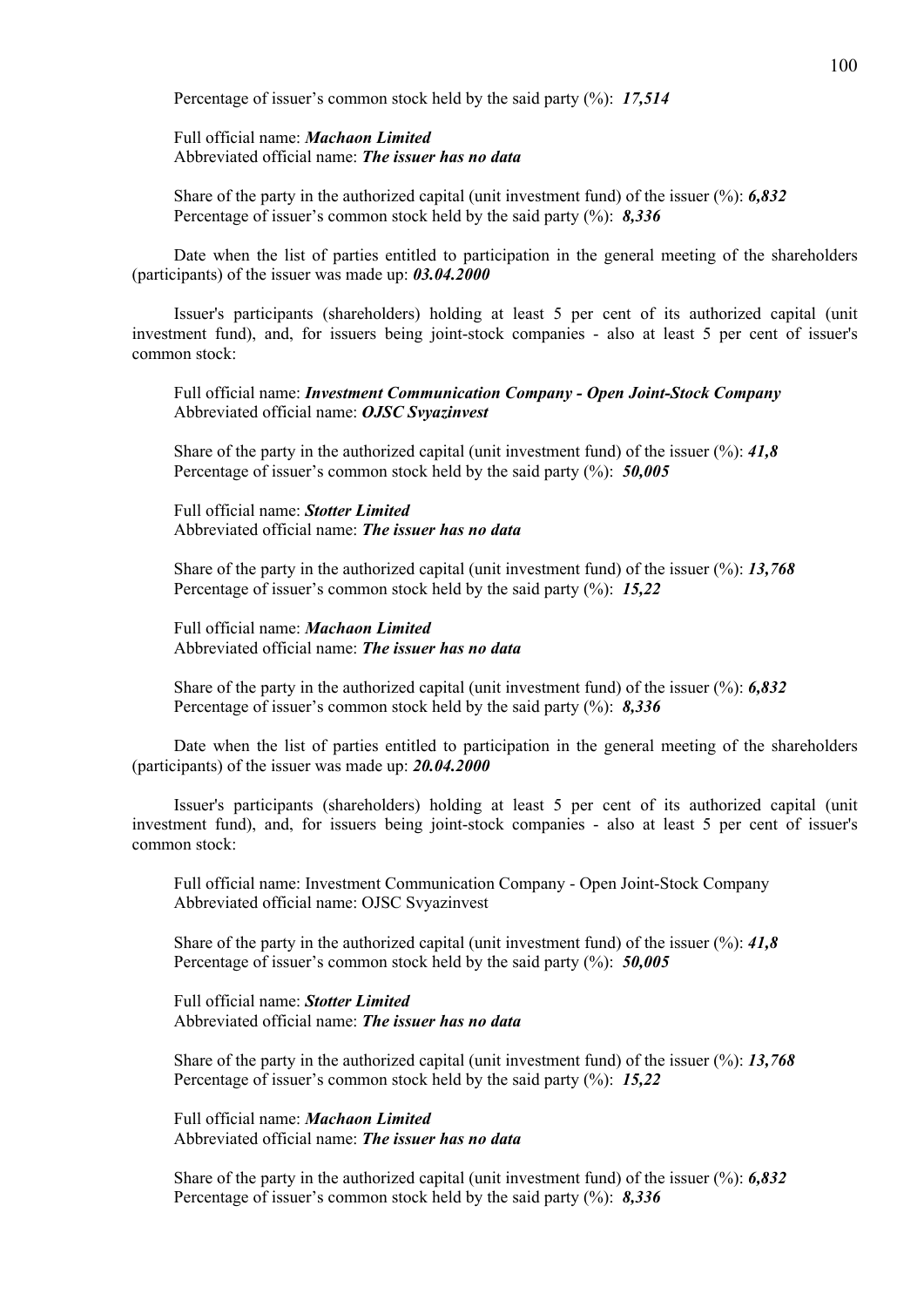Date when the list of parties entitled to participation in the general meeting of the shareholders (participants) of the issuer was made up: *02.04.2001*

Issuer's participants (shareholders) holding at least 5 per cent of its authorized capital (unit investment fund), and, for issuers being joint-stock companies - also at least 5 per cent of issuer's common stock:

Full official name: *Investment Communication Company - Open Joint-Stock Company* Abbreviated official name: *OJSC Svyazinvest*

Share of the party in the authorized capital (unit investment fund) of the issuer (%): *41,017* Percentage of issuer's common stock held by the said party (%): *50,94*

Full official name: *Stotter Limited* Abbreviated official name: *The issuer has no data*

Share of the party in the authorized capital (unit investment fund) of the issuer (%): *10,932* Percentage of issuer's common stock held by the said party (%): *12,299*

Full official name: *Machaon Limited* Abbreviated official name: *The issuer has no data*

Share of the party in the authorized capital (unit investment fund) of the issuer (%): *5,424* Percentage of issuer's common stock held by the said party (%): *6,737*

Full official name: *DCL-KF Corporation* Abbreviated official name: *The issuer has no data*

Share of the party in the authorized capital (unit investment fund) of the issuer (%): *4,4* Percentage of issuer's common stock held by the said party (%): *5,465*

Date when the list of parties entitled to participation in the general meeting of the shareholders (participants) of the issuer was made up: *01.10.2001*

Issuer's participants (shareholders) holding at least 5 per cent of its authorized capital (unit investment fund), and, for issuers being joint-stock companies - also at least 5 per cent of issuer's common stock:

Full official name: *Investment Communication Company - Open Joint-Stock Company* Abbreviated official name: *OJSC Svyazinvest*

Share of the party in the authorized capital (unit investment fund) of the issuer (%): *41,017* Percentage of issuer's common stock held by the said party (%): *50,94*

Full official name: *Stotter Limited* Abbreviated official name: *The issuer has no data*

Share of the party in the authorized capital (unit investment fund) of the issuer (%): *10,932* Percentage of issuer's common stock held by the said party (%): *12,299*

Full official name: *Machaon Limited* Abbreviated official name: *The issuer has no data*

Share of the party in the authorized capital (unit investment fund) of the issuer (%): *5,424* Percentage of issuer's common stock held by the said party (%): *6,737*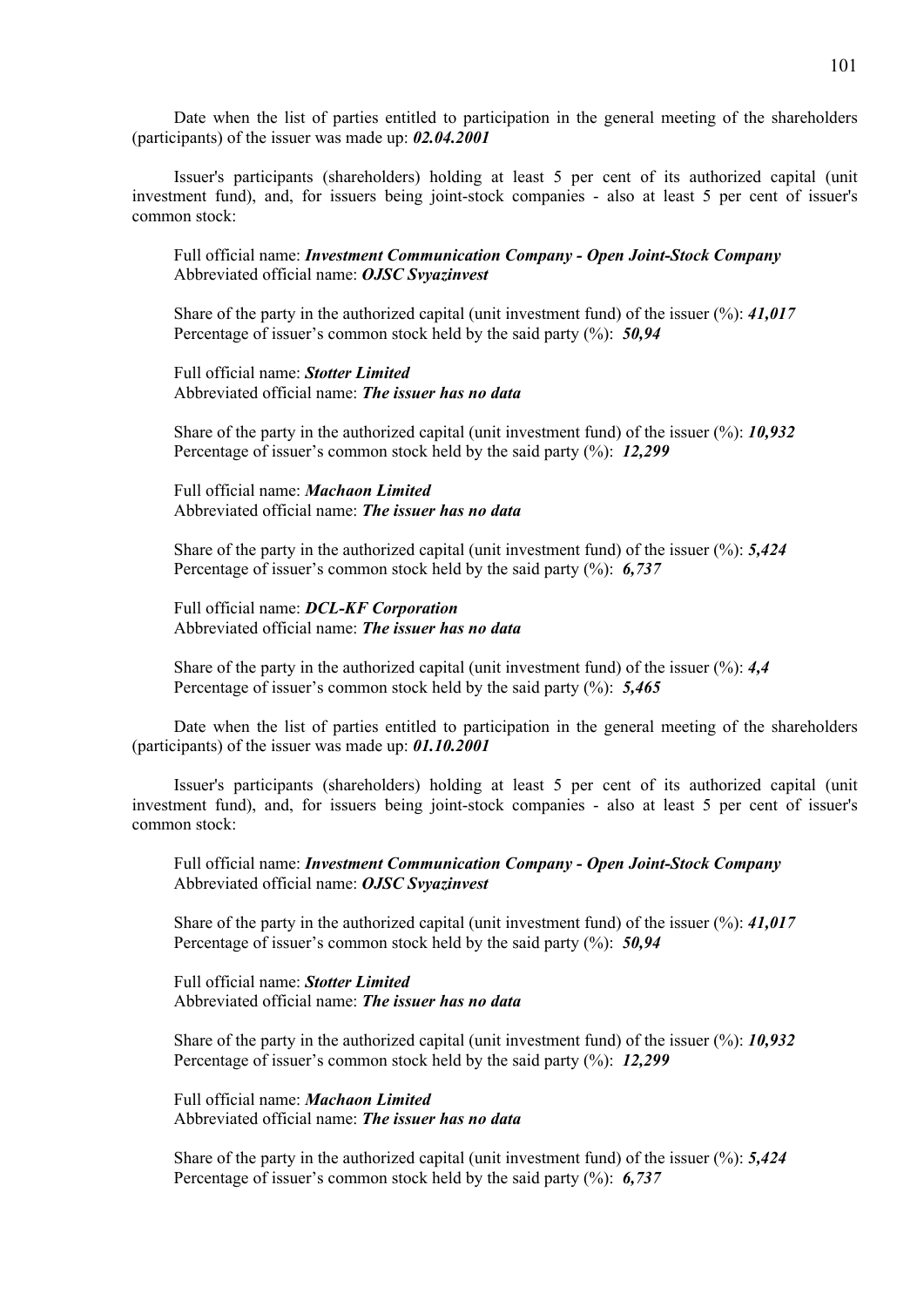#### Full official name: *DCL-KF Corporation* Abbreviated official name: *The issuer has no data*

Share of the party in the authorized capital (unit investment fund) of the issuer (%): *4,4* Percentage of issuer's common stock held by the said party (%): *5,465*

Date when the list of parties entitled to participation in the general meeting of the shareholders (participants) of the issuer was made up: *08.05.2002*

Issuer's participants (shareholders) holding at least 5 per cent of its authorized capital (unit investment fund), and, for issuers being joint-stock companies - also at least 5 per cent of issuer's common stock:

Full official name: *Investment Communication Company - Open Joint-Stock Company* Abbreviated official name: *OJSC Svyazinvest*

Share of the party in the authorized capital (unit investment fund) of the issuer (%): *41,017* Percentage of issuer's common stock held by the said party (%): *50,94*

Full official name: *Stotter Limited* Abbreviated official name: *The issuer has no data*

Share of the party in the authorized capital (unit investment fund) of the issuer (%): *10,932* Percentage of issuer's common stock held by the said party (%): *12,299*

Full official name: *Machaon Limited* Abbreviated official name: *The issuer has no data*

Share of the party in the authorized capital (unit investment fund) of the issuer (%): *5,424* Percentage of issuer's common stock held by the said party (%): *6,737*

Full official name: *DCL-KF Corporation* Abbreviated official name: *The issuer has no data*

Share of the party in the authorized capital (unit investment fund) of the issuer (%): *4,4* Percentage of issuer's common stock held by the said party (%): *5,465*

Date when the list of parties entitled to participation in the general meeting of the shareholders (participants) of the issuer was made up: 27.04.1999

Issuer's participants (shareholders) holding at least 5 per cent of its authorized capital (unit investment fund), and, for issuers being joint-stock companies - also at least 5 per cent of issuer's common stock:

Full official name: *Investment Communication Company - Open Joint-Stock Company* Abbreviated official name: *OJSC Svyazinvest*

Share of the party in the authorized capital (unit investment fund) of the issuer (%): *39,893* Percentage of issuer's common stock held by the said party (%): *50,844*

Full official name: *Lindsell Enterprises Limited* Abbreviated official name: *Lindsell Enterprises Ltd*

Share of the party in the authorized capital (unit investment fund) of the issuer (%): *6,633* Percentage of issuer's common stock held by the said party (%): *6,298*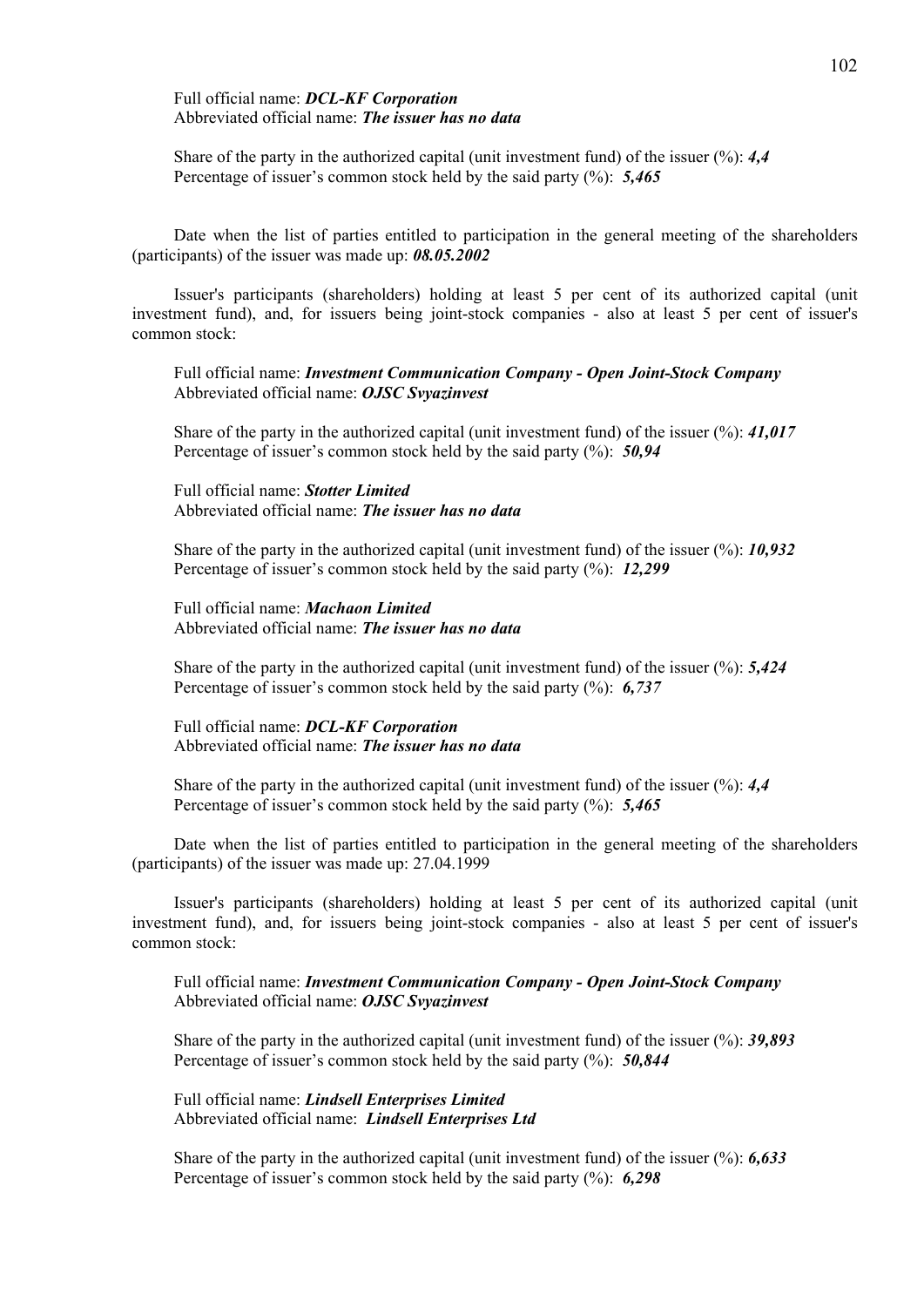# **6.6. Data on Related-Party Transactions Made by the Issuer**

Total amount of related-party transactions approved by each management body of the issuer, based on the results of the last quarter under report:

*465 612.58 conventional units and 336,542,518. 55 roubles* 

Transaction (a group of interrelated transactions) with the price of 5 and more per cent of the balance value of the issuer's assets as determined based on the data of its accounts and reports as of the last reporting date: *there have been no such transactions in the period under report*

Party-related transaction (a group of interrelated transactions), the decision on approving which was not taken by the Board of Directors (Supervisory Board) or the general meeting of the shareholders (participants) of the issuer in the cases when such approval was obligatory according to the laws of the Russian Federation: *there have been no such transactions in the period under report*

|                                  | Period in which the debt arises |                         |               |             |                                                             |                     |  |
|----------------------------------|---------------------------------|-------------------------|---------------|-------------|-------------------------------------------------------------|---------------------|--|
| Type of accounts<br>receivable   | Less than 30<br>days            | from 30 to $60$<br>days | days          | days        | from 60 to 90   from 90 to 180   from 180 days<br>to 1 year | more than 1<br>year |  |
| accounts receivable, including:  |                                 |                         |               |             |                                                             |                     |  |
| overdue one, roubles             |                                 | 180 673 453             | 104 631 016   | 110 342 632 | 188 445 623                                                 | 380 304 944         |  |
| buyers and customers,<br>roubles | 899 470 270                     | 176 229 501             | 108 796 637   | 109 356 139 | 186 631 005                                                 | 369 873 673         |  |
| notes receivable,<br>roubles     | $\overline{\phantom{0}}$        |                         |               |             |                                                             |                     |  |
| advances distributed,<br>roubles | 232 845 270                     | 60 275 563              | 32 774 834    | 81 633 106  | 49 382 624                                                  | 18 920 881          |  |
| other receivables.<br>roubles    | 92 868 392                      | 23 931 398              | 4 2 3 1 4 9 0 | 5 9 34 8 64 | 8 8 5 8 8 3 0                                               | 20 931 519          |  |
| Total, roubles:                  | 1 225 183 932                   | 260 436 462             | 145 802 961   | 196 924 109 | 244 872 459                                                 | 409 726 073         |  |

#### **6.7. Data on the amount of accounts receivable**

*Each debtor has less than 10% of the total accounts receivable.* 

## **VII. Issuer's Accounts and Reports and other financial information**

### **7.1. Issuer's Annual Accounts and Reports**

*Not submitted for this period in the report* 

# **7.2. Issuer's quarterly Accounts and Reports for the last completed quarter under report**

|                                |                                |                         | <u>CODD</u> |
|--------------------------------|--------------------------------|-------------------------|-------------|
|                                |                                | Form No.1 under OKUD    | 0710001     |
| as of                          | <b>September 30, 2003</b>      | Date (year, month, day) |             |
|                                |                                |                         |             |
| Organization:                  | <b>OJSC North-West Telecom</b> | under OKPO              | 01166228    |
|                                |                                |                         |             |
| Taxpayer Identification Number | 7808020593                     | <b>TIN</b>              | 780800593   |

**BALANCE SHEET** CODES

⅂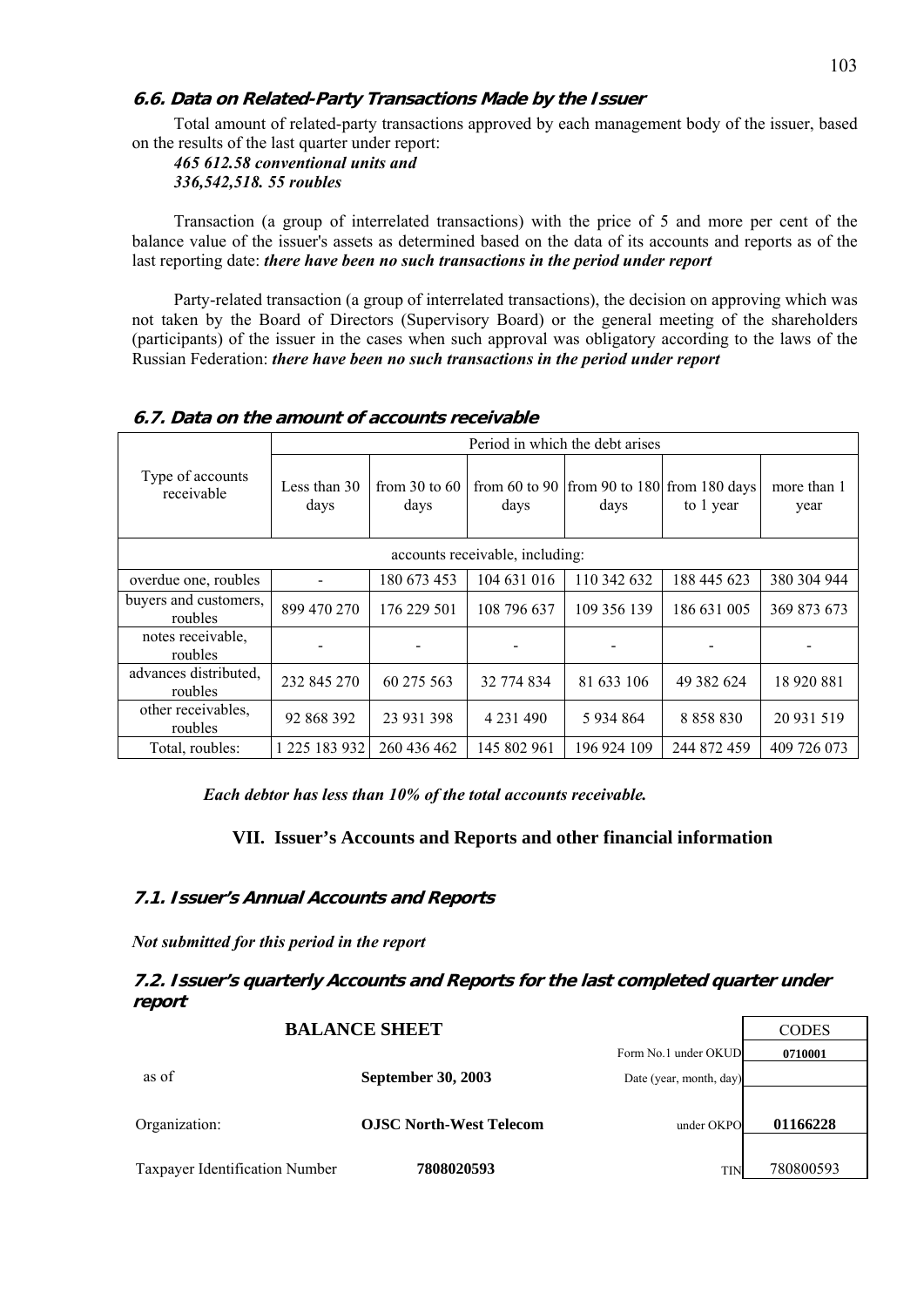|                                     |                        |                    | 64.20.11,12,3,21,2 |
|-------------------------------------|------------------------|--------------------|--------------------|
| Areas of activities                 | electric communication | under OKVED        |                    |
| Organizational & Legal form/Form of |                        |                    |                    |
| Ownership:                          | Public Company         | $under-OKOPF/OKFS$ | 47/34              |
| Unit of measurement:                | thousand roubles       | under OKEI         | 384                |

# Address: **14/26 ul. Gorokhovaya, St. Petersburg, 194191**

| 28.10.2003<br>Date of the approval |  |
|------------------------------------|--|
| Date of mailing                    |  |
| (acceptance)                       |  |

| <b>ASSETS</b>                                                                                            | Line<br>code   | As of the beginning of As of the end of the<br>the period under report period under report |                |
|----------------------------------------------------------------------------------------------------------|----------------|--------------------------------------------------------------------------------------------|----------------|
| 1                                                                                                        | $\overline{2}$ | 3                                                                                          | $\overline{4}$ |
| <b>I. NON-CIRCULATING ASSETS</b><br><b>Intangible assets</b>                                             | 110            | 115                                                                                        | 37             |
| including:<br>patents, licenses, trade marks (service marks), other similar<br>rights and assets         | 111            | 115                                                                                        | 37             |
| organization costs                                                                                       | 112            | X                                                                                          | X              |
| goodwill                                                                                                 | 113            | X                                                                                          | X              |
| <b>Fixed assets</b>                                                                                      | 120            | 10953003                                                                                   | 11629445       |
| including:<br>land plots and objects of nature management                                                | 121            | 4178                                                                                       | 4575           |
| buildings, facilities, machinery and equipment                                                           | 122            | 9698717                                                                                    | 10312630       |
| <b>Construction-in-progress</b><br>Profitable investment in stocks of materials and capital<br>equipment | 130<br>135     | 1208435                                                                                    | 957956         |
| including:<br>property subject to leasing                                                                | 136            |                                                                                            |                |
| hired out property                                                                                       | 137            |                                                                                            |                |
| Long-term financial investments                                                                          | 140            | 159481                                                                                     | 154483         |
| including:<br>Investment in subsidiaries                                                                 | 141<br>142     | 76204                                                                                      | 76204          |
| Investment in associate companies                                                                        | 143            | 33145                                                                                      | 33145          |
| Investment in other companies                                                                            |                | 33006                                                                                      | 30046          |
| loans to organizations for over 12 months                                                                | 144            | X                                                                                          | X              |
| other long-term capital investments                                                                      | 145            | 17126                                                                                      | 15088          |
| Other non-circulating assets                                                                             | 150            |                                                                                            | 97350          |
| <b>Total for section I</b>                                                                               | 190            | 12321034                                                                                   | 12839271       |

| <b>ASSETS</b>                             | Line<br>code | As of the beginning of As of the end of the<br>the period under report period under report |        |
|-------------------------------------------|--------------|--------------------------------------------------------------------------------------------|--------|
|                                           |              |                                                                                            |        |
| <b>II. CURRENT ASSETS</b><br><b>Stock</b> | 210          | 365152                                                                                     | 953612 |

104

ŕ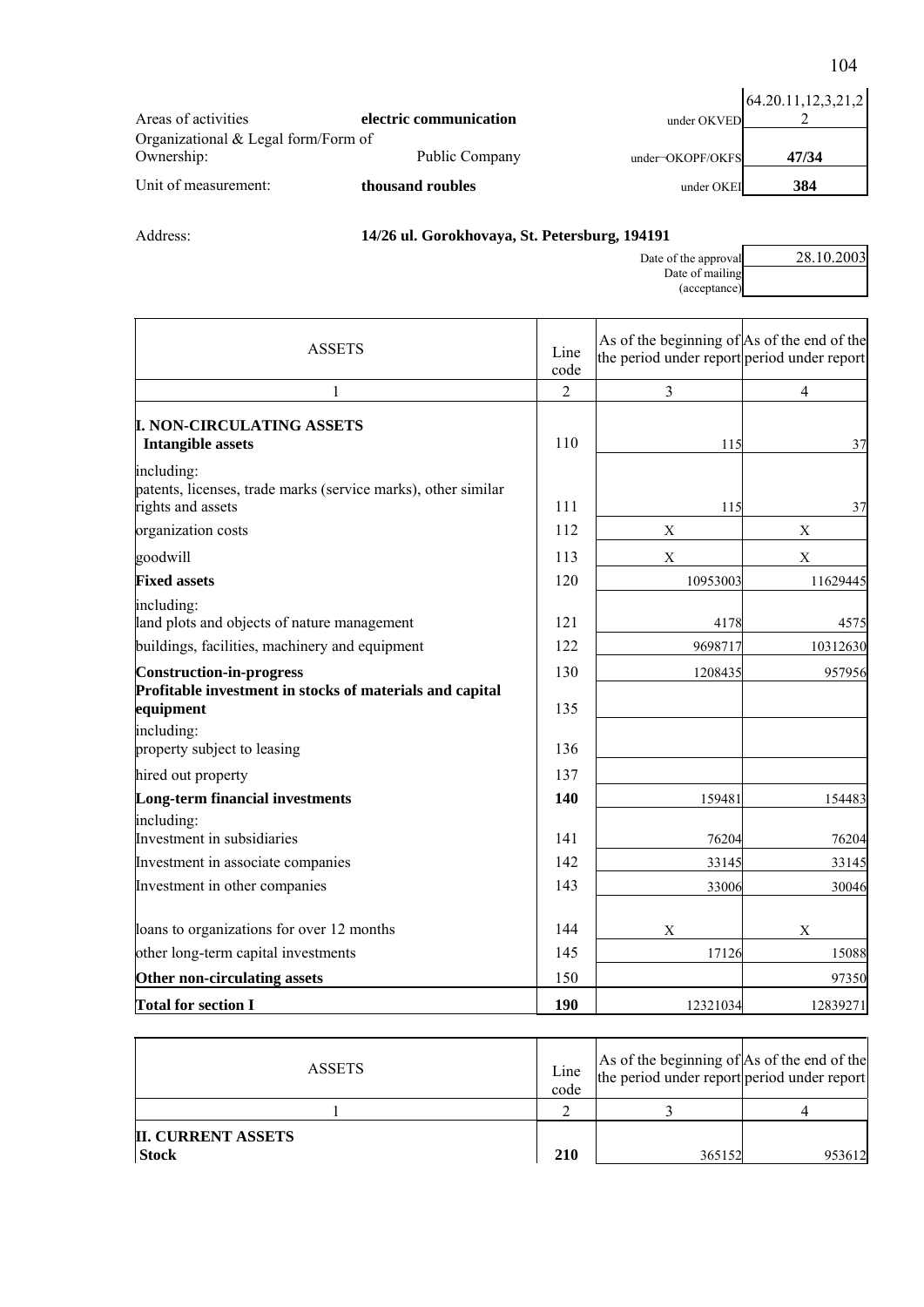| including:<br>raw materials, materials and other similar values                | 211 |             |             |
|--------------------------------------------------------------------------------|-----|-------------|-------------|
|                                                                                |     | 205362      | 229511      |
| livestock in breeding and feeding                                              | 212 |             |             |
| expenditures in work-in-process (turnover costs)                               | 213 | 788         | 3560        |
| finished products and goods for resale                                         | 214 | 11111       | 11563       |
| shipped goods                                                                  | 215 |             |             |
| deferred expenses                                                              | 216 | 147891      | 708978      |
| other stock and expenses                                                       | 217 |             |             |
| Value added tax on acquired values                                             | 220 | 407099      | 339583      |
| Accounts receivable (expected in over 12 months after the<br>reporting date)   | 230 | 16677       | 27102       |
| including:<br>buyers and customers                                             | 231 |             | 172         |
| notes receivable                                                               | 232 |             |             |
| debts of subsidiary and associate companies                                    | 233 | X           | X           |
| advances distributed                                                           | 234 |             | 5351        |
| other debtors                                                                  | 235 | 16677       | 21579       |
| Accounts receivable (expected within 12 months after the<br>reporting date)    | 240 | 1476286     | 1787591     |
| including:<br>buyers and customers                                             | 241 | 977149      | 1181933     |
| notes receivable                                                               | 242 | 1800        |             |
| debts of subsidiary and associate companies                                    | 243 | X           | X           |
| debts of participants (founders) by contributions to the<br>authorized capital | 244 | X           | X.          |
| advances distributed                                                           | 245 | 321551      | 470481      |
| other debtors                                                                  | 246 | 175786      | 135177      |
| <b>Short-term financial investments</b>                                        | 250 | 12959       | 14109       |
| including:<br>loans to organizations for less than 12 months                   | 251 | X           | $\mathbf X$ |
| own shares purchased from the shareholders                                     | 252 | $\mathbf X$ | $\mathbf X$ |
| other short-term capital investments                                           | 253 | $\mathbf X$ | $\mathbf X$ |
| <b>Monetary funds</b>                                                          | 260 | 338834      | 323237      |
| including:<br>cash on hand                                                     | 261 | 4928        | 7824        |
| settlement accounts                                                            | 262 | 313311      | 288078      |
| currency accounts                                                              | 263 | 574         | 617         |
| other monetary funds                                                           | 264 | 20021       | 26718       |
| Other current assets                                                           | 270 |             |             |
| <b>Total for section II</b>                                                    | 290 | 2617007     | 3445234     |
| <b>BALANCE</b> (sum of lines $190 + 290$ )                                     | 300 | 14938041    | 16284505    |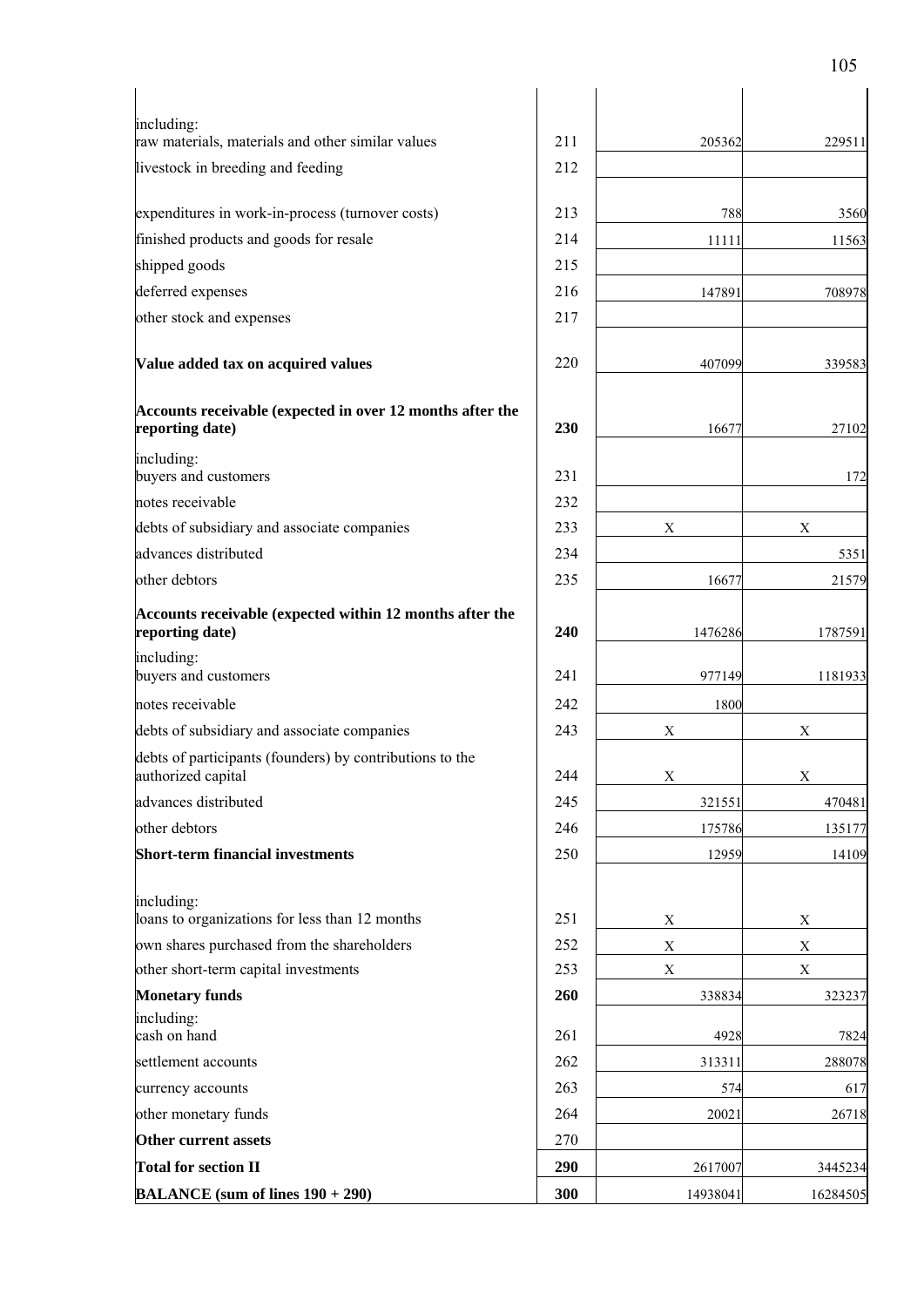| <b>LIABILITIES</b>                                                                          | Line<br>code      | As of the beginning of $\vert$ As of the end of the<br>the period under report period under report |                            |
|---------------------------------------------------------------------------------------------|-------------------|----------------------------------------------------------------------------------------------------|----------------------------|
| 1                                                                                           | $\overline{2}$    | 3                                                                                                  | 4                          |
| <b>III. CAPITAL AND RESERVES</b><br>Authorized capital<br>Added capital<br>Capital reserves | 410<br>420<br>430 | 937940<br>6941473<br>29375                                                                         | 937940<br>6927171<br>46897 |
| including:<br>reserve funds formed in accordance with the laws                              | 431               | 29375                                                                                              | 46897                      |
| reserve funds formed in accordance with the by-laws                                         | 432               |                                                                                                    |                            |
| Social sphere fund                                                                          | 440               | $\mathbf X$                                                                                        | $\mathbf X$                |
| Retained profit of previous years<br>Uncovered loss of previous years                       | 460<br>465        | 2964896                                                                                            | 2884588                    |
| Retained profit for the year under report                                                   | 470               | $\mathbf X$                                                                                        | 1059366                    |
| Uncovered loss for the year under report                                                    | 475               | X                                                                                                  |                            |
| <b>Total for section III</b>                                                                | 490               | 10873684                                                                                           | 11855962                   |
| IV. LONG-TERM LIABILITIES<br>Loans and credits                                              | 510               | 434622                                                                                             | 69958                      |
| including:<br>loans from banks to be repaid in over 12 months after the<br>reporting date   | 511               | 17383                                                                                              |                            |
| borrowings to be repaid in over 12 months after the reporting<br>date                       | 512               | 417239                                                                                             | 69958                      |
| Other long-term liabilities                                                                 | 520               | 906825                                                                                             | 739892                     |
| <b>Total for section IV</b>                                                                 | 590               | 1341447                                                                                            | 809850                     |
| V. SHORT-TERM LIABILITIES<br>Loans and credits                                              | 610               | 579006                                                                                             | 1364440                    |
| including:<br>loans from banks to be repaid within 12 months after the<br>reporting date    | 611               | 208946                                                                                             | 610272                     |
| borrowings to be repaid within 12 months after the reporting<br>date                        | 612               | 370060                                                                                             | 754168                     |
| Accounts payable                                                                            | 620               | 2063014                                                                                            | 2148651                    |
| including:<br>suppliers and contractors                                                     | 621               | 909841                                                                                             | 1043364                    |
| notes payable                                                                               | 622               |                                                                                                    |                            |
| debts to subsidiary and associate companies                                                 | 623               | $\mathbf X$                                                                                        | $\mathbf X$                |
| wage arrears                                                                                | 624               | 56065                                                                                              | 114449                     |
| indebtedness to state out-of-the-budget funds                                               | 625               | 28269                                                                                              | 52367                      |
| budgetary indebtedness                                                                      | 626               | 246658                                                                                             | 223859                     |
| advances received                                                                           | 627               | 363589                                                                                             | 290308                     |
| other creditors                                                                             | 628               | 458592                                                                                             | 424304                     |
| Indebtedness to participants (founders) on income payment                                   | 630               | 50557                                                                                              | 57049                      |
| Deferred income                                                                             | 640               | 30333                                                                                              | 48553                      |
| Reserves for forthcoming costs                                                              | 650               | $\mathbf X$                                                                                        | $\mathbf X$                |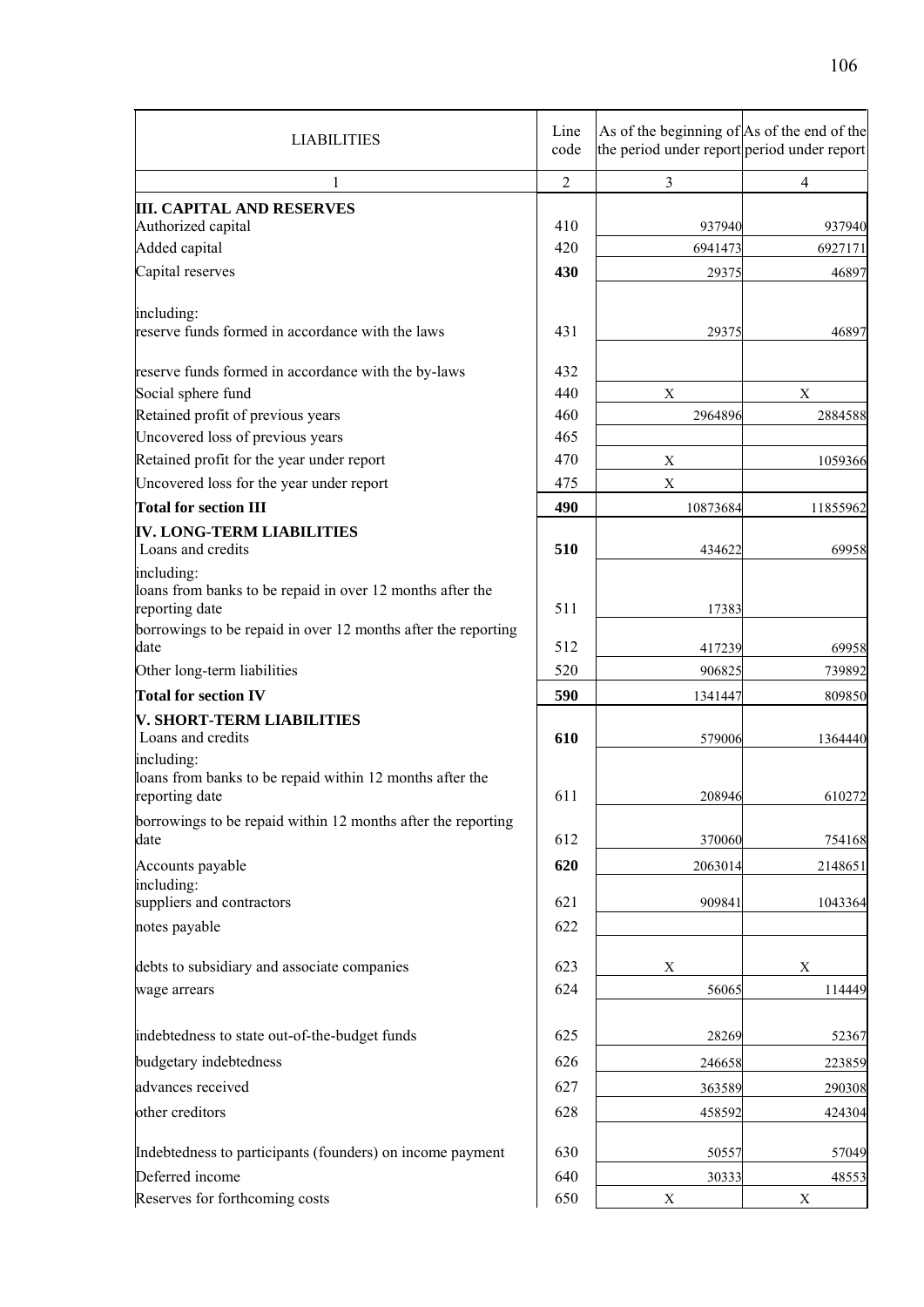| Other short-term liabilities                     |     |          |          |
|--------------------------------------------------|-----|----------|----------|
| <b>Total for section V</b>                       | 690 | 2722910  | 3618693  |
| <b>BALANCE</b> (sum of lines $490 + 590 + 690$ ) | 700 | 14938041 | 16284505 |

# **Availability statement of valuables recorded on off-balance accounts**

| Index                                                      | Line<br>code   | As of the beginning of As of the end of the<br>the period under report period under report |                |
|------------------------------------------------------------|----------------|--------------------------------------------------------------------------------------------|----------------|
| 1                                                          | $\overline{2}$ | 3                                                                                          | $\overline{4}$ |
| Leased fixed assets                                        | 910            | 628585                                                                                     | 832601         |
| including those under leasing                              | 911            | 186996                                                                                     | 316517         |
| Inventories accepted for custody                           | 920            | 19918                                                                                      | 12904          |
| Stock accepted for reprocessing                            | 921            |                                                                                            | 686            |
| Equipment accepted for installation                        | 922            | 14411                                                                                      | 15145          |
| Goods accepted for commission                              | 930            | 539                                                                                        | 256            |
| Insolvent debtors' indebtedness written-off to loss        | 940            | 347181                                                                                     | 585829         |
| Received liability and payment collaterals                 | 950            |                                                                                            | 140826         |
| Received liability and payment collaterals                 | 960            | 492112                                                                                     | 1842837        |
| Wear of residential fund                                   | 970            | 6865                                                                                       | 8375           |
| Wear of external improvements and other similar facilities | 980            | 2657                                                                                       | 2775           |
| Strict accounting forms                                    | 990            | 3415                                                                                       | 2476           |
| Leased out fixed assets                                    | 991            | 18219                                                                                      | 25007          |
| Economic implements                                        | 992            | 30844                                                                                      | 32964          |
| Funds for payment for communication services               | 993            | 4099                                                                                       | 6497           |

# **STATEMENT ON THE NET ASSETS VALUE**

| Index      | Line<br>code | As of the beginning of As of the end of the<br>the period under report period under report |          |
|------------|--------------|--------------------------------------------------------------------------------------------|----------|
|            |              |                                                                                            |          |
| Net assets | 1000         | 10904017                                                                                   | 11904515 |

|                                | <b>PROFIT AND LOSS REPORT</b>  |                       | <b>CODES</b> |
|--------------------------------|--------------------------------|-----------------------|--------------|
|                                |                                | Form No.02 under OKUD | 0710002      |
|                                |                                | Date (year,           |              |
| for:                           | 9 months of 2003               | month, day)           |              |
| Organization:                  | <b>OJSC North-West Telecom</b> | under OKPO            | 01166228     |
|                                |                                |                       |              |
| Taxpayer Identification Number | 7808020593                     | <b>TIN</b>            | 7808020593   |
| Areas of activities            | electric communication         | under OKDP            | 642          |

107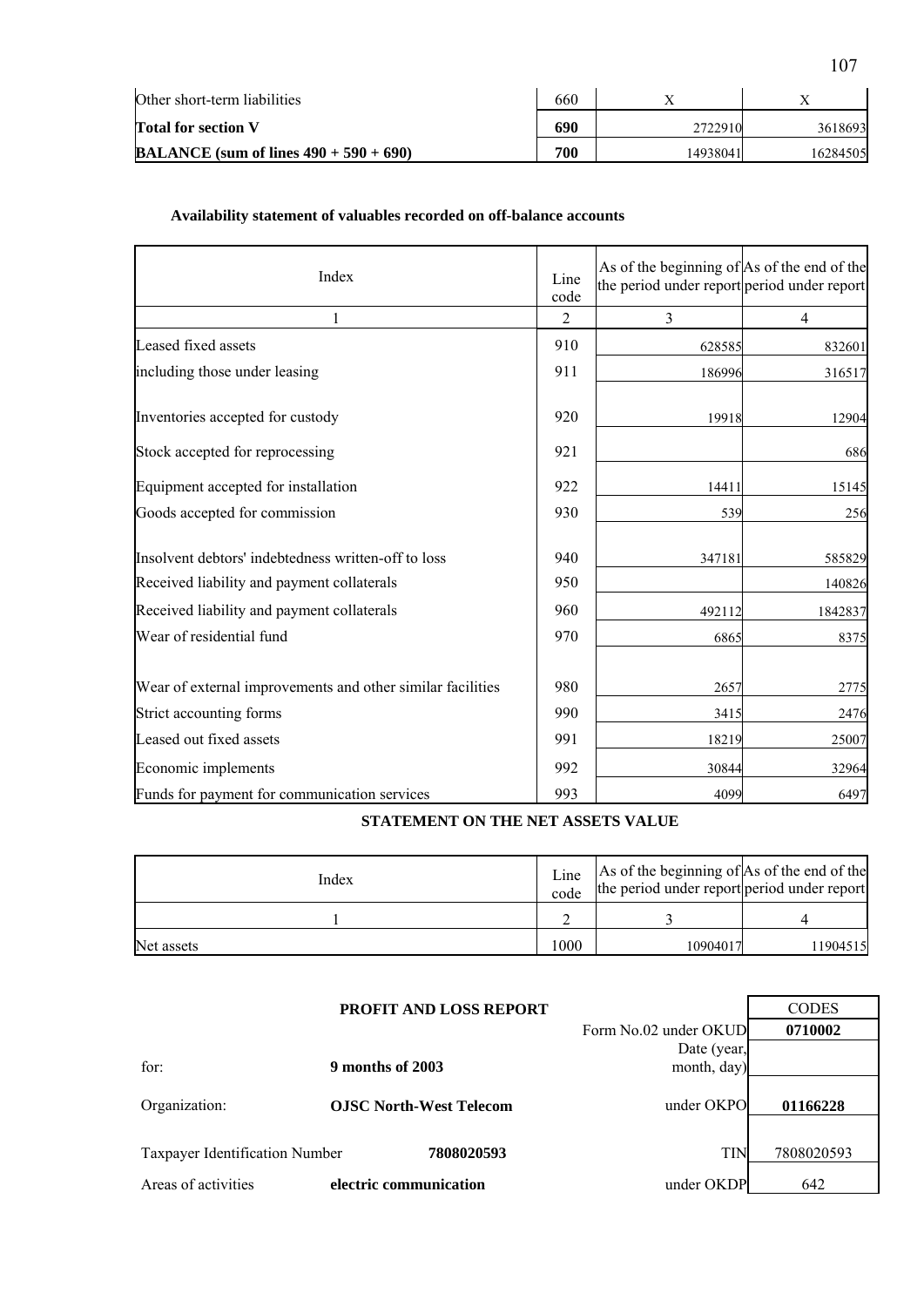| Organizational $&$ Legal form/Form of Ownership: |                  | <b>Public</b><br>Company | $under-OKOPF/$<br>OKFS | 47/34 |
|--------------------------------------------------|------------------|--------------------------|------------------------|-------|
| Unit of measurement:                             | thousand roubles |                          | under OKEI             | 384   |

Date of the approval 28.10.2003

Date of mailing (acceptance)

| Index                                                                                                                                                                                                                                    | Line code      | For the period<br>under report | For the same period<br>of the previous year |
|------------------------------------------------------------------------------------------------------------------------------------------------------------------------------------------------------------------------------------------|----------------|--------------------------------|---------------------------------------------|
| 1                                                                                                                                                                                                                                        | $\overline{2}$ | 3                              | 4                                           |
| I. Income from and expenses for normal activities<br>(Net) returns from sale of goods, products, works, services (less<br>the VAT, excise taxes and similar obligatory fees)<br>including that from the sales: of communication services | 010<br>011     | 8828955<br>8560855             | 7271617<br>7054228                          |
| Prime cost of sold goods, products, works and services                                                                                                                                                                                   | 020            | (6332099)                      | (5336046)                                   |
| Including that from communication services                                                                                                                                                                                               | 021            | 6215081                        | 5234803                                     |
| <b>Gross profit</b>                                                                                                                                                                                                                      | 029            | 2496856                        | 1935571                                     |
| Commercial expenses                                                                                                                                                                                                                      | 030            | X                              | X                                           |
| Management expenses                                                                                                                                                                                                                      | 040            | X                              | X                                           |
| Profit (loss) from sales (lines 010 -020)                                                                                                                                                                                                | 050            | 2496856                        | 1935571                                     |
| II. Operating income and expenses                                                                                                                                                                                                        |                |                                |                                             |
| Interest receivable                                                                                                                                                                                                                      | 060            | 5913                           | 4749                                        |
| Interest payable                                                                                                                                                                                                                         | 070            | (146406)                       | (71064)                                     |
| Income from participation in other organizations                                                                                                                                                                                         | 080            | 645                            | 490                                         |
| Other operating income                                                                                                                                                                                                                   | 090            | 191643                         | 103527                                      |
| Other operating expenses                                                                                                                                                                                                                 | 100            | (691223)                       | (819019)                                    |
| III. Income and expenses from sources other than sales<br>Income from sources other than sales<br>Expenses for purposes other than sales                                                                                                 | 120<br>130     | 161219<br>(484551)             | 116816<br>(474985)                          |
|                                                                                                                                                                                                                                          |                |                                |                                             |
| Profit (loss) before taxes (lines 050+060-070+080+090-<br>$100+120-130$                                                                                                                                                                  | 140            | 1534096                        | 796085                                      |
| Tax on profit, and other similar obligatory fees                                                                                                                                                                                         | 150            | (470793)                       | (242416)                                    |
| Profit (loss) from normal activities                                                                                                                                                                                                     | 160            | 1063303                        | 553669                                      |
| <b>IV.</b> Extraordinary income and expenses<br>Extraordinary income                                                                                                                                                                     | 170            | 172                            |                                             |
| <b>Extraordinary expenses</b>                                                                                                                                                                                                            | 180            | (4109)                         | (7)                                         |
| Net profit (retained profit (loss) of the period under report)<br>$(lines 160 + 170 - 180)$                                                                                                                                              | 190            | 1059366                        | 553662                                      |

| Index                                                            | Line code  | For the period<br>under report | For the same period<br>of the previous year |
|------------------------------------------------------------------|------------|--------------------------------|---------------------------------------------|
|                                                                  |            |                                |                                             |
| For reference:<br>Dividend per share *<br>On preferred of A type | <b>201</b> | Χ                              |                                             |
| on common shares                                                 | 202        | Х                              |                                             |
|                                                                  |            |                                |                                             |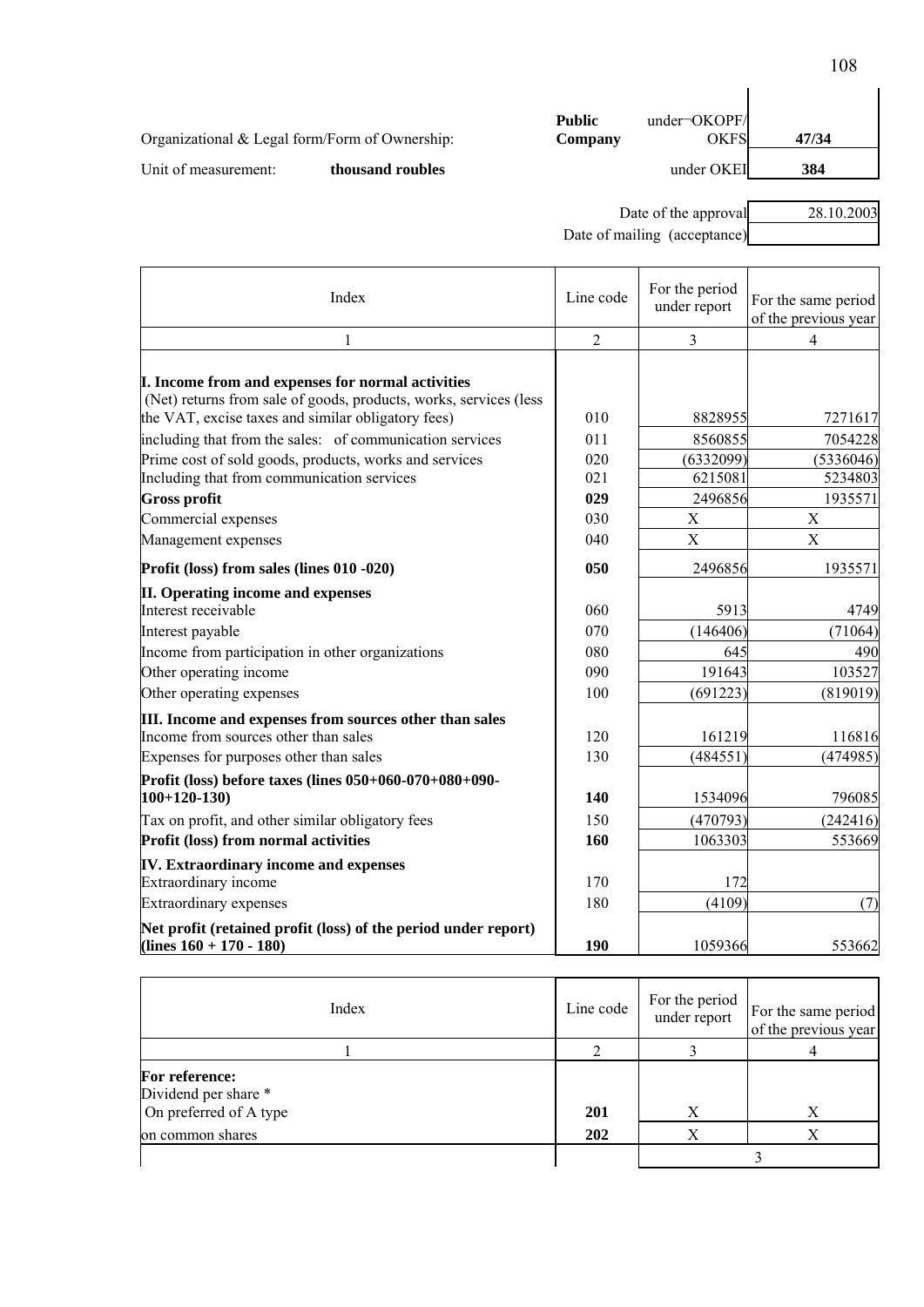| Amounts of dividend per share expected in the next year under<br>report: *<br>On preferred of A type | 203 |   | X |  |
|------------------------------------------------------------------------------------------------------|-----|---|---|--|
| on common shares                                                                                     | 204 | Х |   |  |
|                                                                                                      |     |   |   |  |
| Dividend per share *                                                                                 |     |   |   |  |
| on preferred of B type                                                                               | 205 | X | Χ |  |
|                                                                                                      |     |   |   |  |
| Amounts of dividend per share expected in the next year under<br>report: *                           |     |   |   |  |
| on preferred of B type                                                                               | 206 |   | X |  |

\* To be filled in the annual accounting report

|                                                                                                   |                | <b>Explaination of profit and loss retins</b> |                |        |                                             |
|---------------------------------------------------------------------------------------------------|----------------|-----------------------------------------------|----------------|--------|---------------------------------------------|
| Index                                                                                             | Line code      | For the period<br>under report                |                |        | For the same period of the previous<br>year |
|                                                                                                   |                | Profit                                        | Loss           | Profit | Loss                                        |
|                                                                                                   | $\overline{c}$ | 3                                             | $\overline{4}$ | 5      | 6                                           |
| Fines, penalties and forfeits,<br>which have been                                                 |                |                                               |                |        |                                             |
| acknowledged or for which                                                                         |                |                                               |                |        |                                             |
| (arbitration) court awards on<br>recovery have been received                                      | 210            | 5448                                          | (1942)         | 6365   | (1979)                                      |
| Profit (loss) of previous years                                                                   | 220            | 23692                                         | (25520)        | 20706  | (36924)                                     |
| Indemnification for losses<br>inflicted by failure to fulfil or<br>to fulfil duly the obligations | 230            | 9808                                          | (3787)         | 1516   | (937)                                       |
| Exchange rates of foreign<br>currency transactions                                                | 240            | 107035                                        | (123458)       | 23464  | (148737)                                    |
| Reduction of inventory cost<br>as of the end of the period<br>under report                        | 250            | X                                             | X              | X      | X                                           |
| Writing off accounts<br>receivable and payable with<br>expired limitation period                  | 260            | 93                                            | (2355)         | 2027   | (5159)                                      |

**Explanation of profit and loss items**

# **7.3. Issuer's Summary Accounts for the Three Last Completed Fiscal Years or for Each Completed Fiscal Year**

*No summary accounts are submitted* 

# *Grounds of not submitting:*

*The duty of an organization to make up summary accounts is established by clause 91 of the Order of the Ministry of Finance of RF No. 34n "On Approving the Provisions on Book-Keeping and Reporting in the Russian Federation" of 29.07.98.* 

*In compliance with the said order, if an organization has subsidiaries or dependent companies, summary accounts are to be made up besides own accounting report, including the reporting indices of such companies situated in the territory of the Russian Federation and outside the Russian Federation, according to the procedure established by the Ministry of Finance of the Russian Federation.* 

*Meanwhile, no procedure for making up summary (consolidated) reports has been established by the Ministry of Finance of the Russian Federation by today. The only document concerning making*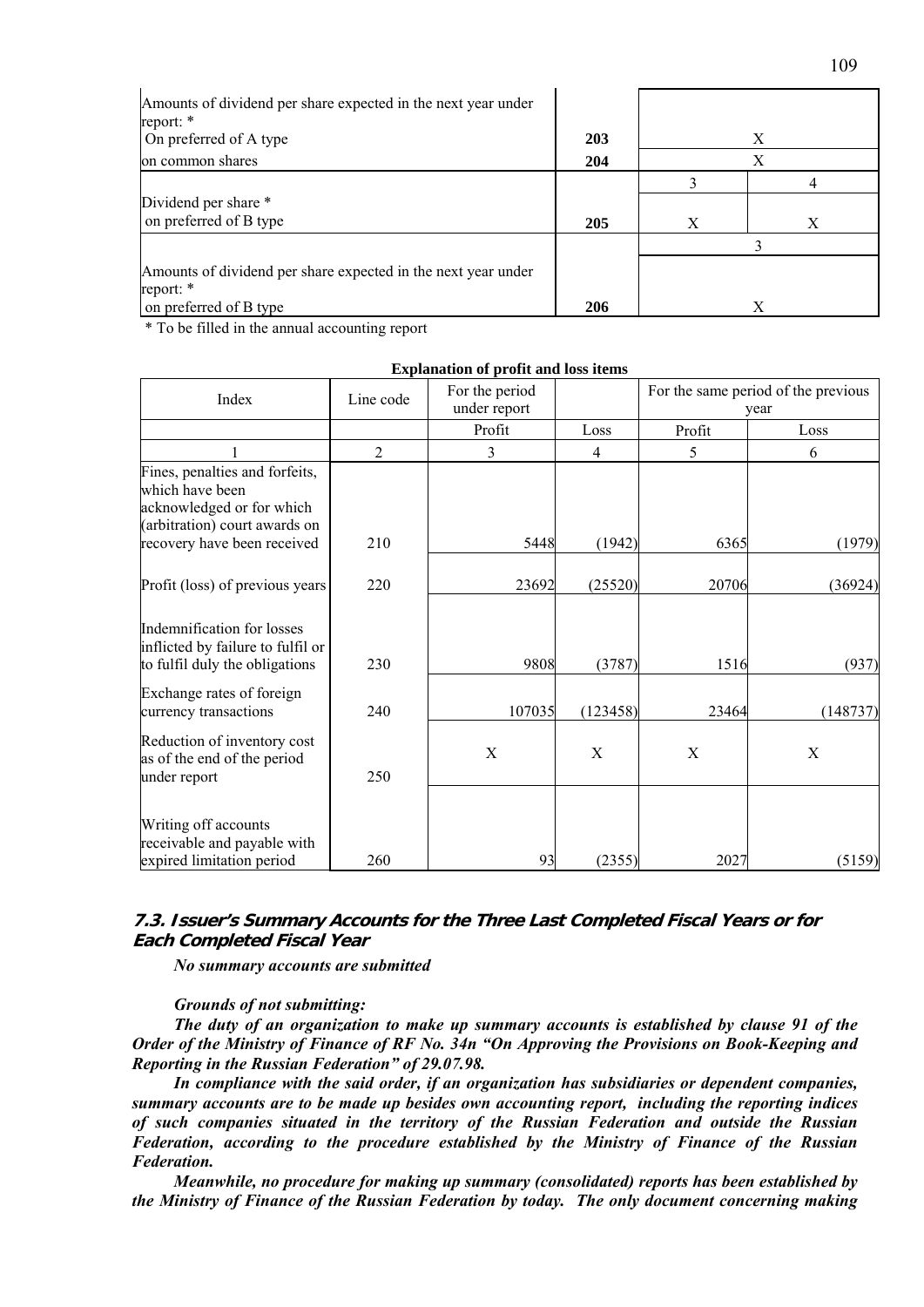*up such reports is the Order of the Ministry of Finance No. 112 of 30th December 1996 "On Methodological Recommendations for Making up and Submitting Summary Accounts" Meanwhile, this act is not a normative act (according to the resolution of the Ministry of Justice of the Russian Federation of 19th March 1997, No. 07-02-285-97, this order of the Ministry of Finance does not require state registration), is of purely methodological nature, and, besides, that document does not establish a procedure, but just determines the general approaches towards making up summary accounts. There are no explanations or instructions in respect of applying that order.*

*At the same time, according to clause 8 of the Order, a Group may abstain from making up summary accounts according to the rules provided for by the standard acts and methodological instructions on book-keeping of the Ministry of Finance of the Russian Federation, if the following conditions are simultaneously observed:* 

 *the summary accounts have been made up on the basis of the International Accounting Standards (IAS) prepared by the International Accounting Standards Committee;* 

 *- the Group must ensure reliability of the summary accounts made up on the basis of IAS;* 

 *- the explanatory note to the summary accounts contains the list of applied accounting requirements, discloses the book-keeping methods, including evaluations differing from the rules provided for by the standard acts and methodological instructions on accounting of the Ministry of Finance of the Russian Federation.* 

# **7.4. Data on the Total Amount of Exports and on the Share of Exports in the Total Volumes of Sales**

*The issuer neither deals with sales of products or goods, nor performs jobs, nor provides services outside the Russian Federation.* 

# **7.5. Data on Any Essential Changes that Have Taken Place in the Composition of Issuer's Property after the Date of Expiry of the Last Completed Fiscal Year**

*There have been no essential changes in the composition of issuer's property after the date of expiry of the last completed fiscal year.* 

# **7.6. Data on Issuer's Participation in Any Court Proceedings, if Such Participation May Materially Affect Financial or Economic Operation of the Issuer**

*As of the date of expiry of the period under report (30.09.03) and during the three years preceding that date, OJSC North-West Telecom did not take part in any court proceedings, the results of which might materially affect the financial and economic operation of the Company.*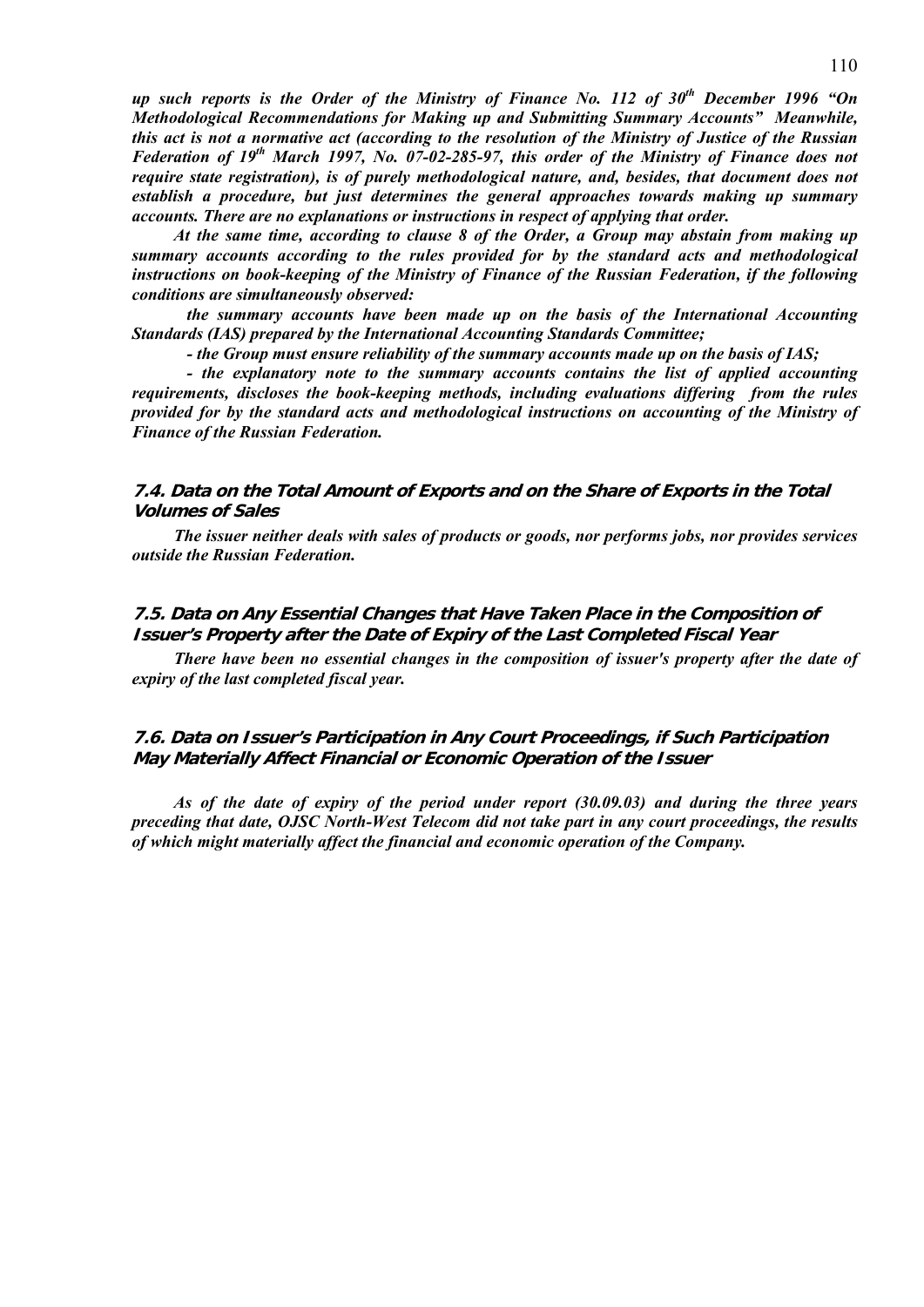# **VIII. Extra Data on the Issuer and the Issued Securities Floated by the Issuer**

# **8.1. Extra Data on the Issuer**

# **8.1.1. Data on the Amount and Structure of the Authorized Capital (Unit Fund) of the Issuer**

Amount of the Issuer's authorized capital as of the date of the expiry of the last quarter under report (roubles): *937 940 010*

Breakdown of the authorized capital by share categories: Common stock: Total (roubles): *735 917 222* Share in the Issuer's authorized capital: *78.461012 %* Preferred stock: Total (roubles): *202 022 788* Share in the Issuer's authorized capital: *21.538988 %*

Category of stock circulating outside the Russian Federation: *common registered nondocumentary*

Percentage of stock circulating outside the Russian Federation in the total number of the stock of the respective category: *0,17%*

Name and location of the foreign issuer whose securities certify the rights in respect of issuer's stock of the respective category: *JPMorgan Chase Bank is the issuer under the 1st level ADR programme of OJSC NWT.* 

Brief description of the programme (type of programme) for the issue of foreign issuer's securities certifying the rights in respect of the stock of the respective category: *1st level ADR*

Data on obtaining a permission from the Federal Commission for circulation of issuer's stock of the respective category outside the Russian Federation (if applicable): *Resolution No. 1590/r of 11th August 2001, Resolution No. 1590/r of 3rd January 2002.* 

Name of foreign organizer of trade (organizer of trade) through whom foreign issuer's securities certifying the rights in respect of issuer's shares circulate (if there is such a circulation) *according to the circulation conditions in the framework of 1st level ADR programme, trade is effected in the off-exchange market only* 

# **8.1.2. Data on Changes in the Amount of the Authorized Capital (Unit Fund) of the Issuer**

| The amount of<br>the Issuer's<br>authorized<br>capital is | Number of<br>common shares | Face value<br>(roubles) | Number of<br>preferred shares | Face value<br>(roubles) | Issuer's<br>management<br>body taking the<br>decision on<br>changing AC | making up the<br>minutes | No and date of The amount of<br>the Issuer's<br>authorized<br>capital is |
|-----------------------------------------------------------|----------------------------|-------------------------|-------------------------------|-------------------------|-------------------------------------------------------------------------|--------------------------|--------------------------------------------------------------------------|
|-----------------------------------------------------------|----------------------------|-------------------------|-------------------------------|-------------------------|-------------------------------------------------------------------------|--------------------------|--------------------------------------------------------------------------|

Period starting date: *January 1, 1998*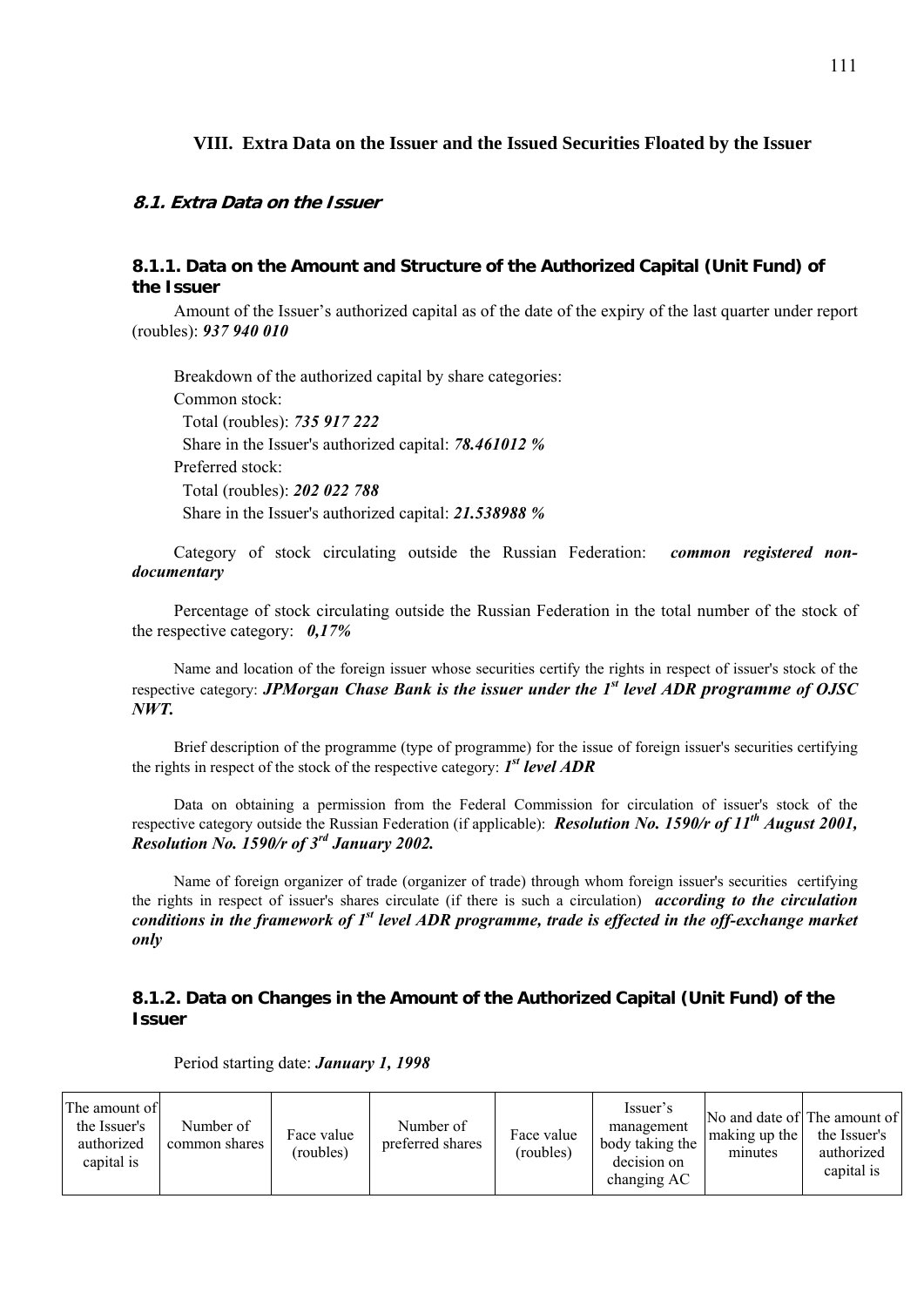| 466 474 800 | 382 288 800 | 84 186 000  | general<br>meeting of the<br>shareholders | 3.04.2000<br>No.1        | 587 497 817 |
|-------------|-------------|-------------|-------------------------------------------|--------------------------|-------------|
| 587 497 817 | 473 056 966 | 114 440 851 | general<br>meeting of the<br>shareholders | 25.06.2002<br>$No.01-02$ | 937 940 010 |

# **8.1.3. Data on Formation and Use of the Reserve and other Funds of the Issuer**

*In compliance with the Articles of Association, the Issuer forms a reserve in the amount of 5 per cent of the authorized capital.* 

*As of 01.01.03, a reserve had been formed in the amount of 29,375 thousand roubles, which amounted to 13.3 per cent of the authorized capital.* 

*As of 01.10.2003, 17 522 thousand roubles were deducted to the reserve, as a result of which the amount of the reserve as of 01.10.2003 was 46 897 thousand roubles, or 5% of the Issuer's authorized capital.* 

# **8.1.4. Data on the Procedure of Convoking and Holding the Meeting (Session) of the Supreme Management Body of the Issuer**

Name of the supreme management body of the issuer: *general meeting of the shareholders*

Procedure of notifying the shareholders (participants) on holding the meeting (session) of the supreme management body of the issuer:

*1. A notification on holding a general meeting of the shareholders must be provided not later than 20 days in advance, while a notification on holding a general meeting of the shareholders, the agenda of which contains an issue of Company re-organization must be provided not later than 30 days before the date it is to be held.* 

*If the proposed agenda of an extraordinary general meeting of the shareholders contains the issue of electing the Board of Directors of the Company, a notification on holding an extraordinary general meeting of the shareholders must be provided not later than 50 days before the date of holding it.* 

*The notification on holding a general meeting of the shareholders must be provided in the form provided for by the active law of the Russian Federation and by the Articles of Association of the Company according to the procedure established by the Company's Board of Directors.* 

*2. The notification on holding a general meeting of the shareholders must contain:* 

*full official name of the Company and location of the Company;* 

*form of holding the general meeting of the shareholders (meeting or absentee voting);* 

*the date, place and time of holding the general meeting of the shareholders, and the mailing address to which filled in ballots may be sent, or, in case of holding the general meeting of the shareholders in the form of absentee voting, the date of finishing the acceptance of voting ballots and the mailing address to which filled in ballots are to be sent ;* 

*starting time of registration of the persons (their representatives) taking part in the general meeting of the shareholders;* 

*date when the list of parties entitled to participation in the general meeting of the shareholders was made up;* 

*agenda of the general meeting of the shareholders;* 

*procedure of confirming their powers by representatives of those entitled to participation in the general meeting of the shareholders;* 

*procedure of getting familiarized with the information (materials) to be provided to those entitled to participation in the general meeting during preparation for the general meeting, and the address(es) at which it is possible to get familiarized with it (address (location) of the single executive body of the Company, as well as addresses of other places where the information (materials) will be provided).* 

*3. The notification to shareholders on holding a general meeting of the shareholders, the agenda of which includes issues, the voting on which may entail the right of demanding redemption of shares by the Company, must contain, besides the information listed in 2, the following information:*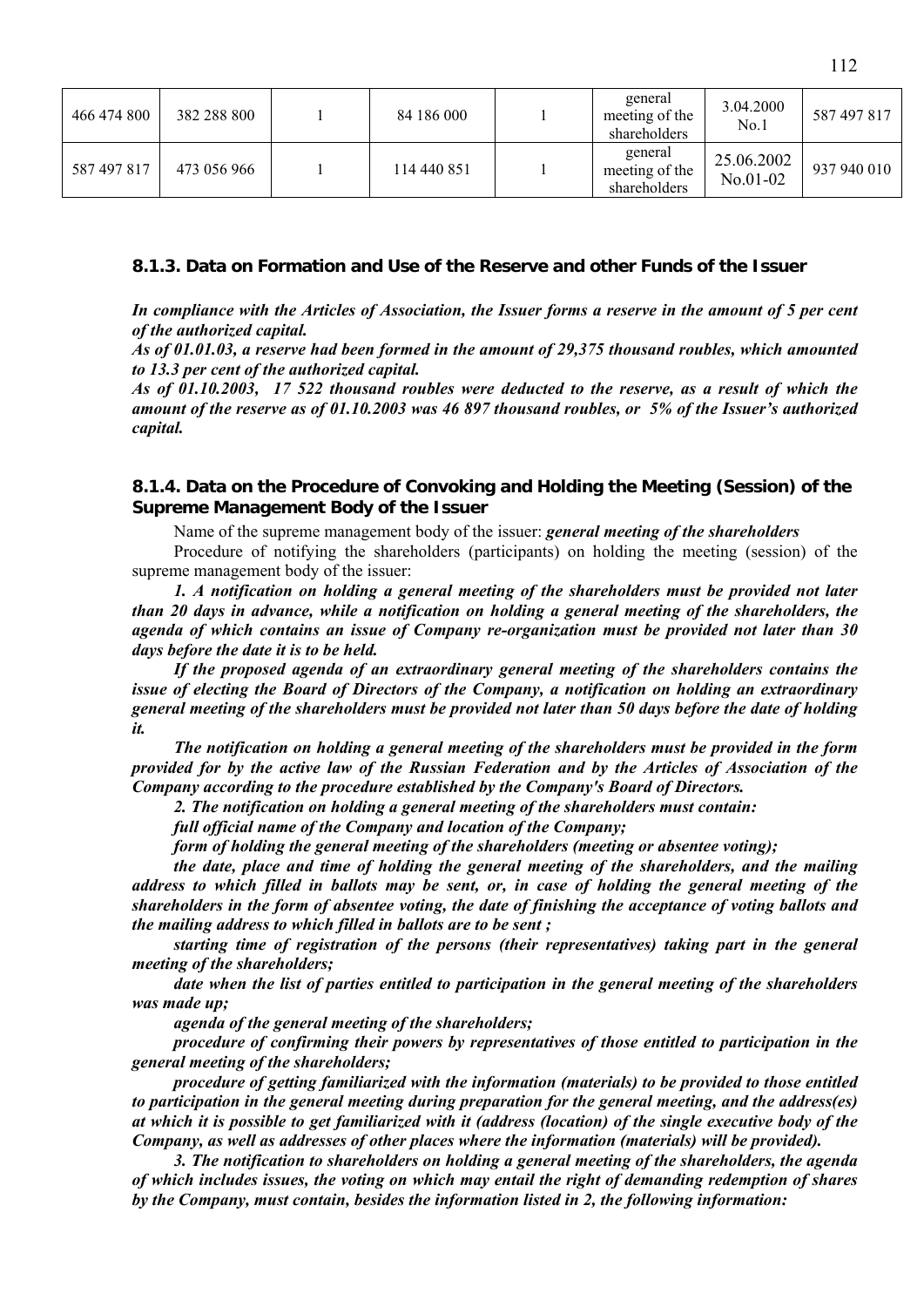*on whether the shareholders holding the voting shares of the Company are entitled to demand redemption of their shares by the Company, if they vote against taking a decision or do not take part in the voting on such issues;* 

*on the price and procedure of shares redemption.* 

*4. The notification to shareholders on holding an extraordinary general meeting of the shareholders, the agenda of which includes the issue of electing the Company's Board of Directors, must contain, besides the information listed in 2, also information on the procedure and timing of proposing candidates to the Company's Board of Directors by the shareholder(s) holding in the aggregate not less than 2 per cent of the Company's voting shares.* 

*5. Besides the information listed in 2 – 4, the notification on holding a general meeting of the shareholders may contain other information on the procedure of shareholders' participation in the general meeting of the shareholders.* 

Parties (bodies) entitled to convoke (demand holding) an extraordinary meeting (session) of the issuer's supreme management body, and procedure of sending (presenting) such demands:

*An extraordinary general meeting of the shareholders shall be held upon decision of the Board of Directors on the basis of its own initiative, a demand of the Company's Auditing Committee, Company's Auditor, or shareholder(s) holding at least 10 per cent of the Company's voting shares as of the date the demand is presented.* 

*Demands on holding an extraordinary general meeting may be presented by:* 

*sending them by mail to the address (location) of the single executive body of the Company as indicated in the single state register of legal entities;* 

*delivering against signature to the person acting as the single executive body of the Company, to the Chairperson of the Board of Directors of the Company, Corporate Secretary of the Company or to another person entitled to accept written mail sent to the Company;* 

*faxing.* 

Procedure of fixing the date of holding the meeting (session) of the supreme management body of the issuer:

*the date, place and time of holding the general meeting of the shareholders, and the mailing address to which filled in ballots may be sent, or, in case of holding the general meeting of the shareholders in the form of absentee voting, the date of finishing the acceptance of voting ballots and the mailing address to which filled in ballots are to be sent are determined by the Board of Directors of the Company* 

*1. An annual general meeting of the shareholders shall be held not earlier than four months and not later than six months upon expiry of the fiscal year.* 

*2. An extraordinary general meeting of the shareholders convoked upon demand of the Auditing Committee of the Company, auditor of the Company or the shareholder(s) holding not less than 10 per cent of the voting shares of the Company must be held within 40 days from the moment the demand on holding an extraordinary general meeting of the shareholders is presented.* 

*3. An extraordinary general meeting of the shareholders convoked upon demand of the Auditing Committee of the Company, auditor of the Company or the shareholder(s) holding not less than 10 per cent of the voting shares of the Company, the agenda of which contains the issue of electing the Company's Board of Directors, must be held within 70 days from the moment the demand on holding an extraordinary general meeting of the shareholders is presented.* 

*4. If the number of the members of the Board of Directors of the Company becomes less than the quorum required for holding sessions of the Company's Board of Directors, an extraordinary general meeting of the shareholders convoked upon decision of the Company's Board of Directors on the basis of its own initiative to decide the issue of electing the Board of Directors of the Company must be held within 70 days from the moment the decision to hold it is taken by the Board of Directors of the Company.* 

*5. Except for the case mentioned in 4, an extraordinary general meeting of the shareholders convoked upon decision of the Company's Board of Directors on the basis of its own initiative to decide any issues within the terms of reference of the general meeting of the shareholders, including the issues of:* 

*- early termination of the powers of the Company's Board of Directors and electing the Company's Board of Directors (when the number of the members of the Board of Directors of the Company is not less than the quorum required for holding sessions of the Company's Board of Directors),* 

*- electing the Company's Board of Directors (if the Board of Directors has not been elected for a certain reason),* 

*must be held within the time fixed by the Company's Board of Directors, taking into account the requirements of the active law and the Articles of Association of the Company.*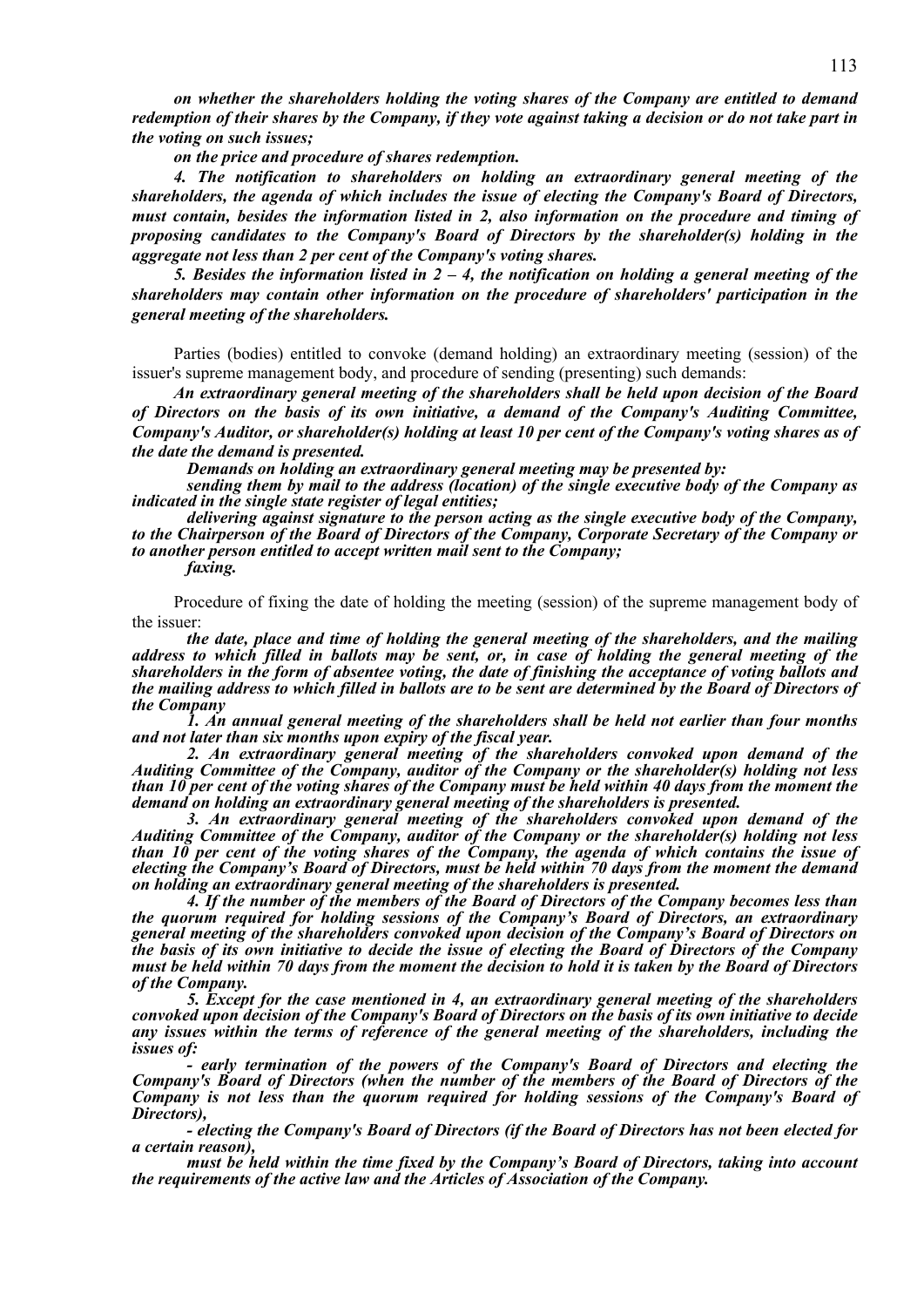Parties entitled to put forward motions to the agenda of the meeting (session) of the supreme management body of the issuer, procedure of putting forward such motions: *the shareholder(s) holding in the aggregate at least 2 per cent of the Company's voting shares are entitled to put forward motions to the agenda of the annual general meeting of the shareholders and to propose candidates to the Board of Directors of the Company and to the Auditing Committee of the Company, the number of which may not exceed the number of members of the respective body as established by the Company's Articles of Association.* 

Parties entitled to get familiarized with the information (materials) provided for preparation and holding of the meeting (session) of the supreme management body of the issuer, and procedure of getting familiarized with such information (materials):

*The list of persons entitled to participation in the general meeting of the shareholders is made up on the basis of the data from the Company's shareholders register.* 

*The following information (materials) is provided to the persons entitled to participation in the general meeting of the shareholders according to the procedure and to the address(es) indicated in the notification on holding the general meeting of the shareholders:* 

*- annual accounts and reports, including the conclusion of the auditor and the conclusion of the Auditing Committee of the Company on the results of the inspection of the annual accounts and reports;* 

*- data on candidates to the Company's Board of Directors and the Company's Auditing Committee;* 

*- draft amendments and additions to the Articles of Association of the Company or draft Articles of Association in a new version;* 

*- draft bylaws of the Company;* 

*- other draft documents, the adoption of which is provided for by draft decisions of the general meeting of the shareholders;* 

*- draft decisions of the general meeting of the shareholders;* 

*- other information (materials) required for submission in compliance with the active law;* 

 *- other information (materials) for taking decisions on the issues of the agenda of the general meeting of the shareholders, included by the Board of Directors in the list of information (materials) provided to shareholders during preparation for the general meeting of the shareholders.* 

*A notification on holding a general meeting of the shareholders must be provided not later than 20 days in advance, while a notification on holding a general meeting of the shareholders, the agenda of which contains an issue of Company re-organization must be provided not later than 30 days before the date it is to be held.* 

*Within the time specified, the notification on holding a general meeting of the shareholders must be sent to each person indicated in the list of those entitled to participation in the general meeting of the shareholders by registered mail or delivered to each of said persons against signature, or published in the Izvestiya newspaper.* 

# **8.1.5. Data on Commercial Organizations, in Which the Issuer Holds not Less Than 5 Per Cent of the Authorized Capital (Unit Fund) or at Least 5 Per Cent of Common Stock**

Name: *AMT Limited Liability Company*

Place of business: *3-5 ul. B. Morskaya, St. Petersburg 193167* Mailing address: *k.201, d.14, Sinopskaya nab., St. Petersburg 193167* Issuer's share in the authorized capital of the corporation: *100 %* Share of the party in the Issuer's authorized capital: *0.37 %* Officials:

*Vadim Vladimirovich Kotov*

Duties of the official: *Sole executive body*  Share of the party in the Issuer's authorized capital: *0 %*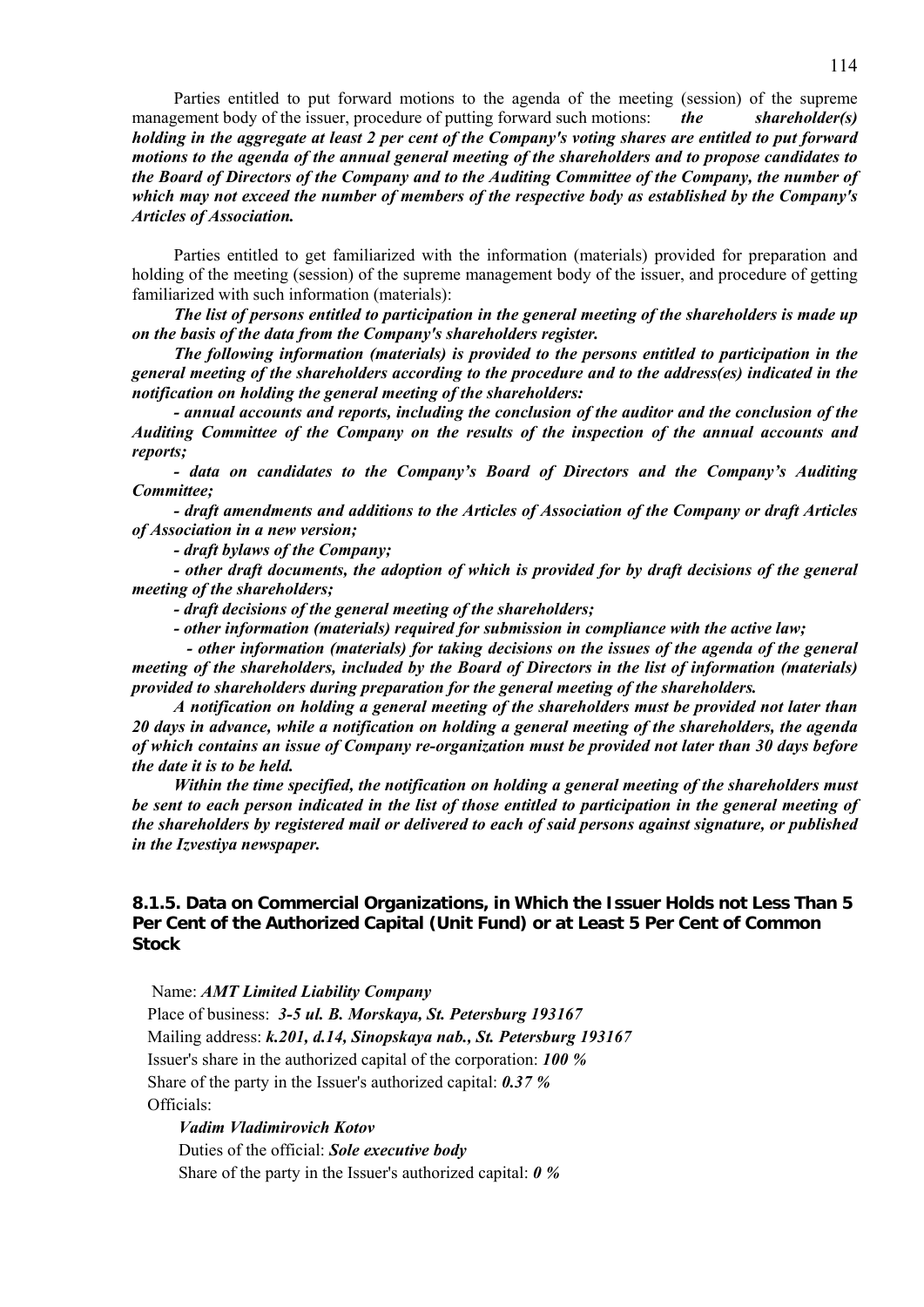Name: *Pagetelecom Limited Liability Company* Place of business: *6, pr. Stroiteley, Cherepovets, Vologda Oblast, Russia* Mailing address: *6, pr. Stroiteley, Cherepovets, Vologda Oblast, 162627 Russia* Issuer's share in the authorized capital of the corporation: *100 %* Share of the party in the Issuer's authorized capital: *0.002 %* Officials:

*Vladimir Vasilyevich Nikandrov* Duties of the official: *Sole executive body*  Share of the party in the Issuer's authorized capital: *0 %*

Name: *Tsentrum Limited Liability Company*

Place of business: *22, pr. Antikainena, Petrozavodsk, the Republic of Karelia* Mailing address: *22, pr. Antikainena, Petrozavodsk, 185000 the Republic of Karelia* Issuer's share in the authorized capital of the corporation: *100 %* Share of the party in the Issuer's authorized capital: *no share* Officials:

*Raisa Stepanovna Fomina* Duties of the official: *Sole executive body*  Share of the party in the Issuer's authorized capital: *0 %*

Name: *Polycomp Limited Liability Company*

Place of business: *20, ul. Bolshaya Morskaya, St. Petersburg, 191186 Russia* Mailing address: *24, ul. Bolshaya Morskaya, St. Petersburg, 191186 Russia* Issuer's share in the authorized capital of the corporation: *90 %* Share of the party in the Issuer's authorized capital: *no share* Officials:

*Alla Antonovna Sergeyeva* Duties of the official: *Sole executive body*  Share of the party in the Issuer's authorized capital: *0 %*

Name: *Arkhangelsk City Telephone Network Limited Liability Company* Place of business: *the Russian Federation, the city of Arkhangelsk* Mailing address: *4, proyezd Priorova, Arkhangelsk, 163071* Issuer's share in the authorized capital of the corporation: *77 %* Share of the party in the Issuer's authorized capital: *no share* Officials:

*Sergey Arkadyevich Surovtsev* Duties of the official: *Sole executive body*  Share of the party in the Issuer's authorized capital: *0.019 %*

Name: *Vologda Cellular Communication Private Company* Place of business: *103, ul. Zosimovskaya, Vologda, 160009* Mailing address: *103, ul. Zosimovskaya, Vologda, 160009* Issuer's share in the authorized capital of the corporation: *60 %* Share of the party in the Issuer's authorized capital: *0.0013 %* Officials:

#### *Nikolay Gennadyevich Bredkov*

Duties of the official: *member of the Board of Directors (Supervisory Board)* Share of the party in the Issuer's authorized capital: *0.00633 %*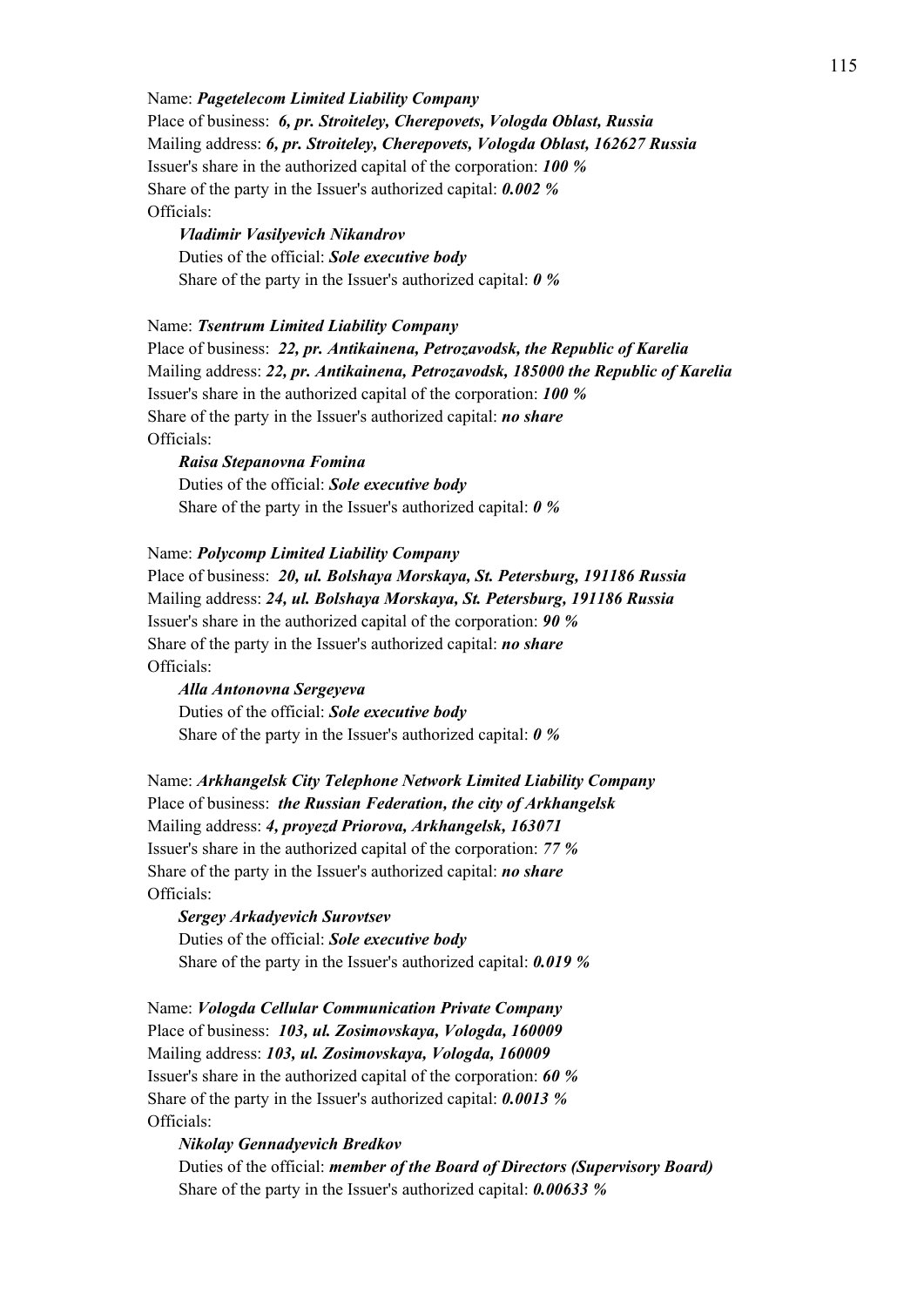## *Vladimir Nikolayevich Vorozheykin*

Duties of the official: *member of the Board of Directors (Supervisory Board)* Share of the party in the Issuer's authorized capital: *0 %*

## *Vladimir Alexandrovich Akulich*

Duties of the official: *member of the Board of Directors (Supervisory Board)* Share of the party in the Issuer's authorized capital: *0 %*

## *Georgiy Viktorovich Sviridov*

Duties of the official: *member of the Board of Directors (Supervisory Board)* Share of the party in the Issuer's authorized capital: *0 %*

# *Alexandr Mikhaylovich Tukachinsky*

Duties of the official: *member of the Board of Directors (Supervisory Board)* Share of the party in the Issuer's authorized capital: *0 %*

## *Evgeniy Alexandrovich Vasilchenko*

Duties of the official: *Sole executive body*  Share of the party in the Issuer's authorized capital: *0 %*

# Name: *St. Petersburg Telecommunication Centre - Private Company*

Place of business: *24, Bolshevikov pr., St. Petersburg, 193232, the Russian Federation* Mailing address: *30/32, 3-liniya, Vasilyevsky Ostrov, St. Petersburg, 199053* Issuer's share in the authorized capital of the corporation: *54.38 %* Share of the party in the Issuer's authorized capital: *no share* Officials:

## *Alexandr Alexandrovich Gogol*

Duties of the official: *member of the Board of Directors (Supervisory Board)* Share of the party in the Issuer's authorized capital: *0 %*

## *Vitaliy Ivanovich Danilov*

Duties of the official: *member of the Board of Directors (Supervisory Board)* Share of the party in the Issuer's authorized capital: *0 %*

## *Alexandr Abramovich Sysoyev*

Duties of the official: *member of the Board of Directors (Supervisory Board)* Share of the party in the Issuer's authorized capital: *0.0376 %*

# *Vladimir Nikolayevich Vorozheykin*

Duties of the official: *member of the Board of Directors (Supervisory Board)* Share of the party in the Issuer's authorized capital: *0 %*

## *Gennadiy Ivanovich Solovskiy*

Duties of the official: *member of the Board of Directors (Supervisory Board)* Share of the party in the Issuer's authorized capital: *0 %*

## *Maria Ivanovna Dubyaga*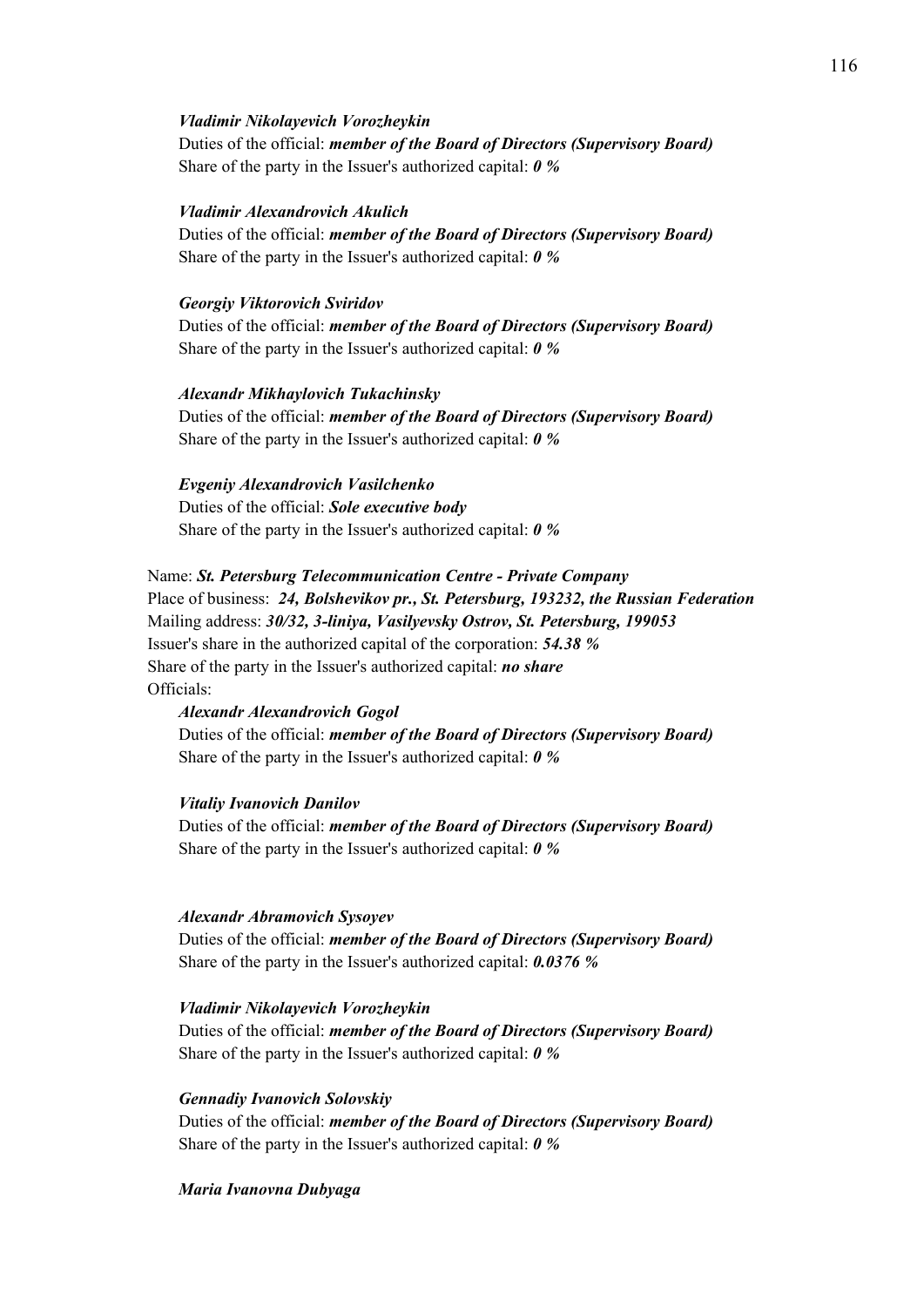Duties of the official: *Sole executive body*  Share of the party in the Issuer's authorized capital: *0 %*

Name: *Novgorod Datacom Limited Liability Company* Place of business: *22, ul. Industrialnaya, pos. Pankovka, Novgorod district, Novgorod Oblast, 173526*

Mailing address: *20, ul. Mikhaylova, Veliky Novgorod, 173000* Issuer's share in the authorized capital of the corporation: *52 %* Share of the party in the Issuer's authorized capital: *no share* Officials:

*Sergey Fyodorovich Makarov* Duties of the official: *Sole executive body*  Share of the party in the Issuer's authorized capital: *0 %*

Name: *Bona Limited Liability Company* Place of business: *45, Troitsky prospekt, Arkhangelsk, 163061* Mailing address: *45, Troitsky prospekt, Arkhangelsk, 163061* Issuer's share in the authorized capital of the corporation: *52 %* Share of the party in the Issuer's authorized capital: *no share Single and collective executive bodies have not been elected due to the fact that the organization is under liquidation* 

Name: *Kolatelecom Open Joint-Stock Company* Place of business: *the city of Murmansk* Mailing address: *5/23, ul. Vorovskogo, Murmansk 183038* Issuer's share in the authorized capital of the corporation: *50 %* Share of the party in the Issuer's authorized capital: *no share* Officials:

*Alexandr Abramovich Sysoyev* Duties of the official: *member of the Board of Directors (Supervisory Board)* Share of the party in the Issuer's authorized capital: *0.0376 %*

# *Alexandr Alexeyevich Khlyzov*

Duties of the official: *member of the Board of Directors (Supervisory Board)* Share of the party in the Issuer's authorized capital: *0 %*

## *Nikolay Borisovich Korzenev*

Duties of the official: *member of the Board of Directors (Supervisory Board)* Share of the party in the Issuer's authorized capital: *0%*

*Alexandr Alexeyevich Khlyzov* Duties of the official: *Sole executive body*  Share of the party in the Issuer's authorized capital: *0 %*

## Name: *NEVA KABEL Private Company*

Place of business: *8 proyezd, 9 kvartal, Promyshlennaya zona Parnas, St. Petersburg, Russia* Mailing address: *8 proyezd, 9 kvartal, Promyshlennaya zona Parnas, St. Petersburg, Russia, 194292* Issuer's share in the authorized capital of the corporation: *48.97 %* Share of the party in the Issuer's authorized capital: *no share* Officials: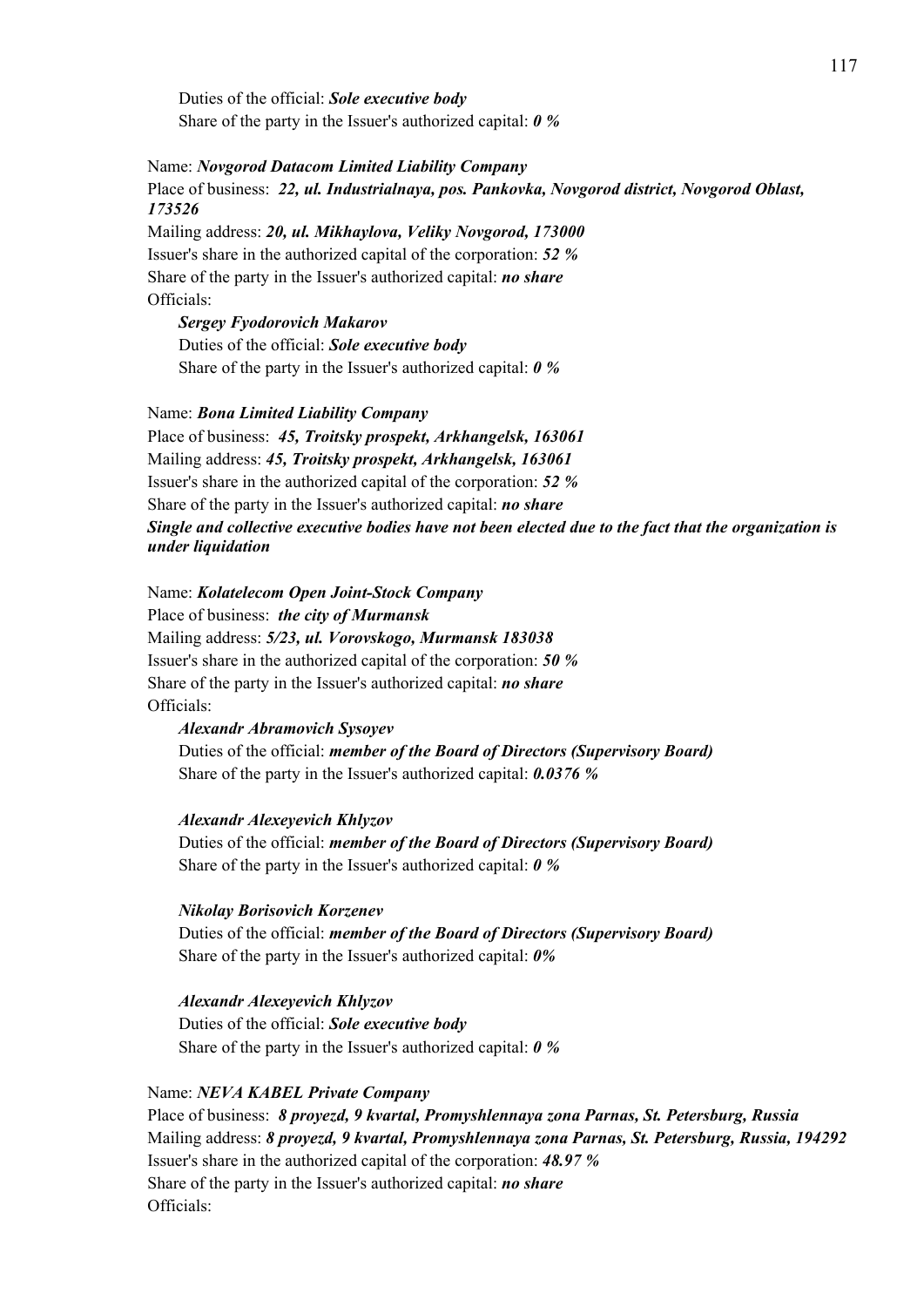## *Stefan Vidomski*

Duties of the official: *member of the Board of Directors (Supervisory Board)* Share of the party in the Issuer's authorized capital: *0 %*

## *Timo Puhakka*

Duties of the official: *member of the Board of Directors (Supervisory Board)* Share of the party in the Issuer's authorized capital: *0 %*

## *Toivo Erik Victor Lindfors*

Duties of the official: *member of the Board of Directors (Supervisory Board)* Share of the party in the Issuer's authorized capital: *0 %*

## *Alexandr Abramovich Sysoyev*

Duties of the official: *member of the Board of Directors (Supervisory Board)* Share of the party in the Issuer's authorized capital: *0.0376 %*

### *Yuriy Konstantinovich Rudov*

Duties of the official: *member of the Board of Directors (Supervisory Board)* Share of the party in the Issuer's authorized capital: *0 %*

## *Yury Lvovich Matveyev*

Duties of the official: *Sole executive body*  Share of the party in the Issuer's authorized capital: *0 %*

## Name: *Delta Telecom Private Company*

Place of business: *22 ul. B. Morskaya, St. Petersburg, Russia, 191186* Mailing address: *22 ul. B. Morskaya, St. Petersburg, Russia, 191186* Issuer's share in the authorized capital of the corporation: *43.12 %* Share of the party in the Issuer's authorized capital: *no share* Officials:

## *Victor Ivanovich Ustyuzhanin*

Duties of the official: *member of the Board of Directors (Supervisory Board)* Share of the party in the Issuer's authorized capital: *0 %*

## *Igor Nikolayevich Samylin*

Duties of the official: *member of the Board of Directors (Supervisory Board)* Share of the party in the Issuer's authorized capital: *0%*

#### *Alexandr Abramovich Sysoyev*

Duties of the official: *member of the Board of Directors (Supervisory Board)* Share of the party in the Issuer's authorized capital: *0.0376 %*

#### *Timur Mairbekovich Khusainov*

Duties of the official: *member of the Board of Directors (Supervisory Board)* Share of the party in the Issuer's authorized capital: *0 %*

## *Oleg Alexandrovich Kurennoy*

Duties of the official: *member of the Board of Directors (Supervisory Board)* Share of the party in the Issuer's authorized capital: *0 %*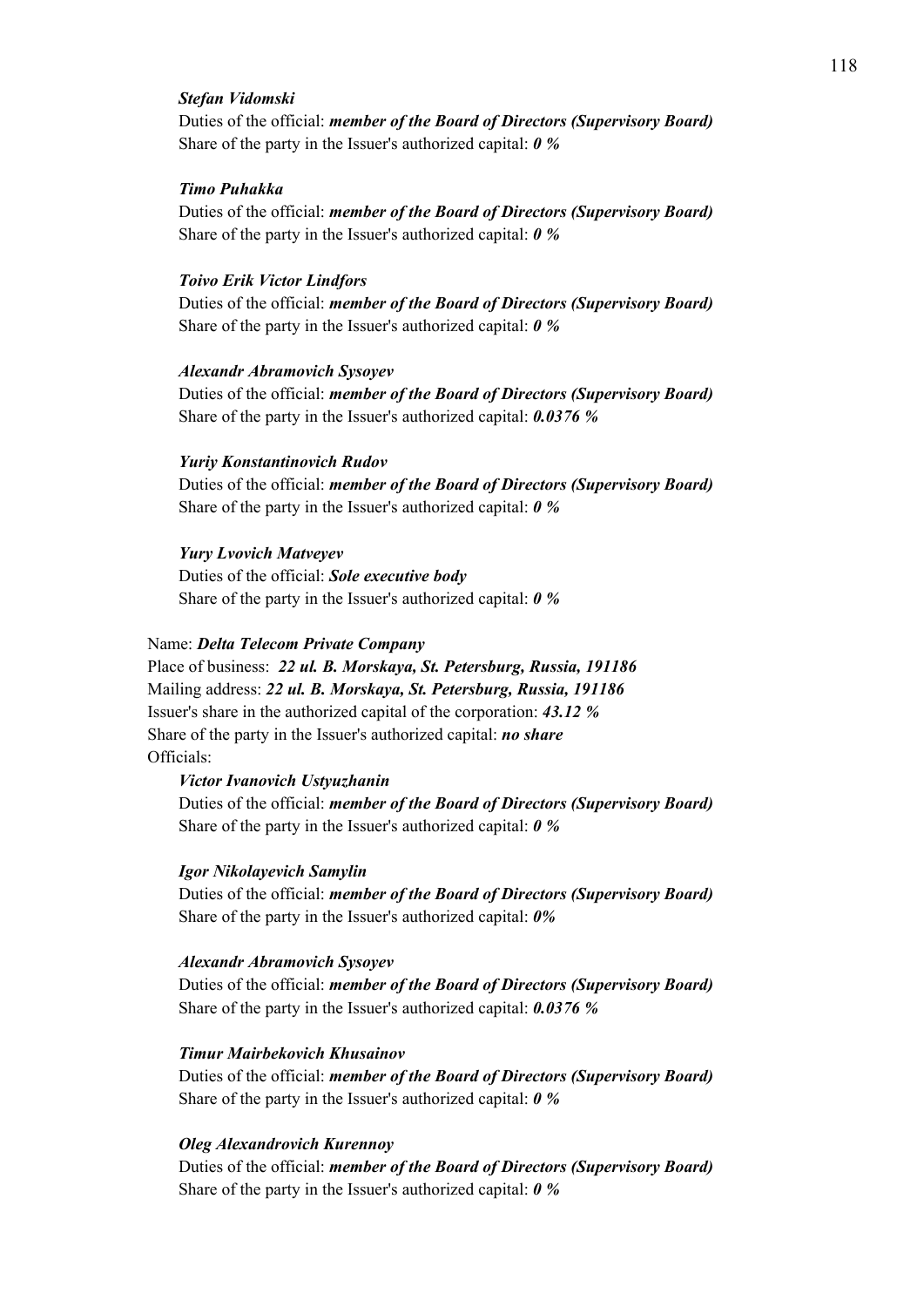#### *Sergey Yuryevich Medvedkov*

Duties of the official: *member of the Board of Directors (Supervisory Board)* Share of the party in the Issuer's authorized capital: *0 %*

## *Viktor Mikhaylovich Leonchikov*

Duties of the official: *member of the Board of Directors (Supervisory Board)* Share of the party in the Issuer's authorized capital: *0 %*

*Victor Ivanovich Ustyuzhanin* Duties of the official: *Sole executive body*  Share of the party in the Issuer's authorized capital: *0 %*

Name: *Commercial Television and Radio Private Company*  Place of business: *3 Academician Pavlov ul., St. Petersburg, 197022* Mailing address: *3 Academician Pavlov ul., St. Petersburg, 197022* Issuer's share in the authorized capital of the corporation: *40 %* Share of the party in the Issuer's authorized capital: *no share Single and collective executive bodies have not been elected due to the fact that the organization is under liquidation* 

Name: *Medexpress Private Type Insurance Company*  Place of business: *2, ul. Malaya Konyushennaya, Saint Petersburg 191186* Mailing address: *14, ul. Gorokhovaya, St. Petersburg, 191186* Issuer's share in the authorized capital of the corporation: *34.59 %* Share of the party in the Issuer's authorized capital: *no share* Officials:

#### *Grigory Borisovich Chernyak*

Duties of the official: *member of the Board of Directors (Supervisory Board)* Share of the party in the Issuer's authorized capital: *0.04 %*

## *Frieder Booble*

Duties of the official: *member of the Board of Directors (Supervisory Board)* Share of the party in the Issuer's authorized capital: *0 %*

### *Yury Alexandrovich Bilibin*

Duties of the official: *member of the Board of Directors (Supervisory Board)* Share of the party in the Issuer's authorized capital: *0 %*

# *Gerhard Jurka*

Duties of the official: *member of the Board of Directors (Supervisory Board)* Share of the party in the Issuer's authorized capital: *0 %*

## *Nataliya Yuryevna Shumilova*

Duties of the official: *Sole executive body*  Share of the party in the Issuer's authorized capital: *0 %*

#### Name: *Kaliningrad Mobile Networks Private Company*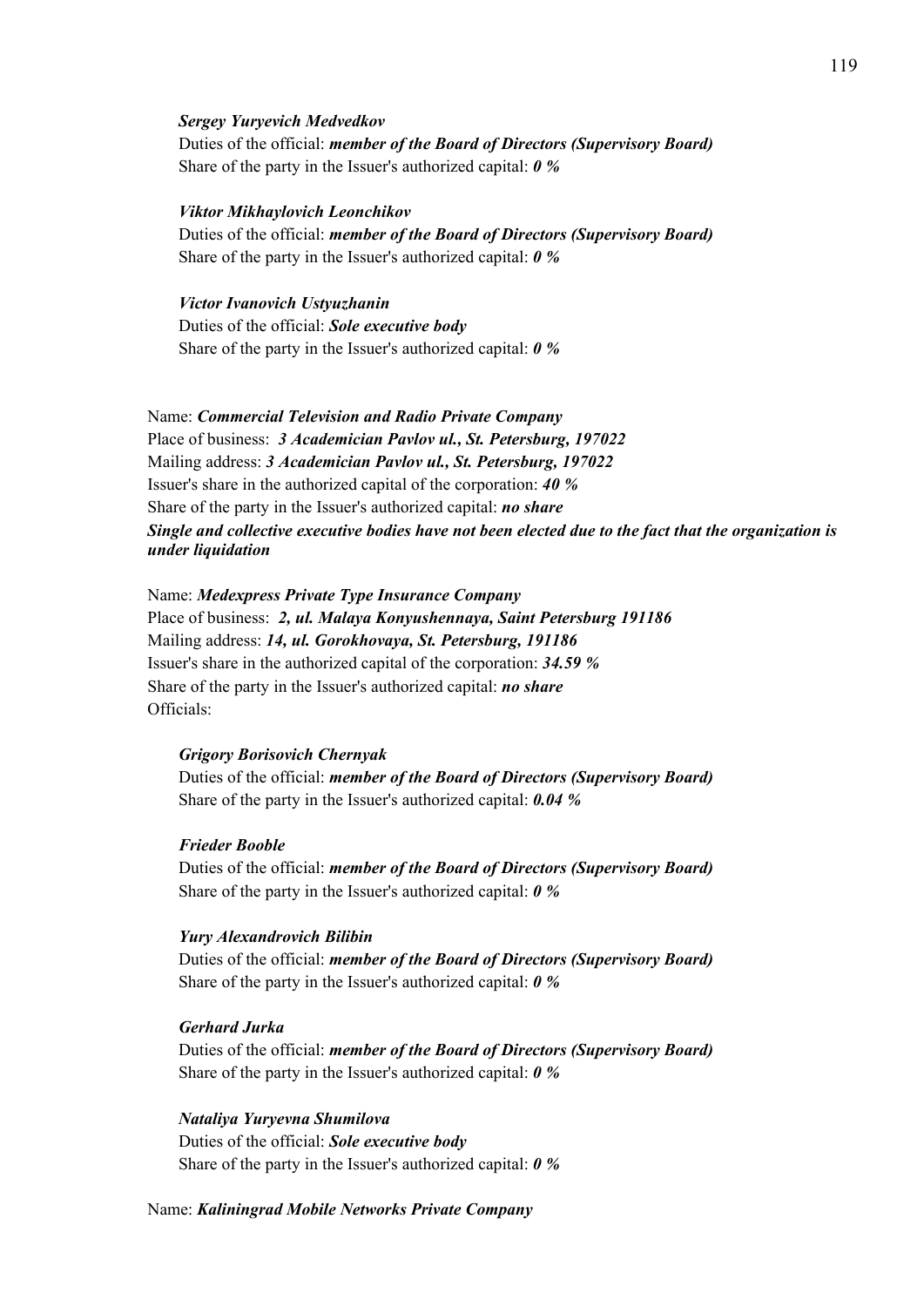Place of business: *24, ul. Bolnichnaya, Kaliningrad, 236040, the Russian Federation* Mailing address: *2, pl. Vasilevskogo, Kaliningrad, 236016, the Russian Federation* Issuer's share in the authorized capital of the corporation: *33.5 %* Share of the party in the Issuer's authorized capital: *no share* Officials:

## *Vladimir Alexandrovich Akulich*

Duties of the official: *member of the Board of Directors (Supervisory Board)* Share of the party in the Issuer's authorized capital: *0 %*

#### *Oleg Khavshabovich Avdysh*

Duties of the official: *member of the Board of Directors (Supervisory Board)* Share of the party in the Issuer's authorized capital: *0 %*

#### *Marina Borisovna Nabieva*

Duties of the official: *member of the Board of Directors (Supervisory Board)* Share of the party in the Issuer's authorized capital: *0 %*

## *Oleg Khavshabovich Avdysh*

Duties of the official: *Sole executive body*  Share of the party in the Issuer's authorized capital: *0 %*

#### Name: *WestBaltTelecom Private Company*

Place of business: *2, pl. Vasilevskogo, Kaliningrad, 236016, the Russian Federation* Mailing address: *2, pl. Vasilevskogo, Kaliningrad, 236016, the Russian Federation* Issuer's share in the authorized capital of the corporation: *28 %* Share of the party in the Issuer's authorized capital: *no share* Officials:

#### *Nikolay Gennadyevich Bredkov*

Duties of the official: *member of the Board of Directors (Supervisory Board)* Share of the party in the Issuer's authorized capital: *0.00633 %*

### *Pyotr Valeryevich Mikhaylevskiy*

Duties of the official: *member of the Board of Directors (Supervisory Board)* Share of the party in the Issuer's authorized capital: *0 %*

#### *Samoil Davidovich Moldavskiy*

Duties of the official: *member of the Board of Directors (Supervisory Board)* Share of the party in the Issuer's authorized capital: *0 %*

## *Olga Yakovlevna Blynskaya*

Duties of the official: *member of the Board of Directors (Supervisory Board)* Share of the party in the Issuer's authorized capital: *0 %*

## *Jacob Gerd*

Duties of the official: *member of the Board of Directors (Supervisory Board)* Share of the party in the Issuer's authorized capital: *0 %*

## *Samoil Davidovich Moldavskiy*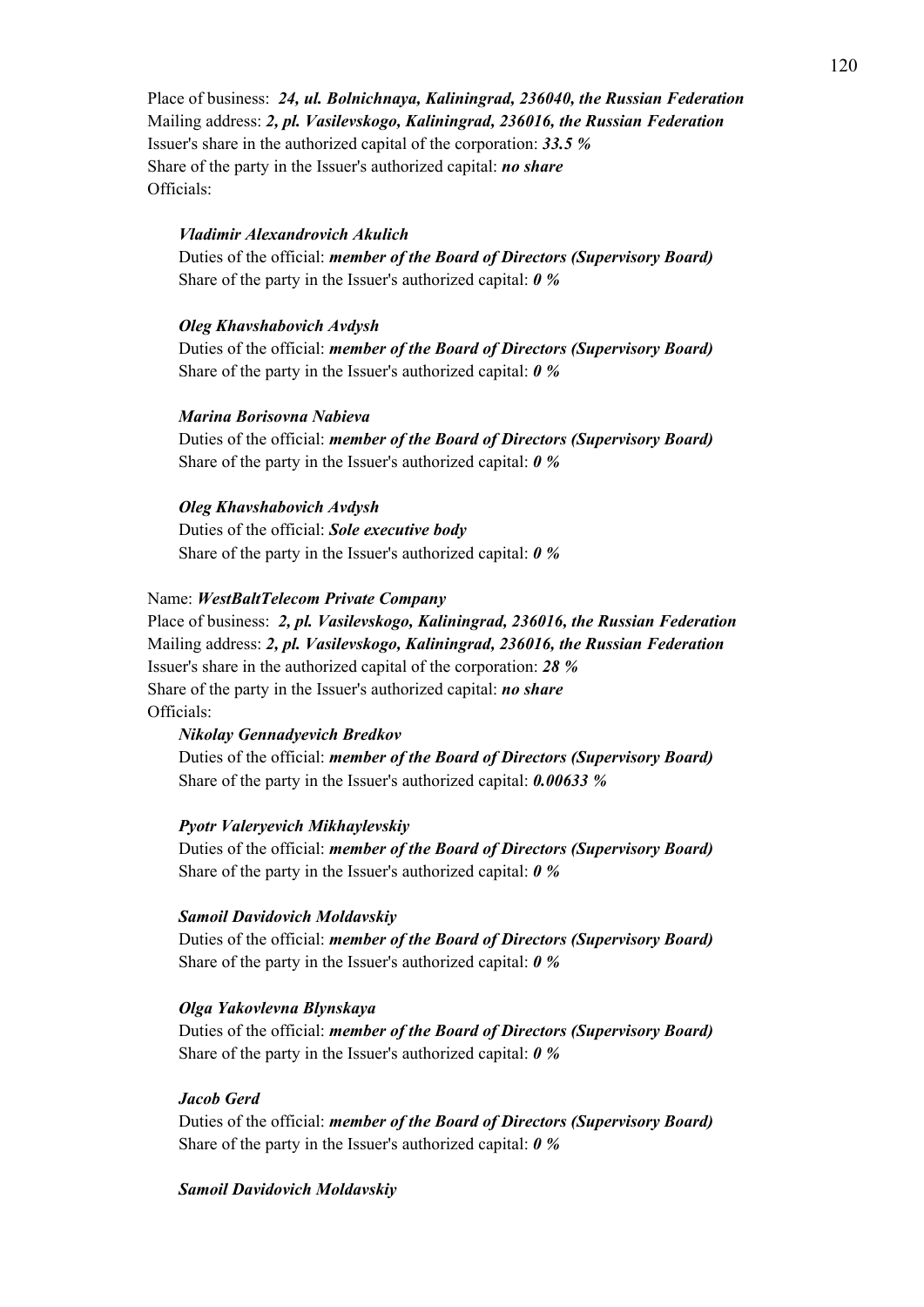Duties of the official: *Sole executive body*  Share of the party in the Issuer's authorized capital: *0 %*

Name: *Octagon Technologies Private Company* Place of business: *pom. 12-H, d. 29 Ligovsky pr., St. Petersburg, 193036* Mailing address: *pom. 12-H, d. 29 Ligovsky pr., St. Petersburg, 193036* Issuer's share in the authorized capital of the corporation: *26.4 %* Share of the party in the Issuer's authorized capital: *no share Single and collective executive bodies have not been elected due to the fact that the organization is under liquidation* 

Name: *Tele-Nord Public Joint-Stock Company* Place of business: *5, ul Samoylovoy, Murmansk, 183038* Mailing address: *5, ul Samoylovoy, Murmansk, 183038* Issuer's share in the authorized capital of the corporation: *25 %* Share of the party in the Issuer's authorized capital: *no share* Officials:

# *Nikolay Gennadyevich Bredkov*

Duties of the official: *member of the Board of Directors (Supervisory Board)* Share of the party in the Issuer's authorized capital: *0.00633 %*

*Oleg Alexandrovich Kurennoy*

Duties of the official: *member of the Board of Directors (Supervisory Board)* Share of the party in the Issuer's authorized capital: *0 %*

## *Denis Valeryevich Malyshev*

Duties of the official: *member of the Board of Directors (Supervisory Board)* Share of the party in the Issuer's authorized capital: *0 %*

#### *Alexandr Anatolyevich Nepomiluyev*

Duties of the official: *Sole executive body*  Share of the party in the Issuer's authorized capital: *0 %*

### Name: *Dancell Private Type Company*

Place of business: *51, Baltiyskaya ul., St. Petersburg, 198092* Mailing address: *51, Baltiyskaya ul., St. Petersburg, 198092* Issuer's share in the authorized capital of the corporation: *23.65 %* Share of the party in the Issuer's authorized capital: *no share Single and collective executive bodies have not been elected due to the fact that the organization is under liquidation* 

Name: *non-bank crediting organization Northern Clearing Chamber – a private stock company*  Place of business: *8, ul. Voskresenskaya, Arkhangelsk, 163061* Mailing address: *8, ul. Voskresenskaya, Arkhangelsk, 163061* Issuer's share in the authorized capital of the corporation: *19.97 %* Share of the party in the Issuer's authorized capital: *no share* Officials:

*Stanislav Vladimirovich Potyomkin* Duties of the official: *member of the Board of Directors (Supervisory Board)* Share of the party in the Issuer's authorized capital: *0%*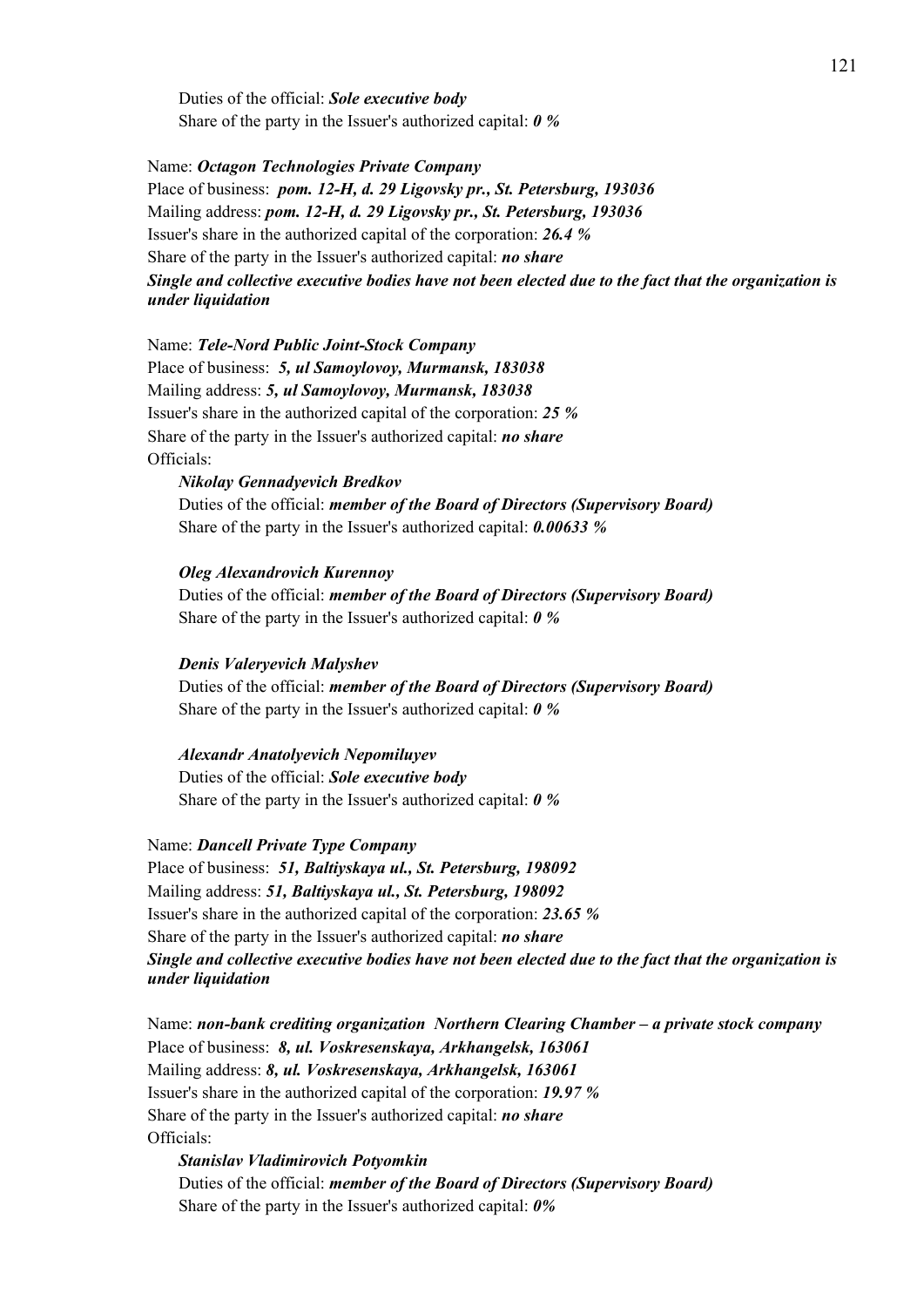#### *Alexandr Nikolayevich Preminin*

Duties of the official: *member of the Board of Directors (Supervisory Board)* Share of the party in the Issuer's authorized capital: *0 %*

## *Alexandr Ivanovich Gladkov*

Duties of the official: *member of the Board of Directors (Supervisory Board)* Share of the party in the Issuer's authorized capital: *0 %*

## *Lyudmila Petrovna Karpova*

Duties of the official: *member of the Board of Directors (Supervisory Board)* Share of the party in the Issuer's authorized capital: *0 %*

#### *Alexey Vladimirovich Shalagin*

Duties of the official: *member of the Board of Directors (Supervisory Board)* Share of the party in the Issuer's authorized capital: *0 %*

#### *Vladimir Anatolyevich Strezhnev*

Duties of the official: *member of the Board of Directors (Supervisory Board)* Share of the party in the Issuer's authorized capital: *0 %*

## *Vitaliy Lvovich Chebotov*

Duties of the official: *member of the Board of Directors (Supervisory Board)* Share of the party in the Issuer's authorized capital: *0 %*

#### *Alexandr Nikolayevich Preminin*

Duties of the official: *Sole executive body*  Share of the party in the Issuer's authorized capital: *0 %*

Name: *Telecominvest Open Joint-Stock Company*

Place of business: *54, Nevsky pr., St. Petersburg, 191011, Russia* Mailing address: *54, Nevsky pr., St. Petersburg, 191011, Russia* Issuer's share in the authorized capital of the corporation: *15 %* Share of the party in the Issuer's authorized capital: *0.007 %* Officials:

# *Valery Nikolayevich Yashin*

Duties of the official: *member of the Board of Directors (Supervisory Board)* Share of the party in the Issuer's authorized capital: *0.172 %*

## *Vladimir Alexandrovich Akulich*

Duties of the official: *member of the Board of Directors (Supervisory Board)* Share of the party in the Issuer's authorized capital: *0 %*

*Sergey Vladimirovich Soldatenkov*

Duties of the official: *member of the Board of Directors (Supervisory Board)* Share of the party in the Issuer's authorized capital: *0.0024 %*

*Alexandr Abramovich Sysoyev*

Duties of the official: *member of the Board of Directors (Supervisory Board)*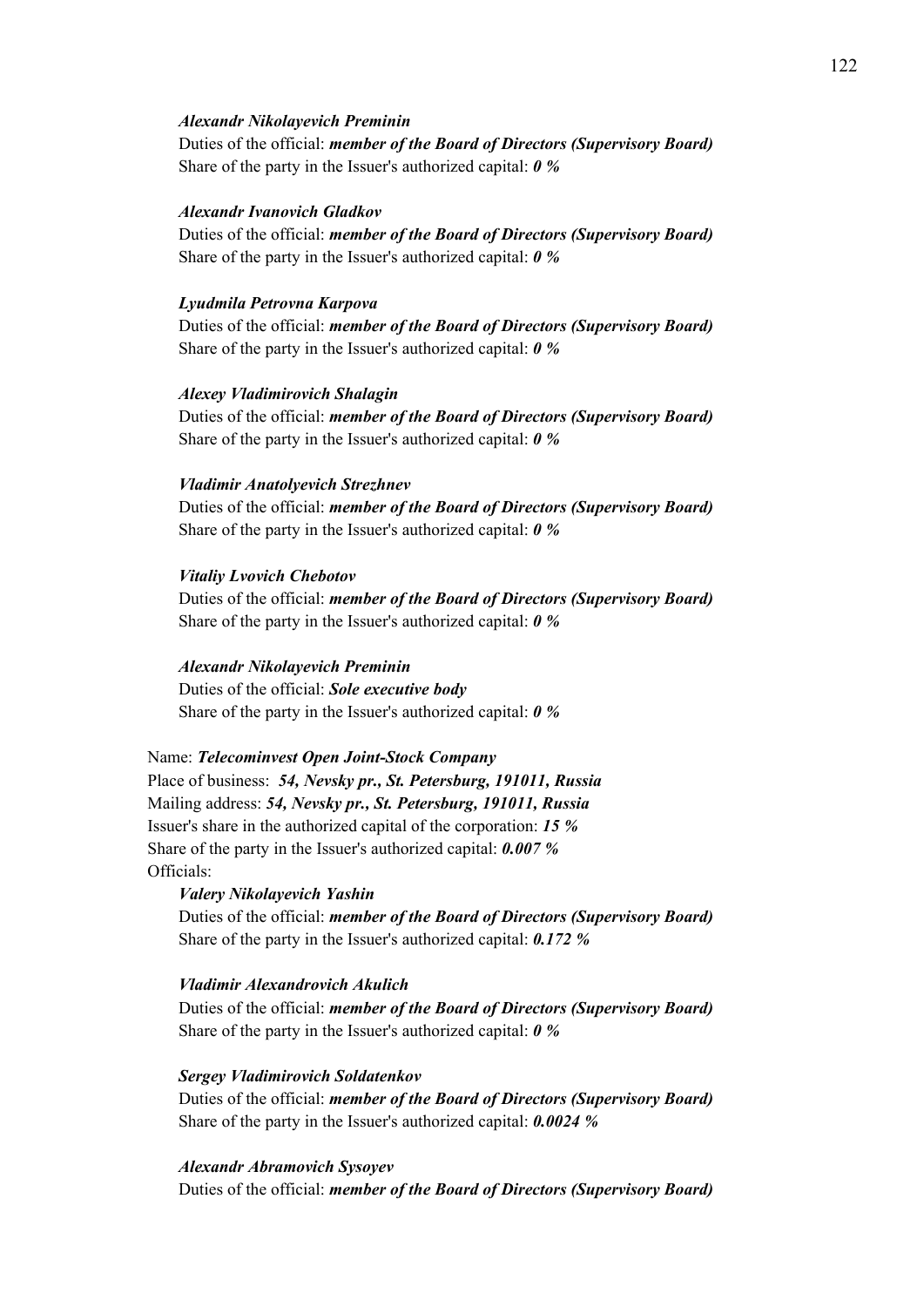Share of the party in the Issuer's authorized capital: *0.0376 %*

### *Piter Schuchardt*

Duties of the official: *member of the Board of Directors (Supervisory Board)* Share of the party in the Issuer's authorized capital: *0 %*

## *Annika Christianson*

Duties of the official: *member of the Board of Directors (Supervisory Board)* Share of the party in the Issuer's authorized capital: *0 %*

#### *Alexandr Nikolayevich Volkov*

Duties of the official: *member of the Board of Directors (Supervisory Board)* Share of the party in the Issuer's authorized capital: *0 %*

## *Igor Nikolayevich Samylin*

Duties of the official: *member of the Board of Directors (Supervisory Board)* Share of the party in the Issuer's authorized capital: *0 %*

# *Michael Bemke*

Duties of the official: *member of the Board of Directors (Supervisory Board)* Share of the party in the Issuer's authorized capital: *0 %*

#### *Eloholma Aimo*

Duties of the official: *member of the Board of Directors (Supervisory Board)* Share of the party in the Issuer's authorized capital: *0 %*

## *Maxim Yurievich Gorokhov*

Duties of the official: *member of the Board of Directors (Supervisory Board)* Share of the party in the Issuer's authorized capital: *0 %*

## *Alexandr Alexeyevich Malygayev*

Duties of the official: *member of the collegiate executive body*  Share of the party in the Issuer's authorized capital: *0 %*

## *Maxim Yurievich Gorokhov*

Duties of the official: *member of the collegiate executive body*  Share of the party in the Issuer's authorized capital: *0 %*

#### *Alexandr Anatolyevich Barunin*

Duties of the official: *member of the collegiate executive body*  Share of the party in the Issuer's authorized capital: *0 %*

#### *Maxim Yurievich Gorokhov*

Duties of the official: *Sole executive body*  Share of the party in the Issuer's authorized capital: *0 %*

Name: *North-West Telecombank Private Company* Place of business: *12, Baskov per., St. Petersburg, 191014*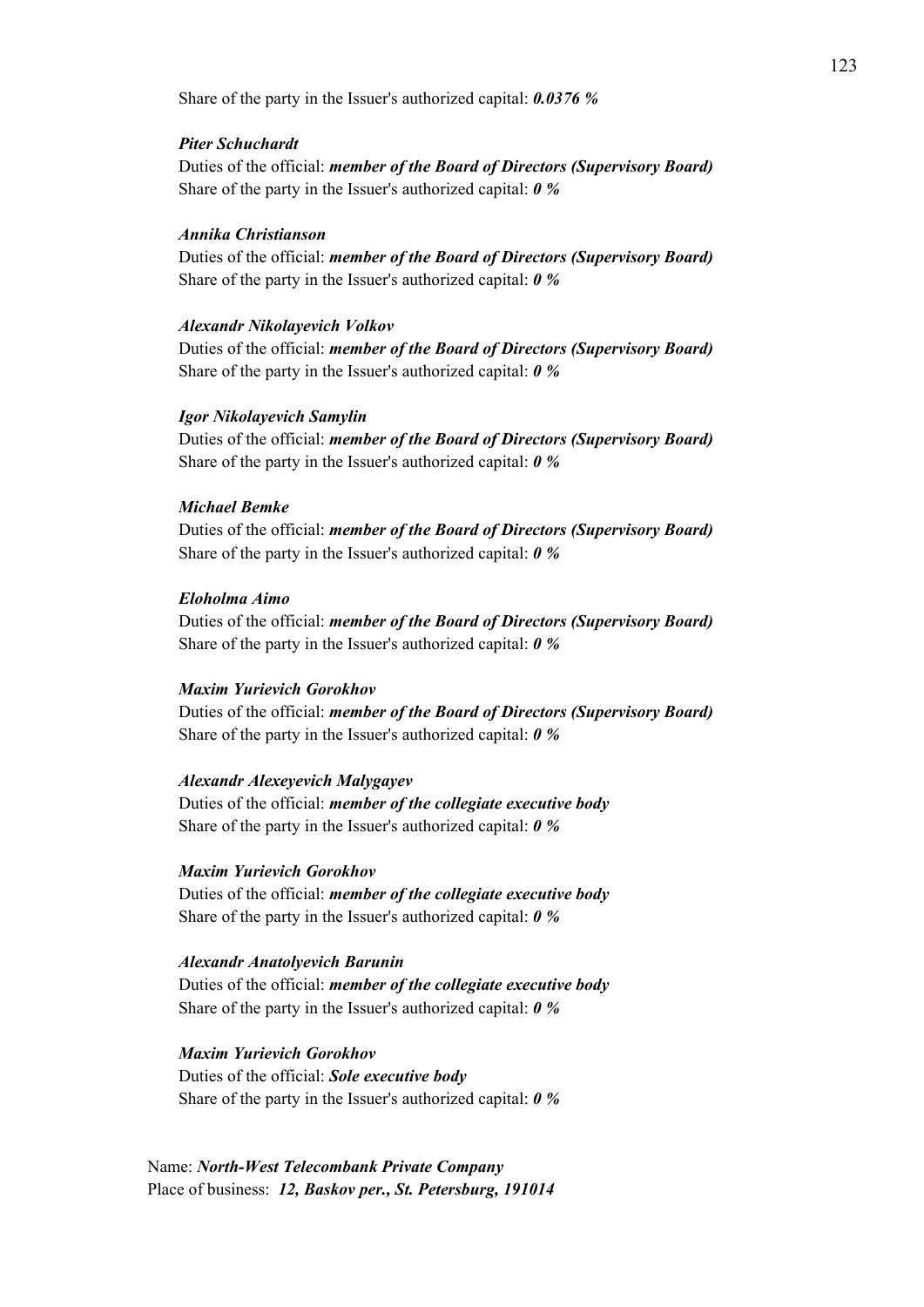Mailing address: *12, Baskov per., St. Petersburg, 191014* Issuer's share in the authorized capital of the corporation: *14.23 %* Share of the party in the Issuer's authorized capital: *0.04 %* Officials:

#### *Yury Alexandrovich Bilibin*

Duties of the official: *member of the Board of Directors (Supervisory Board)* Share of the party in the Issuer's authorized capital: *0 %*

# *Irina Vladimirovna Golovchenko*

Duties of the official: *member of the Board of Directors (Supervisory Board)* Share of the party in the Issuer's authorized capital: *0 %*

#### *Alexey Vladimirovich Shalagin*

Duties of the official: *member of the Board of Directors (Supervisory Board)* Share of the party in the Issuer's authorized capital: *0%*

#### *Maxim Yurievich Gorokhov*

Duties of the official: *member of the Board of Directors (Supervisory Board)* Share of the party in the Issuer's authorized capital: *0 %*

#### *Vitaly Gennadyevich Savelyev*

Duties of the official: *member of the Board of Directors (Supervisory Board)* Share of the party in the Issuer's authorized capital: *0 %*

### *Yury Igorevich Novikov*

Duties of the official: *member of the Board of Directors (Supervisory Board)* Share of the party in the Issuer's authorized capital: *0 %*

#### *Vera Konstantinovna Losina*

Duties of the official: *member of the Board of Directors (Supervisory Board)* Share of the party in the Issuer's authorized capital: *0 %*

### *Galina Sergeyevna Beloglazova*

Duties of the official: *member of the collegiate executive body*  Share of the party in the Issuer's authorized capital: *0 %*

#### *Alexey Vitalyevich Boriskin*

Duties of the official: *member of the collegiate executive body*  Share of the party in the Issuer's authorized capital: *0 %*

#### *Vladimir Vasilyevich Pinchuk*

Duties of the official: *member of the collegiate executive body*  Share of the party in the Issuer's authorized capital: *0 %*

# *Alexandr Petrovich Chaikin*

Duties of the official: *member of the collegiate executive body*  Share of the party in the Issuer's authorized capital: *0 %*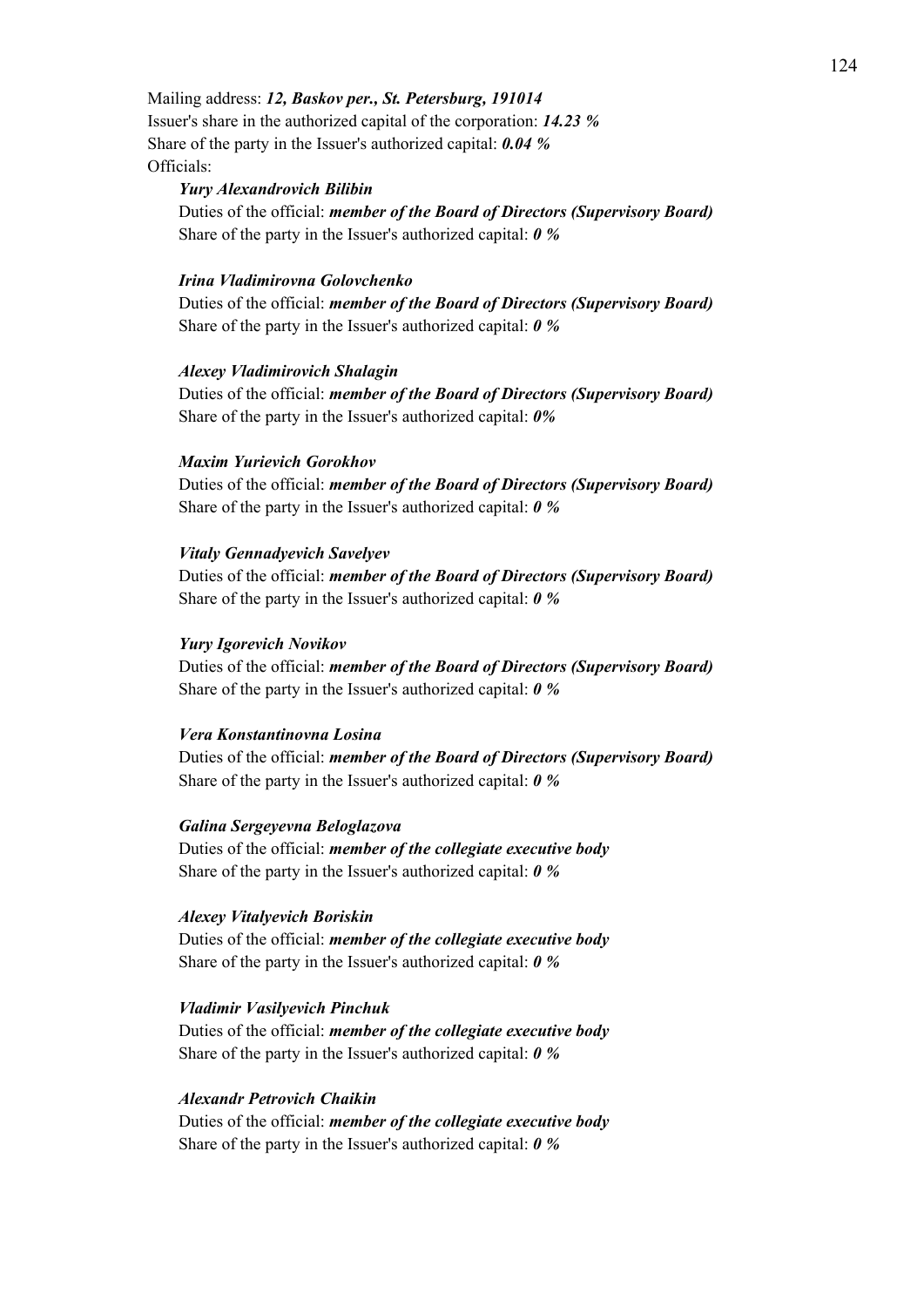## *Yury Igorevich Novikov*

Duties of the official: *member of the collegiate executive body*  Share of the party in the Issuer's authorized capital: *0 %*

#### *Olga Dmitriyevna Volodina*

Duties of the official: *member of the collegiate executive body*  Share of the party in the Issuer's authorized capital: *0 %*

# *Alexey Evgenyevich Gorigledzhan*

Duties of the official: *member of the collegiate executive body*  Share of the party in the Issuer's authorized capital: *0 %*

## *Yury Igorevich Novikov*

Duties of the official: *Sole executive body*  Share of the party in the Issuer's authorized capital: *0 %*

#### Name: *FORE Private Company*

Place of business: *6 ul. Marata, St. Petersburg, 191002* Mailing address: *120 pr. Obukhovskoy Oborony, St. Petersburg, 193012* Issuer's share in the authorized capital of the corporation: *13.3 %* Share of the party in the Issuer's authorized capital: *no share* Officials:

#### *Natalya Mikhailovna Puzyryova*

Duties of the official: *member of the Board of Directors (Supervisory Board)* Share of the party in the Issuer's authorized capital: *0 %*

#### *Alexandr Alexandrovich Klyushkin*

Duties of the official: *member of the Board of Directors (Supervisory Board)* Share of the party in the Issuer's authorized capital: *0 %*

## *Mikhail Izralyevich Fux*

Duties of the official: *member of the Board of Directors (Supervisory Board)* Share of the party in the Issuer's authorized capital: *0 %*

#### *Mikhail Izralyevich Fux*

Duties of the official: *Sole executive body*  Share of the party in the Issuer's authorized capital: *0 %*

## Name: *VISA Private Company*

Place of business: *11, Sapyorny per., St. Petersburg, 191014* Mailing address: *11, Sapyorny per., St. Petersburg, 191014* Issuer's share in the authorized capital of the corporation: *10 %* Share of the party in the Issuer's authorized capital: *no share* Officials:

# *Viktor Ivanovich Rozov*

Duties of the official: *member of the Board of Directors (Supervisory Board)* Share of the party in the Issuer's authorized capital: *0 %*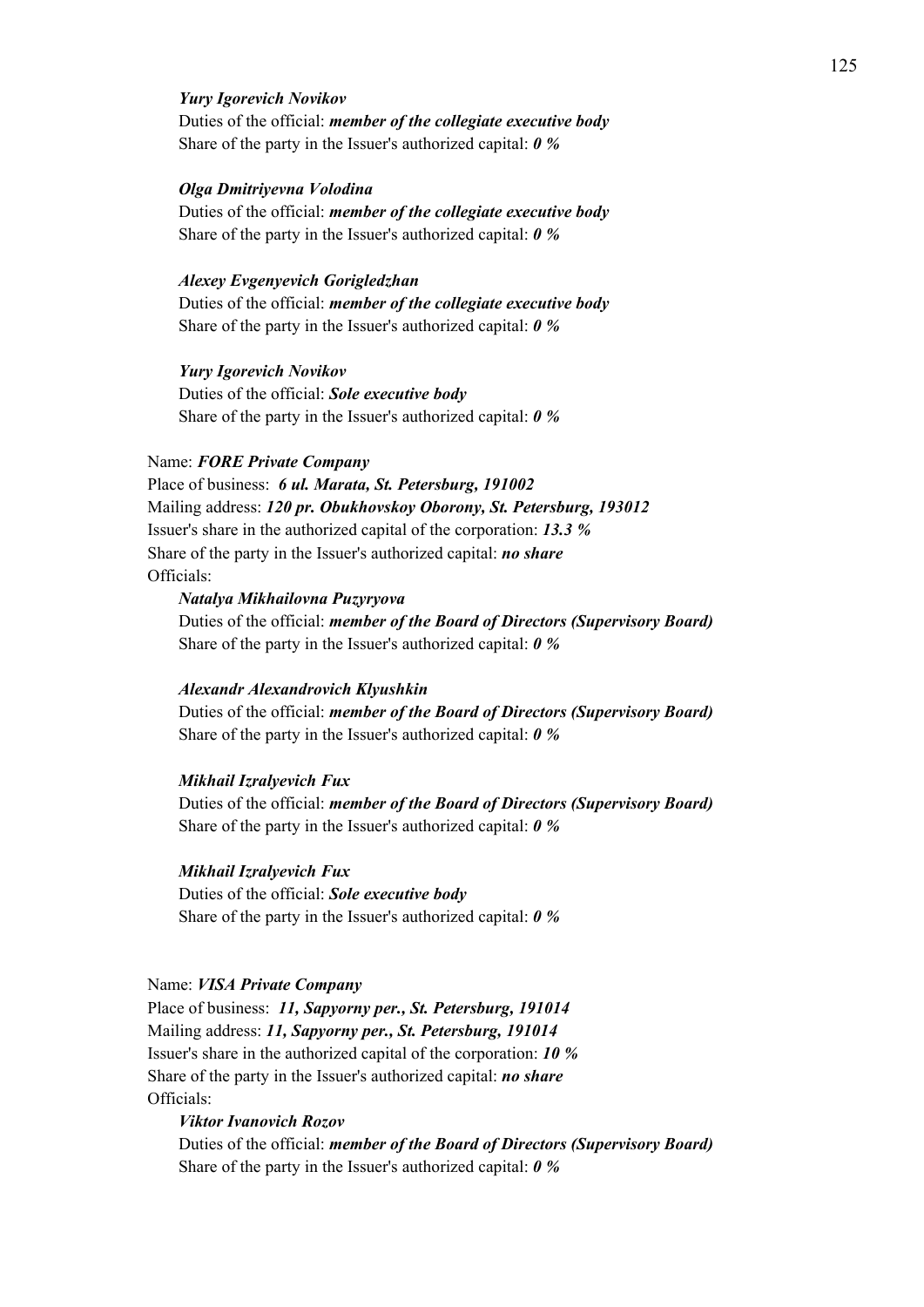## *Nikolay Valeryevich Sivach*

Duties of the official: *member of the Board of Directors (Supervisory Board)* Share of the party in the Issuer's authorized capital: *0 %*

#### *Gleb Sergeyevich Nikitin*

Duties of the official: *member of the Board of Directors (Supervisory Board)* Share of the party in the Issuer's authorized capital: *0 %*

# *Alexandr Viktorovich Rozov*

Duties of the official: *Sole executive body*  Share of the party in the Issuer's authorized capital: *0 %*

## Name: *Rostelegraph Private Company*

Place of business: *7 ul. Tverskaya, Moscow, 103375*  Mailing address: *7 ul. Tverskaya, Moscow, 103375*  Issuer's share in the authorized capital of the corporation: *7.84 %* Share of the party in the Issuer's authorized capital: *no share* Officials:

# *Vaagn Artavazdovich Martirosyan* Duties of the official: *member of the Board of Directors (Supervisory Board)*

Share of the party in the Issuer's authorized capital: *0 %*

#### *Igor Viktorovich Zabolotny*

Duties of the official: *member of the Board of Directors (Supervisory Board)* Share of the party in the Issuer's authorized capital: *0 %*

## *Yury Vasilyevich Kuzmenko*

Duties of the official: *member of the Board of Directors (Supervisory Board)* Share of the party in the Issuer's authorized capital: *0 %*

## *Olga Matveyevna Rybakina*

Duties of the official: *member of the Board of Directors (Supervisory Board)* Share of the party in the Issuer's authorized capital: *0%*

#### *Victor Ivanovich Prilipko*

Duties of the official: *member of the Board of Directors (Supervisory Board)* Share of the party in the Issuer's authorized capital: *0 %*

#### *Pavel Alexandrovich Ryazantsev*

Duties of the official: *member of the Board of Directors (Supervisory Board)* Share of the party in the Issuer's authorized capital: *0 %*

#### *Konstantin Vladimirovich Pirl*

Duties of the official: *member of the Board of Directors (Supervisory Board)* Share of the party in the Issuer's authorized capital: *0 %*

# *Vladimir Yakovlevich Putilov*

Duties of the official: *member of the Board of Directors (Supervisory Board)* Share of the party in the Issuer's authorized capital: *0 %*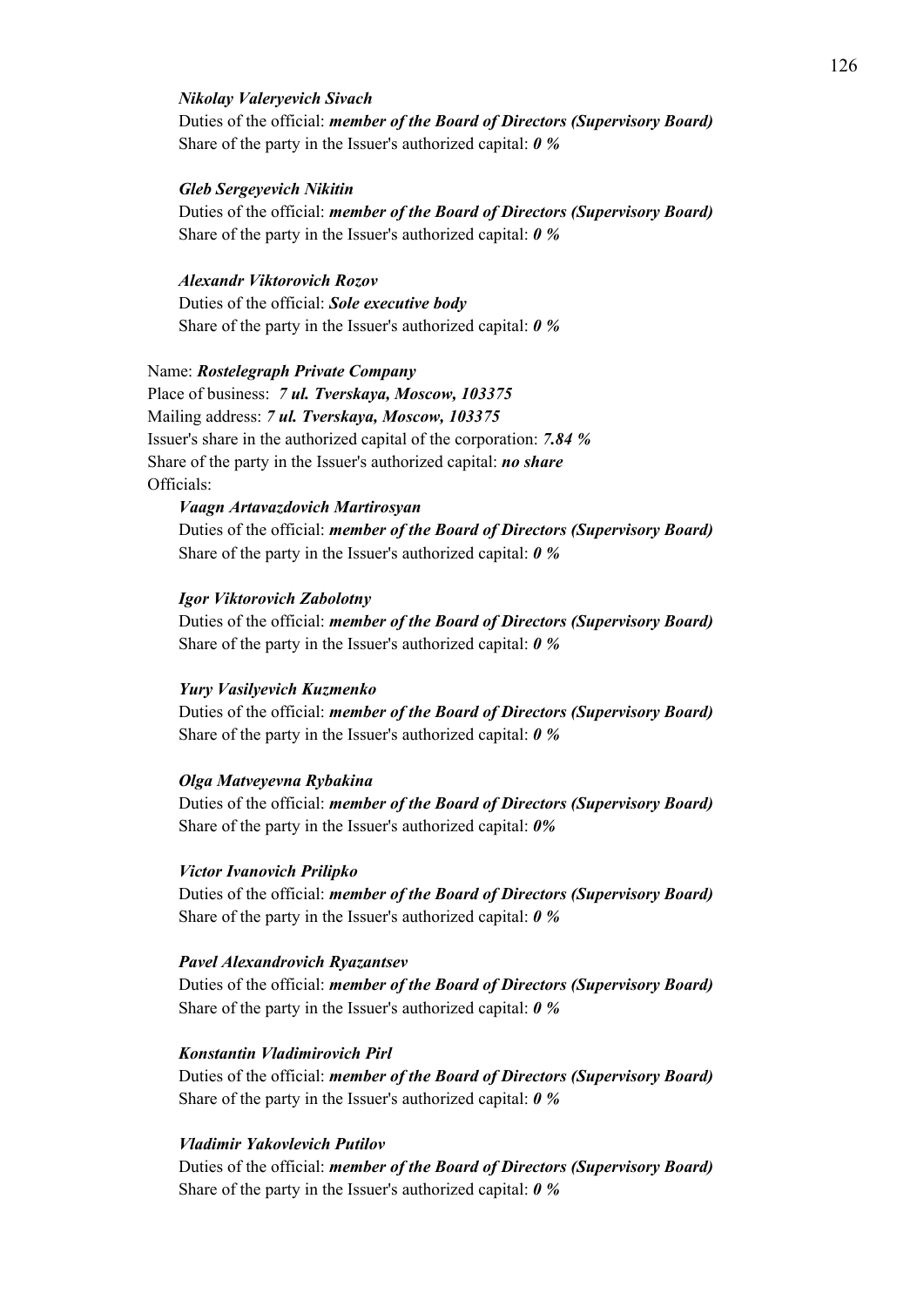#### *Sergey Andreyevich Tokarenko*

Duties of the official: *member of the Board of Directors (Supervisory Board)* Share of the party in the Issuer's authorized capital: *0 %*

*Victor Ivanovich Prilipko* Duties of the official: *Sole executive body*  Share of the party in the Issuer's authorized capital: *0 %*

# Name: *Kit Private Type Company* Place of business: *7, ul. Pochtamtskaya, St. Petersburg, 103375* Mailing address: *7, ul. Pochtamtskaya, St. Petersburg, 103375* Issuer's share in the authorized capital of the corporation: *6.97 %* Share of the party in the Issuer's authorized capital: *no share Single and collective executive bodies have not been elected due to the fact that the organization is under liquidation*

Name: *TD - Telecom Private Company*

Place of business: *8, Voskresenskaya ul. 6th floor, Arkhangelsk, 163061* Mailing address: *8, Voskresenskaya ul. 6th floor, Arkhangelsk, 163061* Issuer's share in the authorized capital of the corporation: *6.7 %* Share of the party in the Issuer's authorized capital: *no share* Officials:

## *Nikolay Gennadyevich Bredkov*

Duties of the official: *member of the Board of Directors (Supervisory Board)* Share of the party in the Issuer's authorized capital: *0.00633 %*

#### *Sergey Arkadyevich Surovtsev*

Duties of the official: *member of the Board of Directors (Supervisory Board)* Share of the party in the Issuer's authorized capital: *0.019 %*

## *Nina Ivanovna Bakina*

Duties of the official: *member of the Board of Directors (Supervisory Board)* Share of the party in the Issuer's authorized capital: *0 %*

#### *Nikolay Mikhaylovich Vanichev*

Duties of the official: *member of the Board of Directors (Supervisory Board)* Share of the party in the Issuer's authorized capital: *0.00005 %*

#### *Nataliya Sergeyevna Sinkova*

Duties of the official: *member of the Board of Directors (Supervisory Board)* Share of the party in the Issuer's authorized capital: *0 %*

*Nikolay Mikhaylovich Vanichev* Duties of the official: *Sole executive body*  Share of the party in the Issuer's authorized capital: *0 %*

# **8.1.6. Data on Material Transactions Made by the Issuer**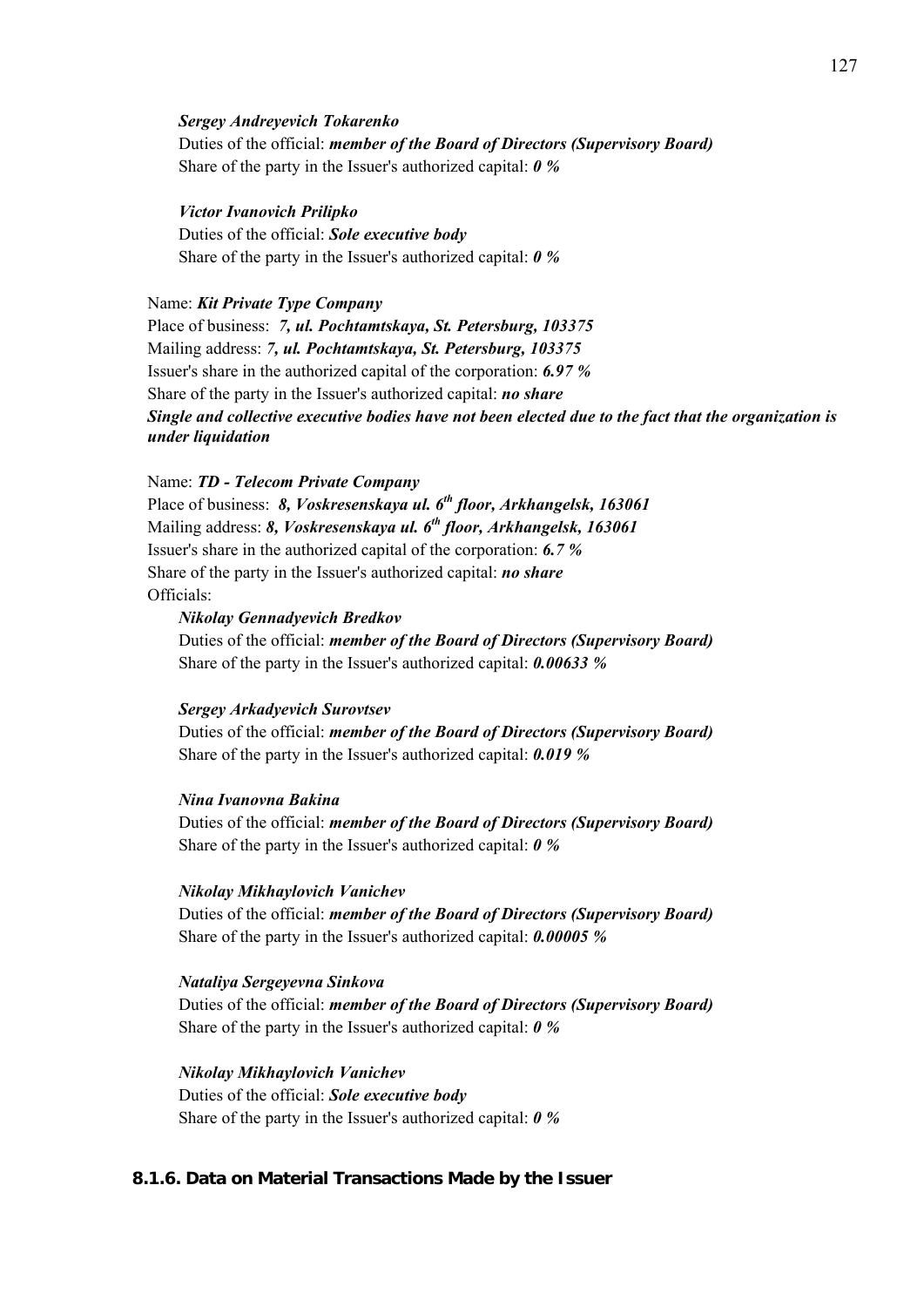Material transactions (groups of interrelated transactions) the amount of commitments under which is 10 and more per cent of the balance value of the issuer's assets according to its accounts for the last completed period under report, preceding the date of the transaction: *none*

# **8.1.7. Data on Credit Ratings of the Issuer**

Object of assigning the rating: *issuer*

| Rating                      |            | Period     |                                 |  |  |  |
|-----------------------------|------------|------------|---------------------------------|--|--|--|
|                             | 2001       | 2002       | 3rd quarter of the<br>year 2003 |  |  |  |
| International credit rating | CCC/stable | CCC/stable | $B - /$ stable                  |  |  |  |
|                             |            |            |                                 |  |  |  |

Object of assigning the rating: *issuer's securities*  Type of securities: *bonds* Category (type): *documentary, payable to bearer* Series: *01* Form: *interest-bearing* The state registration No. of the securities issue: *4-01-00119-А* Date of state registration: *6 March 2002*

| Rating                                | Period |                              |  |
|---------------------------------------|--------|------------------------------|--|
|                                       | 2002   | 3rd quarter of the year 2003 |  |
| Credit rating according to the   ruBB |        | ruBBB                        |  |
| Russian scale                         |        |                              |  |
|                                       |        |                              |  |

Object of assigning the rating: *issuer's securities*  Type of securities: *bonds* Category (type): *documentary non-convertible, payable to bearer, with obligatory centralized care* Series: *02* Form: *interest-bearing* The state registration No. of the securities issue: *4-02-00119-А* Date of state registration: *July 8, 2003*

| Rating                                       | Period                       |  |  |
|----------------------------------------------|------------------------------|--|--|
|                                              | 3rd quarter of the year 2003 |  |  |
| Credit rating according to the Russian scale | ruBBB                        |  |  |
|                                              |                              |  |  |

Full official name of the organization that gave the credit ratings: *Standard & Poors International Services, Inc.*  Abbreviated official name: *none*  Place of business: *4/7 Vozdvizhenka ul., building 2*

Brief description of the method of assigning the credit rating:

*Depending on categories of issuers and type of rating, there are different methods of Standard & Poor's rating assignment. Thus, in the case of companies, the characteristics of the business (market, position in competition, management and strategy) are analyzed, as well as the financial profile (financial policy, profitability, capital structure, cash flow indices, financial flexibility); in the case of regional and local authorities, the economic position, development predictability, and stability of the*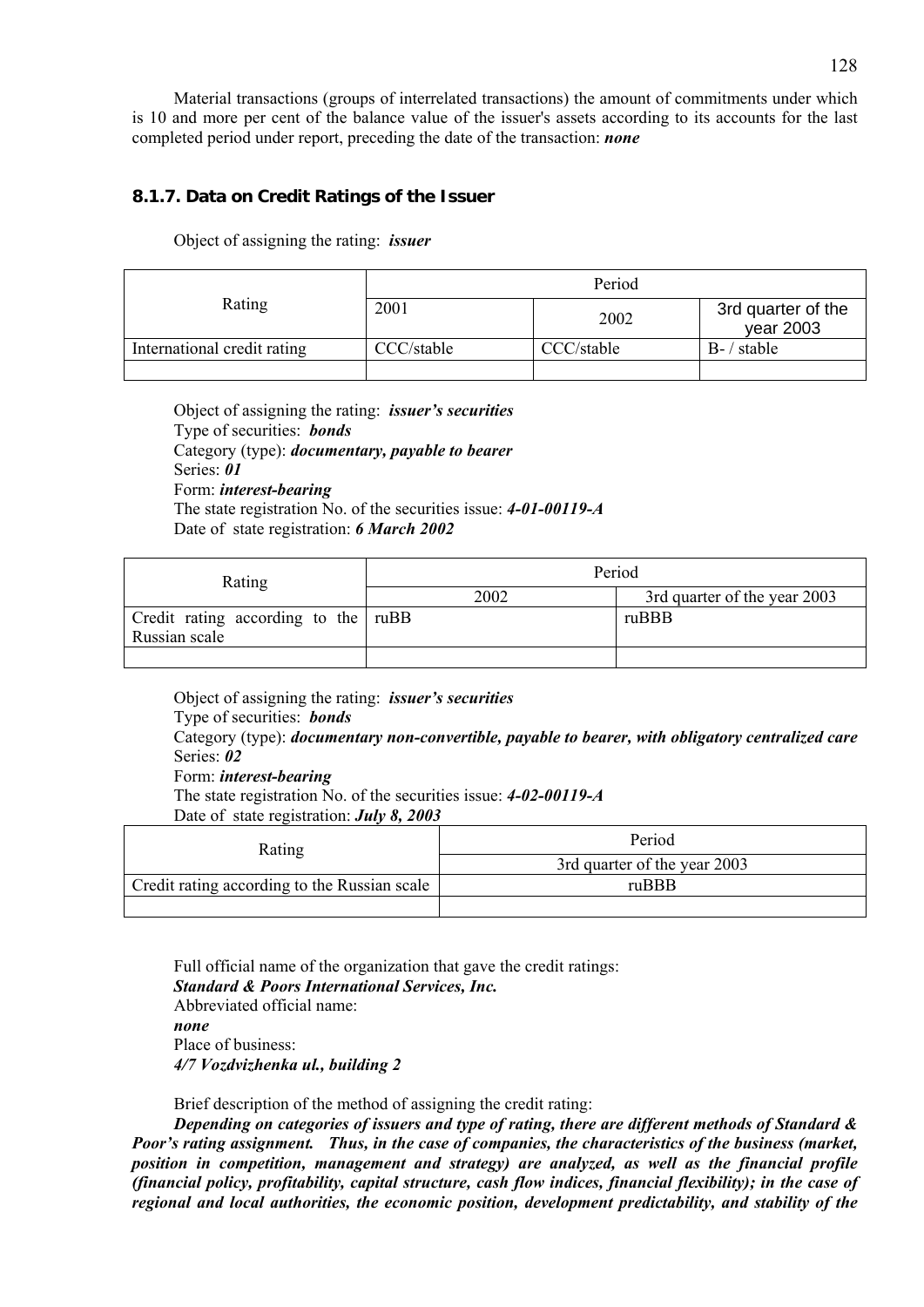*support of the state and municipal finance system, management quality and institutional nature of procedures, financial flexibility, fulfillment of the budget, liquidity and debt management, debt load, contingent liabilities are analyzed, and in the case of banks, business factors (market position, ownership structure, strategy and management) and financial factors (quality of assets, profitability, funding and liquidity management, and capital) are analyzed.* 

*More detailed information on the ratings assigned by Standard & Poor's International Services, Inc. can be obtained from the site at http://www.standardandpoors.ru .* 

# **8.2. Data on Each Category of Issuer's Shares**

Stock category: common Face value (roubles) *1*

Number of shares in circulation (number of shares that are not retired or cancelled) (pcs): *735 917* 

*222*

Number of extra shares in the process of floatation (number of shares of the extra issue, for which there has been no state registration of the report of the results of their issue): *0*

Number of stated shares: *36 517*

Number of shares on the issuer's balance sheet: *0*

Number of extra shares that may be floated as a result of converting floated securities convertible into shares or as a result of fulfilling the obligations under issuer's options: *0*

The state registration No: *1-02-00119-А*

Date of state registration: *September 9, 2003*

Rights granted by shares to their holders:

*Each common share of the Company grants equal volumes of rights to the shareholders holding them.* 

*1. Participating in the General Meeting of the Shareholders with the right of vote on all issues within its terms of reference. One common share grants the right of one vote at the meeting of the shareholders, except for cumulative voting.* 

*2. Proposing candidates, electing and being elected to the management and control bodies of OJSC North-West Telecom, putting forward issues to the agenda of the general meeting of the shareholders in compliance with the Company's Articles of Association.* 

*3. Receiving the dividend.* 

*4. The right of priority acquisition of securities in the amount proportionate to the number of voting shares held by a shareholder, if OJSC North-West Telecom places through public subscription voting shares and securities convertible into voting shares.* 

*5. Getting a part of OJSC North-West Telecom's property in case of its liquidation.* 

*6. Appealing in the court against decisions taken by the General Meeting of the Shareholders with a breach of the Federal Law, other enactments of the Russian Federation and the Articles of Association of OJSC North-West Telecom.* 

*7. Having free access to documents of OJSC North-West Telecom and getting their copies on a paid basis.* 

*8. Shareholders holding at least 10 per cent of the Company's voting shares are entitled to demand an audit (inspection) of the Company's financial and economic operation.* 

*9. Other rights provided for by the active law of the Russian Federation:* 

*a. Alienating shares held by him without consent of other shareholders of the Company thereto.* 

*b. Shareholders holding at least 10 per cent of the Company's voting shares are entitled to demand holding an extraordinary general meeting of the shareholders of the Company.* 

*c. Attending general meetings of the shareholders personally or through their authorized representatives.* 

*d. Shareholders holding voting shares are entitled to demand that the Company redeem all or part of their shares in the following cases:* 

*- re-organization of the Company, or a big transaction, the decision on making which is taken by the general meeting of the shareholders, if they have voted against taking a decision on its re-*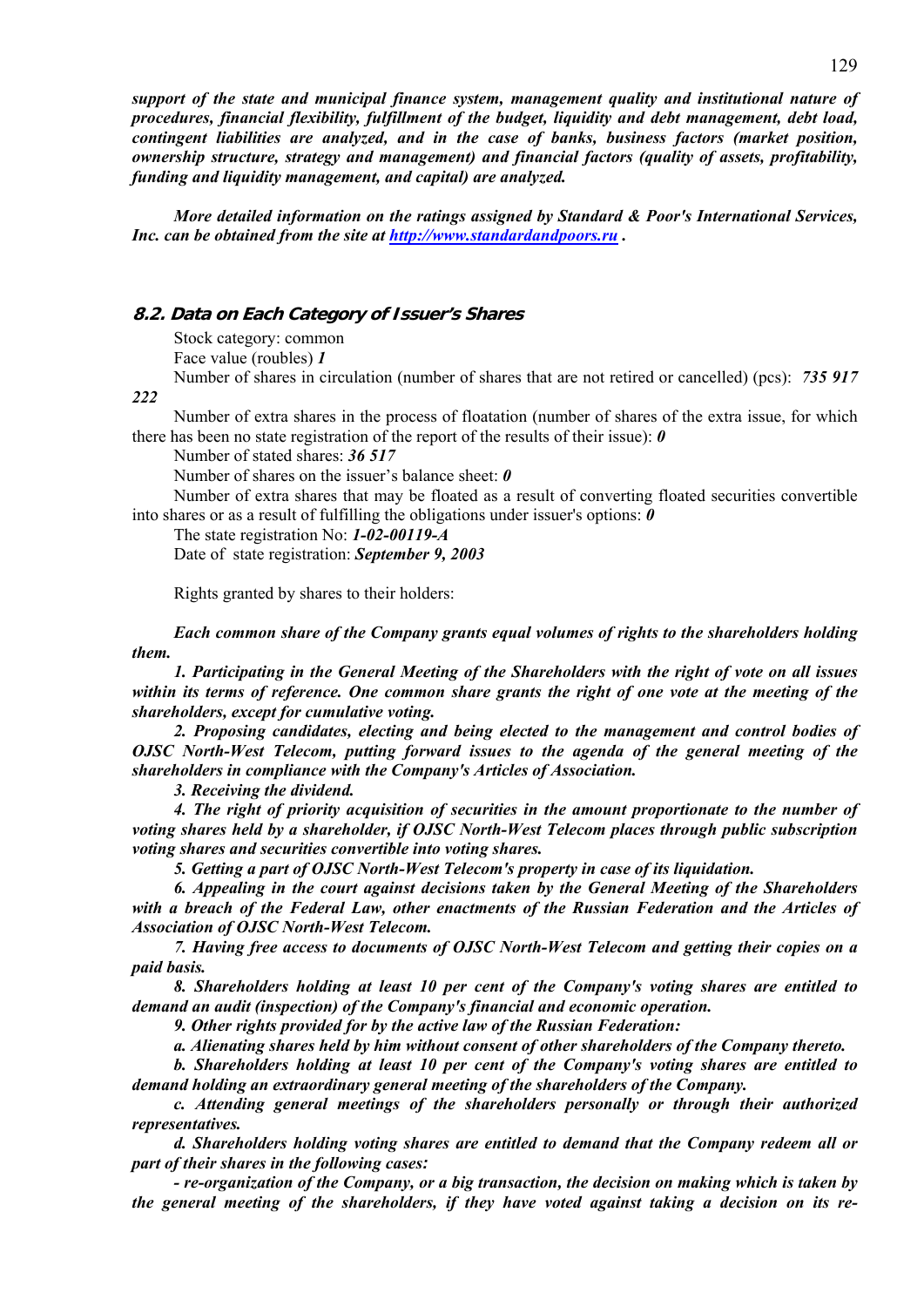*organization or on making the said transaction or if they have not taken part in the voting on those issues;* 

*- introduction of amendments and additions to the Company's Articles of Association or approval of the Articles of Association in a new version restricting their rights, if they have voted against taking the respective decision or if they have not taken part in the voting.* 

*e. Shareholders of the Company, who have voted against or who have not taken part in voting in respect of floating through closed subscription shares and issued securities convertible into shares, have the priority right of acquiring extra shares and issued securities convertible into shares, floated through closed subscription, in the amount proportionate to the number of the shares of that category (type) held by them. The said right does not cover floatation of shares and other issued securities convertible into shares through closed subscription only among shareholders, if in such a case the shareholders have the possibility of acquiring an integral number of floated shares and other issued securities convertible into shares in proportion to the number of the shares of the respective category (type) held by them.*

*f. Getting excerpts from the shareholders register according to the procedure established by the active law.* 

*g. Other rights provided for by the Federal Law On Joint-Stock Companies and other active legal acts of the Russian Federation.* 

Stock category: *preferred type A*

Face value (roubles) *1*

Number of shares in circulation (number of shares that are not retired or cancelled) : *202 022 788* Number of extra shares in the process of floatation (number of shares of the extra issue, for which there has been no state registration of the report of the results of their issue): *0*

Number of stated shares: *64 605*

Number of shares on the issuer's balance sheet: *0*

Number of extra shares that may be floated as a result of converting floated securities convertible into shares or as a result of fulfilling the obligations under issuer's options: *0*

The state registration No: *2-02-00119-А*

Date of state registration: *September 9, 2003*

Rights granted by shares to their holders:

*Company's preferred shares of one type grant to the shareholders holding them equal volumes of rights and have equal face value.* 

*1. Shareholders holding Company's preferred shares do not have the right of vote at the general meeting of the shareholders, except for the following cases when they do have the right of participation in the general meeting of the shareholders with the right of vote:* 

*- when deciding the issues of re-organization and liquidation of OJSC North-West Telecom;* 

*- when introducing amendments and additions to the Articles of Association of OJSC North-West Telecom, restricting the rights of the shareholders holding preferred shares, including the cases of determining or increasing the size of the dividend and/or determining or increasing the liquidation value, paid under preferred stock of the previous turn, as well as the cases of providing privileges in the priority of paying the dividend and/or the liquidation value of OJSC North-West Telecom's property.* 

*2. Shareholders holding the preferred shares, the amount of dividend for which is determined in the Articles of Association of the Company, are entitled to participate in the general meeting of the shareholders with the right of vote on all issues of its terms of reference, starting from the meeting following the annual general meeting of the shareholders, which did not take a decision on dividend payment or took a decision on incomplete payment of dividend under the preferred shares of that type. The right of the shareholders holding preferred shares to participate in the general meeting of the shareholders terminates from the moment of the first full payment of dividend under the said shares.* 

*3. Appealing in the court against decisions taken by the General Meeting of the Shareholders with a breach of the Federal Law, other enactments of the Russian Federation and the Articles of Association of OJSC North-West Telecom.* 

*4. Having free access to documents of OJSC North-West Telecom and getting their copies on a paid basis.*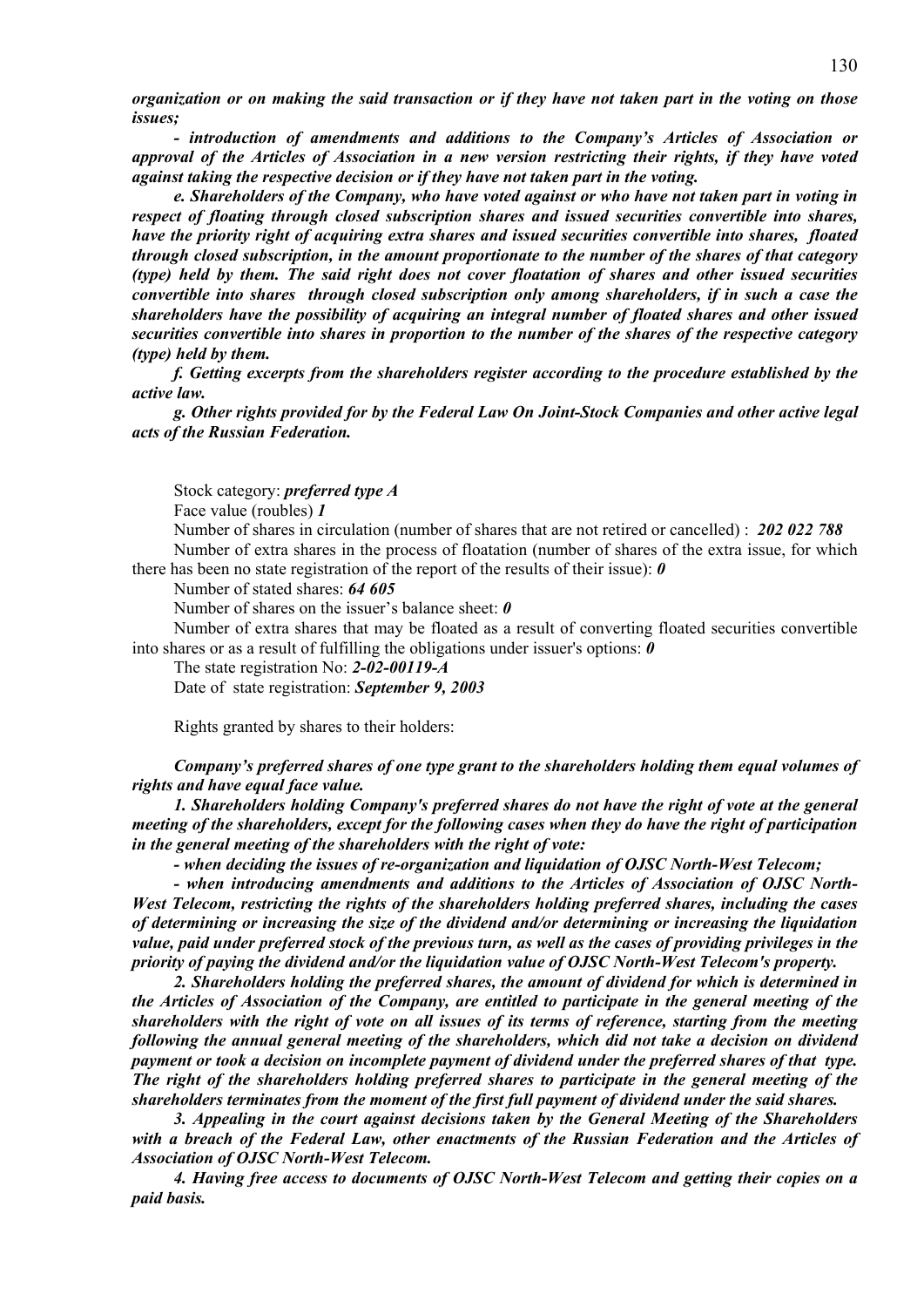*5. Receiving the liquidation value of shares in case of liquidation of OJSC North-West Telecom in the amount of the face value of such shares.* 

*6. Receiving an annual fixed dividend according to the procedure established by the Articles of Association of OJSC North-West Telecom.* 

*The amount paid as dividend on each preferred share is 10% of the Company's net profit, divided by the number of shares corresponding to 25% of the authorized capital, the net profit being determined on the basis of the results of the last fiscal year. If the total amount of dividend paid by the Company on each common share in a certain year exceeds the amount to be paid as dividend on each preferred share, then the amount of dividend paid on preferred shares must be increased to the amount of dividend paid on common shares.*

*7. Other rights provided for by the active law of the Russian Federation:* 

*a. Alienating shares held by him without consent of other shareholders of the Company thereto.* 

*b. Attending general meetings of the shareholders personally or through their authorized representatives.* 

*c. Priority right of acquiring extra shares and issued securities convertible into shares, floated through public subscription, in the amount proportionate to the number of the shares of that category (type) held by them.* 

*d. Shareholders of the Company, who have voted against or who have not taken part in voting in respect of floating through closed subscription shares and issued securities convertible into shares, have the priority right of acquiring extra shares and issued securities convertible into shares, floated through closed subscription, in the amount proportionate to the number of the shares of that category (type) held by them. The said right does not cover floatation of shares and other issued securities convertible into shares through closed subscription only among shareholders, if in such a case the shareholders have the possibility of acquiring an integral number of floated shares and other issued securities convertible into shares in proportion to the number of the shares of the respective category (type) held by them.*

*f. Getting excerpts from the shareholders register according to the procedure established by the active law.* 

*g. Shareholders holding preferred shares, who have been granted the right of vote, are entitled to demand that the Company redeem all or part of their shares in the following cases:* 

*- re-organization of the Company, or a big transaction, the decision on making which is taken by the general meeting of the shareholders, if they have voted against taking a decision on its reorganization or on making the said transaction or if they have not taken part in the voting on those issues;* 

*- introduction of amendments and additions to the Company's Articles of Association or approval of the Articles of Association in a new version restricting their rights, if they have voted against taking the respective decision or if they have not taken part in the voting.* 

*h. Other rights provided for by the Federal Law On Joint-Stock Companies and other active legal acts of the Russian Federation.* 

**8.3. Data on Any Previous Issues of Issuer's Securities, Except for Issuer's Stock** 

# **8.3.1. Data on Issues, All Securities of Which Have Been Retired (Cancelled)**  *No such issues*

#### **8.3.2. Data on Issues, the Securities of Which are Circulating**

Form of securities: *bonds* Series: *01* Category: *interest-bearing* Form of securities: *documentary, payable to bearer*

Data on registration of the issue by the state: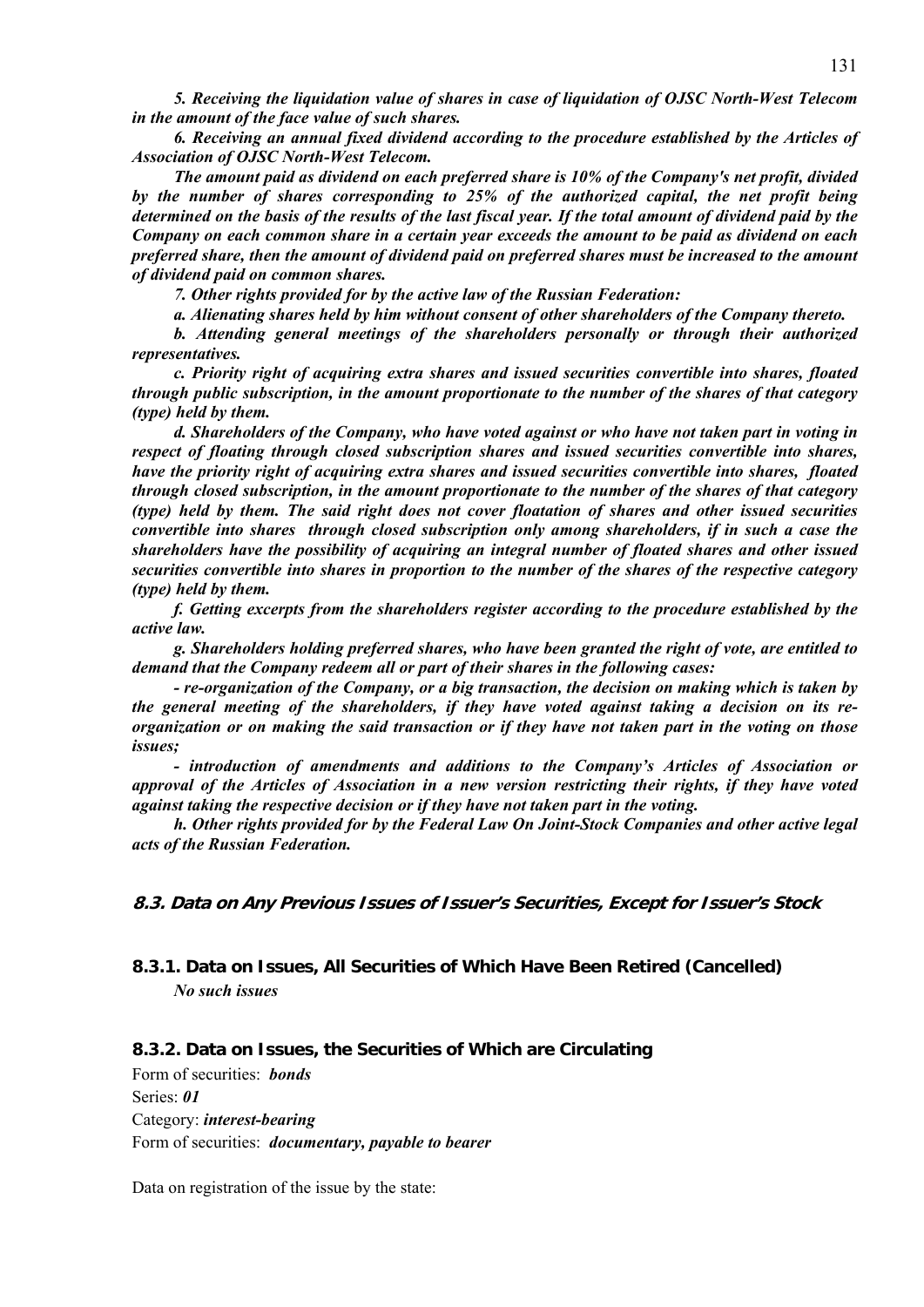The state registration No: *4-01-00119-A* Date of registration: *6.03.2002* Authority of state registration: *Federal Commission for Securities Market of Russia*

Data on state registration of the report on the results of the issue: Date of registration: *15.05.2002* Authority of state registration: *Federal Commission for Securities Market of Russia*

Number of issued securities: *300 000* Face value of one of the securities of the issue: *1 000* Total volume of issue at the face value (roubles): *300 000 000*

Current state of the issue: *Floatation is over*

Number of actually placed securities in compliance with the registered report on the results of the issue (pcs): *300 000*

Rights granted by each of the securities of the issue:

*A Bond holder is entitled to get the face value of the Bond when the Bond is retired. A Bond holder is entitled to get the interest of the Bond face value (coupon yield), fixed in the Bond, the procedure of determining such interest being described in the section "Income Born by Bonds of the Issue" of this decision on the issue.* 

*A Bond holder is entitled to get the face value of the Bond in case of liquidation of the Issuer in the sequence established by article 64 of the Civil Code of the Russian Federation.* 

*A Bond holder is entitled to freely sell or otherwise alienate the Bond.* 

*A Bond holder is entitled to present a Bond of the issue for retirement and to demand immediate reimbursement of the nominal debt under the Bonds.* 

*A Bond holder is entitled to exercise other rights provided for by the laws of the Russian Federation. The Issuer undertakes to transfer in due time and in the full volume respective amounts required to fulfil the payment commitments in compliance with this decision on the issue to the payment agent under this Bond issue.* 

*All debts of the Issuer under the Bonds of this issue shall be legally equal and equally compulsory.* 

Conditions and procedure of redemption: *Redemption of Bonds shall be effected by the Payment Agent upon instructions of the Issuer.* 

*Bonds are redeemed in the currency of the Russian Federation by transfer to depositors of NDC (National Depositary Centre) which deals with centralized care of the issued Bonds in favour of Bond Owners. A Bond Owner, if it/he/she is not a depositor of NDC must authorize a Bond holder who is a depositor of NDC to receive amounts from the Bond yield payment and Bond redemption.* 

*Redemption of the Bonds is effected to NDC's (National Depository Centre's) depositors in favour of Bond Owners who are such Owners as of the and of NDC's operation day preceding the seventh day before the day of Bonds redemption (hereinafter referred to as the Date of Making up the List of Bond Holders).* 

*Within 3 (three) working days before the date of Bond redemption, NDC provides the Issuer and/or the Payment Agent with the List of Bond Holders, made up by the Date of Making up the List of Bond Holders, containing the following data:* 

*a) Full name of the Bond Holder.* 

*b) Number of Bonds taken into account on custody accounts of the respective Bond Holder.* 

*c) Location and mailing address of the Bond Holder.* 

*d) Details of the Bond Holder's bank account, viz.:* 

*- Holder's settlement account;*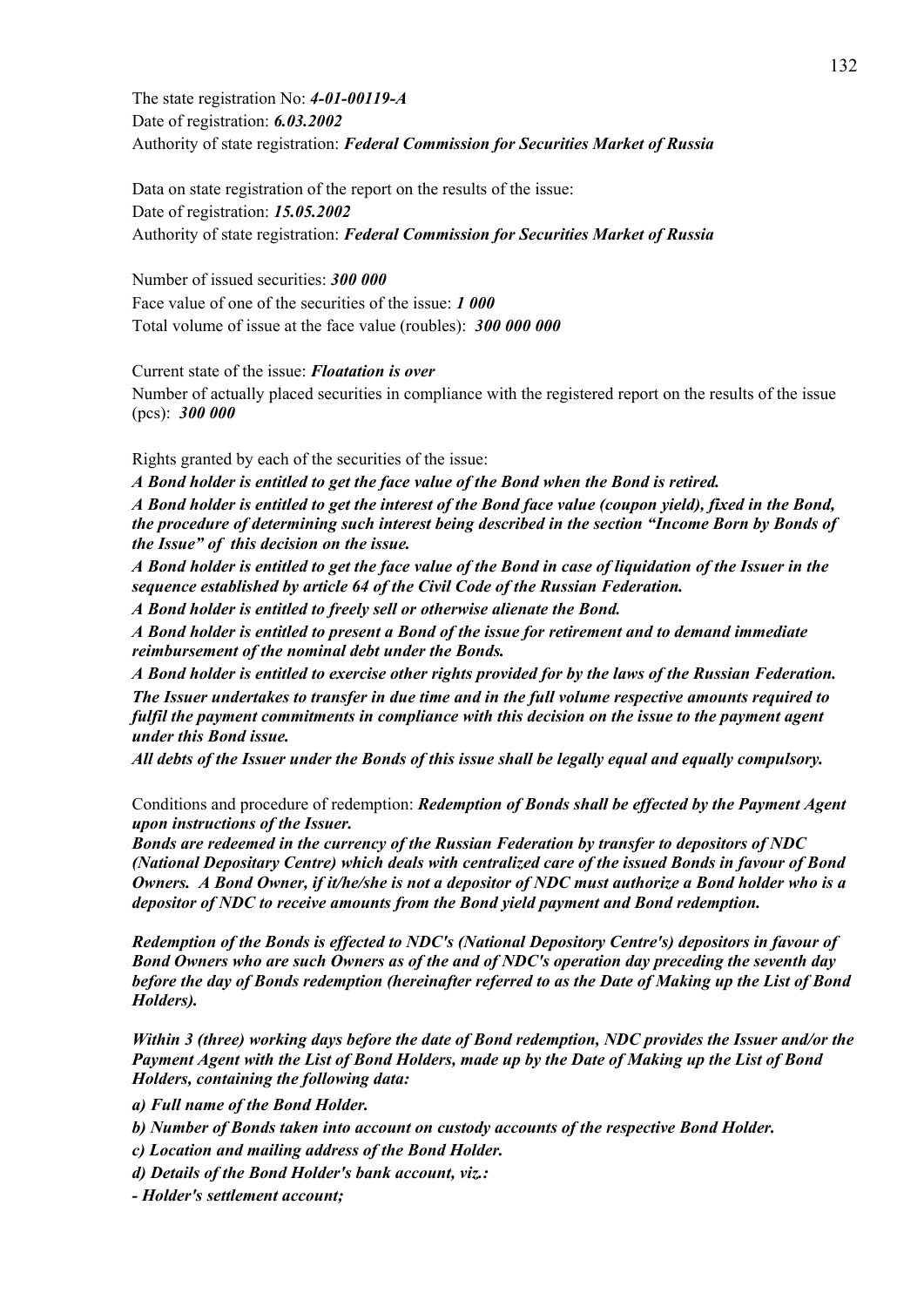*- Holder's individual tax No.;* 

*- name of Holder's bank;* 

*- correspondence account of Holder's bank;* 

*- bank identification code of Holder's bank.* 

*The Holder independently monitors the completeness and actuality of bank account details provided by it to NDC. Should the said details fail to be submitted, or fail to be submitted in due time to NDC, execution of such obligations shall be effected in favour of a person submitting the claim to obligations execution and being the owner of Bonds as of the date of submitting the claim. In such a case the Issuer fulfils the obligations under the Bonds on the basis of NDC's data.* 

*Within two working days before the date of Bonds redemption, the Issuer transfers the appropriate money to the Payment Agent's account.* 

*On the basis of the list of Bond Holders, provided by the Depositary, the Payment Agent calculates the amounts of money to be paid to each of the Bond Holders authorized to receive Bond redemption amounts.* 

*On the date of Bonds redemption, the Payment Agent transfers the appropriate monies to accounts of Bond Holders in favour of Bond Owners.* 

*If one person is authorized to receive Bond redemption amounts for several Bond Owners, then the entire amount is transferred to such a person without breakdown for each Bond Owner.* 

## Interest yield, or procedure of determining it:

*The aggregate amount of coupon yields charged and paid for each coupon period and the discount in the form of the difference between the redemption price (face value) and the floatation price is considered as the bond yield.* 

*The Bonds have five coupons.* 

*The Bonds floatation start date is considered as the date when the coupon period of the 1st coupon of the issue starts.* 

*The 91st day from the day when floatation of the issued Bonds starts is considered as the date when the coupon period of the 2nd coupon starts.* 

*The 182nd day from the day when floatation of the issued Bonds starts is considered as the date when the coupon period of the 3rd coupon starts.* 

*The 365th day from the day when floatation of the issued Bonds starts is considered as the date when the coupon period of the 4th coupon starts.* 

*The 547th day from the day when floatation of the issued Bonds starts is considered as the date when the coupon period of the 5th coupon starts.* 

*The date of the each coupon payment is considered as the date when the respective coupon period ends.* 

*The coupon interest rate is:* 

*- 20% (twenty per cent) per annum on the first coupon;* 

*-19% (nineteen per cent) per annum on the second coupon;* 

*-18% (eighteen per cent) per annum on the third coupon;* 

*-16% (sixteen per cent) per annum on the fourth coupon;* 

*-16% (sixteen per cent) per annum on the fifth coupon.* 

 *The amount of payment on each coupon per Bond is calculated as follows:*   $Kj = Cj * Nom * (T - T(j-1))/365/100 %$ , *where,* 

*j is the No. of the coupon period, j=1,2,3,4,5;* 

*Kj is the amount of coupon payment on each Bond;* 

*Nom is the face value of one Bond;* 

*C j is the amount of the interest rate of the j-th coupon, in per cent per annum;*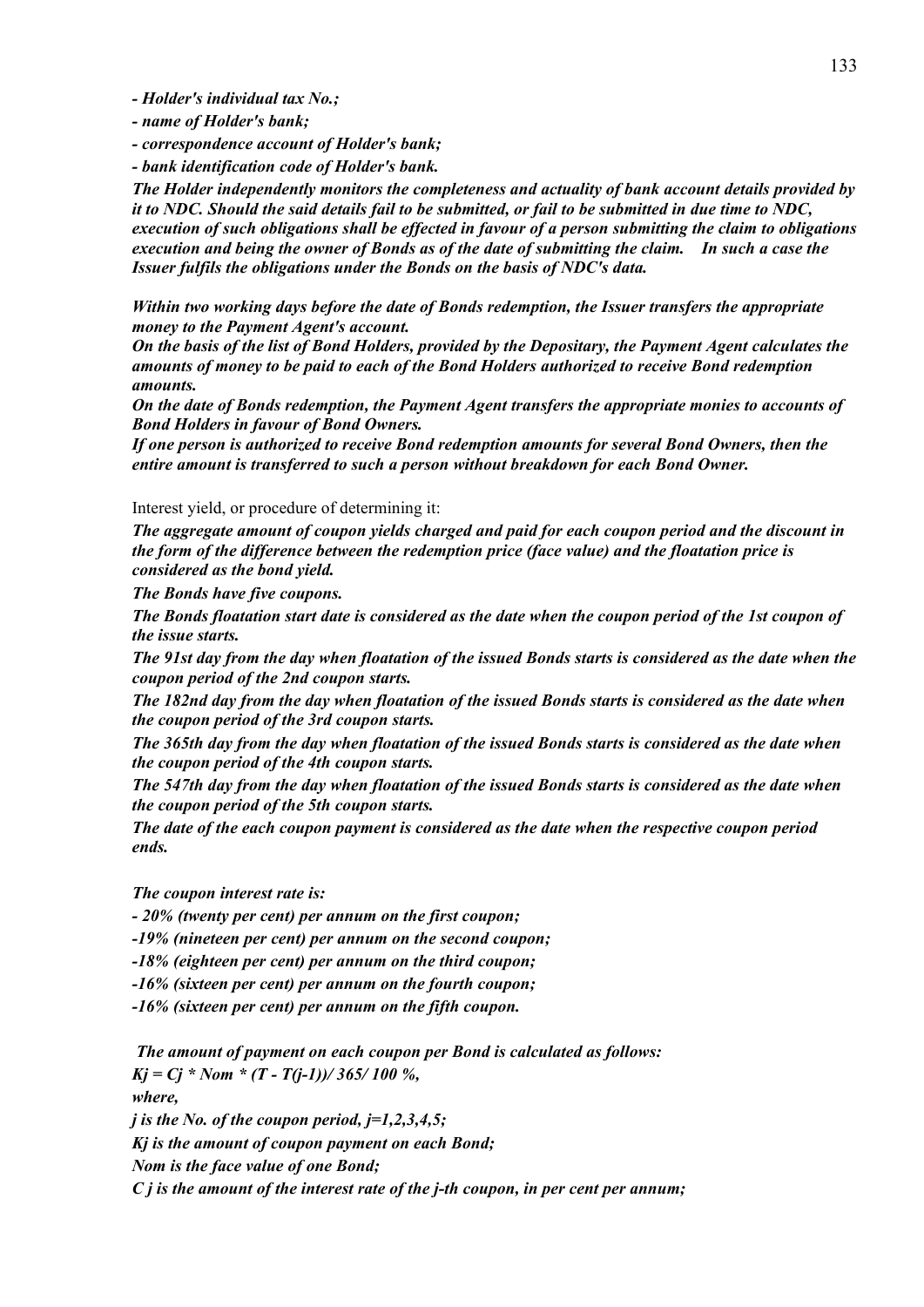*T(j-1) is the date of the beginning of the j-th coupon period; T(j) is the date of the end of the j-th coupon period. The amount of coupon payment is determined to one kopeck (with mathematical rounding off).* 

# *Procedure and time of Bond Yield payment*

*Yield on the five coupons of the Bonds of the issue is to be paid on the following dates:* 

*Coupon yield on the first coupon is to be paid on the 91st day from the day when floatation of the Bonds of the issue starts.* 

*Coupon yield on the 2nd coupon is to be paid on the 182nd day from the day when floatation of the Bonds of the issue starts.* 

*Coupon yield on the 3rd coupon is to be paid on the 365th day from the day when floatation of the Bonds of the issue starts.* 

*Coupon yield on the 4th coupon is to be paid on the 547th day from the day when floatation of the Bonds of the issue starts.* 

*Coupon yield on the last coupon is to be paid simultaneously with redemption of the Bonds on the 730th day from the day when floatation of the Bonds of the issue starts.* 

*Should the date of the Bonds coupon period end fall on a day off, irrespective of whether it is a national holiday or a day off for settlement operations, then payment of the due amount shall be effected on the first working day following the day off. The bond holder is not entitled to demand any interest or any other compensation for such a delay in payment.*

*Payment of the coupon yield on the Bonds is effected by a payment agent upon instructions of the Issuer (hereinafter referred to as Payment Agent) – its duties are entrusted to: North-West Telecombank Private Company, ZAO Telecombank; place of business: 12, Baskov per., St. Petersburg, 191014*

*Mailing address: 12, Baskov per., St. Petersburg, 191014*

*The Issuer may appoint extra payment agents and cancel such appointments. Official announcement of the Issuer on the said actions is to be published by the Issuer within 10 (ten) working days before the date of such appointments or their cancellation in the newspapers Izvestiya (the regional St. Petersburg circulation) and/or Vedomosti.* 

*Payment of the Bond yield is effected in the currency of the Russian Federation by transfer to NDC's (National Depository Centre's) depositors. A Bond owner holder, if it/he/she is not a depositor of NDC must authorize Bond holder who is a depositor of NDC to receive amounts from the Bond yield payment.* 

*Payment of the Bond yield is effected NDC's (National Depository Centre's) depositors in favour of Bond Owners who are such Owners as of the end of NDC's working day preceding the seventh day before the day of Bond yield payment (hereinafter referred to as the Date of Making up the List of Bond Holders). Execution of obligations in respect of an owner included in the list of Bond Owners is considered as due and proper, including the case of Bonds alienation, after the date of Making up the List of Bond Owners.*

*Within 3 (three) working days before the date of Bond Yield payment, NDC provides the Issuer and/or the Payment Agent with the List of Bond Holders, made up by the Date of Making up the List of Bond Holders, containing the following data:* 

*a) Full name of the Bond Holder.* 

*b) Number of Bonds taken into account on custody accounts of the respective Bond Holder.* 

*c) Location and mailing address of the Bond Holder.* 

*d) Details of the Bond Holder's bank account, viz.:* 

*- Holder's settlement account;* 

*- Holder's individual tax No.;*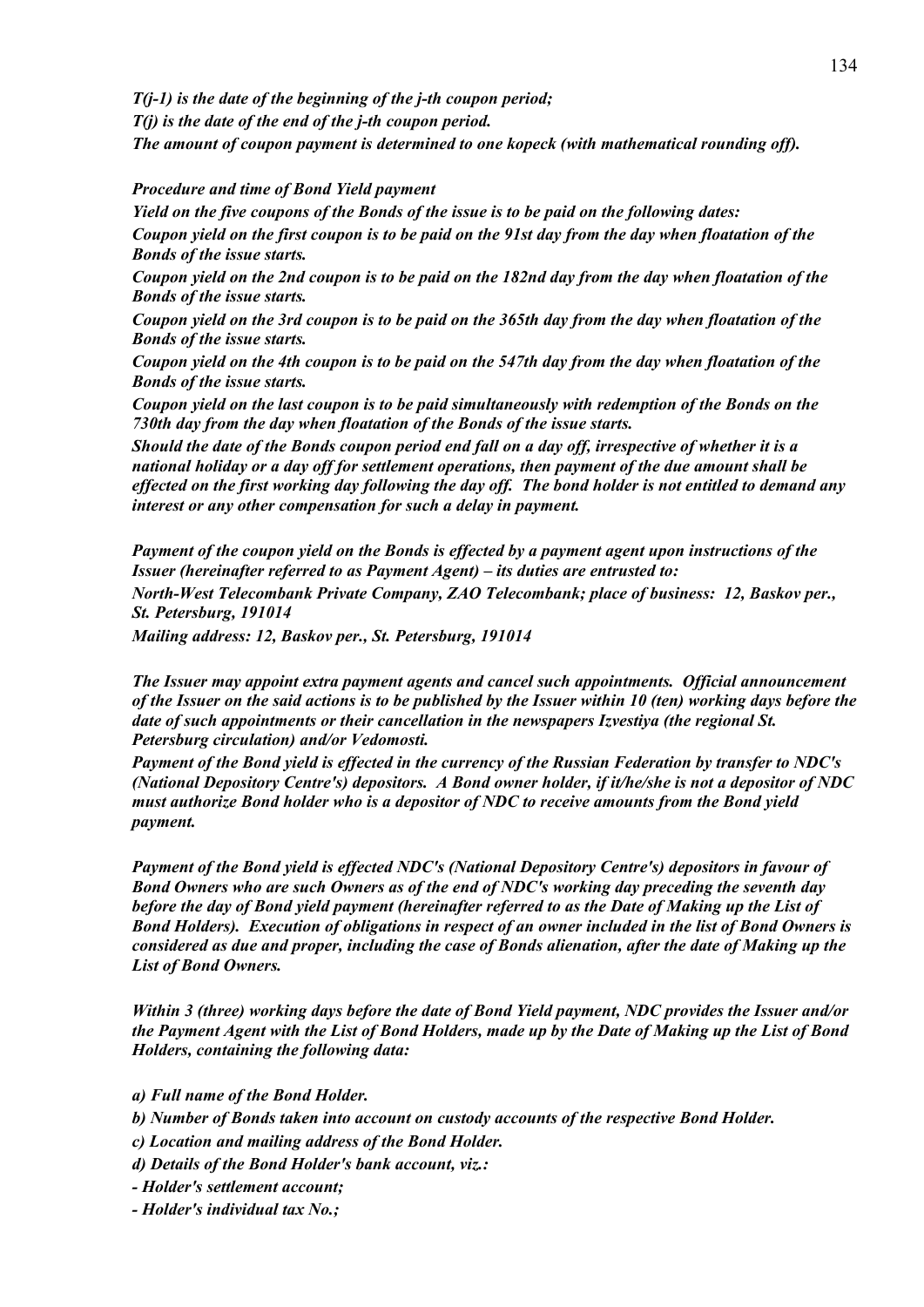*- name of Holder's bank;* 

- *correspondence account of Holder's bank;*
- *bank identification code of Holder's bank.*

*The Holder independently monitors the completeness and actuality of bank account details provided by it to NDC. Should the said details fail to be submitted, or fail to be submitted in due time to NDC, execution of such obligations shall be effected in favour of a person submitting the claim to obligations execution and being the owner of Bonds as of the date of submitting the claim. In such a case the Issuer fulfils the obligations under the Bonds on the basis of NDC's data.* 

*Within two working days before the date of Bond Yield payment, the Issuer transfers the appropriate money to the Payment Agent's account.* 

*On the basis of the list of Bond Holders, provided by the Depositary, the Payment Agent calculates the amounts of money to be paid to each of the Bond Holders authorized to receive Bond yields amounts. On the date of Bond Yield payment, the Payment Agent transfers the appropriate monies to the accounts of Bond Holders in favour of Bond Owners.* 

*If one person is authorized to receive Bond Yields for several Bond Owners, then the entire amount is transferred to such a person without breakdown for each Bond Owner.* 

Security on bonds of the issue: *No security is provided for*

Depositary providing centralized care of issuer's securities: Name: *National Depositary Centre Nonprofit Partnership*  Place of business: *12 ul. Zhitnaya, Moscow, Russia*  Mailing address: *1/13 Sredniy Kislovskiy per., Moscow, Russia, 103009* Tel: *(095) 956-2790, (095) 956-2791* Fax: *(095) 956-2792* e-mail: *none*

License: No. of license: *177-03437-000010*  Date of issue: *4.12.2000* Period: *not determined* Authority issuing the license: *Federal Commission for Securities Market*

Date of the operation beginning: *10.04.2002*

# **8.3.3. Data on the Issues, the Issuer's Commitments under the Securities of Which Have not Been Fulfilled (Default)**

*No such issues* 

- **8.4. Data on the Persons(S) Providing Security for the Bonds of the Issue**  *No security for the bonds of the said issue is provided for*
- **8.5. Conditions of Ensuring Fulfilment of Commitments under the Bonds of the Issue**  *No security for the bonds of the said issue is provided for*

# **8.6. Data on organizations registering titles to Issuer's securities**

Registrar: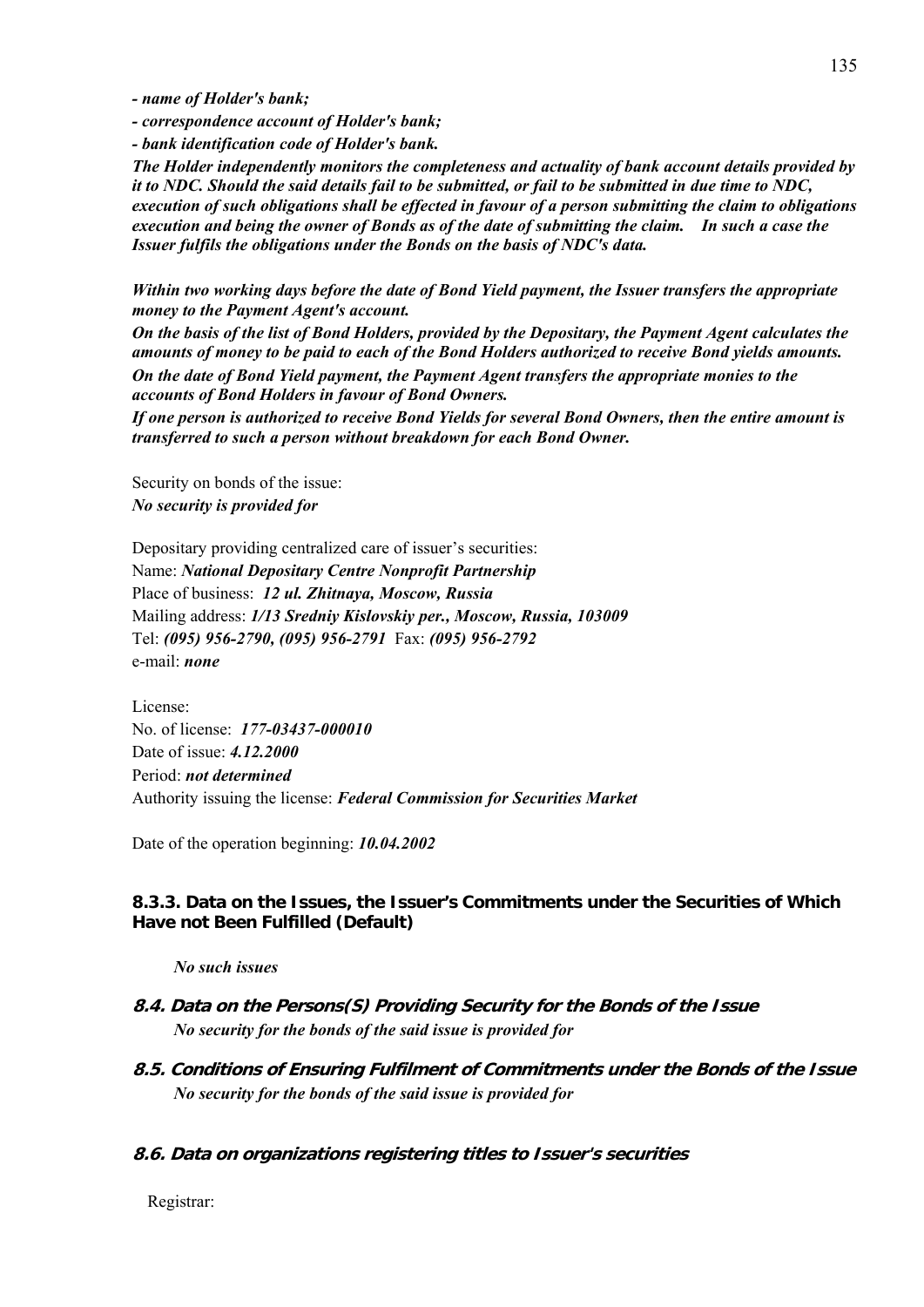Full official name: *Registrator-Svyaz Private Company* Abbreviated name: *ZAO Registrator-Svyaz* Place of business: *Moscow, Russia* Mailing address: *15A, ul. Kalanchevskaya, POB 45, Moscow, 107078* Tel: *(812) 975-3605* Fax: *(095) 975-3605* e-mail: *regsw@asvt.ru*

License: No. of license: *10-000-1-00258* Date of issue: *1.10.2002* Period: *not determined* Authority issuing the license: *Federal Commission for the Securities Market of RF*

Date since which the Issuer's registered securities register is kept by the said registrar: *18.07.2002*

# **8.7. Data on Legislative Acts Regulating the Issues of Import and Export of Capital That may Influence the Payment of Dividend, Interest and Other Amounts to Non-Residents**

*There are no respective legislative acts* 

# **8.8. Description of the Taxation Procedure for Income under Issuer's Securities That have been Floated and are to be Floated**

The active law provides for the following taxation procedure for income on shares depending on the category of the share holder:

#### *Resident legal entities.*

*Taxation of operations with stock shall comply with Chapter 25 of the Tax Code of RF, put into effect by the Federal Law of 06.08.01 No. 110-FZ.* 

*1. On income from operations with stock.* 

*Tax-payer's income from operations of realization or other withdrawal of securities is determined based on the price of realization or other withdrawal of securities.* 

*Expenses in realization (or other withdrawal) of securities are determined based on the price of securities acquisition and realization costs.* 

*A tax-payer who is a shareholder realizing shares received by him when the authorized capital of the stock company was increased determines income as the difference between the realization price and the initially paid value of the share, adjusted taking into account the change in the number of shares, caused by the increase of the authorized capital.* 

*Tax-payers determine the taxation base for operations with securities circulating in the organized securities market separately from the taxation base for operations with securities that are not circulating in the organized securities market.* 

 *Income gained from operations with securities circulating in the organized securities market may not be lessened by expenses or losses from operations with securities that are not circulating in the organized securities market.* 

 *Income gained from operations with securities that are not circulating in the organized securities market may not be lessened by expenses or losses from operations with securities circulating in the organized securities market..* 

*The tax rate is 24 per cent.* 

*It shall be noted that:* 

 *the tax amount calculated according to the tax rate in the amount of 7.5 per cent is included in the federal budget;*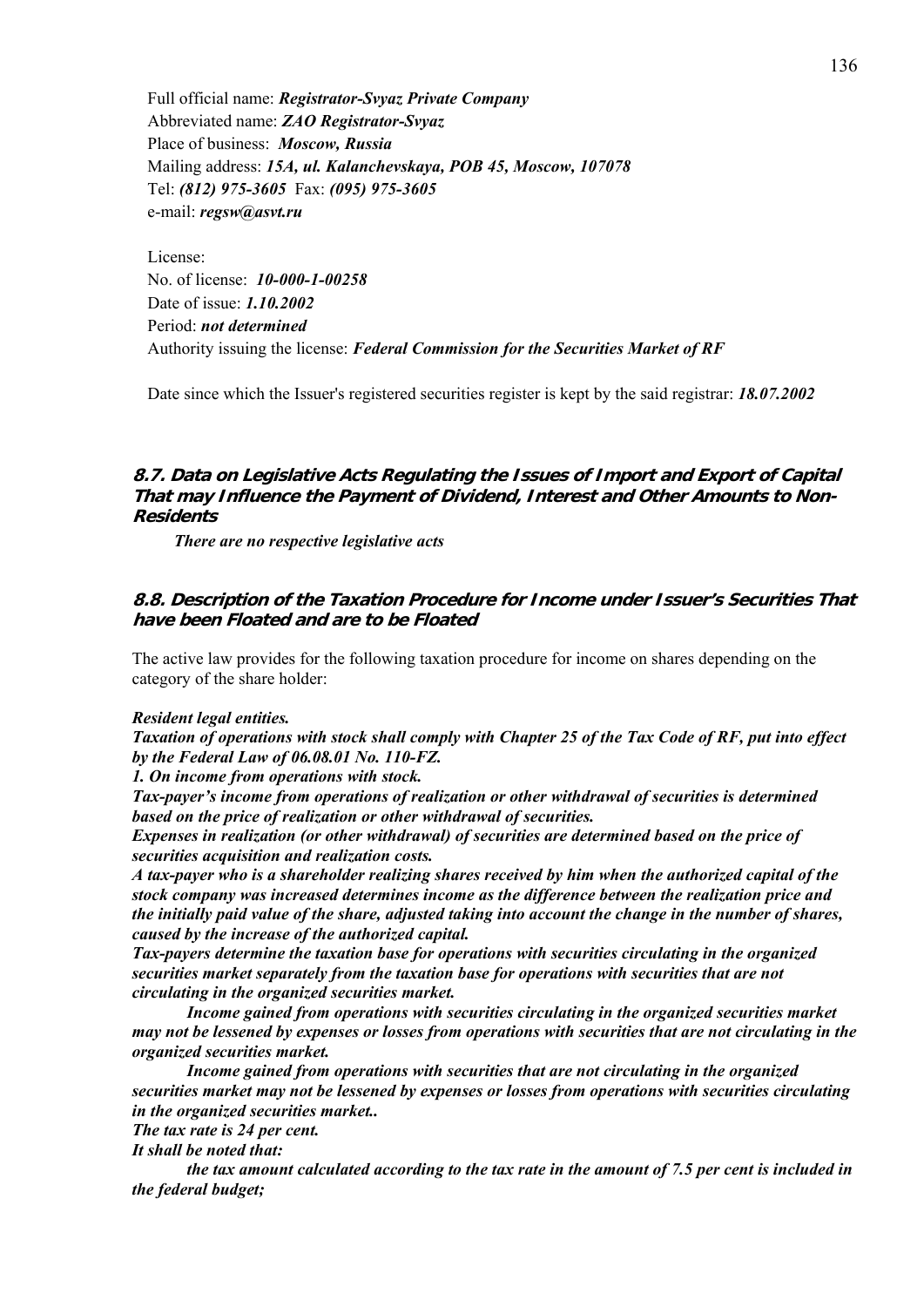*the tax amount calculated according to the tax rate in the amount of 14.5 per cent is included in the budgets of the entities of the Russian Federation;*

 *the tax amount calculated according to the tax rate in the amount of 2 per cent is included in the local budgets.*

*Legislative (representative) authorities of the entities of the Russian Federation are entitled to reduce the tax rate for certain categories of tax-payers in respect of the tax amounts included in the budgets of the entities of the Russian Federation. In such a case the said rate may not be less than 10.5 per cent.*

*The tax is determined as the percentage of the tax base corresponding to the tax rate. Based on the results of each reporting (tax) period, tax-payers calculate the amount of the quarterly advance payment, proceeding from the tax rate and the actually gained taxable profit calculated as progressive total from the start of the taxation period until the end of the first quarter, half a year, nine months and one year. The sum total of quarterly advance payments is determined taking into account the earlier calculated amounts of advance payments. During the period (quarter) under report, tax-payers pay monthly advance payments. Monthly advance payments are effected in equal installments in the amount of one third of the payable quarterly advance payment for the quarter preceding the quarter, in which monthly advance payments are effected.* 

*The tax to be paid upon expiry of the tax period shall be paid not later than the time established for submission of tax returns for the respective tax period.* 

*Quarterly advance payments are to be effected not later than the time established for submission of tax returns for the respective period under report.* 

*Tax-payers submit tax returns not later than 30 days from the day of the expiry of the respective period under report.* 

Tax returns on the results of a tax period are to be submitted by tax-payers not later than the 31<sup>st</sup> of *March of the year following the expired tax period.* 

## *2. On income in the form of dividend.*

*The following rates are applied to the tax base determined as income gained in the form of dividend: 6 per cent – on income gained in the form of dividend from Russian organizations;* 

*A Russian organization is the source of the tax-payer's income, the said organization being recognized as the fiscal agent.* 

*In such a case, the amount of the tax to be deducted from the tax-payer's income who receives dividend is calculated by the fiscal agent.* 

 *Peculiarities of taxation for foreign organizations that do not operate through a permanent representative office in the Russian Federation and gain income from sources in the Russian Federation* 

*The following types of income gained by a foreign organization, that are not related to its business operations in the Russian Federation are included in income of a foreign organization from sources in the Russian Federation and are subject to a tax deducted from the source of income payment:* 

 *- dividend paid to a foreign organization being a shareholder (participant) of Russian organizations;* 

 *- income from realization of shares of Russian organizations, over 50 per cent of the assets of which consist of real estate situated in the territory of the Russian Federation. Tax rate:* 

 *15 per cent – on income gained in the form of dividend from Russian organizations;* 

 *20 per cent - income from realization of Russian organizations' stock.* 

*Responsibility to determine the amount of the tax, to deduct that amount from the tax-payer's income and to transfer the tax to the budget rests with the Russian organization that pays the said income to the tax-payer.* 

*The tax is deducted with each payment (transfer) of monetary funds.* 

 *The fiscal agent must transfer the respective amount of tax within three days after the day of payment (transfer) of monetary funds to a foreign organization or other receipt of income by the foreign organization.* 

*Tax on income of individuals is calculated and paid on the basis of chapter 23 of part two of the Tax Code of the Russian Federation, adopted by the Federal Law of 5th August 2000, No. 117-FZ (in the*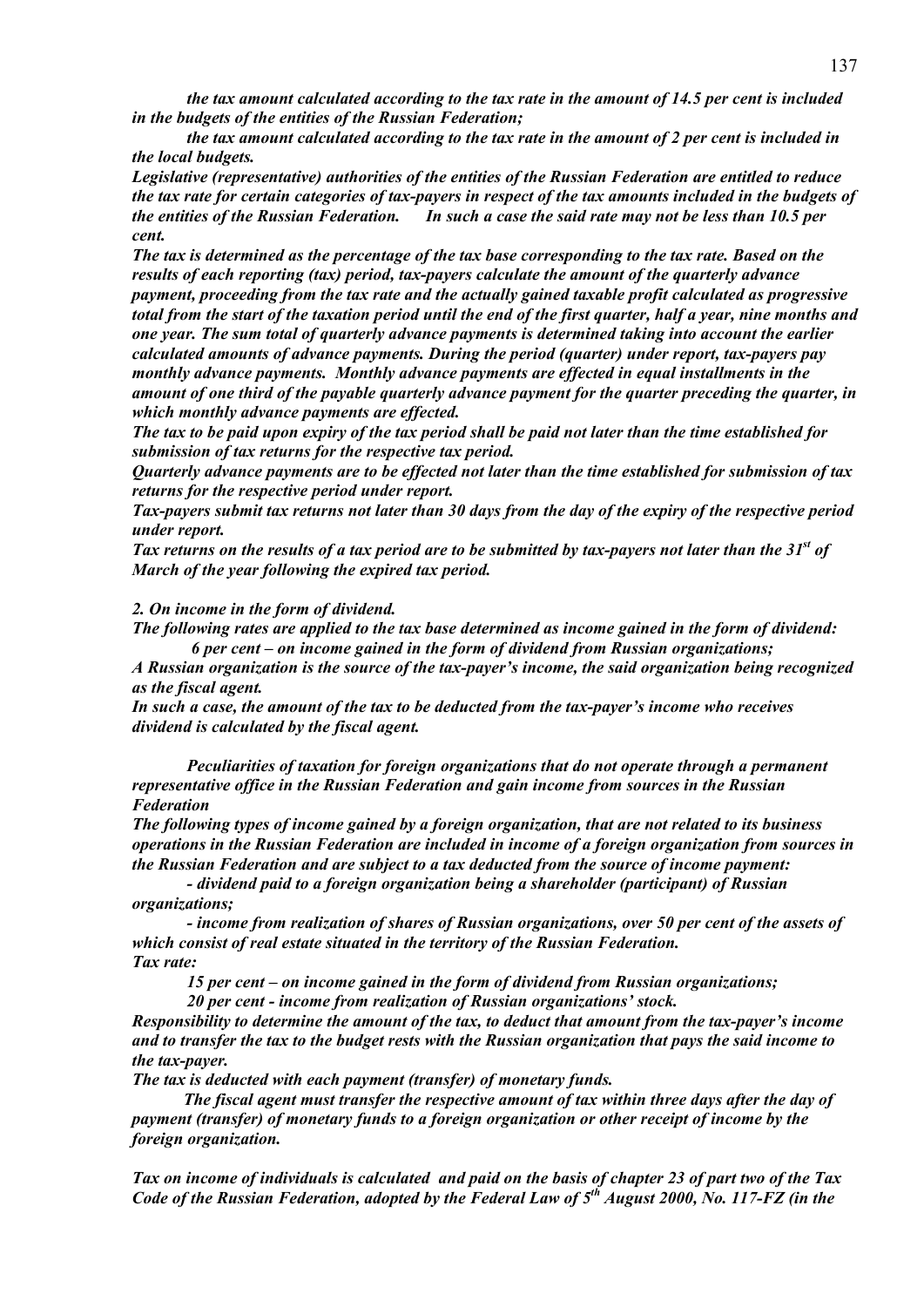*version of the Federal Law of 29th December 2000, No. 166-FZ) put into effect starting from 1st January 2001 by the Federal Law of 5th August 2000, No. 118-FZ "On Putting into Effect Part Two of the Tax Code of the Russian Federation and Introducing Amendments to Some Legislative Acts of the Russian Federation on Taxes".* 

*Individuals being tax residents of RF pay the tax for the following types of gained income from operations with stock:* 

*1. On income from operations with stock.* 

*When determining the tax base for income from operations with stock, the income gained from the following operations is taken into account:* 

*purchase and sale of securities circulating in the organized securities market;*

*purchase and sale of securities that are not circulating in the organized securities market.*

*The income (loss) related to operations of purchase and sale of securities is determined as the sum total of income on the aggregate of transactions with securities of the respective category made during the taxation period, less the amount of losses.*

*The income (loss) from a transaction of sale and purchase of securities is determined as the difference between the amounts gained from the sale of securities and the expenses for acquisition, sale and storage of securities, actually incurred by the tax-payer (including the expenses reimbursable to the professional participant of the securities market) and confirmed by appropriate documents. The said expenses include:*

 *amounts paid to the seller in compliance with the contract; payment for services rendered by the depositary; commission to professional participants of the securities market; stock-exchange fee (commission); registrar's remuneration;* 

 *other expenses immediately related to purchase, sale and storage of securities and paid for services provided by professional participants of the securities market in the framework of their professional activities.* 

*The income from a transaction of sale and purchase of securities circulating in the organized securities market is reduced by the amount of interest paid for the use of monetary funds attracted for effecting the transaction of sale and purchase of securities, within the amounts calculated proceeding from the effective re-financing rate of the Central Bank of the Russian Federation.* 

*For a transaction with securities circulating in the organized securities market, the loss is determined taking into account the limit of securities market price fluctuation.* 

*If tax-payer's expenses cannot be evidenced by documents, he is entitled to resort to the property tax deduction. Property deduction in the amount received in the tax period from sale of stock held by the tax-payer for less than three years, however, not exceeding 125,000 roubles. In case of sale of stock held by the tax-payer for three years and longer, the property tax deduction is provided in the amount received by the tax-payer from the sale of the said property. The tax rate is 13 per cent.* 

*2. On income in the form of dividend.* 

*If a Russian organization is the source of the tax-payer's income gained in the form of dividend, such organization is considered the fiscal agent and establishes the amount of tax separately for each taxpayer in respect of each payment of the said income at a rate of 6 per cent.* 

*Fiscal agents must deduct the charged amount of tax directly from the tax-payer's income when it is actually paid.* 

 *Fiscal agents must transfer the amounts of the calculated and deducted tax not later than the day following the day of actual receipt of the income by the tax-payer.* 

*Individuals who are not tax residents of RF pay the tax for the following types of income gained from operations with stock:* 

*1. On income from stock realization.* 

*2. On income in the form of dividend.* 

*The tax base is determined without applying tax deductions.* 

*Tax rate: Income gained by individuals who are not tax residents of RF is subject to taxation at the rate of 30%.*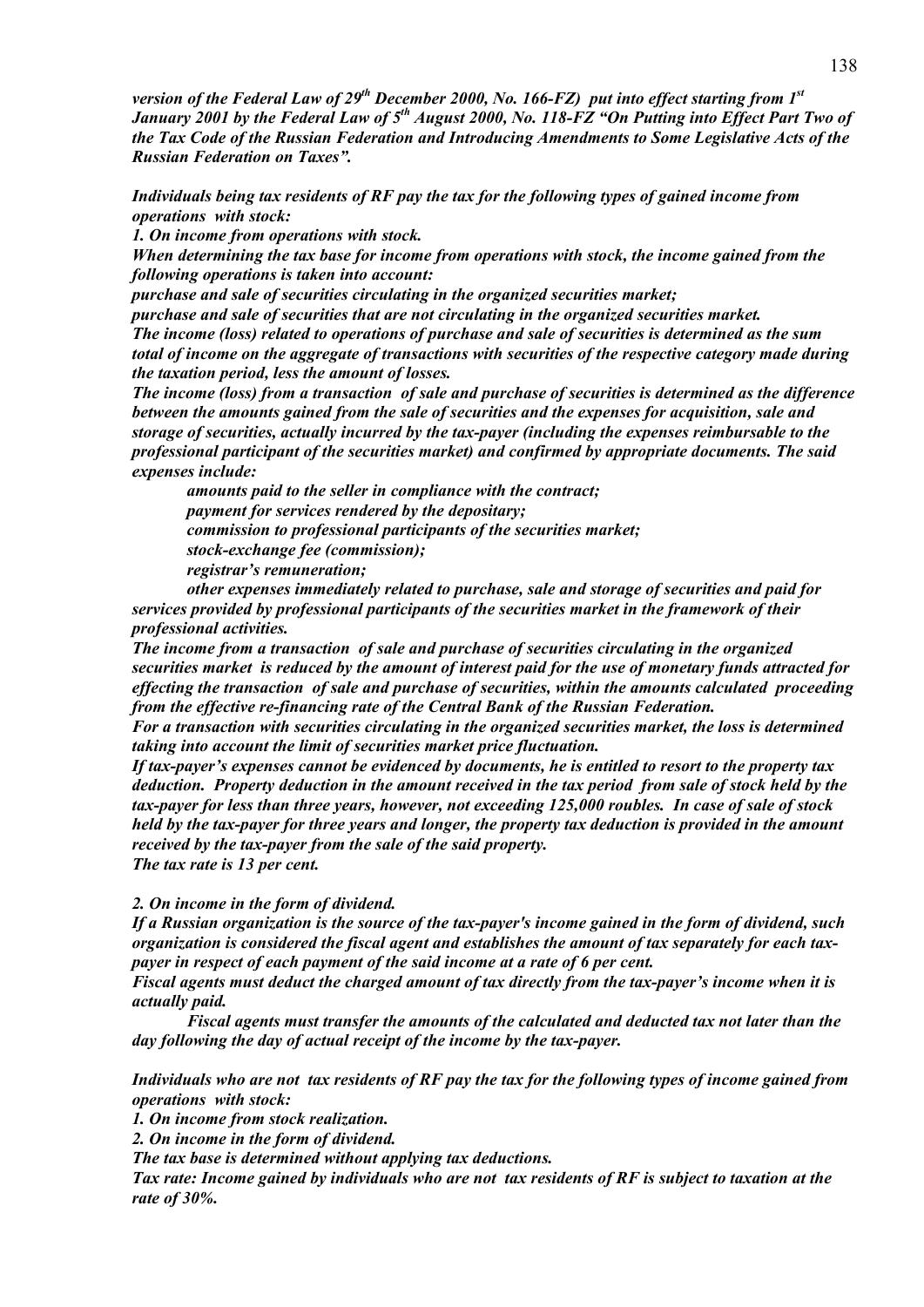*When dividend is distributed in favour of a tax-payer who is not a tax resident of RF, the tax is calculated and deducted at the rate of 30% without set-off of the tax amount paid by the organization distributing the dividend to the income of the organization.* 

*Tax payment procedure and timing: For each payment, the fiscal agent must deduct from the taxpayer's income the amount of tax and transfer it to the budget. Fiscal agent transfers the amounts of the calculated and deducted tax not later than the day following the day of actual receipt of the income by the tax-payer.* 

## *Value added tax*

*According to the Taxation Code of the Russian Federation, income from operations with floated Bonds, viz.: income from realization (withdrawal, retirement) of Bonds, as well as coupon yield, is not subject to value added taxation.* 

Procedure of profit taxation of income gained by non-resident legal entities of the Russian Federation from operations with Bonds

*The tax base for operations with Bonds is determined as the sum total of income from realization (retirement) of Bonds, gained in the tax period under report, less the expenses accepted for deduction in the tax period under report.* 

*Income from realization or other kinds of withdrawal of Bonds is determined proceeding from the Bonds realization (retirement) price and the amount of accumulated interest (coupon) yield, paid to the tax-payer by the buyer or by the Issuer, while expenses are determined proceeding from the Bonds acquisition price (including expenses related to their acquisition), realization costs and the amount of accumulated interest (coupon) yield, paid by the tax-payer to the seller. The amount of expenses does not include the amounts of accumulated interest (coupon) yield, that have been taken for deduction when determining the tax base.* 

*If the tax-payer qualifies an operation with Bonds as a futures transaction with financial instruments, the tax base is determined taking into account the provisions of articles 301-305, 326 and 327 of the Tax Code of the Russian Federation. When a tax-payer effects repo (repurchase) operations with Bonds, the tax base is determined taking into account the provisions of articles 282 and 333 of the Tax Code of the Russian Federation.* 

*The realization price is determined as the actual price of realization, if the actual price meets the criteria established by clauses 5 and 6 of article 280 of the Tax Code of the Russian Federation (depending on whether the Bonds are securities that are circulating or are not circulating in the organized securities market).* 

*If the actual price does not meet the requirements established by clauses 5 and 6 of article 280 of the Tax Code of the Russian Federation, then the price determined according to the procedure established by the Tax Code of the Russian Federation is used in taxation.* 

*Tax-payers determine the tax base for operations with securities circulating in the organized securities market separately from the tax base for operations with securities that are not circulating in the organized securities market, except for professional dealers of the securities market. Professional dealers of the securities market form a unified tax base taking into account the income and expenses from operations with securities.* 

*Tax-payers incurring losses from operations with securities are entitled to carry over the said losses to the future in the amount up to 30% (thirty per cent) of the tax base according to the procedure established by article 283 of the Tax Code of the Russian Federation. Carry-over of losses from operations with securities circulating in the organized securities market and with securities that are not circulating in the organized securities market is to be effected separately for the said categories of securities within the profit gained from operations with the said categories of securities This provision does not cover professional dealers of the securities market. They determine the amount of loss to be*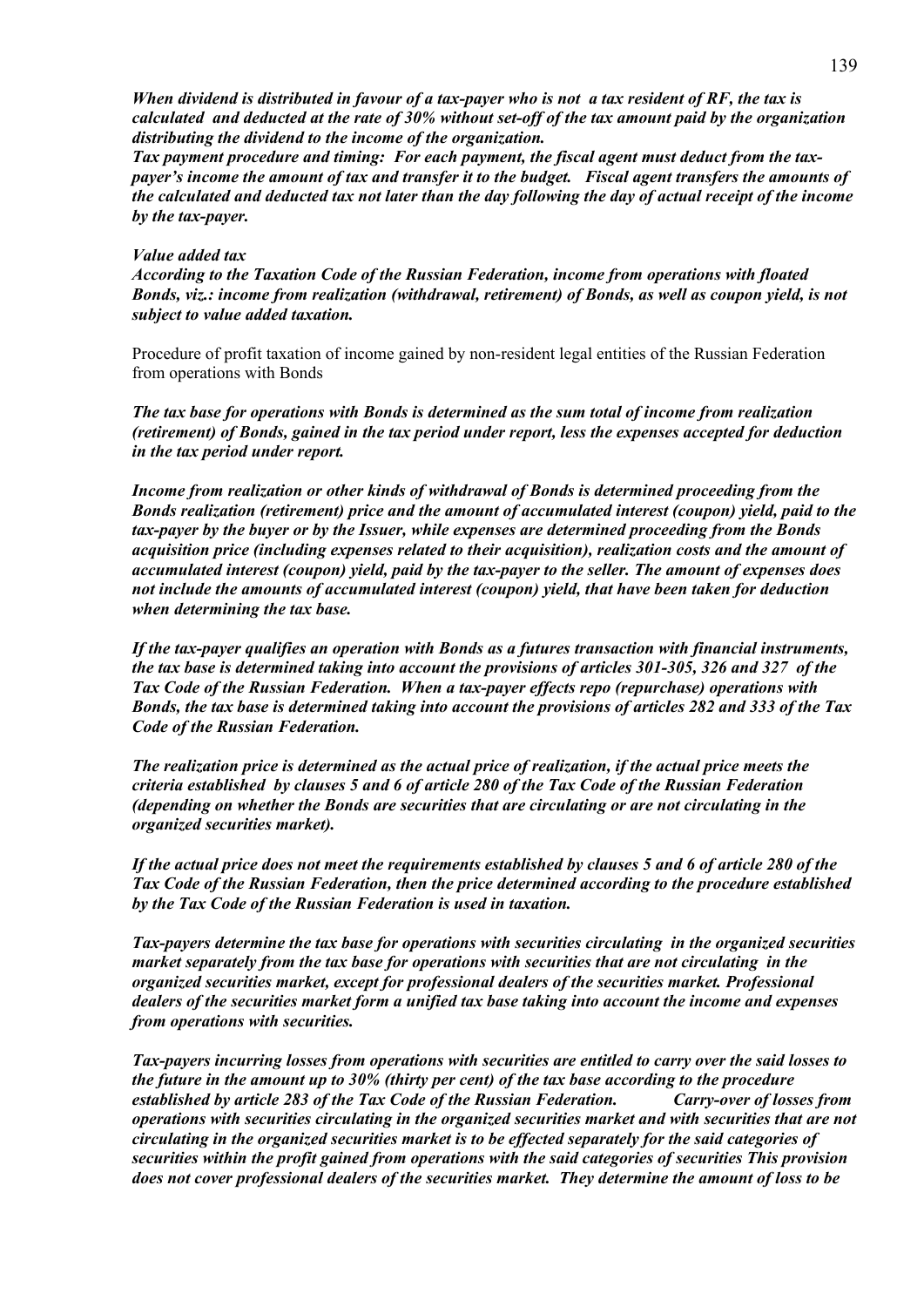*carried over to the future, taking into account all income and expenses recognized for the purpose of taxation, including income and expenses in operations with securities.* 

*When a coupon is retired by the Issuer, the taxable interest yield is recognized by the tax-payer based on the established profitability of the Bonds according to the procedure established by the Tax Code of the Russian Federation. Tax-payers determining income and expenses for the purpose of taxation by the accrual method must calculate and recognize for the purpose of taxation the interest yield on Bonds as of the last date of the (tax) period under report.* 

*The tax rate for income related to operations with Bonds is 24 (twenty four) per cent. Legislative bodies of the entities of Russian Federation may adopt laws reducing the profit tax rate by not more than 4 (four) per cent points.* 

*The taxation procedure for income gained by resident individuals of the Russian Federation from operations with Bonds.* 

*Taxation of income gained by resident individuals of the Russian Federation in the form of coupon payments, income gained after retirement of Bonds or sale of Bonds before the retirement date is at the rate of 13 (thirteen) per cent.* 

*The income (loss) related to operations of purchase and sale of bonds is determined as the sum total of income on the aggregate of transactions with securities of the respective category made during the taxation period, less the amount of losses from transactions with securities of this category. In such a case the income (loss) related to transactions of purchase and sale of Bonds is determined as the difference between the amounts obtained from realization of Bonds and the expenses for acquisition, realization and care of Bonds (including expenses reimbursable to a professional participant of the securities market, interest within the limits of the active refinancing rate of the Central Bank of the Russian Federation for the use of funds attracted for the transaction of purchase and sale of Bonds circulating in the organized securities market). Expenses may be taken into account only provided they are actually incurred by the tax-payer and provided there are documents confirming the said expenses.* 

*If tax-payer's expenses cannot be proven by documents, he is entitled to exercise the property tax deduction in the amount not exceeding 125,000 (one hundred twenty five thousand) roubles in case of selling Bonds that were held by the tax-payer for less than three years, or in the amount of the entire gained income in case of selling Bonds that were held by the tax-payer for three years or longer.* 

*For unprofitable transactions with securities circulating in the organized securities market, the amount of loss is determined taking into account the limit border of the securities market price fluctuations. At the moment, the limit border of the market price fluctuations has been fixed in the amount of 19.5 (nineteen point five) per cent.* 

*Calculation and payment of the tax is effected by the fiscal agent upon expiry of the tax period or when it pays money to the tax-payer before the expiry of the respective tax period.* 

*If it is impossible to deduct the calculated tax amount from the tax-payer, the fiscal agent (broker, asset manager or another person effecting operations under a contract of agency, contract of commission or another contract in favour of the tax-payer) notifies in writing the tax authority in its registration location within one month from the moment such a circumstance arises on the impossibility of the said deduction and on the amount of the tax-payer's debt.* 

*In accordance with explanations of the tax authorities, calculation and payment of the tax on the amounts received by the tax-payer in the tax period in connection with transactions of purchase and sale of securities held by it on the basis of the title, to effect which the tax-payer has acted as the seller of securities without making contracts of brokerage servicing, contracts of asset management in the securities market, contracts of commission or agency or any other similar contracts, are effected on the basis of the tax return submitted by the tax-payer to the tax authority upon expiry of the tax period. Tax-payers submit tax returns before 30th April and pay the income tax before 15th July of the year following the year under report.*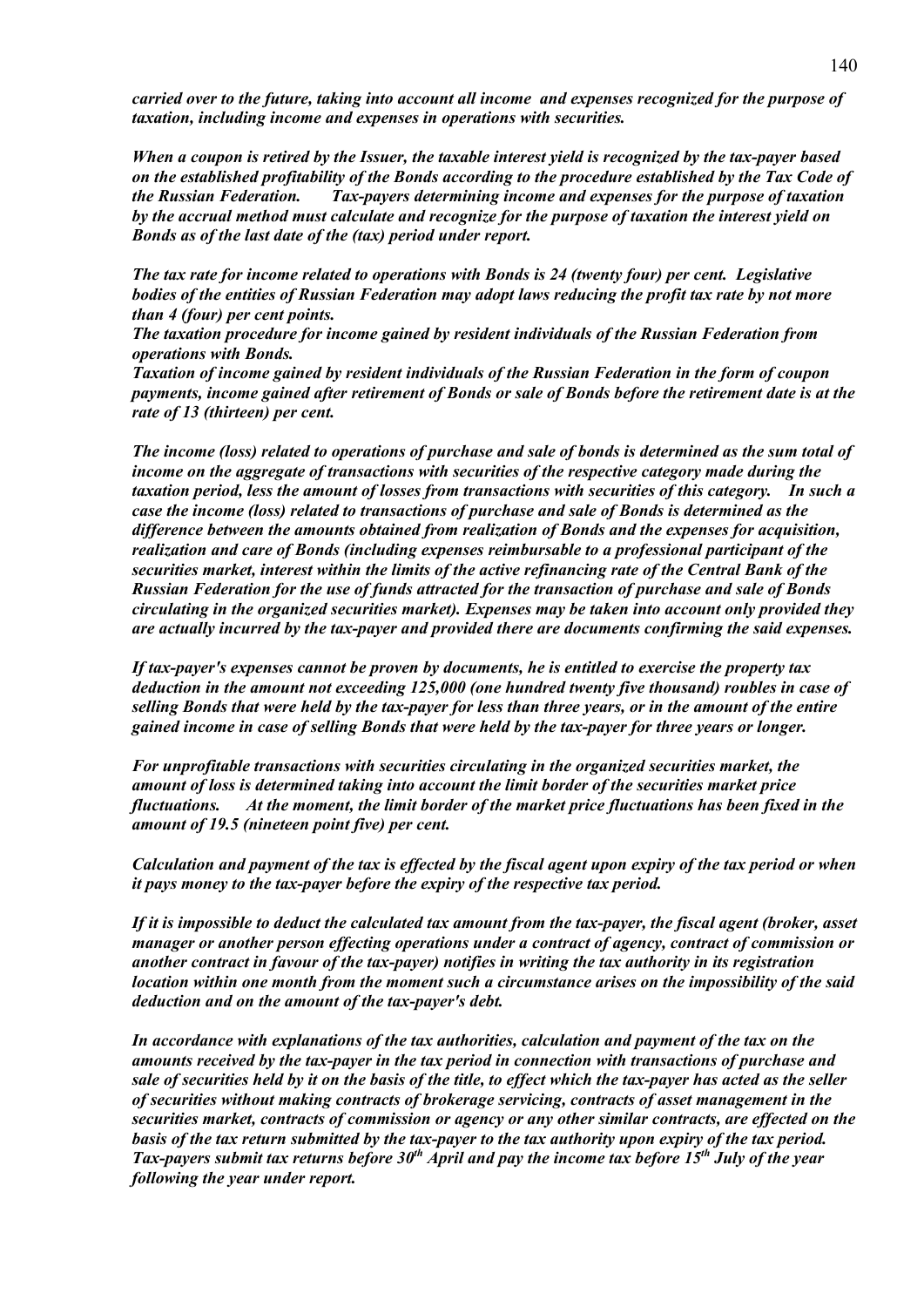*Procedure of profit taxation of income gained by non-resident legal entities of the Russian Federation from operations with Bonds.* 

*Foreign legal entities operating in the Russian Federation through a permanent representative office determine the tax base from making operations with Bonds and calculate the amount of the tax to be paid to the budget according to the procedure similar to the one established for resident legal entities of the Russian Federation, taking into account the provisions of article 307 of the Tax Code of the Russian Federation.* 

*For foreign legal entities that are not operating in the Russian Federation through a permanent representative office, the received interest yield on Bonds is considered as the income taxable in the Russian Federation. The tax is to be levied by the fiscal agent being the source of payment at the rate of 20 (twenty) per cent.* 

*If an agreement of avoiding double taxation exists between the Russian Federation and the state where the foreign legal entity receiving the interest income on Bonds is a resident, then the rate provided for by the international treaty is applied.* 

*In such a case, to apply a reduced rate or to be relieved from paying the tax in the territory of the Russian Federation, the foreign legal entity must present prior to payment to the interest yield to the fiscal agent an official confirmation of the fact of its permanent location in the country, with which the Russian Federation has entered into a respective treaty of avoiding double taxation, certified by an authorized body of the respective foreign state.* 

*The taxation procedure for income gained by non-resident individuals of the Russian Federation from operations with Bonds.* 

*Taxation of income gained by non-resident individuals of the Russian Federation in the form of coupon payments, income gained after retirement of Bonds or sale of Bonds before the retirement date is at the rate of 30 (thirty) per cent, unless otherwise provided for by international treaties of avoiding double taxation.* 

*The income (loss) related to operations of purchase and sale of bonds is determined as the sum total of income on the aggregate of transactions with securities of the respective category made during the taxation period, less the amount of losses from transactions with securities of this category. Nonresident individuals of the Russian Federation are entitled to a reduction of the taxable income from sale of Bonds by the amounts of actually incurred and documented expenses for their acquisition, realization and care. No property tax deductions to non-resident tax-payers of the Russian Federation are provided for.* 

*For unprofitable transactions with securities circulating in the organized securities market, the amount of loss is determined taking into account the limit border of the securities market price fluctuations. At the moment, the limit border of the market price fluctuations has been fixed in the amount of 19.5 (nineteen point five) per cent.* 

*Calculation and payment of the tax is effected by the fiscal agent upon expiry of the tax period or when it pays money to the tax-payer before the expiry of the respective tax period. When obtaining relief from a tax, effecting a set-off or obtaining tax deductions, a non-resident is entitled to present the required documents both before paying the tax and during one year upon expiry of the tax period, on the basis of the results of which the non-resident claims obtaining relief from a tax, effecting a set-off or obtaining tax deductions. If no required documents are presented, the fiscal agent is obliged to deduct the calculated tax amount. The tax-payer is entitled to return the deducted tax amount after submitting a tax return and confirming documents.* 

*If the tax has not been levied by the fiscal agent, then, upon expiry of the tax period the tax-payer must submit to tax authorities an income statement and pay the tax independently. Tax-payers submit tax returns before 30th April and pay the income tax before 15th July of the year following the year under report.*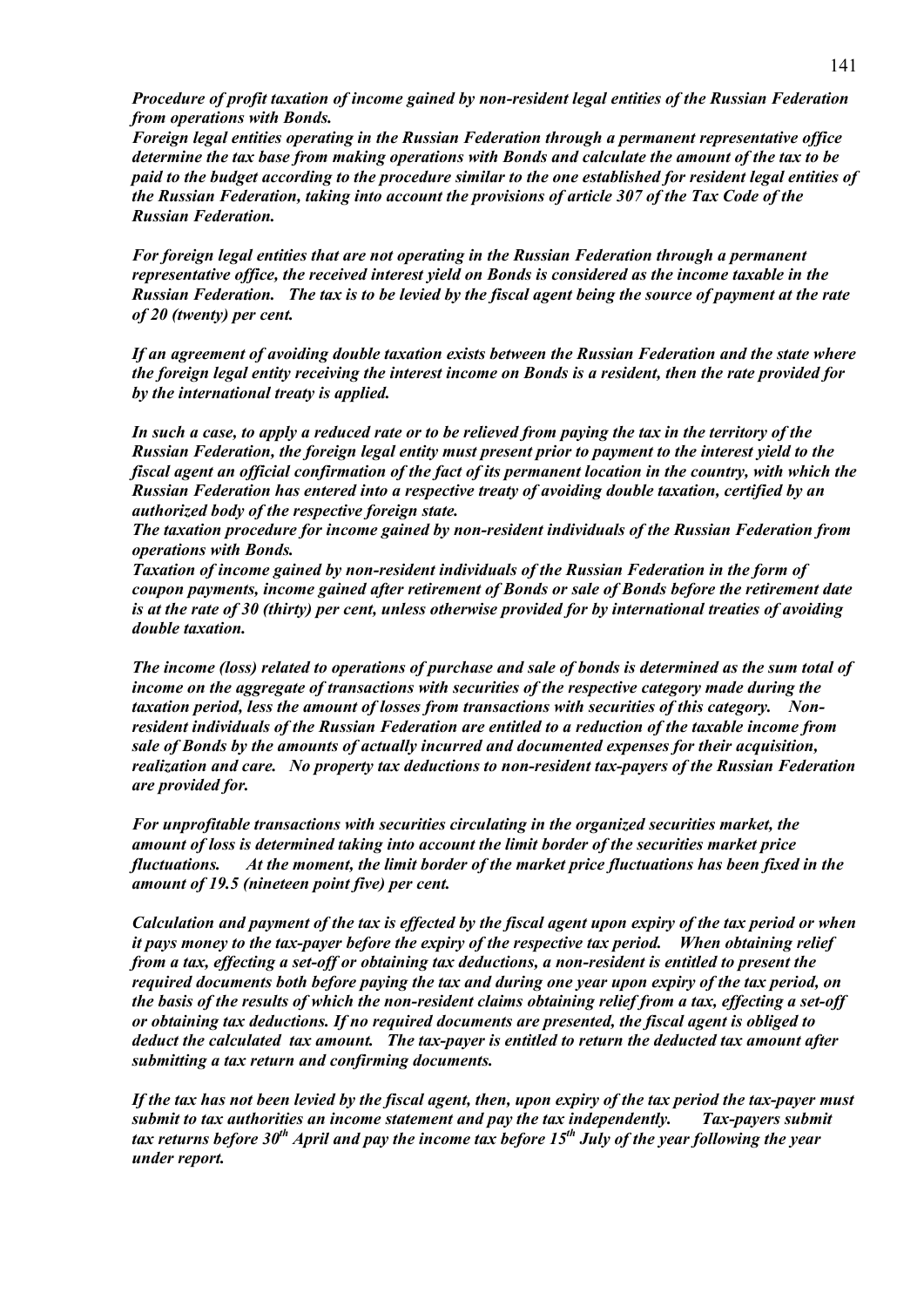*A treaty on avoiding double taxation, existing between the Russian Federation and the country, where the individual is a resident, may provide for relieving from payment of the tax or paying the tax at a lower rate.* 

*To be relieved from paying a tax, effecting a set-off, obtaining tax deductions or other tax privileges, a non-resident individual of the Russian Federation must submit to respective divisions of the Ministry of the Russian Federation for Taxes and Fees an official evidence that it is a resident of the state with which the Russian Federation has entered into a treaty (agreement) on avoiding double taxation, effective during the respective tax period or a part thereof, as well as a document on the gained income and on payment of tax outside the Russian Federation, certified by the tax authority of the respective foreign state.* 

*Property tax Bonds are not subject to property tax.* 

# **8.9. Data on Stated (Accrued) and Paid Dividend under Issuer's Shares, and on Income Yielded by Issuer's Bonds**

Data on stated (accrued) and paid dividend under issuer's shares:

#### **1999**

Stock category: *common*

Amount of stated (accrued) dividend under issuer's shares of each category per share and in the aggregate for all shares of one category (roubles): *0*

Name of the Issuer's management body taking the decision on (stating) payment of dividend under issuer's shares: *general meeting of the shareholders*

 Date of holding the meeting (session) of the issuer's management body taking the decision on payment (stating) of dividend: *27.05.1999*

Date of the minutes of the meeting (session) of the issuer's management body taking the decision on payment (stating) of dividend: *27.05.1999*

No. of the minutes of the meeting (session) of the issuer's management body taking the decision on payment (stating) of dividend: *1*

Time fixed for payment of the stated dividend under the issuer's shares: *without limitation of the period* 

Form and other conditions of payment of the stated dividend under the issuer's shares: *monetary*

Period under report (year, quarter), for which the stated dividend under the issuer's shares are paid (were paid): *1998*

Stock category: *preferred type A*

Amount of stated (accrued) dividend under issuer's shares of each category per share and in the aggregate for all shares of one category (roubles): *0,01*

Name of the Issuer's management body taking the decision on (stating) payment of dividend under issuer's shares: *general meeting of the shareholders*

 Date of holding the meeting (session) of the issuer's management body taking the decision on payment (stating) of dividend: *27.05.1999*

Date of the minutes of the meeting (session) of the issuer's management body taking the decision on payment (stating) of dividend: *27.05.1999*

No. of the minutes of the meeting (session) of the issuer's management body taking the decision on payment (stating) of dividend: *1*

Time fixed for payment of the stated dividend under the issuer's shares: *without limitation of the period* 

Form and other conditions of payment of the stated dividend under the issuer's shares: *monetary*

Period under report (year, quarter), for which the stated dividend under the issuer's shares are paid (were paid): *1998*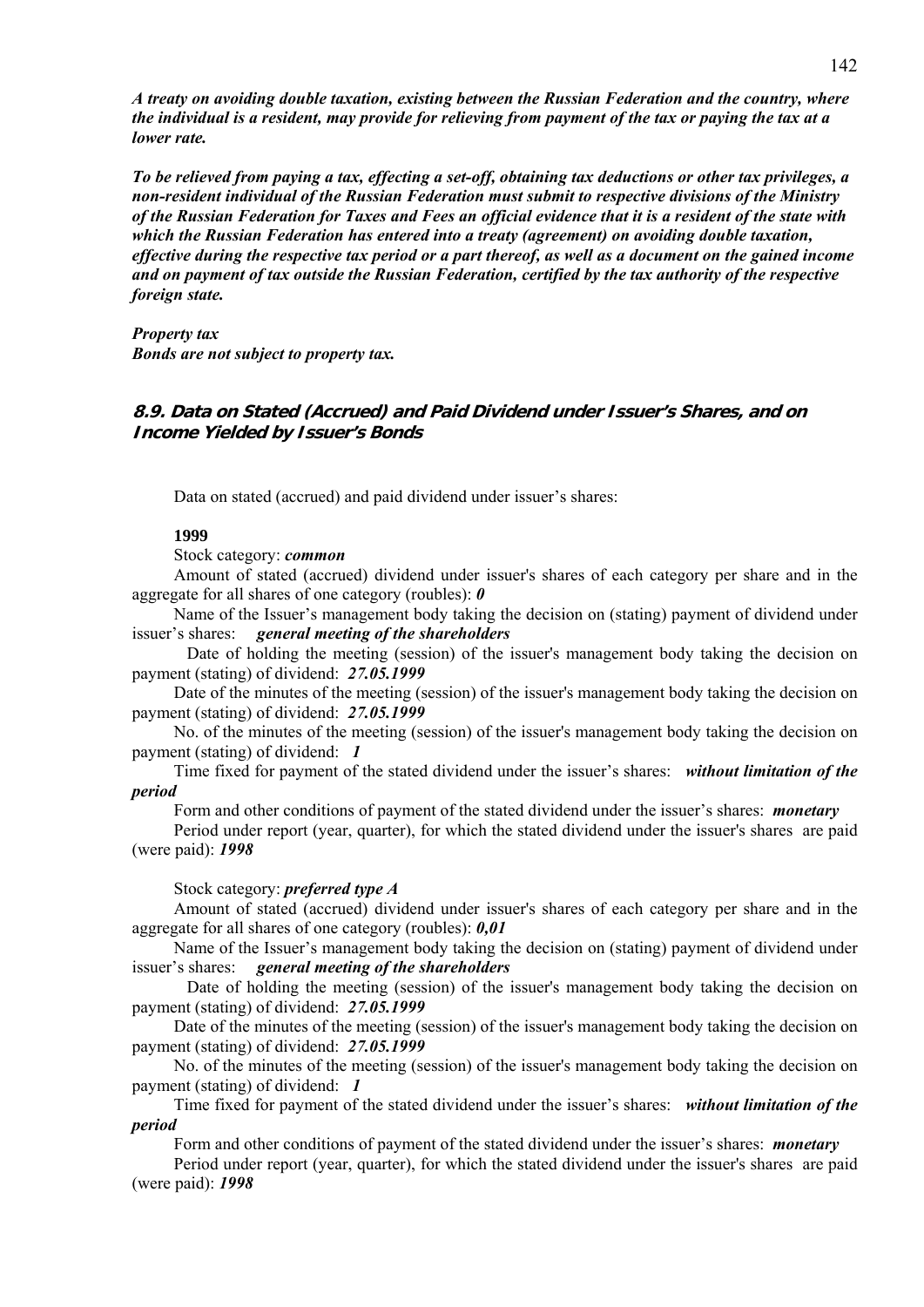## **2000**

## Stock category: *common*

Amount of stated (accrued) dividend under issuer's shares of each category per share and in the aggregate for all shares of one category (roubles): *0,012*

Name of the Issuer's management body taking the decision on (stating) payment of dividend under issuer's shares: *general meeting of the shareholders*

 Date of holding the meeting (session) of the issuer's management body taking the decision on payment (stating) of dividend: *09.06.2000*

Date of the minutes of the meeting (session) of the issuer's management body taking the decision on payment (stating) of dividend: *09.06.2000*

No. of the minutes of the meeting (session) of the issuer's management body taking the decision on payment (stating) of dividend: *1*

Time fixed for payment of the stated dividend under the issuer's shares: *without limitation of the period* 

Form and other conditions of payment of the stated dividend under the issuer's shares: *monetary*

Period under report (year, quarter), for which the stated dividend under the issuer's shares are paid (were paid): *1999*

#### Stock category: *preferred type A*

Amount of stated (accrued) dividend under issuer's shares of each category per share and in the aggregate for all shares of one category (roubles): *0,079*

Name of the Issuer's management body taking the decision on (stating) payment of dividend under issuer's shares: *general meeting of the shareholders*

 Date of holding the meeting (session) of the issuer's management body taking the decision on payment (stating) of dividend: *09.06.2000*

Date of the minutes of the meeting (session) of the issuer's management body taking the decision on payment (stating) of dividend: *09.06.2000*

No. of the minutes of the meeting (session) of the issuer's management body taking the decision on payment (stating) of dividend: *1*

Time fixed for payment of the stated dividend under the issuer's shares: *without limitation of the period* 

Form and other conditions of payment of the stated dividend under the issuer's shares: *monetary*

Period under report (year, quarter), for which the stated dividend under the issuer's shares are paid (were paid): *1999*

#### **2001**

Stock category: *common*

Amount of stated (accrued) dividend under issuer's shares of each category per share and in the aggregate for all shares of one category (roubles): *0,119*

Name of the Issuer's management body taking the decision on (stating) payment of dividend under issuer's shares: *general meeting of the shareholders*

 Date of holding the meeting (session) of the issuer's management body taking the decision on payment (stating) of dividend: *25.05.2001*

Date of the minutes of the meeting (session) of the issuer's management body taking the decision on payment (stating) of dividend: *25.05.2001*

No. of the minutes of the meeting (session) of the issuer's management body taking the decision on payment (stating) of dividend: *1*

Time fixed for payment of the stated dividend under the issuer's shares: *without limitation of the period* 

Form and other conditions of payment of the stated dividend under the issuer's shares: *monetary*

Period under report (year, quarter), for which the stated dividend under the issuer's shares are paid (were paid): *2000*

#### Stock category: *preferred type A*

Amount of stated (accrued) dividend under issuer's shares of each category per share and in the aggregate for all shares of one category (roubles): *0,257*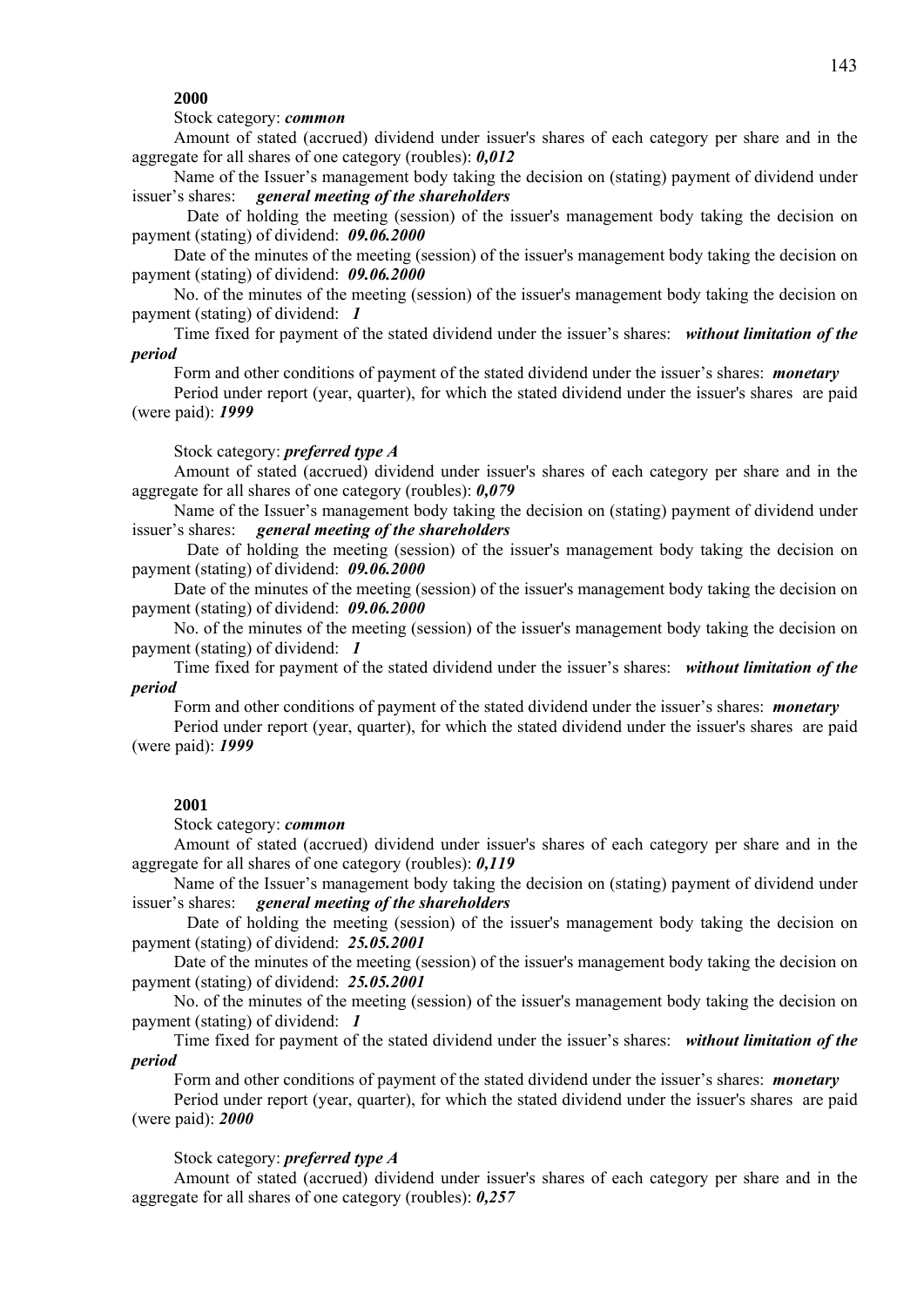Name of the Issuer's management body taking the decision on (stating) payment of dividend under issuer's shares: *general meeting of the shareholders*

 Date of holding the meeting (session) of the issuer's management body taking the decision on payment (stating) of dividend: *25.05.2001*

Date of the minutes of the meeting (session) of the issuer's management body taking the decision on payment (stating) of dividend: *25.05.2001*

No. of the minutes of the meeting (session) of the issuer's management body taking the decision on payment (stating) of dividend: *1*

Time fixed for payment of the stated dividend under the issuer's shares: *without limitation of the period* 

Form and other conditions of payment of the stated dividend under the issuer's shares: *monetary*

Period under report (year, quarter), for which the stated dividend under the issuer's shares are paid (were paid): *2000*

# **2002**

Stock category: *common*

Amount of stated (accrued) dividend under issuer's shares of each category per share and in the aggregate for all shares of one category (roubles): *0,077*

Name of the Issuer's management body taking the decision on (stating) payment of dividend under issuer's shares: *general meeting of the shareholders*

Date of holding the meeting (session) of the issuer's management body taking the decision on payment (stating) of dividend: *25.06.2002*

Date of the minutes of the meeting (session) of the issuer's management body taking the decision on payment (stating) of dividend: *25.06.2002*

No. of the minutes of the meeting (session) of the issuer's management body taking the decision on payment (stating) of dividend: *01-02*

Time fixed for payment of the stated dividend under the issuer's shares: *31.12.2002*

Form and other conditions of payment of the stated dividend under the issuer's shares: *monetary*

Period under report (year, quarter), for which the stated dividend under the issuer's shares are paid (were paid): *2001*

Stock category: *preferred type A*

Amount of stated (accrued) dividend under issuer's shares of each category per share and in the aggregate for all shares of one category (roubles): *0,248*

Name of the Issuer's management body taking the decision on (stating) payment of dividend under issuer's shares: *general meeting of the shareholders*

 Date of holding the meeting (session) of the issuer's management body taking the decision on payment (stating) of dividend: *25.06.2002*

Date of the minutes of the meeting (session) of the issuer's management body taking the decision on payment (stating) of dividend: *25.06.2002*

No. of the minutes of the meeting (session) of the issuer's management body taking the decision on payment (stating) of dividend: *01-02*

Time fixed for payment of the stated dividend under the issuer's shares: *31.12.2002*

Form and other conditions of payment of the stated dividend under the issuer's shares: *monetary*

Period under report (year, quarter), for which the stated dividend under the issuer's shares are paid (were paid): *2001*

# **2003**

Stock category: *common*

Amount of stated (accrued) dividend under issuer's shares of each category per share and in the aggregate for all shares of one category (roubles): *0,064*

Name of the Issuer's management body taking the decision on (stating) payment of dividend under issuer's shares: *general meeting of the shareholders*

Date of holding the meeting (session) of the issuer's management body taking the decision on payment (stating) of dividend: *23.06.2003*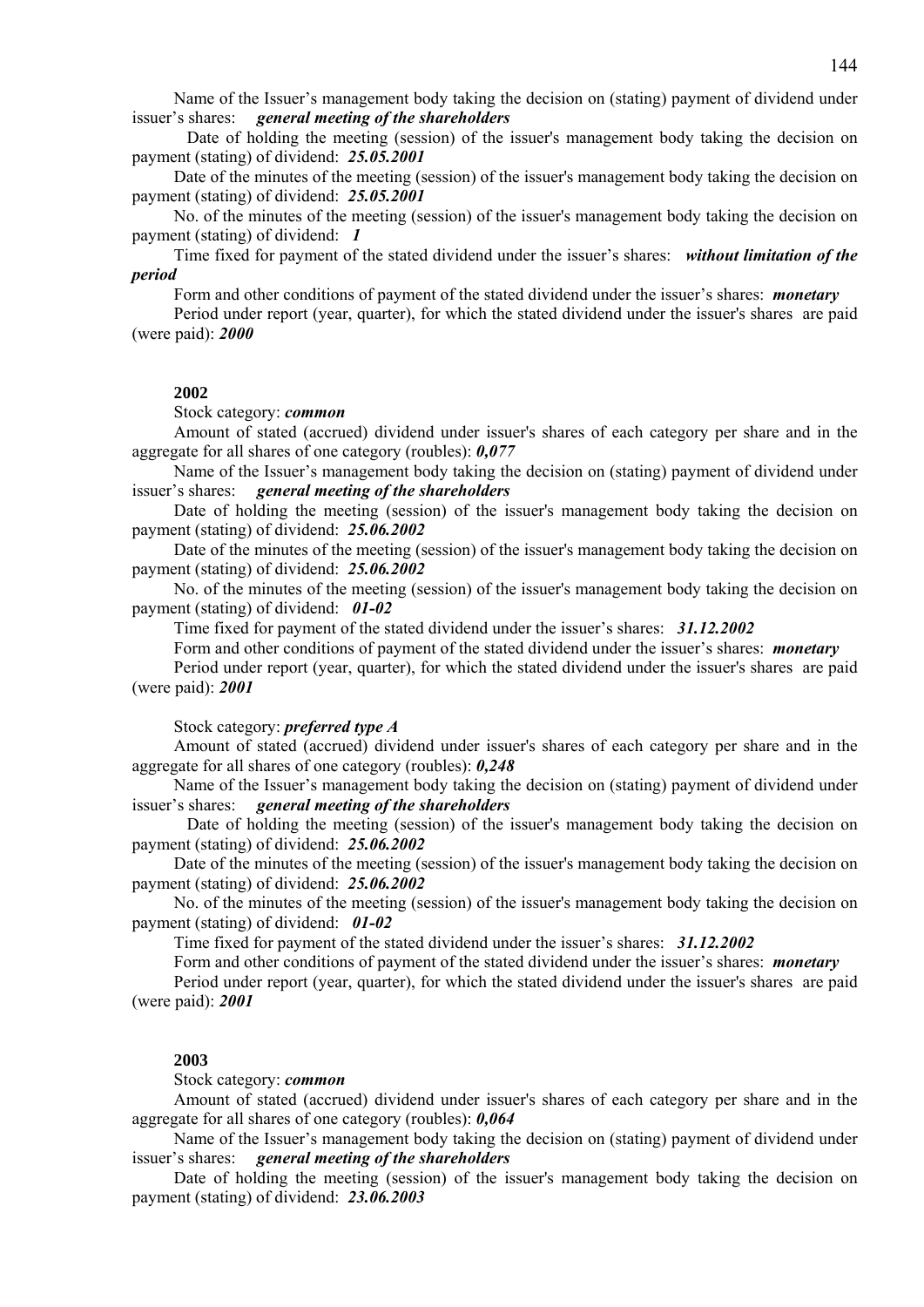Date of the minutes of the meeting (session) of the issuer's management body taking the decision on payment (stating) of dividend: *23.06.2003*

No. of the minutes of the meeting (session) of the issuer's management body taking the decision on payment (stating) of dividend: *02-03*

Time fixed for payment of the stated dividend under the issuer's shares: *31.12.2003*

Form and other conditions of payment of the stated dividend under the issuer's shares: *monetary*

Period under report (year, quarter), for which the stated dividend under the issuer's shares are paid (were paid): *2002*

Stock category: *preferred type A*

Amount of stated (accrued) dividend under issuer's shares of each category per share and in the aggregate for all shares of one category (roubles): *0,14*

Name of the Issuer's management body taking the decision on (stating) payment of dividend under issuer's shares: *general meeting of the shareholders*

Date of holding the meeting (session) of the issuer's management body taking the decision on payment (stating) of dividend: *26.06.2003*

Date of the minutes of the meeting (session) of the issuer's management body taking the decision on payment (stating) of dividend: *07.06.2003*

No. of the minutes of the meeting (session) of the issuer's management body taking the decision on payment (stating) of dividend: *02-03*

Time fixed for payment of the stated dividend under the issuer's shares: *31.12.2003*

Form and other conditions of payment of the stated dividend under the issuer's shares: *monetary* Period under report (year, quarter), for which the stated dividend under the issuer's shares are paid (were paid): *2002*

Form of securities: *bonds* Series: *01* Category: *interest-bearing* Form of securities: *documentary, payable to bearer*

Data on registration of the issue by the state: The state registration No: *4-01-00119-A* Date of registration: *6.03.2002* Authority of state registration: *Federal Commission for Securities Market of Russia*

Data on state registration of the report on the results of the issue: Date of registration: *15.05.2002* Authority of state registration: *Federal Commission for Securities Market of Russia*

Number of issued securities: *300 000* Face value of one of the securities of the issue: *1 000* Total volume of issue at the face value (roubles): *300 000 000*

Current state of the issue: *Floatation is over* Number of actually placed securities in compliance with the registered report on the results of the issue (pcs): *300 000*

Type of income paid under the bonds of the issue: *interest (coupon)* Amount of income to be paid under the bonds of the issue in terms of money per bond (roubles): *187,48* Amount of income to be paid under the bonds of the issue in terms of money in the aggregate for all bonds of the issue (roubles): *56 244 000*

Time fixed for payment of income under the bonds of the issue: *during 1 day*